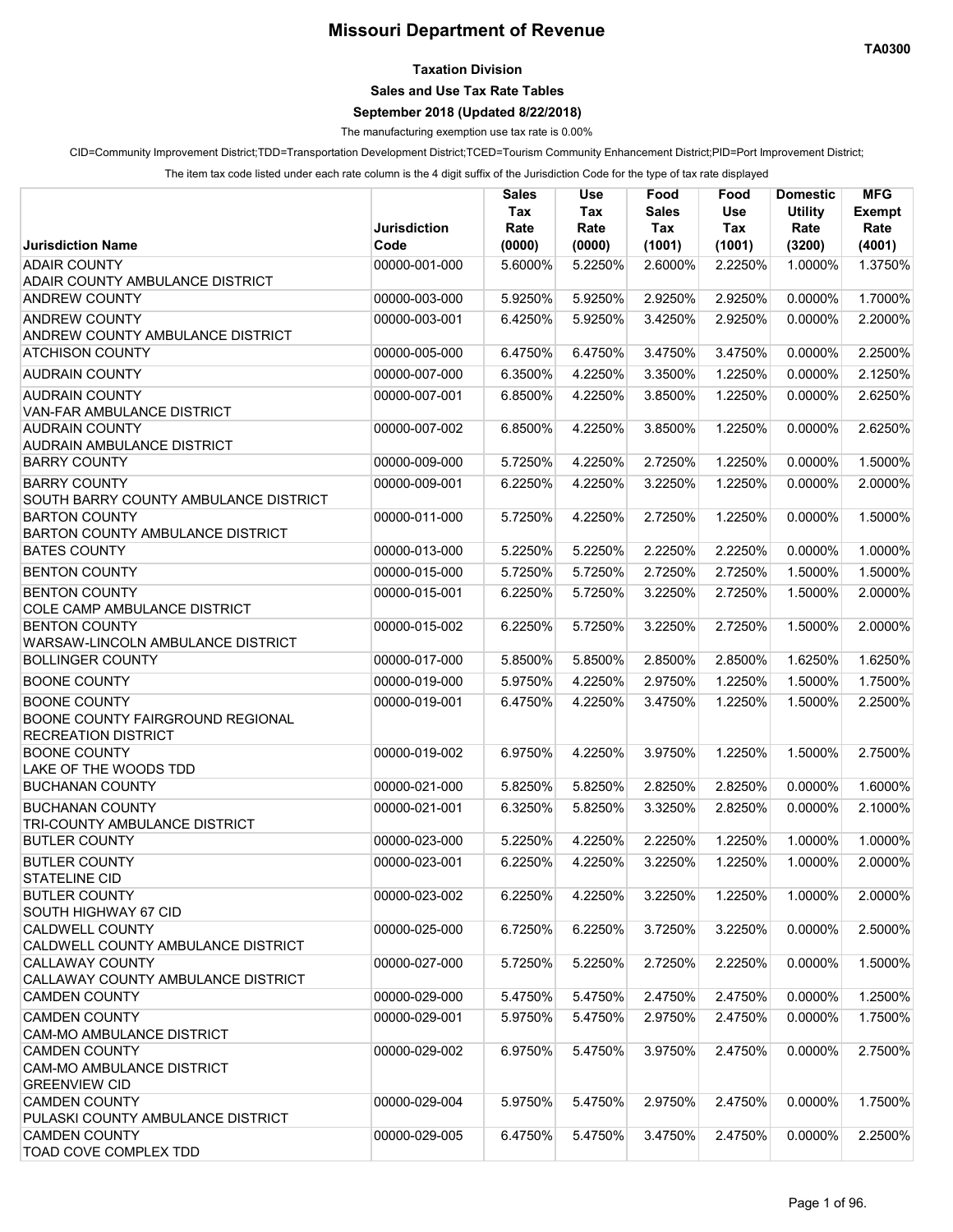| <b>CAMDEN COUNTY</b>                                               | 00000-029-006 | 6.4750% | 5.4750% | 3.4750% | 2.4750% | 0.0000% | 2.2500% |
|--------------------------------------------------------------------|---------------|---------|---------|---------|---------|---------|---------|
| TOAD COVE RESORT TDD                                               |               |         |         |         |         |         |         |
| <b>CAMDEN COUNTY</b><br><b>BALLPARKS OF THE OZARKS CID</b>         | 00000-029-007 | 6.4750% | 5.4750% | 3.4750% | 2.4750% | 0.0000% | 2.2500% |
| <b>CAPE GIRARDEAU COUNTY</b>                                       | 00000-031-000 | 5.2250% | 5.2250% | 2.2250% | 2.2250% | 1.0000% | 1.0000% |
| <b>CARROLL COUNTY</b>                                              | 00000-033-000 | 5.4750% | 5.4750% | 2.4750% | 2.4750% | 0.0000% | 1.2500% |
| <b>CARTER COUNTY</b>                                               | 00000-035-000 | 5.7250% | 4.2250% | 2.7250% | 1.2250% | 1.5000% | 1.5000% |
| <b>CARTER COUNTY</b>                                               | 00000-035-001 | 6.7250% | 4.2250% | 3.7250% | 1.2250% | 1.5000% | 2.5000% |
| <b>LANDING RIVER CENTER CID</b>                                    |               |         |         |         |         |         |         |
| <b>CASS COUNTY</b>                                                 | 00000-037-000 | 6.2250% | 6.2250% | 3.2250% | 3.2250% | 1.5000% | 2.0000% |
| <b>CASS COUNTY</b>                                                 | 00000-037-001 | 7.2250% | 6.2250% | 4.2250% | 3.2250% | 1.5000% | 3.0000% |
| BELTON-CASS REGIONAL TDD                                           |               |         |         |         |         |         |         |
| <b>CASS COUNTY</b>                                                 | 00000-037-002 | 7.2250% | 6.2250% | 4.2250% | 3.2250% | 1.5000% | 3.0000% |
| HOSPITAL INTERCHANGE TDD<br><b>CASS COUNTY</b>                     | 00000-037-003 | 6.7250% | 6.2250% | 3.7250% | 3.2250% | 1.5000% | 2.5000% |
| PLEASANT HILL FIRE PROTECTION DISTRICT                             |               |         |         |         |         |         |         |
| <b>CASS COUNTY</b>                                                 | 00000-037-004 | 6.7250% | 6.2250% | 3.7250% | 3.2250% | 1.5000% | 2.5000% |
| SOUTH METROPOLITAN FIRE PROTECTION DISTRICT                        |               |         |         |         |         |         |         |
| <b>CASS COUNTY</b>                                                 | 00000-037-005 | 7.2250% | 6.2250% | 4.2250% | 3.2250% | 1.5000% | 3.0000% |
| I-49 AND 275TH STREET TDD                                          |               |         |         |         |         |         |         |
| <b>CEDAR COUNTY</b>                                                | 00000-039-000 | 6.4750% | 4.2250% | 3.4750% | 1.2250% | 0.5000% | 2.2500% |
| CEDAR COUNTY AMBULANCE DISTRICT                                    |               |         |         |         |         |         |         |
| CEDAR COUNTY PUBLIC LIBRARY DISTRICT<br><b>CHARITON COUNTY</b>     | 00000-041-000 | 5.9750% | 5.9750% | 2.9750% | 2.9750% | 0.0000% | 1.7500% |
|                                                                    |               |         |         |         |         |         |         |
| <b>CHRISTIAN COUNTY</b><br>CHRISTIAN COUNTY EMERGENCY SERVICES     | 00000-043-000 | 5.9750% | 4.2250% | 2.9750% | 1.2250% | 0.2500% | 1.7500% |
| <b>DISTRICT</b>                                                    |               |         |         |         |         |         |         |
| <b>CLARK COUNTY</b>                                                | 00000-045-000 | 6.7250% | 4.2250% | 3.7250% | 1.2250% | 0.0000% | 2.5000% |
| <b>CLARK COUNTY AMBULANCE DISTRICT</b>                             |               |         |         |         |         |         |         |
| <b>CLAY COUNTY</b><br>KANSAS CITY ZOOLOGICAL DISTRICT              | 00000-047-000 | 5.4750% | 5.3500% | 2.4750% | 2.3500% | 0.0000% | 1.2500% |
| <b>CLAY COUNTY</b>                                                 | 00000-047-001 | 5.9750% | 5.3500% | 2.9750% | 2.3500% | 0.0000% | 1.7500% |
| KANSAS CITY ZOOLOGICAL DISTRICT                                    |               |         |         |         |         |         |         |
| SMITHVILLE AREA FIRE PROTECTION DISTRICT                           |               |         |         |         |         |         |         |
| <b>CLINTON COUNTY</b>                                              | 00000-049-000 | 5.2250% | 5.2250% | 2.2250% | 2.2250% | 0.0000% | 1.0000% |
| <b>CLINTON COUNTY</b><br><b>CAMERON AMBULANCE DISTRICT</b>         | 00000-049-001 | 5.7250% | 5.2250% | 2.7250% | 2.2250% | 0.0000% | 1.5000% |
| <b>CLINTON COUNTY</b>                                              | 00000-049-002 | 5.7250% | 5.2250% | 2.7250% | 2.2250% | 0.0000% | 1.5000% |
| TRI-COUNTY AMBULANCE DISTRICT                                      |               |         |         |         |         |         |         |
| <b>COLE COUNTY</b>                                                 | 00000-051-000 | 5.7250% | 5.7250% | 2.7250% | 2.7250% | 0.0000% | 1.5000% |
| <b>COOPER COUNTY</b>                                               | 00000-053-000 | 6.2250% | 5.9750% | 3.2250% | 2.9750% | 1.7500% | 2.0000% |
| COOPER COUNTY AMBULANCE DISTRICT                                   |               |         |         |         |         |         |         |
| <b>CRAWFORD COUNTY</b>                                             | 00000-055-000 | 6.1000% | 4.2250% | 3.1000% | 1.2250% | 0.8750% | 1.8750% |
| <b>CRAWFORD COUNTY</b><br>NORTH CRAWFORD COUNTY AMBULANCE DISTRICT | 00000-055-001 | 6.6000% | 4.2250% | 3.6000% | 1.2250% | 0.8750% | 2.3750% |
|                                                                    |               |         |         |         |         |         |         |
| <b>CRAWFORD COUNTY</b>                                             | 00000-055-002 | 7.1000% | 4.2250% | 4.1000% | 1.2250% | 0.8750% | 2.8750% |
| SULLIVAN FIRE PROTECTION DISTRICT                                  |               |         |         |         |         |         |         |
| NORTH CRAWFORD COUNTY AMBULANCE DISTRICT                           |               |         |         |         |         |         |         |
| <b>CRAWFORD COUNTY</b>                                             | 00000-055-003 | 7.1000% | 4.2250% | 4.1000% | 1.2250% | 0.8750% | 2.8750% |
| NORTH CRAWFORD COUNTY AMBULANCE DISTRICT                           |               |         |         |         |         |         |         |
| <b>BOURBON FIRE PROTECTION DISTRICT</b>                            |               |         |         |         |         |         |         |
|                                                                    |               |         |         |         |         |         |         |
| <b>CRAWFORD COUNTY</b>                                             | 00000-055-004 | 6.6000% | 4.2250% | 3.6000% | 1.2250% | 0.8750% | 2.3750% |
| SAINT JAMES AMBULANCE DISTRICT<br><b>CRAWFORD COUNTY</b>           | 00000-055-005 | 6.6000% | 4.2250% | 3.6000% | 1.2250% | 0.8750% | 2.3750% |
| STEELVILLE AMBULANCE DISTRICT                                      |               |         |         |         |         |         |         |
| <b>CRAWFORD COUNTY</b>                                             | 00000-055-006 | 7.1000% | 4.2250% | 4.1000% | 1.2250% | 0.8750% | 2.8750% |
| <b>STEELVILLE AMBULANCE DISTRICT</b>                               |               |         |         |         |         |         |         |
| <b>BOURBON FIRE PROTECTION DISTRICT</b><br><b>CRAWFORD COUNTY</b>  | 00000-055-007 | 6.6000% | 4.2250% | 3.6000% | 1.2250% | 0.8750% | 2.3750% |
| <b>SULLIVAN FIRE PROTECTION DISTRICT</b>                           |               |         |         |         |         |         |         |
| <b>DADE COUNTY</b>                                                 | 00000-057-000 | 6.4750% | 5.9750% | 3.4750% | 2.9750% | 1.7500% | 2.2500% |
| DADE COUNTY AMBULANCE DISTRICT                                     |               |         |         |         |         |         |         |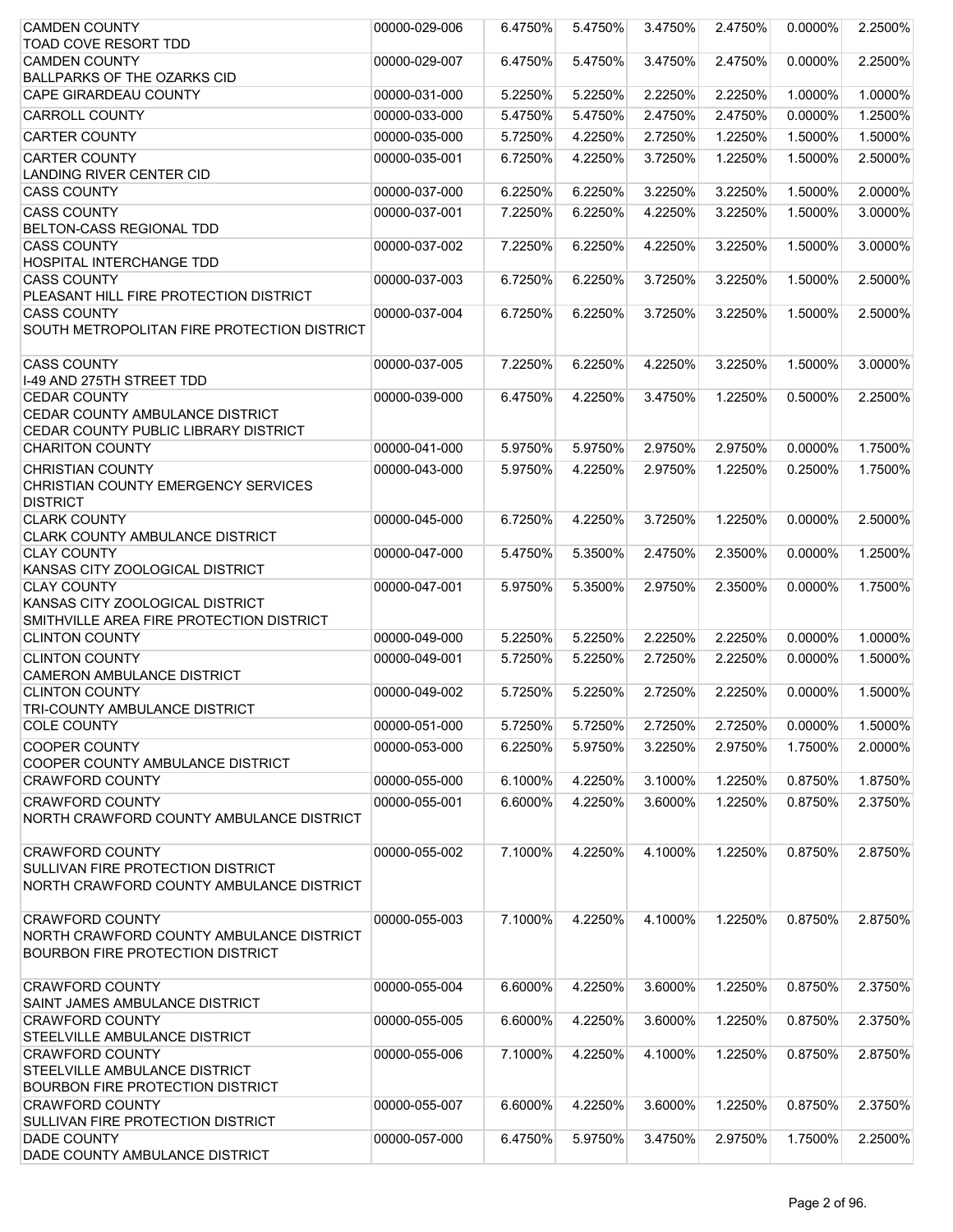| <b>DAVIESS COUNTY</b><br>00000-061-000<br>6.2250%<br>5.7250%<br>3.2250%<br>2.7250%<br>0.0000%<br>2.0000%<br>DAVIESS/DEKALB REGIONAL JAIL DISTRICT<br>2.5000%<br><b>DAVIESS COUNTY</b><br>00000-061-001<br>6.7250%<br>5.7250%<br>3.7250%<br>2.7250%<br>0.0000%<br>DAVIESS/DEKALB REGIONAL JAIL DISTRICT<br>NOEL T ADAMS AMBULANCE DISTRICT<br><b>DEKALB COUNTY</b><br>00000-063-000<br>5.7250%<br>5.2250%<br>2.7250%<br>2.2250%<br>0.0000%<br>1.5000%<br>DAVIESS/DEKALB REGIONAL JAIL DISTRICT<br>2.0000%<br><b>DEKALB COUNTY</b><br>00000-063-001<br>6.2250%<br>5.2250%<br>3.2250%<br>2.2250%<br>0.0000%<br>DAVIESS/DEKALB REGIONAL JAIL DISTRICT<br><b>CAMERON AMBULANCE DISTRICT</b><br><b>DEKALB COUNTY</b><br>00000-063-002<br>6.2250%<br>5.2250%<br>3.2250%<br>2.2250%<br>0.0000%<br>2.0000%<br>DAVIESS/DEKALB REGIONAL JAIL DISTRICT<br>TRI-COUNTY AMBULANCE DISTRICT<br><b>DENT COUNTY</b><br>00000-065-000<br>6.4750%<br>4.2250%<br>3.4750%<br>1.2250%<br>1.0000%<br>2.2500%<br>0.0000%<br>1.5000%<br><b>DOUGLAS COUNTY</b><br>00000-067-000<br>5.7250%<br>4.2250%<br>2.7250%<br>1.2250%<br><b>DOUGLAS COUNTY</b><br>00000-067-001<br>6.2250%<br>4.2250%<br>3.2250%<br>1.2250%<br>0.0000%<br>2.0000%<br><b>AVA AMBULANCE DISTRICT</b><br>1.5000%<br><b>DUNKLIN COUNTY</b><br>00000-069-000<br>5.7250%<br>5.7250%<br>2.7250%<br>2.7250%<br>0.0000%<br><b>FRANKLIN COUNTY</b><br>5.9750%<br>4.2250%<br>2.9750%<br>1.2250%<br>0.0000%<br>1.7500%<br>00000-071-000<br><b>FRANKLIN COUNTY</b><br>00000-071-001<br>6.4750%<br>4.2250%<br>3.4750%<br>1.2250%<br>0.0000%<br>2.2500%<br><b>BOURBON FIRE PROTECTION DISTRICT</b><br>2.2500%<br><b>FRANKLIN COUNTY</b><br>00000-071-002<br>6.4750%<br>4.2250%<br>3.4750%<br>1.2250%<br>0.0000%<br><b>GERALD AREA AMBULANCE DISTRICT</b><br><b>FRANKLIN COUNTY</b><br>00000-071-003<br>6.4750%<br>4.2250%<br>3.4750%<br>1.2250%<br>0.0000%<br>2.2500%<br>HERMANN AREA AMBULANCE DISTRICT<br><b>FRANKLIN COUNTY</b><br>00000-071-004<br>7.4750%<br>5.2250%<br>4.4750%<br>2.2250%<br>0.0000%<br>3.2500%<br>MERAMEC AMBULANCE DISTRICT<br><b>HIGHWAY 100 CID</b><br><b>FRANKLIN COUNTY</b><br>00000-071-005<br>6.4750%<br>4.2250%<br>3.4750%<br>1.2250%<br>0.0000%<br>2.2500%<br>MERAMEC AMBULANCE DISTRICT<br><b>FRANKLIN COUNTY</b><br>00000-071-006<br>6.9750%<br>4.2250%<br>3.9750%<br>1.2250%<br>0.0000%<br>2.7500%<br>MERAMEC AMBULANCE DISTRICT<br>ST CLAIR FIRE PROTECTION DISTRICT<br><b>FRANKLIN COUNTY</b><br>00000-071-007<br>4.2250%<br>3.4750%<br>1.2250%<br>0.0000%<br>2.2500%<br>6.4750%<br><b>NEW HAVEN AMBULANCE DISTRICT</b><br><b>FRANKLIN COUNTY</b><br>00000-071-008<br>4.2250%<br>3.9750%<br>1.2250%<br>0.0000%<br>2.7500%<br>6.9750%<br>ST CLAIR AMBULANCE DISTRICT<br>ST CLAIR FIRE PROTECTION DISTRICT<br><b>FRANKLIN COUNTY</b><br>00000-071-009<br>6.4750%<br>4.2250%<br>3.4750%<br>1.2250%<br>0.0000%<br>2.2500%<br>SULLIVAN FIRE PROTECTION DISTRICT<br><b>FRANKLIN COUNTY</b><br>00000-071-010<br>6.9750%<br>4.2250%<br>3.9750%<br>1.2250%<br>0.0000%<br>2.7500%<br>UNION FIRE PROTECTION DISTRICT<br>UNION AMBULANCE DISTRICT<br><b>FRANKLIN COUNTY</b><br>00000-071-011<br>6.3500%<br>4.2250%<br>3.3500%<br>1.2250%<br>0.0000%<br>2.1250%<br><b>WASHINGTON AREA AMBULANCE DISTRICT</b><br><b>FRANKLIN COUNTY</b><br>00000-071-012<br>6.4750%<br>4.2250%<br>3.4750%<br>1.2250%<br>0.0000%<br>2.2500%<br>UNION AMBULANCE DISTRICT<br>1.3750%<br><b>GASCONADE COUNTY</b><br>00000-073-000<br>5.6000%<br>4.2250%<br>2.6000%<br>1.2250%<br>1.0000%<br><b>GASCONADE COUNTY</b><br>3.1000%<br>1.8750%<br>00000-073-001<br>6.1000%<br>4.2250%<br>1.2250%<br>1.0000%<br><b>GERALD AREA AMBULANCE DISTRICT</b><br><b>GASCONADE COUNTY</b><br>00000-073-002<br>6.1000%<br>4.2250%<br>3.1000%<br>1.2250%<br>1.0000%<br>1.8750%<br>HERMANN AREA AMBULANCE DISTRICT<br><b>GASCONADE COUNTY</b><br>00000-073-003<br>6.1000%<br>4.2250%<br>3.1000%<br>1.2250%<br>1.0000%<br>1.8750%<br>OWENSVILLE AREA AMBULANCE DISTRICT<br>1.0000%<br><b>GENTRY COUNTY</b><br>00000-075-000<br>5.2250%<br>5.2250%<br>2.2250%<br>2.2250%<br>0.5000%<br><b>GREENE COUNTY</b><br>00000-077-000<br>5.9750%<br>4.2250%<br>2.9750%<br>1.2250%<br>0.8750%<br>1.7500%<br><b>GREENE COUNTY</b><br>00000-077-001<br>4.2250%<br>3.4750%<br>1.2250%<br>0.8750%<br>2.2500%<br>6.4750%<br><b>EAST-WEST ARTERIAL TDD</b><br><b>GRUNDY COUNTY</b><br>00000-079-000<br>5.7250%<br>4.2250%<br>2.7250%<br>1.2250%<br>1.5000%<br>1.5000%<br><b>HARRISON COUNTY</b><br>00000-081-000<br>5.4750%<br>5.4750%<br>2.4750%<br>2.4750%<br>0.0000%<br>1.2500%<br><b>HARRISON COUNTY</b><br>00000-081-001<br>5.9750%<br>5.4750%<br>2.9750%<br>2.4750%<br>0.0000%<br>1.7500%<br><b>NOEL T ADAMS AMBULANCE DISTRICT</b><br>5.6750%<br>1.4500%<br><b>HENRY COUNTY</b><br>5.6750%<br>2.6750%<br>2.6750%<br>0.9500%<br>00000-083-000<br>1.9500%<br><b>HENRY COUNTY</b><br>00000-083-001<br>6.1750%<br>5.6750%<br>3.1750%<br>2.6750%<br>0.9500% | <b>DALLAS COUNTY</b>              | 00000-059-000 | 6.2250% | 4.2250% | 3.2250% | 1.2250% | 2.0000% | 2.0000% |
|----------------------------------------------------------------------------------------------------------------------------------------------------------------------------------------------------------------------------------------------------------------------------------------------------------------------------------------------------------------------------------------------------------------------------------------------------------------------------------------------------------------------------------------------------------------------------------------------------------------------------------------------------------------------------------------------------------------------------------------------------------------------------------------------------------------------------------------------------------------------------------------------------------------------------------------------------------------------------------------------------------------------------------------------------------------------------------------------------------------------------------------------------------------------------------------------------------------------------------------------------------------------------------------------------------------------------------------------------------------------------------------------------------------------------------------------------------------------------------------------------------------------------------------------------------------------------------------------------------------------------------------------------------------------------------------------------------------------------------------------------------------------------------------------------------------------------------------------------------------------------------------------------------------------------------------------------------------------------------------------------------------------------------------------------------------------------------------------------------------------------------------------------------------------------------------------------------------------------------------------------------------------------------------------------------------------------------------------------------------------------------------------------------------------------------------------------------------------------------------------------------------------------------------------------------------------------------------------------------------------------------------------------------------------------------------------------------------------------------------------------------------------------------------------------------------------------------------------------------------------------------------------------------------------------------------------------------------------------------------------------------------------------------------------------------------------------------------------------------------------------------------------------------------------------------------------------------------------------------------------------------------------------------------------------------------------------------------------------------------------------------------------------------------------------------------------------------------------------------------------------------------------------------------------------------------------------------------------------------------------------------------------------------------------------------------------------------------------------------------------------------------------------------------------------------------------------------------------------------------------------------------------------------------------------------------------------------------------------------------------------------------------------------------------------------------------------------------------------------------------------------------------------------------------------------------------------------------------------------------------------------------------------------------------------------------------------------------------------------------------------------------------------------------------------------------------------------------------------------------------------------------------------------------------------------------------------------------------------------------------------------------------------------------------------------------------------------------------------------------------------------------------------------------------------------------------------------------------------------------------------------------------------------------------------------------------------------|-----------------------------------|---------------|---------|---------|---------|---------|---------|---------|
|                                                                                                                                                                                                                                                                                                                                                                                                                                                                                                                                                                                                                                                                                                                                                                                                                                                                                                                                                                                                                                                                                                                                                                                                                                                                                                                                                                                                                                                                                                                                                                                                                                                                                                                                                                                                                                                                                                                                                                                                                                                                                                                                                                                                                                                                                                                                                                                                                                                                                                                                                                                                                                                                                                                                                                                                                                                                                                                                                                                                                                                                                                                                                                                                                                                                                                                                                                                                                                                                                                                                                                                                                                                                                                                                                                                                                                                                                                                                                                                                                                                                                                                                                                                                                                                                                                                                                                                                                                                                                                                                                                                                                                                                                                                                                                                                                                                                                                                                                          |                                   |               |         |         |         |         |         |         |
|                                                                                                                                                                                                                                                                                                                                                                                                                                                                                                                                                                                                                                                                                                                                                                                                                                                                                                                                                                                                                                                                                                                                                                                                                                                                                                                                                                                                                                                                                                                                                                                                                                                                                                                                                                                                                                                                                                                                                                                                                                                                                                                                                                                                                                                                                                                                                                                                                                                                                                                                                                                                                                                                                                                                                                                                                                                                                                                                                                                                                                                                                                                                                                                                                                                                                                                                                                                                                                                                                                                                                                                                                                                                                                                                                                                                                                                                                                                                                                                                                                                                                                                                                                                                                                                                                                                                                                                                                                                                                                                                                                                                                                                                                                                                                                                                                                                                                                                                                          |                                   |               |         |         |         |         |         |         |
|                                                                                                                                                                                                                                                                                                                                                                                                                                                                                                                                                                                                                                                                                                                                                                                                                                                                                                                                                                                                                                                                                                                                                                                                                                                                                                                                                                                                                                                                                                                                                                                                                                                                                                                                                                                                                                                                                                                                                                                                                                                                                                                                                                                                                                                                                                                                                                                                                                                                                                                                                                                                                                                                                                                                                                                                                                                                                                                                                                                                                                                                                                                                                                                                                                                                                                                                                                                                                                                                                                                                                                                                                                                                                                                                                                                                                                                                                                                                                                                                                                                                                                                                                                                                                                                                                                                                                                                                                                                                                                                                                                                                                                                                                                                                                                                                                                                                                                                                                          |                                   |               |         |         |         |         |         |         |
|                                                                                                                                                                                                                                                                                                                                                                                                                                                                                                                                                                                                                                                                                                                                                                                                                                                                                                                                                                                                                                                                                                                                                                                                                                                                                                                                                                                                                                                                                                                                                                                                                                                                                                                                                                                                                                                                                                                                                                                                                                                                                                                                                                                                                                                                                                                                                                                                                                                                                                                                                                                                                                                                                                                                                                                                                                                                                                                                                                                                                                                                                                                                                                                                                                                                                                                                                                                                                                                                                                                                                                                                                                                                                                                                                                                                                                                                                                                                                                                                                                                                                                                                                                                                                                                                                                                                                                                                                                                                                                                                                                                                                                                                                                                                                                                                                                                                                                                                                          |                                   |               |         |         |         |         |         |         |
|                                                                                                                                                                                                                                                                                                                                                                                                                                                                                                                                                                                                                                                                                                                                                                                                                                                                                                                                                                                                                                                                                                                                                                                                                                                                                                                                                                                                                                                                                                                                                                                                                                                                                                                                                                                                                                                                                                                                                                                                                                                                                                                                                                                                                                                                                                                                                                                                                                                                                                                                                                                                                                                                                                                                                                                                                                                                                                                                                                                                                                                                                                                                                                                                                                                                                                                                                                                                                                                                                                                                                                                                                                                                                                                                                                                                                                                                                                                                                                                                                                                                                                                                                                                                                                                                                                                                                                                                                                                                                                                                                                                                                                                                                                                                                                                                                                                                                                                                                          |                                   |               |         |         |         |         |         |         |
|                                                                                                                                                                                                                                                                                                                                                                                                                                                                                                                                                                                                                                                                                                                                                                                                                                                                                                                                                                                                                                                                                                                                                                                                                                                                                                                                                                                                                                                                                                                                                                                                                                                                                                                                                                                                                                                                                                                                                                                                                                                                                                                                                                                                                                                                                                                                                                                                                                                                                                                                                                                                                                                                                                                                                                                                                                                                                                                                                                                                                                                                                                                                                                                                                                                                                                                                                                                                                                                                                                                                                                                                                                                                                                                                                                                                                                                                                                                                                                                                                                                                                                                                                                                                                                                                                                                                                                                                                                                                                                                                                                                                                                                                                                                                                                                                                                                                                                                                                          |                                   |               |         |         |         |         |         |         |
|                                                                                                                                                                                                                                                                                                                                                                                                                                                                                                                                                                                                                                                                                                                                                                                                                                                                                                                                                                                                                                                                                                                                                                                                                                                                                                                                                                                                                                                                                                                                                                                                                                                                                                                                                                                                                                                                                                                                                                                                                                                                                                                                                                                                                                                                                                                                                                                                                                                                                                                                                                                                                                                                                                                                                                                                                                                                                                                                                                                                                                                                                                                                                                                                                                                                                                                                                                                                                                                                                                                                                                                                                                                                                                                                                                                                                                                                                                                                                                                                                                                                                                                                                                                                                                                                                                                                                                                                                                                                                                                                                                                                                                                                                                                                                                                                                                                                                                                                                          |                                   |               |         |         |         |         |         |         |
|                                                                                                                                                                                                                                                                                                                                                                                                                                                                                                                                                                                                                                                                                                                                                                                                                                                                                                                                                                                                                                                                                                                                                                                                                                                                                                                                                                                                                                                                                                                                                                                                                                                                                                                                                                                                                                                                                                                                                                                                                                                                                                                                                                                                                                                                                                                                                                                                                                                                                                                                                                                                                                                                                                                                                                                                                                                                                                                                                                                                                                                                                                                                                                                                                                                                                                                                                                                                                                                                                                                                                                                                                                                                                                                                                                                                                                                                                                                                                                                                                                                                                                                                                                                                                                                                                                                                                                                                                                                                                                                                                                                                                                                                                                                                                                                                                                                                                                                                                          |                                   |               |         |         |         |         |         |         |
|                                                                                                                                                                                                                                                                                                                                                                                                                                                                                                                                                                                                                                                                                                                                                                                                                                                                                                                                                                                                                                                                                                                                                                                                                                                                                                                                                                                                                                                                                                                                                                                                                                                                                                                                                                                                                                                                                                                                                                                                                                                                                                                                                                                                                                                                                                                                                                                                                                                                                                                                                                                                                                                                                                                                                                                                                                                                                                                                                                                                                                                                                                                                                                                                                                                                                                                                                                                                                                                                                                                                                                                                                                                                                                                                                                                                                                                                                                                                                                                                                                                                                                                                                                                                                                                                                                                                                                                                                                                                                                                                                                                                                                                                                                                                                                                                                                                                                                                                                          |                                   |               |         |         |         |         |         |         |
|                                                                                                                                                                                                                                                                                                                                                                                                                                                                                                                                                                                                                                                                                                                                                                                                                                                                                                                                                                                                                                                                                                                                                                                                                                                                                                                                                                                                                                                                                                                                                                                                                                                                                                                                                                                                                                                                                                                                                                                                                                                                                                                                                                                                                                                                                                                                                                                                                                                                                                                                                                                                                                                                                                                                                                                                                                                                                                                                                                                                                                                                                                                                                                                                                                                                                                                                                                                                                                                                                                                                                                                                                                                                                                                                                                                                                                                                                                                                                                                                                                                                                                                                                                                                                                                                                                                                                                                                                                                                                                                                                                                                                                                                                                                                                                                                                                                                                                                                                          |                                   |               |         |         |         |         |         |         |
|                                                                                                                                                                                                                                                                                                                                                                                                                                                                                                                                                                                                                                                                                                                                                                                                                                                                                                                                                                                                                                                                                                                                                                                                                                                                                                                                                                                                                                                                                                                                                                                                                                                                                                                                                                                                                                                                                                                                                                                                                                                                                                                                                                                                                                                                                                                                                                                                                                                                                                                                                                                                                                                                                                                                                                                                                                                                                                                                                                                                                                                                                                                                                                                                                                                                                                                                                                                                                                                                                                                                                                                                                                                                                                                                                                                                                                                                                                                                                                                                                                                                                                                                                                                                                                                                                                                                                                                                                                                                                                                                                                                                                                                                                                                                                                                                                                                                                                                                                          |                                   |               |         |         |         |         |         |         |
|                                                                                                                                                                                                                                                                                                                                                                                                                                                                                                                                                                                                                                                                                                                                                                                                                                                                                                                                                                                                                                                                                                                                                                                                                                                                                                                                                                                                                                                                                                                                                                                                                                                                                                                                                                                                                                                                                                                                                                                                                                                                                                                                                                                                                                                                                                                                                                                                                                                                                                                                                                                                                                                                                                                                                                                                                                                                                                                                                                                                                                                                                                                                                                                                                                                                                                                                                                                                                                                                                                                                                                                                                                                                                                                                                                                                                                                                                                                                                                                                                                                                                                                                                                                                                                                                                                                                                                                                                                                                                                                                                                                                                                                                                                                                                                                                                                                                                                                                                          |                                   |               |         |         |         |         |         |         |
|                                                                                                                                                                                                                                                                                                                                                                                                                                                                                                                                                                                                                                                                                                                                                                                                                                                                                                                                                                                                                                                                                                                                                                                                                                                                                                                                                                                                                                                                                                                                                                                                                                                                                                                                                                                                                                                                                                                                                                                                                                                                                                                                                                                                                                                                                                                                                                                                                                                                                                                                                                                                                                                                                                                                                                                                                                                                                                                                                                                                                                                                                                                                                                                                                                                                                                                                                                                                                                                                                                                                                                                                                                                                                                                                                                                                                                                                                                                                                                                                                                                                                                                                                                                                                                                                                                                                                                                                                                                                                                                                                                                                                                                                                                                                                                                                                                                                                                                                                          |                                   |               |         |         |         |         |         |         |
|                                                                                                                                                                                                                                                                                                                                                                                                                                                                                                                                                                                                                                                                                                                                                                                                                                                                                                                                                                                                                                                                                                                                                                                                                                                                                                                                                                                                                                                                                                                                                                                                                                                                                                                                                                                                                                                                                                                                                                                                                                                                                                                                                                                                                                                                                                                                                                                                                                                                                                                                                                                                                                                                                                                                                                                                                                                                                                                                                                                                                                                                                                                                                                                                                                                                                                                                                                                                                                                                                                                                                                                                                                                                                                                                                                                                                                                                                                                                                                                                                                                                                                                                                                                                                                                                                                                                                                                                                                                                                                                                                                                                                                                                                                                                                                                                                                                                                                                                                          |                                   |               |         |         |         |         |         |         |
|                                                                                                                                                                                                                                                                                                                                                                                                                                                                                                                                                                                                                                                                                                                                                                                                                                                                                                                                                                                                                                                                                                                                                                                                                                                                                                                                                                                                                                                                                                                                                                                                                                                                                                                                                                                                                                                                                                                                                                                                                                                                                                                                                                                                                                                                                                                                                                                                                                                                                                                                                                                                                                                                                                                                                                                                                                                                                                                                                                                                                                                                                                                                                                                                                                                                                                                                                                                                                                                                                                                                                                                                                                                                                                                                                                                                                                                                                                                                                                                                                                                                                                                                                                                                                                                                                                                                                                                                                                                                                                                                                                                                                                                                                                                                                                                                                                                                                                                                                          |                                   |               |         |         |         |         |         |         |
|                                                                                                                                                                                                                                                                                                                                                                                                                                                                                                                                                                                                                                                                                                                                                                                                                                                                                                                                                                                                                                                                                                                                                                                                                                                                                                                                                                                                                                                                                                                                                                                                                                                                                                                                                                                                                                                                                                                                                                                                                                                                                                                                                                                                                                                                                                                                                                                                                                                                                                                                                                                                                                                                                                                                                                                                                                                                                                                                                                                                                                                                                                                                                                                                                                                                                                                                                                                                                                                                                                                                                                                                                                                                                                                                                                                                                                                                                                                                                                                                                                                                                                                                                                                                                                                                                                                                                                                                                                                                                                                                                                                                                                                                                                                                                                                                                                                                                                                                                          |                                   |               |         |         |         |         |         |         |
|                                                                                                                                                                                                                                                                                                                                                                                                                                                                                                                                                                                                                                                                                                                                                                                                                                                                                                                                                                                                                                                                                                                                                                                                                                                                                                                                                                                                                                                                                                                                                                                                                                                                                                                                                                                                                                                                                                                                                                                                                                                                                                                                                                                                                                                                                                                                                                                                                                                                                                                                                                                                                                                                                                                                                                                                                                                                                                                                                                                                                                                                                                                                                                                                                                                                                                                                                                                                                                                                                                                                                                                                                                                                                                                                                                                                                                                                                                                                                                                                                                                                                                                                                                                                                                                                                                                                                                                                                                                                                                                                                                                                                                                                                                                                                                                                                                                                                                                                                          |                                   |               |         |         |         |         |         |         |
|                                                                                                                                                                                                                                                                                                                                                                                                                                                                                                                                                                                                                                                                                                                                                                                                                                                                                                                                                                                                                                                                                                                                                                                                                                                                                                                                                                                                                                                                                                                                                                                                                                                                                                                                                                                                                                                                                                                                                                                                                                                                                                                                                                                                                                                                                                                                                                                                                                                                                                                                                                                                                                                                                                                                                                                                                                                                                                                                                                                                                                                                                                                                                                                                                                                                                                                                                                                                                                                                                                                                                                                                                                                                                                                                                                                                                                                                                                                                                                                                                                                                                                                                                                                                                                                                                                                                                                                                                                                                                                                                                                                                                                                                                                                                                                                                                                                                                                                                                          |                                   |               |         |         |         |         |         |         |
|                                                                                                                                                                                                                                                                                                                                                                                                                                                                                                                                                                                                                                                                                                                                                                                                                                                                                                                                                                                                                                                                                                                                                                                                                                                                                                                                                                                                                                                                                                                                                                                                                                                                                                                                                                                                                                                                                                                                                                                                                                                                                                                                                                                                                                                                                                                                                                                                                                                                                                                                                                                                                                                                                                                                                                                                                                                                                                                                                                                                                                                                                                                                                                                                                                                                                                                                                                                                                                                                                                                                                                                                                                                                                                                                                                                                                                                                                                                                                                                                                                                                                                                                                                                                                                                                                                                                                                                                                                                                                                                                                                                                                                                                                                                                                                                                                                                                                                                                                          |                                   |               |         |         |         |         |         |         |
|                                                                                                                                                                                                                                                                                                                                                                                                                                                                                                                                                                                                                                                                                                                                                                                                                                                                                                                                                                                                                                                                                                                                                                                                                                                                                                                                                                                                                                                                                                                                                                                                                                                                                                                                                                                                                                                                                                                                                                                                                                                                                                                                                                                                                                                                                                                                                                                                                                                                                                                                                                                                                                                                                                                                                                                                                                                                                                                                                                                                                                                                                                                                                                                                                                                                                                                                                                                                                                                                                                                                                                                                                                                                                                                                                                                                                                                                                                                                                                                                                                                                                                                                                                                                                                                                                                                                                                                                                                                                                                                                                                                                                                                                                                                                                                                                                                                                                                                                                          |                                   |               |         |         |         |         |         |         |
|                                                                                                                                                                                                                                                                                                                                                                                                                                                                                                                                                                                                                                                                                                                                                                                                                                                                                                                                                                                                                                                                                                                                                                                                                                                                                                                                                                                                                                                                                                                                                                                                                                                                                                                                                                                                                                                                                                                                                                                                                                                                                                                                                                                                                                                                                                                                                                                                                                                                                                                                                                                                                                                                                                                                                                                                                                                                                                                                                                                                                                                                                                                                                                                                                                                                                                                                                                                                                                                                                                                                                                                                                                                                                                                                                                                                                                                                                                                                                                                                                                                                                                                                                                                                                                                                                                                                                                                                                                                                                                                                                                                                                                                                                                                                                                                                                                                                                                                                                          |                                   |               |         |         |         |         |         |         |
|                                                                                                                                                                                                                                                                                                                                                                                                                                                                                                                                                                                                                                                                                                                                                                                                                                                                                                                                                                                                                                                                                                                                                                                                                                                                                                                                                                                                                                                                                                                                                                                                                                                                                                                                                                                                                                                                                                                                                                                                                                                                                                                                                                                                                                                                                                                                                                                                                                                                                                                                                                                                                                                                                                                                                                                                                                                                                                                                                                                                                                                                                                                                                                                                                                                                                                                                                                                                                                                                                                                                                                                                                                                                                                                                                                                                                                                                                                                                                                                                                                                                                                                                                                                                                                                                                                                                                                                                                                                                                                                                                                                                                                                                                                                                                                                                                                                                                                                                                          |                                   |               |         |         |         |         |         |         |
|                                                                                                                                                                                                                                                                                                                                                                                                                                                                                                                                                                                                                                                                                                                                                                                                                                                                                                                                                                                                                                                                                                                                                                                                                                                                                                                                                                                                                                                                                                                                                                                                                                                                                                                                                                                                                                                                                                                                                                                                                                                                                                                                                                                                                                                                                                                                                                                                                                                                                                                                                                                                                                                                                                                                                                                                                                                                                                                                                                                                                                                                                                                                                                                                                                                                                                                                                                                                                                                                                                                                                                                                                                                                                                                                                                                                                                                                                                                                                                                                                                                                                                                                                                                                                                                                                                                                                                                                                                                                                                                                                                                                                                                                                                                                                                                                                                                                                                                                                          |                                   |               |         |         |         |         |         |         |
|                                                                                                                                                                                                                                                                                                                                                                                                                                                                                                                                                                                                                                                                                                                                                                                                                                                                                                                                                                                                                                                                                                                                                                                                                                                                                                                                                                                                                                                                                                                                                                                                                                                                                                                                                                                                                                                                                                                                                                                                                                                                                                                                                                                                                                                                                                                                                                                                                                                                                                                                                                                                                                                                                                                                                                                                                                                                                                                                                                                                                                                                                                                                                                                                                                                                                                                                                                                                                                                                                                                                                                                                                                                                                                                                                                                                                                                                                                                                                                                                                                                                                                                                                                                                                                                                                                                                                                                                                                                                                                                                                                                                                                                                                                                                                                                                                                                                                                                                                          |                                   |               |         |         |         |         |         |         |
|                                                                                                                                                                                                                                                                                                                                                                                                                                                                                                                                                                                                                                                                                                                                                                                                                                                                                                                                                                                                                                                                                                                                                                                                                                                                                                                                                                                                                                                                                                                                                                                                                                                                                                                                                                                                                                                                                                                                                                                                                                                                                                                                                                                                                                                                                                                                                                                                                                                                                                                                                                                                                                                                                                                                                                                                                                                                                                                                                                                                                                                                                                                                                                                                                                                                                                                                                                                                                                                                                                                                                                                                                                                                                                                                                                                                                                                                                                                                                                                                                                                                                                                                                                                                                                                                                                                                                                                                                                                                                                                                                                                                                                                                                                                                                                                                                                                                                                                                                          |                                   |               |         |         |         |         |         |         |
|                                                                                                                                                                                                                                                                                                                                                                                                                                                                                                                                                                                                                                                                                                                                                                                                                                                                                                                                                                                                                                                                                                                                                                                                                                                                                                                                                                                                                                                                                                                                                                                                                                                                                                                                                                                                                                                                                                                                                                                                                                                                                                                                                                                                                                                                                                                                                                                                                                                                                                                                                                                                                                                                                                                                                                                                                                                                                                                                                                                                                                                                                                                                                                                                                                                                                                                                                                                                                                                                                                                                                                                                                                                                                                                                                                                                                                                                                                                                                                                                                                                                                                                                                                                                                                                                                                                                                                                                                                                                                                                                                                                                                                                                                                                                                                                                                                                                                                                                                          |                                   |               |         |         |         |         |         |         |
|                                                                                                                                                                                                                                                                                                                                                                                                                                                                                                                                                                                                                                                                                                                                                                                                                                                                                                                                                                                                                                                                                                                                                                                                                                                                                                                                                                                                                                                                                                                                                                                                                                                                                                                                                                                                                                                                                                                                                                                                                                                                                                                                                                                                                                                                                                                                                                                                                                                                                                                                                                                                                                                                                                                                                                                                                                                                                                                                                                                                                                                                                                                                                                                                                                                                                                                                                                                                                                                                                                                                                                                                                                                                                                                                                                                                                                                                                                                                                                                                                                                                                                                                                                                                                                                                                                                                                                                                                                                                                                                                                                                                                                                                                                                                                                                                                                                                                                                                                          |                                   |               |         |         |         |         |         |         |
|                                                                                                                                                                                                                                                                                                                                                                                                                                                                                                                                                                                                                                                                                                                                                                                                                                                                                                                                                                                                                                                                                                                                                                                                                                                                                                                                                                                                                                                                                                                                                                                                                                                                                                                                                                                                                                                                                                                                                                                                                                                                                                                                                                                                                                                                                                                                                                                                                                                                                                                                                                                                                                                                                                                                                                                                                                                                                                                                                                                                                                                                                                                                                                                                                                                                                                                                                                                                                                                                                                                                                                                                                                                                                                                                                                                                                                                                                                                                                                                                                                                                                                                                                                                                                                                                                                                                                                                                                                                                                                                                                                                                                                                                                                                                                                                                                                                                                                                                                          |                                   |               |         |         |         |         |         |         |
|                                                                                                                                                                                                                                                                                                                                                                                                                                                                                                                                                                                                                                                                                                                                                                                                                                                                                                                                                                                                                                                                                                                                                                                                                                                                                                                                                                                                                                                                                                                                                                                                                                                                                                                                                                                                                                                                                                                                                                                                                                                                                                                                                                                                                                                                                                                                                                                                                                                                                                                                                                                                                                                                                                                                                                                                                                                                                                                                                                                                                                                                                                                                                                                                                                                                                                                                                                                                                                                                                                                                                                                                                                                                                                                                                                                                                                                                                                                                                                                                                                                                                                                                                                                                                                                                                                                                                                                                                                                                                                                                                                                                                                                                                                                                                                                                                                                                                                                                                          |                                   |               |         |         |         |         |         |         |
|                                                                                                                                                                                                                                                                                                                                                                                                                                                                                                                                                                                                                                                                                                                                                                                                                                                                                                                                                                                                                                                                                                                                                                                                                                                                                                                                                                                                                                                                                                                                                                                                                                                                                                                                                                                                                                                                                                                                                                                                                                                                                                                                                                                                                                                                                                                                                                                                                                                                                                                                                                                                                                                                                                                                                                                                                                                                                                                                                                                                                                                                                                                                                                                                                                                                                                                                                                                                                                                                                                                                                                                                                                                                                                                                                                                                                                                                                                                                                                                                                                                                                                                                                                                                                                                                                                                                                                                                                                                                                                                                                                                                                                                                                                                                                                                                                                                                                                                                                          |                                   |               |         |         |         |         |         |         |
|                                                                                                                                                                                                                                                                                                                                                                                                                                                                                                                                                                                                                                                                                                                                                                                                                                                                                                                                                                                                                                                                                                                                                                                                                                                                                                                                                                                                                                                                                                                                                                                                                                                                                                                                                                                                                                                                                                                                                                                                                                                                                                                                                                                                                                                                                                                                                                                                                                                                                                                                                                                                                                                                                                                                                                                                                                                                                                                                                                                                                                                                                                                                                                                                                                                                                                                                                                                                                                                                                                                                                                                                                                                                                                                                                                                                                                                                                                                                                                                                                                                                                                                                                                                                                                                                                                                                                                                                                                                                                                                                                                                                                                                                                                                                                                                                                                                                                                                                                          |                                   |               |         |         |         |         |         |         |
|                                                                                                                                                                                                                                                                                                                                                                                                                                                                                                                                                                                                                                                                                                                                                                                                                                                                                                                                                                                                                                                                                                                                                                                                                                                                                                                                                                                                                                                                                                                                                                                                                                                                                                                                                                                                                                                                                                                                                                                                                                                                                                                                                                                                                                                                                                                                                                                                                                                                                                                                                                                                                                                                                                                                                                                                                                                                                                                                                                                                                                                                                                                                                                                                                                                                                                                                                                                                                                                                                                                                                                                                                                                                                                                                                                                                                                                                                                                                                                                                                                                                                                                                                                                                                                                                                                                                                                                                                                                                                                                                                                                                                                                                                                                                                                                                                                                                                                                                                          |                                   |               |         |         |         |         |         |         |
|                                                                                                                                                                                                                                                                                                                                                                                                                                                                                                                                                                                                                                                                                                                                                                                                                                                                                                                                                                                                                                                                                                                                                                                                                                                                                                                                                                                                                                                                                                                                                                                                                                                                                                                                                                                                                                                                                                                                                                                                                                                                                                                                                                                                                                                                                                                                                                                                                                                                                                                                                                                                                                                                                                                                                                                                                                                                                                                                                                                                                                                                                                                                                                                                                                                                                                                                                                                                                                                                                                                                                                                                                                                                                                                                                                                                                                                                                                                                                                                                                                                                                                                                                                                                                                                                                                                                                                                                                                                                                                                                                                                                                                                                                                                                                                                                                                                                                                                                                          |                                   |               |         |         |         |         |         |         |
|                                                                                                                                                                                                                                                                                                                                                                                                                                                                                                                                                                                                                                                                                                                                                                                                                                                                                                                                                                                                                                                                                                                                                                                                                                                                                                                                                                                                                                                                                                                                                                                                                                                                                                                                                                                                                                                                                                                                                                                                                                                                                                                                                                                                                                                                                                                                                                                                                                                                                                                                                                                                                                                                                                                                                                                                                                                                                                                                                                                                                                                                                                                                                                                                                                                                                                                                                                                                                                                                                                                                                                                                                                                                                                                                                                                                                                                                                                                                                                                                                                                                                                                                                                                                                                                                                                                                                                                                                                                                                                                                                                                                                                                                                                                                                                                                                                                                                                                                                          |                                   |               |         |         |         |         |         |         |
|                                                                                                                                                                                                                                                                                                                                                                                                                                                                                                                                                                                                                                                                                                                                                                                                                                                                                                                                                                                                                                                                                                                                                                                                                                                                                                                                                                                                                                                                                                                                                                                                                                                                                                                                                                                                                                                                                                                                                                                                                                                                                                                                                                                                                                                                                                                                                                                                                                                                                                                                                                                                                                                                                                                                                                                                                                                                                                                                                                                                                                                                                                                                                                                                                                                                                                                                                                                                                                                                                                                                                                                                                                                                                                                                                                                                                                                                                                                                                                                                                                                                                                                                                                                                                                                                                                                                                                                                                                                                                                                                                                                                                                                                                                                                                                                                                                                                                                                                                          |                                   |               |         |         |         |         |         |         |
|                                                                                                                                                                                                                                                                                                                                                                                                                                                                                                                                                                                                                                                                                                                                                                                                                                                                                                                                                                                                                                                                                                                                                                                                                                                                                                                                                                                                                                                                                                                                                                                                                                                                                                                                                                                                                                                                                                                                                                                                                                                                                                                                                                                                                                                                                                                                                                                                                                                                                                                                                                                                                                                                                                                                                                                                                                                                                                                                                                                                                                                                                                                                                                                                                                                                                                                                                                                                                                                                                                                                                                                                                                                                                                                                                                                                                                                                                                                                                                                                                                                                                                                                                                                                                                                                                                                                                                                                                                                                                                                                                                                                                                                                                                                                                                                                                                                                                                                                                          |                                   |               |         |         |         |         |         |         |
|                                                                                                                                                                                                                                                                                                                                                                                                                                                                                                                                                                                                                                                                                                                                                                                                                                                                                                                                                                                                                                                                                                                                                                                                                                                                                                                                                                                                                                                                                                                                                                                                                                                                                                                                                                                                                                                                                                                                                                                                                                                                                                                                                                                                                                                                                                                                                                                                                                                                                                                                                                                                                                                                                                                                                                                                                                                                                                                                                                                                                                                                                                                                                                                                                                                                                                                                                                                                                                                                                                                                                                                                                                                                                                                                                                                                                                                                                                                                                                                                                                                                                                                                                                                                                                                                                                                                                                                                                                                                                                                                                                                                                                                                                                                                                                                                                                                                                                                                                          |                                   |               |         |         |         |         |         |         |
|                                                                                                                                                                                                                                                                                                                                                                                                                                                                                                                                                                                                                                                                                                                                                                                                                                                                                                                                                                                                                                                                                                                                                                                                                                                                                                                                                                                                                                                                                                                                                                                                                                                                                                                                                                                                                                                                                                                                                                                                                                                                                                                                                                                                                                                                                                                                                                                                                                                                                                                                                                                                                                                                                                                                                                                                                                                                                                                                                                                                                                                                                                                                                                                                                                                                                                                                                                                                                                                                                                                                                                                                                                                                                                                                                                                                                                                                                                                                                                                                                                                                                                                                                                                                                                                                                                                                                                                                                                                                                                                                                                                                                                                                                                                                                                                                                                                                                                                                                          |                                   |               |         |         |         |         |         |         |
|                                                                                                                                                                                                                                                                                                                                                                                                                                                                                                                                                                                                                                                                                                                                                                                                                                                                                                                                                                                                                                                                                                                                                                                                                                                                                                                                                                                                                                                                                                                                                                                                                                                                                                                                                                                                                                                                                                                                                                                                                                                                                                                                                                                                                                                                                                                                                                                                                                                                                                                                                                                                                                                                                                                                                                                                                                                                                                                                                                                                                                                                                                                                                                                                                                                                                                                                                                                                                                                                                                                                                                                                                                                                                                                                                                                                                                                                                                                                                                                                                                                                                                                                                                                                                                                                                                                                                                                                                                                                                                                                                                                                                                                                                                                                                                                                                                                                                                                                                          |                                   |               |         |         |         |         |         |         |
|                                                                                                                                                                                                                                                                                                                                                                                                                                                                                                                                                                                                                                                                                                                                                                                                                                                                                                                                                                                                                                                                                                                                                                                                                                                                                                                                                                                                                                                                                                                                                                                                                                                                                                                                                                                                                                                                                                                                                                                                                                                                                                                                                                                                                                                                                                                                                                                                                                                                                                                                                                                                                                                                                                                                                                                                                                                                                                                                                                                                                                                                                                                                                                                                                                                                                                                                                                                                                                                                                                                                                                                                                                                                                                                                                                                                                                                                                                                                                                                                                                                                                                                                                                                                                                                                                                                                                                                                                                                                                                                                                                                                                                                                                                                                                                                                                                                                                                                                                          |                                   |               |         |         |         |         |         |         |
|                                                                                                                                                                                                                                                                                                                                                                                                                                                                                                                                                                                                                                                                                                                                                                                                                                                                                                                                                                                                                                                                                                                                                                                                                                                                                                                                                                                                                                                                                                                                                                                                                                                                                                                                                                                                                                                                                                                                                                                                                                                                                                                                                                                                                                                                                                                                                                                                                                                                                                                                                                                                                                                                                                                                                                                                                                                                                                                                                                                                                                                                                                                                                                                                                                                                                                                                                                                                                                                                                                                                                                                                                                                                                                                                                                                                                                                                                                                                                                                                                                                                                                                                                                                                                                                                                                                                                                                                                                                                                                                                                                                                                                                                                                                                                                                                                                                                                                                                                          |                                   |               |         |         |         |         |         |         |
|                                                                                                                                                                                                                                                                                                                                                                                                                                                                                                                                                                                                                                                                                                                                                                                                                                                                                                                                                                                                                                                                                                                                                                                                                                                                                                                                                                                                                                                                                                                                                                                                                                                                                                                                                                                                                                                                                                                                                                                                                                                                                                                                                                                                                                                                                                                                                                                                                                                                                                                                                                                                                                                                                                                                                                                                                                                                                                                                                                                                                                                                                                                                                                                                                                                                                                                                                                                                                                                                                                                                                                                                                                                                                                                                                                                                                                                                                                                                                                                                                                                                                                                                                                                                                                                                                                                                                                                                                                                                                                                                                                                                                                                                                                                                                                                                                                                                                                                                                          |                                   |               |         |         |         |         |         |         |
|                                                                                                                                                                                                                                                                                                                                                                                                                                                                                                                                                                                                                                                                                                                                                                                                                                                                                                                                                                                                                                                                                                                                                                                                                                                                                                                                                                                                                                                                                                                                                                                                                                                                                                                                                                                                                                                                                                                                                                                                                                                                                                                                                                                                                                                                                                                                                                                                                                                                                                                                                                                                                                                                                                                                                                                                                                                                                                                                                                                                                                                                                                                                                                                                                                                                                                                                                                                                                                                                                                                                                                                                                                                                                                                                                                                                                                                                                                                                                                                                                                                                                                                                                                                                                                                                                                                                                                                                                                                                                                                                                                                                                                                                                                                                                                                                                                                                                                                                                          |                                   |               |         |         |         |         |         |         |
|                                                                                                                                                                                                                                                                                                                                                                                                                                                                                                                                                                                                                                                                                                                                                                                                                                                                                                                                                                                                                                                                                                                                                                                                                                                                                                                                                                                                                                                                                                                                                                                                                                                                                                                                                                                                                                                                                                                                                                                                                                                                                                                                                                                                                                                                                                                                                                                                                                                                                                                                                                                                                                                                                                                                                                                                                                                                                                                                                                                                                                                                                                                                                                                                                                                                                                                                                                                                                                                                                                                                                                                                                                                                                                                                                                                                                                                                                                                                                                                                                                                                                                                                                                                                                                                                                                                                                                                                                                                                                                                                                                                                                                                                                                                                                                                                                                                                                                                                                          |                                   |               |         |         |         |         |         |         |
|                                                                                                                                                                                                                                                                                                                                                                                                                                                                                                                                                                                                                                                                                                                                                                                                                                                                                                                                                                                                                                                                                                                                                                                                                                                                                                                                                                                                                                                                                                                                                                                                                                                                                                                                                                                                                                                                                                                                                                                                                                                                                                                                                                                                                                                                                                                                                                                                                                                                                                                                                                                                                                                                                                                                                                                                                                                                                                                                                                                                                                                                                                                                                                                                                                                                                                                                                                                                                                                                                                                                                                                                                                                                                                                                                                                                                                                                                                                                                                                                                                                                                                                                                                                                                                                                                                                                                                                                                                                                                                                                                                                                                                                                                                                                                                                                                                                                                                                                                          |                                   |               |         |         |         |         |         |         |
|                                                                                                                                                                                                                                                                                                                                                                                                                                                                                                                                                                                                                                                                                                                                                                                                                                                                                                                                                                                                                                                                                                                                                                                                                                                                                                                                                                                                                                                                                                                                                                                                                                                                                                                                                                                                                                                                                                                                                                                                                                                                                                                                                                                                                                                                                                                                                                                                                                                                                                                                                                                                                                                                                                                                                                                                                                                                                                                                                                                                                                                                                                                                                                                                                                                                                                                                                                                                                                                                                                                                                                                                                                                                                                                                                                                                                                                                                                                                                                                                                                                                                                                                                                                                                                                                                                                                                                                                                                                                                                                                                                                                                                                                                                                                                                                                                                                                                                                                                          |                                   |               |         |         |         |         |         |         |
|                                                                                                                                                                                                                                                                                                                                                                                                                                                                                                                                                                                                                                                                                                                                                                                                                                                                                                                                                                                                                                                                                                                                                                                                                                                                                                                                                                                                                                                                                                                                                                                                                                                                                                                                                                                                                                                                                                                                                                                                                                                                                                                                                                                                                                                                                                                                                                                                                                                                                                                                                                                                                                                                                                                                                                                                                                                                                                                                                                                                                                                                                                                                                                                                                                                                                                                                                                                                                                                                                                                                                                                                                                                                                                                                                                                                                                                                                                                                                                                                                                                                                                                                                                                                                                                                                                                                                                                                                                                                                                                                                                                                                                                                                                                                                                                                                                                                                                                                                          |                                   |               |         |         |         |         |         |         |
|                                                                                                                                                                                                                                                                                                                                                                                                                                                                                                                                                                                                                                                                                                                                                                                                                                                                                                                                                                                                                                                                                                                                                                                                                                                                                                                                                                                                                                                                                                                                                                                                                                                                                                                                                                                                                                                                                                                                                                                                                                                                                                                                                                                                                                                                                                                                                                                                                                                                                                                                                                                                                                                                                                                                                                                                                                                                                                                                                                                                                                                                                                                                                                                                                                                                                                                                                                                                                                                                                                                                                                                                                                                                                                                                                                                                                                                                                                                                                                                                                                                                                                                                                                                                                                                                                                                                                                                                                                                                                                                                                                                                                                                                                                                                                                                                                                                                                                                                                          |                                   |               |         |         |         |         |         |         |
|                                                                                                                                                                                                                                                                                                                                                                                                                                                                                                                                                                                                                                                                                                                                                                                                                                                                                                                                                                                                                                                                                                                                                                                                                                                                                                                                                                                                                                                                                                                                                                                                                                                                                                                                                                                                                                                                                                                                                                                                                                                                                                                                                                                                                                                                                                                                                                                                                                                                                                                                                                                                                                                                                                                                                                                                                                                                                                                                                                                                                                                                                                                                                                                                                                                                                                                                                                                                                                                                                                                                                                                                                                                                                                                                                                                                                                                                                                                                                                                                                                                                                                                                                                                                                                                                                                                                                                                                                                                                                                                                                                                                                                                                                                                                                                                                                                                                                                                                                          |                                   |               |         |         |         |         |         |         |
|                                                                                                                                                                                                                                                                                                                                                                                                                                                                                                                                                                                                                                                                                                                                                                                                                                                                                                                                                                                                                                                                                                                                                                                                                                                                                                                                                                                                                                                                                                                                                                                                                                                                                                                                                                                                                                                                                                                                                                                                                                                                                                                                                                                                                                                                                                                                                                                                                                                                                                                                                                                                                                                                                                                                                                                                                                                                                                                                                                                                                                                                                                                                                                                                                                                                                                                                                                                                                                                                                                                                                                                                                                                                                                                                                                                                                                                                                                                                                                                                                                                                                                                                                                                                                                                                                                                                                                                                                                                                                                                                                                                                                                                                                                                                                                                                                                                                                                                                                          |                                   |               |         |         |         |         |         |         |
|                                                                                                                                                                                                                                                                                                                                                                                                                                                                                                                                                                                                                                                                                                                                                                                                                                                                                                                                                                                                                                                                                                                                                                                                                                                                                                                                                                                                                                                                                                                                                                                                                                                                                                                                                                                                                                                                                                                                                                                                                                                                                                                                                                                                                                                                                                                                                                                                                                                                                                                                                                                                                                                                                                                                                                                                                                                                                                                                                                                                                                                                                                                                                                                                                                                                                                                                                                                                                                                                                                                                                                                                                                                                                                                                                                                                                                                                                                                                                                                                                                                                                                                                                                                                                                                                                                                                                                                                                                                                                                                                                                                                                                                                                                                                                                                                                                                                                                                                                          |                                   |               |         |         |         |         |         |         |
|                                                                                                                                                                                                                                                                                                                                                                                                                                                                                                                                                                                                                                                                                                                                                                                                                                                                                                                                                                                                                                                                                                                                                                                                                                                                                                                                                                                                                                                                                                                                                                                                                                                                                                                                                                                                                                                                                                                                                                                                                                                                                                                                                                                                                                                                                                                                                                                                                                                                                                                                                                                                                                                                                                                                                                                                                                                                                                                                                                                                                                                                                                                                                                                                                                                                                                                                                                                                                                                                                                                                                                                                                                                                                                                                                                                                                                                                                                                                                                                                                                                                                                                                                                                                                                                                                                                                                                                                                                                                                                                                                                                                                                                                                                                                                                                                                                                                                                                                                          |                                   |               |         |         |         |         |         |         |
|                                                                                                                                                                                                                                                                                                                                                                                                                                                                                                                                                                                                                                                                                                                                                                                                                                                                                                                                                                                                                                                                                                                                                                                                                                                                                                                                                                                                                                                                                                                                                                                                                                                                                                                                                                                                                                                                                                                                                                                                                                                                                                                                                                                                                                                                                                                                                                                                                                                                                                                                                                                                                                                                                                                                                                                                                                                                                                                                                                                                                                                                                                                                                                                                                                                                                                                                                                                                                                                                                                                                                                                                                                                                                                                                                                                                                                                                                                                                                                                                                                                                                                                                                                                                                                                                                                                                                                                                                                                                                                                                                                                                                                                                                                                                                                                                                                                                                                                                                          |                                   |               |         |         |         |         |         |         |
|                                                                                                                                                                                                                                                                                                                                                                                                                                                                                                                                                                                                                                                                                                                                                                                                                                                                                                                                                                                                                                                                                                                                                                                                                                                                                                                                                                                                                                                                                                                                                                                                                                                                                                                                                                                                                                                                                                                                                                                                                                                                                                                                                                                                                                                                                                                                                                                                                                                                                                                                                                                                                                                                                                                                                                                                                                                                                                                                                                                                                                                                                                                                                                                                                                                                                                                                                                                                                                                                                                                                                                                                                                                                                                                                                                                                                                                                                                                                                                                                                                                                                                                                                                                                                                                                                                                                                                                                                                                                                                                                                                                                                                                                                                                                                                                                                                                                                                                                                          |                                   |               |         |         |         |         |         |         |
|                                                                                                                                                                                                                                                                                                                                                                                                                                                                                                                                                                                                                                                                                                                                                                                                                                                                                                                                                                                                                                                                                                                                                                                                                                                                                                                                                                                                                                                                                                                                                                                                                                                                                                                                                                                                                                                                                                                                                                                                                                                                                                                                                                                                                                                                                                                                                                                                                                                                                                                                                                                                                                                                                                                                                                                                                                                                                                                                                                                                                                                                                                                                                                                                                                                                                                                                                                                                                                                                                                                                                                                                                                                                                                                                                                                                                                                                                                                                                                                                                                                                                                                                                                                                                                                                                                                                                                                                                                                                                                                                                                                                                                                                                                                                                                                                                                                                                                                                                          |                                   |               |         |         |         |         |         |         |
|                                                                                                                                                                                                                                                                                                                                                                                                                                                                                                                                                                                                                                                                                                                                                                                                                                                                                                                                                                                                                                                                                                                                                                                                                                                                                                                                                                                                                                                                                                                                                                                                                                                                                                                                                                                                                                                                                                                                                                                                                                                                                                                                                                                                                                                                                                                                                                                                                                                                                                                                                                                                                                                                                                                                                                                                                                                                                                                                                                                                                                                                                                                                                                                                                                                                                                                                                                                                                                                                                                                                                                                                                                                                                                                                                                                                                                                                                                                                                                                                                                                                                                                                                                                                                                                                                                                                                                                                                                                                                                                                                                                                                                                                                                                                                                                                                                                                                                                                                          |                                   |               |         |         |         |         |         |         |
|                                                                                                                                                                                                                                                                                                                                                                                                                                                                                                                                                                                                                                                                                                                                                                                                                                                                                                                                                                                                                                                                                                                                                                                                                                                                                                                                                                                                                                                                                                                                                                                                                                                                                                                                                                                                                                                                                                                                                                                                                                                                                                                                                                                                                                                                                                                                                                                                                                                                                                                                                                                                                                                                                                                                                                                                                                                                                                                                                                                                                                                                                                                                                                                                                                                                                                                                                                                                                                                                                                                                                                                                                                                                                                                                                                                                                                                                                                                                                                                                                                                                                                                                                                                                                                                                                                                                                                                                                                                                                                                                                                                                                                                                                                                                                                                                                                                                                                                                                          |                                   |               |         |         |         |         |         |         |
|                                                                                                                                                                                                                                                                                                                                                                                                                                                                                                                                                                                                                                                                                                                                                                                                                                                                                                                                                                                                                                                                                                                                                                                                                                                                                                                                                                                                                                                                                                                                                                                                                                                                                                                                                                                                                                                                                                                                                                                                                                                                                                                                                                                                                                                                                                                                                                                                                                                                                                                                                                                                                                                                                                                                                                                                                                                                                                                                                                                                                                                                                                                                                                                                                                                                                                                                                                                                                                                                                                                                                                                                                                                                                                                                                                                                                                                                                                                                                                                                                                                                                                                                                                                                                                                                                                                                                                                                                                                                                                                                                                                                                                                                                                                                                                                                                                                                                                                                                          |                                   |               |         |         |         |         |         |         |
|                                                                                                                                                                                                                                                                                                                                                                                                                                                                                                                                                                                                                                                                                                                                                                                                                                                                                                                                                                                                                                                                                                                                                                                                                                                                                                                                                                                                                                                                                                                                                                                                                                                                                                                                                                                                                                                                                                                                                                                                                                                                                                                                                                                                                                                                                                                                                                                                                                                                                                                                                                                                                                                                                                                                                                                                                                                                                                                                                                                                                                                                                                                                                                                                                                                                                                                                                                                                                                                                                                                                                                                                                                                                                                                                                                                                                                                                                                                                                                                                                                                                                                                                                                                                                                                                                                                                                                                                                                                                                                                                                                                                                                                                                                                                                                                                                                                                                                                                                          |                                   |               |         |         |         |         |         |         |
|                                                                                                                                                                                                                                                                                                                                                                                                                                                                                                                                                                                                                                                                                                                                                                                                                                                                                                                                                                                                                                                                                                                                                                                                                                                                                                                                                                                                                                                                                                                                                                                                                                                                                                                                                                                                                                                                                                                                                                                                                                                                                                                                                                                                                                                                                                                                                                                                                                                                                                                                                                                                                                                                                                                                                                                                                                                                                                                                                                                                                                                                                                                                                                                                                                                                                                                                                                                                                                                                                                                                                                                                                                                                                                                                                                                                                                                                                                                                                                                                                                                                                                                                                                                                                                                                                                                                                                                                                                                                                                                                                                                                                                                                                                                                                                                                                                                                                                                                                          | WARSAW-LINCOLN AMBULANCE DISTRICT |               |         |         |         |         |         |         |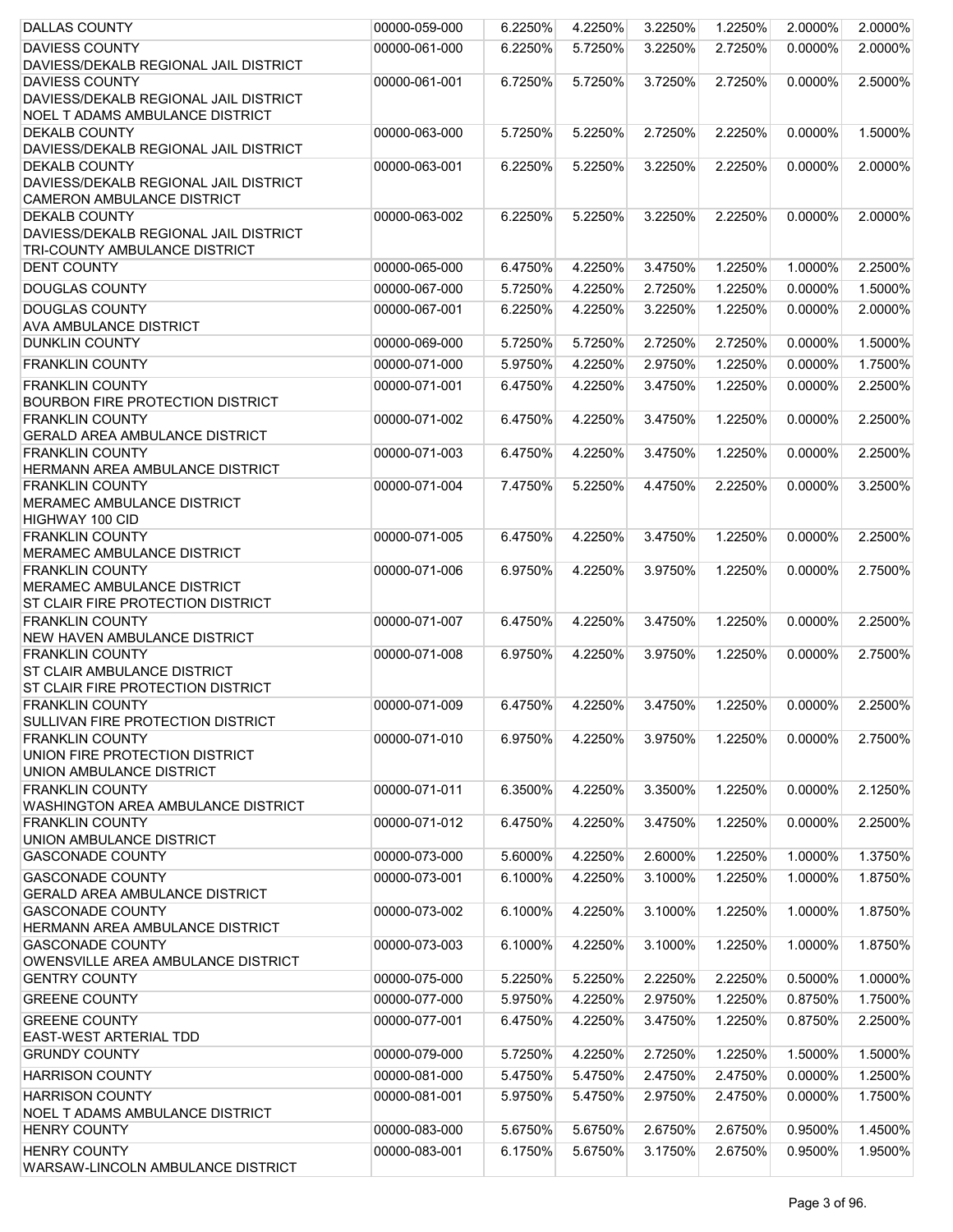| <b>HOLT COUNTY</b><br>2.5000%<br>00000-087-000<br>6.7250%<br>6.7250%<br>3.7250%<br>3.7250%<br>0.0000%<br><b>HOWARD COUNTY</b><br>00000-089-000<br>6.8500%<br>6.8500%<br>3.8500%<br>3.8500%<br>2.1250%<br>2.6250%<br>HOWELL COUNTY<br>00000-091-000<br>5.6620%<br>4.2250%<br>2.6620%<br>1.2250%<br>0.0000%<br>1.4370%<br>2.0000%<br><b>IRON COUNTY</b><br>00000-093-000<br>6.2250%<br>4.2250%<br>3.2250%<br>1.2250%<br>1.0000%<br><b>IRON COUNTY AMBULANCE DISTRICT</b><br><b>IRON COUNTY</b><br>00000-093-001<br>6.7250%<br>4.2250%<br>3.7250%<br>1.2250%<br>1.5000%<br>2.5000%<br><b>IRON COUNTY AMBULANCE DISTRICT</b><br><b>IRON COUNTY HOSPITAL DISTRICT</b><br>1.3750%<br><b>JACKSON COUNTY</b><br>00000-095-000<br>5.6000%<br>4.2250%<br>2.6000%<br>1.2250%<br>0.0000%<br>KANSAS CITY ZOOLOGICAL DISTRICT<br><b>JACKSON COUNTY</b><br>4.2250%<br>3.1000%<br>1.2250%<br>0.0000%<br>1.8750%<br>00000-095-001<br>6.1000%<br>KANSAS CITY ZOOLOGICAL DISTRICT<br>CENTRAL JACKSON COUNTY FIRE PROTECTION<br><b>DISTRICT</b><br><b>JACKSON COUNTY</b><br>00000-095-002<br>6.6000%<br>4.2250%<br>3.6000%<br>1.2250%<br>0.0000%<br>2.3750%<br>KANSAS CITY ZOOLOGICAL DISTRICT<br>INTER CITY FIRE PROTECTION DISTRICT<br><b>JACKSON COUNTY</b><br>00000-095-003<br>6.1000%<br>4.2250%<br>3.1000%<br>1.2250%<br>0.0000%<br>1.8750%<br>KANSAS CITY ZOOLOGICAL DISTRICT<br>PRAIRIE TOWNSHIP FIRE PROTECTION DISTRICT<br><b>JACKSON COUNTY</b><br>6.1000%<br>4.2250%<br>3.1000%<br>1.2250%<br>0.0000%<br>1.8750%<br>00000-095-004<br>KANSAS CITY ZOOLOGICAL DISTRICT<br>SNI VALLEY FIRE PROTECTION DISTRICT<br>4.2250%<br>2.4500%<br>1.2250%<br>0.0000%<br>1.2250%<br><b>JASPER COUNTY</b><br>00000-097-000<br>5.4500%<br>JEFFERSON COUNTY<br>00000-099-000<br>6.3500%<br>4.2250%<br>3.3500%<br>1.2250%<br>1.5000%<br>2.1250%<br>JEFFERSON COUNTY EMERGENCY SERVICES<br><b>DISTRICT</b><br>JEFFERSON COUNTY<br>1.2250%<br>00000-099-001<br>7.3500%<br>4.2250%<br>4.3500%<br>1.5000%<br>3.1250%<br>JEFFERSON COUNTY EMERGENCY SERVICES<br><b>DISTRICT</b><br>BIG RIVER AMBULANCE DISTRICT<br><b>ANTONIA FIRE PROTECTION DISTRICT</b><br>JEFFERSON COUNTY<br>00000-099-002<br>7.3500%<br>4.2250%<br>4.3500%<br>1.2250%<br>1.5000%<br>3.1250%<br>JEFFERSON COUNTY EMERGENCY SERVICES<br><b>DISTRICT</b><br><b>JOACHIM-PLATTIN AMBULANCE DISTRICT</b><br><b>ANTONIA FIRE PROTECTION DISTRICT</b><br><b>JEFFERSON COUNTY</b><br>00000-099-003<br>7.1000%<br>4.2250%<br>1.2250%<br>1.5000%<br>2.8750%<br>4.1000%<br>JEFFERSON COUNTY EMERGENCY SERVICES<br><b>DISTRICT</b><br>ROCK TOWNSHIP AMBULANCE DISTRICT<br>ANTONIA FIRE PROTECTION DISTRICT<br>JEFFERSON COUNTY<br>00000-099-004<br>4.2250%<br>3.8500%<br>1.2250%<br>1.5000%<br>2.6250%<br>6.8500%<br><b>JEFFERSON COUNTY EMERGENCY SERVICES</b><br><b>DISTRICT</b><br><b>BIG RIVER AMBULANCE DISTRICT</b><br>1.5000%<br><b>JEFFERSON COUNTY</b><br>00000-099-005<br>7.3500%<br>4.2250%<br>4.3500%<br>1.2250%<br>3.1250%<br>JEFFERSON COUNTY EMERGENCY SERVICES<br><b>DISTRICT</b><br><b>BIG RIVER AMBULANCE DISTRICT</b> | <b>HICKORY COUNTY</b> | 00000-085-000 | 5.7250% | 4.2250% | 2.7250% | 1.2250% | 1.5000% | 1.5000% |
|--------------------------------------------------------------------------------------------------------------------------------------------------------------------------------------------------------------------------------------------------------------------------------------------------------------------------------------------------------------------------------------------------------------------------------------------------------------------------------------------------------------------------------------------------------------------------------------------------------------------------------------------------------------------------------------------------------------------------------------------------------------------------------------------------------------------------------------------------------------------------------------------------------------------------------------------------------------------------------------------------------------------------------------------------------------------------------------------------------------------------------------------------------------------------------------------------------------------------------------------------------------------------------------------------------------------------------------------------------------------------------------------------------------------------------------------------------------------------------------------------------------------------------------------------------------------------------------------------------------------------------------------------------------------------------------------------------------------------------------------------------------------------------------------------------------------------------------------------------------------------------------------------------------------------------------------------------------------------------------------------------------------------------------------------------------------------------------------------------------------------------------------------------------------------------------------------------------------------------------------------------------------------------------------------------------------------------------------------------------------------------------------------------------------------------------------------------------------------------------------------------------------------------------------------------------------------------------------------------------------------------------------------------------------------------------------------------------------------------------------------------------------------------------------------------------------------------------------------------------------------------------------------------------------------------------------------------------------------------------------------------------------------------------------------------------------|-----------------------|---------------|---------|---------|---------|---------|---------|---------|
|                                                                                                                                                                                                                                                                                                                                                                                                                                                                                                                                                                                                                                                                                                                                                                                                                                                                                                                                                                                                                                                                                                                                                                                                                                                                                                                                                                                                                                                                                                                                                                                                                                                                                                                                                                                                                                                                                                                                                                                                                                                                                                                                                                                                                                                                                                                                                                                                                                                                                                                                                                                                                                                                                                                                                                                                                                                                                                                                                                                                                                                                    |                       |               |         |         |         |         |         |         |
|                                                                                                                                                                                                                                                                                                                                                                                                                                                                                                                                                                                                                                                                                                                                                                                                                                                                                                                                                                                                                                                                                                                                                                                                                                                                                                                                                                                                                                                                                                                                                                                                                                                                                                                                                                                                                                                                                                                                                                                                                                                                                                                                                                                                                                                                                                                                                                                                                                                                                                                                                                                                                                                                                                                                                                                                                                                                                                                                                                                                                                                                    |                       |               |         |         |         |         |         |         |
|                                                                                                                                                                                                                                                                                                                                                                                                                                                                                                                                                                                                                                                                                                                                                                                                                                                                                                                                                                                                                                                                                                                                                                                                                                                                                                                                                                                                                                                                                                                                                                                                                                                                                                                                                                                                                                                                                                                                                                                                                                                                                                                                                                                                                                                                                                                                                                                                                                                                                                                                                                                                                                                                                                                                                                                                                                                                                                                                                                                                                                                                    |                       |               |         |         |         |         |         |         |
|                                                                                                                                                                                                                                                                                                                                                                                                                                                                                                                                                                                                                                                                                                                                                                                                                                                                                                                                                                                                                                                                                                                                                                                                                                                                                                                                                                                                                                                                                                                                                                                                                                                                                                                                                                                                                                                                                                                                                                                                                                                                                                                                                                                                                                                                                                                                                                                                                                                                                                                                                                                                                                                                                                                                                                                                                                                                                                                                                                                                                                                                    |                       |               |         |         |         |         |         |         |
|                                                                                                                                                                                                                                                                                                                                                                                                                                                                                                                                                                                                                                                                                                                                                                                                                                                                                                                                                                                                                                                                                                                                                                                                                                                                                                                                                                                                                                                                                                                                                                                                                                                                                                                                                                                                                                                                                                                                                                                                                                                                                                                                                                                                                                                                                                                                                                                                                                                                                                                                                                                                                                                                                                                                                                                                                                                                                                                                                                                                                                                                    |                       |               |         |         |         |         |         |         |
|                                                                                                                                                                                                                                                                                                                                                                                                                                                                                                                                                                                                                                                                                                                                                                                                                                                                                                                                                                                                                                                                                                                                                                                                                                                                                                                                                                                                                                                                                                                                                                                                                                                                                                                                                                                                                                                                                                                                                                                                                                                                                                                                                                                                                                                                                                                                                                                                                                                                                                                                                                                                                                                                                                                                                                                                                                                                                                                                                                                                                                                                    |                       |               |         |         |         |         |         |         |
|                                                                                                                                                                                                                                                                                                                                                                                                                                                                                                                                                                                                                                                                                                                                                                                                                                                                                                                                                                                                                                                                                                                                                                                                                                                                                                                                                                                                                                                                                                                                                                                                                                                                                                                                                                                                                                                                                                                                                                                                                                                                                                                                                                                                                                                                                                                                                                                                                                                                                                                                                                                                                                                                                                                                                                                                                                                                                                                                                                                                                                                                    |                       |               |         |         |         |         |         |         |
|                                                                                                                                                                                                                                                                                                                                                                                                                                                                                                                                                                                                                                                                                                                                                                                                                                                                                                                                                                                                                                                                                                                                                                                                                                                                                                                                                                                                                                                                                                                                                                                                                                                                                                                                                                                                                                                                                                                                                                                                                                                                                                                                                                                                                                                                                                                                                                                                                                                                                                                                                                                                                                                                                                                                                                                                                                                                                                                                                                                                                                                                    |                       |               |         |         |         |         |         |         |
|                                                                                                                                                                                                                                                                                                                                                                                                                                                                                                                                                                                                                                                                                                                                                                                                                                                                                                                                                                                                                                                                                                                                                                                                                                                                                                                                                                                                                                                                                                                                                                                                                                                                                                                                                                                                                                                                                                                                                                                                                                                                                                                                                                                                                                                                                                                                                                                                                                                                                                                                                                                                                                                                                                                                                                                                                                                                                                                                                                                                                                                                    |                       |               |         |         |         |         |         |         |
|                                                                                                                                                                                                                                                                                                                                                                                                                                                                                                                                                                                                                                                                                                                                                                                                                                                                                                                                                                                                                                                                                                                                                                                                                                                                                                                                                                                                                                                                                                                                                                                                                                                                                                                                                                                                                                                                                                                                                                                                                                                                                                                                                                                                                                                                                                                                                                                                                                                                                                                                                                                                                                                                                                                                                                                                                                                                                                                                                                                                                                                                    |                       |               |         |         |         |         |         |         |
|                                                                                                                                                                                                                                                                                                                                                                                                                                                                                                                                                                                                                                                                                                                                                                                                                                                                                                                                                                                                                                                                                                                                                                                                                                                                                                                                                                                                                                                                                                                                                                                                                                                                                                                                                                                                                                                                                                                                                                                                                                                                                                                                                                                                                                                                                                                                                                                                                                                                                                                                                                                                                                                                                                                                                                                                                                                                                                                                                                                                                                                                    |                       |               |         |         |         |         |         |         |
|                                                                                                                                                                                                                                                                                                                                                                                                                                                                                                                                                                                                                                                                                                                                                                                                                                                                                                                                                                                                                                                                                                                                                                                                                                                                                                                                                                                                                                                                                                                                                                                                                                                                                                                                                                                                                                                                                                                                                                                                                                                                                                                                                                                                                                                                                                                                                                                                                                                                                                                                                                                                                                                                                                                                                                                                                                                                                                                                                                                                                                                                    |                       |               |         |         |         |         |         |         |
|                                                                                                                                                                                                                                                                                                                                                                                                                                                                                                                                                                                                                                                                                                                                                                                                                                                                                                                                                                                                                                                                                                                                                                                                                                                                                                                                                                                                                                                                                                                                                                                                                                                                                                                                                                                                                                                                                                                                                                                                                                                                                                                                                                                                                                                                                                                                                                                                                                                                                                                                                                                                                                                                                                                                                                                                                                                                                                                                                                                                                                                                    |                       |               |         |         |         |         |         |         |
|                                                                                                                                                                                                                                                                                                                                                                                                                                                                                                                                                                                                                                                                                                                                                                                                                                                                                                                                                                                                                                                                                                                                                                                                                                                                                                                                                                                                                                                                                                                                                                                                                                                                                                                                                                                                                                                                                                                                                                                                                                                                                                                                                                                                                                                                                                                                                                                                                                                                                                                                                                                                                                                                                                                                                                                                                                                                                                                                                                                                                                                                    |                       |               |         |         |         |         |         |         |
|                                                                                                                                                                                                                                                                                                                                                                                                                                                                                                                                                                                                                                                                                                                                                                                                                                                                                                                                                                                                                                                                                                                                                                                                                                                                                                                                                                                                                                                                                                                                                                                                                                                                                                                                                                                                                                                                                                                                                                                                                                                                                                                                                                                                                                                                                                                                                                                                                                                                                                                                                                                                                                                                                                                                                                                                                                                                                                                                                                                                                                                                    |                       |               |         |         |         |         |         |         |
|                                                                                                                                                                                                                                                                                                                                                                                                                                                                                                                                                                                                                                                                                                                                                                                                                                                                                                                                                                                                                                                                                                                                                                                                                                                                                                                                                                                                                                                                                                                                                                                                                                                                                                                                                                                                                                                                                                                                                                                                                                                                                                                                                                                                                                                                                                                                                                                                                                                                                                                                                                                                                                                                                                                                                                                                                                                                                                                                                                                                                                                                    |                       |               |         |         |         |         |         |         |
|                                                                                                                                                                                                                                                                                                                                                                                                                                                                                                                                                                                                                                                                                                                                                                                                                                                                                                                                                                                                                                                                                                                                                                                                                                                                                                                                                                                                                                                                                                                                                                                                                                                                                                                                                                                                                                                                                                                                                                                                                                                                                                                                                                                                                                                                                                                                                                                                                                                                                                                                                                                                                                                                                                                                                                                                                                                                                                                                                                                                                                                                    |                       |               |         |         |         |         |         |         |
|                                                                                                                                                                                                                                                                                                                                                                                                                                                                                                                                                                                                                                                                                                                                                                                                                                                                                                                                                                                                                                                                                                                                                                                                                                                                                                                                                                                                                                                                                                                                                                                                                                                                                                                                                                                                                                                                                                                                                                                                                                                                                                                                                                                                                                                                                                                                                                                                                                                                                                                                                                                                                                                                                                                                                                                                                                                                                                                                                                                                                                                                    |                       |               |         |         |         |         |         |         |
|                                                                                                                                                                                                                                                                                                                                                                                                                                                                                                                                                                                                                                                                                                                                                                                                                                                                                                                                                                                                                                                                                                                                                                                                                                                                                                                                                                                                                                                                                                                                                                                                                                                                                                                                                                                                                                                                                                                                                                                                                                                                                                                                                                                                                                                                                                                                                                                                                                                                                                                                                                                                                                                                                                                                                                                                                                                                                                                                                                                                                                                                    |                       |               |         |         |         |         |         |         |
|                                                                                                                                                                                                                                                                                                                                                                                                                                                                                                                                                                                                                                                                                                                                                                                                                                                                                                                                                                                                                                                                                                                                                                                                                                                                                                                                                                                                                                                                                                                                                                                                                                                                                                                                                                                                                                                                                                                                                                                                                                                                                                                                                                                                                                                                                                                                                                                                                                                                                                                                                                                                                                                                                                                                                                                                                                                                                                                                                                                                                                                                    |                       |               |         |         |         |         |         |         |
|                                                                                                                                                                                                                                                                                                                                                                                                                                                                                                                                                                                                                                                                                                                                                                                                                                                                                                                                                                                                                                                                                                                                                                                                                                                                                                                                                                                                                                                                                                                                                                                                                                                                                                                                                                                                                                                                                                                                                                                                                                                                                                                                                                                                                                                                                                                                                                                                                                                                                                                                                                                                                                                                                                                                                                                                                                                                                                                                                                                                                                                                    |                       |               |         |         |         |         |         |         |
|                                                                                                                                                                                                                                                                                                                                                                                                                                                                                                                                                                                                                                                                                                                                                                                                                                                                                                                                                                                                                                                                                                                                                                                                                                                                                                                                                                                                                                                                                                                                                                                                                                                                                                                                                                                                                                                                                                                                                                                                                                                                                                                                                                                                                                                                                                                                                                                                                                                                                                                                                                                                                                                                                                                                                                                                                                                                                                                                                                                                                                                                    |                       |               |         |         |         |         |         |         |
|                                                                                                                                                                                                                                                                                                                                                                                                                                                                                                                                                                                                                                                                                                                                                                                                                                                                                                                                                                                                                                                                                                                                                                                                                                                                                                                                                                                                                                                                                                                                                                                                                                                                                                                                                                                                                                                                                                                                                                                                                                                                                                                                                                                                                                                                                                                                                                                                                                                                                                                                                                                                                                                                                                                                                                                                                                                                                                                                                                                                                                                                    |                       |               |         |         |         |         |         |         |
|                                                                                                                                                                                                                                                                                                                                                                                                                                                                                                                                                                                                                                                                                                                                                                                                                                                                                                                                                                                                                                                                                                                                                                                                                                                                                                                                                                                                                                                                                                                                                                                                                                                                                                                                                                                                                                                                                                                                                                                                                                                                                                                                                                                                                                                                                                                                                                                                                                                                                                                                                                                                                                                                                                                                                                                                                                                                                                                                                                                                                                                                    |                       |               |         |         |         |         |         |         |
|                                                                                                                                                                                                                                                                                                                                                                                                                                                                                                                                                                                                                                                                                                                                                                                                                                                                                                                                                                                                                                                                                                                                                                                                                                                                                                                                                                                                                                                                                                                                                                                                                                                                                                                                                                                                                                                                                                                                                                                                                                                                                                                                                                                                                                                                                                                                                                                                                                                                                                                                                                                                                                                                                                                                                                                                                                                                                                                                                                                                                                                                    |                       |               |         |         |         |         |         |         |
|                                                                                                                                                                                                                                                                                                                                                                                                                                                                                                                                                                                                                                                                                                                                                                                                                                                                                                                                                                                                                                                                                                                                                                                                                                                                                                                                                                                                                                                                                                                                                                                                                                                                                                                                                                                                                                                                                                                                                                                                                                                                                                                                                                                                                                                                                                                                                                                                                                                                                                                                                                                                                                                                                                                                                                                                                                                                                                                                                                                                                                                                    |                       |               |         |         |         |         |         |         |
|                                                                                                                                                                                                                                                                                                                                                                                                                                                                                                                                                                                                                                                                                                                                                                                                                                                                                                                                                                                                                                                                                                                                                                                                                                                                                                                                                                                                                                                                                                                                                                                                                                                                                                                                                                                                                                                                                                                                                                                                                                                                                                                                                                                                                                                                                                                                                                                                                                                                                                                                                                                                                                                                                                                                                                                                                                                                                                                                                                                                                                                                    |                       |               |         |         |         |         |         |         |
|                                                                                                                                                                                                                                                                                                                                                                                                                                                                                                                                                                                                                                                                                                                                                                                                                                                                                                                                                                                                                                                                                                                                                                                                                                                                                                                                                                                                                                                                                                                                                                                                                                                                                                                                                                                                                                                                                                                                                                                                                                                                                                                                                                                                                                                                                                                                                                                                                                                                                                                                                                                                                                                                                                                                                                                                                                                                                                                                                                                                                                                                    |                       |               |         |         |         |         |         |         |
|                                                                                                                                                                                                                                                                                                                                                                                                                                                                                                                                                                                                                                                                                                                                                                                                                                                                                                                                                                                                                                                                                                                                                                                                                                                                                                                                                                                                                                                                                                                                                                                                                                                                                                                                                                                                                                                                                                                                                                                                                                                                                                                                                                                                                                                                                                                                                                                                                                                                                                                                                                                                                                                                                                                                                                                                                                                                                                                                                                                                                                                                    |                       |               |         |         |         |         |         |         |
|                                                                                                                                                                                                                                                                                                                                                                                                                                                                                                                                                                                                                                                                                                                                                                                                                                                                                                                                                                                                                                                                                                                                                                                                                                                                                                                                                                                                                                                                                                                                                                                                                                                                                                                                                                                                                                                                                                                                                                                                                                                                                                                                                                                                                                                                                                                                                                                                                                                                                                                                                                                                                                                                                                                                                                                                                                                                                                                                                                                                                                                                    |                       |               |         |         |         |         |         |         |
|                                                                                                                                                                                                                                                                                                                                                                                                                                                                                                                                                                                                                                                                                                                                                                                                                                                                                                                                                                                                                                                                                                                                                                                                                                                                                                                                                                                                                                                                                                                                                                                                                                                                                                                                                                                                                                                                                                                                                                                                                                                                                                                                                                                                                                                                                                                                                                                                                                                                                                                                                                                                                                                                                                                                                                                                                                                                                                                                                                                                                                                                    |                       |               |         |         |         |         |         |         |
|                                                                                                                                                                                                                                                                                                                                                                                                                                                                                                                                                                                                                                                                                                                                                                                                                                                                                                                                                                                                                                                                                                                                                                                                                                                                                                                                                                                                                                                                                                                                                                                                                                                                                                                                                                                                                                                                                                                                                                                                                                                                                                                                                                                                                                                                                                                                                                                                                                                                                                                                                                                                                                                                                                                                                                                                                                                                                                                                                                                                                                                                    |                       |               |         |         |         |         |         |         |
|                                                                                                                                                                                                                                                                                                                                                                                                                                                                                                                                                                                                                                                                                                                                                                                                                                                                                                                                                                                                                                                                                                                                                                                                                                                                                                                                                                                                                                                                                                                                                                                                                                                                                                                                                                                                                                                                                                                                                                                                                                                                                                                                                                                                                                                                                                                                                                                                                                                                                                                                                                                                                                                                                                                                                                                                                                                                                                                                                                                                                                                                    |                       |               |         |         |         |         |         |         |
|                                                                                                                                                                                                                                                                                                                                                                                                                                                                                                                                                                                                                                                                                                                                                                                                                                                                                                                                                                                                                                                                                                                                                                                                                                                                                                                                                                                                                                                                                                                                                                                                                                                                                                                                                                                                                                                                                                                                                                                                                                                                                                                                                                                                                                                                                                                                                                                                                                                                                                                                                                                                                                                                                                                                                                                                                                                                                                                                                                                                                                                                    |                       |               |         |         |         |         |         |         |
|                                                                                                                                                                                                                                                                                                                                                                                                                                                                                                                                                                                                                                                                                                                                                                                                                                                                                                                                                                                                                                                                                                                                                                                                                                                                                                                                                                                                                                                                                                                                                                                                                                                                                                                                                                                                                                                                                                                                                                                                                                                                                                                                                                                                                                                                                                                                                                                                                                                                                                                                                                                                                                                                                                                                                                                                                                                                                                                                                                                                                                                                    |                       |               |         |         |         |         |         |         |
|                                                                                                                                                                                                                                                                                                                                                                                                                                                                                                                                                                                                                                                                                                                                                                                                                                                                                                                                                                                                                                                                                                                                                                                                                                                                                                                                                                                                                                                                                                                                                                                                                                                                                                                                                                                                                                                                                                                                                                                                                                                                                                                                                                                                                                                                                                                                                                                                                                                                                                                                                                                                                                                                                                                                                                                                                                                                                                                                                                                                                                                                    |                       |               |         |         |         |         |         |         |
|                                                                                                                                                                                                                                                                                                                                                                                                                                                                                                                                                                                                                                                                                                                                                                                                                                                                                                                                                                                                                                                                                                                                                                                                                                                                                                                                                                                                                                                                                                                                                                                                                                                                                                                                                                                                                                                                                                                                                                                                                                                                                                                                                                                                                                                                                                                                                                                                                                                                                                                                                                                                                                                                                                                                                                                                                                                                                                                                                                                                                                                                    |                       |               |         |         |         |         |         |         |
|                                                                                                                                                                                                                                                                                                                                                                                                                                                                                                                                                                                                                                                                                                                                                                                                                                                                                                                                                                                                                                                                                                                                                                                                                                                                                                                                                                                                                                                                                                                                                                                                                                                                                                                                                                                                                                                                                                                                                                                                                                                                                                                                                                                                                                                                                                                                                                                                                                                                                                                                                                                                                                                                                                                                                                                                                                                                                                                                                                                                                                                                    |                       |               |         |         |         |         |         |         |
|                                                                                                                                                                                                                                                                                                                                                                                                                                                                                                                                                                                                                                                                                                                                                                                                                                                                                                                                                                                                                                                                                                                                                                                                                                                                                                                                                                                                                                                                                                                                                                                                                                                                                                                                                                                                                                                                                                                                                                                                                                                                                                                                                                                                                                                                                                                                                                                                                                                                                                                                                                                                                                                                                                                                                                                                                                                                                                                                                                                                                                                                    |                       |               |         |         |         |         |         |         |
|                                                                                                                                                                                                                                                                                                                                                                                                                                                                                                                                                                                                                                                                                                                                                                                                                                                                                                                                                                                                                                                                                                                                                                                                                                                                                                                                                                                                                                                                                                                                                                                                                                                                                                                                                                                                                                                                                                                                                                                                                                                                                                                                                                                                                                                                                                                                                                                                                                                                                                                                                                                                                                                                                                                                                                                                                                                                                                                                                                                                                                                                    |                       |               |         |         |         |         |         |         |
|                                                                                                                                                                                                                                                                                                                                                                                                                                                                                                                                                                                                                                                                                                                                                                                                                                                                                                                                                                                                                                                                                                                                                                                                                                                                                                                                                                                                                                                                                                                                                                                                                                                                                                                                                                                                                                                                                                                                                                                                                                                                                                                                                                                                                                                                                                                                                                                                                                                                                                                                                                                                                                                                                                                                                                                                                                                                                                                                                                                                                                                                    |                       |               |         |         |         |         |         |         |
|                                                                                                                                                                                                                                                                                                                                                                                                                                                                                                                                                                                                                                                                                                                                                                                                                                                                                                                                                                                                                                                                                                                                                                                                                                                                                                                                                                                                                                                                                                                                                                                                                                                                                                                                                                                                                                                                                                                                                                                                                                                                                                                                                                                                                                                                                                                                                                                                                                                                                                                                                                                                                                                                                                                                                                                                                                                                                                                                                                                                                                                                    |                       |               |         |         |         |         |         |         |
|                                                                                                                                                                                                                                                                                                                                                                                                                                                                                                                                                                                                                                                                                                                                                                                                                                                                                                                                                                                                                                                                                                                                                                                                                                                                                                                                                                                                                                                                                                                                                                                                                                                                                                                                                                                                                                                                                                                                                                                                                                                                                                                                                                                                                                                                                                                                                                                                                                                                                                                                                                                                                                                                                                                                                                                                                                                                                                                                                                                                                                                                    |                       |               |         |         |         |         |         |         |
|                                                                                                                                                                                                                                                                                                                                                                                                                                                                                                                                                                                                                                                                                                                                                                                                                                                                                                                                                                                                                                                                                                                                                                                                                                                                                                                                                                                                                                                                                                                                                                                                                                                                                                                                                                                                                                                                                                                                                                                                                                                                                                                                                                                                                                                                                                                                                                                                                                                                                                                                                                                                                                                                                                                                                                                                                                                                                                                                                                                                                                                                    |                       |               |         |         |         |         |         |         |
|                                                                                                                                                                                                                                                                                                                                                                                                                                                                                                                                                                                                                                                                                                                                                                                                                                                                                                                                                                                                                                                                                                                                                                                                                                                                                                                                                                                                                                                                                                                                                                                                                                                                                                                                                                                                                                                                                                                                                                                                                                                                                                                                                                                                                                                                                                                                                                                                                                                                                                                                                                                                                                                                                                                                                                                                                                                                                                                                                                                                                                                                    |                       |               |         |         |         |         |         |         |
| HIGH RIDGE FIRE PROTECTION DISTRICT                                                                                                                                                                                                                                                                                                                                                                                                                                                                                                                                                                                                                                                                                                                                                                                                                                                                                                                                                                                                                                                                                                                                                                                                                                                                                                                                                                                                                                                                                                                                                                                                                                                                                                                                                                                                                                                                                                                                                                                                                                                                                                                                                                                                                                                                                                                                                                                                                                                                                                                                                                                                                                                                                                                                                                                                                                                                                                                                                                                                                                |                       |               |         |         |         |         |         |         |
| <b>JEFFERSON COUNTY</b><br>00000-099-006<br>8.3500%<br>5.2250%<br>$5.3500\%$<br>2.2250%<br>1.5000%<br>4.1250%                                                                                                                                                                                                                                                                                                                                                                                                                                                                                                                                                                                                                                                                                                                                                                                                                                                                                                                                                                                                                                                                                                                                                                                                                                                                                                                                                                                                                                                                                                                                                                                                                                                                                                                                                                                                                                                                                                                                                                                                                                                                                                                                                                                                                                                                                                                                                                                                                                                                                                                                                                                                                                                                                                                                                                                                                                                                                                                                                      |                       |               |         |         |         |         |         |         |
| JEFFERSON COUNTY EMERGENCY SERVICES<br><b>DISTRICT</b>                                                                                                                                                                                                                                                                                                                                                                                                                                                                                                                                                                                                                                                                                                                                                                                                                                                                                                                                                                                                                                                                                                                                                                                                                                                                                                                                                                                                                                                                                                                                                                                                                                                                                                                                                                                                                                                                                                                                                                                                                                                                                                                                                                                                                                                                                                                                                                                                                                                                                                                                                                                                                                                                                                                                                                                                                                                                                                                                                                                                             |                       |               |         |         |         |         |         |         |
| HIGH RIDGE FIRE PROTECTION DISTRICT                                                                                                                                                                                                                                                                                                                                                                                                                                                                                                                                                                                                                                                                                                                                                                                                                                                                                                                                                                                                                                                                                                                                                                                                                                                                                                                                                                                                                                                                                                                                                                                                                                                                                                                                                                                                                                                                                                                                                                                                                                                                                                                                                                                                                                                                                                                                                                                                                                                                                                                                                                                                                                                                                                                                                                                                                                                                                                                                                                                                                                |                       |               |         |         |         |         |         |         |
| <b>BILTMORE EAST CID</b>                                                                                                                                                                                                                                                                                                                                                                                                                                                                                                                                                                                                                                                                                                                                                                                                                                                                                                                                                                                                                                                                                                                                                                                                                                                                                                                                                                                                                                                                                                                                                                                                                                                                                                                                                                                                                                                                                                                                                                                                                                                                                                                                                                                                                                                                                                                                                                                                                                                                                                                                                                                                                                                                                                                                                                                                                                                                                                                                                                                                                                           |                       |               |         |         |         |         |         |         |
| NORTH JEFFERSON COUNTY AMBULANCE DISTRICT                                                                                                                                                                                                                                                                                                                                                                                                                                                                                                                                                                                                                                                                                                                                                                                                                                                                                                                                                                                                                                                                                                                                                                                                                                                                                                                                                                                                                                                                                                                                                                                                                                                                                                                                                                                                                                                                                                                                                                                                                                                                                                                                                                                                                                                                                                                                                                                                                                                                                                                                                                                                                                                                                                                                                                                                                                                                                                                                                                                                                          |                       |               |         |         |         |         |         |         |
|                                                                                                                                                                                                                                                                                                                                                                                                                                                                                                                                                                                                                                                                                                                                                                                                                                                                                                                                                                                                                                                                                                                                                                                                                                                                                                                                                                                                                                                                                                                                                                                                                                                                                                                                                                                                                                                                                                                                                                                                                                                                                                                                                                                                                                                                                                                                                                                                                                                                                                                                                                                                                                                                                                                                                                                                                                                                                                                                                                                                                                                                    |                       |               |         |         |         |         |         |         |
| JEFFERSON COUNTY<br>00000-099-007<br>7.3500%<br>4.2250%<br>4.3500%<br>1.2250%<br>1.5000%<br>3.1250%                                                                                                                                                                                                                                                                                                                                                                                                                                                                                                                                                                                                                                                                                                                                                                                                                                                                                                                                                                                                                                                                                                                                                                                                                                                                                                                                                                                                                                                                                                                                                                                                                                                                                                                                                                                                                                                                                                                                                                                                                                                                                                                                                                                                                                                                                                                                                                                                                                                                                                                                                                                                                                                                                                                                                                                                                                                                                                                                                                |                       |               |         |         |         |         |         |         |
| JEFFERSON COUNTY EMERGENCY SERVICES                                                                                                                                                                                                                                                                                                                                                                                                                                                                                                                                                                                                                                                                                                                                                                                                                                                                                                                                                                                                                                                                                                                                                                                                                                                                                                                                                                                                                                                                                                                                                                                                                                                                                                                                                                                                                                                                                                                                                                                                                                                                                                                                                                                                                                                                                                                                                                                                                                                                                                                                                                                                                                                                                                                                                                                                                                                                                                                                                                                                                                |                       |               |         |         |         |         |         |         |
| <b>DISTRICT</b>                                                                                                                                                                                                                                                                                                                                                                                                                                                                                                                                                                                                                                                                                                                                                                                                                                                                                                                                                                                                                                                                                                                                                                                                                                                                                                                                                                                                                                                                                                                                                                                                                                                                                                                                                                                                                                                                                                                                                                                                                                                                                                                                                                                                                                                                                                                                                                                                                                                                                                                                                                                                                                                                                                                                                                                                                                                                                                                                                                                                                                                    |                       |               |         |         |         |         |         |         |
| HIGH RIDGE FIRE PROTECTION DISTRICT<br>NORTH JEFFERSON COUNTY AMBULANCE DISTRICT                                                                                                                                                                                                                                                                                                                                                                                                                                                                                                                                                                                                                                                                                                                                                                                                                                                                                                                                                                                                                                                                                                                                                                                                                                                                                                                                                                                                                                                                                                                                                                                                                                                                                                                                                                                                                                                                                                                                                                                                                                                                                                                                                                                                                                                                                                                                                                                                                                                                                                                                                                                                                                                                                                                                                                                                                                                                                                                                                                                   |                       |               |         |         |         |         |         |         |
|                                                                                                                                                                                                                                                                                                                                                                                                                                                                                                                                                                                                                                                                                                                                                                                                                                                                                                                                                                                                                                                                                                                                                                                                                                                                                                                                                                                                                                                                                                                                                                                                                                                                                                                                                                                                                                                                                                                                                                                                                                                                                                                                                                                                                                                                                                                                                                                                                                                                                                                                                                                                                                                                                                                                                                                                                                                                                                                                                                                                                                                                    |                       |               |         |         |         |         |         |         |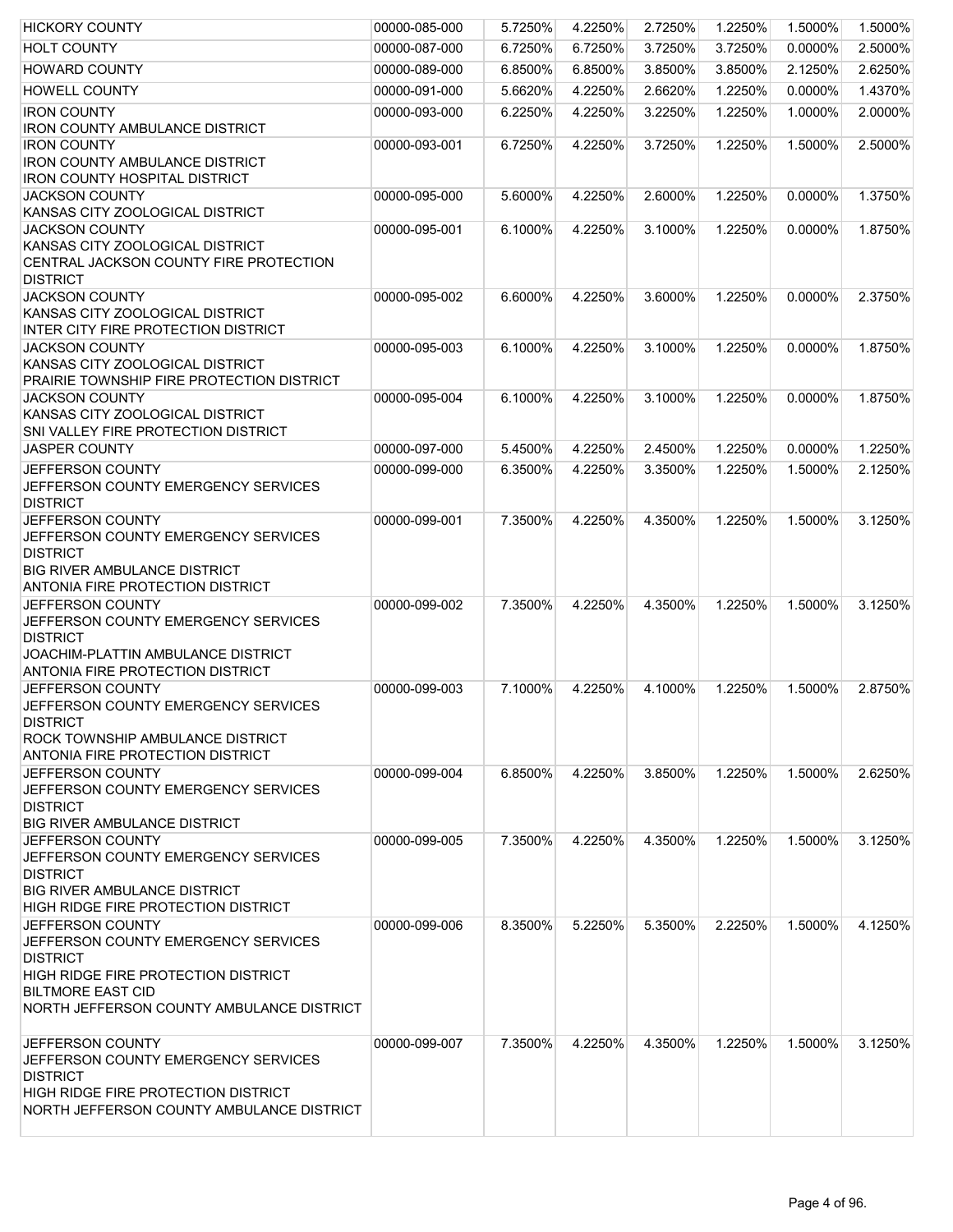| <b>JEFFERSON COUNTY</b>                                               | 00000-099-008 | 7.1000% | 4.2250% | 4.1000% | 1.2250% | 1.5000% | 2.8750% |
|-----------------------------------------------------------------------|---------------|---------|---------|---------|---------|---------|---------|
| JEFFERSON COUNTY EMERGENCY SERVICES                                   |               |         |         |         |         |         |         |
| <b>DISTRICT</b>                                                       |               |         |         |         |         |         |         |
| ROCK TOWNSHIP AMBULANCE DISTRICT                                      |               |         |         |         |         |         |         |
| HIGH RIDGE FIRE PROTECTION DISTRICT                                   |               |         |         |         |         |         |         |
| JEFFERSON COUNTY                                                      | 00000-099-009 | 8.3500% | 4.2250% | 5.3500% | 1.2250% | 1.5000% | 4.1250% |
| JEFFERSON COUNTY EMERGENCY SERVICES                                   |               |         |         |         |         |         |         |
| <b>DISTRICT</b>                                                       |               |         |         |         |         |         |         |
| HIGH RIDGE FIRE PROTECTION DISTRICT<br><b>HIGH RIDGE COMMONS CID</b>  |               |         |         |         |         |         |         |
| NORTH JEFFERSON COUNTY AMBULANCE DISTRICT                             |               |         |         |         |         |         |         |
|                                                                       |               |         |         |         |         |         |         |
| JEFFERSON COUNTY                                                      | 00000-099-010 | 6.8500% | 4.2250% | 3.8500% | 1.2250% | 1.5000% | 2.6250% |
| JEFFERSON COUNTY EMERGENCY SERVICES                                   |               |         |         |         |         |         |         |
| <b>DISTRICT</b>                                                       |               |         |         |         |         |         |         |
| JOACHIM-PLATTIN AMBULANCE DISTRICT                                    |               |         |         |         |         |         |         |
| <b>JEFFERSON COUNTY</b>                                               | 00000-099-011 | 7.3500% | 4.2250% | 4.3500% | 1.2250% | 1.5000% | 3.1250% |
| JEFFERSON COUNTY EMERGENCY SERVICES                                   |               |         |         |         |         |         |         |
| <b>DISTRICT</b>                                                       |               |         |         |         |         |         |         |
| ROCK COMMUNITY FIRE PROTECTION DISTRICT                               |               |         |         |         |         |         |         |
| JOACHIM-PLATTIN AMBULANCE DISTRICT                                    |               |         |         |         |         |         |         |
| JEFFERSON COUNTY                                                      | 00000-099-012 | 6.8500% | 4.2250% | 3.8500% | 1.2250% | 1.5000% | 2.6250% |
| JEFFERSON COUNTY EMERGENCY SERVICES<br><b>DISTRICT</b>                |               |         |         |         |         |         |         |
| MERAMEC AMBULANCE DISTRICT                                            |               |         |         |         |         |         |         |
| JEFFERSON COUNTY                                                      | 00000-099-014 | 6.6000% | 4.2250% | 3.6000% | 1.2250% | 1.5000% | 2.3750% |
| JEFFERSON COUNTY EMERGENCY SERVICES                                   |               |         |         |         |         |         |         |
| <b>DISTRICT</b>                                                       |               |         |         |         |         |         |         |
| ROCK TOWNSHIP AMBULANCE DISTRICT                                      |               |         |         |         |         |         |         |
| <b>JEFFERSON COUNTY</b>                                               | 00000-099-015 | 7.1000% | 4.2250% | 4.1000% | 1.2250% | 1.5000% | 2.8750% |
| JEFFERSON COUNTY EMERGENCY SERVICES                                   |               |         |         |         |         |         |         |
| <b>DISTRICT</b>                                                       |               |         |         |         |         |         |         |
| ROCK TOWNSHIP AMBULANCE DISTRICT                                      |               |         |         |         |         |         |         |
| ROCK COMMUNITY FIRE PROTECTION DISTRICT                               |               |         |         |         |         |         |         |
| JEFFERSON COUNTY                                                      | 00000-099-016 | 7.6000% | 5.2250% | 4.6000% | 2.2250% | 1.5000% | 3.3750% |
| JEFFERSON COUNTY EMERGENCY SERVICES                                   |               |         |         |         |         |         |         |
| <b>DISTRICT</b><br>ROCK TOWNSHIP AMBULANCE DISTRICT                   |               |         |         |         |         |         |         |
| SPRINGDALE CID                                                        |               |         |         |         |         |         |         |
| JEFFERSON COUNTY                                                      | 00000-099-018 | 6.8500% | 4.2250% | 3.8500% | 1.2250% | 1.5000% | 2.6250% |
| JEFFERSON COUNTY EMERGENCY SERVICES                                   |               |         |         |         |         |         |         |
| <b>DISTRICT</b>                                                       |               |         |         |         |         |         |         |
| VALLE AMBULANCE DISTRICT                                              |               |         |         |         |         |         |         |
| JEFFERSON COUNTY                                                      | 00000-099-019 | 7.3500% | 4.2250% | 4.3500% | 1.2250% | 1.5000% | 3.1250% |
| JEFFERSON COUNTY EMERGENCY SERVICES                                   |               |         |         |         |         |         |         |
| <b>DISTRICT</b>                                                       |               |         |         |         |         |         |         |
| <b>BIG RIVER AMBULANCE DISTRICT</b>                                   |               |         |         |         |         |         |         |
| HILLSBORO FIRE PROTECTION DISTRICT                                    |               |         |         |         |         |         |         |
| <b>JEFFERSON COUNTY</b>                                               | 00000-099-020 | 7.3500% | 4.2250% | 4.3500% | 1.2250% | 1.5000% | 3.1250% |
| JEFFERSON COUNTY EMERGENCY SERVICES                                   |               |         |         |         |         |         |         |
| <b>DISTRICT</b>                                                       |               |         |         |         |         |         |         |
| <b>VALLE AMBULANCE DISTRICT</b><br>HILLSBORO FIRE PROTECTION DISTRICT |               |         |         |         |         |         |         |
| <b>JEFFERSON COUNTY</b>                                               | 00000-099-021 | 6.8500% | 4.2250% | 3.8500% | 1.2250% | 1.5000% | 2.6250% |
| JEFFERSON COUNTY EMERGENCY SERVICES                                   |               |         |         |         |         |         |         |
| <b>DISTRICT</b>                                                       |               |         |         |         |         |         |         |
| NORTH JEFFERSON COUNTY AMBULANCE DISTRICT                             |               |         |         |         |         |         |         |
|                                                                       |               |         |         |         |         |         |         |
| <b>JOHNSON COUNTY</b>                                                 | 00000-101-000 | 6.4750% | 6.4750% | 3.4750% | 3.4750% | 2.2500% | 2.2500% |
| <b>KNOX COUNTY</b>                                                    | 00000-103-000 | 6.7250% | 6.7250% | 3.7250% | 3.7250% | 2.5000% | 2.5000% |
| <b>LACLEDE COUNTY</b>                                                 | 00000-105-000 | 5.4130% | 4.2250% | 2.4130% | 1.2250% | 0.0000% | 1.1880% |
| <b>LACLEDE COUNTY</b>                                                 | 00000-105-001 | 5.9130% | 4.2250% | 2.9130% | 1.2250% | 0.0000% | 1.6880% |
| PULASKI COUNTY AMBULANCE DISTRICT                                     |               |         |         |         |         |         |         |
| <b>LAFAYETTE COUNTY</b>                                               | 00000-107-000 | 5.8500% | 5.8500% | 2.8500% | 2.8500% | 0.0000% | 1.6250% |
| <b>LAFAYETTE COUNTY</b>                                               | 00000-107-001 | 6.3500% | 5.8500% | 3.3500% | 2.8500% | 0.0000% | 2.1250% |
| SNI VALLEY FIRE PROTECTION DISTRICT                                   |               |         |         |         |         |         |         |
| <b>LAWRENCE COUNTY</b>                                                | 00000-109-000 | 5.8500% | 5.8500% | 2.8500% | 2.8500% | 0.0000% | 1.6250% |
|                                                                       |               |         |         |         |         |         |         |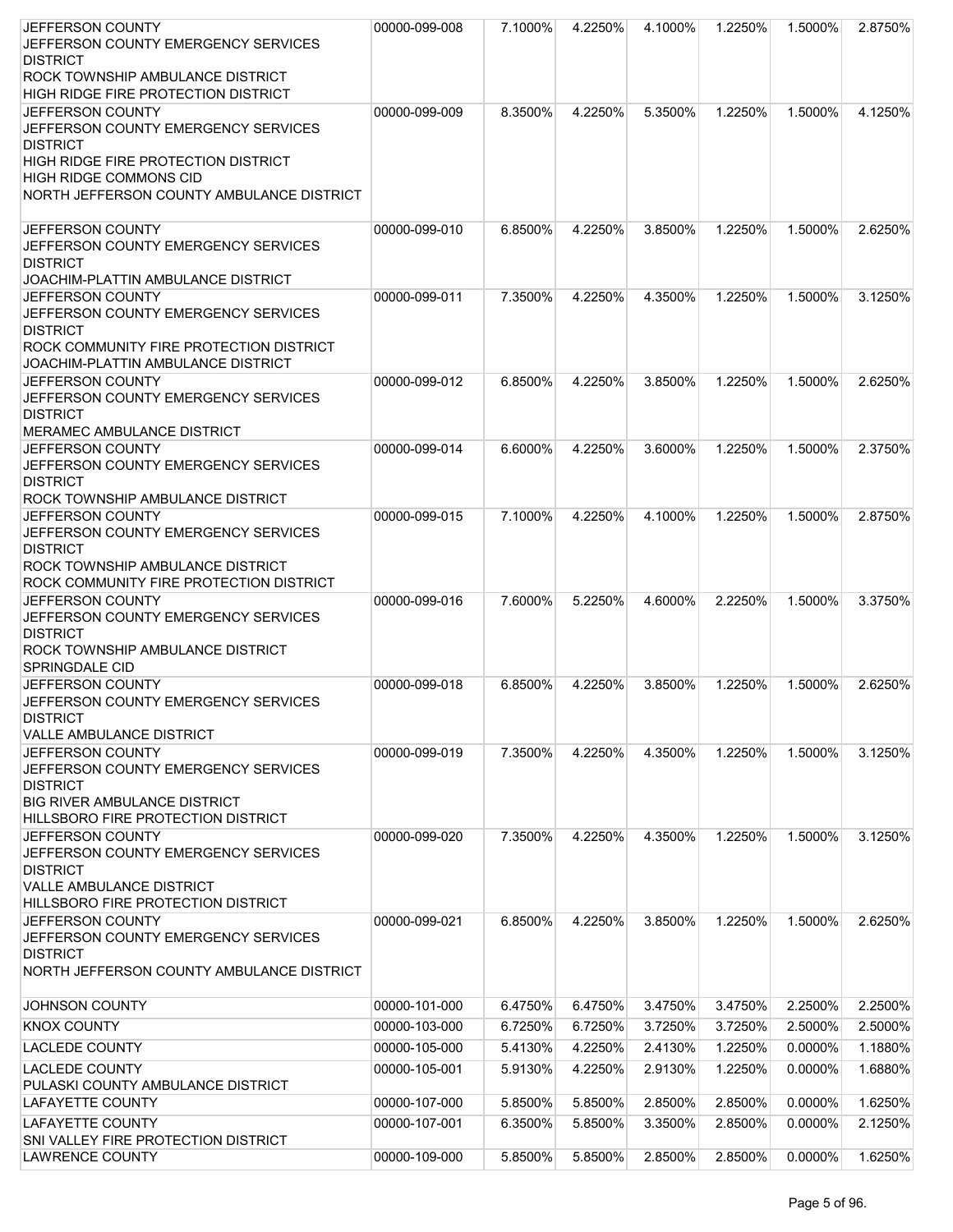| <b>LEWIS COUNTY</b>                                        | 00000-111-000 | 7.3500% | 6.8500% | 4.3500% | 3.8500% | 2.0000% | 3.1250% |
|------------------------------------------------------------|---------------|---------|---------|---------|---------|---------|---------|
| LEWIS COUNTY AMBULANCE DISTRICT                            |               |         |         |         |         |         |         |
| <b>LINCOLN COUNTY</b>                                      | 00000-113-000 | 6.4750% | 4.2250% | 3.4750% | 1.2250% | 0.5000% | 2.2500% |
| LINCOLN COUNTY AMBULANCE DISTRICT                          |               |         |         |         |         |         |         |
| <b>LINN COUNTY</b>                                         | 00000-115-000 | 6.2250% | 5.7250% | 3.2250% | 2.7250% | 1.5000% | 2.0000% |
| LINN COUNTY AMBULANCE DISTRICT<br><b>LIVINGSTON COUNTY</b> | 00000-117-000 | 5.4750% | 5.4750% | 2.4750% | 2.4750% | 0.0000% | 1.2500% |
|                                                            |               |         |         |         |         |         |         |
| MCDONALD COUNTY                                            | 00000-119-000 | 6.2250% | 4.2250% | 3.2250% | 1.2250% | 1.5000% | 2.0000% |
| <b>MACON COUNTY</b>                                        | 00000-121-000 | 6.3500% | 5.9750% | 3.3500% | 2.9750% | 0.0000% | 2.1250% |
| MACON COUNTY EMERGENCY SERVICES DISTRICT                   |               |         |         |         |         |         |         |
|                                                            |               |         |         |         |         |         |         |
| <b>MADISON COUNTY</b>                                      | 00000-123-000 | 6.2250% | 4.2250% | 3.2250% | 1.2250% | 1.5000% | 2.0000% |
| <b>MARIES COUNTY</b>                                       | 00000-125-000 | 5.8910% | 5.8910% | 2.8910% | 2.8910% | 1.6660% | 1.6660% |
| <b>MARIES COUNTY</b>                                       | 00000-125-001 | 6.3910% | 5.8910% | 3.3910% | 2.8910% | 1.6660% | 2.1660% |
| MARIES-OSAGE AMBULANCE DISTRICT                            |               |         |         |         |         |         |         |
| <b>MARIES COUNTY</b><br>SAINT JAMES AMBULANCE DISTRICT     | 00000-125-002 | 6.3910% | 5.8910% | 3.3910% | 2.8910% | 1.6660% | 2.1660% |
| <b>MARION COUNTY</b>                                       | 00000-127-001 | 6.1000% | 5.6000% | 3.1000% | 2.6000% | 0.0000% | 1.8750% |
| MARION COUNTY AMBULANCE DISTRICT                           |               |         |         |         |         |         |         |
| <b>MARION COUNTY</b>                                       | 00000-127-002 | 6.1000% | 5.6000% | 3.1000% | 2.6000% | 0.0000% | 1.8750% |
| MONROE CITY AMBULANCE DISTRICT                             |               |         |         |         |         |         |         |
| <b>MERCER COUNTY</b>                                       | 00000-129-000 | 6.4750% | 6.4750% | 3.4750% | 3.4750% | 1.2500% | 2.2500% |
| <b>MILLER COUNTY</b>                                       | 00000-131-000 | 5.2250% | 5.2250% | 2.2250% | 2.2250% | 1.0000% | 1.0000% |
| <b>MILLER COUNTY</b>                                       | 00000-131-001 | 5.7250% | 5.2250% | 2.7250% | 2.2250% | 1.0000% | 1.5000% |
| MILLER COUNTY AMBULANCE DISTRICT                           |               |         |         |         |         |         |         |
| MISSISSIPPI COUNTY                                         | 00000-133-000 | 5.9750% | 4.2250% | 2.9750% | 1.2250% | 0.0000% | 1.7500% |
| MONITEAU COUNTY                                            | 00000-135-000 | 6.4750% | 5.2250% | 3.4750% | 2.2250% | 1.0000% | 2.2500% |
| MID-MO AMBULANCE DISTRICT                                  |               |         |         |         |         |         |         |
| MONITEAU COUNTY EMERGENCY SERVICES                         |               |         |         |         |         |         |         |
| <b>DISTRICT</b>                                            |               |         |         |         |         |         |         |
| <b>MONROE COUNTY</b>                                       | 00000-137-000 | 5.7250% | 5.7250% | 2.7250% | 2.7250% | 1.0000% | 1.5000% |
| <b>MONROE COUNTY</b>                                       | 00000-137-001 | 6.2250% | 5.7250% | 3.2250% | 2.7250% | 1.0000% | 2.0000% |
| MONROE CITY AMBULANCE DISTRICT                             |               |         |         |         |         |         |         |
| MONTGOMERY COUNTY                                          | 00000-139-000 | 6.4750% | 4.2250% | 3.4750% | 1.2250% | 2.2500% | 2.2500% |
| MONTGOMERY COUNTY                                          | 00000-139-001 | 6.9750% | 4.2250% | 3.9750% | 1.2250% | 2.2500% | 2.7500% |
| HERMANN AREA AMBULANCE DISTRICT<br><b>MORGAN COUNTY</b>    | 00000-141-001 | 5.7250% | 5.2250% | 2.7250% | 2.2250% | 0.5000% | 1.5000% |
| <b>CAM-MO AMBULANCE DISTRICT</b>                           |               |         |         |         |         |         |         |
| <b>MORGAN COUNTY</b>                                       | 00000-141-002 | 5.7250% | 5.2250% | 2.7250% | 2.2250% | 0.5000% | 1.5000% |
| MID-MO AMBULANCE DISTRICT                                  |               |         |         |         |         |         |         |
| <b>NEW MADRID COUNTY</b>                                   | 00000-143-000 | 6.2250% | 5.7250% | 3.2250% | 2.7250% | 1.5000% | 2.0000% |
| NEW MADRID COUNTY AMBULANCE DISTRICT                       |               |         |         |         |         |         |         |
| <b>NEWTON COUNTY</b>                                       | 00000-145-000 | 5.3500% | 4.2250% | 2.3500% | 1.2250% | 1.1250% | 1.1250% |
| <b>NEWTON COUNTY</b>                                       | 00000-145-001 | 6.3500% | 4.2250% | 3.3500% | 1.2250% | 1.1250% | 2.1250% |
| <b>HIGHWAY 166 CID</b>                                     |               |         |         |         |         |         |         |
| <b>NEWTON COUNTY</b>                                       | 00000-145-002 | 5.8500% | 4.2250% | 2.8500% | 1.2250% | 1.1250% | 1.6250% |
| <b>NEOSHO TDD</b>                                          |               |         |         |         |         |         |         |
| <b>NODAWAY COUNTY</b><br>NODAWAY COUNTY AMBULANCE DISTRICT | 00000-147-000 | 6.2250% | 5.7250% | 3.2250% | 2.7250% | 0.0000% | 2.0000% |
| OREGON COUNTY                                              | 00000-149-000 | 6.2250% | 4.2250% | 3.2250% | 1.2250% | 1.0000% | 2.0000% |
| OREGON COUNTY AMBULANCE DISTRICT                           |               |         |         |         |         |         |         |
| <b>OSAGE COUNTY</b>                                        | 00000-151-000 | 5.9750% | 5.9750% | 2.9750% | 2.9750% | 1.2500% | 1.7500% |
| <b>OSAGE COUNTY</b>                                        | 00000-151-001 | 6.4750% | 5.9750% | 3.4750% | 2.9750% | 1.2500% | 2.2500% |
| MARIES-OSAGE AMBULANCE DISTRICT                            |               |         |         |         |         |         |         |
| <b>OSAGE COUNTY</b>                                        | 00000-151-002 | 6.4750% | 5.9750% | 3.4750% | 2.9750% | 1.2500% | 2.2500% |
| OSAGE AMBULANCE DISTRICT                                   |               |         |         |         |         |         |         |
| <b>OZARK COUNTY</b>                                        | 00000-153-000 | 6.7250% | 4.2250% | 3.7250% | 1.2250% | 1.0000% | 2.5000% |
| OZARK COUNTY AMBULANCE DISTRICT                            |               |         |         |         |         |         |         |
| PEMISCOT COUNTY                                            | 00000-155-000 | 6.7250% | 4.2250% | 3.7250% | 1.2250% | 1.2500% | 2.5000% |
| PERRY COUNTY                                               | 00000-157-000 | 6.1000% | 6.1000% | 3.1000% | 3.1000% | 1.3750% | 1.8750% |
| PETTIS COUNTY                                              | 00000-159-000 | 5.2250% | 5.2250% | 2.2250% | 2.2250% | 1.0000% | 1.0000% |
| PETTIS COUNTY                                              | 00000-159-001 | 5.7250% | 5.2250% | 2.7250% | 2.2250% | 1.0000% | 1.5000% |
| COLE CAMP AMBULANCE DISTRICT                               |               |         |         |         |         |         |         |
| <b>PETTIS COUNTY</b>                                       | 00000-159-002 | 5.7250% | 5.2250% | 2.7250% | 2.2250% | 1.0000% | 1.5000% |
| PETTIS COUNTY AMBULANCE DISTRICT                           |               |         |         |         |         |         |         |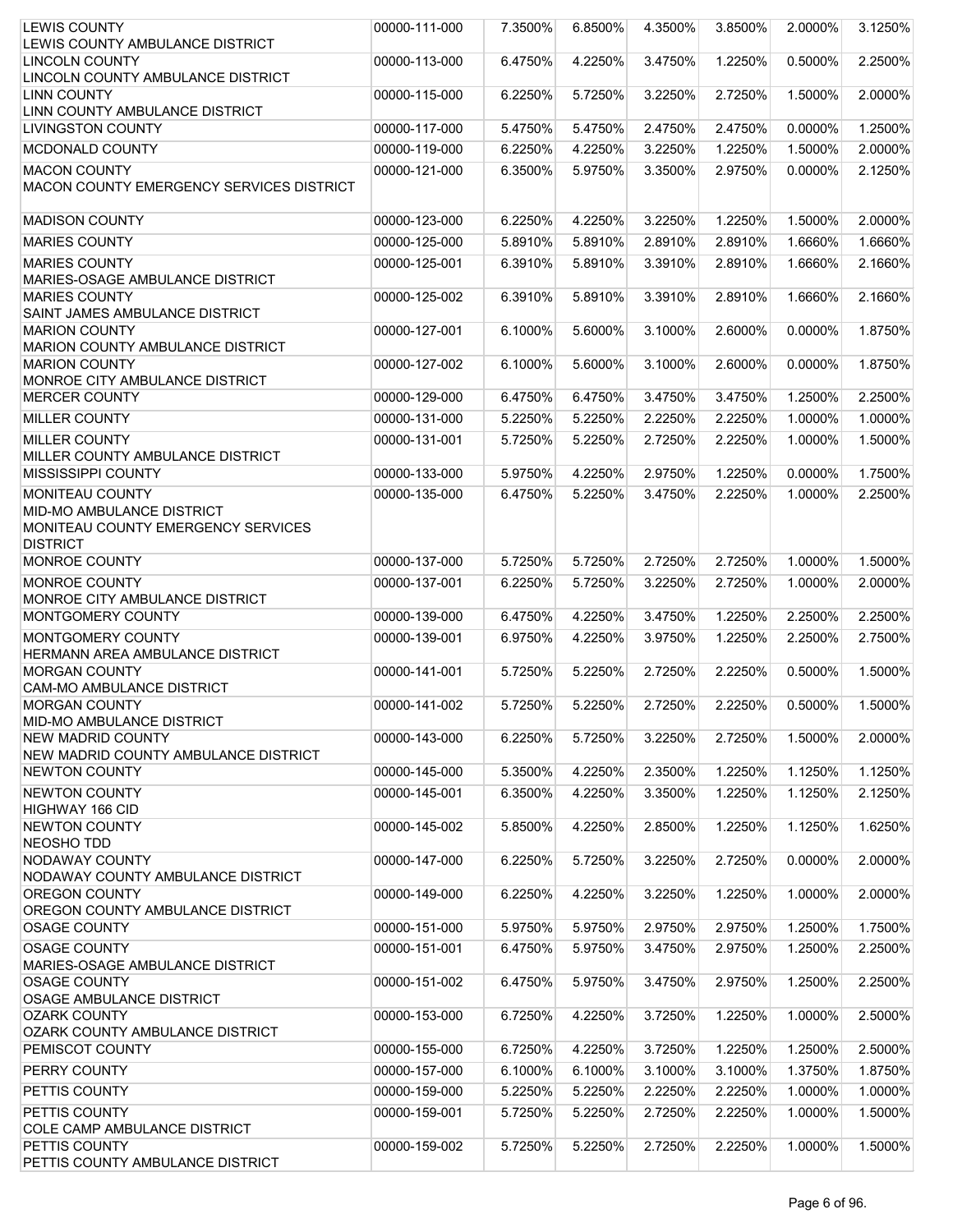| PHELPS COUNTY                                                      | 00000-161-000 | 5.3500% | 4.2250% | 2.3500% | 1.2250% | 0.0000% | 1.1250% |
|--------------------------------------------------------------------|---------------|---------|---------|---------|---------|---------|---------|
| <b>PHELPS COUNTY</b>                                               | 00000-161-001 | 5.8500% | 4.2250% | 2.8500% | 1.2250% | 0.0000% | 1.6250% |
| SAINT JAMES AMBULANCE DISTRICT<br><b>PHELPS COUNTY</b>             | 00000-161-002 | 6.3500% | 4.2250% | 3.3500% | 1.2250% | 0.0000% | 2.1250% |
| MOVE ROLLA REGIONAL TDD                                            |               |         |         |         |         |         |         |
| PIKE COUNTY                                                        | 00000-163-000 | 6.2250% | 4.2250% | 3.2250% | 1.2250% | 1.0000% | 2.0000% |
| PIKE COUNTY                                                        | 00000-163-001 | 6.7250% | 4.2250% | 3.7250% | 1.2250% | 1.0000% | 2.5000% |
| VAN-FAR AMBULANCE DISTRICT                                         |               |         |         |         |         |         |         |
| PLATTE COUNTY                                                      | 00000-165-000 | 5.6000% | 5.6000% | 2.6000% | 2.6000% | 0.0000% | 1.3750% |
| PLATTE COUNTY<br>SMITHVILLE AREA FIRE PROTECTION DISTRICT          | 00000-165-001 | 6.1000% | 5.6000% | 3.1000% | 2.6000% | 0.0000% | 1.8750% |
| <b>PLATTE COUNTY</b>                                               | 00000-165-002 | 6.1000% | 5.6000% | 3.1000% | 2.6000% | 0.0000% | 1.8750% |
| TRI-COUNTY AMBULANCE DISTRICT                                      |               |         |         |         |         |         |         |
| POLK COUNTY                                                        | 00000-167-000 | 5.6000% | 4.2250% | 2.6000% | 1.2250% | 1.3750% | 1.3750% |
| PULASKI COUNTY                                                     | 00000-169-000 | 5.4750% | 4.2250% | 2.4750% | 1.2250% | 0.0000% | 1.2500% |
| PULASKI COUNTY<br>PULASKI COUNTY AMBULANCE DISTRICT                | 00000-169-001 | 5.9750% | 4.2250% | 2.9750% | 1.2250% | 0.0000% | 1.7500% |
| PUTNAM COUNTY                                                      | 00000-171-000 | 6.2250% | 6.2250% | 3.2250% | 3.2250% | 2.0000% | 2.0000% |
| <b>RALLS COUNTY</b>                                                | 00000-173-000 | 6.7250% | 6.7250% | 3.7250% | 3.7250% | 0.0000% | 2.5000% |
| <b>RALLS COUNTY</b>                                                | 00000-173-001 | 7.2250% | 6.7250% | 4.2250% | 3.7250% | 0.0000% | 3.0000% |
| MONROE CITY AMBULANCE DISTRICT                                     |               |         |         |         |         |         |         |
| <b>RALLS COUNTY</b>                                                | 00000-173-002 | 7.2250% | 6.7250% | 4.2250% | 3.7250% | 0.0000% | 3.0000% |
| VAN-FAR AMBULANCE DISTRICT                                         |               |         |         |         |         |         |         |
| <b>RANDOLPH COUNTY</b><br>RANDOLPH COUNTY AMBULANCE DISTRICT       | 00000-175-000 | 5.9750% | 5.4750% | 2.9750% | 2.4750% | 0.0000% | 1.7500% |
| <b>RAY COUNTY</b>                                                  | 00000-177-000 | 5.7250% | 5.7250% | 2.7250% | 2.7250% | 0.0000% | 1.5000% |
| <b>RAY COUNTY</b>                                                  | 00000-177-001 | 6.2250% | 5.7250% | 3.2250% | 2.7250% | 0.0000% | 2.0000% |
| ORRICK FIRE PROTECTION DISTRICT                                    |               |         |         |         |         |         |         |
| <b>RAY COUNTY</b>                                                  | 00000-177-002 | 6.2250% | 5.7250% | 3.2250% | 2.7250% | 0.0000% | 2.0000% |
| RAY COUNTY AMBULANCE DISTRICT                                      |               |         |         |         |         |         |         |
| <b>RAY COUNTY</b><br>ORRICK FIRE PROTECTION DISTRICT               | 00000-177-003 | 6.7250% | 5.7250% | 3.7250% | 2.7250% | 0.0000% | 2.5000% |
| RAY COUNTY AMBULANCE DISTRICT                                      |               |         |         |         |         |         |         |
| <b>REYNOLDS COUNTY</b>                                             | 00000-179-000 | 5.7250% | 4.2250% | 2.7250% | 1.2250% | 0.0000% | 1.5000% |
| <b>REYNOLDS COUNTY AMBULANCE DISTRICT</b>                          |               |         |         |         |         |         |         |
| <b>RIPLEY COUNTY</b>                                               | 00000-181-000 | 6.2250% | 4.2250% | 3.2250% | 1.2250% | 2.0000% | 2.0000% |
| ST CHARLES COUNTY                                                  | 00000-183-000 | 5.9500% | 5.9500% | 2.8500% | 2.8500% | 0.0000% | 1.7250% |
| <b>ST CLAIR COUNTY</b>                                             | 00000-185-000 | 4.7250% | 4.2250% | 1.7250% | 1.2250% | 0.0000% | 0.5000% |
| <b>ST FRANCOIS COUNTY</b><br>ST FRANCOIS COUNTY AMBULANCE DISTRICT | 00000-187-000 | 6.3500% | 4.2250% | 3.3500% | 1.2250% | 0.5000% | 2.1250% |
| <b>ST LOUIS COUNTY</b>                                             | 00000-189-000 | 7.6130% | 4.2250% | 4.2250% | 1.2250% | 0.0000% | 3.3880% |
| <b>ST LOUIS COUNTY</b>                                             | 00000-189-001 | 8.1130% | 4.2250% | 4.7250% | 1.2250% | 0.0000% | 3.8880% |
| MIDWEST PLAZA CID                                                  |               |         |         |         |         |         |         |
| <b>ST LOUIS COUNTY</b><br><b>PADDOCK FOREST CID</b>                | 00000-189-002 | 8.6130% | 5.2250% | 5.2250% | 2.2250% | 0.0000% | 4.3880% |
| <b>ST LOUIS COUNTY</b>                                             | 00000-189-003 | 8.1130% | 4.2250% | 4.7250% | 1.2250% | 0.0000% | 3.8880% |
| ST JOHNS CHURCH ROAD TDD                                           |               |         |         |         |         |         |         |
| <b>ST LOUIS COUNTY</b>                                             | 00000-189-004 | 8.6130% | 5.2250% | 5.2250% | 2.2250% | 0.0000% | 4.3880% |
| <b>TELEGRAPH CROSSING NORTH CID</b><br><b>ST LOUIS COUNTY</b>      |               |         |         |         |         |         |         |
| TORI PINES COMMONS CID                                             | 00000-189-005 | 8.1130% | 4.7250% | 4.7250% | 1.7250% | 0.0000% | 3.8880% |
| <b>ST LOUIS COUNTY</b>                                             | 00000-189-006 | 8.6130% | 4.2250% | 5.2250% | 1.2250% | 0.0000% | 4.3880% |
| UNIVERSITY PLACE TDD                                               |               |         |         |         |         |         |         |
| <b>ST LOUIS COUNTY</b>                                             | 00000-189-007 | 8.1130% | 4.7250% | 4.7250% | 1.7250% | 0.0000% | 3.8880% |
| <b>VICTORIA CROSSING CID</b><br><b>ST LOUIS COUNTY</b>             | 00000-189-008 | 9.6130% | 5.2250% | 6.2250% | 2.2250% | 0.0000% | 5.3880% |
| 1030 WOODCREST TERRACE DRIVE TDD                                   |               |         |         |         |         |         |         |
| 1030 WOODCREST TERRACE DRIVE CID                                   |               |         |         |         |         |         |         |
| <b>ST LOUIS COUNTY</b>                                             | 00000-189-009 | 8.6130% | 4.2250% | 5.2250% | 1.2250% | 0.0000% | 4.3880% |
| <b>LORMIL HEIGHTS TDD</b>                                          |               |         |         |         |         |         |         |
| <b>ST LOUIS COUNTY</b><br>ST LOUIS COUNTY PID                      | 00000-189-010 | 9.3630% | 4.2250% | 5.9750% | 1.2250% | 0.0000% | 5.1380% |
| <b>LEMAY CID</b>                                                   |               |         |         |         |         |         |         |
| <b>ST LOUIS COUNTY</b>                                             | 00000-189-011 | 8.6130% | 4.2250% | 5.2250% | 1.2250% | 0.0000% | 4.3880% |
| <b>GREEN TRAILS CID</b>                                            |               |         |         |         |         |         |         |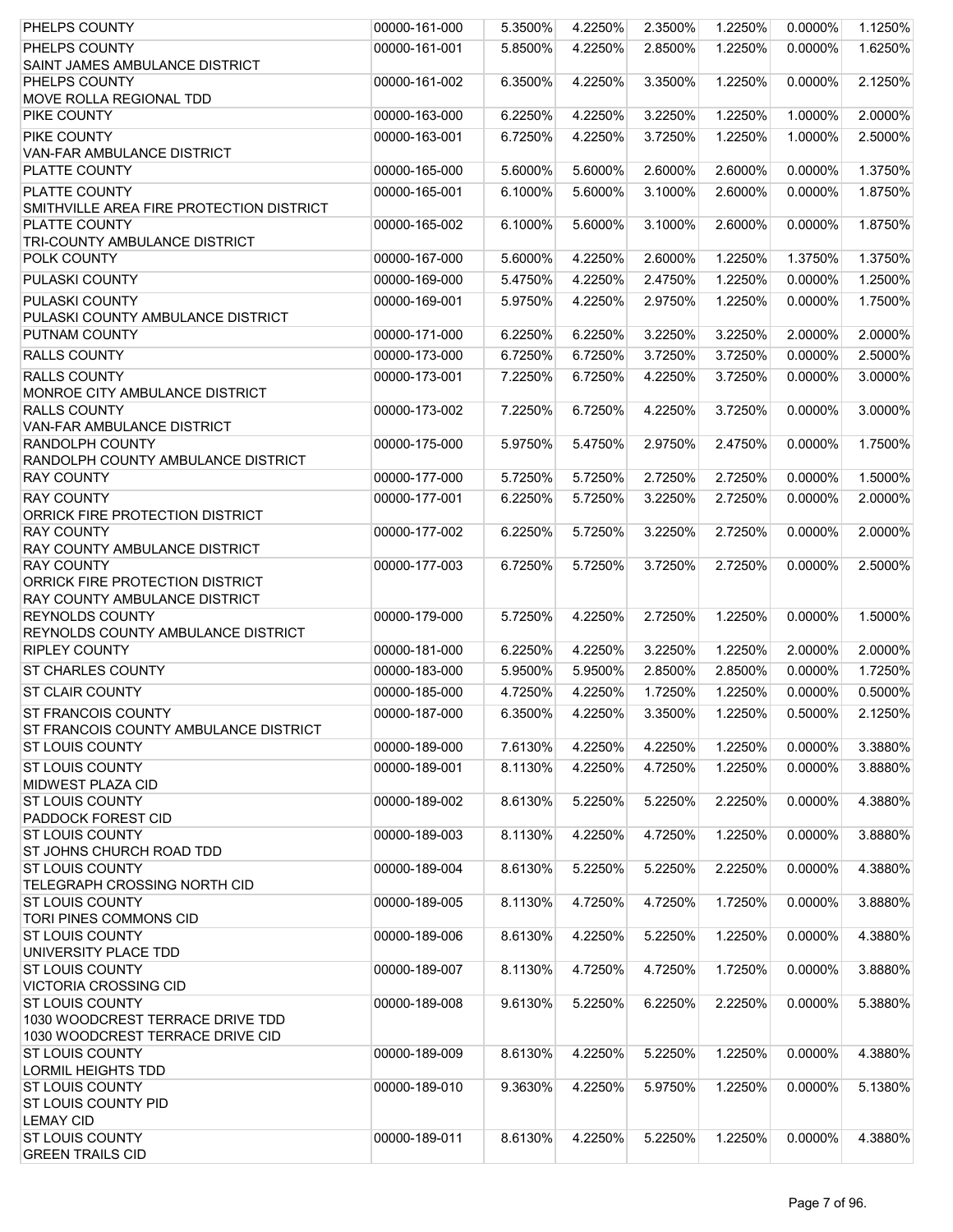| ST LOUIS COUNTY (T1)                                            | 90001-189-000 | 7.6130% | 4.2250% | 4.2250% | 1.2250% | 0.0000% | 3.3880% |
|-----------------------------------------------------------------|---------------|---------|---------|---------|---------|---------|---------|
| <b>ST LOUIS COUNTY</b>                                          |               |         |         |         |         |         |         |
| ST LOUIS COUNTY (T2)                                            | 90002-189-000 | 7.6130% | 4.2250% | 4.2250% | 1.2250% | 0.0000% | 3.3880% |
| <b>ST LOUIS COUNTY</b><br>ST LOUIS COUNTY (T3)                  | 90003-189-000 | 7.6130% | 4.2250% | 4.2250% | 1.2250% | 0.0000% | 3.3880% |
| <b>ST LOUIS COUNTY</b>                                          |               |         |         |         |         |         |         |
| ST LOUIS COUNTY (T3)                                            | 90003-189-001 | 9.1130% | 5.2250% | 5.7250% | 2.2250% | 0.0000% | 4.8880% |
| <b>ST LOUIS COUNTY</b>                                          |               |         |         |         |         |         |         |
| <b>MAYFAIR PLAZA CID</b>                                        |               |         |         |         |         |         |         |
| HIGHWAY 367 & PARKER ROAD TDD                                   |               |         |         |         |         |         |         |
| ST LOUIS COUNTY (T4)                                            | 90004-189-000 | 7.6130% | 4.2250% | 4.2250% | 1.2250% | 0.0000% | 3.3880% |
| <b>ST LOUIS COUNTY</b>                                          |               |         |         |         |         |         |         |
| ST LOUIS COUNTY (T4)                                            | 90004-189-001 | 8.6130% | 4.2250% | 5.2250% | 1.2250% | 0.0000% | 4.3880% |
| <b>ST LOUIS COUNTY</b><br><b>AFFTON PLAZA CID</b>               |               |         |         |         |         |         |         |
| <b>STE GENEVIEVE COUNTY</b>                                     | 00000-193-000 | 7.2250% | 4.2250% | 4.2250% | 1.2250% | 2.5000% | 3.0000% |
| STE GENEVIEVE COUNTY AMBULANCE DISTRICT                         |               |         |         |         |         |         |         |
| STE GENEVIEVE COUNTY                                            | 00000-193-001 | 8.2250% | 4.2250% | 5.2250% | 1.2250% | 2.5000% | 4.0000% |
| STE GENEVIEVE COUNTY AMBULANCE DISTRICT                         |               |         |         |         |         |         |         |
| <b>OZORA CID</b>                                                |               |         |         |         |         |         |         |
| <b>SALINE COUNTY</b>                                            | 00000-195-000 | 5.7250% | 5.7250% | 2.7250% | 2.7250% | 0.0000% | 1.5000% |
| <b>SCHUYLER COUNTY</b>                                          | 00000-197-000 | 6.2250% | 4.2250% | 3.2250% | 1.2250% | 2.0000% | 2.0000% |
| <b>SCOTLAND COUNTY</b>                                          | 00000-199-000 | 5.4750% | 5.4750% | 2.4750% | 2.4750% | 0.0000% | 1.2500% |
| <b>SCOTT COUNTY</b>                                             | 00000-201-000 | 5.2250% | 5.2250% | 2.2250% | 2.2250% | 1.0000% | 1.0000% |
| <b>SHANNON COUNTY</b>                                           | 00000-203-000 | 5.2250% | 4.2250% | 2.2250% | 1.2250% | 1.0000% | 1.0000% |
|                                                                 |               |         |         |         |         |         |         |
| <b>SHELBY COUNTY</b>                                            | 00000-205-000 | 5.7250% | 5.7250% | 2.7250% | 2.7250% | 1.5000% | 1.5000% |
| SHELBY COUNTY<br>MONROE CITY AMBULANCE DISTRICT                 | 00000-205-001 | 6.2250% | 5.7250% | 3.2250% | 2.7250% | 1.5000% | 2.0000% |
| <b>SHELBY COUNTY</b>                                            | 00000-205-002 | 6.2250% | 5.7250% | 3.2250% | 2.7250% | 1.5000% | 2.0000% |
| SALT RIVER AMBULANCE DISTRICT                                   |               |         |         |         |         |         |         |
| STODDARD COUNTY                                                 | 00000-207-000 | 5.4130% | 4.2250% | 2.4130% | 1.2250% | 0.0000% | 1.1880% |
| STODDARD COUNTY EMERGENCY SERVICES                              |               |         |         |         |         |         |         |
| <b>DISTRICT</b>                                                 |               |         |         |         |         |         |         |
| <b>STONE COUNTY</b>                                             | 00000-209-000 | 5.9750% | 5.9750% | 2.9750% | 2.9750% | 1.0000% | 1.7500% |
| <b>STONE COUNTY</b>                                             | 00000-209-001 | 7.4750% | 5.9750% | 3.4750% | 2.9750% | 1.0000% | 3.2500% |
| SOUTHERN STONE COUNTY FIRE PROTECTION                           |               |         |         |         |         |         |         |
| <b>DISTRICT</b>                                                 |               |         |         |         |         |         |         |
| BRANSON/LAKES AREA TCED                                         |               |         |         |         |         |         |         |
| STONE COUNTY<br>SOUTHERN STONE COUNTY FIRE PROTECTION           | 00000-209-002 | 6.4750% | 5.9750% | 3.4750% | 2.9750% | 1.0000% | 2.2500% |
| <b>DISTRICT</b>                                                 |               |         |         |         |         |         |         |
| <b>SULLIVAN COUNTY</b>                                          | 00000-211-000 | 6.9750% | 6.9750% | 3.9750% | 3.9750% | 2.7500% | 2.7500% |
| <b>TANEY COUNTY</b>                                             | 00000-213-000 | 6.1000% | 4.2250% | 3.1000% | 1.2250% | 0.0000% | 1.8750% |
| TANEY COUNTY AMBULANCE DISTRICT                                 |               |         |         |         |         |         |         |
| <b>TANEY COUNTY</b>                                             | 00000-213-001 | 7.1000% | 4.2250% | 3.1000% | 1.2250% | 0.0000% | 2.8750% |
| TANEY COUNTY AMBULANCE DISTRICT                                 |               |         |         |         |         |         |         |
| <b>BRANSON/LAKES AREA TCED</b>                                  |               |         |         |         |         |         |         |
| <b>TEXAS COUNTY</b>                                             | 00000-215-000 | 6.1000% | 6.1000% | 3.1000% | 3.1000% | 1.8750% | 1.8750% |
| <b>VERNON COUNTY</b>                                            | 00000-217-000 | 5.2250% | 4.2250% | 2.2250% | 1.2250% | 0.0000% | 1.0000% |
| <b>WARREN COUNTY</b>                                            | 00000-219-000 | 6.2250% | 5.7250% | 3.2250% | 2.7250% | 0.0000% | 2.0000% |
| WARREN COUNTY EMERGENCY SERVICES DISTRICT                       |               |         |         |         |         |         |         |
|                                                                 |               |         |         |         |         |         |         |
| <b>WARREN COUNTY</b>                                            | 00000-219-001 | 6.7250% | 5.7250% | 3.7250% | 2.7250% | 0.0000% | 2.5000% |
| WARREN COUNTY EMERGENCY SERVICES DISTRICT                       |               |         |         |         |         |         |         |
| HERMANN AREA AMBULANCE DISTRICT                                 |               |         |         |         |         |         |         |
| <b>WASHINGTON COUNTY</b>                                        | 00000-221-000 | 7.2250% | 6.7250% | 4.2250% | 3.7250% | 2.5000% | 3.0000% |
| WASHINGTON COUNTY AMBULANCE DISTRICT                            |               |         |         |         |         |         |         |
| <b>WASHINGTON COUNTY</b>                                        | 00000-221-001 | 7.7250% | 6.7250% | 4.7250% | 3.7250% | 2.5000% | 3.5000% |
| WASHINGTON COUNTY AMBULANCE DISTRICT                            |               |         |         |         |         |         |         |
| <b>BOURBON FIRE PROTECTION DISTRICT</b>                         |               |         |         |         |         |         |         |
| <b>WASHINGTON COUNTY</b>                                        | 00000-221-002 | 7.7250% | 6.7250% | 4.7250% | 3.7250% | 2.5000% | 3.5000% |
| WASHINGTON COUNTY AMBULANCE DISTRICT                            |               |         |         |         |         |         |         |
| <b>SULLIVAN FIRE PROTECTION DISTRICT</b><br><b>WAYNE COUNTY</b> | 00000-223-000 | 5.7250% | 5.7250% | 2.7250% | 2.7250% | 1.5000% | 1.5000% |
|                                                                 |               |         |         |         |         |         |         |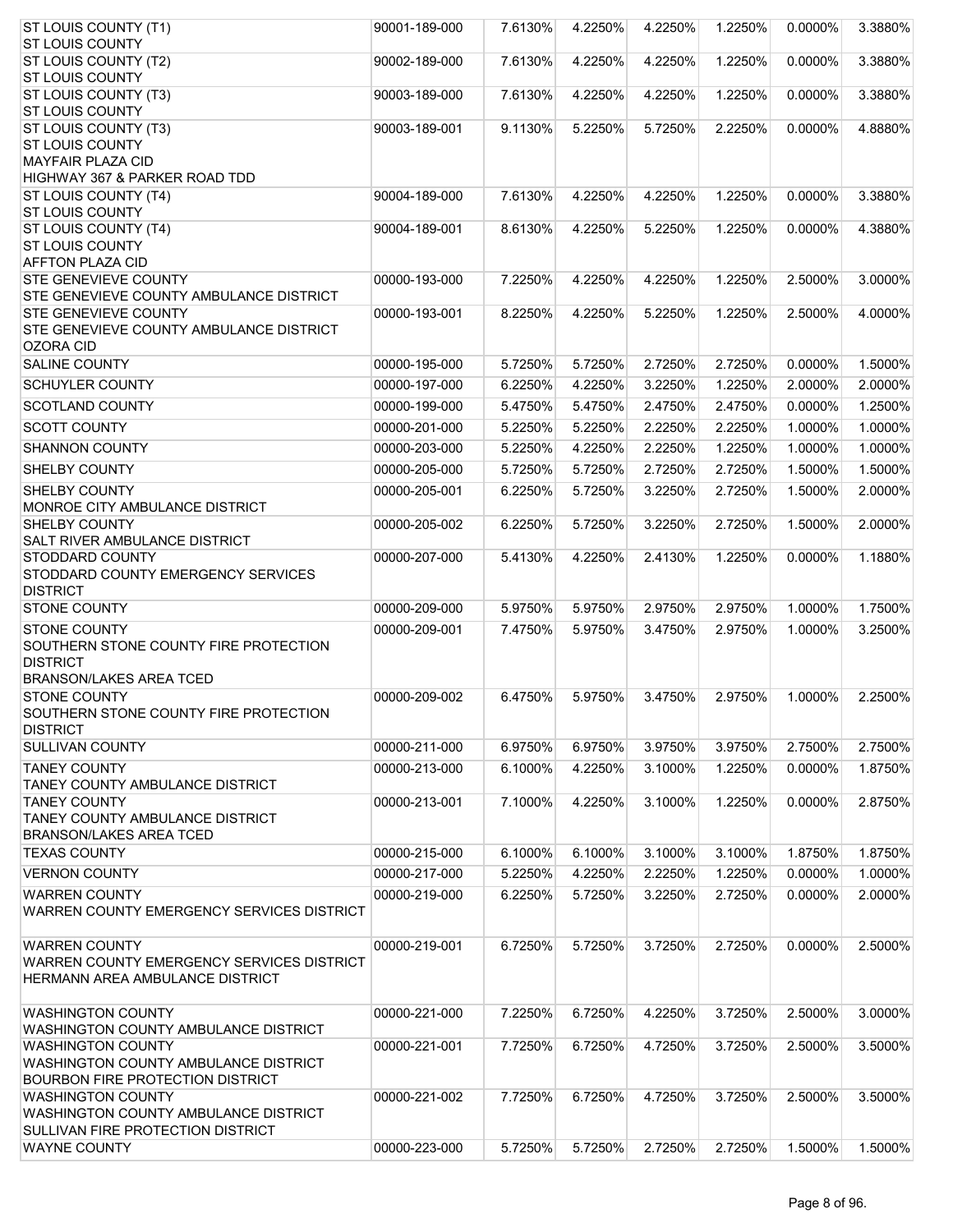| WEBSTER COUNTY                                                 | 00000-225-000 | 6.3080% | 4.2250% | 3.3080% | 1.2250% | 2.0830%    | 2.0830% |
|----------------------------------------------------------------|---------------|---------|---------|---------|---------|------------|---------|
| <b>WORTH COUNTY</b>                                            | 00000-227-000 | 6.1000% | 6.1000% | 3.1000% | 3.1000% | 1.0000%    | 1.8750% |
| <b>WRIGHT COUNTY</b>                                           | 00000-229-000 | 6.1000% | 4.2250% | 3.1000% | 1.2250% | 0.3750%    | 1.8750% |
| <b>ADRIAN</b>                                                  | 00244-013-000 | 7.9750% | 5.2250% | 4.9750% | 2.2250% | 1.0000%    | 3.7500% |
| <b>BATES COUNTY</b>                                            |               |         |         |         |         |            |         |
| <b>ADVANCE</b>                                                 | 00262-207-000 | 7.4130% | 6.2250% | 4.4130% | 3.2250% | 1.5000%    | 3.1880% |
| <b>STODDARD COUNTY</b>                                         |               |         |         |         |         |            |         |
| STODDARD COUNTY EMERGENCY SERVICES<br><b>DISTRICT</b>          |               |         |         |         |         |            |         |
| <b>AGENCY</b>                                                  | 00298-021-000 | 5.8250% | 5.8250% | 2.8250% | 2.8250% | 0.0000%    | 1.6000% |
| <b>BUCHANAN COUNTY</b>                                         |               |         |         |         |         |            |         |
| <b>AIRPORT DRIVE</b>                                           | 00424-097-000 | 6.9500% | 4.2250% | 3.9500% | 1.2250% | 1.0000%    | 2.7250% |
| <b>JASPER COUNTY</b>                                           |               |         |         |         |         |            |         |
| <b>ALBA</b>                                                    | 00496-097-000 | 6.4500% | 4.2250% | 3.4500% | 1.2250% | 0.0000%    | 2.2250% |
| <b>JASPER COUNTY</b>                                           |               |         |         |         |         |            |         |
| <b>ALBANY</b><br><b>GENTRY COUNTY</b>                          | 00514-075-000 | 7.2250% | 5.2250% | 4.2250% | 2.2250% | 0.5000%    | 3.0000% |
| <b>ALDRICH</b>                                                 | 00568-167-000 | 5.6000% | 4.2250% | 2.6000% | 1.2250% | 1.3750%    | 1.3750% |
| POLK COUNTY                                                    |               |         |         |         |         |            |         |
| <b>ALEXANDRIA</b>                                              | 00604-045-000 | 7.7250% | 4.2250% | 4.7250% | 1.2250% | $0.0000\%$ | 3.5000% |
| <b>CLARK COUNTY</b>                                            |               |         |         |         |         |            |         |
| <b>CLARK COUNTY AMBULANCE DISTRICT</b>                         |               |         |         |         |         |            |         |
| <b>ALLENDALE</b>                                               | 00712-227-000 | 7.1000% | 6.1000% | 4.1000% | 3.1000% | 2.0000%    | 2.8750% |
| <b>WORTH COUNTY</b><br><b>ALLENVILLE</b>                       | 00748-031-000 | 5.2250% | 5.2250% | 2.2250% | 2.2250% | 1.0000%    | 1.0000% |
| <b>CAPE GIRARDEAU COUNTY</b>                                   |               |         |         |         |         |            |         |
| <b>ALLEY SPRINGS</b>                                           | 00766-203-000 | 5.2250% | 4.2250% | 2.2250% | 1.2250% | 1.0000%    | 1.0000% |
| <b>SHANNON COUNTY</b>                                          |               |         |         |         |         |            |         |
| <b>ALMA</b>                                                    | 00802-107-000 | 5.8500% | 5.8500% | 2.8500% | 2.8500% | 0.0000%    | 1.6250% |
| <b>LAFAYETTE COUNTY</b>                                        |               |         |         |         |         |            |         |
| <b>ALTAMONT</b>                                                | 00910-061-000 | 6.2250% | 5.7250% | 3.2250% | 2.7250% | 0.0000%    | 2.0000% |
| <b>DAVIESS COUNTY</b><br>DAVIESS/DEKALB REGIONAL JAIL DISTRICT |               |         |         |         |         |            |         |
| <b>ALTENBURG</b>                                               | 00928-157-000 | 6.1000% | 6.1000% | 3.1000% | 3.1000% | 1.3750%    | 1.8750% |
| PERRY COUNTY                                                   |               |         |         |         |         |            |         |
| <b>ALTON</b>                                                   | 00964-149-000 | 8.2250% | 4.2250% | 5.2250% | 1.2250% | 2.0000%    | 4.0000% |
| <b>OREGON COUNTY</b>                                           |               |         |         |         |         |            |         |
| OREGON COUNTY AMBULANCE DISTRICT                               |               |         |         |         |         |            |         |
| <b>AMAZONIA</b><br><b>ANDREW COUNTY</b>                        | 01018-003-000 | 6.4250% | 5.9250% | 3.4250% | 2.9250% | 0.0000%    | 2.2000% |
| ANDREW COUNTY AMBULANCE DISTRICT                               |               |         |         |         |         |            |         |
| <b>AMITY</b>                                                   | 01054-063-000 | 5.7250% | 5.2250% | 2.7250% | 2.2250% | 0.0000%    | 1.5000% |
| <b>DEKALB COUNTY</b>                                           |               |         |         |         |         |            |         |
| DAVIESS/DEKALB REGIONAL JAIL DISTRICT                          |               |         |         |         |         |            |         |
| <b>AMORET</b>                                                  | 01072-013-000 | 5.2250% | 5.2250% | 2.2250% | 2.2250% | 0.0000%    | 1.0000% |
| <b>BATES COUNTY</b>                                            |               |         |         |         |         |            |         |
| <b>AMSTERDAM</b>                                               | 01090-013-000 | 6.2250% | 5.2250% | 3.2250% | 2.2250% | 0.0000%    | 2.0000% |
| <b>BATES COUNTY</b><br><b>ANABEL</b>                           | 01126-121-000 | 6.3500% | 5.9750% | 3.3500% | 2.9750% | 0.0000%    | 2.1250% |
| <b>MACON COUNTY</b>                                            |               |         |         |         |         |            |         |
| MACON COUNTY EMERGENCY SERVICES DISTRICT                       |               |         |         |         |         |            |         |
|                                                                |               |         |         |         |         |            |         |
| <b>ANCELL</b>                                                  | 01162-201-000 | 5.2250% | 5.2250% | 2.2250% | 2.2250% | 1.0000%    | 1.0000% |
| <b>SCOTT COUNTY</b>                                            |               |         |         |         |         |            |         |
| <b>ANDERSON</b>                                                | 01198-119-000 | 7.7250% | 4.2250% | 4.7250% | 1.2250% | 2.5000%    | 3.5000% |
| MCDONALD COUNTY<br><b>ANNADA</b>                               | 01252-163-000 | 6.2250% | 4.2250% | 3.2250% | 1.2250% | 1.0000%    | 2.0000% |
| PIKE COUNTY                                                    |               |         |         |         |         |            |         |
| <b>ANNAPOLIS</b>                                               | 01270-093-000 | 8.7250% | 4.2250% | 5.7250% | 1.2250% | 1.5000%    | 4.5000% |
| <b>IRON COUNTY</b>                                             |               |         |         |         |         |            |         |
| <b>IRON COUNTY AMBULANCE DISTRICT</b>                          |               |         |         |         |         |            |         |
| <b>IRON COUNTY HOSPITAL DISTRICT</b>                           |               |         |         |         |         |            |         |
| <b>ANNISTON</b>                                                | 01288-133-000 | 5.9750% | 4.2250% | 2.9750% | 1.2250% | 0.0000%    | 1.7500% |
| MISSISSIPPI COUNTY                                             |               |         |         |         |         |            |         |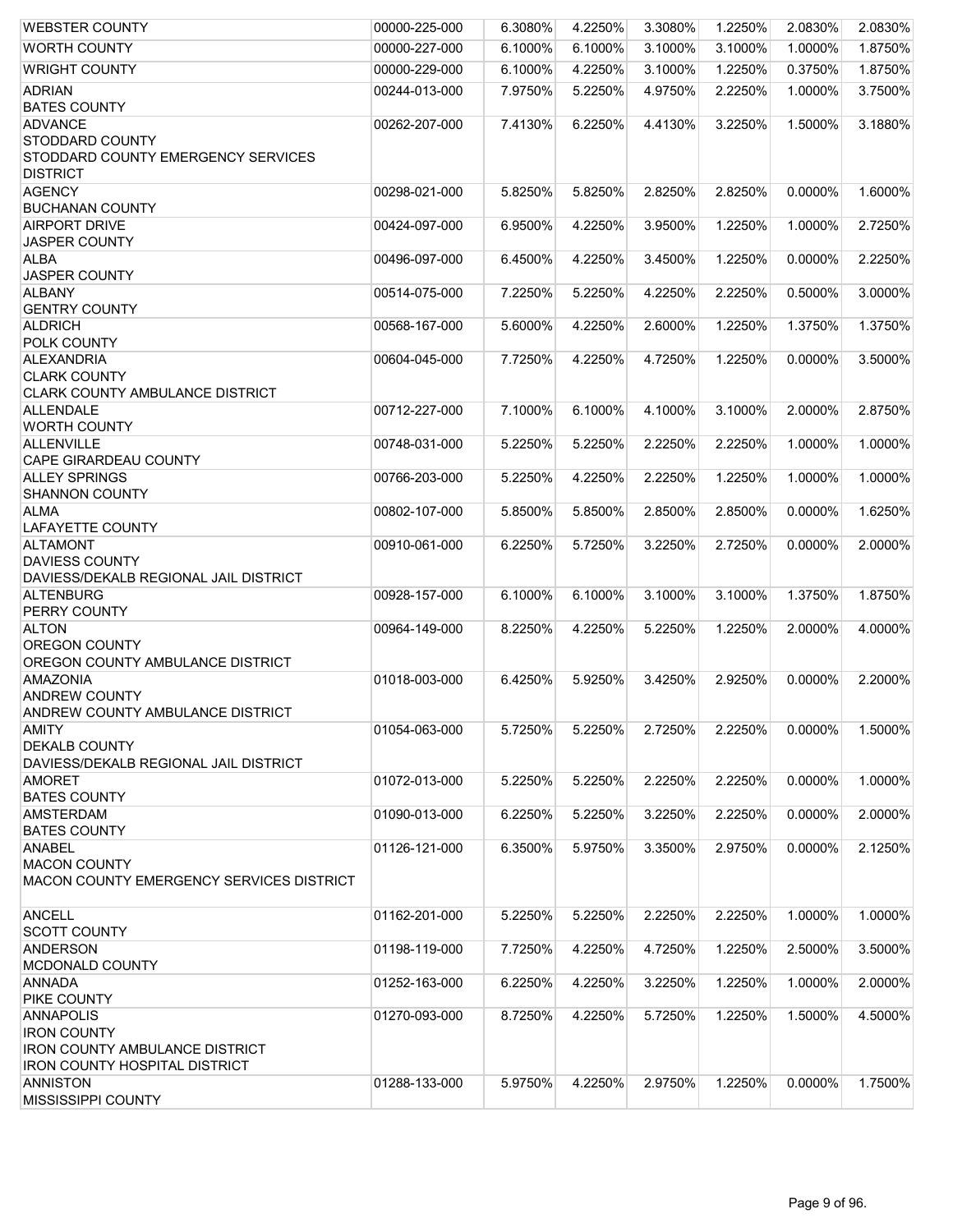| <b>ANTONIA</b>                                  | 01396-099-000 | 7.1000%    | 4.2250% | 4.1000% | 1.2250% | 1.5000% | 2.8750% |
|-------------------------------------------------|---------------|------------|---------|---------|---------|---------|---------|
| JEFFERSON COUNTY                                |               |            |         |         |         |         |         |
| JEFFERSON COUNTY EMERGENCY SERVICES             |               |            |         |         |         |         |         |
| <b>DISTRICT</b>                                 |               |            |         |         |         |         |         |
| ROCK TOWNSHIP AMBULANCE DISTRICT                |               |            |         |         |         |         |         |
| ANTONIA FIRE PROTECTION DISTRICT                |               |            |         |         |         |         |         |
| ANUTT                                           | 01414-065-000 | 6.4750%    | 4.2250% | 3.4750% | 1.2250% | 1.0000% | 2.2500% |
| <b>DENT COUNTY</b>                              |               |            |         |         |         |         |         |
| <b>APPLETON</b>                                 | 01486-031-000 | 5.2250%    | 5.2250% | 2.2250% | 2.2250% | 1.0000% | 1.0000% |
| <b>CAPE GIRARDEAU COUNTY</b>                    |               |            |         |         |         |         |         |
| <b>APPLETON CITY</b>                            | 01522-185-000 | 7.1000%    | 4.2250% | 4.1000% | 1.2250% | 0.0000% | 2.8750% |
| <b>ST CLAIR COUNTY</b>                          |               |            |         |         |         |         |         |
| ARAB                                            | 01558-017-000 | 5.8500%    | 5.8500% | 2.8500% | 2.8500% | 1.6250% | 1.6250% |
| <b>BOLLINGER COUNTY</b>                         |               |            |         |         |         |         |         |
| <b>ARBELA</b>                                   | 01576-199-000 | 5.4750%    | 5.4750% | 2.4750% | 2.4750% | 0.0000% | 1.2500% |
| <b>SCOTLAND COUNTY</b>                          |               |            |         |         |         |         |         |
| <b>ARBYRD</b>                                   | 01630-069-000 | 7.7250%    | 5.7250% | 4.7250% | 2.7250% | 1.0000% | 3.5000% |
| <b>DUNKLIN COUNTY</b>                           |               |            |         |         |         |         |         |
| <b>ARCADIA</b>                                  | 01648-093-000 | 7.9750%    | 4.2250% | 4.9750% | 1.2250% | 2.5000% | 3.7500% |
| <b>IRON COUNTY</b>                              |               |            |         |         |         |         |         |
| <b>IRON COUNTY AMBULANCE DISTRICT</b>           |               |            |         |         |         |         |         |
| <b>IRON COUNTY HOSPITAL DISTRICT</b>            |               |            |         |         |         |         |         |
| <b>ARCHIE</b>                                   | 01702-037-000 | 8.2250%    | 6.2250% | 5.2250% | 3.2250% | 3.0000% | 4.0000% |
| <b>CASS COUNTY</b>                              |               |            |         |         |         |         |         |
| <b>ARCOLA</b>                                   | 01720-057-000 | 6.4750%    | 5.9750% | 3.4750% | 2.9750% | 1.7500% | 2.2500% |
| <b>DADE COUNTY</b>                              |               |            |         |         |         |         |         |
| DADE COUNTY AMBULANCE DISTRICT                  |               |            |         |         |         |         |         |
| <b>ARGYLE</b>                                   | 01828-125-000 | 7.3910%    | 5.8910% | 4.3910% | 2.8910% | 1.6660% | 3.1660% |
| <b>MARIES COUNTY</b>                            |               |            |         |         |         |         |         |
| MARIES-OSAGE AMBULANCE DISTRICT                 |               |            |         |         |         |         |         |
| <b>ARGYLE</b>                                   | 01828-151-000 | 7.4750%    | 5.9750% | 4.4750% | 2.9750% | 1.2500% | 3.2500% |
| <b>OSAGE COUNTY</b>                             |               |            |         |         |         |         |         |
| MARIES-OSAGE AMBULANCE DISTRICT<br><b>ARKOE</b> |               |            |         |         |         |         | 2.0000% |
| <b>NODAWAY COUNTY</b>                           | 01864-147-000 | 6.2250%    | 5.7250% | 3.2250% | 2.7250% | 0.0000% |         |
| NODAWAY COUNTY AMBULANCE DISTRICT               |               |            |         |         |         |         |         |
| <b>ARMSTRONG</b>                                | 01954-089-000 | 6.8500%    | 6.8500% | 3.8500% | 3.8500% | 2.1250% | 2.6250% |
| <b>HOWARD COUNTY</b>                            |               |            |         |         |         |         |         |
| <b>ARNOLD</b>                                   | 01972-099-000 | 8.3500%    | 4.2250% | 5.3500% | 1.2250% | 2.5000% | 4.1250% |
| JEFFERSON COUNTY                                |               |            |         |         |         |         |         |
| <b>ROCK TOWNSHIP AMBULANCE DISTRICT</b>         |               |            |         |         |         |         |         |
| ROCK COMMUNITY FIRE PROTECTION DISTRICT         |               |            |         |         |         |         |         |
| JEFFERSON COUNTY EMERGENCY SERVICES             |               |            |         |         |         |         |         |
| <b>DISTRICT</b>                                 |               |            |         |         |         |         |         |
| <b>ARNOLD</b>                                   | 01972-099-001 | $9.3500\%$ | 4.2250% | 6.3500% | 1.2250% | 2.5000% | 5.1250% |
| JEFFERSON COUNTY                                |               |            |         |         |         |         |         |
| <b>ROCK TOWNSHIP AMBULANCE DISTRICT</b>         |               |            |         |         |         |         |         |
| ROCK COMMUNITY FIRE PROTECTION DISTRICT         |               |            |         |         |         |         |         |
| JEFFERSON COUNTY EMERGENCY SERVICES             |               |            |         |         |         |         |         |
| <b>DISTRICT</b>                                 |               |            |         |         |         |         |         |
| ARNOLD RETAIL CORRIDOR TDD                      |               |            |         |         |         |         |         |
| <b>ARNOLD</b>                                   | 01972-099-002 | 9.3500%    | 4.2250% | 6.3500% | 1.2250% | 2.5000% | 5.1250% |
| JEFFERSON COUNTY                                |               |            |         |         |         |         |         |
| ROCK TOWNSHIP AMBULANCE DISTRICT                |               |            |         |         |         |         |         |
| ROCK COMMUNITY FIRE PROTECTION DISTRICT         |               |            |         |         |         |         |         |
| JEFFERSON COUNTY EMERGENCY SERVICES             |               |            |         |         |         |         |         |
| <b>DISTRICT</b>                                 |               |            |         |         |         |         |         |
| HIGHWAY 141/67 TDD                              |               |            |         |         |         |         |         |
| <b>ARNOLD</b>                                   | 01972-099-003 | 8.8500%    | 4.7250% | 5.8500% | 1.7250% | 2.5000% | 4.6250% |
| JEFFERSON COUNTY                                |               |            |         |         |         |         |         |
| ROCK TOWNSHIP AMBULANCE DISTRICT                |               |            |         |         |         |         |         |
| ROCK COMMUNITY FIRE PROTECTION DISTRICT         |               |            |         |         |         |         |         |
| JEFFERSON COUNTY EMERGENCY SERVICES             |               |            |         |         |         |         |         |
| <b>DISTRICT</b>                                 |               |            |         |         |         |         |         |
| <b>RICHARDSON CROSSING CID</b>                  |               |            |         |         |         |         |         |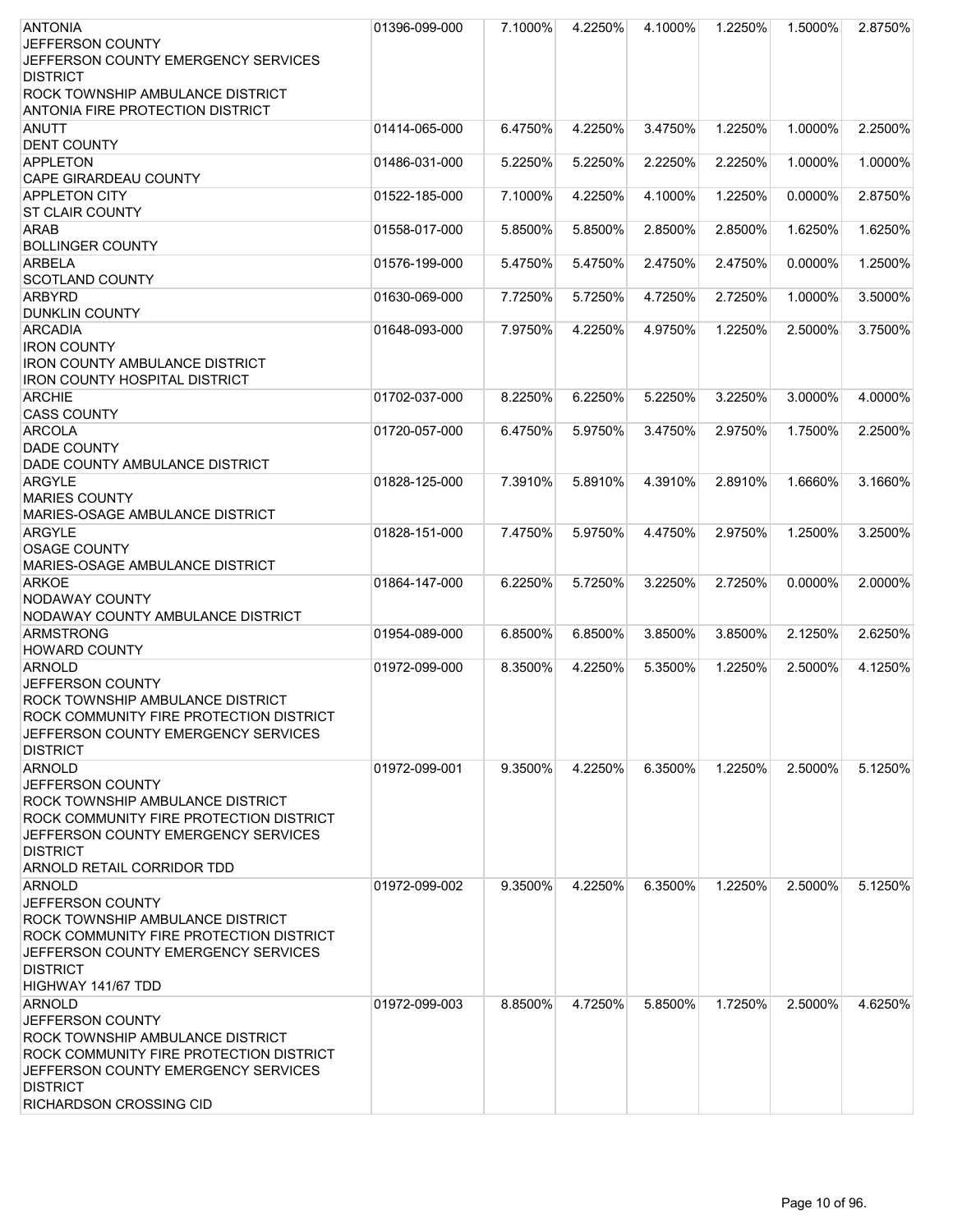| ARNOLD                                   | 01972-099-004 | 10.3500% | 5.2250% | 7.3500% | 2.2250% | 2.5000%    | 6.1250% |
|------------------------------------------|---------------|----------|---------|---------|---------|------------|---------|
| JEFFERSON COUNTY                         |               |          |         |         |         |            |         |
| ROCK TOWNSHIP AMBULANCE DISTRICT         |               |          |         |         |         |            |         |
| ROCK COMMUNITY FIRE PROTECTION DISTRICT  |               |          |         |         |         |            |         |
| JEFFERSON COUNTY EMERGENCY SERVICES      |               |          |         |         |         |            |         |
| <b>DISTRICT</b>                          |               |          |         |         |         |            |         |
| <b>RIDGECREST CID</b>                    |               |          |         |         |         |            |         |
| <b>RIDGECREST TDD</b>                    |               |          |         |         |         |            |         |
| <b>ARROW POINT</b>                       | 02034-009-000 | 6.2250%  | 4.2250% | 3.2250% | 1.2250% | 0.0000%    | 2.0000% |
| <b>BARRY COUNTY</b>                      |               |          |         |         |         |            |         |
| SOUTH BARRY COUNTY AMBULANCE DISTRICT    |               |          |         |         |         |            |         |
| <b>ARROW ROCK</b>                        | 02044-195-000 | 8.2250%  | 5.7250% | 5.2250% | 2.7250% | $0.0000\%$ | 4.0000% |
| <b>SALINE COUNTY</b>                     |               |          |         |         |         |            |         |
| <b>ASBURY</b>                            | 02098-097-000 | 6.4500%  | 4.2250% | 3.4500% | 1.2250% | 0.0000%    | 2.2250% |
| <b>JASPER COUNTY</b>                     |               |          |         |         |         |            |         |
| <b>ASHBURN</b>                           | 02152-163-000 | 6.2250%  | 4.2250% | 3.2250% | 1.2250% | 1.0000%    | 2.0000% |
| <b>PIKE COUNTY</b>                       |               |          |         |         |         |            | 3.7500% |
| <b>ASH GROVE</b><br><b>GREENE COUNTY</b> | 02188-077-000 | 7.9750%  | 6.2250% | 4.9750% | 3.2250% | 2.3750%    |         |
|                                          |               |          |         |         | 1.2250% |            |         |
| <b>ASHLAND</b><br><b>BOONE COUNTY</b>    | 02242-019-000 | 7.9750%  | 4.2250% | 4.9750% |         | 2.5000%    | 3.7500% |
| <b>ASHLAND</b>                           | 02242-019-001 | 8.9750%  | 5.2250% | 5.9750% | 2.2250% | 2.5000%    | 4.7500% |
| <b>BOONE COUNTY</b>                      |               |          |         |         |         |            |         |
| <b>EAST ASHLAND PLAZA CID</b>            |               |          |         |         |         |            |         |
| <b>ASHLEY</b>                            | 02260-163-000 | 6.2250%  | 4.2250% | 3.2250% | 1.2250% | 1.0000%    | 2.0000% |
| <b>PIKE COUNTY</b>                       |               |          |         |         |         |            |         |
| <b>ATHERTON</b>                          | 02404-095-000 | 5.6000%  | 4.2250% | 2.6000% | 1.2250% | 0.0000%    | 1.3750% |
| <b>JACKSON COUNTY</b>                    |               |          |         |         |         |            |         |
| KANSAS CITY ZOOLOGICAL DISTRICT          |               |          |         |         |         |            |         |
| <b>ATLANTA</b>                           | 02422-121-000 | 7.3500%  | 6.9750% | 4.3500% | 3.9750% | $0.0000\%$ | 3.1250% |
| <b>MACON COUNTY</b>                      |               |          |         |         |         |            |         |
| MACON COUNTY EMERGENCY SERVICES DISTRICT |               |          |         |         |         |            |         |
|                                          |               |          |         |         |         |            |         |
| <b>AUGUSTA</b>                           | 02512-183-000 | 7.4500%  | 5.9500% | 4.3500% | 2.8500% | 0.0000%    | 3.2250% |
| <b>ST CHARLES COUNTY</b>                 |               |          |         |         |         |            |         |
| <b>AULLVILLE</b>                         | 02530-107-000 | 5.8500%  | 5.8500% | 2.8500% | 2.8500% | 0.0000%    | 1.6250% |
| <b>LAFAYETTE COUNTY</b>                  |               |          |         |         |         |            |         |
| <b>AURORA</b>                            | 02548-109-000 | 8.3500%  | 8.3500% | 5.3500% | 5.3500% | 2.5000%    | 4.1250% |
| <b>LAWRENCE COUNTY</b>                   |               |          |         |         |         |            |         |
| AUXVASSE                                 | 02638-027-000 | 7.4750%  | 5.2250% | 4.4750% | 2.2250% | 1.0000%    | 3.2500% |
| CALLAWAY COUNTY                          |               |          |         |         |         |            |         |
| CALLAWAY COUNTY AMBULANCE DISTRICT       |               |          |         |         |         |            |         |
| <b>AVA</b>                               | 02674-067-000 | 7.7250%  | 5.7250% | 4.7250% | 2.7250% | $0.0000\%$ | 3.5000% |
| <b>DOUGLAS COUNTY</b>                    |               |          |         |         |         |            |         |
| <b>AVA AMBULANCE DISTRICT</b>            |               |          |         |         |         |            |         |
| <b>AVALON</b>                            | 02692-117-000 | 5.4750%  | 5.4750% | 2.4750% | 2.4750% | 0.0000%    | 1.2500% |
| <b>LIVINGSTON COUNTY</b>                 |               |          |         |         |         |            |         |
| <b>AVILLA</b>                            | 02746-097-000 | 5.4500%  | 4.2250% | 2.4500% | 1.2250% | 0.0000%    | 1.2250% |
| JASPER COUNTY                            |               |          |         |         |         |            |         |
| <b>AVONDALE</b>                          | 02800-047-000 | 6.4750%  | 5.3500% | 3.4750% | 2.3500% | 0.0000%    | 2.2500% |
| <b>CLAY COUNTY</b>                       |               |          |         |         |         |            |         |
| KANSAS CITY ZOOLOGICAL DISTRICT          |               |          |         |         |         |            |         |
| <b>BAGNELL</b>                           | 02962-131-000 | 6.2250%  | 5.2250% | 3.2250% | 2.2250% | 1.0000%    | 2.0000% |
| <b>MILLER COUNTY</b>                     |               |          |         |         |         |            |         |
| <b>BAKER</b>                             | 03034-207-000 | 5.4130%  | 4.2250% | 2.4130% | 1.2250% | 0.0000%    | 1.1880% |
| <b>STODDARD COUNTY</b>                   |               |          |         |         |         |            |         |
| STODDARD COUNTY EMERGENCY SERVICES       |               |          |         |         |         |            |         |
| <b>DISTRICT</b>                          |               |          |         |         |         |            |         |
| <b>BAKERSFIELD</b>                       | 03052-153-000 | 7.7250%  | 4.2250% | 4.7250% | 1.2250% | 2.0000%    | 3.5000% |
| <b>OZARK COUNTY</b>                      |               |          |         |         |         |            |         |
| OZARK COUNTY AMBULANCE DISTRICT          |               |          |         |         |         |            |         |
| <b>BALDWIN PARK</b>                      | 03124-037-000 | 6.7250%  | 6.2250% | 3.7250% | 3.2250% | 1.5000%    | 2.5000% |
| <b>CASS COUNTY</b>                       |               |          |         |         |         |            |         |
| PLEASANT HILL FIRE PROTECTION DISTRICT   |               |          |         |         |         |            |         |
| <b>BALLWIN</b>                           | 03160-189-000 | 8.6130%  | 4.2250% | 5.2250% | 1.2250% | $0.0000\%$ | 4.3880% |
| <b>ST LOUIS COUNTY</b>                   |               |          |         |         |         |            |         |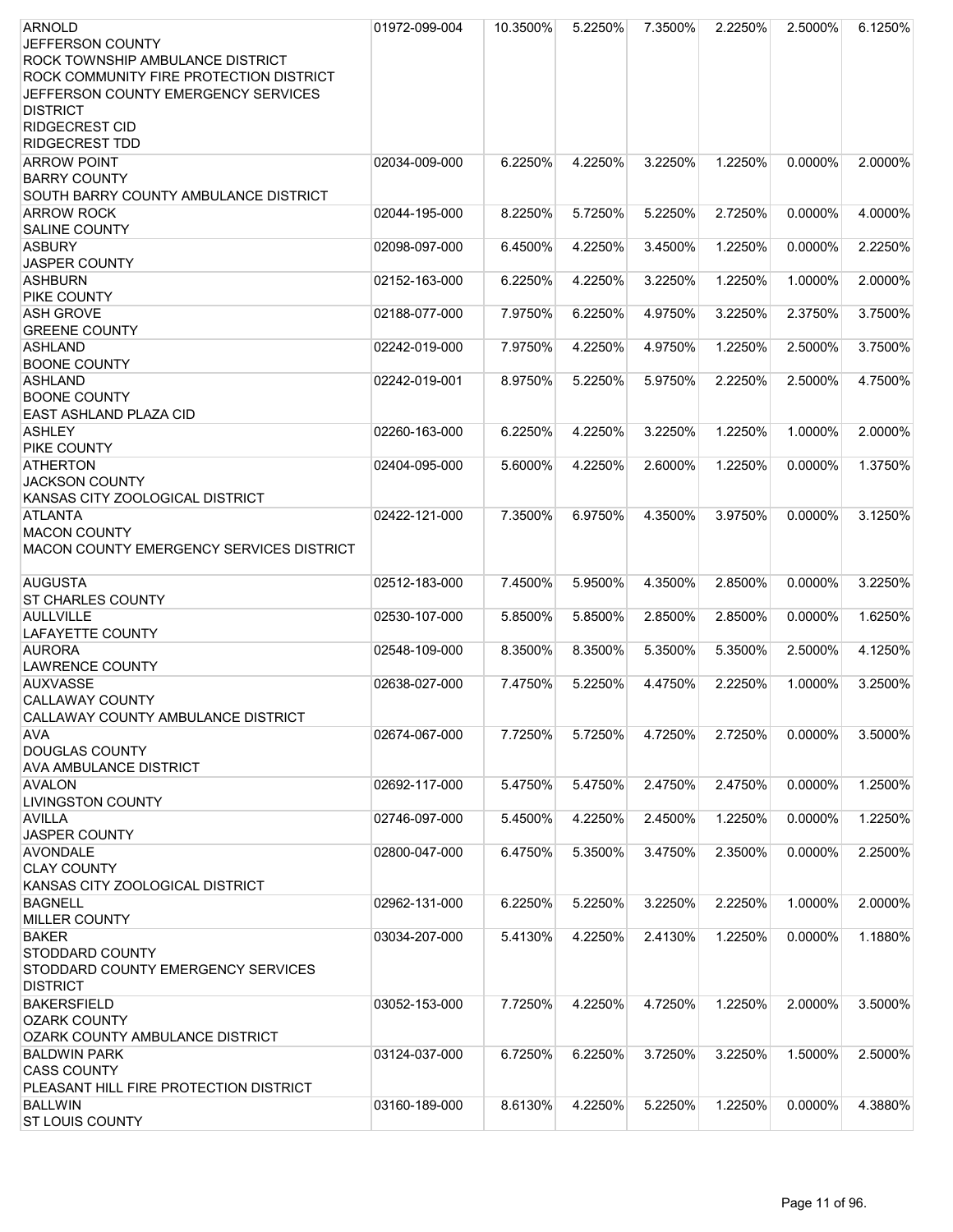| <b>BALLWIN</b>                                                            | 03160-189-001 | 9.6130% | 4.2250% | 6.2250% | 1.2250% | 0.0000%    | 5.3880% |
|---------------------------------------------------------------------------|---------------|---------|---------|---------|---------|------------|---------|
| <b>ST LOUIS COUNTY</b><br><b>CLARKSON KEHRS MILL TDD</b>                  |               |         |         |         |         |            |         |
| <b>BALLWIN</b><br><b>ST LOUIS COUNTY</b><br><b>SEVEN TRAILS DRIVE TDD</b> | 03160-189-002 | 9.6130% | 4.2250% | 6.2250% | 1.2250% | 0.0000%    | 5.3880% |
| BALLWIN (X1)<br><b>ST LOUIS COUNTY</b>                                    | 03161-189-000 | 8.6130% | 4.2250% | 5.2250% | 1.2250% | 0.0000%    | 4.3880% |
| BALLWIN (X2)<br><b>ST LOUIS COUNTY</b>                                    | 03162-189-000 | 8.6130% | 4.2250% | 5.2250% | 1.2250% | 0.0000%    | 4.3880% |
| BALLWIN (X3)                                                              | 03163-189-000 | 8.6130% | 4.2250% | 5.2250% | 1.2250% | 0.0000%    | 4.3880% |
| <b>ST LOUIS COUNTY</b><br>BALLWIN (X4)                                    | 03164-189-000 | 8.6130% | 4.2250% | 5.2250% | 1.2250% | 0.0000%    | 4.3880% |
| <b>ST LOUIS COUNTY</b><br>BALLWIN (X5)<br><b>ST LOUIS COUNTY</b>          | 03165-189-000 | 8.6130% | 4.2250% | 5.2250% | 1.2250% | 0.0000%    | 4.3880% |
| BALLWIN (X6)                                                              | 03166-189-000 | 8.6130% | 4.2250% | 5.2250% | 1.2250% | $0.0000\%$ | 4.3880% |
| <b>ST LOUIS COUNTY</b><br>BALLWIN (X7)                                    | 03167-189-000 | 8.6130% | 4.2250% | 5.2250% | 1.2250% | 0.0000%    | 4.3880% |
| <b>ST LOUIS COUNTY</b><br>BALLWIN (X8)                                    | 03168-189-000 | 8.6130% | 4.2250% | 5.2250% | 1.2250% | 0.0000%    | 4.3880% |
| <b>ST LOUIS COUNTY</b><br>BALLWIN (T1)                                    | 03169-189-000 | 8.6130% | 4.2250% | 5.2250% | 1.2250% | 0.0000%    | 4.3880% |
| <b>ST LOUIS COUNTY</b><br>BALLWIN (T1)                                    | 03169-189-001 | 8.8630% | 4.2250% | 5.4750% | 1.2250% | 0.0000%    | 4.6380% |
| <b>ST LOUIS COUNTY</b>                                                    |               |         |         |         |         |            |         |
| <b>BALLWIN TOWN CENTER TDD</b><br>BALLWIN (X9)                            | 03170-189-000 | 8.6130% | 4.2250% | 5.2250% | 1.2250% | 0.0000%    | 4.3880% |
| <b>ST LOUIS COUNTY</b><br><b>BARING</b>                                   | 03322-103-000 | 6.7250% | 6.7250% | 3.7250% | 3.7250% | 2.5000%    | 2.5000% |
| <b>KNOX COUNTY</b>                                                        |               |         |         |         |         |            |         |
| <b>BARNARD</b><br><b>NODAWAY COUNTY</b>                                   | 03340-147-000 | 6.2250% | 5.7250% | 3.2250% | 2.7250% | 0.0000%    | 2.0000% |
| NODAWAY COUNTY AMBULANCE DISTRICT                                         |               |         |         |         |         |            |         |
| <b>BARNETT</b><br><b>MORGAN COUNTY</b>                                    | 03376-141-000 | 5.7250% | 5.2250% | 2.7250% | 2.2250% | 0.5000%    | 1.5000% |
| MID-MO AMBULANCE DISTRICT<br><b>BARNHART</b>                              | 03394-099-000 | 6.6000% | 4.2250% | 3.6000% | 1.2250% | 1.5000%    | 2.3750% |
| JEFFERSON COUNTY                                                          |               |         |         |         |         |            |         |
| ROCK TOWNSHIP AMBULANCE DISTRICT<br>JEFFERSON COUNTY EMERGENCY SERVICES   |               |         |         |         |         |            |         |
| <b>DISTRICT</b>                                                           |               |         |         |         |         |            |         |
| <b>BARNHART</b><br><b>JEFFERSON COUNTY</b>                                | 03394-099-001 | 7.1000% | 4.2250% | 4.1000% | 1.2250% | 1.5000%    | 2.8750% |
| ROCK TOWNSHIP AMBULANCE DISTRICT                                          |               |         |         |         |         |            |         |
| JEFFERSON COUNTY EMERGENCY SERVICES<br><b>DISTRICT</b>                    |               |         |         |         |         |            |         |
| <b>ANTONIA FIRE PROTECTION DISTRICT</b>                                   |               |         |         |         |         |            |         |
| <b>BARNHART</b><br><b>JEFFERSON COUNTY</b>                                | 03394-099-002 | 7.1000% | 4.2250% | 4.1000% | 1.2250% | 1.5000%    | 2.8750% |
| <b>ROCK TOWNSHIP AMBULANCE DISTRICT</b>                                   |               |         |         |         |         |            |         |
| <b>JEFFERSON COUNTY EMERGENCY SERVICES</b><br><b>DISTRICT</b>             |               |         |         |         |         |            |         |
| ROCK COMMUNITY FIRE PROTECTION DISTRICT                                   |               |         |         |         |         |            |         |
| <b>BATES CITY</b>                                                         | 03556-107-000 | 7.8500% | 7.3500% | 4.8500% | 4.3500% | 1.5000%    | 3.6250% |
| <b>LAFAYETTE COUNTY</b><br>SNI VALLEY FIRE PROTECTION DISTRICT            |               |         |         |         |         |            |         |
| <b>BATTLEFIELD</b>                                                        | 03592-077-000 | 7.4750% | 5.7250% | 4.4750% | 2.7250% | 1.8750%    | 3.2500% |
| <b>GREENE COUNTY</b><br><b>BATTLEFIELD</b>                                | 03592-077-001 | 8.4750% | 6.7250% | 5.4750% | 3.7250% | 1.8750%    | 4.2500% |
| <b>GREENE COUNTY</b>                                                      |               |         |         |         |         |            |         |
| <b>WILSON CREEK MARKET PLACE CID</b>                                      |               |         |         |         |         |            |         |
| BAY<br><b>GASCONADE COUNTY</b>                                            | 03628-073-000 | 6.1000% | 4.2250% | 3.1000% | 1.2250% | 1.0000%    | 1.8750% |
| HERMANN AREA AMBULANCE DISTRICT                                           |               |         |         |         |         |            |         |
| <b>BEAUFORT</b><br><b>FRANKLIN COUNTY</b>                                 | 03772-071-000 | 6.4750% | 4.2250% | 3.4750% | 1.2250% | $0.0000\%$ | 2.2500% |
| <b>GERALD AREA AMBULANCE DISTRICT</b>                                     |               |         |         |         |         |            |         |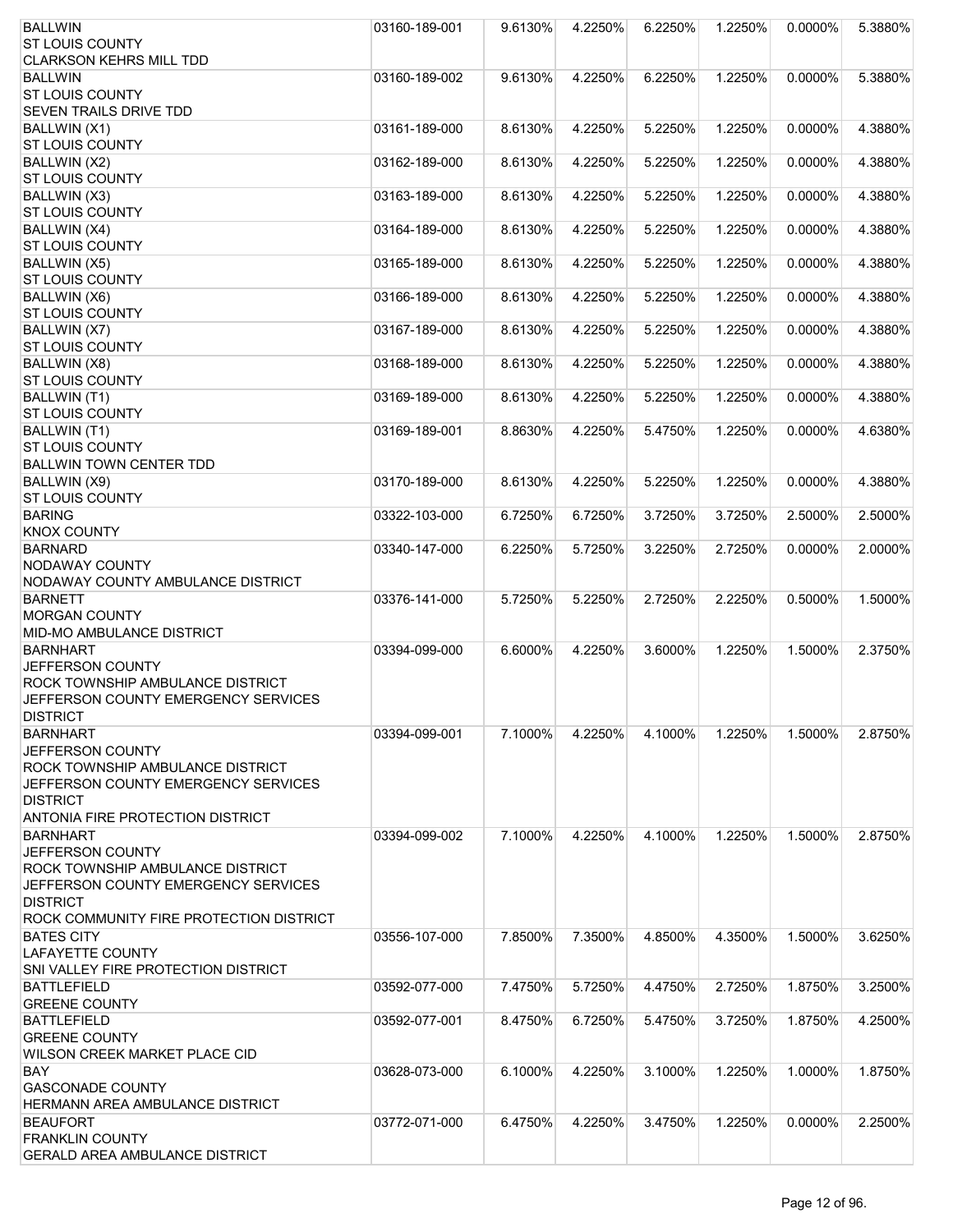| <b>BELGIQUE</b>                       | 04042-157-000 | 6.1000%  | 6.1000% | 3.1000% | 3.1000% | 1.3750% | 1.8750% |
|---------------------------------------|---------------|----------|---------|---------|---------|---------|---------|
| PERRY COUNTY                          |               |          |         |         |         |         |         |
| <b>BELGRADE</b>                       | 04060-221-000 | 7.2250%  | 6.7250% | 4.2250% | 3.7250% | 2.5000% | 3.0000% |
| <b>WASHINGTON COUNTY</b>              |               |          |         |         |         |         |         |
| WASHINGTON COUNTY AMBULANCE DISTRICT  |               |          |         |         |         |         |         |
| <b>BELLAIR</b>                        | 04096-053-000 | 6.2250%  | 5.9750% | 3.2250% | 2.9750% | 1.7500% | 2.0000% |
| <b>COOPER COUNTY</b>                  |               |          |         |         |         |         |         |
| COOPER COUNTY AMBULANCE DISTRICT      |               |          |         |         |         |         |         |
| <b>BELLA VILLA</b>                    | 04114-189-000 | 8.1130%  | 4.7250% | 4.7250% | 1.7250% | 0.0000% | 3.8880% |
| <b>ST LOUIS COUNTY</b>                |               |          |         |         |         |         |         |
| BELLA VILLA (X1)                      | 04115-189-000 | 8.1130%  | 4.7250% | 4.7250% | 1.7250% | 0.0000% | 3.8880% |
| <b>ST LOUIS COUNTY</b>                |               |          |         |         |         |         |         |
| <b>BELL CITY</b>                      | 04132-207-000 | 6.6630%  | 4.2250% | 3.6630% | 1.2250% | 0.0000% | 2.4380% |
| <b>STODDARD COUNTY</b>                |               |          |         |         |         |         |         |
| STODDARD COUNTY EMERGENCY SERVICES    |               |          |         |         |         |         |         |
| <b>DISTRICT</b>                       |               |          |         |         |         |         |         |
| <b>BELLE</b>                          | 04150-125-000 | 7.8910%  | 5.8910% | 4.8910% | 2.8910% | 3.1660% | 3.6660% |
| <b>MARIES COUNTY</b>                  |               |          |         |         |         |         |         |
| <b>BELLE</b>                          | 04150-151-000 | 7.9750%  | 5.9750% | 4.9750% | 2.9750% | 2.7500% | 3.7500% |
| <b>OSAGE COUNTY</b>                   |               |          |         |         |         |         |         |
| <b>BELLEFONTAINE NEIGHBORS</b>        | 04222-189-000 | 8.1130%  | 4.2250% | 4.7250% | 1.2250% | 0.0000% | 3.8880% |
| <b>ST LOUIS COUNTY</b>                |               |          |         |         |         |         |         |
| <b>BELLERIVE</b>                      | 04240-189-000 | 8.3630%  | 4.2250% | 4.9750% | 1.2250% | 0.0000% | 4.1380% |
| <b>ST LOUIS COUNTY</b>                |               |          |         |         |         |         |         |
| <b>BELLERIVE</b>                      | 04240-189-001 | 9.3630%  | 4.2250% | 5.9750% | 1.2250% | 0.0000% | 5.1380% |
| <b>ST LOUIS COUNTY</b>                |               |          |         |         |         |         |         |
| UNIVERSITY PLACE TDD                  |               |          |         |         |         |         |         |
| <b>BELLEVIEW</b>                      | 04276-093-000 | 6.7250%  | 4.2250% | 3.7250% | 1.2250% | 1.5000% | 2.5000% |
| <b>IRON COUNTY</b>                    |               |          |         |         |         |         |         |
| <b>IRON COUNTY AMBULANCE DISTRICT</b> |               |          |         |         |         |         |         |
| <b>IRON COUNTY HOSPITAL DISTRICT</b>  |               |          |         |         |         |         |         |
| <b>BELLFLOWER</b>                     | 04330-139-000 | 8.4750%  | 4.2250% | 5.4750% | 1.2250% | 3.2500% | 4.2500% |
| MONTGOMERY COUNTY                     |               |          |         |         |         |         |         |
| <b>BEL-NOR</b>                        | 04348-189-000 | 8.1130%  | 4.7250% | 4.7250% | 1.7250% | 0.0000% | 3.8880% |
| <b>ST LOUIS COUNTY</b>                |               |          |         |         |         |         |         |
| <b>BEL-RIDGE</b>                      | 04366-189-000 | 8.8630%  | 4.2250% | 5.4750% | 1.2250% | 0.0000% | 4.6380% |
| <b>ST LOUIS COUNTY</b>                |               |          |         |         |         |         |         |
| BEL-RIDGE (T2)                        | 04368-189-000 | 8.8630%  | 4.2250% | 5.4750% | 1.2250% | 0.0000% | 4.6380% |
| <b>ST LOUIS COUNTY</b>                |               |          |         |         |         |         |         |
| <b>BELTON</b>                         | 04384-037-000 | 8.9750%  | 6.2250% | 5.9750% | 3.2250% | 1.5000% | 4.7500% |
| <b>CASS COUNTY</b>                    |               |          |         |         |         |         |         |
| <b>BELTON</b>                         | 04384-037-001 | 9.4750%  | 6.2250% | 6.4750% | 3.2250% | 1.5000% | 5.2500% |
| <b>CASS COUNTY</b>                    |               |          |         |         |         |         |         |
| BELTON/RAYMORE INTERCHANGE TDD        |               |          |         |         |         |         |         |
| <b>BELTON</b>                         | 04384-037-002 | 9.9750%  | 6.2250% | 6.9750% | 3.2250% | 1.5000% | 5.7500% |
| <b>CASS COUNTY</b>                    |               |          |         |         |         |         |         |
| BELTON-CASS REGIONAL TDD              |               |          |         |         |         |         |         |
| <b>BELTON</b>                         | 04384-037-003 | 9.9750%  | 6.2250% | 6.9750% | 3.2250% | 1.5000% | 5.7500% |
| <b>CASS COUNTY</b>                    |               |          |         |         |         |         |         |
| BELTON TOWN CENTRE TDD                |               |          |         |         |         |         |         |
| <b>BELTON</b>                         | 04384-037-005 | 9.9750%  | 6.2250% | 6.9750% | 3.2250% | 1.5000% | 5.7500% |
| <b>CASS COUNTY</b>                    |               |          |         |         |         |         |         |
| CORNERSTONE POINTE TDD                |               |          |         |         |         |         |         |
| <b>BELTON</b>                         | 04384-037-006 | 9.9750%  | 7.2250% | 6.9750% | 4.2250% | 1.5000% | 5.7500% |
| <b>CASS COUNTY</b>                    |               |          |         |         |         |         |         |
| Y HIGHWAY MARKET PLACE CID            |               |          |         |         |         |         |         |
| <b>BELTON</b>                         | 04384-037-007 | 10.9750% | 7.2250% | 7.9750% | 4.2250% | 1.5000% | 6.7500% |
| <b>CASS COUNTY</b>                    |               |          |         |         |         |         |         |
| BELTON-CASS REGIONAL TDD              |               |          |         |         |         |         |         |
| <b>TXRH CID</b>                       |               |          |         |         |         |         |         |
| <b>BELTON</b>                         | 04384-037-008 | 9.9750%  | 7.2250% | 6.9750% | 4.2250% | 1.5000% | 5.7500% |
| <b>CASS COUNTY</b>                    |               |          |         |         |         |         |         |
| Y BELTON TWO COMMUNITY IMPROVEMENT    |               |          |         |         |         |         |         |
| <b>DISTRICT</b>                       |               |          |         |         |         |         |         |
| <b>BENDAVIS</b>                       | 04474-215-000 | 6.1000%  | 6.1000% | 3.1000% | 3.1000% | 1.8750% | 1.8750% |
| <b>TEXAS COUNTY</b>                   |               |          |         |         |         |         |         |
| <b>BENTON</b>                         | 04798-201-000 | 6.2250%  | 6.2250% | 3.2250% | 3.2250% | 2.0000% | 2.0000% |
| <b>SCOTT COUNTY</b>                   |               |          |         |         |         |         |         |
|                                       |               |          |         |         |         |         |         |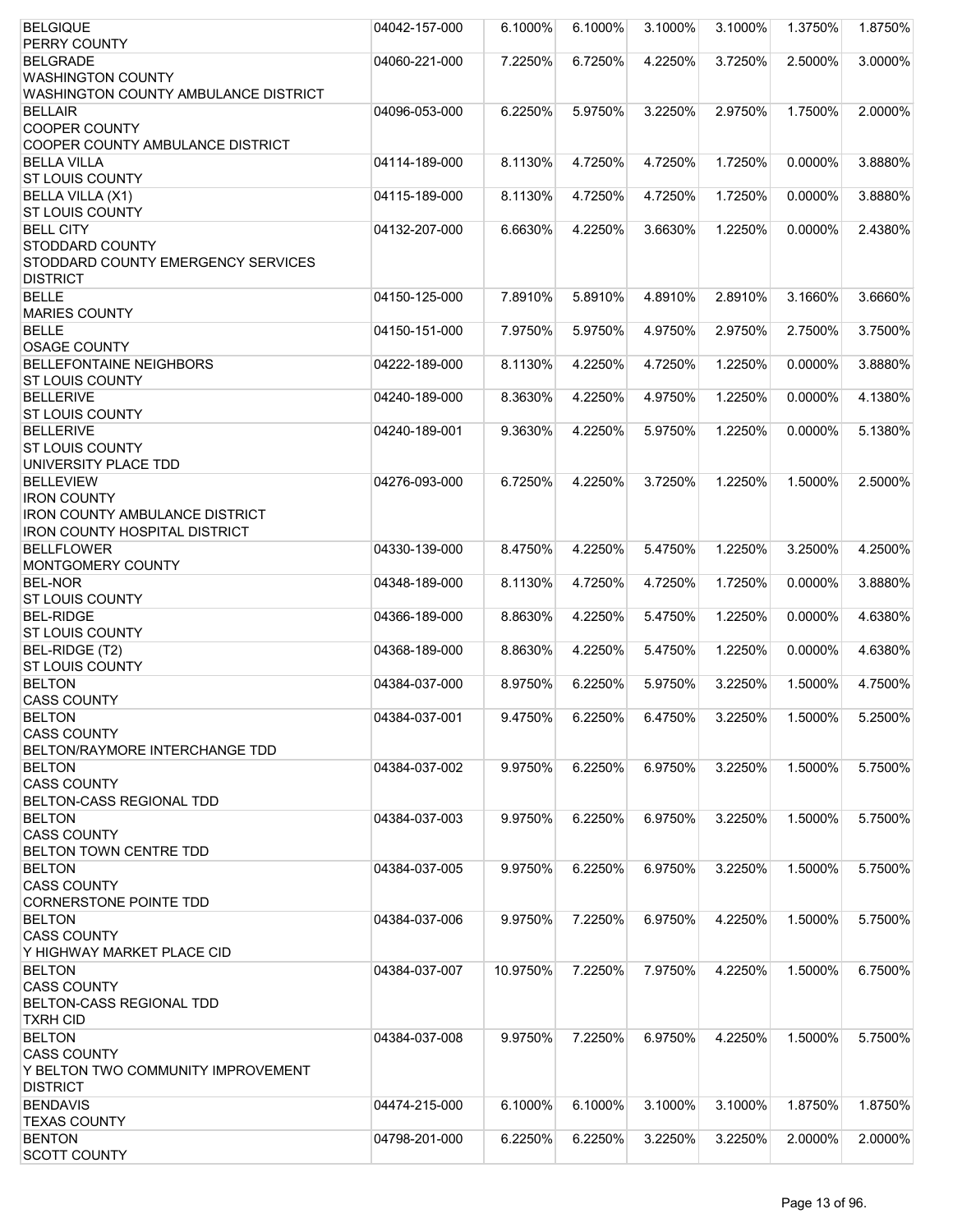| <b>BENTON CITY</b>                       | 04834-007-000 | 6.8500%    | 4.2250% | 3.8500% | 1.2250% | $0.0000\%$ | 2.6250% |
|------------------------------------------|---------------|------------|---------|---------|---------|------------|---------|
| <b>AUDRAIN COUNTY</b>                    |               |            |         |         |         |            |         |
| <b>AUDRAIN AMBULANCE DISTRICT</b>        |               |            |         |         |         |            |         |
| <b>BERGER</b>                            | 04888-071-000 | 7.4750%    | 4.2250% | 4.4750% | 1.2250% | 1.0000%    | 3.2500% |
| <b>FRANKLIN COUNTY</b>                   |               |            |         |         |         |            |         |
| HERMANN AREA AMBULANCE DISTRICT          |               |            |         |         |         |            |         |
| <b>BERKELEY</b>                          | 04906-189-000 | 9.6130%    | 4.2250% | 6.2250% | 1.2250% | 0.0000%    | 5.3880% |
| <b>ST LOUIS COUNTY</b>                   |               |            |         |         |         |            |         |
| <b>BERKELEY (T2)</b>                     | 04908-189-000 | 9.6130%    | 4.2250% | 6.2250% | 1.2250% | 0.0000%    | 5.3880% |
| <b>ST LOUIS COUNTY</b>                   |               |            |         |         |         |            |         |
| <b>BERKELEY (T2)</b>                     | 04908-189-001 | 10.6130%   | 5.2250% | 7.2250% | 2.2250% | 0.0000%    | 6.3880% |
| <b>ST LOUIS COUNTY</b>                   |               |            |         |         |         |            |         |
| <b>BERKELEY-NORTHPARK CID</b>            |               |            |         |         |         |            |         |
|                                          |               |            |         |         |         |            |         |
| <b>BERNIE</b>                            | 04960-207-000 | 7.4130%    | 4.2250% | 4.4130% | 1.2250% | 1.5000%    | 3.1880% |
| <b>STODDARD COUNTY</b>                   |               |            |         |         |         |            |         |
| STODDARD COUNTY EMERGENCY SERVICES       |               |            |         |         |         |            |         |
| <b>DISTRICT</b>                          |               |            |         |         |         |            |         |
| <b>BERRYMAN</b>                          | 04978-055-000 | $6.6000\%$ | 4.2250% | 3.6000% | 1.2250% | 0.8750%    | 2.3750% |
| <b>CRAWFORD COUNTY</b>                   |               |            |         |         |         |            |         |
| STEELVILLE AMBULANCE DISTRICT            |               |            |         |         |         |            |         |
| <b>BERTRAND</b>                          | 04996-133-000 | 7.4750%    | 4.2250% | 4.4750% | 1.2250% | 0.0000%    | 3.2500% |
| <b>MISSISSIPPI COUNTY</b>                |               |            |         |         |         |            |         |
| <b>BETHANY</b>                           | 05068-081-000 | 7.8500%    | 5.4750% | 4.8500% | 2.4750% | 0.0000%    | 3.6250% |
| <b>HARRISON COUNTY</b>                   |               |            |         |         |         |            |         |
| <b>NOEL T ADAMS AMBULANCE DISTRICT</b>   |               |            |         |         |         |            |         |
| <b>BETHANY</b>                           | 05068-081-001 | 8.8500%    | 6.4750% | 5.8500% | 3.4750% | $0.0000\%$ | 4.6250% |
| <b>HARRISON COUNTY</b>                   |               |            |         |         |         |            |         |
| <b>NOEL T ADAMS AMBULANCE DISTRICT</b>   |               |            |         |         |         |            |         |
| <b>BETHANY 136 CID</b>                   |               |            |         |         |         |            |         |
| <b>BETHEL</b>                            | 05104-205-000 | 7.2250%    | 5.7250% | 4.2250% | 2.7250% | 1.5000%    | 3.0000% |
| <b>SHELBY COUNTY</b>                     |               |            |         |         |         |            |         |
| <b>SALT RIVER AMBULANCE DISTRICT</b>     |               |            |         |         |         |            |         |
| <b>BEULAH</b>                            | 05212-161-000 | 5.3500%    | 4.2250% | 2.3500% | 1.2250% | 0.0000%    | 1.1250% |
| <b>PHELPS COUNTY</b>                     |               |            |         |         |         |            |         |
| <b>BEVERLY</b>                           | 05230-165-000 | 5.6000%    | 5.6000% | 2.6000% | 2.6000% | $0.0000\%$ | 1.3750% |
| PLATTE COUNTY                            |               |            |         |         |         |            |         |
| <b>BEVERLY HILLS</b>                     | 05248-189-000 | 8.6130%    | 4.2250% | 5.2250% | 1.2250% | 0.0000%    | 4.3880% |
| <b>ST LOUIS COUNTY</b>                   |               |            |         |         |         |            |         |
| <b>BEVIER</b>                            | 05266-121-000 | 7.8500%    | 5.9750% | 4.8500% | 2.9750% | 1.0000%    | 3.6250% |
| <b>MACON COUNTY</b>                      |               |            |         |         |         |            |         |
| MACON COUNTY EMERGENCY SERVICES DISTRICT |               |            |         |         |         |            |         |
|                                          |               |            |         |         |         |            |         |
| <b>BIGELOW</b>                           | 05464-087-000 | 6.7250%    | 6.7250% | 3.7250% | 3.7250% | 0.0000%    | 2.5000% |
| <b>HOLT COUNTY</b>                       |               |            |         |         |         |            |         |
| <b>BIG LAKE (VILLAGE)</b>                | 05495-087-000 | 6.7250%    | 6.7250% | 3.7250% | 3.7250% | 0.0000%    | 2.5000% |
| <b>HOLT COUNTY</b>                       |               |            |         |         |         |            |         |
| <b>BIG PINEY</b>                         | 05500-169-000 | 5.9750%    | 4.2250% | 2.9750% | 1.2250% | 0.0000%    | 1.7500% |
| <b>PULASKI COUNTY</b>                    |               |            |         |         |         |            |         |
| PULASKI COUNTY AMBULANCE DISTRICT        |               |            |         |         |         |            |         |
| <b>BIGSPRING</b>                         | 05608-139-000 | 6.9750%    | 4.2250% | 3.9750% | 1.2250% | 2.2500%    | 2.7500% |
| MONTGOMERY COUNTY                        |               |            |         |         |         |            |         |
| HERMANN AREA AMBULANCE DISTRICT          |               |            |         |         |         |            |         |
| <b>BILLINGS</b>                          | 05626-043-000 | 7.4750%    | 4.2250% | 4.4750% | 1.2250% | 1.7500%    | 3.2500% |
| <b>CHRISTIAN COUNTY</b>                  |               |            |         |         |         |            |         |
| CHRISTIAN COUNTY EMERGENCY SERVICES      |               |            |         |         |         |            |         |
| <b>DISTRICT</b>                          |               |            |         |         |         |            |         |
| <b>BIRCH TREE</b>                        | 05734-203-000 | 7.2250%    | 4.2250% | 4.2250% | 1.2250% | 2.0000%    | 3.0000% |
| <b>SHANNON COUNTY</b>                    |               |            |         |         |         |            |         |
| <b>BIRMINGHAM</b>                        | 05824-047-000 | 6.4750%    | 5.3500% | 3.4750% | 2.3500% | 1.0000%    | 2.2500% |
| <b>CLAY COUNTY</b>                       |               |            |         |         |         |            |         |
| KANSAS CITY ZOOLOGICAL DISTRICT          |               |            |         |         |         |            |         |
| <b>BISMARCK</b>                          | 05878-187-000 | 7.8500%    | 4.2250% | 4.8500% | 1.2250% | 1.5000%    | 3.6250% |
| <b>ST FRANCOIS COUNTY</b>                |               |            |         |         |         |            |         |
| ST FRANCOIS COUNTY AMBULANCE DISTRICT    |               |            |         |         |         |            |         |
| <b>BIXBY</b>                             | 05914-093-000 | 6.2250%    | 4.2250% | 3.2250% | 1.2250% | 1.0000%    | 2.0000% |
| <b>IRON COUNTY</b>                       |               |            |         |         |         |            |         |
| <b>IRON COUNTY AMBULANCE DISTRICT</b>    |               |            |         |         |         |            |         |
|                                          |               |            |         |         |         |            |         |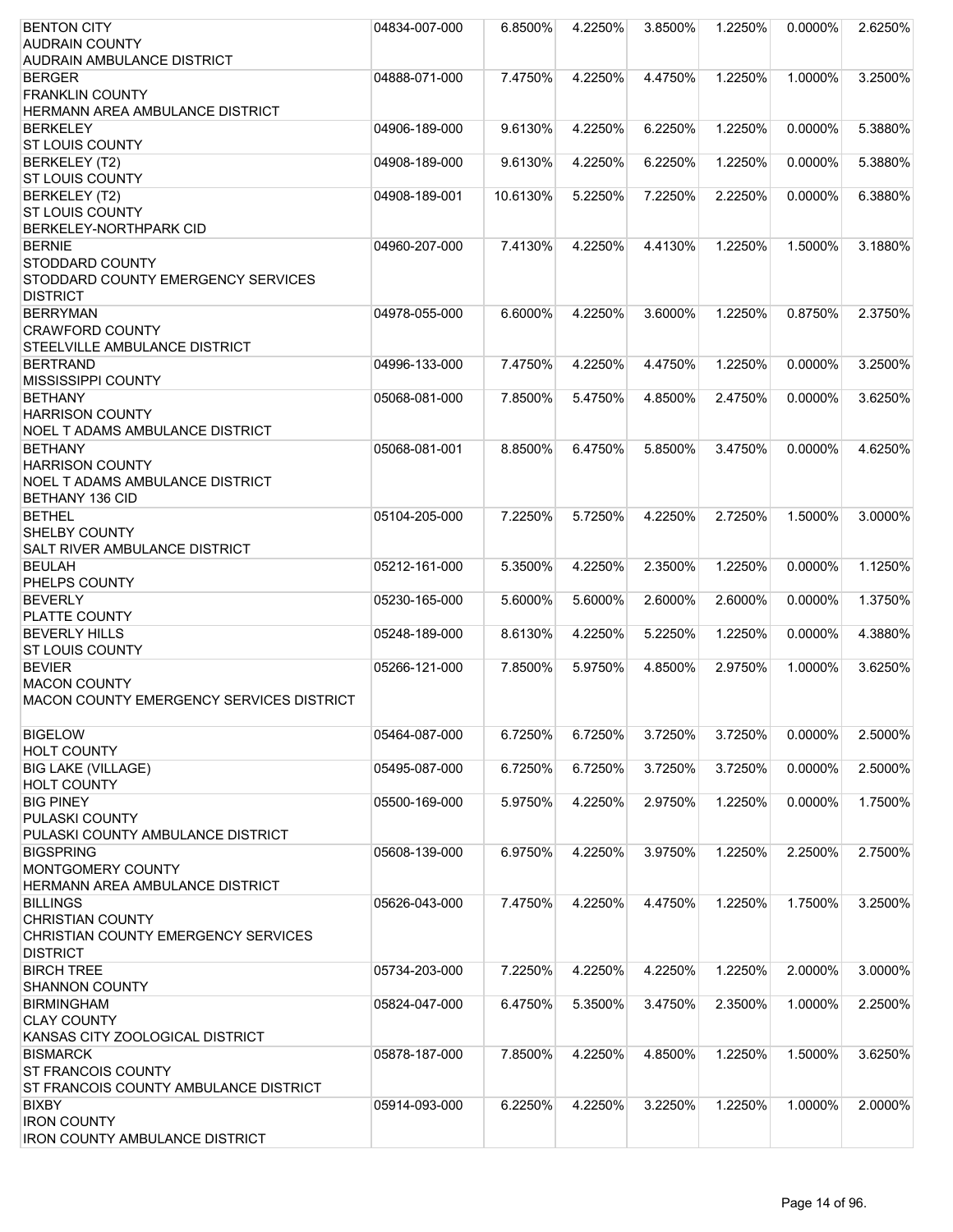| <b>BLACK</b>                                   | 05932-179-000 | 5.7250%    | 4.2250% | 2.7250% | 1.2250% | 0.0000% | 1.5000% |
|------------------------------------------------|---------------|------------|---------|---------|---------|---------|---------|
| <b>REYNOLDS COUNTY</b>                         |               |            |         |         |         |         |         |
| REYNOLDS COUNTY AMBULANCE DISTRICT             |               |            |         |         |         |         |         |
| <b>BLACKBURN</b>                               | 05950-107-000 | 6.3500%    | 5.8500% | 3.3500% | 2.8500% | 0.5000% | 2.1250% |
| <b>LAFAYETTE COUNTY</b>                        |               |            |         |         |         |         |         |
| <b>BLACKBURN</b>                               | 05950-195-000 | 6.2250%    | 5.7250% | 3.2250% | 2.7250% | 0.5000% | 2.0000% |
| <b>SALINE COUNTY</b>                           |               |            |         |         |         |         |         |
| <b>BLACK JACK</b>                              | 06004-189-000 | 8.1130%    | 4.7250% | 4.7250% | 1.7250% | 0.0000% | 3.8880% |
| <b>ST LOUIS COUNTY</b>                         |               |            |         |         |         |         |         |
| <b>BLACKWATER</b>                              | 06148-053-000 | 8.2250%    | 5.9750% | 5.2250% | 2.9750% | 3.7500% | 4.0000% |
| <b>COOPER COUNTY</b>                           |               |            |         |         |         |         |         |
| COOPER COUNTY AMBULANCE DISTRICT               |               |            |         |         |         |         |         |
| <b>BLACKWELL</b>                               | 06220-187-000 | 6.3500%    | 4.2250% | 3.3500% | 1.2250% | 0.5000% | 2.1250% |
| <b>ST FRANCOIS COUNTY</b>                      |               |            |         |         |         |         |         |
| ST FRANCOIS COUNTY AMBULANCE DISTRICT          |               |            |         |         |         |         |         |
| <b>BLAIRSTOWN</b>                              | 06238-083-000 | 6.6750%    | 5.6750% | 3.6750% | 2.6750% | 1.9500% | 2.4500% |
| <b>HENRY COUNTY</b>                            |               |            |         |         |         |         |         |
| <b>BLAND</b>                                   | 06256-073-000 | 8.1000%    | 4.2250% | 5.1000% | 1.2250% | 2.0000% | 3.8750% |
| <b>GASCONADE COUNTY</b>                        |               |            |         |         |         |         |         |
| <b>BLODGETT</b>                                | 06346-201-000 | 5.2250%    | 5.2250% | 2.2250% | 2.2250% | 1.0000% | 1.0000% |
| <b>SCOTT COUNTY</b>                            |               |            |         |         |         |         |         |
| <b>BLOOMFIELD</b>                              | 06382-207-000 | 6.4130%    | 5.2250% | 3.4130% | 2.2250% | 1.0000% | 2.1880% |
| STODDARD COUNTY                                |               |            |         |         |         |         |         |
| STODDARD COUNTY EMERGENCY SERVICES             |               |            |         |         |         |         |         |
|                                                |               |            |         |         |         |         |         |
| <b>DISTRICT</b>                                |               |            |         |         |         |         |         |
| <b>BLOOMSDALE</b>                              | 06454-193-000 | 8.2250%    | 4.2250% | 5.2250% | 1.2250% | 3.5000% | 4.0000% |
| <b>STE GENEVIEVE COUNTY</b>                    |               |            |         |         |         |         |         |
| <b>STE GENEVIEVE COUNTY AMBULANCE DISTRICT</b> |               |            |         |         |         |         |         |
| <b>BLUE EYE</b>                                | 06526-209-000 | 7.4750%    | 5.9750% | 4.4750% | 2.9750% | 1.0000% | 3.2500% |
| <b>STONE COUNTY</b>                            |               |            |         |         |         |         |         |
| SOUTHERN STONE COUNTY FIRE PROTECTION          |               |            |         |         |         |         |         |
| <b>DISTRICT</b>                                |               |            |         |         |         |         |         |
| <b>BLUE SPRINGS</b>                            | 06652-095-000 | 8.1000%    | 4.2250% | 5.1000% | 1.2250% | 1.0000% | 3.8750% |
| <b>JACKSON COUNTY</b>                          |               |            |         |         |         |         |         |
| KANSAS CITY ZOOLOGICAL DISTRICT                |               |            |         |         |         |         |         |
| <b>BLUE SPRINGS</b>                            | 06652-095-001 | 8.6000%    | 4.2250% | 5.6000% | 1.2250% | 1.0000% | 4.3750% |
| <b>JACKSON COUNTY</b>                          |               |            |         |         |         |         |         |
| KANSAS CITY ZOOLOGICAL DISTRICT                |               |            |         |         |         |         |         |
| CENTRAL JACKSON COUNTY FIRE PROTECTION         |               |            |         |         |         |         |         |
| <b>DISTRICT</b>                                |               |            |         |         |         |         |         |
| <b>BLUE SPRINGS</b>                            | 06652-095-002 | 9.6000%    | 5.2250% | 6.6000% | 2.2250% | 1.0000% | 5.3750% |
| <b>JACKSON COUNTY</b>                          |               |            |         |         |         |         |         |
| KANSAS CITY ZOOLOGICAL DISTRICT                |               |            |         |         |         |         |         |
| CENTRAL JACKSON COUNTY FIRE PROTECTION         |               |            |         |         |         |         |         |
| <b>DISTRICT</b>                                |               |            |         |         |         |         |         |
| OAKS AT WOODS CHAPEL CID                       |               |            |         |         |         |         |         |
| <b>BLUE SPRINGS</b>                            | 06652-095-003 | 9.6000%    | 4.2250% | 6.6000% | 1.2250% | 1.0000% | 5.3750% |
| <b>JACKSON COUNTY</b>                          |               |            |         |         |         |         |         |
| KANSAS CITY ZOOLOGICAL DISTRICT                |               |            |         |         |         |         |         |
| CENTRAL JACKSON COUNTY FIRE PROTECTION         |               |            |         |         |         |         |         |
| <b>DISTRICT</b>                                |               |            |         |         |         |         |         |
| <b>ADAMS FARM TDD</b>                          |               |            |         |         |         |         |         |
| <b>BLUE SPRINGS</b>                            | 06652-095-004 | 9.1000%    | 4.2250% | 6.1000% | 1.2250% | 1.0000% | 4.8750% |
| <b>JACKSON COUNTY</b>                          |               |            |         |         |         |         |         |
| KANSAS CITY ZOOLOGICAL DISTRICT                |               |            |         |         |         |         |         |
| CENTRAL JACKSON COUNTY FIRE PROTECTION         |               |            |         |         |         |         |         |
| <b>DISTRICT</b>                                |               |            |         |         |         |         |         |
| CORONADO DRIVE TDD                             |               |            |         |         |         |         |         |
| <b>BLUE SPRINGS</b>                            | 06652-095-005 | 9.6000%    | 4.2250% | 6.6000% | 1.2250% | 1.0000% | 5.3750% |
| <b>JACKSON COUNTY</b>                          |               |            |         |         |         |         |         |
| KANSAS CITY ZOOLOGICAL DISTRICT                |               |            |         |         |         |         |         |
| CENTRAL JACKSON COUNTY FIRE PROTECTION         |               |            |         |         |         |         |         |
| <b>DISTRICT</b>                                |               |            |         |         |         |         |         |
| I-70 & ADAMS DAIRY PARKWAY TDD                 |               |            |         |         |         |         |         |
| <b>BLUE SPRINGS</b>                            | 06652-095-006 | $8.6000\%$ | 4.2250% | 5.6000% | 1.2250% | 1.0000% | 4.3750% |
| <b>JACKSON COUNTY</b>                          |               |            |         |         |         |         |         |
| KANSAS CITY ZOOLOGICAL DISTRICT                |               |            |         |         |         |         |         |
| PRAIRIE TOWNSHIP FIRE PROTECTION DISTRICT      |               |            |         |         |         |         |         |
|                                                |               |            |         |         |         |         |         |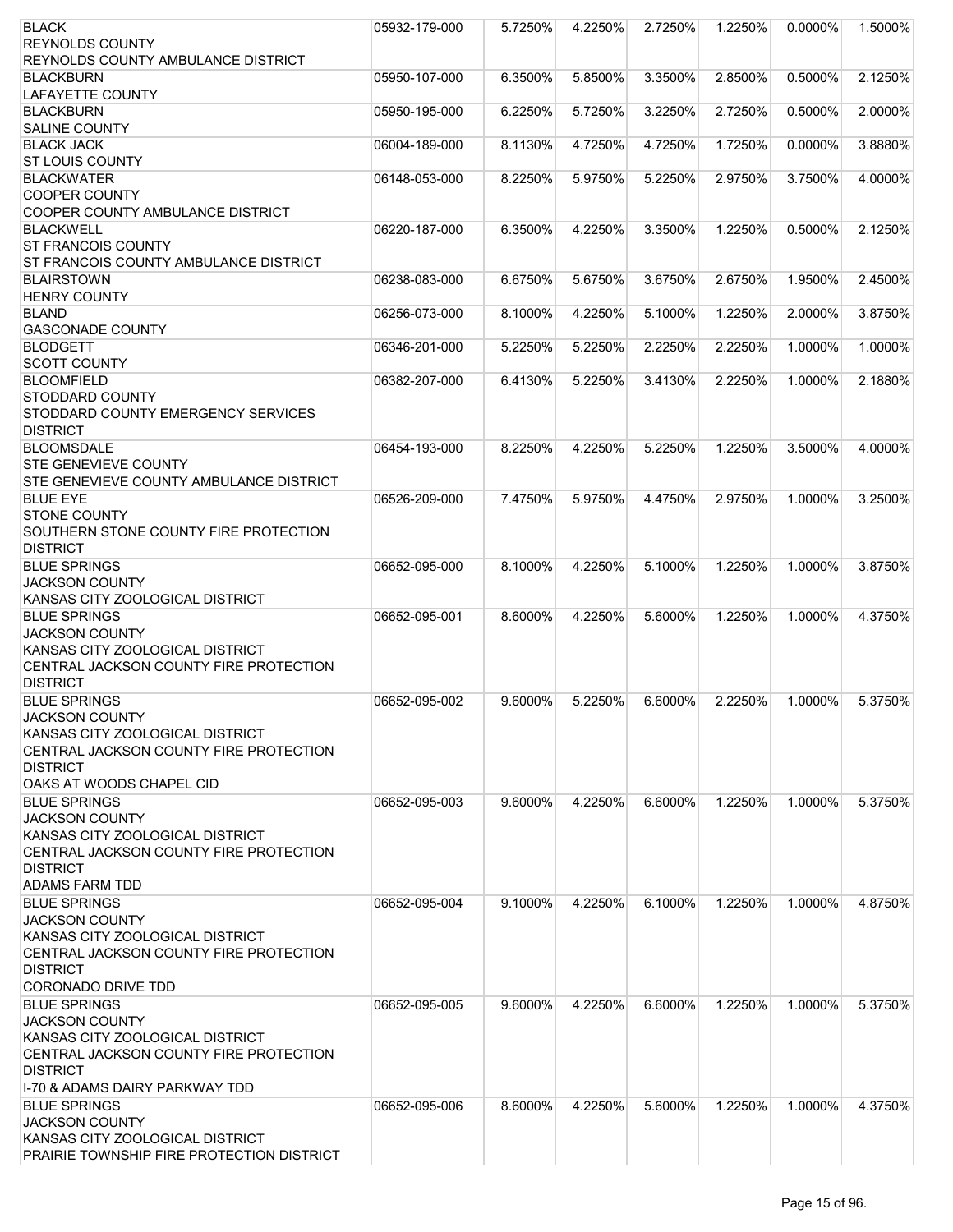| <b>BLUE SPRINGS</b>                      | 06652-095-007 | 9.6000% | 5.2250% | 6.6000% | 2.2250% | 1.0000% | 5.3750% |
|------------------------------------------|---------------|---------|---------|---------|---------|---------|---------|
| <b>JACKSON COUNTY</b>                    |               |         |         |         |         |         |         |
| KANSAS CITY ZOOLOGICAL DISTRICT          |               |         |         |         |         |         |         |
| CENTRAL JACKSON COUNTY FIRE PROTECTION   |               |         |         |         |         |         |         |
| <b>DISTRICT</b>                          |               |         |         |         |         |         |         |
| <b>WHITE OAK CID</b>                     |               |         |         |         |         |         |         |
| <b>BLUE SUMMIT</b>                       | 06670-095-000 | 6.6000% | 4.2250% | 3.6000% | 1.2250% | 0.0000% | 2.3750% |
| <b>JACKSON COUNTY</b>                    |               |         |         |         |         |         |         |
| INTER CITY FIRE PROTECTION DISTRICT      |               |         |         |         |         |         |         |
| KANSAS CITY ZOOLOGICAL DISTRICT          |               |         |         |         |         |         |         |
| <b>BLUE VUE</b>                          | 06706-095-000 | 5.6000% | 4.2250% | 2.6000% | 1.2250% | 0.0000% | 1.3750% |
| <b>JACKSON COUNTY</b>                    |               |         |         |         |         |         |         |
| KANSAS CITY ZOOLOGICAL DISTRICT          |               |         |         |         |         |         |         |
| <b>BLYTHEDALE</b>                        | 06742-081-000 | 5.4750% | 5.4750% | 2.4750% | 2.4750% | 0.0000% | 1.2500% |
| <b>HARRISON COUNTY</b>                   |               |         |         |         |         |         |         |
| <b>BOGARD</b>                            | 06832-033-000 | 5.4750% | 5.4750% | 2.4750% | 2.4750% | 0.0000% | 1.2500% |
| <b>CARROLL COUNTY</b>                    |               |         |         |         |         |         |         |
| <b>BOIS D'ARC</b>                        | 06904-077-000 | 5.9750% | 4.2250% | 2.9750% | 1.2250% | 0.8750% | 1.7500% |
| <b>GREENE COUNTY</b>                     |               |         |         |         |         |         |         |
| <b>BOLCKOW</b>                           | 06922-003-000 | 6.4250% | 5.9250% | 3.4250% | 2.9250% | 0.0000% | 2.2000% |
| <b>ANDREW COUNTY</b>                     |               |         |         |         |         |         |         |
| <b>ANDREW COUNTY AMBULANCE DISTRICT</b>  |               |         |         |         |         |         |         |
| <b>BOLIVAR</b>                           | 06976-167-000 | 8.1000% | 4.2250% | 5.1000% | 1.2250% | 2.8750% | 3.8750% |
| <b>POLK COUNTY</b>                       |               |         |         |         |         |         |         |
| <b>BONA</b>                              | 06994-057-000 | 6.4750% | 5.9750% | 3.4750% | 2.9750% | 1.7500% | 2.2500% |
| <b>DADE COUNTY</b>                       |               |         |         |         |         |         |         |
| DADE COUNTY AMBULANCE DISTRICT           |               |         |         |         |         |         |         |
| <b>BONNE TERRE</b>                       | 07102-187-000 | 8.3500% | 4.2250% | 5.3500% | 1.2250% | 1.5000% | 4.1250% |
| <b>ST FRANCOIS COUNTY</b>                |               |         |         |         |         |         |         |
| ST FRANCOIS COUNTY AMBULANCE DISTRICT    |               |         |         |         |         |         |         |
| <b>BONNOTS MILL</b>                      | 07120-151-000 | 6.4750% | 5.9750% | 3.4750% | 2.9750% | 1.2500% | 2.2500% |
| <b>OSAGE COUNTY</b>                      |               |         |         |         |         |         |         |
| OSAGE AMBULANCE DISTRICT                 |               |         |         |         |         |         |         |
| <b>BOONVILLE</b>                         | 07318-053-000 | 8.2250% | 7.9750% | 5.2250% | 4.9750% | 2.7500% | 4.0000% |
| <b>COOPER COUNTY</b>                     |               |         |         |         |         |         |         |
| COOPER COUNTY AMBULANCE DISTRICT         |               |         |         |         |         |         |         |
| <b>BOONVILLE</b>                         | 07318-053-001 | 9.2250% | 7.9750% | 6.2250% | 4.9750% | 2.7500% | 5.0000% |
| <b>COOPER COUNTY</b>                     |               |         |         |         |         |         |         |
| COOPER COUNTY AMBULANCE DISTRICT         |               |         |         |         |         |         |         |
| <b>BOONVILLE RIVERFRONT TDD</b>          |               |         |         |         |         |         |         |
| <b>BOONVILLE</b>                         | 07318-053-002 | 9.2250% | 7.9750% | 6.2250% | 4.9750% | 2.7500% | 5.0000% |
| <b>COOPER COUNTY</b>                     |               |         |         |         |         |         |         |
| COOPER COUNTY AMBULANCE DISTRICT         |               |         |         |         |         |         |         |
| <b>HAIL RIDGE CID</b>                    |               |         |         |         |         |         |         |
| <b>BOSS</b>                              | 07390-065-000 | 6.4750% | 4.2250% | 3.4750% | 1.2250% | 1.0000% | 2.2500% |
| <b>DENT COUNTY</b>                       |               |         |         |         |         |         |         |
| <b>BOSWORTH</b>                          | 07426-033-000 | 5.4750% | 5.4750% | 2.4750% | 2.4750% | 0.0000% | 1.2500% |
| <b>CARROLL COUNTY</b>                    |               |         |         |         |         |         |         |
| <b>BOULDER CITY</b>                      | 07444-145-000 | 5.3500% | 4.2250% | 2.3500% | 1.2250% | 1.1250% | 1.1250% |
| <b>NEWTON COUNTY</b>                     |               |         |         |         |         |         |         |
| <b>BOURBON</b>                           | 07534-055-000 | 9.1000% | 4.2250% | 6.1000% | 1.2250% | 1.8750% | 4.8750% |
| <b>CRAWFORD COUNTY</b>                   |               |         |         |         |         |         |         |
| NORTH CRAWFORD COUNTY AMBULANCE DISTRICT |               |         |         |         |         |         |         |
| <b>BOURBON FIRE PROTECTION DISTRICT</b>  |               |         |         |         |         |         |         |
|                                          |               |         |         |         |         |         |         |
| <b>BOWERS MILL</b>                       | 07588-109-000 | 5.8500% | 5.8500% | 2.8500% | 2.8500% | 0.0000% | 1.6250% |
| <b>LAWRENCE COUNTY</b>                   |               |         |         |         |         |         |         |
| <b>BOWLING GREEN</b>                     | 07660-163-000 | 8.4750% | 4.2250% | 5.4750% | 1.2250% | 2.0000% | 4.2500% |
| PIKE COUNTY                              |               |         |         |         |         |         |         |
| <b>BRADLEYVILLE</b>                      | 07822-213-000 | 6.1000% | 4.2250% | 3.1000% | 1.2250% | 0.0000% | 1.8750% |
| <b>TANEY COUNTY</b>                      |               |         |         |         |         |         |         |
| TANEY COUNTY AMBULANCE DISTRICT          |               |         |         |         |         |         |         |
| <b>BRAGGADOCIO</b>                       | 07840-155-000 | 6.7250% | 4.2250% | 3.7250% | 1.2250% | 1.2500% | 2.5000% |
| PEMISCOT COUNTY                          |               |         |         |         |         |         |         |
| <b>BRAGG CITY</b>                        | 07876-155-000 | 6.7250% | 4.2250% | 3.7250% | 1.2250% | 1.2500% | 2.5000% |
| PEMISCOT COUNTY                          |               |         |         |         |         |         |         |
| <b>BRANDSVILLE</b>                       | 07948-091-000 | 5.6620% | 4.2250% | 2.6620% | 1.2250% | 0.0000% | 1.4370% |
| <b>HOWELL COUNTY</b>                     |               |         |         |         |         |         |         |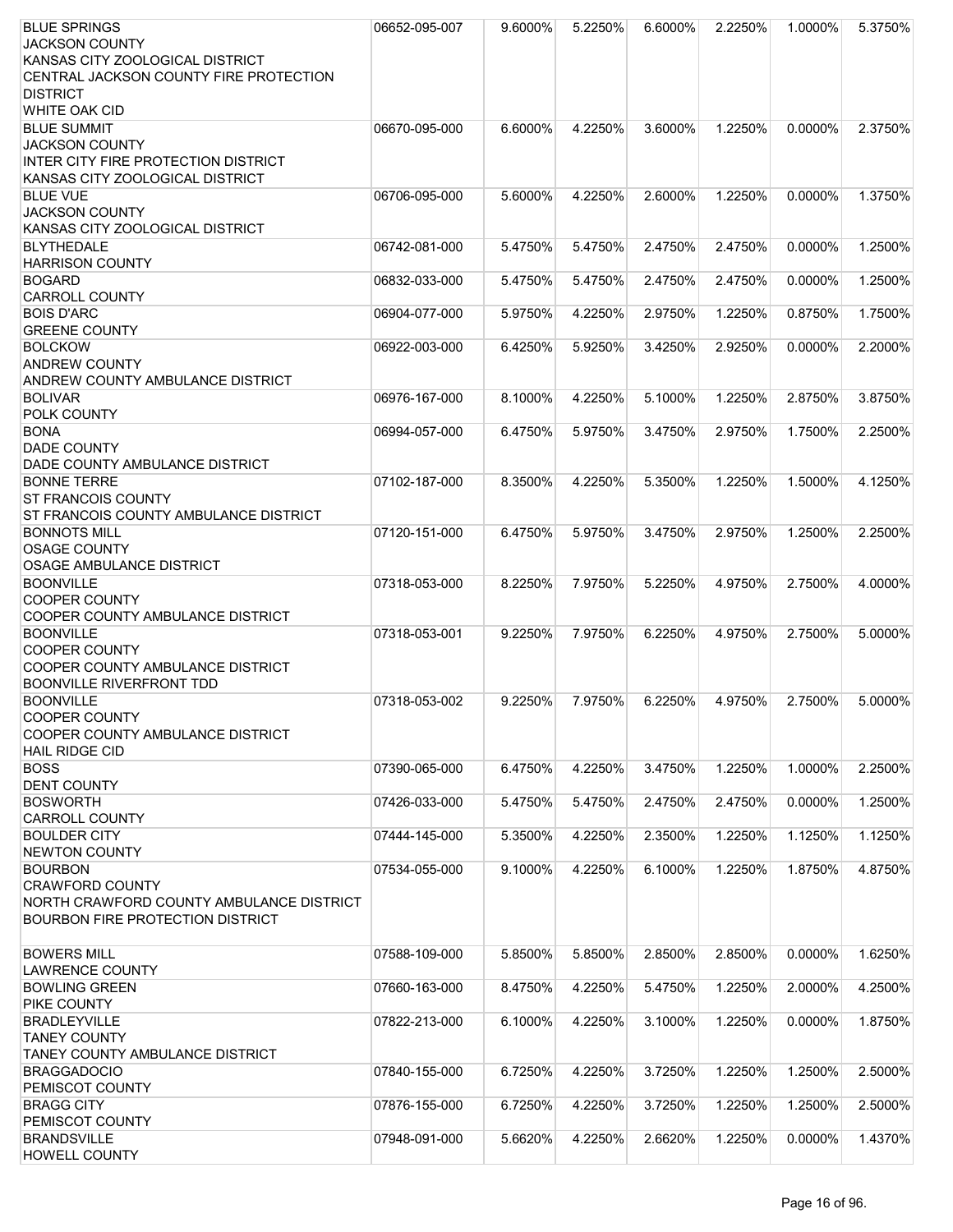| <b>BRANSON</b>                                                                       | 07966-213-000 | 8.1000%  | 4.2250% | 5.1000% | 1.2250% | 1.0000% | 3.8750% |
|--------------------------------------------------------------------------------------|---------------|----------|---------|---------|---------|---------|---------|
| <b>TANEY COUNTY</b>                                                                  |               |          |         |         |         |         |         |
| TANEY COUNTY AMBULANCE DISTRICT<br><b>BRANSON</b>                                    |               |          |         |         |         |         |         |
| <b>TANEY COUNTY</b>                                                                  | 07966-213-001 | 9.6000%  | 4.2250% | 5.6000% | 1.2250% | 1.0000% | 5.3750% |
| <b>TANEY COUNTY AMBULANCE DISTRICT</b>                                               |               |          |         |         |         |         |         |
| <b>BRANSON HILLS CID</b>                                                             |               |          |         |         |         |         |         |
| <b>BRANSON/LAKES AREA TCED</b>                                                       |               |          |         |         |         |         |         |
| <b>BRANSON</b>                                                                       | 07966-213-002 | 9.1000%  | 4.2250% | 6.1000% | 1.2250% | 1.0000% | 4.8750% |
| <b>TANEY COUNTY</b><br>TANEY COUNTY AMBULANCE DISTRICT                               |               |          |         |         |         |         |         |
| BRANSON HILLS INFRASTRUCTURE FACILITIES CID                                          |               |          |         |         |         |         |         |
|                                                                                      |               |          |         |         |         |         |         |
| <b>BRANSON</b>                                                                       | 07966-213-003 | 10.1000% | 4.2250% | 6.1000% | 1.2250% | 1.0000% | 5.8750% |
| <b>TANEY COUNTY</b>                                                                  |               |          |         |         |         |         |         |
| <b>TANEY COUNTY AMBULANCE DISTRICT</b>                                               |               |          |         |         |         |         |         |
| <b>BRANSON/LAKES AREA TCED</b><br><b>BRANSON HILLS INFRASTRUCTURE FACILITIES CID</b> |               |          |         |         |         |         |         |
|                                                                                      |               |          |         |         |         |         |         |
| <b>BRANSON</b>                                                                       | 07966-213-004 | 9.1000%  | 4.2250% | 5.1000% | 1.2250% | 1.0000% | 4.8750% |
| <b>TANEY COUNTY</b>                                                                  |               |          |         |         |         |         |         |
| TANEY COUNTY AMBULANCE DISTRICT                                                      |               |          |         |         |         |         |         |
| <b>BRANSON/LAKES AREA TCED</b><br><b>BRANSON</b>                                     | 07966-213-005 | 10.1000% | 4.2250% | 6.1000% | 1.2250% | 1.0000% | 5.8750% |
| <b>TANEY COUNTY</b>                                                                  |               |          |         |         |         |         |         |
| <b>TANEY COUNTY AMBULANCE DISTRICT</b>                                               |               |          |         |         |         |         |         |
| <b>BRANSON/LAKES AREA TCED</b>                                                       |               |          |         |         |         |         |         |
| <b>BRANSON LANDING TDD</b>                                                           |               |          |         |         |         |         |         |
| <b>BRANSON</b>                                                                       | 07966-213-006 | 10.1000% | 4.2250% | 6.1000% | 1.2250% | 1.0000% | 5.8750% |
| <b>TANEY COUNTY</b><br><b>TANEY COUNTY AMBULANCE DISTRICT</b>                        |               |          |         |         |         |         |         |
| <b>BRANSON/LAKES AREA TCED</b>                                                       |               |          |         |         |         |         |         |
| HISTORIC DOWNTOWN BRANSON CID                                                        |               |          |         |         |         |         |         |
| <b>BRANSON</b>                                                                       | 07966-213-007 | 10.1000% | 5.2250% | 6.1000% | 2.2250% | 1.0000% | 5.8750% |
| <b>TANEY COUNTY</b>                                                                  |               |          |         |         |         |         |         |
| <b>TANEY COUNTY AMBULANCE DISTRICT</b>                                               |               |          |         |         |         |         |         |
| <b>BRANSON/LAKES AREA TCED</b><br><b>76 ENTERTAINMENT CID</b>                        |               |          |         |         |         |         |         |
| <b>BRANSON WEST</b>                                                                  | 07989-209-000 | 8.4750%  | 5.9750% | 5.4750% | 2.9750% | 1.0000% | 4.2500% |
| <b>STONE COUNTY</b>                                                                  |               |          |         |         |         |         |         |
| SOUTHERN STONE COUNTY FIRE PROTECTION                                                |               |          |         |         |         |         |         |
| <b>DISTRICT</b>                                                                      |               |          |         |         |         |         |         |
| <b>BRASHEAR</b>                                                                      | 08002-001-000 | 6.6000%  | 5.2250% | 3.6000% | 2.2250% | 1.0000% | 2.3750% |
| <b>ADAIR COUNTY</b><br><b>ADAIR COUNTY AMBULANCE DISTRICT</b>                        |               |          |         |         |         |         |         |
| <b>BRASHER</b>                                                                       | 08020-155-000 | 6.7250%  | 4.2250% | 3.7250% | 1.2250% | 1.2500% | 2.5000% |
| PEMISCOT COUNTY                                                                      |               |          |         |         |         |         |         |
| <b>BRAYMER</b>                                                                       | 08038-025-000 | 7.7250%  | 6.2250% | 4.7250% | 3.2250% | 0.0000% | 3.5000% |
| <b>CALDWELL COUNTY</b>                                                               |               |          |         |         |         |         |         |
| CALDWELL COUNTY AMBULANCE DISTRICT<br><b>BRAZEAU</b>                                 | 08074-157-000 | 6.1000%  | 6.1000% | 3.1000% | 3.1000% | 1.3750% | 1.8750% |
| PERRY COUNTY                                                                         |               |          |         |         |         |         |         |
| <b>BRECKENRIDGE</b>                                                                  | 08128-025-000 | 7.7250%  | 6.2250% | 4.7250% | 3.2250% | 0.0000% | 3.5000% |
| <b>CALDWELL COUNTY</b>                                                               |               |          |         |         |         |         |         |
| CALDWELL COUNTY AMBULANCE DISTRICT                                                   |               |          |         |         |         |         |         |
| <b>BRECKENRIDGE HILLS</b>                                                            | 08164-189-000 | 8.3630%  | 4.9750% | 4.9750% | 1.9750% | 0.0000% | 4.1380% |
| <b>ST LOUIS COUNTY</b><br><b>BRENTWOOD</b>                                           | 08236-189-000 | 9.1130%  | 4.2250% | 5.7250% | 1.2250% | 0.0000% | 4.8880% |
| <b>ST LOUIS COUNTY</b>                                                               |               |          |         |         |         |         |         |
| <b>BRENTWOOD</b>                                                                     | 08236-189-001 | 10.1130% | 5.2250% | 6.7250% | 2.2250% | 0.0000% | 5.8880% |
| <b>ST LOUIS COUNTY</b>                                                               |               |          |         |         |         |         |         |
| 8750 MANCHESTER ROAD CID                                                             |               |          |         |         |         |         |         |
| <b>BRENTWOOD</b><br><b>ST LOUIS COUNTY</b>                                           | 08236-189-002 | 10.1130% | 4.2250% | 6.7250% | 1.2250% | 0.0000% | 5.8880% |
| <b>BRENTWOOD/EAGER TDD</b>                                                           |               |          |         |         |         |         |         |
| <b>BRENTWOOD</b>                                                                     | 08236-189-003 | 10.1130% | 4.2250% | 6.7250% | 1.2250% | 0.0000% | 5.8880% |
| <b>ST LOUIS COUNTY</b>                                                               |               |          |         |         |         |         |         |
| HANLEY ROAD CORRIDOR TDD                                                             |               |          |         |         |         |         |         |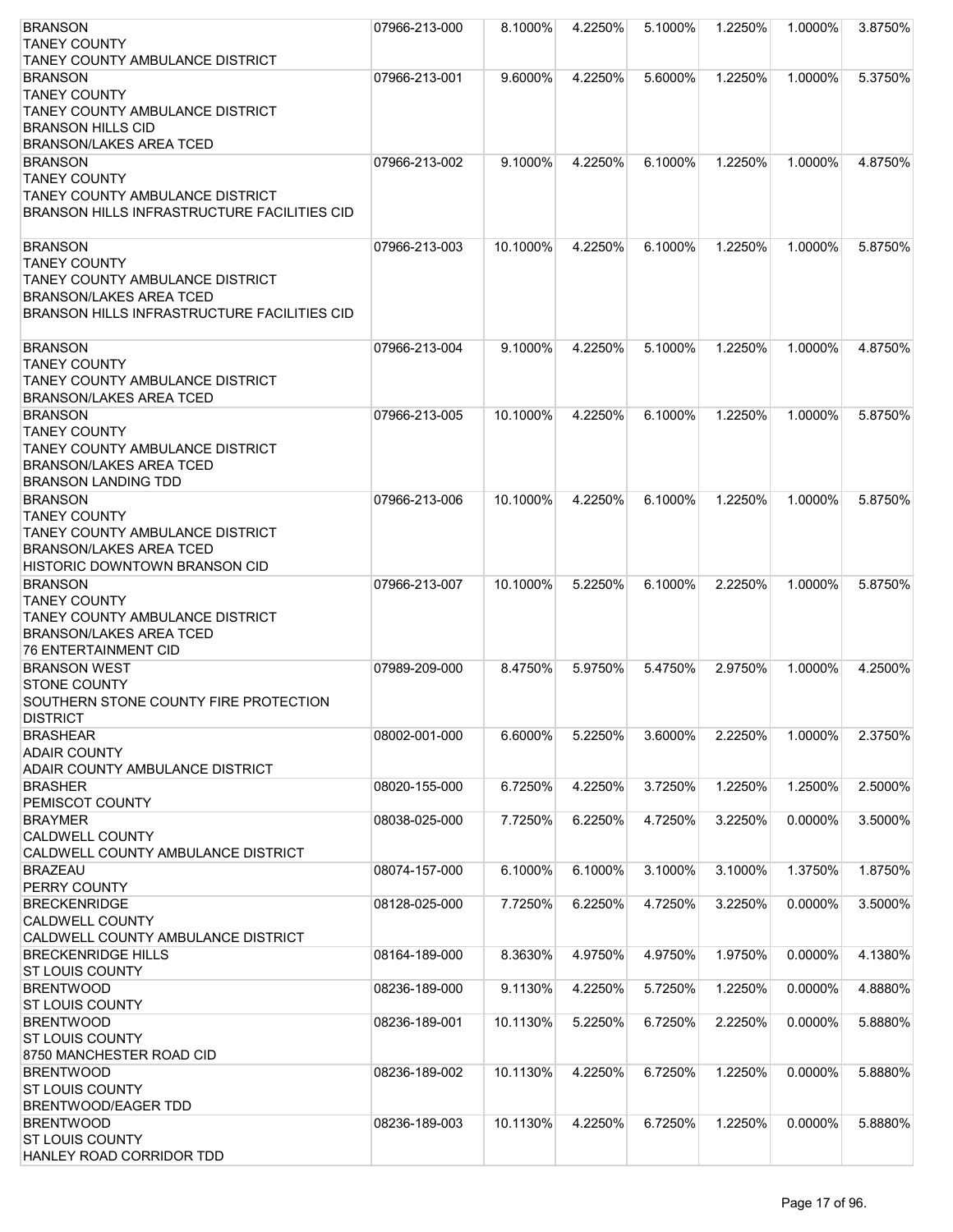| BRENTWOOD (T8)                             | 08244-189-000 | 9.1130%  | 4.2250% | 5.7250%    | 1.2250% | 0.0000% | 4.8880% |
|--------------------------------------------|---------------|----------|---------|------------|---------|---------|---------|
| <b>ST LOUIS COUNTY</b>                     |               |          |         |            |         |         |         |
| BRENTWOOD (T8)                             | 08244-189-001 | 10.1130% | 4.2250% | 6.7250%    | 1.2250% | 0.0000% | 5.8880% |
| <b>ST LOUIS COUNTY</b>                     |               |          |         |            |         |         |         |
| HANLEY/EAGER ROAD TDD                      |               |          |         |            |         |         |         |
| BRENTWOOD (T9)                             | 08245-189-000 | 9.1130%  | 4.2250% | 5.7250%    | 1.2250% | 0.0000% | 4.8880% |
| <b>ST LOUIS COUNTY</b>                     |               |          |         |            |         |         |         |
| BRENTWOOD (T9)                             | 08245-189-001 | 10.1130% | 4.2250% | 6.7250%    | 1.2250% | 0.0000% | 5.8880% |
| <b>ST LOUIS COUNTY</b>                     |               |          |         |            |         |         |         |
| <b>HANLEY STATION TDD</b>                  |               |          |         |            |         |         |         |
| <b>BRIAR</b>                               | 08290-181-000 | 6.2250%  | 4.2250% | 3.2250%    | 1.2250% | 2.0000% | 2.0000% |
| <b>RIPLEY COUNTY</b>                       |               |          |         |            |         |         |         |
| <b>BRIDGETON</b><br><b>ST LOUIS COUNTY</b> | 08398-189-000 | 8.8630%  | 4.2250% | 5.4750%    | 1.2250% | 0.0000% | 4.6380% |
| <b>BRIDGETON</b>                           | 08398-189-001 | 9.8630%  | 4.2250% | 6.4750%    | 1.2250% | 0.0000% | 5.6380% |
| <b>ST LOUIS COUNTY</b>                     |               |          |         |            |         |         |         |
| 370/MO BOTTOM ROAD/TAUSSIG ROAD TDD        |               |          |         |            |         |         |         |
| <b>BRIDGETON</b>                           | 08398-189-002 | 9.8630%  | 4.2250% | 6.4750%    | 1.2250% | 0.0000% | 5.6380% |
| <b>ST LOUIS COUNTY</b>                     |               |          |         |            |         |         |         |
| <b>HILLTOP CID</b>                         |               |          |         |            |         |         |         |
| <b>BRIDGETON</b>                           | 08398-189-003 | 10.8630% | 5.2250% | 7.4750%    | 2.2250% | 0.0000% | 6.6380% |
| <b>ST LOUIS COUNTY</b>                     |               |          |         |            |         |         |         |
| <b>BRIDGETON NWP CID</b>                   |               |          |         |            |         |         |         |
| <b>BRIDGETON NWP TDD</b>                   |               |          |         |            |         |         |         |
| <b>BRIDGETON</b>                           | 08398-189-004 | 10.8630% | 5.2250% | 7.4750%    | 2.2250% | 0.0000% | 6.6380% |
| <b>ST LOUIS COUNTY</b>                     |               |          |         |            |         |         |         |
| MISSOURI BOTTOM ROAD CID                   |               |          |         |            |         |         |         |
| MISSOURI BOTTOM ROAD TDD                   |               |          |         |            |         |         |         |
| <b>BRIDGETON (X1)</b>                      | 08399-189-000 | 8.8630%  | 4.2250% | 5.4750%    | 1.2250% | 0.0000% | 4.6380% |
| <b>ST LOUIS COUNTY</b>                     |               |          |         |            |         |         |         |
| <b>BRIDGETON (X2)</b>                      | 08400-189-000 | 8.8630%  | 4.2250% | 5.4750%    | 1.2250% | 0.0000% | 4.6380% |
| <b>ST LOUIS COUNTY</b>                     |               |          |         |            |         |         |         |
| <b>BRIDGETON (T3)</b>                      | 08403-189-000 | 8.8630%  | 4.2250% | 5.4750%    | 1.2250% | 0.0000% | 4.6380% |
| <b>ST LOUIS COUNTY</b>                     |               |          |         |            |         |         |         |
| <b>BRIDGETON (T3)</b>                      | 08403-189-001 | 9.8630%  | 4.2250% | 6.4750%    | 1.2250% | 0.0000% | 5.6380% |
| <b>ST LOUIS COUNTY</b>                     |               |          |         |            |         |         |         |
| <b>HILLTOP CID</b>                         |               |          |         |            |         |         |         |
| <b>BRIDGETON (T4)</b>                      | 08404-189-000 | 8.8630%  | 4.2250% | 5.4750%    | 1.2250% | 0.0000% | 4.6380% |
| <b>ST LOUIS COUNTY</b>                     |               |          |         |            |         |         |         |
| <b>BRIDGETON (T4)</b>                      | 08404-189-001 | 9.8630%  | 4.2250% | 6.4750%    | 1.2250% | 0.0000% | 5.6380% |
| <b>ST LOUIS COUNTY</b>                     |               |          |         |            |         |         |         |
| <b>HILLTOP CID</b>                         |               |          |         |            |         |         |         |
| <b>BRIGHTON</b>                            | 08452-167-000 | 5.6000%  | 4.2250% | 2.6000%    | 1.2250% | 1.3750% | 1.3750% |
| POLK COUNTY                                |               |          |         |            |         |         |         |
| <b>BRIMSON</b>                             | 08470-079-000 | 5.7250%  | 4.2250% | 2.7250%    | 1.2250% | 1.5000% | 1.5000% |
| <b>GRUNDY COUNTY</b>                       |               |          |         |            |         |         |         |
| <b>BRINKTOWN</b>                           | 08488-125-000 | 6.3910%  | 5.8910% | 3.3910%    | 2.8910% | 1.6660% | 2.1660% |
| <b>MARIES COUNTY</b>                       |               |          |         |            |         |         |         |
| MARIES-OSAGE AMBULANCE DISTRICT            |               |          |         |            |         |         |         |
| <b>BRIXEY</b>                              | 08524-153-000 | 6.7250%  | 4.2250% | 3.7250%    | 1.2250% | 1.0000% | 2.5000% |
| <b>OZARK COUNTY</b>                        |               |          |         |            |         |         |         |
| OZARK COUNTY AMBULANCE DISTRICT            |               |          |         |            |         |         |         |
| <b>BRONAUGH</b>                            | 08614-217-000 | 5.2250%  | 4.2250% | 2.2250%    | 1.2250% | 0.0000% | 1.0000% |
| <b>VERNON COUNTY</b>                       |               |          |         |            |         |         |         |
| <b>BROOKFIELD</b>                          | 08650-115-000 | 8.4750%  | 7.9750% | 5.4750%    | 4.9750% | 2.7500% | 4.2500% |
| <b>LINN COUNTY</b>                         |               |          |         |            |         |         |         |
| LINN COUNTY AMBULANCE DISTRICT             |               |          |         |            |         |         |         |
| <b>BROOKLYN HEIGHTS</b>                    | 08776-097-000 | 5.4500%  | 4.2250% | 2.4500%    | 1.2250% | 0.0000% | 1.2250% |
| <b>JASPER COUNTY</b>                       |               |          |         |            |         |         |         |
| <b>BROSELEY</b>                            | 08812-023-000 | 5.2250%  | 4.2250% | 2.2250%    | 1.2250% | 1.0000% | 1.0000% |
| <b>BUTLER COUNTY</b>                       |               |          |         |            |         |         |         |
| <b>BROWNBRANCH</b>                         | 08848-213-000 | 6.1000%  | 4.2250% | $3.1000\%$ | 1.2250% | 0.0000% | 1.8750% |
| <b>TANEY COUNTY</b>                        |               |          |         |            |         |         |         |
| TANEY COUNTY AMBULANCE DISTRICT            |               |          |         |            |         |         |         |
| <b>BROWNING</b>                            | 08884-115-000 | 8.2250%  | 7.7250% | 5.2250%    | 4.7250% | 2.5000% | 4.0000% |
| <b>LINN COUNTY</b>                         |               |          |         |            |         |         |         |
| LINN COUNTY AMBULANCE DISTRICT             |               |          |         |            |         |         |         |
|                                            |               |          |         |            |         |         |         |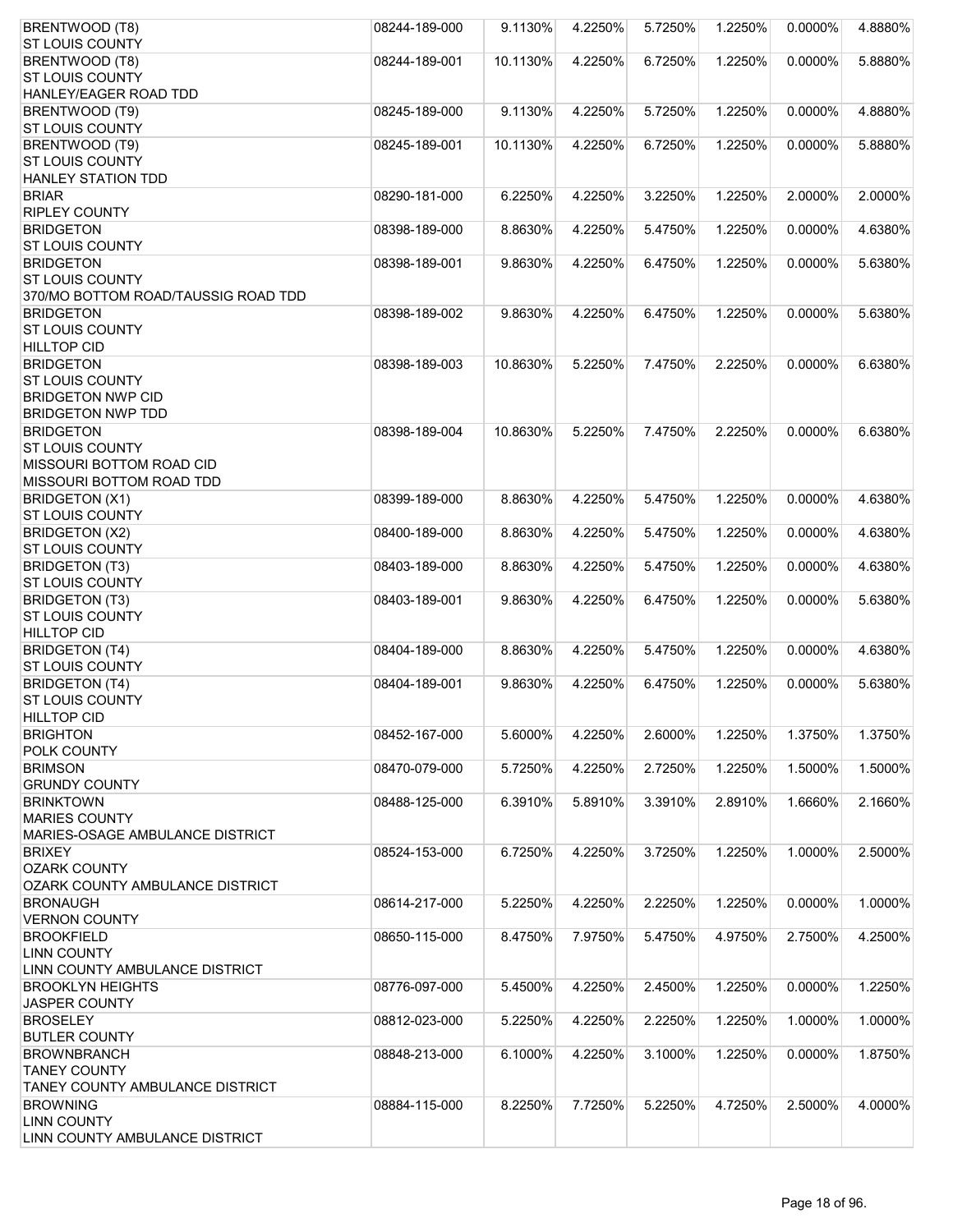| <b>BROWNING</b>                                               | 08884-211-000 | 8.9750% | 8.9750% | 5.9750% | 5.9750% | 3.7500%    | 4.7500% |
|---------------------------------------------------------------|---------------|---------|---------|---------|---------|------------|---------|
| <b>SULLIVAN COUNTY</b>                                        |               |         |         |         |         |            |         |
| <b>BROWNINGTON</b>                                            | 08902-083-000 | 5.6750% | 5.6750% | 2.6750% | 2.6750% | 0.9500%    | 1.4500% |
| <b>HENRY COUNTY</b>                                           |               |         |         |         |         |            |         |
| <b>BROWNWOOD</b>                                              | 08956-207-000 | 5.4130% | 4.2250% | 2.4130% | 1.2250% | 0.0000%    | 1.1880% |
| <b>STODDARD COUNTY</b><br>STODDARD COUNTY EMERGENCY SERVICES  |               |         |         |         |         |            |         |
| <b>DISTRICT</b>                                               |               |         |         |         |         |            |         |
| <b>BRUMLEY</b>                                                | 08974-131-000 | 6.7250% | 5.2250% | 3.7250% | 2.2250% | 2.0000%    | 2.5000% |
| <b>MILLER COUNTY</b>                                          |               |         |         |         |         |            |         |
| MILLER COUNTY AMBULANCE DISTRICT                              |               |         |         |         |         |            |         |
| <b>BRUNER</b>                                                 | 08992-043-000 | 5.9750% | 4.2250% | 2.9750% | 1.2250% | 0.2500%    | 1.7500% |
| <b>CHRISTIAN COUNTY</b>                                       |               |         |         |         |         |            |         |
| <b>CHRISTIAN COUNTY EMERGENCY SERVICES</b>                    |               |         |         |         |         |            |         |
| <b>DISTRICT</b>                                               |               |         |         |         |         |            |         |
| <b>BRUNSWICK</b>                                              | 09046-041-000 | 7.9750% | 5.9750% | 4.9750% | 2.9750% | 1.5000%    | 3.7500% |
| <b>CHARITON COUNTY</b>                                        |               |         |         |         |         |            |         |
| <b>BUCKLIN</b>                                                | 09388-115-000 | 7.2250% | 6.7250% | 4.2250% | 3.7250% | 2.5000%    | 3.0000% |
| <b>LINN COUNTY</b>                                            |               |         |         |         |         |            |         |
| LINN COUNTY AMBULANCE DISTRICT                                |               |         |         |         |         |            |         |
| <b>BUCKNER</b>                                                | 09424-095-000 | 7.6000% | 6.2250% | 4.6000% | 3.2250% | 1.5000%    | 3.3750% |
| <b>JACKSON COUNTY</b>                                         |               |         |         |         |         |            |         |
| KANSAS CITY ZOOLOGICAL DISTRICT                               |               |         |         |         |         |            |         |
| <b>BUCYRUS</b>                                                | 09478-215-000 | 6.1000% | 6.1000% | 3.1000% | 3.1000% | 1.8750%    | 1.8750% |
| <b>TEXAS COUNTY</b>                                           |               |         |         |         |         |            |         |
| <b>BUELL</b>                                                  | 09496-139-000 | 6.4750% | 4.2250% | 3.4750% | 1.2250% | 2.2500%    | 2.2500% |
| MONTGOMERY COUNTY                                             |               |         |         |         |         |            |         |
| <b>BUFFALO</b>                                                | 09514-059-000 | 7.7250% | 4.2250% | 4.7250% | 1.2250% | 3.0000%    | 3.5000% |
| <b>DALLAS COUNTY</b>                                          |               |         |         |         |         |            |         |
| <b>BULL CREEK VILLAGE</b>                                     | 09642-213-000 | 7.1000% | 4.2250% | 4.1000% | 1.2250% | 0.0000%    | 2.8750% |
| <b>TANEY COUNTY</b><br><b>TANEY COUNTY AMBULANCE DISTRICT</b> |               |         |         |         |         |            |         |
| <b>BUNCETON</b>                                               | 09658-053-000 | 7.2250% | 5.9750% | 4.2250% | 2.9750% | 1.7500%    | 3.0000% |
| <b>COOPER COUNTY</b>                                          |               |         |         |         |         |            |         |
| COOPER COUNTY AMBULANCE DISTRICT                              |               |         |         |         |         |            |         |
| <b>BUNKER</b>                                                 | 09694-065-000 | 8.4750% | 4.2250% | 5.4750% | 1.2250% | 1.0000%    | 4.2500% |
| <b>DENT COUNTY</b>                                            |               |         |         |         |         |            |         |
| <b>BUNKER</b>                                                 | 09694-179-000 | 7.7250% | 4.2250% | 4.7250% | 1.2250% | 0.0000%    | 3.5000% |
| <b>REYNOLDS COUNTY</b>                                        |               |         |         |         |         |            |         |
| REYNOLDS COUNTY AMBULANCE DISTRICT                            |               |         |         |         |         |            |         |
| <b>BURFORDVILLE</b>                                           | 09784-031-000 | 5.2250% | 5.2250% | 2.2250% | 2.2250% | 1.0000%    | 1.0000% |
| CAPE GIRARDEAU COUNTY                                         |               |         |         |         |         |            |         |
| <b>BURGESS</b>                                                | 09802-011-000 | 5.7250% | 4.2250% | 2.7250% | 1.2250% | $0.0000\%$ | 1.5000% |
| <b>BARTON COUNTY</b>                                          |               |         |         |         |         |            |         |
| <b>BARTON COUNTY AMBULANCE DISTRICT</b>                       |               |         |         |         |         |            |         |
| <b>BURLINGTON JUNCTION</b>                                    | 09838-147-000 | 6.2250% | 5.7250% | 3.2250% | 2.7250% | 0.0000%    | 2.0000% |
| <b>NODAWAY COUNTY</b>                                         |               |         |         |         |         |            |         |
| NODAWAY COUNTY AMBULANCE DISTRICT                             |               |         |         |         |         |            |         |
| <b>BUTLER</b>                                                 | 10054-013-000 | 7.8500% | 5.2250% | 4.8500% | 2.2250% | 0.0000%    | 3.6250% |
| <b>BATES COUNTY</b>                                           |               |         |         |         |         |            |         |
| <b>BUTTERFIELD</b><br><b>BARRY COUNTY</b>                     | 10144-009-000 | 7.2250% | 4.2250% | 4.2250% | 1.2250% | 0.0000%    | 3.0000% |
| SOUTH BARRY COUNTY AMBULANCE DISTRICT                         |               |         |         |         |         |            |         |
| <b>BYNUMVILLE</b>                                             | 10216-041-000 | 5.9750% | 5.9750% | 2.9750% | 2.9750% | 0.0000%    | 1.7500% |
| <b>CHARITON COUNTY</b>                                        |               |         |         |         |         |            |         |
| <b>BYRNES MILL</b>                                            | 10240-099-001 | 8.3500% | 4.2250% | 5.3500% | 1.2250% | 1.5000%    | 4.1250% |
| JEFFERSON COUNTY                                              |               |         |         |         |         |            |         |
| <b>HIGH RIDGE FIRE PROTECTION DISTRICT</b>                    |               |         |         |         |         |            |         |
| <b>JEFFERSON COUNTY EMERGENCY SERVICES</b>                    |               |         |         |         |         |            |         |
| <b>DISTRICT</b>                                               |               |         |         |         |         |            |         |
| NORTH JEFFERSON COUNTY AMBULANCE DISTRICT                     |               |         |         |         |         |            |         |
|                                                               |               |         |         |         |         |            |         |
| <b>BYRNES MILL</b>                                            | 10240-099-002 | 8.3500% | 4.2250% | 5.3500% | 1.2250% | 1.5000%    | 4.1250% |
| <b>JEFFERSON COUNTY</b>                                       |               |         |         |         |         |            |         |
| <b>HIGH RIDGE FIRE PROTECTION DISTRICT</b>                    |               |         |         |         |         |            |         |
| JEFFERSON COUNTY EMERGENCY SERVICES                           |               |         |         |         |         |            |         |
| <b>DISTRICT</b>                                               |               |         |         |         |         |            |         |
| <b>BIG RIVER AMBULANCE DISTRICT</b>                           |               |         |         |         |         |            |         |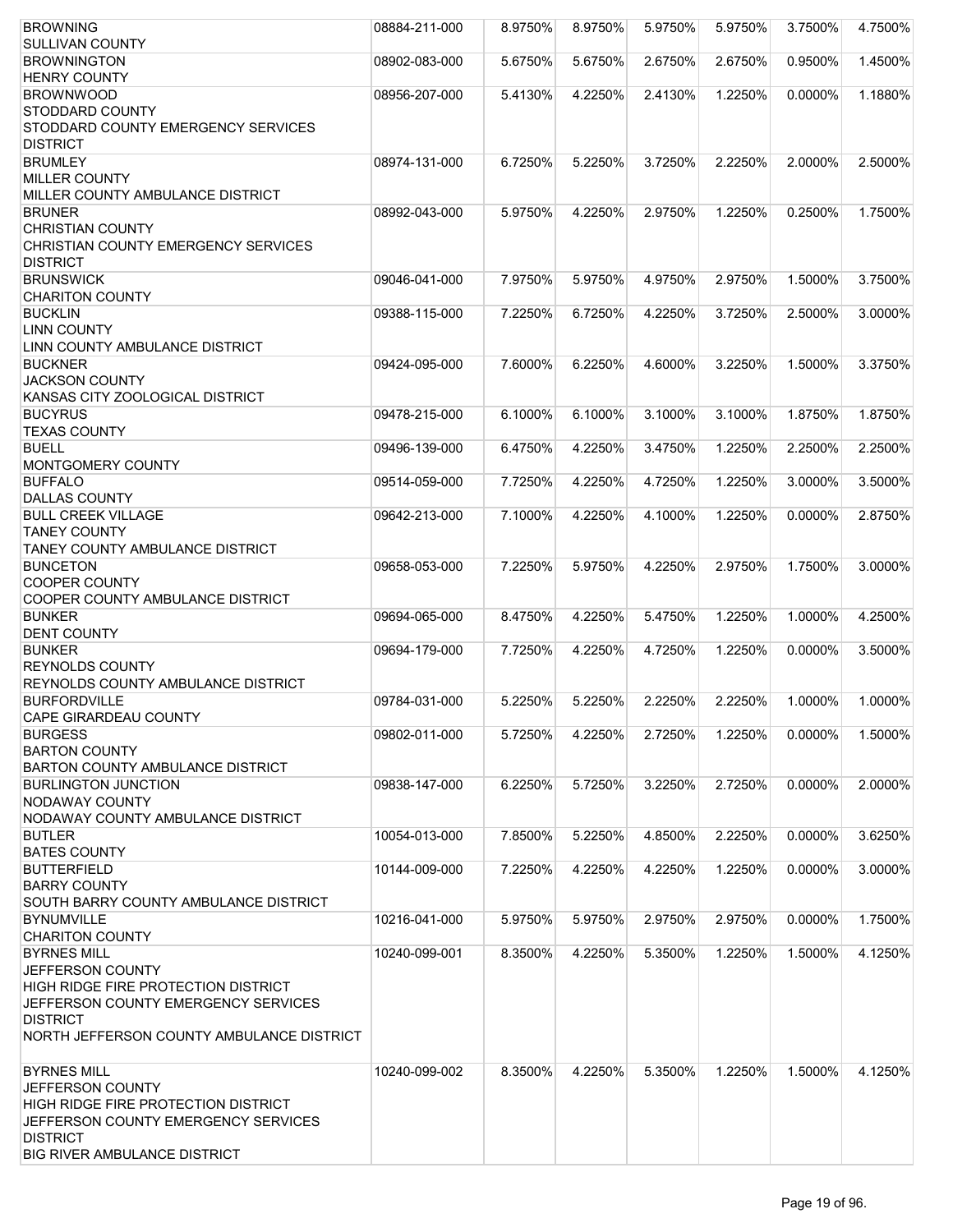| <b>CABOOL</b>                                                 | 10288-215-000 | 7.6000% | 7.6000%    | 4.6000% | 4.6000% | 3.3750% | 3.3750% |
|---------------------------------------------------------------|---------------|---------|------------|---------|---------|---------|---------|
| <b>TEXAS COUNTY</b>                                           |               |         |            |         |         |         |         |
| <b>CADET</b>                                                  | 10306-221-000 | 7.2250% | 6.7250%    | 4.2250% | 3.7250% | 2.5000% | 3.0000% |
| <b>WASHINGTON COUNTY</b>                                      |               |         |            |         |         |         |         |
| WASHINGTON COUNTY AMBULANCE DISTRICT                          |               |         |            |         |         |         |         |
| <b>CAINSVILLE</b>                                             | 10342-081-000 | 5.9750% | 5.9750%    | 2.9750% | 2.9750% | 0.0000% | 1.7500% |
| <b>HARRISON COUNTY</b><br><b>CAIRO</b>                        |               | 5.9750% | 5.4750%    | 2.9750% | 2.4750% | 0.0000% | 1.7500% |
| <b>RANDOLPH COUNTY</b>                                        | 10360-175-000 |         |            |         |         |         |         |
| RANDOLPH COUNTY AMBULANCE DISTRICT                            |               |         |            |         |         |         |         |
| <b>CALEDONIA</b>                                              | 10432-221-000 | 8.2250% | 6.7250%    | 5.2250% | 3.7250% | 2.5000% | 4.0000% |
| <b>WASHINGTON COUNTY</b>                                      |               |         |            |         |         |         |         |
| WASHINGTON COUNTY AMBULANCE DISTRICT                          |               |         |            |         |         |         |         |
| <b>CALHOUN</b>                                                | 10450-083-000 | 7.6750% | 5.6750%    | 4.6750% | 2.6750% | 1.9500% | 3.4500% |
| <b>HENRY COUNTY</b>                                           |               |         |            |         |         |         |         |
| <b>CALIFORNIA</b>                                             | 10468-135-000 | 7.9750% | 6.7250%    | 4.9750% | 3.7250% | 2.0000% | 3.7500% |
| <b>MONITEAU COUNTY</b>                                        |               |         |            |         |         |         |         |
| <b>MID-MO AMBULANCE DISTRICT</b>                              |               |         |            |         |         |         |         |
| MONITEAU COUNTY EMERGENCY SERVICES                            |               |         |            |         |         |         |         |
| <b>DISTRICT</b>                                               |               |         |            |         |         |         |         |
| <b>CALLAO</b>                                                 | 10486-121-000 | 7.3500% | 6.9750%    | 4.3500% | 3.9750% | 0.0000% | 3.1250% |
| <b>MACON COUNTY</b>                                           |               |         |            |         |         |         |         |
| MACON COUNTY EMERGENCY SERVICES DISTRICT                      |               |         |            |         |         |         |         |
|                                                               |               |         |            |         |         |         |         |
| <b>CALVERTON PARK</b>                                         | 10612-189-000 | 8.1130% | 4.2250%    | 4.7250% | 1.2250% | 0.0000% | 3.8880% |
| <b>ST LOUIS COUNTY</b>                                        |               |         |            |         |         |         |         |
| <b>CAMDEN</b>                                                 | 10738-177-000 | 6.2250% | 5.7250%    | 3.2250% | 2.7250% | 0.0000% | 2.0000% |
| <b>RAY COUNTY</b>                                             |               |         |            |         |         |         |         |
| RAY COUNTY AMBULANCE DISTRICT                                 |               |         |            |         |         |         |         |
| <b>CAMDEN POINT</b><br>PLATTE COUNTY                          | 10792-165-000 | 5.6000% | 5.6000%    | 2.6000% | 2.6000% | 0.0000% | 1.3750% |
| <b>CAMDENTON</b>                                              | 10810-029-000 | 7.4750% | 5.4750%    | 4.4750% | 2.4750% | 1.5000% | 3.2500% |
| <b>CAMDEN COUNTY</b>                                          |               |         |            |         |         |         |         |
| <b>CAMDENTON</b>                                              | 10810-029-001 | 8.4750% | 5.4750%    | 5.4750% | 2.4750% | 1.5000% | 4.2500% |
| <b>CAMDEN COUNTY</b>                                          |               |         |            |         |         |         |         |
| <b>AMERICAN CENTER CID</b>                                    |               |         |            |         |         |         |         |
| <b>CAMERON</b>                                                | 10828-025-000 | 9.2250% | 6.2250%    | 6.2250% | 3.2250% | 2.5000% | 5.0000% |
| <b>CALDWELL COUNTY</b>                                        |               |         |            |         |         |         |         |
| <b>CAMERON</b>                                                | 10828-049-000 | 8.2250% | 5.2250%    | 5.2250% | 2.2250% | 2.5000% | 4.0000% |
| <b>CLINTON COUNTY</b>                                         |               |         |            |         |         |         |         |
| <b>CAMERON AMBULANCE DISTRICT</b>                             |               |         |            |         |         |         |         |
| <b>CAMERON</b>                                                | 10828-063-000 | 8.7250% | 5.2250%    | 5.7250% | 2.2250% | 2.5000% | 4.5000% |
| <b>DEKALB COUNTY</b>                                          |               |         |            |         |         |         |         |
| DAVIESS/DEKALB REGIONAL JAIL DISTRICT                         |               |         |            |         |         |         |         |
| <b>CAMERON AMBULANCE DISTRICT</b>                             |               |         |            |         |         |         |         |
| <b>CAMPBELL</b>                                               | 10864-069-000 | 7.9750% | 7.9750%    | 4.9750% | 4.9750% | 2.2500% | 3.7500% |
| <b>DUNKLIN COUNTY</b>                                         |               |         |            |         |         |         |         |
| <b>CANAAN</b>                                                 | 11008-073-000 | 6.1000% | 4.2250%    | 3.1000% | 1.2250% | 1.0000% | 1.8750% |
| <b>GASCONADE COUNTY</b><br>OWENSVILLE AREA AMBULANCE DISTRICT |               |         |            |         |         |         |         |
| CANALOU                                                       | 11026-143-000 | 6.2250% | 5.7250%    | 3.2250% | 2.7250% | 1.5000% | 2.0000% |
| <b>NEW MADRID COUNTY</b>                                      |               |         |            |         |         |         |         |
| NEW MADRID COUNTY AMBULANCE DISTRICT                          |               |         |            |         |         |         |         |
| <b>CANTON</b>                                                 | 11134-111-000 | 8.9750% | $6.8500\%$ | 5.9750% | 3.8500% | 3.6250% | 4.7500% |
| <b>LEWIS COUNTY</b>                                           |               |         |            |         |         |         |         |
| LEWIS COUNTY AMBULANCE DISTRICT                               |               |         |            |         |         |         |         |
| <b>CAPE FAIR</b>                                              | 11224-209-000 | 6.4750% | 5.9750%    | 3.4750% | 2.9750% | 1.0000% | 2.2500% |
| <b>STONE COUNTY</b>                                           |               |         |            |         |         |         |         |
| SOUTHERN STONE COUNTY FIRE PROTECTION                         |               |         |            |         |         |         |         |
| <b>DISTRICT</b>                                               |               |         |            |         |         |         |         |
| <b>CAPE GIRARDEAU</b>                                         | 11242-031-000 | 7.9750% | 5.2250%    | 4.9750% | 2.2250% | 3.0000% | 3.7500% |
| <b>CAPE GIRARDEAU COUNTY</b>                                  |               |         |            |         |         |         |         |
| <b>CAPE GIRARDEAU</b>                                         | 11242-031-001 | 8.9750% | 6.2250%    | 5.9750% | 3.2250% | 3.0000% | 4.7500% |
| CAPE GIRARDEAU COUNTY                                         |               |         |            |         |         |         |         |
| <b>TOWN PLAZA CID</b>                                         |               |         |            |         |         |         |         |
| <b>CAPE GIRARDEAU</b>                                         | 11242-031-002 | 8.4750% | 5.2250%    | 5.4750% | 2.2250% | 3.0000% | 4.2500% |
| <b>CAPE GIRARDEAU COUNTY</b>                                  |               |         |            |         |         |         |         |
| DOWNTOWN CAPE GIRARDEAU CID                                   |               |         |            |         |         |         |         |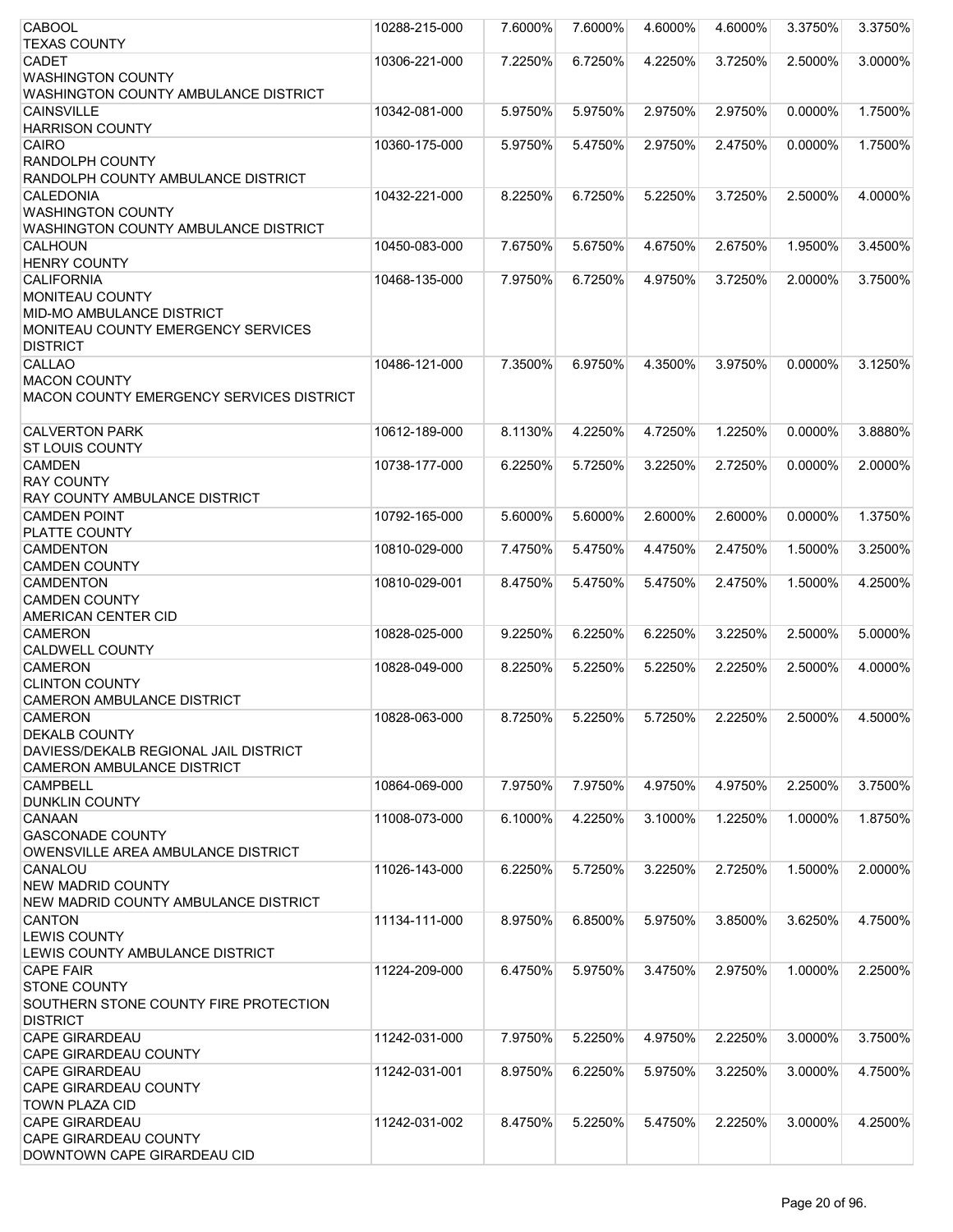| <b>CAPE GIRARDEAU</b>                     | 11242-031-003 | 8.9750% | 5.2250% | 5.9750% | 2.2250% | 3.0000% | 4.7500% |
|-------------------------------------------|---------------|---------|---------|---------|---------|---------|---------|
| <b>CAPE GIRARDEAU COUNTY</b>              |               |         |         |         |         |         |         |
| <b>SOUTH K TDD</b>                        |               |         |         |         |         |         |         |
| <b>CAPE GIRARDEAU</b>                     | 11242-201-000 | 7.9750% | 5.2250% | 4.9750% | 2.2250% | 3.0000% | 3.7500% |
| <b>SCOTT COUNTY</b>                       |               |         |         |         |         |         |         |
| <b>CAPLINGER MILLS</b>                    | 11278-039-000 | 6.4750% | 4.2250% | 3.4750% | 1.2250% | 0.5000% | 2.2500% |
| <b>CEDAR COUNTY</b>                       |               |         |         |         |         |         |         |
| CEDAR COUNTY AMBULANCE DISTRICT           |               |         |         |         |         |         |         |
| CEDAR COUNTY PUBLIC LIBRARY DISTRICT      |               |         |         |         |         |         |         |
|                                           |               |         |         |         |         |         |         |
| <b>CARDWELL</b>                           | 11350-069-000 | 6.7250% | 5.7250% | 3.7250% | 2.7250% | 1.0000% | 2.5000% |
| <b>DUNKLIN COUNTY</b>                     |               |         |         |         |         |         |         |
| <b>CARL JUNCTION</b>                      | 11368-097-000 | 7.9500% | 4.2250% | 4.9500% | 1.2250% | 1.0000% | 3.7250% |
| <b>JASPER COUNTY</b>                      |               |         |         |         |         |         |         |
| <b>CARROLLTON</b>                         | 11566-033-000 | 7.4750% | 5.4750% | 4.4750% | 2.4750% | 0.0000% | 3.2500% |
| <b>CARROLL COUNTY</b>                     |               |         |         |         |         |         |         |
| <b>CARTERVILLE</b>                        | 11638-097-000 | 7.4500% | 6.2250% | 4.4500% | 3.2250% | 1.5000% | 3.2250% |
| <b>JASPER COUNTY</b>                      |               |         |         |         |         |         |         |
| <b>CARTHAGE</b>                           | 11656-097-000 | 8.2000% | 4.2250% | 5.2000% | 1.2250% | 1.0000% | 3.9750% |
| <b>JASPER COUNTY</b>                      |               |         |         |         |         |         |         |
| <b>CARTHAGE</b>                           | 11656-097-001 | 9.2000% | 5.2250% | 6.2000% | 2.2250% | 1.0000% | 4.9750% |
| <b>JASPER COUNTY</b>                      |               |         |         |         |         |         |         |
| PEACHTREE CID                             |               |         |         |         |         |         |         |
| <b>CARUTHERSVILLE</b>                     | 11692-155-000 | 8.7250% | 4.2250% | 5.7250% | 1.2250% | 2.7500% | 4.5000% |
| <b>PEMISCOT COUNTY</b>                    |               |         |         |         |         |         |         |
| CARUTHERSVILLE MUNICIPAL LIBRARY DISTRICT |               |         |         |         |         |         |         |
|                                           |               |         |         |         |         |         |         |
| <b>CARYTOWN</b>                           | 11728-097-000 | 5.4500% | 4.2250% | 2.4500% | 1.2250% | 0.0000% | 1.2250% |
| <b>JASPER COUNTY</b>                      |               |         |         |         |         |         |         |
| <b>CASCADE</b>                            | 11746-223-000 | 5.7250% | 5.7250% | 2.7250% | 2.7250% | 1.5000% | 1.5000% |
| <b>WAYNE COUNTY</b>                       |               |         |         |         |         |         |         |
| <b>CASSVILLE</b>                          |               |         |         | 5.6000% | 1.2250% | 0.0000% | 4.3750% |
|                                           | 11890-009-000 | 8.6000% | 4.2250% |         |         |         |         |
| <b>BARRY COUNTY</b>                       |               |         |         |         |         |         |         |
| SOUTH BARRY COUNTY AMBULANCE DISTRICT     |               |         |         |         |         |         |         |
| <b>CATAWISSA</b>                          | 11998-071-000 | 6.4750% | 4.2250% | 3.4750% | 1.2250% | 0.0000% | 2.2500% |
| <b>FRANKLIN COUNTY</b>                    |               |         |         |         |         |         |         |
| MERAMEC AMBULANCE DISTRICT                |               |         |         |         |         |         |         |
| <b>CATRON</b>                             | 12052-143-000 | 6.2250% | 5.7250% | 3.2250% | 2.7250% | 1.5000% | 2.0000% |
| <b>NEW MADRID COUNTY</b>                  |               |         |         |         |         |         |         |
| NEW MADRID COUNTY AMBULANCE DISTRICT      |               |         |         |         |         |         |         |
| CAULFIELD                                 | 12070-091-000 | 5.6620% | 4.2250% | 2.6620% | 1.2250% | 0.0000% | 1.4370% |
| HOWELL COUNTY                             |               |         |         |         |         |         |         |
| <b>CEDARCREEK</b>                         | 12268-213-000 | 6.1000% | 4.2250% | 3.1000% | 1.2250% | 0.0000% | 1.8750% |
| <b>TANEY COUNTY</b>                       |               |         |         |         |         |         |         |
| TANEY COUNTY AMBULANCE DISTRICT           |               |         |         |         |         |         |         |
| <b>CEDAR GAP</b>                          | 12322-229-000 | 6.1000% | 4.2250% | 3.1000% | 1.2250% | 0.3750% | 1.8750% |
| <b>WRIGHT COUNTY</b>                      |               |         |         |         |         |         |         |
| <b>CEDAR HILL</b>                         | 12358-099-000 | 6.8500% | 4.2250% | 3.8500% | 1.2250% | 1.5000% | 2.6250% |
| JEFFERSON COUNTY                          |               |         |         |         |         |         |         |
| <b>BIG RIVER AMBULANCE DISTRICT</b>       |               |         |         |         |         |         |         |
| JEFFERSON COUNTY EMERGENCY SERVICES       |               |         |         |         |         |         |         |
| <b>DISTRICT</b>                           |               |         |         |         |         |         |         |
| <b>CEDAR HILL LAKES</b>                   | 12376-099-000 | 6.8500% | 4.2250% | 3.8500% | 1.2250% | 1.5000% | 2.6250% |
| JEFFERSON COUNTY                          |               |         |         |         |         |         |         |
| <b>BIG RIVER AMBULANCE DISTRICT</b>       |               |         |         |         |         |         |         |
| JEFFERSON COUNTY EMERGENCY SERVICES       |               |         |         |         |         |         |         |
| <b>DISTRICT</b>                           |               |         |         |         |         |         |         |
|                                           |               |         |         |         |         |         |         |
| <b>CENTER</b>                             | 12592-173-000 | 8.2250% | 6.7250% | 5.2250% | 3.7250% | 1.0000% | 4.0000% |
| <b>RALLS COUNTY</b>                       |               |         |         |         |         |         |         |
| <b>CENTERTOWN</b>                         | 12664-051-000 | 6.7250% | 5.7250% | 3.7250% | 2.7250% | 0.0000% | 2.5000% |
| <b>COLE COUNTY</b>                        |               |         |         |         |         |         |         |
| <b>CENTERVIEW</b>                         | 12682-101-000 | 6.4750% | 6.4750% | 3.4750% | 3.4750% | 2.2500% | 2.2500% |
| <b>JOHNSON COUNTY</b>                     |               |         |         |         |         |         |         |
| <b>CENTERVILLE</b>                        | 12718-179-000 | 6.7250% | 4.2250% | 3.7250% | 1.2250% | 1.0000% | 2.5000% |
| <b>REYNOLDS COUNTY</b>                    |               |         |         |         |         |         |         |
| REYNOLDS COUNTY AMBULANCE DISTRICT        |               |         |         |         |         |         |         |
| <b>CENTRALIA</b>                          | 12898-019-000 | 7.9750% | 4.2250% | 4.9750% | 1.2250% | 1.5000% | 3.7500% |
| <b>BOONE COUNTY</b>                       |               |         |         |         |         |         |         |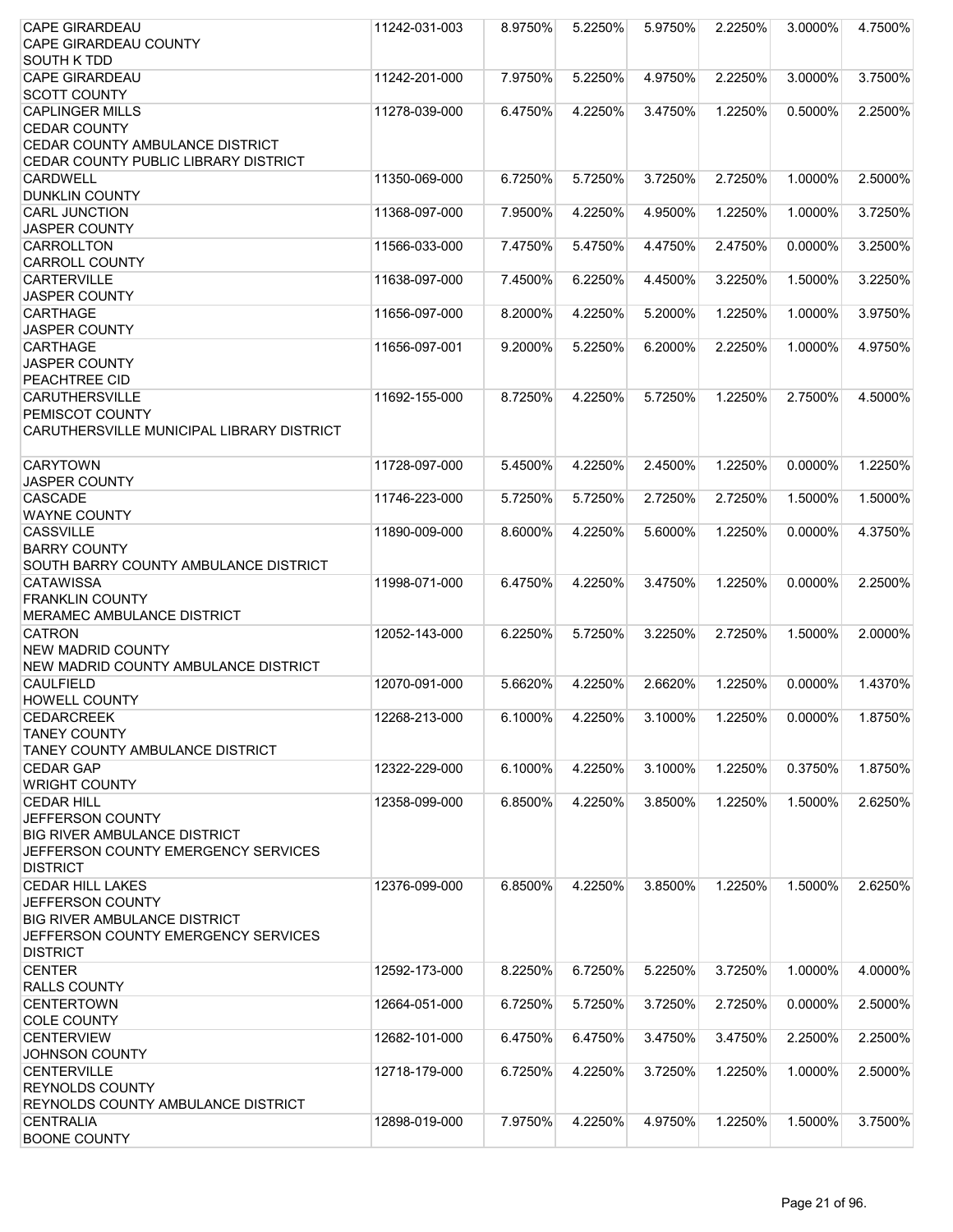| <b>CHADWICK</b>                       | 12952-043-000 | 5.9750% | 4.2250% | 2.9750% | 1.2250% | 0.2500%    | 1.7500% |
|---------------------------------------|---------------|---------|---------|---------|---------|------------|---------|
| <b>CHRISTIAN COUNTY</b>               |               |         |         |         |         |            |         |
| CHRISTIAN COUNTY EMERGENCY SERVICES   |               |         |         |         |         |            |         |
| <b>DISTRICT</b>                       |               |         |         |         |         |            |         |
| <b>CHAFFEE</b>                        | 12988-201-000 | 6.9750% | 6.9750% | 3.9750% | 3.9750% | 2.5000%    | 2.7500% |
| <b>SCOTT COUNTY</b>                   |               |         |         |         |         |            |         |
|                                       |               |         |         |         |         |            |         |
| CHAIN OF ROCKS VILLAGE                | 13006-113-000 | 6.4750% | 4.2250% | 3.4750% | 1.2250% | 0.5000%    | 2.2500% |
| <b>LINCOLN COUNTY</b>                 |               |         |         |         |         |            |         |
| LINCOLN COUNTY AMBULANCE DISTRICT     |               |         |         |         |         |            |         |
| <b>CHAMOIS</b>                        | 13060-151-000 | 7.4750% | 5.9750% | 4.4750% | 2.9750% | 1.2500%    | 3.2500% |
| <b>OSAGE COUNTY</b>                   |               |         |         |         |         |            |         |
| OSAGE AMBULANCE DISTRICT              |               |         |         |         |         |            |         |
| <b>CHAMP</b>                          | 13078-189-000 | 7.6130% | 4.2250% | 4.2250% | 1.2250% | 0.0000%    | 3.3880% |
| <b>ST LOUIS COUNTY</b>                |               |         |         |         |         |            |         |
| <b>CHARLACK</b>                       | 13330-189-000 | 8.1130% | 4.2250% | 4.7250% | 1.2250% | 0.0000%    | 3.8880% |
| <b>ST LOUIS COUNTY</b>                |               |         |         |         |         |            |         |
| <b>CHARLESTON</b>                     | 13366-133-000 | 7.9750% | 4.2250% | 4.9750% | 1.2250% | 1.5000%    | 3.7500% |
| MISSISSIPPI COUNTY                    |               |         |         |         |         |            |         |
| <b>CHERRYVILLE</b>                    | 13564-055-000 | 6.6000% | 4.2250% | 3.6000% | 1.2250% | 0.8750%    | 2.3750% |
| <b>CRAWFORD COUNTY</b>                |               |         |         |         |         |            |         |
|                                       |               |         |         |         |         |            |         |
| STEELVILLE AMBULANCE DISTRICT         |               |         |         |         |         |            |         |
| <b>CHESTERFIELD</b>                   | 13600-189-000 | 8.6130% | 4.2250% | 5.2250% | 1.2250% | 0.0000%    | 4.3880% |
| <b>ST LOUIS COUNTY</b>                |               |         |         |         |         |            |         |
| <b>CHESTERFIELD</b>                   | 13600-189-001 | 9.9880% | 5.2250% | 6.6000% | 2.2250% | $0.0000\%$ | 5.7630% |
| <b>ST LOUIS COUNTY</b>                |               |         |         |         |         |            |         |
| <b>CHESTERFIELD VALLEY TDD</b>        |               |         |         |         |         |            |         |
| CHESTERFIELD BLUE VALLEY CID          |               |         |         |         |         |            |         |
| <b>CHESTERFIELD</b>                   | 13600-189-002 | 8.9880% | 4.2250% | 5.6000% | 1.2250% | 0.0000%    | 4.7630% |
| <b>ST LOUIS COUNTY</b>                |               |         |         |         |         |            |         |
| CHESTERFIELD VALLEY TDD               |               |         |         |         |         |            |         |
| <b>CHESTERFIELD</b>                   | 13600-189-003 | 9.6130% | 4.2250% | 6.2250% | 1.2250% | 0.0000%    | 5.3880% |
| <b>ST LOUIS COUNTY</b>                |               |         |         |         |         |            |         |
| <b>CHESTERFIELD VALLEY TDD</b>        |               |         |         |         |         |            |         |
|                                       |               |         |         |         |         |            |         |
| NORTH OUTER FORTY TDD                 |               |         |         |         |         |            |         |
| CHESTERFIELD (X1)                     | 13601-189-000 | 8.6130% | 4.2250% | 5.2250% | 1.2250% | 0.0000%    | 4.3880% |
| <b>ST LOUIS COUNTY</b>                |               |         |         |         |         |            |         |
| <b>CHESTNUTRIDGE</b>                  | 13618-043-000 | 5.9750% | 4.2250% | 2.9750% | 1.2250% | 0.2500%    | 1.7500% |
| <b>CHRISTIAN COUNTY</b>               |               |         |         |         |         |            |         |
| CHRISTIAN COUNTY EMERGENCY SERVICES   |               |         |         |         |         |            |         |
| <b>DISTRICT</b>                       |               |         |         |         |         |            |         |
| <b>CHILHOWEE</b>                      | 13654-101-000 | 7.4750% | 6.4750% | 4.4750% | 3.4750% | 3.2500%    | 3.2500% |
| JOHNSON COUNTY                        |               |         |         |         |         |            |         |
| <b>CHILLICOTHE</b>                    | 13690-117-000 | 7.7250% | 7.7250% | 4.7250% | 4.7250% | 1.0000%    | 3.5000% |
| <b>LIVINGSTON COUNTY</b>              |               |         |         |         |         |            |         |
| <b>CHILLICOTHE</b>                    | 13690-117-001 | 8.7250% | 8.7250% | 5.7250% | 5.7250% | 1.0000%    | 4.5000% |
| <b>LIVINGSTON COUNTY</b>              |               |         |         |         |         |            |         |
| STONEYBROOKE CID                      |               |         |         |         |         |            |         |
|                                       |               |         |         |         |         |            |         |
| <b>CHULA</b>                          | 13852-117-000 | 5.4750% | 5.4750% | 2.4750% | 2.4750% | 0.0000%    | 1.2500% |
| <b>LIVINGSTON COUNTY</b>              |               |         |         |         |         |            |         |
| <b>CLARENCE</b>                       | 13978-205-000 | 7.9750% | 5.7250% | 4.9750% | 2.7250% | 3.2500%    | 3.7500% |
| <b>SHELBY COUNTY</b>                  |               |         |         |         |         |            |         |
| SALT RIVER AMBULANCE DISTRICT         |               |         |         |         |         |            |         |
| <b>CLARK</b>                          | 14068-175-000 | 7.9750% | 7.4750% | 4.9750% | 4.4750% | 0.0000%    | 3.7500% |
| <b>RANDOLPH COUNTY</b>                |               |         |         |         |         |            |         |
| RANDOLPH COUNTY AMBULANCE DISTRICT    |               |         |         |         |         |            |         |
| <b>CLARKSBURG</b>                     | 14140-135-000 | 7.4750% | 5.2250% | 4.4750% | 2.2250% | 2.0000%    | 3.2500% |
| MONITEAU COUNTY                       |               |         |         |         |         |            |         |
| <b>MID-MO AMBULANCE DISTRICT</b>      |               |         |         |         |         |            |         |
| MONITEAU COUNTY EMERGENCY SERVICES    |               |         |         |         |         |            |         |
| <b>DISTRICT</b>                       |               |         |         |         |         |            |         |
|                                       |               |         |         |         |         |            |         |
| <b>CLARKSDALE</b>                     | 14158-063-000 | 6.7250% | 6.2250% | 3.7250% | 3.2250% | 0.0000%    | 2.5000% |
| <b>DEKALB COUNTY</b>                  |               |         |         |         |         |            |         |
| DAVIESS/DEKALB REGIONAL JAIL DISTRICT |               |         |         |         |         |            |         |
| <b>CLARKSON VALLEY</b>                | 14176-189-000 | 7.6130% | 4.2250% | 4.2250% | 1.2250% | 0.0000%    | 3.3880% |
| <b>ST LOUIS COUNTY</b>                |               |         |         |         |         |            |         |
| <b>CLARKSVILLE</b>                    | 14194-163-000 | 7.2250% | 4.2250% | 4.2250% | 1.2250% | 2.0000%    | 3.0000% |
| PIKE COUNTY                           |               |         |         |         |         |            |         |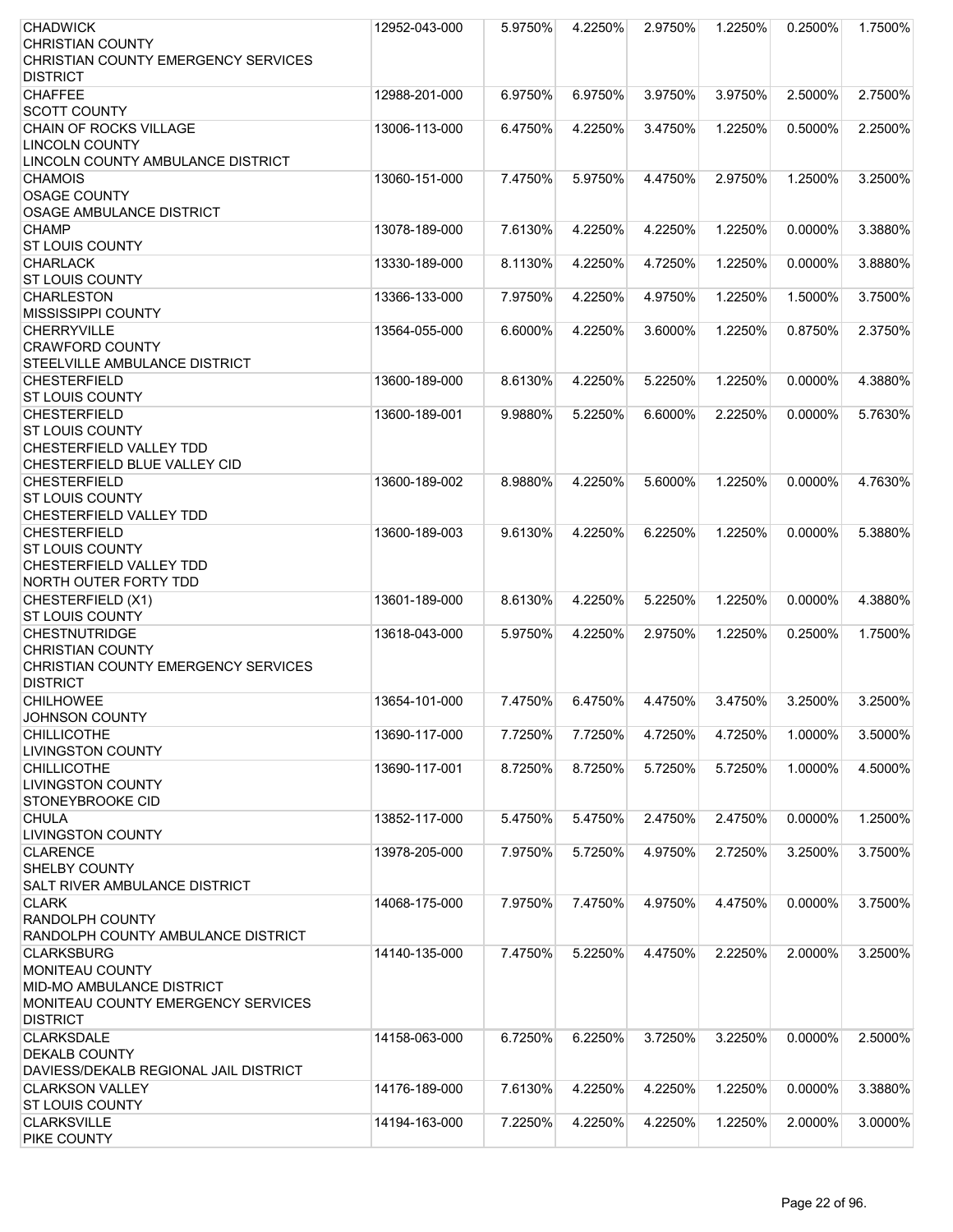| <b>CLARKTON</b>                             | 14212-069-000 | 6.7250%  | 5.7250% | 3.7250% | 2.7250% | 0.0000%    | 2.5000% |
|---------------------------------------------|---------------|----------|---------|---------|---------|------------|---------|
| <b>DUNKLIN COUNTY</b>                       |               |          |         |         |         |            |         |
| <b>CLAYCOMO</b>                             | 14554-047-000 | 7.2250%  | 5.3500% | 4.2250% | 2.3500% | 0.0000%    | 3.0000% |
| <b>CLAY COUNTY</b>                          |               |          |         |         |         |            |         |
| KANSAS CITY ZOOLOGICAL DISTRICT             |               |          |         |         |         |            |         |
| <b>CLAYTON</b>                              | 14572-189-000 | 9.1130%  | 4.2250% | 5.7250% | 1.2250% | 0.0000%    | 4.8880% |
| <b>ST LOUIS COUNTY</b>                      |               |          |         |         |         |            |         |
| <b>CLAYTON</b>                              | 14572-189-001 | 10.1130% | 4.2250% | 6.7250% | 1.2250% | 0.0000%    | 5.8880% |
| <b>ST LOUIS COUNTY</b>                      |               |          |         |         |         |            |         |
| <b>CENTENE PLAZA TDD</b><br><b>CLAYTON</b>  | 14572-189-002 |          |         |         |         |            | 5.8880% |
| <b>ST LOUIS COUNTY</b>                      |               | 10.1130% | 4.2250% | 6.7250% | 1.2250% | 0.0000%    |         |
| <b>COLONIAL MARKETPLACE CID</b>             |               |          |         |         |         |            |         |
| <b>CLAYTON</b>                              | 14572-189-003 | 10.1130% | 5.2250% | 6.7250% | 2.2250% | 0.0000%    | 5.8880% |
| <b>ST LOUIS COUNTY</b>                      |               |          |         |         |         |            |         |
| <b>DANIELE CID</b>                          |               |          |         |         |         |            |         |
| <b>CLAYTON</b>                              | 14572-189-004 | 10.1130% | 5.2250% | 6.7250% | 2.2250% | 0.0000%    | 5.8880% |
| <b>ST LOUIS COUNTY</b>                      |               |          |         |         |         |            |         |
| <b>25 NORTH CENTRAL CID</b>                 |               |          |         |         |         |            |         |
| <b>CLEARMONT</b>                            | 14662-147-000 | 6.2250%  | 5.7250% | 3.2250% | 2.7250% | 0.0000%    | 2.0000% |
| <b>NODAWAY COUNTY</b>                       |               |          |         |         |         |            |         |
| NODAWAY COUNTY AMBULANCE DISTRICT           |               |          |         |         |         |            |         |
| <b>CLEARWATER</b>                           | 14716-193-000 | 7.2250%  | 4.2250% | 4.2250% | 1.2250% | 2.5000%    | 3.0000% |
| <b>STE GENEVIEVE COUNTY</b>                 |               |          |         |         |         |            |         |
| STE GENEVIEVE COUNTY AMBULANCE DISTRICT     |               |          |         |         |         |            |         |
| <b>CLEVELAND</b>                            | 14770-037-000 | 8.2250%  | 6.2250% | 5.2250% | 3.2250% | 3.5000%    | 4.0000% |
| <b>CASS COUNTY</b>                          |               |          |         |         |         |            |         |
| <b>CLEVER</b>                               | 14788-043-000 | 7.8500%  | 4.2250% | 4.8500% | 1.2250% | 1.7500%    | 3.6250% |
| <b>CHRISTIAN COUNTY</b>                     |               |          |         |         |         |            |         |
| CHRISTIAN COUNTY EMERGENCY SERVICES         |               |          |         |         |         |            |         |
| <b>DISTRICT</b>                             |               |          |         |         |         |            |         |
| <b>CLIFF VILLAGE</b>                        | 14806-145-000 | 5.3500%  | 4.2250% | 2.3500% | 1.2250% | 1.1250%    | 1.1250% |
| <b>NEWTON COUNTY</b>                        |               |          |         |         |         |            |         |
| <b>CLIFTON HILL</b>                         | 14896-175-000 | 5.9750%  | 5.4750% | 2.9750% | 2.4750% | $0.0000\%$ | 1.7500% |
| <b>RANDOLPH COUNTY</b>                      |               |          |         |         |         |            |         |
| RANDOLPH COUNTY AMBULANCE DISTRICT          |               |          |         |         |         |            |         |
| <b>CLINTON</b>                              | 14986-083-000 | 7.8000%  | 7.8000% | 4.8000% | 4.8000% | 1.9500%    | 3.5750% |
| <b>HENRY COUNTY</b>                         |               |          |         |         |         |            |         |
| <b>CLUBB</b>                                | 15112-223-000 | 5.7250%  | 5.7250% | 2.7250% | 2.7250% | 1.5000%    | 1.5000% |
| <b>WAYNE COUNTY</b>                         |               |          |         |         |         |            |         |
| <b>CLYDE</b>                                | 15130-147-000 | 6.2250%  | 5.7250% | 3.2250% | 2.7250% | 0.0000%    | 2.0000% |
| <b>NODAWAY COUNTY</b>                       |               |          |         |         |         |            |         |
| NODAWAY COUNTY AMBULANCE DISTRICT           | 15202-197-000 |          |         |         |         | 2.0000%    | 2.0000% |
| <b>COATSVILLE</b><br><b>SCHUYLER COUNTY</b> |               | 6.2250%  | 4.2250% | 3.2250% | 1.2250% |            |         |
| <b>COBALT CITY</b>                          | 15220-123-000 | 6.2250%  | 4.2250% | 3.2250% | 1.2250% | 1.5000%    | 2.0000% |
| <b>MADISON COUNTY</b>                       |               |          |         |         |         |            |         |
| <b>COFFEY</b>                               | 15274-061-000 | 6.7250%  | 5.7250% | 3.7250% | 2.7250% | 0.0000%    | 2.5000% |
| DAVIESS COUNTY                              |               |          |         |         |         |            |         |
| NOEL T ADAMS AMBULANCE DISTRICT             |               |          |         |         |         |            |         |
| DAVIESS/DEKALB REGIONAL JAIL DISTRICT       |               |          |         |         |         |            |         |
| <b>COLDWATER</b>                            | 15400-223-000 | 5.7250%  | 5.7250% | 2.7250% | 2.7250% | 1.5000%    | 1.5000% |
| <b>WAYNE COUNTY</b>                         |               |          |         |         |         |            |         |
| <b>COLE CAMP</b>                            | 15436-015-000 | 7.7250%  | 7.2250% | 4.7250% | 4.2250% | 2.5000%    | 3.5000% |
| <b>BENTON COUNTY</b>                        |               |          |         |         |         |            |         |
| <b>COLE CAMP AMBULANCE DISTRICT</b>         |               |          |         |         |         |            |         |
| <b>COLLINS</b>                              | 15562-185-000 | 6.1000%  | 5.6000% | 3.1000% | 2.6000% | 0.0000%    | 1.8750% |
| <b>ST CLAIR COUNTY</b>                      |               |          |         |         |         |            |         |
| <b>COLUMBIA</b>                             | 15670-019-000 | 7.9750%  | 4.2250% | 4.9750% | 1.2250% | 2.5000%    | 3.7500% |
| <b>BOONE COUNTY</b>                         |               |          |         |         |         |            |         |
| <b>COLUMBIA</b>                             | 15670-019-001 | 8.9750%  | 4.2250% | 5.9750% | 1.2250% | 2.5000%    | 4.7500% |
| <b>BOONE COUNTY</b>                         |               |          |         |         |         |            |         |
| BLUE RIDGE TOWN CENTRE TDD                  |               |          |         |         |         |            |         |
| <b>COLUMBIA</b>                             | 15670-019-002 | 8.4750%  | 4.2250% | 5.4750% | 1.2250% | 2.5000%    | 4.2500% |
| <b>BOONE COUNTY</b>                         |               |          |         |         |         |            |         |
| BROADWAY-FAIRVIEW TDD                       |               |          |         |         |         |            |         |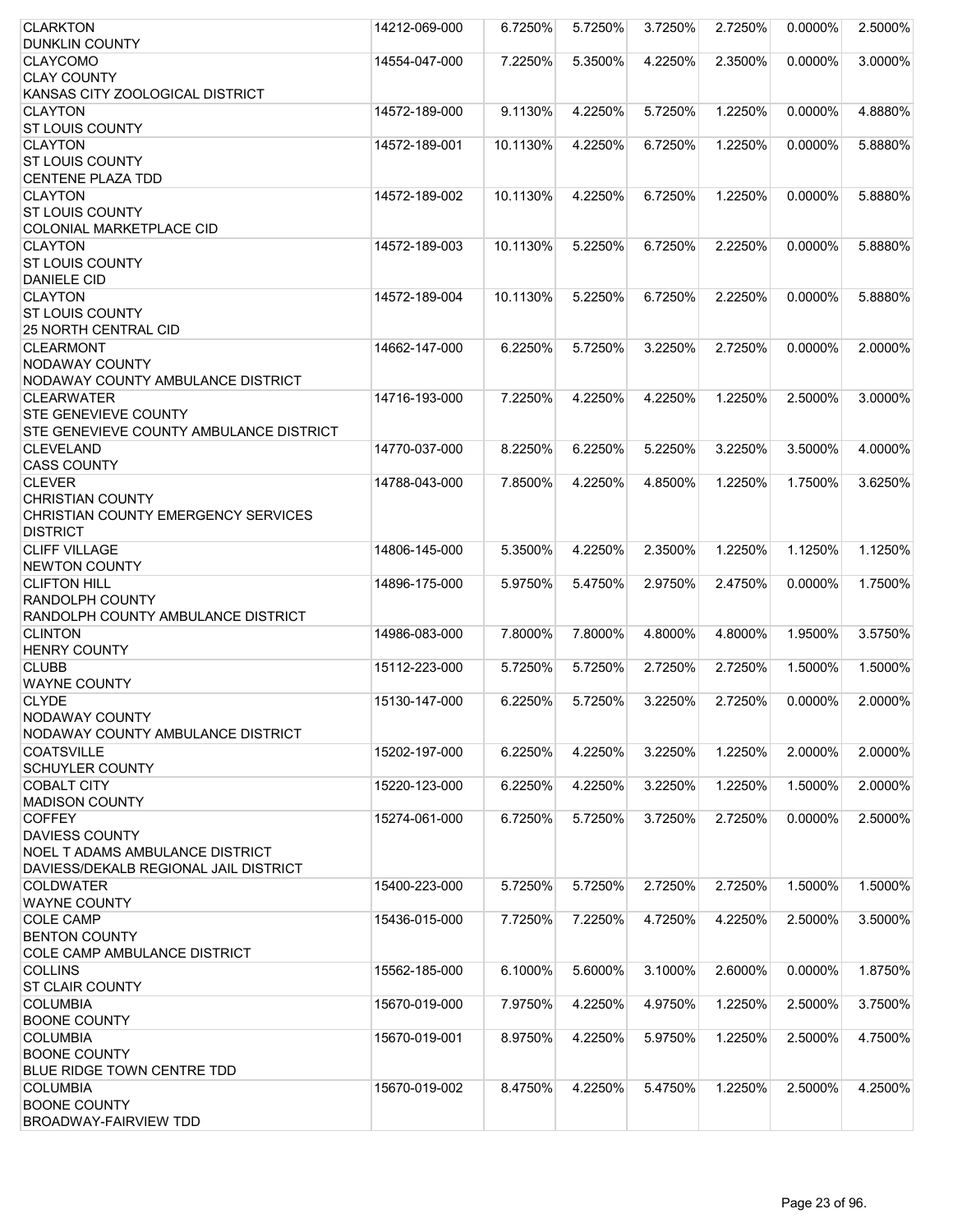| <b>COLUMBIA</b>                               | 15670-019-003 | 8.4750% | 4.2250% | 5.4750% | 1.2250% | 2.5000%    | 4.2500% |
|-----------------------------------------------|---------------|---------|---------|---------|---------|------------|---------|
| <b>BOONE COUNTY</b>                           |               |         |         |         |         |            |         |
| <b>CENTERSTATE TDD</b>                        |               |         |         |         |         |            |         |
| <b>COLUMBIA</b>                               | 15670-019-004 | 8.4750% | 4.2250% | 5.4750% | 1.2250% | 2.5000%    | 4.2500% |
| <b>BOONE COUNTY</b>                           |               |         |         |         |         |            |         |
| <b>COLUMBIA MALL TDD</b>                      |               |         |         |         |         |            |         |
| <b>COLUMBIA</b>                               | 15670-019-005 | 8.9750% | 4.2250% | 5.9750% | 1.2250% | 2.5000%    | 4.7500% |
| <b>BOONE COUNTY</b>                           |               |         |         |         |         |            |         |
| <b>CONLEY ROAD TDD</b>                        |               |         |         |         |         |            |         |
| <b>COLUMBIA</b>                               | 15670-019-006 | 8.4750% | 4.2250% | 5.4750% | 1.2250% | 2.5000%    | 4.2500% |
| <b>BOONE COUNTY</b>                           |               |         |         |         |         |            |         |
| <b>CROSS CREEK TDD</b>                        |               |         |         |         |         |            |         |
| <b>COLUMBIA</b>                               | 15670-019-007 | 8.4750% | 4.7250% | 5.4750% | 1.7250% | 2.5000%    | 4.2500% |
| <b>BOONE COUNTY</b>                           |               |         |         |         |         |            |         |
| <b>DOWNTOWN CID</b>                           |               |         |         |         |         |            |         |
| <b>COLUMBIA</b>                               | 15670-019-008 | 8.6000% | 4.2250% | 5.6000% | 1.2250% | 2.5000%    | 4.3750% |
| <b>BOONE COUNTY</b>                           |               |         |         |         |         |            |         |
| <b>GRINDSTONE PLAZA TDD</b>                   |               |         |         |         |         |            |         |
| <b>COLUMBIA</b>                               | 15670-019-009 | 8.9750% | 4.2250% | 5.9750% | 1.2250% | 2.5000%    | 4.7500% |
| <b>BOONE COUNTY</b>                           |               |         |         |         |         |            |         |
| LAKE OF THE WOODS TDD                         |               |         |         |         |         |            |         |
| <b>COLUMBIA</b>                               | 15670-019-010 | 8.4750% | 4.2250% | 5.4750% | 1.2250% | 2.5000%    | 4.2500% |
| <b>BOONE COUNTY</b>                           |               |         |         |         |         |            |         |
| NORTH 763 CID                                 |               |         |         |         |         |            |         |
| <b>COLUMBIA</b>                               | 15670-019-011 | 8.4750% | 4.2250% | 5.4750% | 1.2250% | 2.5000%    | 4.2500% |
| <b>BOONE COUNTY</b>                           |               |         |         |         |         |            |         |
| NORTHWOODS TDD                                |               |         |         |         |         |            |         |
| <b>COLUMBIA</b><br><b>BOONE COUNTY</b>        | 15670-019-012 | 8.6000% | 4.2250% | 5.6000% | 1.2250% | 2.5000%    | 4.3750% |
| <b>ROCK BRIDGE CENTER TDD</b>                 |               |         |         |         |         |            |         |
| <b>COLUMBIA</b>                               |               |         | 4.2250% | 5.9750% | 1.2250% | 2.5000%    | 4.7500% |
|                                               | 15670-019-013 | 8.9750% |         |         |         |            |         |
| <b>BOONE COUNTY</b><br>SHOPPES AT STADIUM TDD |               |         |         |         |         |            |         |
|                                               |               |         |         |         |         |            |         |
| <b>COLUMBIA</b>                               | 15670-019-014 | 8.4750% | 4.2250% | 5.4750% | 1.2250% | 2.5000%    | 4.2500% |
| <b>BOONE COUNTY</b>                           |               |         |         |         |         |            |         |
| STADIUM CORRIDOR A TDD<br><b>COLUMBIA</b>     |               | 8.4750% | 4.7250% | 5.4750% | 1.7250% | 2.5000%    | 4.2500% |
| <b>BOONE COUNTY</b>                           | 15670-019-015 |         |         |         |         |            |         |
| <b>BUSINESS LOOP CID</b>                      |               |         |         |         |         |            |         |
| <b>COLUMBIA</b>                               | 15670-019-016 | 8.9750% | 4.2250% | 5.9750% | 1.2250% | 2.5000%    | 4.7500% |
| <b>BOONE COUNTY</b>                           |               |         |         |         |         |            |         |
| <b>DISCOVERY PARK TDD</b>                     |               |         |         |         |         |            |         |
| <b>COMMERCE</b>                               | 15760-201-000 | 5.2250% | 5.2250% | 2.2250% | 2.2250% | 1.0000%    | 1.0000% |
| <b>SCOTT COUNTY</b>                           |               |         |         |         |         |            |         |
| <b>CONCEPTION</b>                             | 15886-147-000 | 6.2250% | 5.7250% | 3.2250% | 2.7250% | $0.0000\%$ | 2.0000% |
| <b>NODAWAY COUNTY</b>                         |               |         |         |         |         |            |         |
| NODAWAY COUNTY AMBULANCE DISTRICT             |               |         |         |         |         |            |         |
| <b>CONCEPTION JUNCTION</b>                    | 15922-147-000 | 6.2250% | 5.7250% | 3.2250% | 2.7250% | 0.0000%    | 2.0000% |
| <b>NODAWAY COUNTY</b>                         |               |         |         |         |         |            |         |
| NODAWAY COUNTY AMBULANCE DISTRICT             |               |         |         |         |         |            |         |
| <b>CONCORDIA</b>                              | 16102-107-000 | 8.1000% | 5.8500% | 5.1000% | 2.8500% | 1.0000%    | 3.8750% |
| <b>LAFAYETTE COUNTY</b>                       |               |         |         |         |         |            |         |
| <b>CONEY ISLAND</b>                           | 16115-209-000 | 6.4750% | 5.9750% | 3.4750% | 2.9750% | 1.0000%    | 2.2500% |
| <b>STONE COUNTY</b>                           |               |         |         |         |         |            |         |
| SOUTHERN STONE COUNTY FIRE PROTECTION         |               |         |         |         |         |            |         |
| <b>DISTRICT</b>                               |               |         |         |         |         |            |         |
| <b>CONRAN</b>                                 | 16156-143-000 | 6.2250% | 5.7250% | 3.2250% | 2.7250% | 1.5000%    | 2.0000% |
| <b>NEW MADRID COUNTY</b>                      |               |         |         |         |         |            |         |
| NEW MADRID COUNTY AMBULANCE DISTRICT          |               |         |         |         |         |            |         |
| <b>CONWAY</b>                                 | 16192-105-000 | 6.9130% | 4.2250% | 3.9130% | 1.2250% | 1.5000%    | 2.6880% |
| <b>LACLEDE COUNTY</b>                         |               |         |         |         |         |            |         |
| <b>COOKSTATION</b>                            | 16210-055-000 | 6.1000% | 4.2250% | 3.1000% | 1.2250% | 0.8750%    | 1.8750% |
| <b>CRAWFORD COUNTY</b>                        |               |         |         |         |         |            |         |
| <b>COOKSTATION</b>                            | 16210-055-001 | 6.6000% | 4.2250% | 3.6000% | 1.2250% | 0.8750%    | 2.3750% |
| <b>CRAWFORD COUNTY</b>                        |               |         |         |         |         |            |         |
| STEELVILLE AMBULANCE DISTRICT                 |               |         |         |         |         |            |         |
| <b>COOL VALLEY</b>                            | 16228-189-000 | 8.1130% | 4.7250% | 4.7250% | 1.7250% | 0.0000%    | 3.8880% |
| <b>ST LOUIS COUNTY</b>                        |               |         |         |         |         |            |         |
|                                               |               |         |         |         |         |            |         |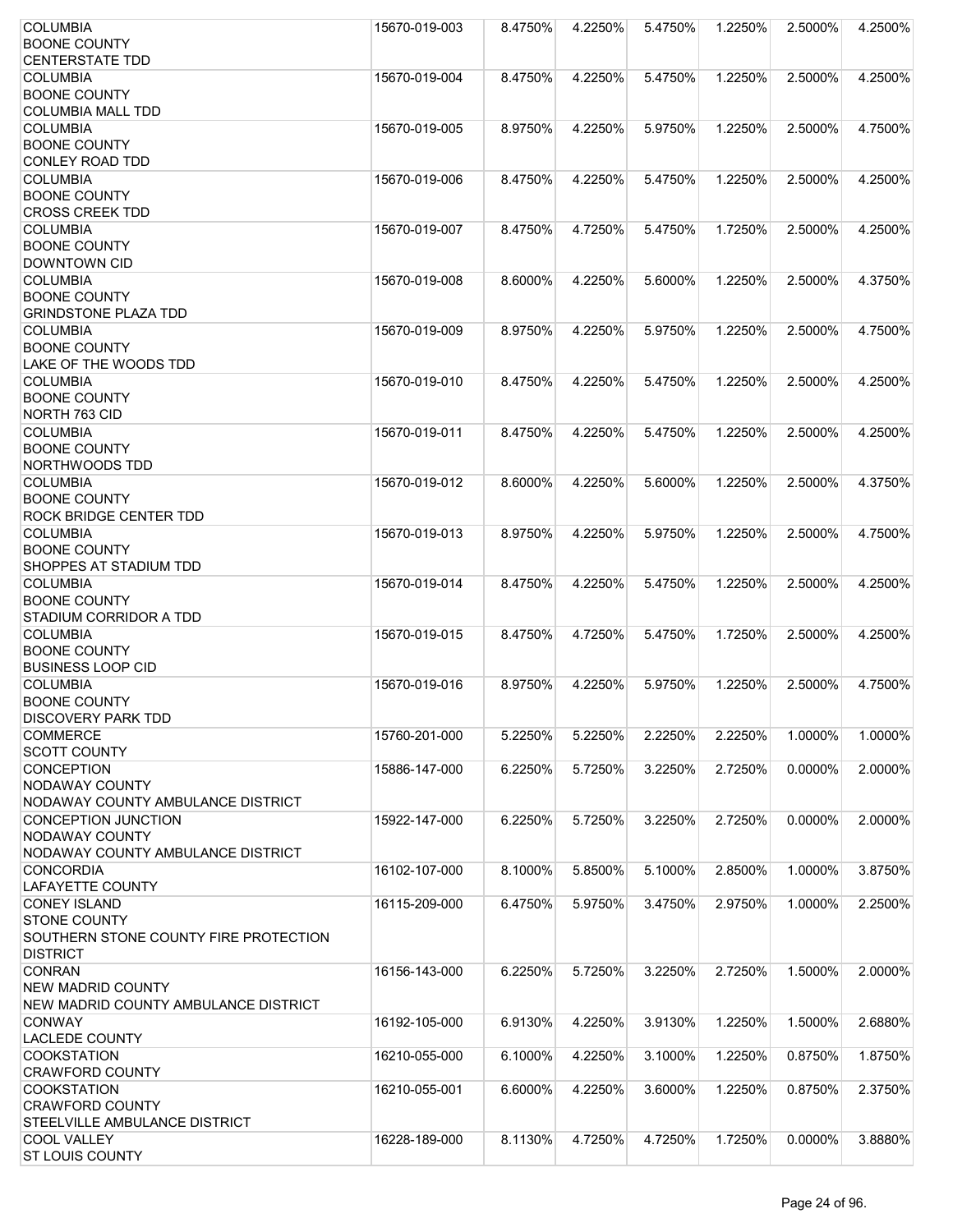| <b>COOL VALLEY</b>                          | 16228-189-001 | 9.1130%  | 4.7250% | 5.7250% | 1.7250% | 0.0000%    | 4.8880% |
|---------------------------------------------|---------------|----------|---------|---------|---------|------------|---------|
| <b>ST LOUIS COUNTY</b>                      |               |          |         |         |         |            |         |
| UNIVERSITY PLACE TDD                        |               |          |         |         |         |            |         |
| <b>COOTER</b>                               | 16336-155-000 | 6.7250%  | 4.2250% | 3.7250% | 1.2250% | 1.2500%    | 2.5000% |
| PEMISCOT COUNTY                             |               |          |         |         |         |            |         |
| <b>CORDER</b>                               | 16408-107-000 | 7.3500%  | 7.3500% | 4.3500% | 4.3500% | 0.0000%    | 3.1250% |
| <b>LAFAYETTE COUNTY</b>                     |               |          |         |         |         |            |         |
| <b>CORNING</b>                              | 16462-087-000 | 6.7250%  | 6.7250% | 3.7250% | 3.7250% | 0.0000%    | 2.5000% |
| <b>HOLT COUNTY</b>                          |               |          |         |         |         |            |         |
| <b>CORSO</b>                                | 16552-113-000 | 6.4750%  | 4.2250% | 3.4750% | 1.2250% | 0.5000%    | 2.2500% |
| <b>LINCOLN COUNTY</b>                       |               |          |         |         |         |            |         |
| LINCOLN COUNTY AMBULANCE DISTRICT           |               |          |         |         |         |            |         |
| <b>COSBY</b>                                | 16588-003-000 | 6.4250%  | 5.9250% | 3.4250% | 2.9250% | 0.0000%    | 2.2000% |
| <b>ANDREW COUNTY</b>                        |               |          |         |         |         |            |         |
| ANDREW COUNTY AMBULANCE DISTRICT            |               |          |         |         |         |            |         |
|                                             |               |          |         |         |         |            |         |
| <b>COTTLEVILLE</b>                          | 16678-183-000 | 7.9500%  | 5.9500% | 4.8500% | 2.8500% | 0.0000%    | 3.7250% |
| <b>ST CHARLES COUNTY</b>                    |               |          |         |         |         |            |         |
| <b>COTTLEVILLE</b>                          | 16678-183-002 | 8.4500%  | 5.9500% | 5.3500% | 2.8500% | 0.0000%    | 4.2250% |
| <b>ST CHARLES COUNTY</b>                    |               |          |         |         |         |            |         |
| MID RIVERS NORTH TDD                        |               |          |         |         |         |            |         |
| <b>COTTLEVILLE</b>                          | 16678-183-003 | 8.9500%  | 6.9500% | 5.8500% | 3.8500% | 0.0000%    | 4.7250% |
| <b>ST CHARLES COUNTY</b>                    |               |          |         |         |         |            |         |
| OLD TOWN COTTLEVILLE CID                    |               |          |         |         |         |            |         |
| <b>COTTONWOOD POINT</b>                     | 16732-155-000 | 6.7250%  | 4.2250% | 3.7250% | 1.2250% | 1.2500%    | 2.5000% |
| PEMISCOT COUNTY                             |               |          |         |         |         |            |         |
| <b>COUCH</b>                                | 16750-149-000 | 6.2250%  | 4.2250% | 3.2250% | 1.2250% | 1.0000%    | 2.0000% |
| <b>OREGON COUNTY</b>                        |               |          |         |         |         |            |         |
| OREGON COUNTY AMBULANCE DISTRICT            |               |          |         |         |         |            |         |
| <b>COUNTRY CLUB HILLS</b>                   | 16822-189-000 | 9.3630%  | 5.9750% | 5.9750% | 2.9750% | 0.0000%    | 5.1380% |
| <b>ST LOUIS COUNTY</b>                      |               |          |         |         |         |            |         |
| COUNTRY CLUB HILLS (T1)                     | 16823-189-000 | 9.3630%  | 5.9750% | 5.9750% | 2.9750% | 0.0000%    | 5.1380% |
| <b>ST LOUIS COUNTY</b>                      |               |          |         |         |         |            |         |
| <b>COUNTRY CLUB HILLS (T1)</b>              | 16823-189-001 | 10.3630% | 5.9750% | 6.9750% | 2.9750% | 0.0000%    | 6.1380% |
| <b>ST LOUIS COUNTY</b>                      |               |          |         |         |         |            |         |
| <b>LUCAS &amp; HUNT/CHANDLER TDD</b>        |               |          |         |         |         |            |         |
| <b>COUNTRY CLUB VILLAGE</b>                 | 16858-003-000 | 7.4250%  | 6.9250% | 4.4250% | 3.9250% | 0.0000%    | 3.2000% |
| <b>ANDREW COUNTY</b>                        |               |          |         |         |         |            |         |
|                                             |               |          |         |         |         |            |         |
| ANDREW COUNTY AMBULANCE DISTRICT            |               |          |         |         |         |            |         |
| <b>COUNTRY LIFE ACRES</b>                   | 16876-189-000 | 7.6130%  | 4.2250% | 4.2250% | 1.2250% | $0.0000\%$ | 3.3880% |
| ST LOUIS COUNTY                             |               |          |         |         |         |            |         |
| <b>COURTOIS</b>                             | 16948-221-000 | 7.2250%  | 6.7250% | 4.2250% | 3.7250% | 2.5000%    | 3.0000% |
| <b>WASHINGTON COUNTY</b>                    |               |          |         |         |         |            |         |
| <b>WASHINGTON COUNTY AMBULANCE DISTRICT</b> |               |          |         |         |         |            |         |
| <b>COWGILL</b>                              | 16984-025-000 | 6.7250%  | 6.2250% | 3.7250% | 3.2250% | 0.0000%    | 2.5000% |
| <b>CALDWELL COUNTY</b>                      |               |          |         |         |         |            |         |
| CALDWELL COUNTY AMBULANCE DISTRICT          |               |          |         |         |         |            |         |
| <b>CRAIG</b>                                | 17056-087-000 | 7.7250%  | 6.7250% | 4.7250% | 3.7250% | 0.0000%    | 3.5000% |
| <b>HOLT COUNTY</b>                          |               |          |         |         |         |            |         |
| <b>CRANE</b>                                | 17074-209-000 | 7.4750%  | 7.4750% | 4.4750% | 4.4750% | 2.0000%    | 3.2500% |
| STONE COUNTY                                |               |          |         |         |         |            |         |
| <b>CREIGHTON</b>                            | 17164-037-000 | 7.2250%  | 6.2250% | 4.2250% | 3.2250% | 2.5000%    | 3.0000% |
| <b>CASS COUNTY</b>                          |               |          |         |         |         |            |         |
| <b>CRESTWOOD</b>                            | 17218-189-000 | 9.1130%  | 5.7250% | 5.7250% | 2.7250% | 0.0000%    | 4.8880% |
| <b>ST LOUIS COUNTY</b>                      |               |          |         |         |         |            |         |
| <b>CRESTWOOD</b>                            | 17218-189-001 | 9.3630%  | 5.7250% | 5.9750% | 2.7250% | 0.0000%    | 5.1380% |
| <b>ST LOUIS COUNTY</b>                      |               |          |         |         |         |            |         |
| <b>BIG BEND CROSSING TDD</b>                |               |          |         |         |         |            |         |
| <b>CRESTWOOD</b>                            | 17218-189-002 | 10.1130% | 5.7250% | 6.7250% | 2.7250% | 0.0000%    | 5.8880% |
| <b>ST LOUIS COUNTY</b>                      |               |          |         |         |         |            |         |
| <b>CRESTWOOD POINT TDD</b>                  |               |          |         |         |         |            |         |
| <b>CRESTWOOD</b>                            | 17218-189-003 | 10.1130% | 6.7250% | 6.7250% | 3.7250% | 0.0000%    | 5.8880% |
| <b>ST LOUIS COUNTY</b>                      |               |          |         |         |         |            |         |
| <b>CRESTWOOD SQUARE CID</b>                 |               |          |         |         |         |            |         |
|                                             |               |          |         |         |         | $0.0000\%$ |         |
| CRESTWOOD (X1)                              | 17219-189-000 | 9.1130%  | 5.7250% | 5.7250% | 2.7250% |            | 4.8880% |
| <b>ST LOUIS COUNTY</b>                      |               |          |         |         |         |            |         |
| CRESTWOOD (T3)                              | 17222-189-000 | 9.1130%  | 5.7250% | 5.7250% | 2.7250% | 0.0000%    | 4.8880% |
| <b>ST LOUIS COUNTY</b>                      |               |          |         |         |         |            |         |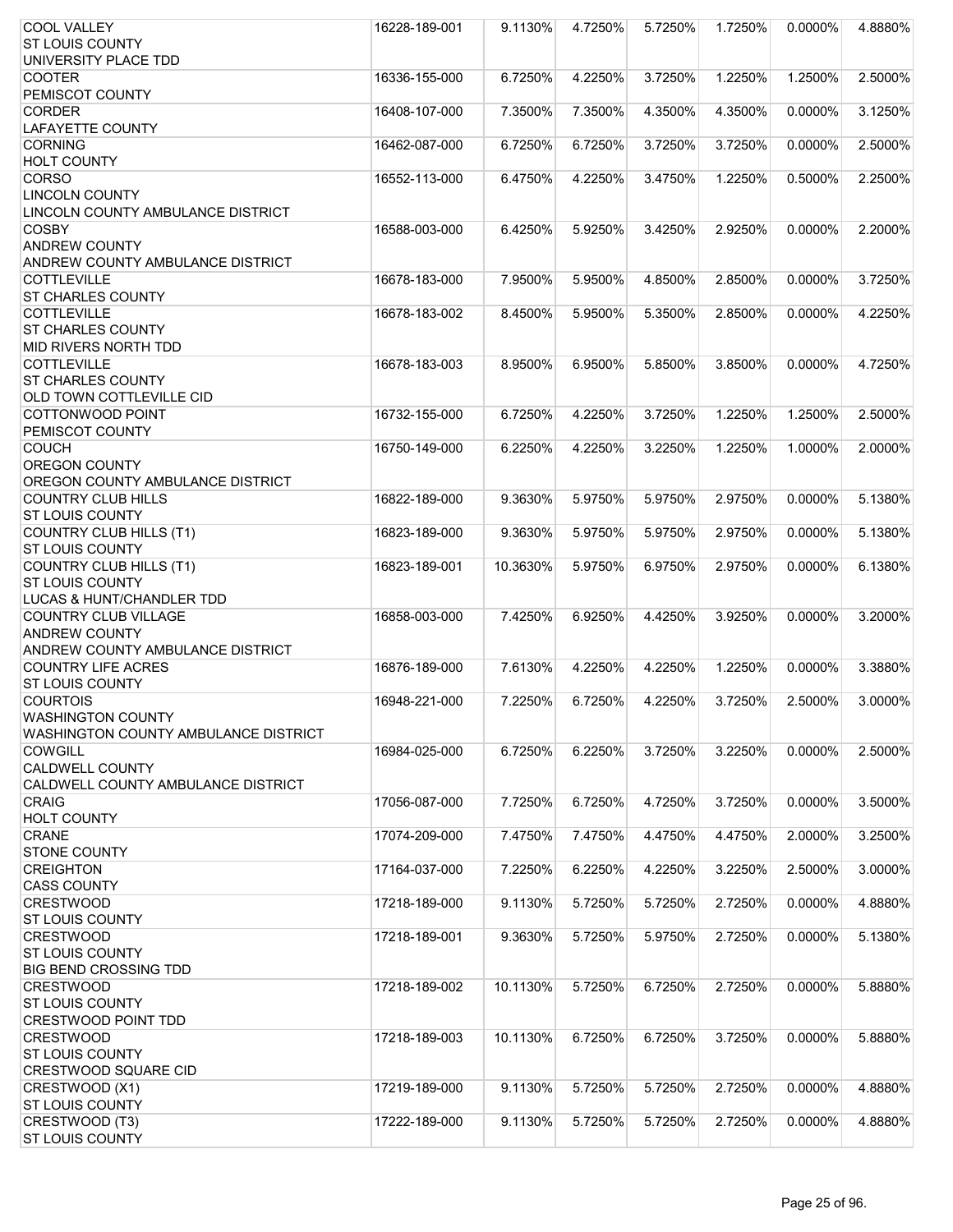| CREVE COEUR                               | 17272-189-000 | 8.3630%  | 4.2250% | 4.9750% | 1.2250% | $0.0000\%$ | 4.1380% |
|-------------------------------------------|---------------|----------|---------|---------|---------|------------|---------|
| <b>ST LOUIS COUNTY</b>                    |               |          |         |         |         |            |         |
| <b>CREVE COEUR</b>                        | 17272-189-001 | 8.8630%  | 4.2250% | 5.4750% | 1.2250% | $0.0000\%$ | 4.6380% |
| <b>ST LOUIS COUNTY</b>                    |               |          |         |         |         |            |         |
| <b>OLIVE BLVD TDD</b>                     |               |          |         |         |         |            |         |
| <b>CREVE COEUR</b>                        | 17272-189-002 | 9.3630%  | 4.2250% | 5.9750% | 1.2250% | $0.0000\%$ | 5.1380% |
| <b>ST LOUIS COUNTY</b>                    |               |          |         |         |         |            |         |
| <b>OLIVE GRAESER TDD</b>                  |               |          |         |         |         |            |         |
| CREVE COEUR (X1)                          | 17273-189-000 | 8.3630%  | 4.2250% | 4.9750% | 1.2250% | 0.0000%    | 4.1380% |
| <b>ST LOUIS COUNTY</b>                    |               |          |         |         |         |            |         |
| CREVE COEUR (X2)                          | 17274-189-000 | 8.3630%  | 4.2250% | 4.9750% | 1.2250% | $0.0000\%$ | 4.1380% |
| <b>ST LOUIS COUNTY</b>                    |               |          |         |         |         |            |         |
| CREVE COEUR (X3)                          | 17275-189-000 | 8.3630%  | 4.2250% | 4.9750% | 1.2250% | $0.0000\%$ | 4.1380% |
| <b>ST LOUIS COUNTY</b>                    |               |          |         |         |         |            |         |
| CREVE COEUR (X4)                          | 17277-189-000 | 8.3630%  | 4.2250% | 4.9750% | 1.2250% | 0.0000%    | 4.1380% |
| <b>ST LOUIS COUNTY</b>                    |               |          |         |         |         |            |         |
| <b>CROCKER</b>                            | 17344-169-000 | 7.4750%  | 4.2250% | 4.4750% | 1.2250% | 1.0000%    | 3.2500% |
| PULASKI COUNTY                            |               |          |         |         |         |            |         |
| PULASKI COUNTY AMBULANCE DISTRICT         |               |          |         |         |         |            |         |
| <b>CROSS TIMBERS</b>                      | 17524-085-000 | 5.7250%  | 4.2250% | 2.7250% | 1.2250% | 1.5000%    | 1.5000% |
| <b>HICKORY COUNTY</b>                     |               |          |         |         |         |            |         |
| <b>CROSSTOWN</b>                          | 17560-157-000 | 6.1000%  | 6.1000% | 3.1000% | 3.1000% | 1.3750%    | 1.8750% |
| PERRY COUNTY                              |               |          |         |         |         |            |         |
| <b>CROWDER</b>                            | 17578-201-000 | 5.2250%  | 5.2250% | 2.2250% | 2.2250% | 1.0000%    | 1.0000% |
| <b>SCOTT COUNTY</b>                       |               |          |         |         |         |            |         |
| <b>CRYSTAL CITY</b>                       | 17632-099-000 | 9.1000%  | 4.2250% | 6.1000% | 1.2250% | 3.0000%    | 4.8750% |
| JEFFERSON COUNTY                          |               |          |         |         |         |            |         |
| JOACHIM-PLATTIN AMBULANCE DISTRICT        |               |          |         |         |         |            |         |
| JEFFERSON COUNTY EMERGENCY SERVICES       |               |          |         |         |         |            |         |
| <b>DISTRICT</b>                           |               |          |         |         |         |            |         |
| <b>CRYSTAL CITY</b>                       | 17632-099-001 | 9.6000%  | 4.2250% | 6.6000% | 1.2250% | 3.0000%    | 5.3750% |
| JEFFERSON COUNTY                          |               |          |         |         |         |            |         |
| JOACHIM-PLATTIN AMBULANCE DISTRICT        |               |          |         |         |         |            |         |
| JEFFERSON COUNTY EMERGENCY SERVICES       |               |          |         |         |         |            |         |
| <b>DISTRICT</b>                           |               |          |         |         |         |            |         |
| <b>TRUMAN BOULEVARD TDD</b>               |               |          |         |         |         |            |         |
| <b>CRYSTAL CITY</b>                       | 17632-099-002 | 10.1000% | 4.2250% | 7.1000% | 1.2250% | 3.0000%    | 5.8750% |
| JEFFERSON COUNTY                          |               |          |         |         |         |            |         |
| <b>JOACHIM-PLATTIN AMBULANCE DISTRICT</b> |               |          |         |         |         |            |         |
| JEFFERSON COUNTY EMERGENCY SERVICES       |               |          |         |         |         |            |         |
| <b>DISTRICT</b>                           |               |          |         |         |         |            |         |
| TWIN CITY MALL CID                        |               |          |         |         |         |            |         |
| <b>CRYSTAL LAKE PARK</b>                  | 17650-189-000 | 8.1130%  | 4.2250% | 4.7250% | 1.2250% | 0.0000%    | 3.8880% |
| <b>ST LOUIS COUNTY</b>                    |               |          |         |         |         |            |         |
| <b>CRYSTAL LAKES</b>                      | 17660-177-000 | 7.2250%  | 5.7250% | 4.2250% | 2.7250% | 0.0000%    | 3.0000% |
| <b>RAY COUNTY</b>                         |               |          |         |         |         |            |         |
| RAY COUNTY AMBULANCE DISTRICT             |               |          |         |         |         |            |         |
| <b>CUBA</b>                               | 17668-055-000 | 8.8500%  | 4.2250% | 5.8500% | 1.2250% | 0.8750%    | 4.6250% |
| <b>CRAWFORD COUNTY</b>                    |               |          |         |         |         |            |         |
| NORTH CRAWFORD COUNTY AMBULANCE DISTRICT  |               |          |         |         |         |            |         |
|                                           |               |          |         |         |         |            |         |
| <b>CURRYVILLE</b>                         | 17902-163-000 | 7.2250%  | 4.2250% | 4.2250% | 1.2250% | 1.0000%    | 3.0000% |
| PIKE COUNTY                               |               |          |         |         |         |            |         |
| <b>CYRENE</b>                             | 17974-163-000 | 6.2250%  | 4.2250% | 3.2250% | 1.2250% | 1.0000%    | 2.0000% |
| PIKE COUNTY                               |               |          |         |         |         |            |         |
| <b>DADEVILLE</b>                          | 17992-057-000 | 6.4750%  | 5.9750% | 3.4750% | 2.9750% | 1.7500%    | 2.2500% |
| <b>DADE COUNTY</b>                        |               |          |         |         |         |            |         |
| DADE COUNTY AMBULANCE DISTRICT            |               |          |         |         |         |            |         |
| <b>DAISY</b>                              | 18010-031-000 | 5.2250%  | 5.2250% | 2.2250% | 2.2250% | 1.0000%    | 1.0000% |
| CAPE GIRARDEAU COUNTY                     |               |          |         |         |         |            |         |
| <b>DALTON</b>                             | 18118-041-000 | 5.9750%  | 5.9750% | 2.9750% | 2.9750% | $0.0000\%$ | 1.7500% |
| <b>CHARITON COUNTY</b>                    |               |          |         |         |         |            |         |
| <b>DANVILLE</b>                           | 18190-139-000 | 6.4750%  | 4.2250% | 3.4750% | 1.2250% | 2.2500%    | 2.2500% |
| MONTGOMERY COUNTY                         |               |          |         |         |         |            |         |
| DARDENNE PRAIRIE                          | 18253-183-000 | 7.9500%  | 5.9500% | 4.8500% | 2.8500% | $0.0000\%$ | 3.7250% |
| ST CHARLES COUNTY                         |               |          |         |         |         |            |         |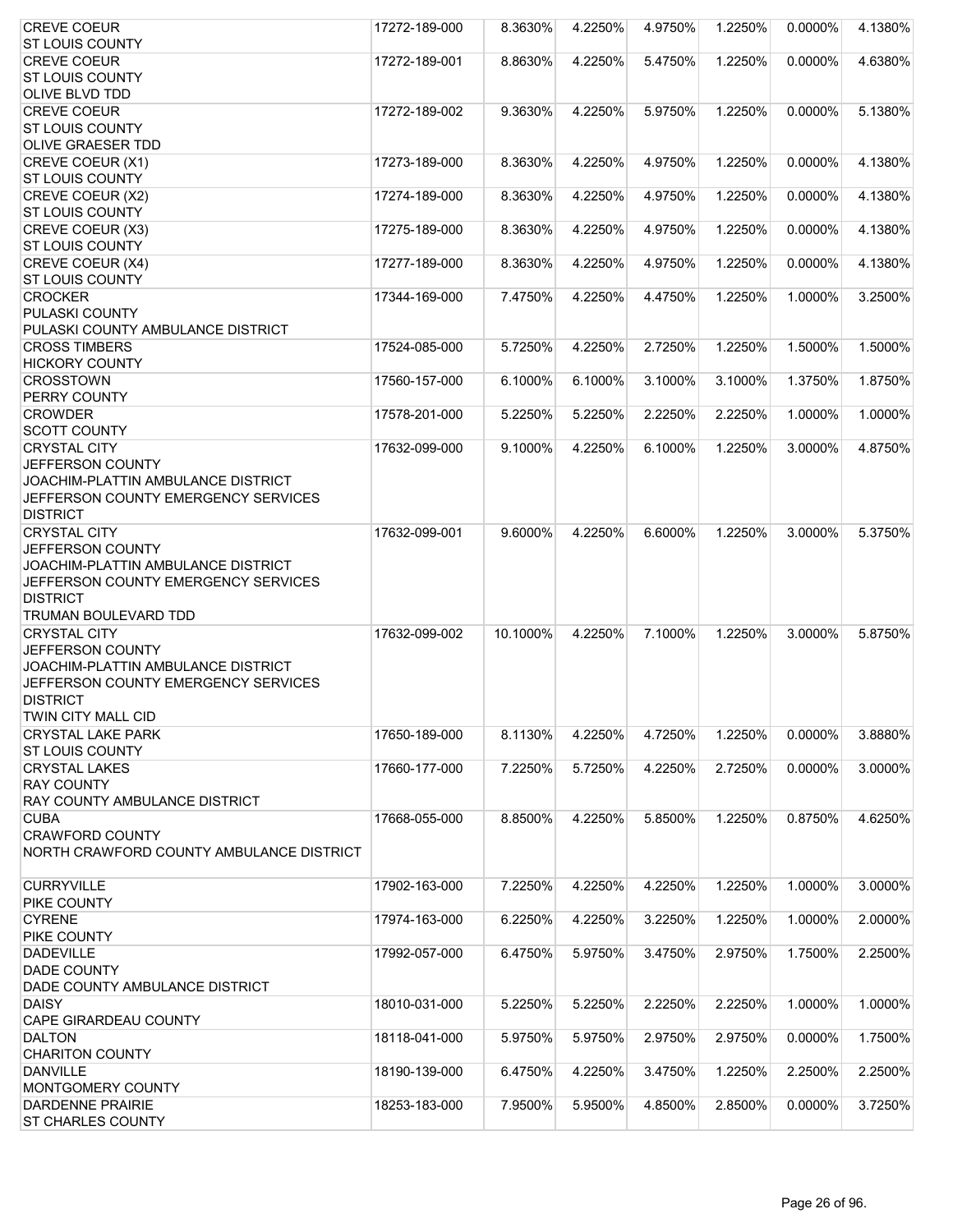| <b>DARDENNE PRAIRIE</b>               | 18253-183-001 | 8.4500% | 6.4500% | 5.3500% | 3.3500% | 0.0000% | 4.2250% |
|---------------------------------------|---------------|---------|---------|---------|---------|---------|---------|
| <b>ST CHARLES COUNTY</b>              |               |         |         |         |         |         |         |
| <b>BRYAN ROAD CID</b>                 |               |         |         |         |         |         |         |
| <b>DARDENNE PRAIRIE</b>               | 18253-183-002 | 8.4500% | 5.9500% | 5.3500% | 2.8500% | 0.0000% | 4.2250% |
| <b>ST CHARLES COUNTY</b>              |               |         |         |         |         |         |         |
|                                       |               |         |         |         |         |         |         |
| DARDENNE TOWN SQUARE TDD              |               |         |         |         |         |         |         |
| <b>DARLINGTON</b>                     | 18316-075-000 | 5.2250% | 5.2250% | 2.2250% | 2.2250% | 0.5000% | 1.0000% |
| <b>GENTRY COUNTY</b>                  |               |         |         |         |         |         |         |
| <b>DAVISVILLE</b>                     | 18460-055-000 | 6.1000% | 4.2250% | 3.1000% | 1.2250% | 0.8750% | 1.8750% |
| <b>CRAWFORD COUNTY</b>                |               |         |         |         |         |         |         |
| <b>DAVISVILLE</b>                     | 18460-055-001 | 6.6000% | 4.2250% | 3.6000% | 1.2250% | 0.8750% | 2.3750% |
| <b>CRAWFORD COUNTY</b>                |               |         |         |         |         |         |         |
| STEELVILLE AMBULANCE DISTRICT         |               |         |         |         |         |         |         |
| <b>DAWN</b>                           | 18496-117-000 | 5.4750% | 5.4750% | 2.4750% | 2.4750% | 0.0000% | 1.2500% |
| <b>LIVINGSTON COUNTY</b>              |               |         |         |         |         |         |         |
| <b>DEARBORN</b>                       | 18658-021-000 | 7.3250% | 5.8250% | 4.3250% | 2.8250% | 0.0000% | 3.1000% |
| <b>BUCHANAN COUNTY</b>                |               |         |         |         |         |         |         |
|                                       |               |         |         |         |         |         |         |
| <b>DEARBORN</b>                       | 18658-165-000 | 7.1000% | 5.6000% | 4.1000% | 2.6000% | 0.0000% | 2.8750% |
| PLATTE COUNTY                         |               |         |         |         |         |         |         |
| <b>DEDERICK</b>                       | 18694-217-000 | 5.2250% | 4.2250% | 2.2250% | 1.2250% | 0.0000% | 1.0000% |
| <b>VERNON COUNTY</b>                  |               |         |         |         |         |         |         |
| <b>DEEPWATER</b>                      | 18730-083-000 | 7.6750% | 7.6750% | 4.6750% | 4.6750% | 0.9500% | 3.4500% |
| <b>HENRY COUNTY</b>                   |               |         |         |         |         |         |         |
| <b>DEERFIELD</b>                      | 18802-217-000 | 5.2250% | 4.2250% | 2.2250% | 1.2250% | 0.0000% | 1.0000% |
| <b>VERNON COUNTY</b>                  |               |         |         |         |         |         |         |
| <b>DEERING</b>                        | 18838-155-000 | 6.7250% | 4.2250% | 3.7250% | 1.2250% | 1.2500% | 2.5000% |
| PEMISCOT COUNTY                       |               |         |         |         |         |         |         |
| <b>DEFIANCE</b>                       | 18910-183-000 | 5.9500% | 5.9500% | 2.8500% | 2.8500% | 0.0000% | 1.7250% |
| <b>ST CHARLES COUNTY</b>              |               |         |         |         |         |         |         |
| <b>DE KALB</b>                        |               |         | 5.8250% |         |         |         | 1.6000% |
|                                       | 18946-021-000 | 5.8250% |         | 2.8250% | 2.8250% | 0.0000% |         |
| <b>BUCHANAN COUNTY</b>                |               |         |         |         |         |         |         |
| <b>DELLWOOD</b>                       | 19018-189-000 | 8.6130% | 4.2250% | 5.2250% | 1.2250% | 0.0000% | 4.3880% |
| <b>ST LOUIS COUNTY</b>                |               |         |         |         |         |         |         |
| DELLWOOD (T1)                         | 19019-189-000 | 8.6130% | 4.2250% | 5.2250% | 1.2250% | 0.0000% | 4.3880% |
| <b>ST LOUIS COUNTY</b>                |               |         |         |         |         |         |         |
| DELLWOOD (T1)                         | 19019-189-001 | 9.6130% | 5.2250% | 6.2250% | 2.2250% | 0.0000% | 5.3880% |
| <b>ST LOUIS COUNTY</b>                |               |         |         |         |         |         |         |
| CHAMBERS WEST FLORISSANT CID          |               |         |         |         |         |         |         |
| <b>DELTA</b>                          | 19072-031-000 | 6.7250% | 5.2250% | 3.7250% | 2.2250% | 2.0000% | 2.5000% |
| CAPE GIRARDEAU COUNTY                 |               |         |         |         |         |         |         |
| <b>DENNIS ACRES</b>                   | 19090-145-000 | 5.3500% | 4.2250% | 2.3500% | 1.2250% | 1.1250% | 1.1250% |
| <b>NEWTON COUNTY</b>                  |               |         |         |         |         |         |         |
| <b>DENTON</b>                         | 19144-155-000 | 6.7250% | 4.2250% | 3.7250% | 1.2250% | 1.2500% | 2.5000% |
| PEMISCOT COUNTY                       |               |         |         |         |         |         |         |
| <b>DENVER</b>                         | 19162-227-000 | 6.1000% | 6.1000% | 3.1000% | 3.1000% | 1.0000% | 1.8750% |
|                                       |               |         |         |         |         |         |         |
| <b>WORTH COUNTY</b>                   |               |         |         |         |         |         |         |
| <b>DES ARC</b>                        | 19198-093-000 | 6.7250% | 4.2250% | 3.7250% | 1.2250% | 1.5000% | 2.5000% |
| <b>IRON COUNTY</b>                    |               |         |         |         |         |         |         |
| <b>IRON COUNTY AMBULANCE DISTRICT</b> |               |         |         |         |         |         |         |
| <b>IRON COUNTY HOSPITAL DISTRICT</b>  |               |         |         |         |         |         |         |
| <b>DESLOGE</b>                        | 19216-187-000 | 8.8500% | 4.2250% | 5.8500% | 1.2250% | 1.5000% | 4.6250% |
| <b>ST FRANCOIS COUNTY</b>             |               |         |         |         |         |         |         |
| ST FRANCOIS COUNTY AMBULANCE DISTRICT |               |         |         |         |         |         |         |
| DE SOTO                               | 19252-099-000 | 8.3500% | 4.2250% | 5.3500% | 1.2250% | 2.5000% | 4.1250% |
| JEFFERSON COUNTY                      |               |         |         |         |         |         |         |
| JEFFERSON COUNTY EMERGENCY SERVICES   |               |         |         |         |         |         |         |
| <b>DISTRICT</b>                       |               |         |         |         |         |         |         |
| VALLE AMBULANCE DISTRICT              |               |         |         |         |         |         |         |
| DE SOTO                               | 19252-099-001 | 9.3500% | 4.2250% | 6.3500% | 1.2250% | 2.5000% | 5.1250% |
|                                       |               |         |         |         |         |         |         |
| JEFFERSON COUNTY                      |               |         |         |         |         |         |         |
| JEFFERSON COUNTY EMERGENCY SERVICES   |               |         |         |         |         |         |         |
| <b>DISTRICT</b>                       |               |         |         |         |         |         |         |
| HIGHWAY 21 TDD                        |               |         |         |         |         |         |         |
| <b>VALLE AMBULANCE DISTRICT</b>       |               |         |         |         |         |         |         |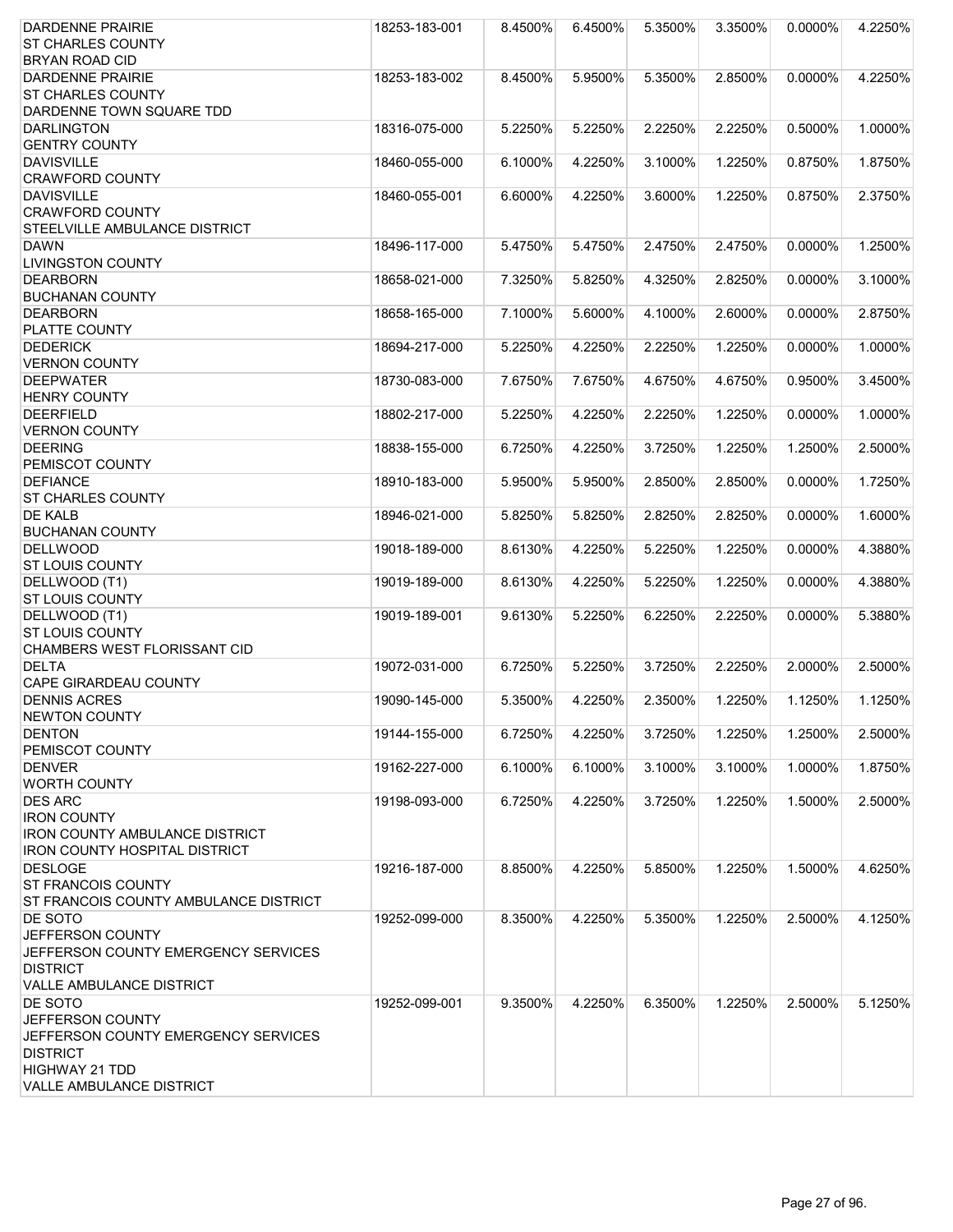| <b>DE SOTO</b>                                                     | 19252-099-002 | 9.3500%  | 5.2250%    | 6.3500% | 2.2250% | 2.5000% | 5.1250% |
|--------------------------------------------------------------------|---------------|----------|------------|---------|---------|---------|---------|
| JEFFERSON COUNTY                                                   |               |          |            |         |         |         |         |
| JEFFERSON COUNTY EMERGENCY SERVICES                                |               |          |            |         |         |         |         |
| <b>DISTRICT</b>                                                    |               |          |            |         |         |         |         |
| <b>VALLE AMBULANCE DISTRICT</b>                                    |               |          |            |         |         |         |         |
| <b>AUTO PLAZA CID</b>                                              |               |          |            |         |         |         |         |
| <b>DES PERES</b>                                                   | 19270-189-000 | 9.1130%  | 5.7250%    | 5.7250% | 2.7250% | 0.0000% | 4.8880% |
| <b>ST LOUIS COUNTY</b>                                             |               |          |            |         |         |         |         |
| <b>DES PERES</b>                                                   | 19270-189-001 | 10.1130% | 6.7250%    | 6.7250% | 3.7250% | 0.0000% | 5.8880% |
| <b>ST LOUIS COUNTY</b>                                             |               |          |            |         |         |         |         |
| <b>MANCHESTER BALLAS CID</b>                                       | 19270-189-002 |          |            |         |         |         |         |
| <b>DES PERES</b><br><b>ST LOUIS COUNTY</b>                         |               | 10.1130% | 5.7250%    | 6.7250% | 2.7250% | 0.0000% | 5.8880% |
| <b>DES PERES CORNERS TDD</b>                                       |               |          |            |         |         |         |         |
| <b>DES PERES</b>                                                   | 19270-189-003 | 10.1130% | 5.7250%    | 6.7250% | 2.7250% | 0.0000% | 5.8880% |
| <b>ST LOUIS COUNTY</b>                                             |               |          |            |         |         |         |         |
| <b>DIERBERGS DES PERES TDD</b>                                     |               |          |            |         |         |         |         |
| <b>DES PERES</b>                                                   | 19270-189-004 | 10.1130% | 5.7250%    | 6.7250% | 2.7250% | 0.0000% | 5.8880% |
| <b>ST LOUIS COUNTY</b>                                             |               |          |            |         |         |         |         |
| 12796 MANCHESTER ROAD TDD                                          |               |          |            |         |         |         |         |
| DES PERES (X1)                                                     | 19271-189-000 | 9.1130%  | 5.7250%    | 5.7250% | 2.7250% | 0.0000% | 4.8880% |
| <b>ST LOUIS COUNTY</b>                                             |               |          |            |         |         |         |         |
| DES PERES (X2)                                                     | 19272-189-000 | 9.1130%  | 5.7250%    | 5.7250% | 2.7250% | 0.0000% | 4.8880% |
| <b>ST LOUIS COUNTY</b>                                             |               |          |            |         |         |         |         |
| DES PERES (X3)                                                     | 19274-189-000 | 9.1130%  | 5.7250%    | 5.7250% | 2.7250% | 0.0000% | 4.8880% |
| <b>ST LOUIS COUNTY</b>                                             |               |          |            |         |         |         |         |
| DES PERES (X4)                                                     | 19275-189-000 | 9.1130%  | 5.7250%    | 5.7250% | 2.7250% | 0.0000% | 4.8880% |
| <b>ST LOUIS COUNTY</b><br>DES PERES (X5)                           | 19276-189-000 | 9.1130%  | 5.7250%    | 5.7250% | 2.7250% | 0.0000% | 4.8880% |
| <b>ST LOUIS COUNTY</b>                                             |               |          |            |         |         |         |         |
| DES PERES (X6)                                                     | 19277-189-000 | 9.1130%  | 5.7250%    | 5.7250% | 2.7250% | 0.0000% | 4.8880% |
| <b>ST LOUIS COUNTY</b>                                             |               |          |            |         |         |         |         |
| <b>DEVILS ELBOW</b>                                                | 19324-169-000 | 5.9750%  | 4.2250%    | 2.9750% | 1.2250% | 0.0000% | 1.7500% |
| PULASKI COUNTY                                                     |               |          |            |         |         |         |         |
| PULASKI COUNTY AMBULANCE DISTRICT                                  |               |          |            |         |         |         |         |
| <b>DE WITT</b>                                                     | 19342-033-000 | 5.4750%  | 5.4750%    | 2.4750% | 2.4750% | 0.0000% | 1.2500% |
| <b>CARROLL COUNTY</b>                                              |               |          |            |         |         |         |         |
| <b>DEXTER</b>                                                      | 19396-207-000 | 7.2880%  | $6.1000\%$ | 4.2880% | 3.1000% | 0.8750% | 3.0630% |
| STODDARD COUNTY                                                    |               |          |            |         |         |         |         |
| STODDARD COUNTY EMERGENCY SERVICES                                 |               |          |            |         |         |         |         |
| <b>DISTRICT</b>                                                    |               |          |            |         |         |         |         |
| <b>DIAMOND</b>                                                     | 19432-145-000 | 7.8500%  | 4.2250%    | 4.8500% | 1.2250% | 2.1250% | 3.6250% |
| <b>NEWTON COUNTY</b><br><b>DIEHLSTADT</b>                          | 19486-201-000 | 5.2250%  | 5.2250%    | 2.2250% | 2.2250% | 1.0000% | 1.0000% |
| <b>SCOTT COUNTY</b>                                                |               |          |            |         |         |         |         |
| <b>DIGGINS</b>                                                     | 19504-225-000 | 7.8080%  | 4.2250%    | 4.8080% | 1.2250% | 3.0830% | 3.5830% |
| <b>WEBSTER COUNTY</b>                                              |               |          |            |         |         |         |         |
| <b>DILLARD</b>                                                     | 19522-055-000 | 6.1000%  | 4.2250%    | 3.1000% | 1.2250% | 0.8750% | 1.8750% |
| <b>CRAWFORD COUNTY</b>                                             |               |          |            |         |         |         |         |
| <b>DITTMER</b>                                                     | 19594-099-000 | 6.8500%  | 4.2250%    | 3.8500% | 1.2250% | 1.5000% | 2.6250% |
| JEFFERSON COUNTY                                                   |               |          |            |         |         |         |         |
| <b>BIG RIVER AMBULANCE DISTRICT</b>                                |               |          |            |         |         |         |         |
| JEFFERSON COUNTY EMERGENCY SERVICES                                |               |          |            |         |         |         |         |
| <b>DISTRICT</b>                                                    |               |          |            |         |         |         |         |
| <b>DIXON</b>                                                       | 19630-169-000 | 6.9750%  | 4.2250%    | 3.9750% | 1.2250% | 1.0000% | 2.7500% |
| PULASKI COUNTY                                                     |               |          |            |         |         |         |         |
| <b>DOE RUN</b>                                                     | 19684-187-000 | 6.3500%  | 4.2250%    | 3.3500% | 1.2250% | 0.5000% | 2.1250% |
| <b>ST FRANCOIS COUNTY</b><br>ST FRANCOIS COUNTY AMBULANCE DISTRICT |               |          |            |         |         |         |         |
| <b>DONIPHAN</b>                                                    | 19792-181-000 | 8.2250%  | 6.2250%    | 5.2250% | 3.2250% | 3.0000% | 4.0000% |
| <b>RIPLEY COUNTY</b>                                               |               |          |            |         |         |         |         |
| <b>DOOLITTLE</b>                                                   | 19828-161-000 | 6.8500%  | 4.2250%    | 3.8500% | 1.2250% | 1.5000% | 2.6250% |
| PHELPS COUNTY                                                      |               |          |            |         |         |         |         |
| <b>DORA</b>                                                        | 19846-153-000 | 6.7250%  | 4.2250%    | 3.7250% | 1.2250% | 1.0000% | 2.5000% |
| <b>OZARK COUNTY</b>                                                |               |          |            |         |         |         |         |
| OZARK COUNTY AMBULANCE DISTRICT                                    |               |          |            |         |         |         |         |
| <b>DOSS</b>                                                        | 19882-065-000 | 6.4750%  | 4.2250%    | 3.4750% | 1.2250% | 1.0000% | 2.2500% |
| <b>DENT COUNTY</b>                                                 |               |          |            |         |         |         |         |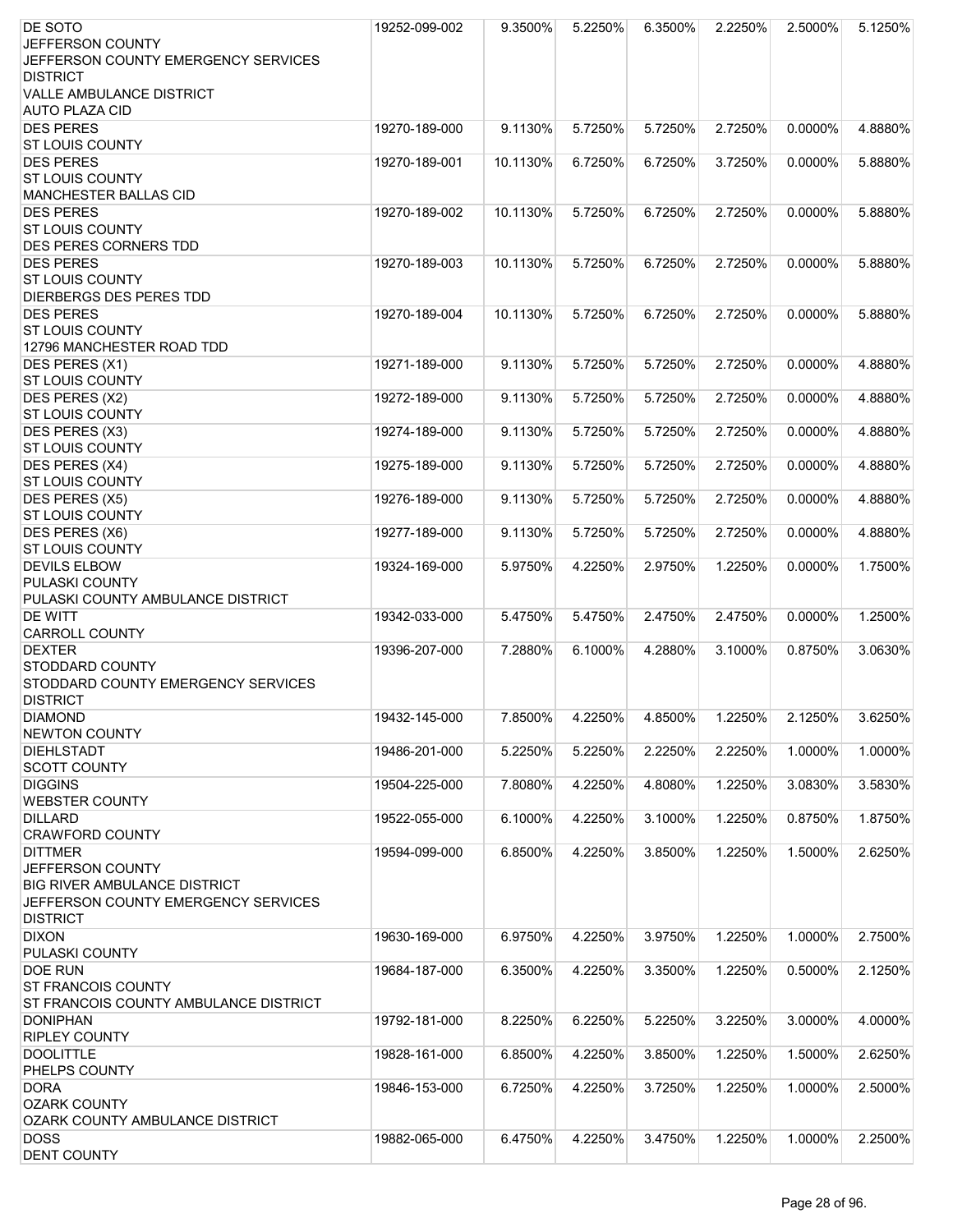| DOVER                                                  | 19918-107-000 | 6.8500%  | 5.8500% | 3.8500% | 2.8500% | 0.0000%    | 2.6250% |
|--------------------------------------------------------|---------------|----------|---------|---------|---------|------------|---------|
| LAFAYETTE COUNTY                                       |               |          |         |         |         |            |         |
| <b>DOWNING</b>                                         | 19990-197-000 | 6.2250%  | 4.2250% | 3.2250% | 1.2250% | 2.0000%    | 2.0000% |
| <b>SCHUYLER COUNTY</b>                                 |               |          |         |         |         |            |         |
| <b>DREXEL</b><br><b>BATES COUNTY</b>                   | 20134-013-000 | 7.2250%  | 5.2250% | 4.2250% | 2.2250% | 1.5000%    | 3.0000% |
| <b>DREXEL</b>                                          | 20134-037-000 | 8.2250%  | 6.2250% | 5.2250% | 3.2250% | 3.0000%    | 4.0000% |
| <b>CASS COUNTY</b>                                     |               |          |         |         |         |            |         |
| <b>DRURY</b>                                           | 20170-067-000 | 5.7250%  | 4.2250% | 2.7250% | 1.2250% | 0.0000%    | 1.5000% |
| <b>DOUGLAS COUNTY</b>                                  |               |          |         |         |         |            |         |
| <b>DUDLEY</b>                                          | 20296-207-000 | 6.4130%  | 4.2250% | 3.4130% | 1.2250% | 0.0000%    | 2.1880% |
| STODDARD COUNTY                                        |               |          |         |         |         |            |         |
| STODDARD COUNTY EMERGENCY SERVICES                     |               |          |         |         |         |            |         |
| <b>DISTRICT</b>                                        |               |          |         |         |         |            |         |
| <b>DUENWEG</b>                                         | 20314-097-000 | 7.2000%  | 4.2250% | 4.2000% | 1.2250% | 1.5000%    | 2.9750% |
| <b>JASPER COUNTY</b>                                   |               |          |         |         |         |            |         |
| <b>DUGGINSVILLE</b>                                    | 20332-153-000 | 6.7250%  | 4.2250% | 3.7250% | 1.2250% | 1.0000%    | 2.5000% |
| <b>OZARK COUNTY</b><br>OZARK COUNTY AMBULANCE DISTRICT |               |          |         |         |         |            |         |
| <b>DUKE</b>                                            | 20350-161-000 | 5.3500%  | 4.2250% | 2.3500% | 1.2250% | 0.0000%    | 1.1250% |
| PHELPS COUNTY                                          |               |          |         |         |         |            |         |
| <b>DUNCANS BRIDGE</b>                                  | 20404-137-000 | 5.7250%  | 5.7250% | 2.7250% | 2.7250% | 1.0000%    | 1.5000% |
| MONROE COUNTY                                          |               |          |         |         |         |            |         |
| <b>DUNLAP</b>                                          | 20458-079-000 | 5.7250%  | 4.2250% | 2.7250% | 1.2250% | 1.5000%    | 1.5000% |
| <b>GRUNDY COUNTY</b>                                   |               |          |         |         |         |            |         |
| <b>DUNNEGAN</b>                                        | 20494-167-000 | 5.6000%  | 4.2250% | 2.6000% | 1.2250% | 1.3750%    | 1.3750% |
| POLK COUNTY                                            |               |          |         |         |         |            |         |
| <b>DUQUESNE</b>                                        | 20512-097-000 | 7.8250%  | 6.6000% | 4.8250% | 3.6000% | 0.0000%    | 3.6000% |
| <b>JASPER COUNTY</b>                                   |               |          |         |         |         |            |         |
| <b>DURHAM</b>                                          | 20530-111-000 | 7.3500%  | 6.8500% | 4.3500% | 3.8500% | 2.0000%    | 3.1250% |
| <b>LEWIS COUNTY</b>                                    |               |          |         |         |         |            |         |
| LEWIS COUNTY AMBULANCE DISTRICT                        |               |          |         |         |         |            |         |
| <b>DUTCHTOWN</b><br>CAPE GIRARDEAU COUNTY              | 20566-031-000 | 6.2250%  | 5.2250% | 3.2250% | 2.2250% | 2.0000%    | 2.0000% |
| <b>DUTZOW</b>                                          | 20584-219-000 | 6.2250%  | 5.7250% | 3.2250% | 2.7250% | $0.0000\%$ | 2.0000% |
| <b>WARREN COUNTY</b>                                   |               |          |         |         |         |            |         |
| WARREN COUNTY EMERGENCY SERVICES DISTRICT              |               |          |         |         |         |            |         |
|                                                        |               |          |         |         |         |            |         |
| <b>EAGLE ROCK</b>                                      | 20656-009-000 | 6.2250%  | 4.2250% | 3.2250% | 1.2250% | 0.0000%    | 2.0000% |
| <b>BARRY COUNTY</b>                                    |               |          |         |         |         |            |         |
| SOUTH BARRY COUNTY AMBULANCE DISTRICT                  |               |          |         |         |         |            |         |
| <b>EAGLEVILLE</b>                                      | 20674-081-000 | 7.3500%  | 5.4750% | 4.3500% | 2.4750% | 0.0000%    | 3.1250% |
| <b>HARRISON COUNTY</b>                                 |               |          |         |         |         |            |         |
| <b>EAST KANSAS CITY</b>                                | 20926-047-000 | 5.4750%  | 5.3500% | 2.4750% | 2.3500% | 0.0000%    | 1.2500% |
| <b>CLAY COUNTY</b>                                     |               |          |         |         |         |            |         |
| KANSAS CITY ZOOLOGICAL DISTRICT<br><b>EAST LYNNE</b>   | 20980-037-000 | 7.7250%  | 6.2250% | 4.7250% | 3.2250% | 3.0000%    | 3.5000% |
| <b>CASS COUNTY</b>                                     |               |          |         |         |         |            |         |
| <b>EASTON</b>                                          | 21034-021-000 | 6.8250%  | 5.8250% | 3.8250% | 2.8250% | 0.0000%    | 2.6000% |
| <b>BUCHANAN COUNTY</b>                                 |               |          |         |         |         |            |         |
| TRI-COUNTY AMBULANCE DISTRICT                          |               |          |         |         |         |            |         |
| <b>EAST PRAIRIE</b>                                    | 21052-133-000 | 8.4750%  | 4.2250% | 5.4750% | 1.2250% | 1.0000%    | 4.2500% |
| MISSISSIPPI COUNTY                                     |               |          |         |         |         |            |         |
| <b>EDGAR SPRINGS</b>                                   | 21214-161-000 | 6.3500%  | 4.2250% | 3.3500% | 1.2250% | 1.0000%    | 2.1250% |
| PHELPS COUNTY                                          |               |          |         |         |         |            |         |
| <b>EDGERTON</b>                                        | 21250-165-000 | 7.1000%  | 5.6000% | 4.1000% | 2.6000% | 0.0000%    | 2.8750% |
| PLATTE COUNTY                                          |               |          |         |         |         |            |         |
| TRI-COUNTY AMBULANCE DISTRICT                          |               |          |         |         |         |            |         |
| <b>EDGEWOOD</b>                                        | 21304-163-000 | 6.2250%  | 4.2250% | 3.2250% | 1.2250% | 1.0000%    | 2.0000% |
| PIKE COUNTY                                            |               |          |         |         |         |            |         |
| <b>EDINA</b><br><b>KNOX COUNTY</b>                     | 21322-103-000 | 7.7250%  | 7.7250% | 4.7250% | 4.7250% | 3.5000%    | 3.5000% |
| <b>EDMUNDSON</b>                                       | 21376-189-000 | 9.3630%  | 5.9750% | 5.9750% | 2.9750% | 0.0000%    | 5.1380% |
| <b>ST LOUIS COUNTY</b>                                 |               |          |         |         |         |            |         |
| <b>EDMUNDSON</b>                                       | 21376-189-001 | 11.3630% | 6.9750% | 7.9750% | 3.9750% | $0.0000\%$ | 7.1380% |
| <b>ST LOUIS COUNTY</b>                                 |               |          |         |         |         |            |         |
| 10700 PEAR TREE LANE CID                               |               |          |         |         |         |            |         |
| 10700 PEAR TREE LANE TDD                               |               |          |         |         |         |            |         |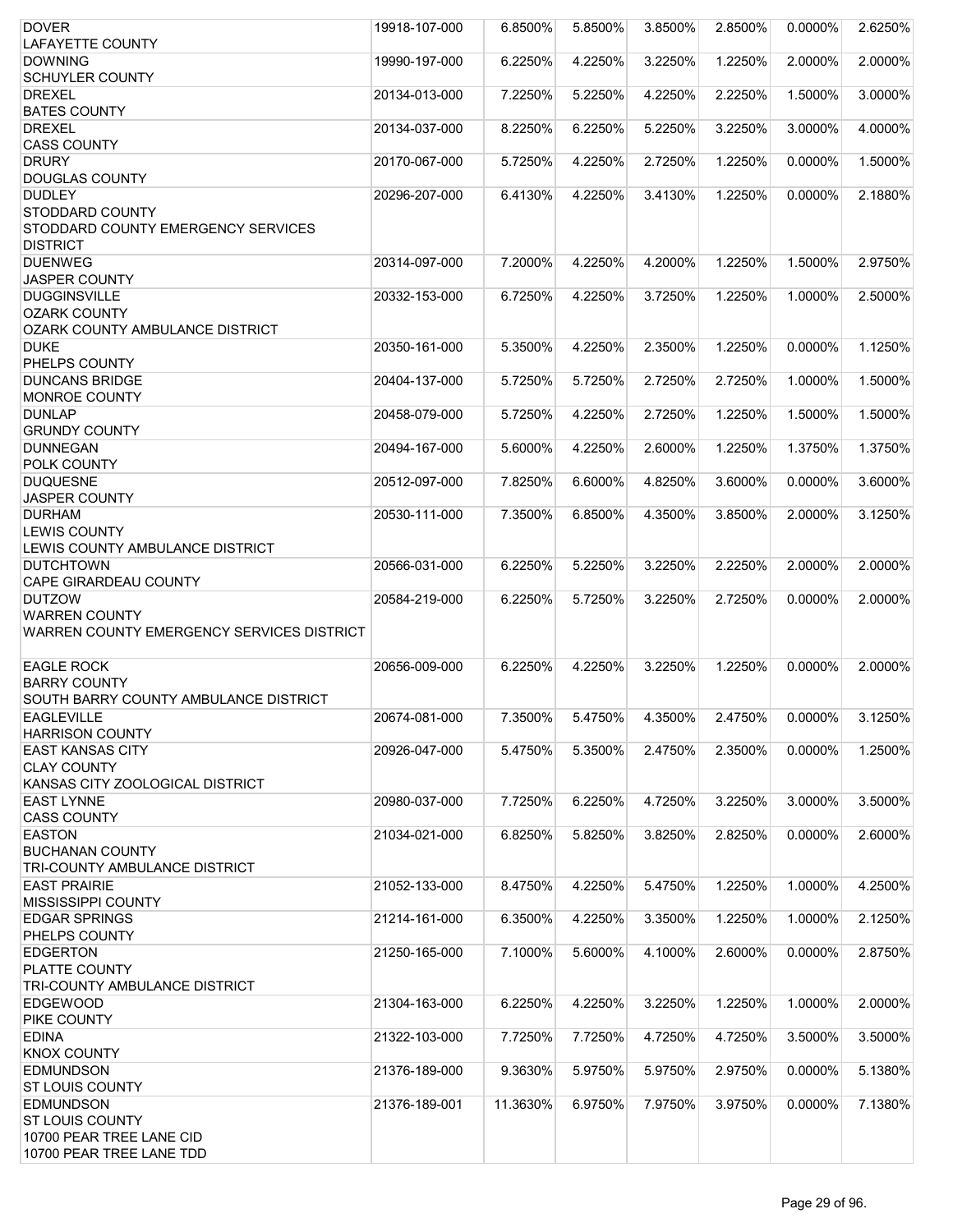| <b>EDWARDS</b>                         | 21394-015-000 | 6.2250% | 5.7250% | 3.2250% | 2.7250% | 1.5000% | 2.0000% |
|----------------------------------------|---------------|---------|---------|---------|---------|---------|---------|
| <b>BENTON COUNTY</b>                   |               |         |         |         |         |         |         |
| WARSAW-LINCOLN AMBULANCE DISTRICT      |               |         |         |         |         |         |         |
| <b>ELDON</b>                           | 21484-131-000 | 8.1250% | 5.2250% | 5.1250% | 2.2250% | 3.0000% | 3.9000% |
| <b>IMILLER COUNTY</b>                  |               |         |         |         |         |         |         |
| MILLER COUNTY AMBULANCE DISTRICT       |               |         |         |         |         |         |         |
| <b>EL DORADO SPRINGS</b>               | 21502-039-000 | 8.4750% | 4.2250% | 5.4750% | 1.2250% | 0.5000% | 4.2500% |
| <b>CEDAR COUNTY</b>                    |               |         |         |         |         |         |         |
| <b>CEDAR COUNTY AMBULANCE DISTRICT</b> |               |         |         |         |         |         |         |
| CEDAR COUNTY PUBLIC LIBRARY DISTRICT   |               |         |         |         |         |         |         |
| <b>ELDRIDGE</b>                        | 21538-105-000 | 5.4130% | 4.2250% | 2.4130% | 1.2250% | 0.0000% | 1.1880% |
| <b>LACLEDE COUNTY</b>                  |               |         |         |         |         |         |         |
|                                        |               |         |         |         |         |         |         |
| <b>ELK CREEK</b>                       | 21610-215-000 | 6.1000% | 6.1000% | 3.1000% | 3.1000% | 1.8750% | 1.8750% |
| <b>TEXAS COUNTY</b>                    |               |         |         |         |         |         |         |
| <b>ELKHEAD</b>                         | 21682-043-000 | 5.9750% | 4.2250% | 2.9750% | 1.2250% | 0.2500% | 1.7500% |
| <b>CHRISTIAN COUNTY</b>                |               |         |         |         |         |         |         |
| CHRISTIAN COUNTY EMERGENCY SERVICES    |               |         |         |         |         |         |         |
| <b>DISTRICT</b>                        |               |         |         |         |         |         |         |
| <b>ELKLAND</b>                         | 21772-225-000 | 6.3080% | 4.2250% | 3.3080% | 1.2250% | 2.0830% | 2.0830% |
| <b>WEBSTER COUNTY</b>                  |               |         |         |         |         |         |         |
| <b>ELKTON</b>                          | 21826-085-000 | 5.7250% | 4.2250% | 2.7250% | 1.2250% | 1.5000% | 1.5000% |
| <b>HICKORY COUNTY</b>                  |               |         |         |         |         |         |         |
| <b>ELLINGTON</b>                       | 21844-179-000 | 8.7250% | 4.2250% | 5.7250% | 1.2250% | 1.0000% | 4.5000% |
| <b>REYNOLDS COUNTY</b>                 |               |         |         |         |         |         |         |
| REYNOLDS COUNTY AMBULANCE DISTRICT     |               |         |         |         |         |         |         |
| <b>ELLIS PRAIRIE</b>                   | 21880-215-000 | 6.1000% | 6.1000% | 3.1000% | 3.1000% | 1.8750% | 1.8750% |
| <b>TEXAS COUNTY</b>                    |               |         |         |         |         |         |         |
| <b>ELLISVILLE</b>                      | 21898-189-000 | 8.8630% | 4.2250% | 5.4750% | 1.2250% | 0.0000% | 4.6380% |
| <b>ST LOUIS COUNTY</b>                 |               |         |         |         |         |         |         |
| <b>ELLISVILLE</b>                      | 21898-189-001 | 9.8630% | 5.2250% | 6.4750% | 2.2250% | 0.0000% | 5.6380% |
| <b>ST LOUIS COUNTY</b>                 |               |         |         |         |         |         |         |
| ELLISVILLE MARKETPLACE CID             |               |         |         |         |         |         |         |
| ELLISVILLE (X1)                        | 21899-189-000 | 8.8630% | 4.2250% | 5.4750% | 1.2250% | 0.0000% | 4.6380% |
| <b>ST LOUIS COUNTY</b>                 |               |         |         |         |         |         |         |
|                                        |               |         |         |         |         |         |         |
| ELLISVILLE (X2)                        | 21900-189-000 | 8.8630% | 4.2250% | 5.4750% | 1.2250% | 0.0000% | 4.6380% |
| <b>ST LOUIS COUNTY</b>                 |               |         |         |         |         |         |         |
| ELLISVILLE (X3)                        | 21901-189-000 | 8.8630% | 4.2250% | 5.4750% | 1.2250% | 0.0000% | 4.6380% |
| <b>ST LOUIS COUNTY</b>                 |               |         |         |         |         |         |         |
| ELLISVILLE (X4)                        | 21902-189-000 | 8.8630% | 4.2250% | 5.4750% | 1.2250% | 0.0000% | 4.6380% |
| <b>ST LOUIS COUNTY</b>                 |               |         |         |         |         |         |         |
| ELLISVILLE (X4)                        | 21902-189-001 | 9.8630% | 5.2250% | 6.4750% | 2.2250% | 0.0000% | 5.6380% |
| <b>ST LOUIS COUNTY</b>                 |               |         |         |         |         |         |         |
| <b>FOUNTAIN PLAZA CID</b>              |               |         |         |         |         |         |         |
| ELLISVILLE (X5)                        | 21903-189-000 | 8.8630% | 4.2250% | 5.4750% | 1.2250% | 0.0000% | 4.6380% |
| <b>ST LOUIS COUNTY</b>                 |               |         |         |         |         |         |         |
| ELLISVILLE (X6)                        | 21904-189-000 | 8.8630% | 4.2250% | 5.4750% | 1.2250% | 0.0000% | 4.6380% |
| <b>ST LOUIS COUNTY</b>                 |               |         |         |         |         |         |         |
| ELLISVILLE (X7)                        | 21905-189-000 | 8.8630% | 4.2250% | 5.4750% | 1.2250% | 0.0000% | 4.6380% |
| <b>ST LOUIS COUNTY</b>                 |               |         |         |         |         |         |         |
| ELLISVILLE (X8)                        | 21906-189-000 | 8.8630% | 4.2250% | 5.4750% | 1.2250% | 0.0000% | 4.6380% |
| <b>ST LOUIS COUNTY</b>                 |               |         |         |         |         |         |         |
| ELLISVILLE (X9)                        | 21907-189-000 | 8.8630% | 4.2250% | 5.4750% | 1.2250% | 0.0000% | 4.6380% |
| <b>ST LOUIS COUNTY</b>                 |               |         |         |         |         |         |         |
| ELLISVILLE (X10)                       | 21908-189-000 | 8.8630% | 4.2250% | 5.4750% | 1.2250% | 0.0000% | 4.6380% |
| <b>ST LOUIS COUNTY</b>                 |               |         |         |         |         |         |         |
| ELLISVILLE (X11)                       | 21909-189-000 | 8.8630% | 4.2250% | 5.4750% | 1.2250% | 0.0000% | 4.6380% |
| <b>ST LOUIS COUNTY</b>                 |               |         |         |         |         |         |         |
| <b>ELLSINORE</b>                       | 21916-035-000 | 7.2250% | 4.2250% | 4.2250% | 1.2250% | 2.5000% | 3.0000% |
| <b>CARTER COUNTY</b>                   |               |         |         |         |         |         |         |
| <b>ELLSINORE</b>                       | 21916-035-001 | 8.2250% | 4.2250% | 5.2250% | 1.2250% | 2.5000% | 4.0000% |
| <b>CARTER COUNTY</b>                   |               |         |         |         |         |         |         |
| ELLSINORE HERREN AVENUE CID            |               |         |         |         |         |         |         |
| <b>ELLSINORE</b>                       | 21916-035-002 | 8.2250% | 5.2250% | 5.2250% | 2.2250% | 2.5000% | 4.0000% |
| <b>CARTER COUNTY</b>                   |               |         |         |         |         |         |         |
| <b>LEERJAK CID</b>                     |               |         |         |         |         |         |         |
|                                        |               |         |         |         |         |         |         |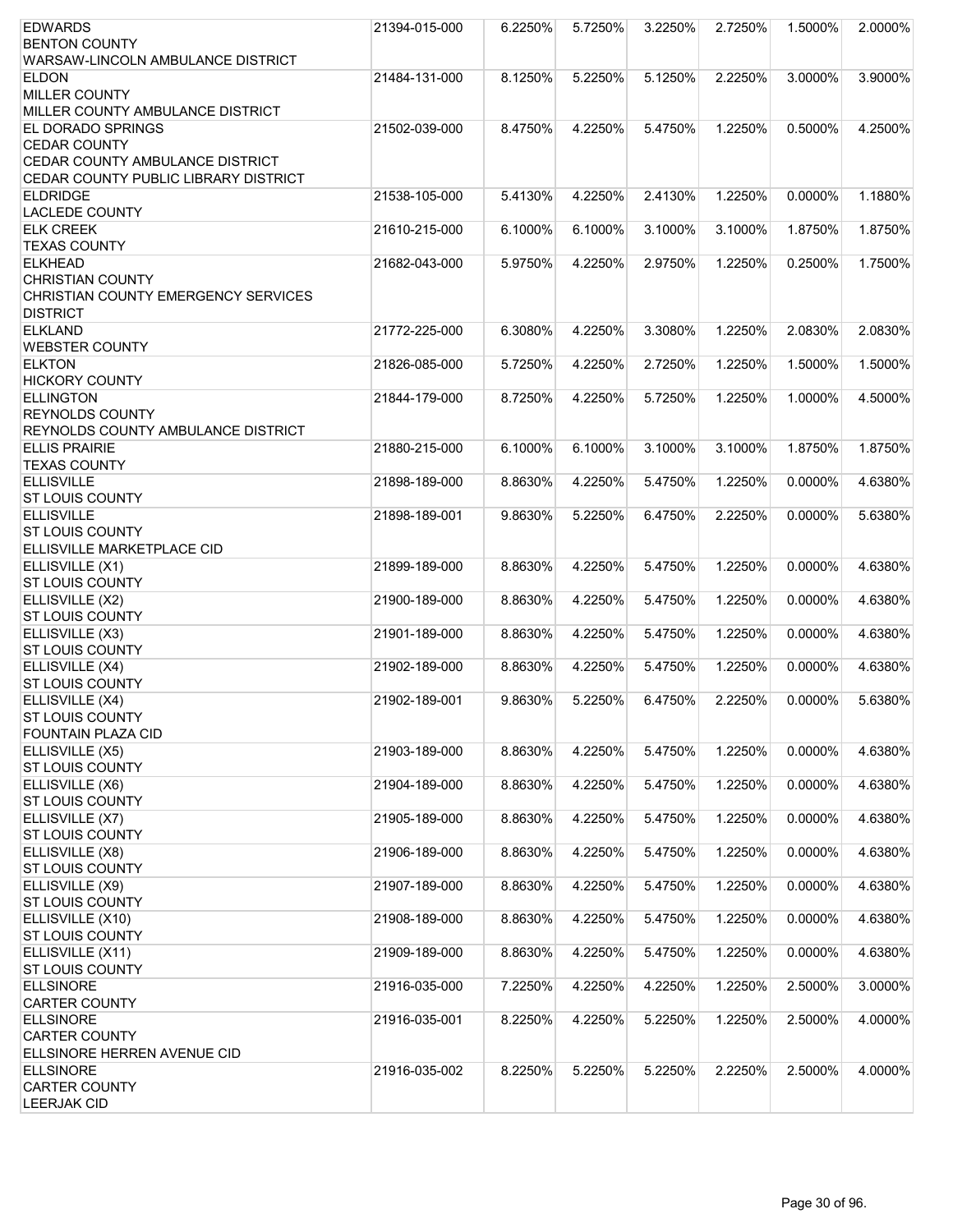| <b>ELMER</b>                             | 21988-121-000 | 6.3500% | 5.9750% | 3.3500% | 2.9750% | 0.0000%    | 2.1250% |
|------------------------------------------|---------------|---------|---------|---------|---------|------------|---------|
| <b>MACON COUNTY</b>                      |               |         |         |         |         |            |         |
| MACON COUNTY EMERGENCY SERVICES DISTRICT |               |         |         |         |         |            |         |
|                                          |               |         |         |         |         |            |         |
| <b>ELMIRA</b>                            | 22006-177-000 | 5.7250% | 5.7250% | 2.7250% | 2.7250% | 0.0000%    | 1.5000% |
| <b>RAY COUNTY</b>                        |               |         |         |         |         |            |         |
| <b>ELMO</b>                              | 22024-147-000 | 6.2250% | 5.7250% | 3.2250% | 2.7250% | 0.0000%    | 2.0000% |
| <b>NODAWAY COUNTY</b>                    |               |         |         |         |         |            |         |
| NODAWAY COUNTY AMBULANCE DISTRICT        |               |         |         |         |         |            |         |
| <b>ELMWOOD</b>                           | 22078-195-000 | 5.7250% | 5.7250% | 2.7250% | 2.7250% | 0.0000%    | 1.5000% |
| <b>SALINE COUNTY</b>                     |               |         |         |         |         |            |         |
| <b>ELSBERRY</b>                          | 22114-113-000 | 7.9750% | 5.7250% | 4.9750% | 2.7250% | 1.5000%    | 3.7500% |
| <b>LINCOLN COUNTY</b>                    |               |         |         |         |         |            |         |
|                                          |               |         |         |         |         |            |         |
| LINCOLN COUNTY AMBULANCE DISTRICT        |               |         |         |         |         |            |         |
| <b>ELSTON</b>                            | 22168-051-000 | 5.7250% | 5.7250% | 2.7250% | 2.7250% | $0.0000\%$ | 1.5000% |
| <b>COLE COUNTY</b>                       |               |         |         |         |         |            |         |
| <b>EMDEN</b>                             | 22240-205-000 | 6.2250% | 5.7250% | 3.2250% | 2.7250% | 1.5000%    | 2.0000% |
| <b>SHELBY COUNTY</b>                     |               |         |         |         |         |            |         |
| <b>SALT RIVER AMBULANCE DISTRICT</b>     |               |         |         |         |         |            |         |
| <b>EMINENCE</b>                          | 22276-203-000 | 7.7250% | 4.2250% | 4.7250% | 1.2250% | 2.0000%    | 3.5000% |
| <b>SHANNON COUNTY</b>                    |               |         |         |         |         |            |         |
| <b>EMMA</b>                              | 22312-107-000 | 6.8500% | 5.8500% | 3.8500% | 2.8500% | 1.0000%    | 2.6250% |
| <b>LAFAYETTE COUNTY</b>                  |               |         |         |         |         |            |         |
| <b>EMMA</b>                              | 22312-195-000 | 6.7250% | 5.7250% | 3.7250% | 2.7250% | 1.0000%    | 2.5000% |
| <b>SALINE COUNTY</b>                     |               |         |         |         |         |            |         |
| <b>EOLIA</b>                             | 22474-163-000 | 7.2250% | 4.2250% | 4.2250% | 1.2250% | 1.0000%    | 3.0000% |
| PIKE COUNTY                              |               |         |         |         |         |            |         |
| <b>ESSEX</b>                             | 22600-207-000 | 6.4130% | 5.2250% | 3.4130% | 2.2250% | 0.0000%    | 2.1880% |
| <b>STODDARD COUNTY</b>                   |               |         |         |         |         |            |         |
|                                          |               |         |         |         |         |            |         |
| STODDARD COUNTY EMERGENCY SERVICES       |               |         |         |         |         |            |         |
| <b>DISTRICT</b>                          |               |         |         |         |         |            |         |
| <b>ETHEL</b>                             | 22672-121-000 | 6.3500% | 5.9750% | 3.3500% | 2.9750% | 0.0000%    | 2.1250% |
| <b>MACON COUNTY</b>                      |               |         |         |         |         |            |         |
| MACON COUNTY EMERGENCY SERVICES DISTRICT |               |         |         |         |         |            |         |
|                                          |               |         |         |         |         |            |         |
| <b>ETHLYN</b>                            | 22690-113-000 | 6.4750% | 4.2250% | 3.4750% | 1.2250% | 0.5000%    | 2.2500% |
| <b>LINCOLN COUNTY</b>                    |               |         |         |         |         |            |         |
| LINCOLN COUNTY AMBULANCE DISTRICT        |               |         |         |         |         |            |         |
| <b>ETTERVILLE</b>                        | 22744-131-000 | 5.7250% | 5.2250% | 2.7250% | 2.2250% | 1.0000%    | 1.5000% |
| <b>MILLER COUNTY</b>                     |               |         |         |         |         |            |         |
| MILLER COUNTY AMBULANCE DISTRICT         |               |         |         |         |         |            |         |
| <b>EUDORA</b>                            | 22762-167-000 | 5.6000% | 4.2250% | 2.6000% | 1.2250% | 1.3750%    | 1.3750% |
| POLK COUNTY                              |               |         |         |         |         |            |         |
| <b>EUNICE</b>                            | 22816-215-000 | 6.1000% | 6.1000% | 3.1000% | 3.1000% | 1.8750%    | 1.8750% |
| <b>TEXAS COUNTY</b>                      |               |         |         |         |         |            |         |
|                                          |               |         |         |         |         |            |         |
| <b>EUREKA</b>                            | 22834-189-000 | 8.6130% | 4.2250% | 5.2250% | 1.2250% | 0.0000%    | 4.3880% |
| <b>ST LOUIS COUNTY</b>                   |               |         |         |         |         |            |         |
| <b>EUREKA</b>                            | 22834-189-001 | 9.4880% | 4.2250% | 6.1000% | 1.2250% | 0.0000%    | 5.2630% |
| <b>ST LOUIS COUNTY</b>                   |               |         |         |         |         |            |         |
| EUREKA COMMERCIAL PARK TDD               |               |         |         |         |         |            |         |
| <b>EUREKA</b>                            | 22834-189-002 | 9.3630% | 4.2250% | 5.9750% | 1.2250% | 0.0000%    | 5.1380% |
| <b>ST LOUIS COUNTY</b>                   |               |         |         |         |         |            |         |
| EUREKA OLD TOWN TDD                      |               |         |         |         |         |            |         |
| <b>EUREKA</b>                            | 22834-189-003 | 9.4880% | 4.2250% | 6.1000% | 1.2250% | $0.0000\%$ | 5.2630% |
| <b>ST LOUIS COUNTY</b>                   |               |         |         |         |         |            |         |
| EUREKA POINTE CID                        |               |         |         |         |         |            |         |
| <b>EUREKA</b>                            | 22834-189-004 | 9.6130% | 4.2250% | 6.2250% | 1.2250% | 0.0000%    | 5.3880% |
| <b>ST LOUIS COUNTY</b>                   |               |         |         |         |         |            |         |
| SHOPPES AT HILLTOP TDD                   |               |         |         |         |         |            |         |
| <b>EUREKA</b>                            |               |         |         |         |         |            |         |
|                                          | 22834-189-006 | 9.6130% | 5.2250% | 6.2250% | 2.2250% | 0.0000%    | 5.3880% |
| <b>ST LOUIS COUNTY</b>                   |               |         |         |         |         |            |         |
| <b>HILLTOP VILLAGE CID</b>               |               |         |         |         |         |            |         |
| EUREKA (X1)                              | 22835-189-000 | 8.6130% | 4.2250% | 5.2250% | 1.2250% | 0.0000%    | 4.3880% |
| <b>ST LOUIS COUNTY</b>                   |               |         |         |         |         |            |         |
| EUREKA (X2)                              | 22836-189-000 | 8.6130% | 4.2250% | 5.2250% | 1.2250% | $0.0000\%$ | 4.3880% |
| ST LOUIS COUNTY                          |               |         |         |         |         |            |         |
| EUREKA (X3)                              | 22837-189-000 | 8.6130% | 4.2250% | 5.2250% | 1.2250% | 0.0000%    | 4.3880% |
| <b>ST LOUIS COUNTY</b>                   |               |         |         |         |         |            |         |
|                                          |               |         |         |         |         |            |         |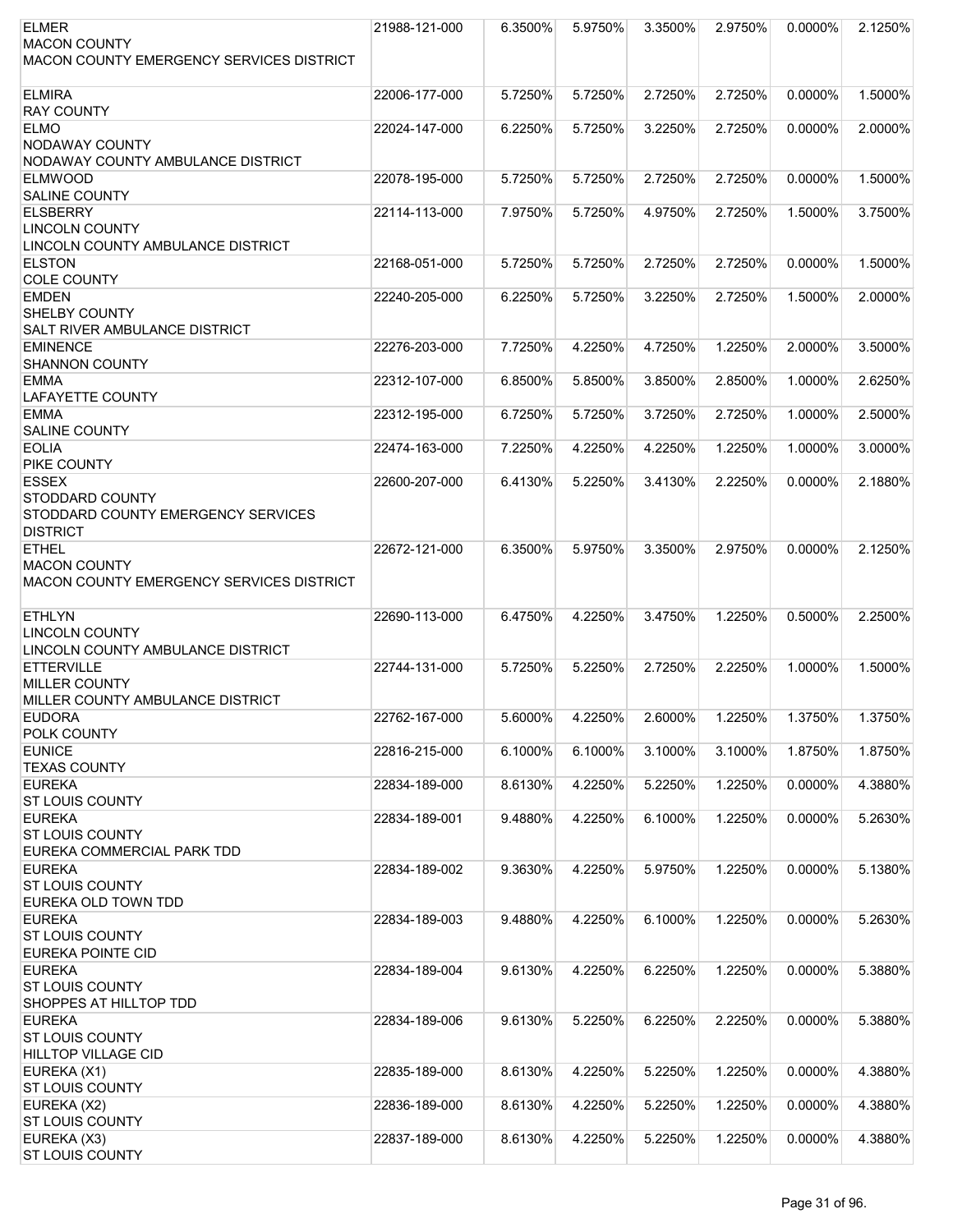| EUREKA (X4)                                        | 22840-189-000 | 8.6130% | 4.2250% | 5.2250% | 1.2250% | 0.0000% | 4.3880% |
|----------------------------------------------------|---------------|---------|---------|---------|---------|---------|---------|
| <b>ST LOUIS COUNTY</b>                             |               |         |         |         |         |         |         |
| EUREKA (T3)                                        | 22841-189-000 | 8.6130% | 4.2250% | 5.2250% | 1.2250% | 0.0000% | 4.3880% |
| <b>ST LOUIS COUNTY</b>                             |               |         |         |         |         |         |         |
| <b>EVERTON</b>                                     | 22996-057-000 | 8.4750% | 5.9750% | 5.4750% | 2.9750% | 3.7500% | 4.2500% |
| <b>DADE COUNTY</b>                                 |               |         |         |         |         |         |         |
| DADE COUNTY AMBULANCE DISTRICT                     |               |         |         |         |         |         |         |
| <b>EWING</b>                                       | 23032-111-000 | 8.6000% | 6.8500% | 5.6000% | 3.8500% | 3.2500% | 4.3750% |
| <b>LEWIS COUNTY</b>                                |               |         |         |         |         |         |         |
| LEWIS COUNTY AMBULANCE DISTRICT                    |               |         |         |         | 2.9750% | 0.0000% | 2.1250% |
| <b>EXCELLO</b><br><b>MACON COUNTY</b>              | 23050-121-000 | 6.3500% | 5.9750% | 3.3500% |         |         |         |
| MACON COUNTY EMERGENCY SERVICES DISTRICT           |               |         |         |         |         |         |         |
|                                                    |               |         |         |         |         |         |         |
| <b>EXCELSIOR ESTATES</b>                           | 23077-177-000 | 5.7250% | 5.7250% | 2.7250% | 2.7250% | 0.0000% | 1.5000% |
| <b>RAY COUNTY</b>                                  |               |         |         |         |         |         |         |
| <b>EXCELSIOR SPRINGS</b>                           | 23086-047-000 | 8.9750% | 8.8500% | 5.9750% | 5.8500% | 1.5000% | 4.7500% |
| <b>CLAY COUNTY</b>                                 |               |         |         |         |         |         |         |
| KANSAS CITY ZOOLOGICAL DISTRICT                    |               |         |         |         |         |         |         |
| <b>EXCELSIOR SPRINGS</b>                           | 23086-047-001 | 9.7250% | 9.6000% | 6.7250% | 6.6000% | 1.5000% | 5.5000% |
| <b>CLAY COUNTY</b>                                 |               |         |         |         |         |         |         |
| KANSAS CITY ZOOLOGICAL DISTRICT                    |               |         |         |         |         |         |         |
| DOWNTOWN EXCELSIOR SPRINGS COMMERCIAL CID          |               |         |         |         |         |         |         |
|                                                    |               |         |         |         |         |         |         |
| <b>EXCELSIOR SPRINGS</b>                           | 23086-047-002 | 9.9750% | 9.8500% | 6.9750% | 6.8500% | 1.5000% | 5.7500% |
| <b>CLAY COUNTY</b>                                 |               |         |         |         |         |         |         |
| KANSAS CITY ZOOLOGICAL DISTRICT                    |               |         |         |         |         |         |         |
| <b>ELMS HOTEL CID</b>                              |               |         |         |         |         |         |         |
| <b>EXCELSIOR SPRINGS</b>                           | 23086-047-003 | 9.9750% | 9.8500% | 6.9750% | 6.8500% | 1.5000% | 5.7500% |
| <b>CLAY COUNTY</b>                                 |               |         |         |         |         |         |         |
| KANSAS CITY ZOOLOGICAL DISTRICT                    |               |         |         |         |         |         |         |
| <b>VINTAGE PLAZA CID</b>                           |               |         |         |         |         |         |         |
| <b>EXCELSIOR SPRINGS</b>                           | 23086-177-000 | 9.7250% | 9.2250% | 6.7250% | 6.2250% | 1.5000% | 5.5000% |
| <b>RAY COUNTY</b>                                  |               |         |         |         |         |         |         |
| RAY COUNTY AMBULANCE DISTRICT                      |               |         |         |         |         |         |         |
| <b>EXETER</b><br><b>BARRY COUNTY</b>               | 23122-009-000 | 7.2250% | 4.2250% | 4.2250% | 1.2250% | 0.0000% | 3.0000% |
| SOUTH BARRY COUNTY AMBULANCE DISTRICT              |               |         |         |         |         |         |         |
| <b>FAGUS</b>                                       | 23212-023-000 | 5.2250% | 4.2250% | 2.2250% | 1.2250% | 1.0000% | 1.0000% |
| <b>BUTLER COUNTY</b>                               |               |         |         |         |         |         |         |
| <b>FAIRDEALING</b>                                 | 23248-181-000 | 6.2250% | 4.2250% | 3.2250% | 1.2250% | 2.0000% | 2.0000% |
| <b>RIPLEY COUNTY</b>                               |               |         |         |         |         |         |         |
| <b>FAIRFAX</b>                                     | 23266-005-000 | 7.4750% | 7.4750% | 4.4750% | 4.4750% | 1.0000% | 3.2500% |
| <b>ATCHISON COUNTY</b>                             |               |         |         |         |         |         |         |
| <b>FAIR GROVE</b>                                  | 23338-077-000 | 8.2250% | 4.2250% | 5.2250% | 1.2250% | 0.8750% | 4.0000% |
| <b>GREENE COUNTY</b>                               |               |         |         |         |         |         |         |
| <b>FAIRMONT</b>                                    | 23392-045-000 | 6.7250% | 4.2250% | 3.7250% | 1.2250% | 0.0000% | 2.5000% |
| <b>CLARK COUNTY</b>                                |               |         |         |         |         |         |         |
| <b>CLARK COUNTY AMBULANCE DISTRICT</b>             |               |         |         |         |         |         |         |
| <b>FAIR PLAY</b>                                   | 23428-167-000 | 7.6000% | 4.2250% | 4.6000% | 1.2250% | 2.8750% | 3.3750% |
| POLK COUNTY                                        |               |         |         |         |         |         |         |
| <b>FAIRPORT</b>                                    | 23446-063-000 | 5.7250% | 5.2250% | 2.7250% | 2.2250% | 0.0000% | 1.5000% |
| <b>DEKALB COUNTY</b>                               |               |         |         |         |         |         |         |
| DAVIESS/DEKALB REGIONAL JAIL DISTRICT              |               |         |         |         |         |         |         |
| <b>FAIRVIEW</b>                                    | 23518-145-000 | 6.3500% | 4.2250% | 3.3500% | 1.2250% | 2.1250% | 2.1250% |
| <b>NEWTON COUNTY</b>                               |               |         |         |         |         |         |         |
| <b>FAIRVIEW ACRES</b><br><b>ST FRANCOIS COUNTY</b> | 23572-187-000 | 6.3500% | 4.2250% | 3.3500% | 1.2250% | 0.5000% | 2.1250% |
|                                                    |               |         |         |         |         |         |         |
| ST FRANCOIS COUNTY AMBULANCE DISTRICT              |               |         |         |         |         |         |         |
| <b>FALCON</b><br><b>LACLEDE COUNTY</b>             | 23590-105-000 | 5.4130% | 4.2250% | 2.4130% | 1.2250% | 0.0000% | 1.1880% |
| FARBER                                             | 23662-007-000 | 7.8500% | 5.2250% | 4.8500% | 2.2250% | 0.0000% | 3.6250% |
| <b>AUDRAIN COUNTY</b>                              |               |         |         |         |         |         |         |
| <b>VAN-FAR AMBULANCE DISTRICT</b>                  |               |         |         |         |         |         |         |
| <b>FARLEY</b>                                      | 23698-165-000 | 5.6000% | 5.6000% | 2.6000% | 2.6000% | 0.0000% | 1.3750% |
| PLATTE COUNTY                                      |               |         |         |         |         |         |         |
|                                                    |               |         |         |         |         |         |         |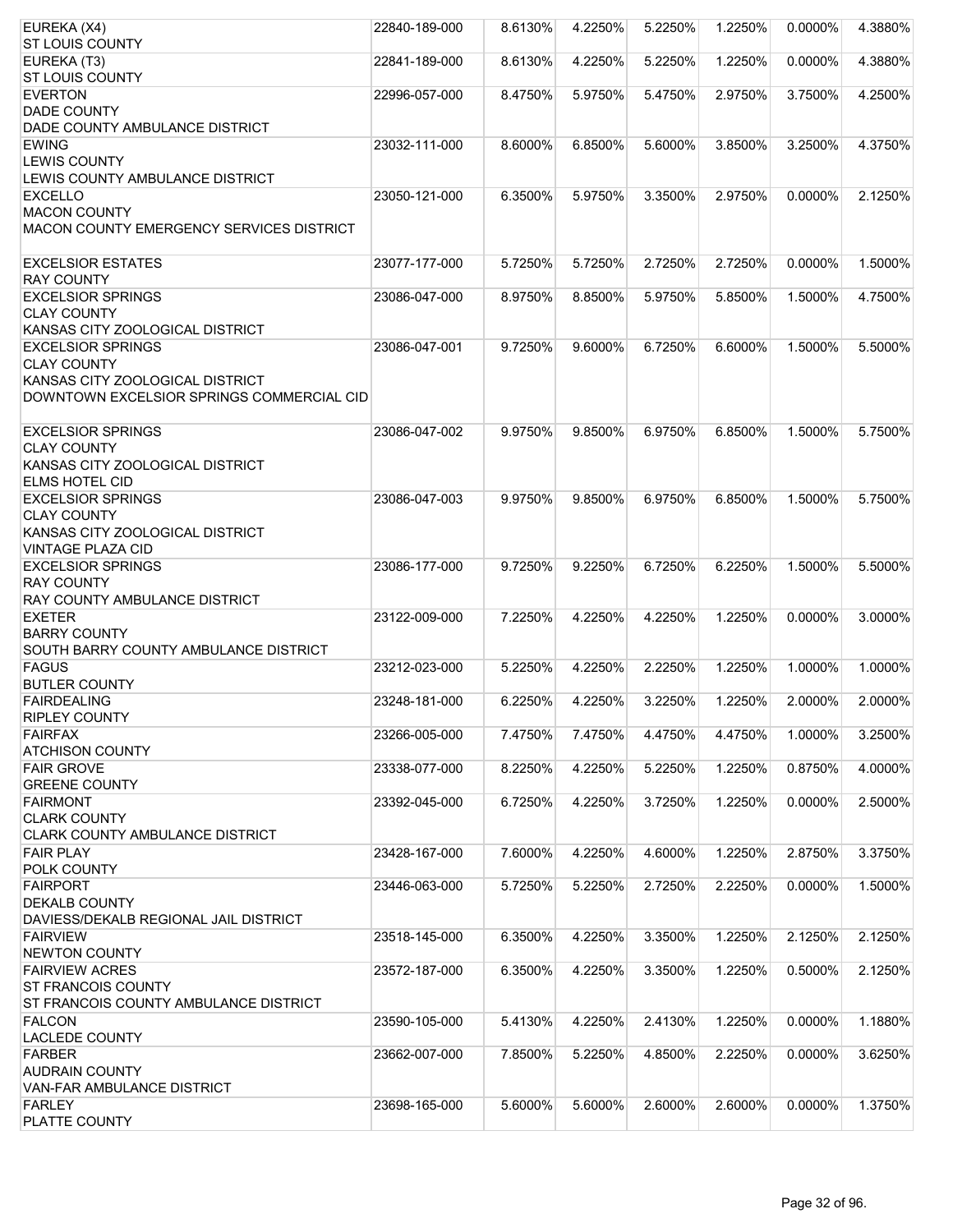| <b>FARMINGTON</b>                            | 23752-187-000 | 8.3500%  | 4.2250% | 5.3500% | 1.2250% | 1.5000%    | 4.1250% |
|----------------------------------------------|---------------|----------|---------|---------|---------|------------|---------|
| <b>ST FRANCOIS COUNTY</b>                    |               |          |         |         |         |            |         |
| ST FRANCOIS COUNTY AMBULANCE DISTRICT        |               |          |         |         |         |            |         |
| <b>FARMINGTON</b>                            | 23752-187-001 | 9.3500%  | 5.2250% | 6.3500% | 2.2250% | 1.5000%    | 5.1250% |
| <b>ST FRANCOIS COUNTY</b>                    |               |          |         |         |         |            |         |
| ST FRANCOIS COUNTY AMBULANCE DISTRICT        |               |          |         |         |         |            |         |
| <b>MAPLE VALLEY PLAZA CID</b>                |               |          |         |         |         |            |         |
| <b>FARMINGTON</b>                            | 23752-187-002 | 9.3500%  | 5.2250% | 6.3500% | 2.2250% | 1.5000%    | 5.1250% |
| <b>ST FRANCOIS COUNTY</b>                    |               |          |         |         |         |            |         |
| <b>ST FRANCOIS COUNTY AMBULANCE DISTRICT</b> |               |          |         |         |         |            |         |
| <b>MINERAL AREA CID</b>                      |               |          |         |         |         |            |         |
|                                              |               |          |         |         |         |            | 1.8750% |
| <b>FARRAR</b>                                | 23788-157-000 | 6.1000%  | 6.1000% | 3.1000% | 3.1000% | 1.3750%    |         |
| PERRY COUNTY                                 |               |          |         |         |         |            |         |
| <b>FAUCETT</b>                               | 23824-021-000 | 5.8250%  | 5.8250% | 2.8250% | 2.8250% | 0.0000%    | 1.6000% |
| <b>BUCHANAN COUNTY</b>                       |               |          |         |         |         |            |         |
| <b>FAYETTE</b>                               | 23842-089-000 | 7.9750%  | 7.9750% | 4.9750% | 4.9750% | 3.1250%    | 3.7500% |
| <b>HOWARD COUNTY</b>                         |               |          |         |         |         |            |         |
| <b>FENTON</b>                                | 23950-189-000 | 8.1130%  | 4.2250% | 4.7250% | 1.2250% | 0.0000%    | 3.8880% |
| <b>ST LOUIS COUNTY</b>                       |               |          |         |         |         |            |         |
| <b>FENTON</b>                                | 23950-189-001 | 9.1130%  | 4.2250% | 5.7250% | 1.2250% | 0.0000%    | 4.8880% |
| <b>ST LOUIS COUNTY</b>                       |               |          |         |         |         |            |         |
| <b>GRAVOIS BLUFFS TDD</b>                    |               |          |         |         |         |            |         |
| FENTON (X1)                                  | 23951-189-000 | 8.1130%  | 4.2250% | 4.7250% | 1.2250% | 0.0000%    | 3.8880% |
| <b>ST LOUIS COUNTY</b>                       |               |          |         |         |         |            |         |
| FENTON (X1)                                  | 23951-189-001 | 9.1130%  | 4.2250% | 5.7250% | 1.2250% | 0.0000%    | 4.8880% |
| <b>ST LOUIS COUNTY</b>                       |               |          |         |         |         |            |         |
| <b>GRAVOIS BLUFFS TDD</b>                    |               |          |         |         |         |            |         |
| FENTON (X2)                                  | 23952-189-000 | 8.1130%  | 4.2250% | 4.7250% | 1.2250% | 0.0000%    | 3.8880% |
| <b>ST LOUIS COUNTY</b>                       |               |          |         |         |         |            |         |
| FENTON (X3)                                  | 23953-189-000 | 8.1130%  | 4.2250% | 4.7250% | 1.2250% | 0.0000%    | 3.8880% |
| <b>ST LOUIS COUNTY</b>                       |               |          |         |         |         |            |         |
| FENTON (T4)                                  | 23957-189-000 | 8.1130%  | 4.2250% | 4.7250% | 1.2250% | 0.0000%    | 3.8880% |
| <b>ST LOUIS COUNTY</b>                       |               |          |         |         |         |            |         |
| <b>FERGUSON</b>                              | 23986-189-000 | 9.6130%  | 4.2250% | 6.2250% | 1.2250% | 0.0000%    | 5.3880% |
| <b>ST LOUIS COUNTY</b>                       |               |          |         |         |         |            |         |
| <b>FERGUSON</b>                              | 23986-189-001 | 10.6130% | 5.2250% | 7.2250% | 2.2250% | $0.0000\%$ | 6.3880% |
| <b>ST LOUIS COUNTY</b>                       |               |          |         |         |         |            |         |
| NORTH COUNTY FESTIVAL SQUARE CID             |               |          |         |         |         |            |         |
| <b>FERGUSON</b>                              | 23986-189-002 | 10.6130% | 4.2250% | 7.2250% | 1.2250% | 0.0000%    | 6.3880% |
| <b>ST LOUIS COUNTY</b>                       |               |          |         |         |         |            |         |
| <b>PERSHALL ROAD TDD</b>                     |               |          |         |         |         |            |         |
| FERGUSON (T1)                                | 23987-189-000 | 9.6130%  | 4.2250% | 6.2250% | 1.2250% | 0.0000%    | 5.3880% |
| <b>ST LOUIS COUNTY</b>                       |               |          |         |         |         |            |         |
| FERGUSON (T2)                                | 23988-189-000 | 9.6130%  | 4.2250% | 6.2250% | 1.2250% | 0.0000%    | 5.3880% |
| <b>ST LOUIS COUNTY</b>                       |               |          |         |         |         |            |         |
| FERGUSON (T3)                                | 23989-189-000 | 9.6130%  | 4.2250% | 6.2250% | 1.2250% | 0.0000%    | 5.3880% |
| <b>ST LOUIS COUNTY</b>                       |               |          |         |         |         |            |         |
| <b>FERRELVIEW</b>                            | 24058-165-000 | 6.6000%  | 5.6000% | 3.6000% | 2.6000% | 1.0000%    | 2.3750% |
| PLATTE COUNTY                                |               |          |         |         |         |            |         |
| <b>FESTUS</b>                                | 24094-099-000 | 8.3500%  | 4.2250% | 5.3500% | 1.2250% | 2.5000%    | 4.1250% |
| JEFFERSON COUNTY                             |               |          |         |         |         |            |         |
| JOACHIM-PLATTIN AMBULANCE DISTRICT           |               |          |         |         |         |            |         |
| <b>FESTUS</b>                                | 24094-099-001 | 8.8500%  | 4.2250% | 5.8500% | 1.2250% | 2.5000%    | 4.6250% |
| JEFFERSON COUNTY                             |               |          |         |         |         |            |         |
| JOACHIM-PLATTIN AMBULANCE DISTRICT           |               |          |         |         |         |            |         |
| TRUMAN BOULEVARD TDD                         |               |          |         |         |         |            |         |
| <b>FESTUS</b>                                | 24094-099-002 | 9.3500%  | 5.2250% | 6.3500% | 2.2250% | 2.5000%    | 5.1250% |
| <b>JEFFERSON COUNTY</b>                      |               |          |         |         |         |            |         |
| JOACHIM-PLATTIN AMBULANCE DISTRICT           |               |          |         |         |         |            |         |
| <b>TRUMAN VILLAGE CID</b>                    |               |          |         |         |         |            |         |
| <b>FIDELITY</b>                              | 24112-097-000 | 5.4500%  | 4.2250% | 2.4500% | 1.2250% | 0.0000%    | 1.2250% |
| <b>JASPER COUNTY</b>                         |               |          |         |         |         |            |         |
| <b>FILLMORE</b>                              | 24184-003-000 | 6.4250%  | 5.9250% | 3.4250% | 2.9250% | 0.0000%    | 2.2000% |
| <b>ANDREW COUNTY</b>                         |               |          |         |         |         |            |         |
| ANDREW COUNTY AMBULANCE DISTRICT             |               |          |         |         |         |            |         |
| <b>FISK</b>                                  | 24328-023-000 | 6.7250%  | 4.2250% | 3.7250% | 1.2250% | 2.0000%    | 2.5000% |
| <b>BUTLER COUNTY</b>                         |               |          |         |         |         |            |         |
|                                              |               |          |         |         |         |            |         |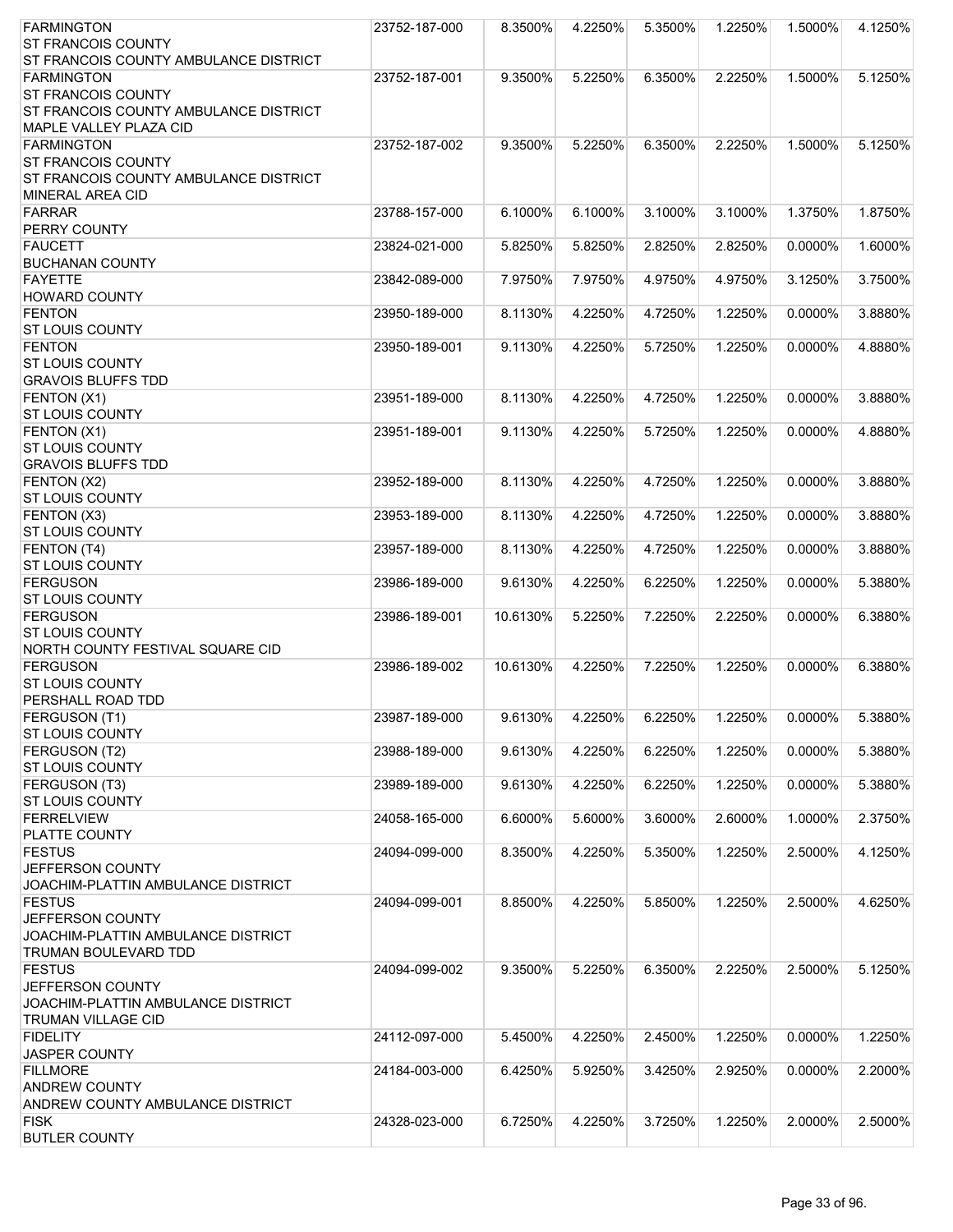| <b>FLEMING</b>                      | 24562-177-000 | 6.7250% | 5.7250% | 3.7250% | 2.7250% | 0.0000%    | 2.5000% |
|-------------------------------------|---------------|---------|---------|---------|---------|------------|---------|
| <b>RAY COUNTY</b>                   |               |         |         |         |         |            |         |
| ORRICK FIRE PROTECTION DISTRICT     |               |         |         |         |         |            |         |
| RAY COUNTY AMBULANCE DISTRICT       |               |         |         |         |         |            |         |
| <b>FLEMINGTON</b>                   | 24580-167-000 | 5.6000% | 4.2250% | 2.6000% | 1.2250% | 1.3750%    | 1.3750% |
|                                     |               |         |         |         |         |            |         |
| <b>POLK COUNTY</b>                  |               |         |         |         |         |            |         |
| <b>FLETCHER</b>                     | 24634-099-000 | 6.8500% | 4.2250% | 3.8500% | 1.2250% | 1.5000%    | 2.6250% |
| <b>JEFFERSON COUNTY</b>             |               |         |         |         |         |            |         |
| JEFFERSON COUNTY EMERGENCY SERVICES |               |         |         |         |         |            |         |
| <b>DISTRICT</b>                     |               |         |         |         |         |            |         |
| VALLE AMBULANCE DISTRICT            |               |         |         |         |         |            |         |
| <b>FLINT HILL</b>                   | 24670-183-000 | 6.9500% | 5.9500% | 3.8500% | 2.8500% | 1.0000%    | 2.7250% |
| <b>ST CHARLES COUNTY</b>            |               |         |         |         |         |            |         |
| <b>FLORDELL HILLS</b>               | 24706-189-000 | 8.1130% | 4.7250% | 4.7250% | 1.7250% | 0.0000%    | 3.8880% |
|                                     |               |         |         |         |         |            |         |
| <b>ST LOUIS COUNTY</b>              |               |         |         |         |         |            |         |
| <b>FLORENCE</b>                     | 24742-141-000 | 5.7250% | 5.2250% | 2.7250% | 2.2250% | 0.5000%    | 1.5000% |
| <b>MORGAN COUNTY</b>                |               |         |         |         |         |            |         |
| MID-MO AMBULANCE DISTRICT           |               |         |         |         |         |            |         |
| <b>FLORIDA</b>                      | 24760-137-000 | 6.2250% | 5.7250% | 3.2250% | 2.7250% | 1.0000%    | 2.0000% |
| <b>MONROE COUNTY</b>                |               |         |         |         |         |            |         |
| MONROE CITY AMBULANCE DISTRICT      |               |         |         |         |         |            |         |
| <b>FLORISSANT</b>                   | 24778-189-000 | 8.8630% | 4.2250% | 5.4750% | 1.2250% | 0.0000%    | 4.6380% |
| <b>ST LOUIS COUNTY</b>              |               |         |         |         |         |            |         |
|                                     |               |         |         |         |         |            |         |
| <b>FLORISSANT</b>                   | 24778-189-001 | 9.8630% | 4.2250% | 6.4750% | 1.2250% | 0.0000%    | 5.6380% |
| <b>ST LOUIS COUNTY</b>              |               |         |         |         |         |            |         |
| <b>NEWCO TDD</b>                    |               |         |         |         |         |            |         |
| <b>FLORISSANT</b>                   | 24778-189-002 | 9.3630% | 4.2250% | 5.9750% | 1.2250% | 0.0000%    | 5.1380% |
| <b>ST LOUIS COUNTY</b>              |               |         |         |         |         |            |         |
| KOCH PLAZA TDD                      |               |         |         |         |         |            |         |
| FLORISSANT (X1)                     | 24779-189-000 | 8.8630% | 4.2250% | 5.4750% | 1.2250% | 0.0000%    | 4.6380% |
| <b>ST LOUIS COUNTY</b>              |               |         |         |         |         |            |         |
|                                     |               |         |         |         |         |            |         |
| FLORISSANT (X2)                     | 24780-189-000 | 8.8630% | 4.2250% | 5.4750% | 1.2250% | 0.0000%    | 4.6380% |
| <b>ST LOUIS COUNTY</b>              |               |         |         |         |         |            |         |
| FLORISSANT (X3)                     | 24781-189-000 | 8.8630% | 4.2250% | 5.4750% | 1.2250% | 0.0000%    | 4.6380% |
| <b>ST LOUIS COUNTY</b>              |               |         |         |         |         |            |         |
| FLORISSANT (X4)                     | 24782-189-000 | 8.8630% | 4.2250% | 5.4750% | 1.2250% | 0.0000%    | 4.6380% |
| <b>ST LOUIS COUNTY</b>              |               |         |         |         |         |            |         |
| FLORISSANT (X5)                     | 24783-189-000 | 8.8630% | 4.2250% | 5.4750% | 1.2250% | 0.0000%    | 4.6380% |
| <b>ST LOUIS COUNTY</b>              |               |         |         |         |         |            |         |
| FLORISSANT (X6)                     | 24784-189-000 | 8.8630% | 4.2250% | 5.4750% | 1.2250% | $0.0000\%$ | 4.6380% |
| <b>ST LOUIS COUNTY</b>              |               |         |         |         |         |            |         |
|                                     |               |         |         |         |         |            |         |
| FLORISSANT (X7)                     | 24785-189-000 | 8.8630% | 4.2250% | 5.4750% | 1.2250% | 0.0000%    | 4.6380% |
| <b>ST LOUIS COUNTY</b>              |               |         |         |         |         |            |         |
| FLORISSANT (X8)                     | 24786-189-000 | 8.8630% | 4.2250% | 5.4750% | 1.2250% | 0.0000%    | 4.6380% |
| <b>ST LOUIS COUNTY</b>              |               |         |         |         |         |            |         |
| FLORISSANT (T1)                     | 24787-189-000 | 8.8630% | 4.2250% | 5.4750% | 1.2250% | 0.0000%    | 4.6380% |
| <b>ST LOUIS COUNTY</b>              |               |         |         |         |         |            |         |
| FLORISSANT (T1)                     | 24787-189-001 | 9.8630% | 4.2250% | 6.4750% | 1.2250% | 0.0000%    | 5.6380% |
| <b>ST LOUIS COUNTY</b>              |               |         |         |         |         |            |         |
|                                     |               |         |         |         |         |            |         |
| SHOPPES AT CROSS KEYS TDD           |               |         |         |         |         |            |         |
| FLORISSANT (X9)                     | 24788-189-000 | 8.8630% | 4.2250% | 5.4750% | 1.2250% | 0.0000%    | 4.6380% |
| <b>ST LOUIS COUNTY</b>              |               |         |         |         |         |            |         |
| FLORISSANT (X10)                    | 24789-189-000 | 8.8630% | 4.2250% | 5.4750% | 1.2250% | 0.0000%    | 4.6380% |
| ST LOUIS COUNTY                     |               |         |         |         |         |            |         |
| FLORISSANT (X11)                    | 24791-189-000 | 8.8630% | 4.2250% | 5.4750% | 1.2250% | 0.0000%    | 4.6380% |
| ST LOUIS COUNTY                     |               |         |         |         |         |            |         |
| <b>FOLEY</b>                        | 24886-113-000 | 7.4750% | 4.2250% | 4.4750% | 1.2250% | 0.5000%    | 3.2500% |
| <b>LINCOLN COUNTY</b>               |               |         |         |         |         |            |         |
| LINCOLN COUNTY AMBULANCE DISTRICT   |               |         |         |         |         |            |         |
|                                     |               |         |         |         |         |            |         |
| <b>FOLK</b>                         | 24904-151-000 | 5.9750% | 5.9750% | 2.9750% | 2.9750% | 1.2500%    | 1.7500% |
| <b>OSAGE COUNTY</b>                 |               |         |         |         |         |            |         |
| <b>FORD CITY</b>                    | 24994-075-000 | 5.2250% | 5.2250% | 2.2250% | 2.2250% | 0.5000%    | 1.0000% |
| <b>GENTRY COUNTY</b>                |               |         |         |         |         |            |         |
| <b>FORDLAND</b>                     | 25012-225-000 | 8.3080% | 4.2250% | 5.3080% | 1.2250% | 4.0830%    | 4.0830% |
| <b>WEBSTER COUNTY</b>               |               |         |         |         |         |            |         |
| <b>FOREST CITY</b>                  | 25066-087-000 | 7.7250% | 6.7250% | 4.7250% | 3.7250% | 0.0000%    | 3.5000% |
| <b>HOLT COUNTY</b>                  |               |         |         |         |         |            |         |
|                                     |               |         |         |         |         |            |         |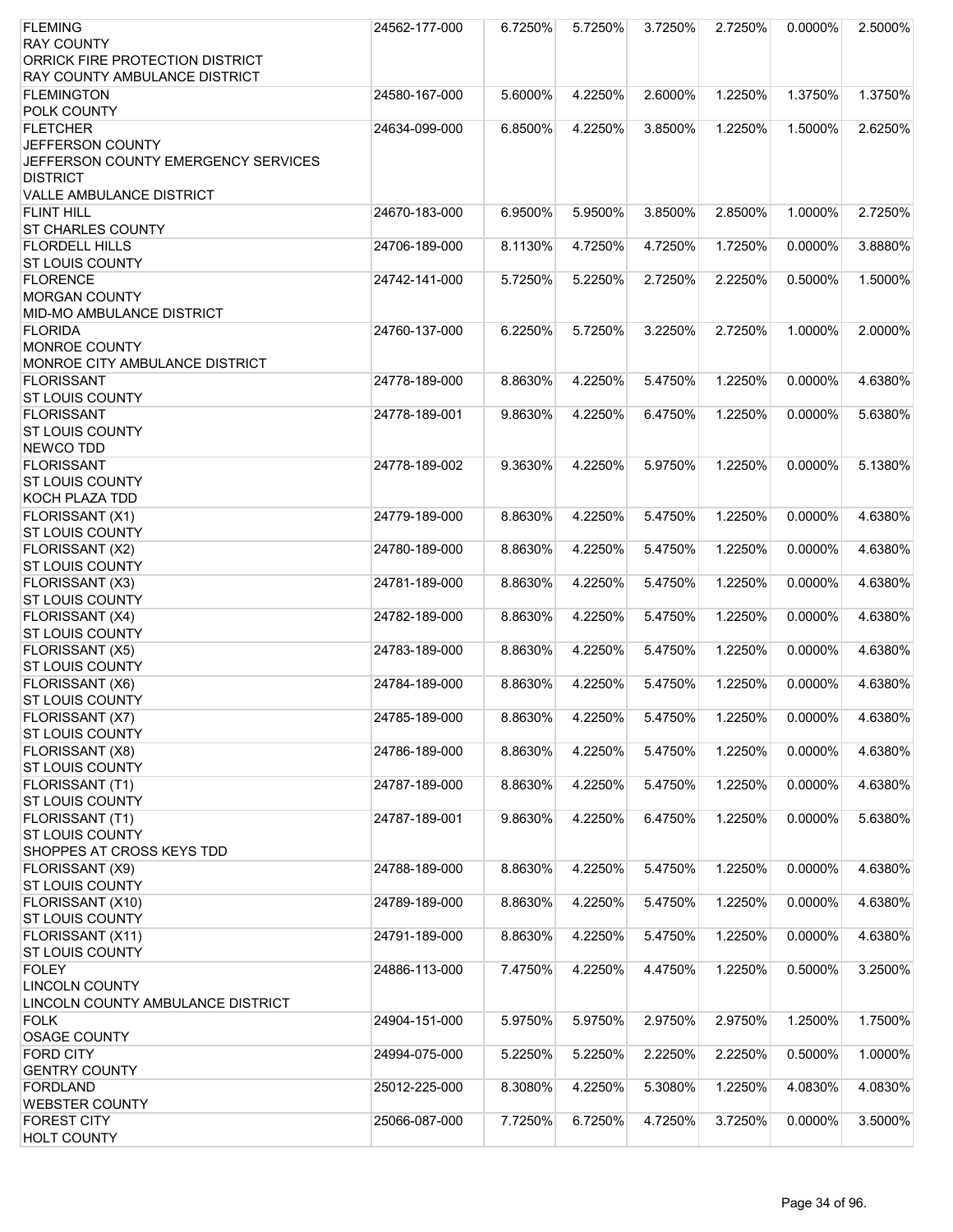| <b>FOREST GREEN</b>                       | 25084-041-000 | 5.9750% | 5.9750% | 2.9750% | 2.9750% | 0.0000%    | 1.7500% |
|-------------------------------------------|---------------|---------|---------|---------|---------|------------|---------|
| <b>CHARITON COUNTY</b>                    |               |         |         |         |         |            |         |
| <b>FORISTELL</b>                          | 25120-183-000 | 7.9500% | 7.9500% | 4.8500% | 4.8500% | 1.5000%    | 3.7250% |
| <b>ST CHARLES COUNTY</b>                  |               |         |         |         |         |            |         |
| <b>FORISTELL</b>                          | 25120-219-000 | 8.2250% | 7.7250% | 5.2250% | 4.7250% | 1.5000%    | 4.0000% |
| <b>WARREN COUNTY</b>                      |               |         |         |         |         |            |         |
| WARREN COUNTY EMERGENCY SERVICES DISTRICT |               |         |         |         |         |            |         |
|                                           |               |         |         |         |         |            |         |
| <b>FORNFELT</b>                           | 25156-201-000 | 5.2250% | 5.2250% | 2.2250% | 2.2250% | 1.0000%    | 1.0000% |
| <b>SCOTT COUNTY</b>                       |               |         |         |         |         |            |         |
| <b>FORSYTH</b>                            | 25192-213-000 | 8.3500% | 4.2250% | 5.3500% | 1.2250% | 1.0000%    | 4.1250% |
| <b>TANEY COUNTY</b>                       |               |         |         |         |         |            |         |
| <b>TANEY COUNTY AMBULANCE DISTRICT</b>    |               |         |         |         |         |            |         |
| <b>FORTESCUE</b>                          | 25228-087-000 | 6.7250% | 6.7250% | 3.7250% | 3.7250% | 0.0000%    | 2.5000% |
| <b>HOLT COUNTY</b>                        |               |         |         |         |         |            |         |
| <b>FORT LEONARD WOOD</b>                  | 25264-169-000 | 5.4750% | 4.2250% | 2.4750% | 1.2250% | 0.0000%    | 1.2500% |
| PULASKI COUNTY                            |               |         |         |         |         |            |         |
| <b>FORTUNA</b>                            | 25300-135-000 | 6.4750% | 5.2250% | 3.4750% | 2.2250% | 1.0000%    | 2.2500% |
| <b>MONITEAU COUNTY</b>                    |               |         |         |         |         |            |         |
| MID-MO AMBULANCE DISTRICT                 |               |         |         |         |         |            |         |
| MONITEAU COUNTY EMERGENCY SERVICES        |               |         |         |         |         |            |         |
| <b>DISTRICT</b>                           |               |         |         |         |         |            |         |
| <b>FORT ZUMWALT</b>                       | 25354-183-000 | 5.9500% | 5.9500% | 2.8500% | 2.8500% | 0.0000%    | 1.7250% |
| <b>ST CHARLES COUNTY</b>                  |               |         |         |         |         |            |         |
| <b>FOSTER</b>                             | 25372-013-000 | 5.2250% | 5.2250% | 2.2250% | 2.2250% | 0.0000%    | 1.0000% |
| <b>BATES COUNTY</b>                       |               |         |         |         |         |            |         |
| FOUNTAIN N' LAKES VILLAGE                 | 25411-113-000 | 6.4750% | 4.2250% | 3.4750% | 1.2250% | 0.5000%    | 2.2500% |
| LINCOLN COUNTY                            |               |         |         |         |         |            |         |
| LINCOLN COUNTY AMBULANCE DISTRICT         |               |         |         |         |         |            |         |
| <b>FRANKCLAY</b>                          | 25516-187-000 | 6.3500% | 4.2250% | 3.3500% | 1.2250% | 0.5000%    | 2.1250% |
| <b>ST FRANCOIS COUNTY</b>                 |               |         |         |         |         |            |         |
| ST FRANCOIS COUNTY AMBULANCE DISTRICT     |               |         |         |         |         |            |         |
| <b>FRANKFORD</b>                          | 25552-163-000 | 7.2250% | 4.2250% | 4.2250% | 1.2250% | 1.0000%    | 3.0000% |
| PIKE COUNTY                               |               |         |         |         |         |            |         |
| <b>FRANKLIN</b>                           | 25624-089-000 | 8.8500% | 6.8500% | 5.8500% | 3.8500% | 2.1250%    | 4.6250% |
| <b>HOWARD COUNTY</b>                      |               |         |         |         |         |            |         |
| <b>FREDERICKTOWN</b>                      | 25768-123-000 | 8.2250% | 4.2250% | 5.2250% | 1.2250% | 2.5000%    | 4.0000% |
| <b>MADISON COUNTY</b>                     |               |         |         |         |         |            |         |
| <b>FREEBURG</b>                           | 25822-151-000 | 7.4750% | 5.9750% | 4.4750% | 2.9750% | 2.2500%    | 3.2500% |
| <b>OSAGE COUNTY</b>                       |               |         |         |         |         |            |         |
| MARIES-OSAGE AMBULANCE DISTRICT           |               |         |         |         |         |            |         |
| <b>FREEMAN</b>                            | 25894-037-000 | 7.2250% | 6.2250% | 4.2250% | 3.2250% | 2.5000%    | 3.0000% |
| <b>CASS COUNTY</b>                        |               |         |         |         |         |            |         |
| <b>FREISTATT</b>                          | 25912-109-000 | 5.8500% | 5.8500% | 2.8500% | 2.8500% | $0.0000\%$ | 1.6250% |
| <b>LAWRENCE COUNTY</b>                    |               |         |         |         |         |            |         |
| <b>FREMONT</b>                            | 25948-035-000 | 5.7250% | 4.2250% | 2.7250% | 1.2250% | 1.5000%    | 1.5000% |
| <b>CARTER COUNTY</b>                      |               |         |         |         |         |            |         |
| <b>FREMONT HILLS</b>                      | 25957-043-000 | 6.9750% | 5.2250% | 3.9750% | 2.2250% | 0.2500%    | 2.7500% |
| <b>CHRISTIAN COUNTY</b>                   |               |         |         |         |         |            |         |
| CHRISTIAN COUNTY EMERGENCY SERVICES       |               |         |         |         |         |            |         |
| <b>DISTRICT</b>                           |               |         |         |         |         |            |         |
| <b>FRENCH VILLAGE</b>                     | 25984-187-000 | 6.3500% | 4.2250% | 3.3500% | 1.2250% | $0.5000\%$ | 2.1250% |
| <b>ST FRANCOIS COUNTY</b>                 |               |         |         |         |         |            |         |
| ST FRANCOIS COUNTY AMBULANCE DISTRICT     |               |         |         |         |         |            |         |
| <b>FRIEDHEIM</b>                          | 26002-031-000 | 5.2250% | 5.2250% | 2.2250% | 2.2250% | 1.0000%    | 1.0000% |
| <b>CAPE GIRARDEAU COUNTY</b>              |               |         |         |         |         |            |         |
| <b>FRISTOE</b>                            | 26056-015-000 | 6.2250% | 5.7250% | 3.2250% | 2.7250% | 1.5000%    | 2.0000% |
| <b>BENTON COUNTY</b>                      |               |         |         |         |         |            |         |
| WARSAW-LINCOLN AMBULANCE DISTRICT         |               |         |         |         |         |            |         |
| <b>FROHNA</b>                             | 26092-157-000 | 6.1000% | 6.1000% | 3.1000% | 3.1000% | 1.3750%    | 1.8750% |
| PERRY COUNTY                              |               |         |         |         |         |            |         |
| <b>FRONTENAC</b>                          | 26110-189-000 | 9.1130% | 5.7250% | 5.7250% | 2.7250% | 0.0000%    | 4.8880% |
| <b>ST LOUIS COUNTY</b>                    |               |         |         |         |         |            |         |
| <b>FRUITLAND</b>                          | 26128-031-000 | 5.2250% | 5.2250% | 2.2250% | 2.2250% | 1.0000%    | 1.0000% |
| <b>CAPE GIRARDEAU COUNTY</b>              |               |         |         |         |         |            |         |
| <b>FULTON</b>                             | 26182-027-000 | 8.2250% | 5.2250% | 5.2250% | 2.2250% | $0.0000\%$ | 4.0000% |
| <b>CALLAWAY COUNTY</b>                    |               |         |         |         |         |            |         |
| CALLAWAY COUNTY AMBULANCE DISTRICT        |               |         |         |         |         |            |         |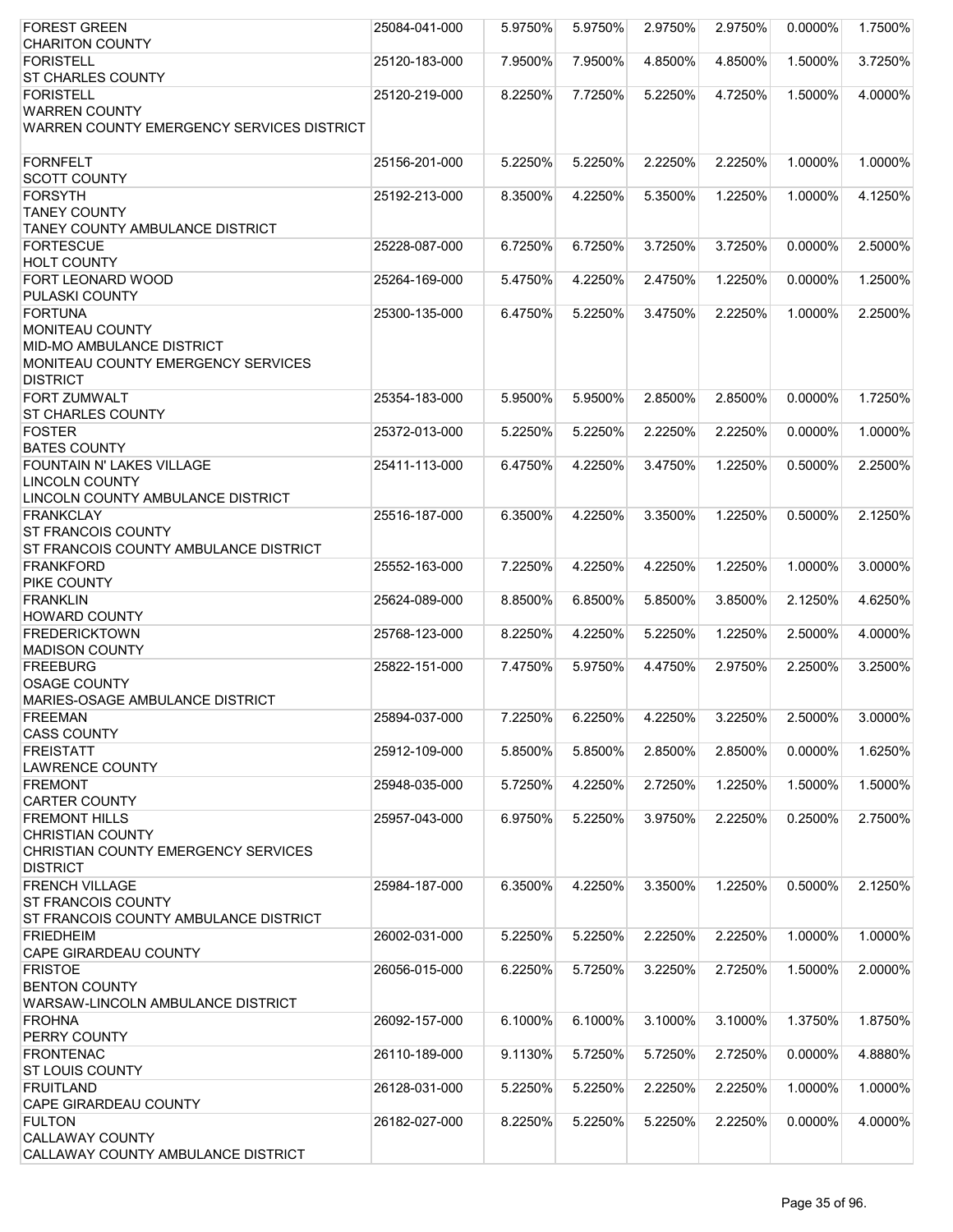| <b>FULTON</b>                          | 26182-027-001 | 8.7250% | 5.2250% | 5.7250% | 2.2250% | 0.0000%    | 4.5000% |
|----------------------------------------|---------------|---------|---------|---------|---------|------------|---------|
| <b>CALLAWAY COUNTY</b>                 |               |         |         |         |         |            |         |
| CALLAWAY COUNTY AMBULANCE DISTRICT     |               |         |         |         |         |            |         |
| FULTON SOUTH BUSINESS 54 TDD           |               |         |         |         |         |            |         |
| <b>GAINESVILLE</b>                     | 26218-153-000 | 8.2250% | 4.2250% | 5.2250% | 1.2250% | 1.0000%    | 4.0000% |
| <b>OZARK COUNTY</b>                    |               |         |         |         |         |            |         |
| OZARK COUNTY AMBULANCE DISTRICT        |               |         |         |         |         |            |         |
| <b>GALENA</b>                          | 26254-209-000 | 7.9750% | 5.9750% | 4.9750% | 2.9750% | 2.0000%    | 3.7500% |
| <b>STONE COUNTY</b>                    |               |         |         |         |         |            |         |
| <b>GALLATIN</b>                        | 26308-061-000 | 8.1000% | 7.6000% | 5.1000% | 4.6000% | 0.0000%    | 3.8750% |
| <b>DAVIESS COUNTY</b>                  |               |         |         |         |         |            |         |
| DAVIESS/DEKALB REGIONAL JAIL DISTRICT  |               |         |         |         |         |            |         |
| <b>GALMEY</b>                          | 26344-085-000 | 5.7250% | 4.2250% | 2.7250% | 1.2250% | 1.5000%    | 1.5000% |
| <b>HICKORY COUNTY</b>                  |               |         |         |         |         |            |         |
| <b>GALT</b>                            | 26362-079-000 | 5.7250% | 4.2250% | 2.7250% | 1.2250% | 1.5000%    | 1.5000% |
| <b>GRUNDY COUNTY</b>                   |               |         |         |         |         |            |         |
| <b>GARDEN CITY</b>                     | 26434-037-000 | 8.2250% | 8.2250% | 5.2250% | 5.2250% | 2.5000%    | 4.0000% |
| <b>CASS COUNTY</b>                     |               |         |         |         |         |            |         |
|                                        |               |         |         |         |         |            |         |
| <b>GARRISON</b>                        | 26524-043-000 | 5.9750% | 4.2250% | 2.9750% | 1.2250% | 0.2500%    | 1.7500% |
| <b>CHRISTIAN COUNTY</b>                |               |         |         |         |         |            |         |
| CHRISTIAN COUNTY EMERGENCY SERVICES    |               |         |         |         |         |            |         |
| <b>DISTRICT</b>                        |               |         |         |         |         |            |         |
| <b>GARWOOD</b>                         | 26560-179-000 | 5.7250% | 4.2250% | 2.7250% | 1.2250% | $0.0000\%$ | 1.5000% |
| <b>REYNOLDS COUNTY</b>                 |               |         |         |         |         |            |         |
| REYNOLDS COUNTY AMBULANCE DISTRICT     |               |         |         |         |         |            |         |
| <b>GASCONADE</b>                       | 26578-073-000 | 7.1000% | 4.2250% | 4.1000% | 1.2250% | 1.0000%    | 2.8750% |
| <b>GASCONADE COUNTY</b>                |               |         |         |         |         |            |         |
| <b>HERMANN AREA AMBULANCE DISTRICT</b> |               |         |         |         |         |            |         |
| <b>GATEWOOD</b>                        | 26686-181-000 | 6.2250% | 4.2250% | 3.2250% | 1.2250% | 2.0000%    | 2.0000% |
| <b>RIPLEY COUNTY</b>                   |               |         |         |         |         |            |         |
| <b>GENTRY</b>                          | 26776-075-000 | 5.2250% | 5.2250% | 2.2250% | 2.2250% | 0.5000%    | 1.0000% |
| <b>GENTRY COUNTY</b>                   |               |         |         |         |         |            |         |
| <b>GEORGETOWN</b>                      | 26830-159-000 | 5.7250% | 5.2250% | 2.7250% | 2.2250% | 1.0000%    | 1.5000% |
| PETTIS COUNTY                          |               |         |         |         |         |            |         |
| PETTIS COUNTY AMBULANCE DISTRICT       |               |         |         |         |         |            |         |
| <b>GERALD</b>                          | 26866-071-000 | 8.9750% | 4.2250% | 5.9750% | 1.2250% | 1.0000%    | 4.7500% |
| <b>FRANKLIN COUNTY</b>                 |               |         |         |         |         |            |         |
| <b>GERALD AREA AMBULANCE DISTRICT</b>  |               |         |         |         |         |            |         |
| <b>GERSTER</b>                         | 26902-185-000 | 5.6000% | 4.2250% | 2.6000% | 1.2250% | 0.8750%    | 1.3750% |
| ST CLAIR COUNTY                        |               |         |         |         |         |            |         |
| <b>GIBBS</b>                           | 26920-001-000 | 5.6000% | 5.2250% | 2.6000% | 2.2250% | 1.0000%    | 1.3750% |
| <b>ADAIR COUNTY</b>                    |               |         |         |         |         |            |         |
| ADAIR COUNTY AMBULANCE DISTRICT        |               |         |         |         |         |            |         |
| <b>GIBSON</b>                          | 26956-069-000 | 5.7250% | 5.7250% | 2.7250% | 2.7250% | 0.0000%    | 1.5000% |
| DUNKLIN COUNTY                         |               |         |         |         |         |            |         |
| <b>GIDEON</b>                          | 26974-143-000 | 7.2250% | 5.7250% | 4.2250% | 2.7250% | 2.5000%    | 3.0000% |
| <b>NEW MADRID COUNTY</b>               |               |         |         |         |         |            |         |
| NEW MADRID COUNTY AMBULANCE DISTRICT   |               |         |         |         |         |            |         |
| <b>GILLIAM</b>                         | 27028-195-000 | 6.8500% | 5.7250% | 3.8500% | 2.7250% | 0.0000%    | 2.6250% |
| <b>SALINE COUNTY</b>                   |               |         |         |         |         |            |         |
| <b>GILMAN CITY</b>                     | 27064-081-000 | 7.4750% | 5.4750% | 4.4750% | 2.4750% | 0.0000%    | 3.2500% |
| <b>HARRISON COUNTY</b>                 |               |         |         |         |         |            |         |
| NOEL T ADAMS AMBULANCE DISTRICT        |               |         |         |         |         |            |         |
| <b>GINGER BLUE</b>                     | 27100-119-000 | 7.2250% | 4.2250% | 4.2250% | 1.2250% | 1.5000%    | 3.0000% |
| MCDONALD COUNTY                        |               |         |         |         |         |            |         |
| <b>GIPSY</b>                           |               |         |         |         |         |            |         |
|                                        | 27118-017-000 | 5.8500% | 5.8500% | 2.8500% | 2.8500% | 1.6250%    | 1.6250% |
| <b>BOLLINGER COUNTY</b>                |               |         |         |         |         |            |         |
| <b>GLADSTONE</b>                       | 27190-047-000 | 7.9750% | 7.8500% | 4.9750% | 4.8500% | 1.0000%    | 3.7500% |
| <b>CLAY COUNTY</b>                     |               |         |         |         |         |            |         |
| KANSAS CITY ZOOLOGICAL DISTRICT        |               |         |         |         |         |            |         |
| <b>GLADSTONE</b>                       | 27190-047-001 | 8.9750% | 7.8500% | 5.9750% | 4.8500% | 1.0000%    | 4.7500% |
| <b>CLAY COUNTY</b>                     |               |         |         |         |         |            |         |
| KANSAS CITY ZOOLOGICAL DISTRICT        |               |         |         |         |         |            |         |
| <b>TOWER TDD</b>                       |               |         |         |         |         |            |         |
| <b>GLADSTONE</b>                       | 27190-047-002 | 8.9750% | 8.8500% | 5.9750% | 5.8500% | 1.0000%    | 4.7500% |
| <b>CLAY COUNTY</b>                     |               |         |         |         |         |            |         |
| KANSAS CITY ZOOLOGICAL DISTRICT        |               |         |         |         |         |            |         |
| MEADOWBROOK VILLAGE CID                |               |         |         |         |         |            |         |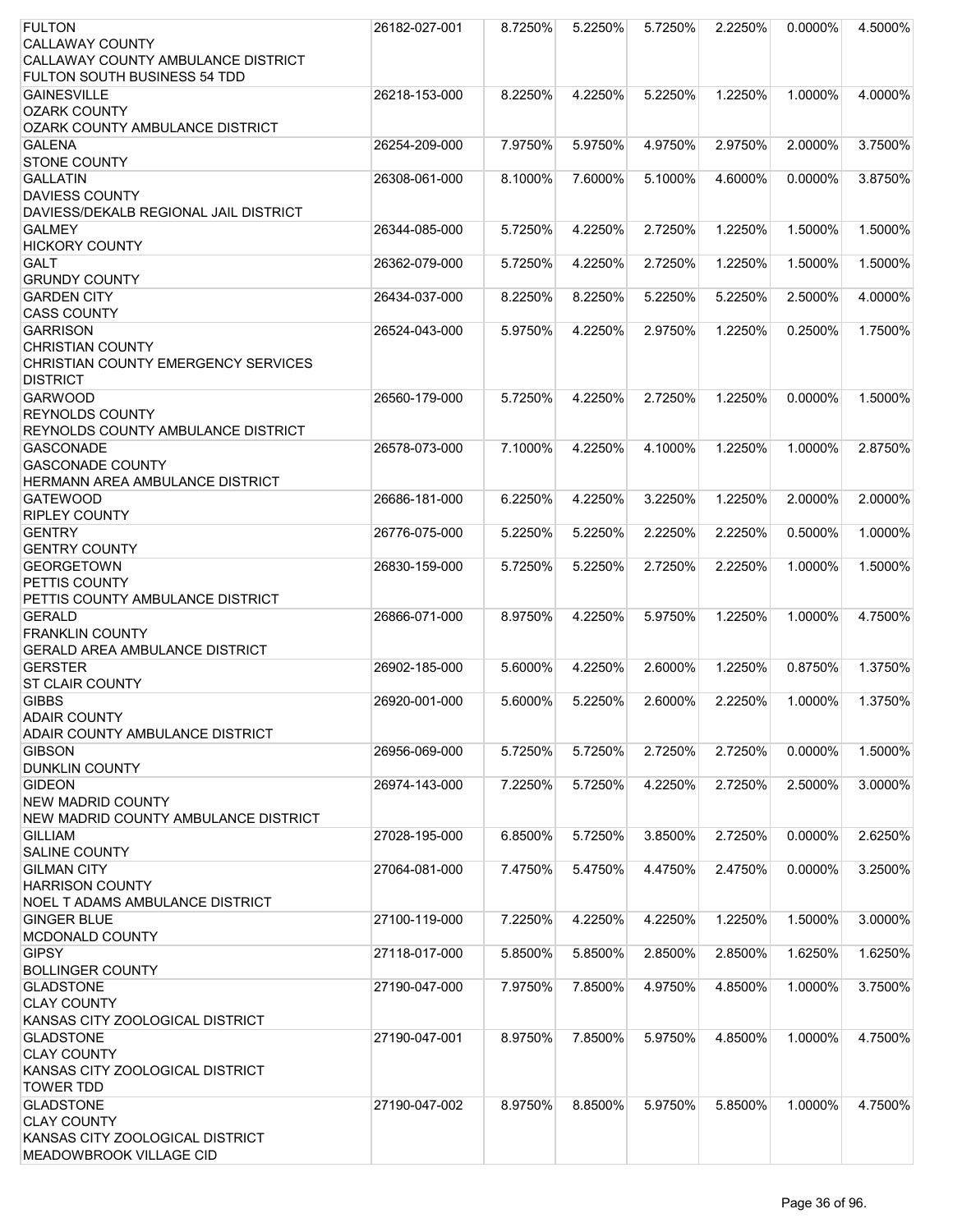| <b>GLASGOW</b>                                            | 27208-041-000 | 7.7250% | 7.7250% | 4.7250% | 4.7250% | 1.2500%    | 3.5000% |
|-----------------------------------------------------------|---------------|---------|---------|---------|---------|------------|---------|
| <b>CHARITON COUNTY</b>                                    |               |         |         |         |         |            |         |
| <b>GLASGOW</b>                                            | 27208-089-000 | 8.6000% | 8.6000% | 5.6000% | 5.6000% | 3.3750%    | 4.3750% |
| <b>HOWARD COUNTY</b>                                      |               |         |         |         |         |            |         |
| <b>GLENAIRE</b>                                           | 27262-047-000 | 5.4750% | 5.3500% | 2.4750% | 2.3500% | 0.0000%    | 1.2500% |
| <b>CLAY COUNTY</b><br>KANSAS CITY ZOOLOGICAL DISTRICT     |               |         |         |         |         |            |         |
| <b>GLENALLEN</b>                                          | 27280-017-000 | 5.8500% | 5.8500% | 2.8500% | 2.8500% | 1.6250%    | 1.6250% |
| <b>BOLLINGER COUNTY</b>                                   |               |         |         |         |         |            |         |
| <b>GLENDALE</b>                                           | 27334-189-000 | 9.1130% | 5.7250% | 5.7250% | 2.7250% | 0.0000%    | 4.8880% |
| <b>ST LOUIS COUNTY</b>                                    |               |         |         |         |         |            |         |
| <b>GLEN ECHO PARK</b>                                     | 27370-189-000 | 7.6130% | 4.2250% | 4.2250% | 1.2250% | 0.0000%    | 3.3880% |
| <b>ST LOUIS COUNTY</b>                                    |               |         |         |         |         |            |         |
| <b>GLENWOOD</b>                                           | 27514-197-000 | 6.2250% | 4.2250% | 3.2250% | 1.2250% | 2.0000%    | 2.0000% |
| <b>SCHUYLER COUNTY</b>                                    |               |         |         |         |         |            |         |
| <b>GLOVER</b>                                             | 27586-093-000 | 6.7250% | 4.2250% | 3.7250% | 1.2250% | 1.5000%    | 2.5000% |
| <b>IRON COUNTY</b>                                        |               |         |         |         |         |            |         |
| <b>IRON COUNTY AMBULANCE DISTRICT</b>                     |               |         |         |         |         |            |         |
| <b>IRON COUNTY HOSPITAL DISTRICT</b>                      |               |         |         |         |         |            |         |
| <b>GOBLER</b>                                             | 27604-155-000 | 6.7250% | 4.2250% | 3.7250% | 1.2250% | 1.2500%    | 2.5000% |
| PEMISCOT COUNTY                                           |               |         |         |         |         |            |         |
| <b>GOLDEN</b>                                             | 27658-009-000 | 6.2250% | 4.2250% | 3.2250% | 1.2250% | 0.0000%    | 2.0000% |
| <b>BARRY COUNTY</b>                                       |               |         |         |         |         |            |         |
| SOUTH BARRY COUNTY AMBULANCE DISTRICT                     |               |         |         |         |         |            |         |
| <b>GOLDEN CITY</b>                                        | 27676-011-000 | 7.6000% | 4.2250% | 4.6000% | 1.2250% | $0.0000\%$ | 3.3750% |
| <b>BARTON COUNTY</b>                                      |               |         |         |         |         |            |         |
| <b>BARTON COUNTY AMBULANCE DISTRICT</b>                   |               |         |         |         |         |            |         |
| <b>GOODMAN</b>                                            | 27874-119-000 | 7.7250% | 4.2250% | 4.7250% | 1.2250% | 3.0000%    | 3.5000% |
| MCDONALD COUNTY                                           |               |         |         |         |         |            |         |
| <b>GOODMAN HEIGHTS</b>                                    | 27892-119-000 | 6.2250% | 4.2250% | 3.2250% | 1.2250% | 1.5000%    | 2.0000% |
| MCDONALD COUNTY                                           |               |         |         |         |         |            |         |
| <b>GOODNIGHT (VILLAGE OF)</b>                             | 27900-167-000 | 5.6000% | 4.2250% | 2.6000% | 1.2250% | 1.3750%    | 1.3750% |
| POLK COUNTY                                               |               |         |         |         |         |            |         |
| <b>GOODSON</b>                                            | 27910-167-000 | 5.6000% | 4.2250% | 2.6000% | 1.2250% | 1.3750%    | 1.3750% |
| POLK COUNTY<br><b>GORDONVILLE</b>                         | 27928-031-000 |         |         |         | 2.2250% |            | 1.5000% |
| CAPE GIRARDEAU COUNTY                                     |               | 5.7250% | 5.2250% | 2.7250% |         | 1.0000%    |         |
| <b>GORIN</b>                                              | 27946-199-000 | 5.4750% | 5.4750% | 2.4750% | 2.4750% | 0.0000%    | 1.2500% |
| <b>SCOTLAND COUNTY</b>                                    |               |         |         |         |         |            |         |
| GOWER                                                     | 28036-021-000 | 7.5750% | 7.0750% | 4.5750% | 4.0750% | $0.0000\%$ | 3.3500% |
| <b>BUCHANAN COUNTY</b>                                    |               |         |         |         |         |            |         |
| <b>TRI-COUNTY AMBULANCE DISTRICT</b>                      |               |         |         |         |         |            |         |
| <b>GOWER</b>                                              | 28036-049-000 | 6.9750% | 6.4750% | 3.9750% | 3.4750% | 0.0000%    | 2.7500% |
| <b>CLINTON COUNTY</b>                                     |               |         |         |         |         |            |         |
| <b>TRI-COUNTY AMBULANCE DISTRICT</b>                      |               |         |         |         |         |            |         |
| <b>GRAFF</b>                                              | 28054-229-000 | 6.1000% | 4.2250% | 3.1000% | 1.2250% | 0.3750%    | 1.8750% |
| <b>WRIGHT COUNTY</b>                                      |               |         |         |         |         |            |         |
| <b>GRAHAM</b>                                             | 28072-147-000 | 6.2250% | 5.7250% | 3.2250% | 2.7250% | 0.0000%    | 2.0000% |
| NODAWAY COUNTY                                            |               |         |         |         |         |            |         |
| NODAWAY COUNTY AMBULANCE DISTRICT                         |               |         |         |         |         |            |         |
| <b>GRAIN VALLEY</b>                                       | 28090-095-000 | 8.1000% | 4.2250% | 5.1000% | 1.2250% | 1.0000%    | 3.8750% |
| <b>JACKSON COUNTY</b>                                     |               |         |         |         |         |            |         |
| KANSAS CITY ZOOLOGICAL DISTRICT                           |               |         |         |         |         |            |         |
| <b>GRAIN VALLEY</b>                                       | 28090-095-001 | 8.6000% | 4.2250% | 5.6000% | 1.2250% | 1.0000%    | 4.3750% |
| <b>JACKSON COUNTY</b>                                     |               |         |         |         |         |            |         |
| KANSAS CITY ZOOLOGICAL DISTRICT                           |               |         |         |         |         |            |         |
| CENTRAL JACKSON COUNTY FIRE PROTECTION                    |               |         |         |         |         |            |         |
| <b>DISTRICT</b>                                           |               |         |         |         |         |            |         |
| <b>GRAIN VALLEY</b>                                       | 28090-095-002 | 9.6000% | 5.2250% | 6.6000% | 2.2250% | 1.0000%    | 5.3750% |
| <b>JACKSON COUNTY</b>                                     |               |         |         |         |         |            |         |
| KANSAS CITY ZOOLOGICAL DISTRICT                           |               |         |         |         |         |            |         |
| CENTRAL JACKSON COUNTY FIRE PROTECTION<br><b>DISTRICT</b> |               |         |         |         |         |            |         |
| <b>GRAIN VALLEY MARKETPLACE CID</b>                       |               |         |         |         |         |            |         |
| <b>GRANBY</b>                                             | 28108-145-000 | 7.9750% | 4.2250% | 4.9750% | 1.2250% | 3.5000%    | 3.7500% |
| <b>NEWTON COUNTY</b>                                      |               |         |         |         |         |            |         |
| <b>GRAND FALLS PLAZA</b>                                  | 28170-145-000 | 5.3500% | 4.2250% | 2.3500% | 1.2250% | 1.1250%    | 1.1250% |
| <b>NEWTON COUNTY</b>                                      |               |         |         |         |         |            |         |
|                                                           |               |         |         |         |         |            |         |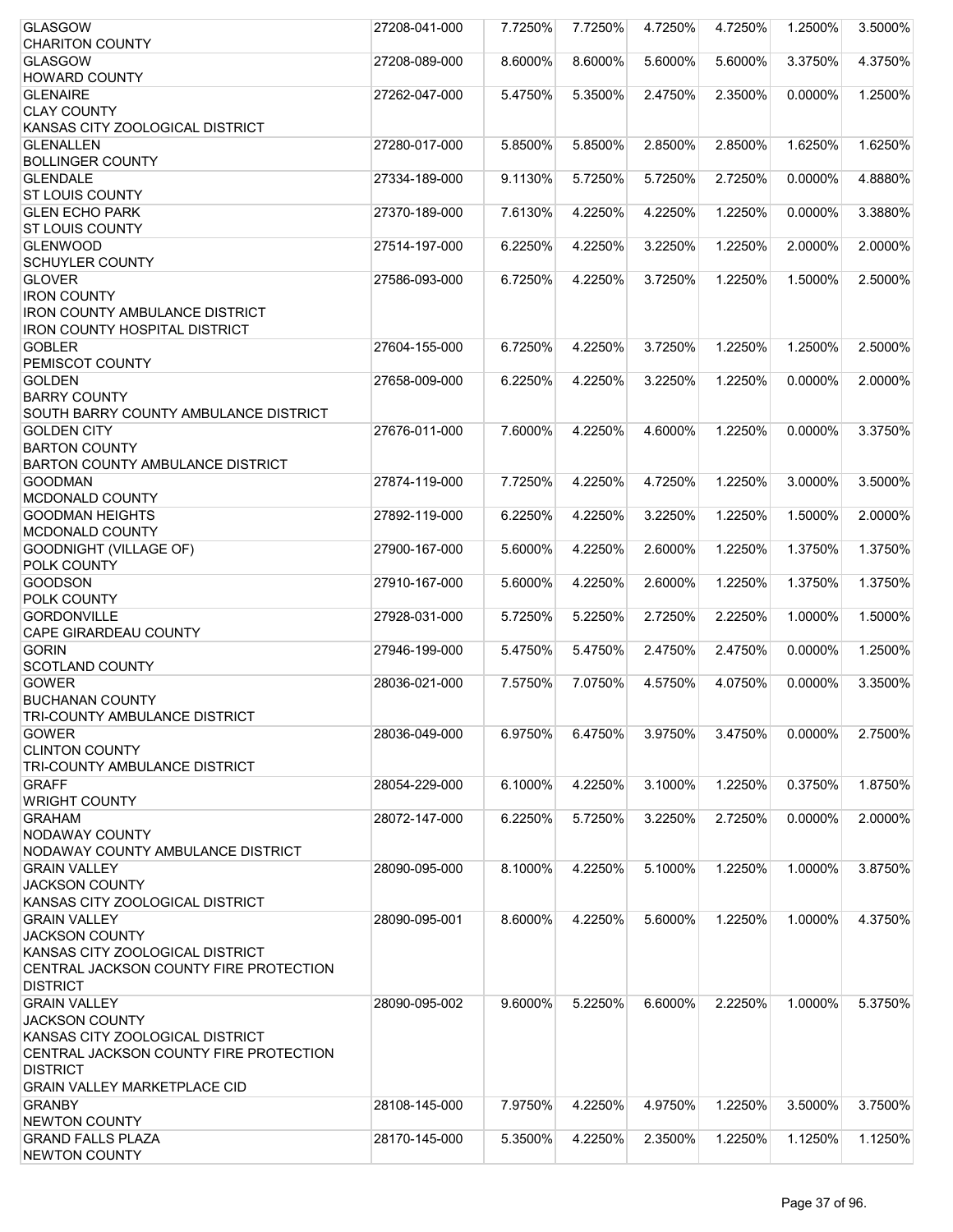| 5.7250%<br>5.7250%<br>2.7250%<br>2.7250%<br>1.5000%<br>28198-195-000<br>0.0000%<br><b>SALINE COUNTY</b><br><b>GRANDVIEW</b><br>8.1000%<br>6.7250%<br>5.1000%<br>3.7250%<br>1.5000%<br>3.8750%<br>28324-095-000<br><b>JACKSON COUNTY</b><br>KANSAS CITY ZOOLOGICAL DISTRICT<br><b>GRANDVIEW</b><br>9.1000%<br>6.7250%<br>6.1000%<br>3.7250%<br>1.5000%<br>4.8750%<br>28324-095-001<br><b>JACKSON COUNTY</b><br>KANSAS CITY ZOOLOGICAL DISTRICT<br>71 HIGHWAY & 150 HIGHWAY TDD<br><b>GRANDVIEW</b><br>1.5000%<br>4.8750%<br>28324-095-002<br>9.1000%<br>7.7250%<br>6.1000%<br>4.7250%<br><b>JACKSON COUNTY</b><br>KANSAS CITY ZOOLOGICAL DISTRICT<br><b>GRANDVIEW CROSSING CID</b><br><b>GRANDVIEW</b><br>1.5000%<br>4.8750%<br>28324-095-003<br>9.1000%<br>7.7250%<br>$6.1000\%$<br>4.7250%<br><b>JACKSON COUNTY</b><br>KANSAS CITY ZOOLOGICAL DISTRICT<br><b>SUNRISE FARMS CID</b><br><b>GRANDVIEW</b><br>4.8750%<br>28324-095-004<br>9.1000%<br>6.7250%<br>6.1000%<br>3.7250%<br>1.5000%<br><b>JACKSON COUNTY</b><br>KANSAS CITY ZOOLOGICAL DISTRICT<br>TRUMAN'S MARKETPLACE TDD<br>TRUMAN'S MARKETPLACE CID<br><b>GRANDVIEW</b><br>8.6000%<br>6.7250%<br>5.6000%<br>3.7250%<br>1.5000%<br>4.3750%<br>28324-095-005<br><b>JACKSON COUNTY</b><br>KANSAS CITY ZOOLOGICAL DISTRICT<br>5.4750%<br>5.4750%<br>2.4750%<br>2.4750%<br>0.0000%<br>1.2500%<br>28360-199-000<br><b>SCOTLAND COUNTY</b><br>4.2250%<br>1.2250%<br>1.5000%<br>28378-093-000<br>6.7250%<br>3.7250%<br>2.5000%<br><b>IRON COUNTY HOSPITAL DISTRICT</b><br>28594-227-000<br>8.1000%<br>6.1000%<br>5.1000%<br>3.1000%<br>3.0000%<br>3.8750%<br><b>WORTH COUNTY</b><br>5.1380%<br>28630-189-000<br>9.3630%<br>5.9750%<br>5.9750%<br>2.9750%<br>$0.0000\%$<br><b>ST LOUIS COUNTY</b><br><b>GRASSY</b><br>5.8500%<br>5.8500%<br>2.8500%<br>2.8500%<br>1.6250%<br>1.6250%<br>28720-017-000<br><b>BOLLINGER COUNTY</b><br>28828-141-000<br>7.2250%<br>5.2250%<br>4.2250%<br>2.2250%<br>0.5000%<br>3.0000%<br>5.4130%<br>4.2250%<br>2.4130%<br>1.2250%<br>$0.0000\%$<br>1.1880%<br>28864-207-000<br>5.7250%<br>5.2250%<br>2.7250%<br>2.2250%<br>0.0000%<br>1.5000%<br>28882-049-000<br>TRI-COUNTY AMBULANCE DISTRICT<br>6.4750%<br>4.2250%<br>3.4750%<br>1.2250%<br>0.0000%<br>2.2500%<br>28918-071-000<br>29098-211-000<br>7.4750%<br>6.9750%<br>4.4750%<br>3.9750%<br>2.7500%<br>3.2500%<br>29134-211-000<br>8.4750%<br>6.9750%<br>5.4750%<br>3.9750%<br>4.2500%<br>4.2500%<br><b>SULLIVAN COUNTY</b><br>8.6130%<br>4.2250%<br>5.2250%<br>1.2250%<br>0.0000%<br>4.3880%<br>29152-189-000<br>7.6000%<br>5.9750%<br>4.6000%<br>2.9750%<br>1.7500%<br>3.3750%<br>29206-057-000<br>4.2250%<br>4.7250%<br>1.2250%<br>$0.0000\%$<br>3.8880%<br>29324-189-000<br>8.1130%<br>5.2250%<br>5.7250%<br>2.2250%<br>0.0000%<br>4.8880%<br>29324-189-001<br>9.1130% | <b>GRANDIN</b>                        | 28180-035-000 | 6.7250% | 4.2250% | 3.7250% | 1.2250% | 2.5000% | 2.5000% |
|-------------------------------------------------------------------------------------------------------------------------------------------------------------------------------------------------------------------------------------------------------------------------------------------------------------------------------------------------------------------------------------------------------------------------------------------------------------------------------------------------------------------------------------------------------------------------------------------------------------------------------------------------------------------------------------------------------------------------------------------------------------------------------------------------------------------------------------------------------------------------------------------------------------------------------------------------------------------------------------------------------------------------------------------------------------------------------------------------------------------------------------------------------------------------------------------------------------------------------------------------------------------------------------------------------------------------------------------------------------------------------------------------------------------------------------------------------------------------------------------------------------------------------------------------------------------------------------------------------------------------------------------------------------------------------------------------------------------------------------------------------------------------------------------------------------------------------------------------------------------------------------------------------------------------------------------------------------------------------------------------------------------------------------------------------------------------------------------------------------------------------------------------------------------------------------------------------------------------------------------------------------------------------------------------------------------------------------------------------------------------------------------------------------------------------------------------------------------------------------------------------------------------------------------------------------------------------------------------------------------------------------------------------------------------------------------------------------------------------------------------------------------------------------------------------------------|---------------------------------------|---------------|---------|---------|---------|---------|---------|---------|
|                                                                                                                                                                                                                                                                                                                                                                                                                                                                                                                                                                                                                                                                                                                                                                                                                                                                                                                                                                                                                                                                                                                                                                                                                                                                                                                                                                                                                                                                                                                                                                                                                                                                                                                                                                                                                                                                                                                                                                                                                                                                                                                                                                                                                                                                                                                                                                                                                                                                                                                                                                                                                                                                                                                                                                                                                   | <b>CARTER COUNTY</b>                  |               |         |         |         |         |         |         |
|                                                                                                                                                                                                                                                                                                                                                                                                                                                                                                                                                                                                                                                                                                                                                                                                                                                                                                                                                                                                                                                                                                                                                                                                                                                                                                                                                                                                                                                                                                                                                                                                                                                                                                                                                                                                                                                                                                                                                                                                                                                                                                                                                                                                                                                                                                                                                                                                                                                                                                                                                                                                                                                                                                                                                                                                                   | <b>GRAND PASS</b>                     |               |         |         |         |         |         |         |
|                                                                                                                                                                                                                                                                                                                                                                                                                                                                                                                                                                                                                                                                                                                                                                                                                                                                                                                                                                                                                                                                                                                                                                                                                                                                                                                                                                                                                                                                                                                                                                                                                                                                                                                                                                                                                                                                                                                                                                                                                                                                                                                                                                                                                                                                                                                                                                                                                                                                                                                                                                                                                                                                                                                                                                                                                   |                                       |               |         |         |         |         |         |         |
|                                                                                                                                                                                                                                                                                                                                                                                                                                                                                                                                                                                                                                                                                                                                                                                                                                                                                                                                                                                                                                                                                                                                                                                                                                                                                                                                                                                                                                                                                                                                                                                                                                                                                                                                                                                                                                                                                                                                                                                                                                                                                                                                                                                                                                                                                                                                                                                                                                                                                                                                                                                                                                                                                                                                                                                                                   |                                       |               |         |         |         |         |         |         |
|                                                                                                                                                                                                                                                                                                                                                                                                                                                                                                                                                                                                                                                                                                                                                                                                                                                                                                                                                                                                                                                                                                                                                                                                                                                                                                                                                                                                                                                                                                                                                                                                                                                                                                                                                                                                                                                                                                                                                                                                                                                                                                                                                                                                                                                                                                                                                                                                                                                                                                                                                                                                                                                                                                                                                                                                                   |                                       |               |         |         |         |         |         |         |
|                                                                                                                                                                                                                                                                                                                                                                                                                                                                                                                                                                                                                                                                                                                                                                                                                                                                                                                                                                                                                                                                                                                                                                                                                                                                                                                                                                                                                                                                                                                                                                                                                                                                                                                                                                                                                                                                                                                                                                                                                                                                                                                                                                                                                                                                                                                                                                                                                                                                                                                                                                                                                                                                                                                                                                                                                   |                                       |               |         |         |         |         |         |         |
|                                                                                                                                                                                                                                                                                                                                                                                                                                                                                                                                                                                                                                                                                                                                                                                                                                                                                                                                                                                                                                                                                                                                                                                                                                                                                                                                                                                                                                                                                                                                                                                                                                                                                                                                                                                                                                                                                                                                                                                                                                                                                                                                                                                                                                                                                                                                                                                                                                                                                                                                                                                                                                                                                                                                                                                                                   |                                       |               |         |         |         |         |         |         |
|                                                                                                                                                                                                                                                                                                                                                                                                                                                                                                                                                                                                                                                                                                                                                                                                                                                                                                                                                                                                                                                                                                                                                                                                                                                                                                                                                                                                                                                                                                                                                                                                                                                                                                                                                                                                                                                                                                                                                                                                                                                                                                                                                                                                                                                                                                                                                                                                                                                                                                                                                                                                                                                                                                                                                                                                                   |                                       |               |         |         |         |         |         |         |
|                                                                                                                                                                                                                                                                                                                                                                                                                                                                                                                                                                                                                                                                                                                                                                                                                                                                                                                                                                                                                                                                                                                                                                                                                                                                                                                                                                                                                                                                                                                                                                                                                                                                                                                                                                                                                                                                                                                                                                                                                                                                                                                                                                                                                                                                                                                                                                                                                                                                                                                                                                                                                                                                                                                                                                                                                   |                                       |               |         |         |         |         |         |         |
|                                                                                                                                                                                                                                                                                                                                                                                                                                                                                                                                                                                                                                                                                                                                                                                                                                                                                                                                                                                                                                                                                                                                                                                                                                                                                                                                                                                                                                                                                                                                                                                                                                                                                                                                                                                                                                                                                                                                                                                                                                                                                                                                                                                                                                                                                                                                                                                                                                                                                                                                                                                                                                                                                                                                                                                                                   |                                       |               |         |         |         |         |         |         |
|                                                                                                                                                                                                                                                                                                                                                                                                                                                                                                                                                                                                                                                                                                                                                                                                                                                                                                                                                                                                                                                                                                                                                                                                                                                                                                                                                                                                                                                                                                                                                                                                                                                                                                                                                                                                                                                                                                                                                                                                                                                                                                                                                                                                                                                                                                                                                                                                                                                                                                                                                                                                                                                                                                                                                                                                                   |                                       |               |         |         |         |         |         |         |
|                                                                                                                                                                                                                                                                                                                                                                                                                                                                                                                                                                                                                                                                                                                                                                                                                                                                                                                                                                                                                                                                                                                                                                                                                                                                                                                                                                                                                                                                                                                                                                                                                                                                                                                                                                                                                                                                                                                                                                                                                                                                                                                                                                                                                                                                                                                                                                                                                                                                                                                                                                                                                                                                                                                                                                                                                   |                                       |               |         |         |         |         |         |         |
|                                                                                                                                                                                                                                                                                                                                                                                                                                                                                                                                                                                                                                                                                                                                                                                                                                                                                                                                                                                                                                                                                                                                                                                                                                                                                                                                                                                                                                                                                                                                                                                                                                                                                                                                                                                                                                                                                                                                                                                                                                                                                                                                                                                                                                                                                                                                                                                                                                                                                                                                                                                                                                                                                                                                                                                                                   |                                       |               |         |         |         |         |         |         |
|                                                                                                                                                                                                                                                                                                                                                                                                                                                                                                                                                                                                                                                                                                                                                                                                                                                                                                                                                                                                                                                                                                                                                                                                                                                                                                                                                                                                                                                                                                                                                                                                                                                                                                                                                                                                                                                                                                                                                                                                                                                                                                                                                                                                                                                                                                                                                                                                                                                                                                                                                                                                                                                                                                                                                                                                                   |                                       |               |         |         |         |         |         |         |
|                                                                                                                                                                                                                                                                                                                                                                                                                                                                                                                                                                                                                                                                                                                                                                                                                                                                                                                                                                                                                                                                                                                                                                                                                                                                                                                                                                                                                                                                                                                                                                                                                                                                                                                                                                                                                                                                                                                                                                                                                                                                                                                                                                                                                                                                                                                                                                                                                                                                                                                                                                                                                                                                                                                                                                                                                   |                                       |               |         |         |         |         |         |         |
|                                                                                                                                                                                                                                                                                                                                                                                                                                                                                                                                                                                                                                                                                                                                                                                                                                                                                                                                                                                                                                                                                                                                                                                                                                                                                                                                                                                                                                                                                                                                                                                                                                                                                                                                                                                                                                                                                                                                                                                                                                                                                                                                                                                                                                                                                                                                                                                                                                                                                                                                                                                                                                                                                                                                                                                                                   |                                       |               |         |         |         |         |         |         |
|                                                                                                                                                                                                                                                                                                                                                                                                                                                                                                                                                                                                                                                                                                                                                                                                                                                                                                                                                                                                                                                                                                                                                                                                                                                                                                                                                                                                                                                                                                                                                                                                                                                                                                                                                                                                                                                                                                                                                                                                                                                                                                                                                                                                                                                                                                                                                                                                                                                                                                                                                                                                                                                                                                                                                                                                                   |                                       |               |         |         |         |         |         |         |
|                                                                                                                                                                                                                                                                                                                                                                                                                                                                                                                                                                                                                                                                                                                                                                                                                                                                                                                                                                                                                                                                                                                                                                                                                                                                                                                                                                                                                                                                                                                                                                                                                                                                                                                                                                                                                                                                                                                                                                                                                                                                                                                                                                                                                                                                                                                                                                                                                                                                                                                                                                                                                                                                                                                                                                                                                   |                                       |               |         |         |         |         |         |         |
|                                                                                                                                                                                                                                                                                                                                                                                                                                                                                                                                                                                                                                                                                                                                                                                                                                                                                                                                                                                                                                                                                                                                                                                                                                                                                                                                                                                                                                                                                                                                                                                                                                                                                                                                                                                                                                                                                                                                                                                                                                                                                                                                                                                                                                                                                                                                                                                                                                                                                                                                                                                                                                                                                                                                                                                                                   |                                       |               |         |         |         |         |         |         |
|                                                                                                                                                                                                                                                                                                                                                                                                                                                                                                                                                                                                                                                                                                                                                                                                                                                                                                                                                                                                                                                                                                                                                                                                                                                                                                                                                                                                                                                                                                                                                                                                                                                                                                                                                                                                                                                                                                                                                                                                                                                                                                                                                                                                                                                                                                                                                                                                                                                                                                                                                                                                                                                                                                                                                                                                                   |                                       |               |         |         |         |         |         |         |
|                                                                                                                                                                                                                                                                                                                                                                                                                                                                                                                                                                                                                                                                                                                                                                                                                                                                                                                                                                                                                                                                                                                                                                                                                                                                                                                                                                                                                                                                                                                                                                                                                                                                                                                                                                                                                                                                                                                                                                                                                                                                                                                                                                                                                                                                                                                                                                                                                                                                                                                                                                                                                                                                                                                                                                                                                   |                                       |               |         |         |         |         |         |         |
|                                                                                                                                                                                                                                                                                                                                                                                                                                                                                                                                                                                                                                                                                                                                                                                                                                                                                                                                                                                                                                                                                                                                                                                                                                                                                                                                                                                                                                                                                                                                                                                                                                                                                                                                                                                                                                                                                                                                                                                                                                                                                                                                                                                                                                                                                                                                                                                                                                                                                                                                                                                                                                                                                                                                                                                                                   |                                       |               |         |         |         |         |         |         |
|                                                                                                                                                                                                                                                                                                                                                                                                                                                                                                                                                                                                                                                                                                                                                                                                                                                                                                                                                                                                                                                                                                                                                                                                                                                                                                                                                                                                                                                                                                                                                                                                                                                                                                                                                                                                                                                                                                                                                                                                                                                                                                                                                                                                                                                                                                                                                                                                                                                                                                                                                                                                                                                                                                                                                                                                                   |                                       |               |         |         |         |         |         |         |
|                                                                                                                                                                                                                                                                                                                                                                                                                                                                                                                                                                                                                                                                                                                                                                                                                                                                                                                                                                                                                                                                                                                                                                                                                                                                                                                                                                                                                                                                                                                                                                                                                                                                                                                                                                                                                                                                                                                                                                                                                                                                                                                                                                                                                                                                                                                                                                                                                                                                                                                                                                                                                                                                                                                                                                                                                   |                                       |               |         |         |         |         |         |         |
|                                                                                                                                                                                                                                                                                                                                                                                                                                                                                                                                                                                                                                                                                                                                                                                                                                                                                                                                                                                                                                                                                                                                                                                                                                                                                                                                                                                                                                                                                                                                                                                                                                                                                                                                                                                                                                                                                                                                                                                                                                                                                                                                                                                                                                                                                                                                                                                                                                                                                                                                                                                                                                                                                                                                                                                                                   |                                       |               |         |         |         |         |         |         |
|                                                                                                                                                                                                                                                                                                                                                                                                                                                                                                                                                                                                                                                                                                                                                                                                                                                                                                                                                                                                                                                                                                                                                                                                                                                                                                                                                                                                                                                                                                                                                                                                                                                                                                                                                                                                                                                                                                                                                                                                                                                                                                                                                                                                                                                                                                                                                                                                                                                                                                                                                                                                                                                                                                                                                                                                                   |                                       |               |         |         |         |         |         |         |
|                                                                                                                                                                                                                                                                                                                                                                                                                                                                                                                                                                                                                                                                                                                                                                                                                                                                                                                                                                                                                                                                                                                                                                                                                                                                                                                                                                                                                                                                                                                                                                                                                                                                                                                                                                                                                                                                                                                                                                                                                                                                                                                                                                                                                                                                                                                                                                                                                                                                                                                                                                                                                                                                                                                                                                                                                   | <b>HARRY TRUMAN DRIVE TDD</b>         |               |         |         |         |         |         |         |
|                                                                                                                                                                                                                                                                                                                                                                                                                                                                                                                                                                                                                                                                                                                                                                                                                                                                                                                                                                                                                                                                                                                                                                                                                                                                                                                                                                                                                                                                                                                                                                                                                                                                                                                                                                                                                                                                                                                                                                                                                                                                                                                                                                                                                                                                                                                                                                                                                                                                                                                                                                                                                                                                                                                                                                                                                   | <b>GRANGER</b>                        |               |         |         |         |         |         |         |
|                                                                                                                                                                                                                                                                                                                                                                                                                                                                                                                                                                                                                                                                                                                                                                                                                                                                                                                                                                                                                                                                                                                                                                                                                                                                                                                                                                                                                                                                                                                                                                                                                                                                                                                                                                                                                                                                                                                                                                                                                                                                                                                                                                                                                                                                                                                                                                                                                                                                                                                                                                                                                                                                                                                                                                                                                   |                                       |               |         |         |         |         |         |         |
|                                                                                                                                                                                                                                                                                                                                                                                                                                                                                                                                                                                                                                                                                                                                                                                                                                                                                                                                                                                                                                                                                                                                                                                                                                                                                                                                                                                                                                                                                                                                                                                                                                                                                                                                                                                                                                                                                                                                                                                                                                                                                                                                                                                                                                                                                                                                                                                                                                                                                                                                                                                                                                                                                                                                                                                                                   | <b>GRANITEVILLE</b>                   |               |         |         |         |         |         |         |
|                                                                                                                                                                                                                                                                                                                                                                                                                                                                                                                                                                                                                                                                                                                                                                                                                                                                                                                                                                                                                                                                                                                                                                                                                                                                                                                                                                                                                                                                                                                                                                                                                                                                                                                                                                                                                                                                                                                                                                                                                                                                                                                                                                                                                                                                                                                                                                                                                                                                                                                                                                                                                                                                                                                                                                                                                   | <b>IRON COUNTY</b>                    |               |         |         |         |         |         |         |
|                                                                                                                                                                                                                                                                                                                                                                                                                                                                                                                                                                                                                                                                                                                                                                                                                                                                                                                                                                                                                                                                                                                                                                                                                                                                                                                                                                                                                                                                                                                                                                                                                                                                                                                                                                                                                                                                                                                                                                                                                                                                                                                                                                                                                                                                                                                                                                                                                                                                                                                                                                                                                                                                                                                                                                                                                   | <b>IRON COUNTY AMBULANCE DISTRICT</b> |               |         |         |         |         |         |         |
|                                                                                                                                                                                                                                                                                                                                                                                                                                                                                                                                                                                                                                                                                                                                                                                                                                                                                                                                                                                                                                                                                                                                                                                                                                                                                                                                                                                                                                                                                                                                                                                                                                                                                                                                                                                                                                                                                                                                                                                                                                                                                                                                                                                                                                                                                                                                                                                                                                                                                                                                                                                                                                                                                                                                                                                                                   |                                       |               |         |         |         |         |         |         |
|                                                                                                                                                                                                                                                                                                                                                                                                                                                                                                                                                                                                                                                                                                                                                                                                                                                                                                                                                                                                                                                                                                                                                                                                                                                                                                                                                                                                                                                                                                                                                                                                                                                                                                                                                                                                                                                                                                                                                                                                                                                                                                                                                                                                                                                                                                                                                                                                                                                                                                                                                                                                                                                                                                                                                                                                                   | <b>GRANT CITY</b>                     |               |         |         |         |         |         |         |
|                                                                                                                                                                                                                                                                                                                                                                                                                                                                                                                                                                                                                                                                                                                                                                                                                                                                                                                                                                                                                                                                                                                                                                                                                                                                                                                                                                                                                                                                                                                                                                                                                                                                                                                                                                                                                                                                                                                                                                                                                                                                                                                                                                                                                                                                                                                                                                                                                                                                                                                                                                                                                                                                                                                                                                                                                   |                                       |               |         |         |         |         |         |         |
|                                                                                                                                                                                                                                                                                                                                                                                                                                                                                                                                                                                                                                                                                                                                                                                                                                                                                                                                                                                                                                                                                                                                                                                                                                                                                                                                                                                                                                                                                                                                                                                                                                                                                                                                                                                                                                                                                                                                                                                                                                                                                                                                                                                                                                                                                                                                                                                                                                                                                                                                                                                                                                                                                                                                                                                                                   | <b>GRANTWOOD</b>                      |               |         |         |         |         |         |         |
|                                                                                                                                                                                                                                                                                                                                                                                                                                                                                                                                                                                                                                                                                                                                                                                                                                                                                                                                                                                                                                                                                                                                                                                                                                                                                                                                                                                                                                                                                                                                                                                                                                                                                                                                                                                                                                                                                                                                                                                                                                                                                                                                                                                                                                                                                                                                                                                                                                                                                                                                                                                                                                                                                                                                                                                                                   |                                       |               |         |         |         |         |         |         |
|                                                                                                                                                                                                                                                                                                                                                                                                                                                                                                                                                                                                                                                                                                                                                                                                                                                                                                                                                                                                                                                                                                                                                                                                                                                                                                                                                                                                                                                                                                                                                                                                                                                                                                                                                                                                                                                                                                                                                                                                                                                                                                                                                                                                                                                                                                                                                                                                                                                                                                                                                                                                                                                                                                                                                                                                                   |                                       |               |         |         |         |         |         |         |
|                                                                                                                                                                                                                                                                                                                                                                                                                                                                                                                                                                                                                                                                                                                                                                                                                                                                                                                                                                                                                                                                                                                                                                                                                                                                                                                                                                                                                                                                                                                                                                                                                                                                                                                                                                                                                                                                                                                                                                                                                                                                                                                                                                                                                                                                                                                                                                                                                                                                                                                                                                                                                                                                                                                                                                                                                   |                                       |               |         |         |         |         |         |         |
|                                                                                                                                                                                                                                                                                                                                                                                                                                                                                                                                                                                                                                                                                                                                                                                                                                                                                                                                                                                                                                                                                                                                                                                                                                                                                                                                                                                                                                                                                                                                                                                                                                                                                                                                                                                                                                                                                                                                                                                                                                                                                                                                                                                                                                                                                                                                                                                                                                                                                                                                                                                                                                                                                                                                                                                                                   | <b>GRAVOIS MILLS</b>                  |               |         |         |         |         |         |         |
|                                                                                                                                                                                                                                                                                                                                                                                                                                                                                                                                                                                                                                                                                                                                                                                                                                                                                                                                                                                                                                                                                                                                                                                                                                                                                                                                                                                                                                                                                                                                                                                                                                                                                                                                                                                                                                                                                                                                                                                                                                                                                                                                                                                                                                                                                                                                                                                                                                                                                                                                                                                                                                                                                                                                                                                                                   | <b>MORGAN COUNTY</b>                  |               |         |         |         |         |         |         |
|                                                                                                                                                                                                                                                                                                                                                                                                                                                                                                                                                                                                                                                                                                                                                                                                                                                                                                                                                                                                                                                                                                                                                                                                                                                                                                                                                                                                                                                                                                                                                                                                                                                                                                                                                                                                                                                                                                                                                                                                                                                                                                                                                                                                                                                                                                                                                                                                                                                                                                                                                                                                                                                                                                                                                                                                                   | <b>MID-MO AMBULANCE DISTRICT</b>      |               |         |         |         |         |         |         |
|                                                                                                                                                                                                                                                                                                                                                                                                                                                                                                                                                                                                                                                                                                                                                                                                                                                                                                                                                                                                                                                                                                                                                                                                                                                                                                                                                                                                                                                                                                                                                                                                                                                                                                                                                                                                                                                                                                                                                                                                                                                                                                                                                                                                                                                                                                                                                                                                                                                                                                                                                                                                                                                                                                                                                                                                                   | <b>GRAYRIDGE</b>                      |               |         |         |         |         |         |         |
|                                                                                                                                                                                                                                                                                                                                                                                                                                                                                                                                                                                                                                                                                                                                                                                                                                                                                                                                                                                                                                                                                                                                                                                                                                                                                                                                                                                                                                                                                                                                                                                                                                                                                                                                                                                                                                                                                                                                                                                                                                                                                                                                                                                                                                                                                                                                                                                                                                                                                                                                                                                                                                                                                                                                                                                                                   | <b>STODDARD COUNTY</b>                |               |         |         |         |         |         |         |
|                                                                                                                                                                                                                                                                                                                                                                                                                                                                                                                                                                                                                                                                                                                                                                                                                                                                                                                                                                                                                                                                                                                                                                                                                                                                                                                                                                                                                                                                                                                                                                                                                                                                                                                                                                                                                                                                                                                                                                                                                                                                                                                                                                                                                                                                                                                                                                                                                                                                                                                                                                                                                                                                                                                                                                                                                   | STODDARD COUNTY EMERGENCY SERVICES    |               |         |         |         |         |         |         |
|                                                                                                                                                                                                                                                                                                                                                                                                                                                                                                                                                                                                                                                                                                                                                                                                                                                                                                                                                                                                                                                                                                                                                                                                                                                                                                                                                                                                                                                                                                                                                                                                                                                                                                                                                                                                                                                                                                                                                                                                                                                                                                                                                                                                                                                                                                                                                                                                                                                                                                                                                                                                                                                                                                                                                                                                                   | <b>DISTRICT</b>                       |               |         |         |         |         |         |         |
|                                                                                                                                                                                                                                                                                                                                                                                                                                                                                                                                                                                                                                                                                                                                                                                                                                                                                                                                                                                                                                                                                                                                                                                                                                                                                                                                                                                                                                                                                                                                                                                                                                                                                                                                                                                                                                                                                                                                                                                                                                                                                                                                                                                                                                                                                                                                                                                                                                                                                                                                                                                                                                                                                                                                                                                                                   | <b>GRAYSON</b>                        |               |         |         |         |         |         |         |
|                                                                                                                                                                                                                                                                                                                                                                                                                                                                                                                                                                                                                                                                                                                                                                                                                                                                                                                                                                                                                                                                                                                                                                                                                                                                                                                                                                                                                                                                                                                                                                                                                                                                                                                                                                                                                                                                                                                                                                                                                                                                                                                                                                                                                                                                                                                                                                                                                                                                                                                                                                                                                                                                                                                                                                                                                   | <b>CLINTON COUNTY</b>                 |               |         |         |         |         |         |         |
|                                                                                                                                                                                                                                                                                                                                                                                                                                                                                                                                                                                                                                                                                                                                                                                                                                                                                                                                                                                                                                                                                                                                                                                                                                                                                                                                                                                                                                                                                                                                                                                                                                                                                                                                                                                                                                                                                                                                                                                                                                                                                                                                                                                                                                                                                                                                                                                                                                                                                                                                                                                                                                                                                                                                                                                                                   |                                       |               |         |         |         |         |         |         |
|                                                                                                                                                                                                                                                                                                                                                                                                                                                                                                                                                                                                                                                                                                                                                                                                                                                                                                                                                                                                                                                                                                                                                                                                                                                                                                                                                                                                                                                                                                                                                                                                                                                                                                                                                                                                                                                                                                                                                                                                                                                                                                                                                                                                                                                                                                                                                                                                                                                                                                                                                                                                                                                                                                                                                                                                                   | <b>GRAY SUMMIT</b>                    |               |         |         |         |         |         |         |
|                                                                                                                                                                                                                                                                                                                                                                                                                                                                                                                                                                                                                                                                                                                                                                                                                                                                                                                                                                                                                                                                                                                                                                                                                                                                                                                                                                                                                                                                                                                                                                                                                                                                                                                                                                                                                                                                                                                                                                                                                                                                                                                                                                                                                                                                                                                                                                                                                                                                                                                                                                                                                                                                                                                                                                                                                   | <b>FRANKLIN COUNTY</b>                |               |         |         |         |         |         |         |
|                                                                                                                                                                                                                                                                                                                                                                                                                                                                                                                                                                                                                                                                                                                                                                                                                                                                                                                                                                                                                                                                                                                                                                                                                                                                                                                                                                                                                                                                                                                                                                                                                                                                                                                                                                                                                                                                                                                                                                                                                                                                                                                                                                                                                                                                                                                                                                                                                                                                                                                                                                                                                                                                                                                                                                                                                   | <b>MERAMEC AMBULANCE DISTRICT</b>     |               |         |         |         |         |         |         |
|                                                                                                                                                                                                                                                                                                                                                                                                                                                                                                                                                                                                                                                                                                                                                                                                                                                                                                                                                                                                                                                                                                                                                                                                                                                                                                                                                                                                                                                                                                                                                                                                                                                                                                                                                                                                                                                                                                                                                                                                                                                                                                                                                                                                                                                                                                                                                                                                                                                                                                                                                                                                                                                                                                                                                                                                                   | <b>GREEN CASTLE</b>                   |               |         |         |         |         |         |         |
|                                                                                                                                                                                                                                                                                                                                                                                                                                                                                                                                                                                                                                                                                                                                                                                                                                                                                                                                                                                                                                                                                                                                                                                                                                                                                                                                                                                                                                                                                                                                                                                                                                                                                                                                                                                                                                                                                                                                                                                                                                                                                                                                                                                                                                                                                                                                                                                                                                                                                                                                                                                                                                                                                                                                                                                                                   | <b>SULLIVAN COUNTY</b>                |               |         |         |         |         |         |         |
|                                                                                                                                                                                                                                                                                                                                                                                                                                                                                                                                                                                                                                                                                                                                                                                                                                                                                                                                                                                                                                                                                                                                                                                                                                                                                                                                                                                                                                                                                                                                                                                                                                                                                                                                                                                                                                                                                                                                                                                                                                                                                                                                                                                                                                                                                                                                                                                                                                                                                                                                                                                                                                                                                                                                                                                                                   | <b>GREEN CITY</b>                     |               |         |         |         |         |         |         |
|                                                                                                                                                                                                                                                                                                                                                                                                                                                                                                                                                                                                                                                                                                                                                                                                                                                                                                                                                                                                                                                                                                                                                                                                                                                                                                                                                                                                                                                                                                                                                                                                                                                                                                                                                                                                                                                                                                                                                                                                                                                                                                                                                                                                                                                                                                                                                                                                                                                                                                                                                                                                                                                                                                                                                                                                                   |                                       |               |         |         |         |         |         |         |
|                                                                                                                                                                                                                                                                                                                                                                                                                                                                                                                                                                                                                                                                                                                                                                                                                                                                                                                                                                                                                                                                                                                                                                                                                                                                                                                                                                                                                                                                                                                                                                                                                                                                                                                                                                                                                                                                                                                                                                                                                                                                                                                                                                                                                                                                                                                                                                                                                                                                                                                                                                                                                                                                                                                                                                                                                   | <b>GREENDALE</b>                      |               |         |         |         |         |         |         |
|                                                                                                                                                                                                                                                                                                                                                                                                                                                                                                                                                                                                                                                                                                                                                                                                                                                                                                                                                                                                                                                                                                                                                                                                                                                                                                                                                                                                                                                                                                                                                                                                                                                                                                                                                                                                                                                                                                                                                                                                                                                                                                                                                                                                                                                                                                                                                                                                                                                                                                                                                                                                                                                                                                                                                                                                                   | <b>ST LOUIS COUNTY</b>                |               |         |         |         |         |         |         |
|                                                                                                                                                                                                                                                                                                                                                                                                                                                                                                                                                                                                                                                                                                                                                                                                                                                                                                                                                                                                                                                                                                                                                                                                                                                                                                                                                                                                                                                                                                                                                                                                                                                                                                                                                                                                                                                                                                                                                                                                                                                                                                                                                                                                                                                                                                                                                                                                                                                                                                                                                                                                                                                                                                                                                                                                                   | <b>GREENFIELD</b>                     |               |         |         |         |         |         |         |
|                                                                                                                                                                                                                                                                                                                                                                                                                                                                                                                                                                                                                                                                                                                                                                                                                                                                                                                                                                                                                                                                                                                                                                                                                                                                                                                                                                                                                                                                                                                                                                                                                                                                                                                                                                                                                                                                                                                                                                                                                                                                                                                                                                                                                                                                                                                                                                                                                                                                                                                                                                                                                                                                                                                                                                                                                   | <b>DADE COUNTY</b>                    |               |         |         |         |         |         |         |
|                                                                                                                                                                                                                                                                                                                                                                                                                                                                                                                                                                                                                                                                                                                                                                                                                                                                                                                                                                                                                                                                                                                                                                                                                                                                                                                                                                                                                                                                                                                                                                                                                                                                                                                                                                                                                                                                                                                                                                                                                                                                                                                                                                                                                                                                                                                                                                                                                                                                                                                                                                                                                                                                                                                                                                                                                   | DADE COUNTY AMBULANCE DISTRICT        |               |         |         |         |         |         |         |
|                                                                                                                                                                                                                                                                                                                                                                                                                                                                                                                                                                                                                                                                                                                                                                                                                                                                                                                                                                                                                                                                                                                                                                                                                                                                                                                                                                                                                                                                                                                                                                                                                                                                                                                                                                                                                                                                                                                                                                                                                                                                                                                                                                                                                                                                                                                                                                                                                                                                                                                                                                                                                                                                                                                                                                                                                   | <b>GREEN PARK</b>                     |               |         |         |         |         |         |         |
|                                                                                                                                                                                                                                                                                                                                                                                                                                                                                                                                                                                                                                                                                                                                                                                                                                                                                                                                                                                                                                                                                                                                                                                                                                                                                                                                                                                                                                                                                                                                                                                                                                                                                                                                                                                                                                                                                                                                                                                                                                                                                                                                                                                                                                                                                                                                                                                                                                                                                                                                                                                                                                                                                                                                                                                                                   | <b>ST LOUIS COUNTY</b>                |               |         |         |         |         |         |         |
|                                                                                                                                                                                                                                                                                                                                                                                                                                                                                                                                                                                                                                                                                                                                                                                                                                                                                                                                                                                                                                                                                                                                                                                                                                                                                                                                                                                                                                                                                                                                                                                                                                                                                                                                                                                                                                                                                                                                                                                                                                                                                                                                                                                                                                                                                                                                                                                                                                                                                                                                                                                                                                                                                                                                                                                                                   | <b>GREEN PARK</b>                     |               |         |         |         |         |         |         |
|                                                                                                                                                                                                                                                                                                                                                                                                                                                                                                                                                                                                                                                                                                                                                                                                                                                                                                                                                                                                                                                                                                                                                                                                                                                                                                                                                                                                                                                                                                                                                                                                                                                                                                                                                                                                                                                                                                                                                                                                                                                                                                                                                                                                                                                                                                                                                                                                                                                                                                                                                                                                                                                                                                                                                                                                                   | <b>ST LOUIS COUNTY</b>                |               |         |         |         |         |         |         |
|                                                                                                                                                                                                                                                                                                                                                                                                                                                                                                                                                                                                                                                                                                                                                                                                                                                                                                                                                                                                                                                                                                                                                                                                                                                                                                                                                                                                                                                                                                                                                                                                                                                                                                                                                                                                                                                                                                                                                                                                                                                                                                                                                                                                                                                                                                                                                                                                                                                                                                                                                                                                                                                                                                                                                                                                                   | <b>FLORI DRIVE CID</b>                |               |         |         |         |         |         |         |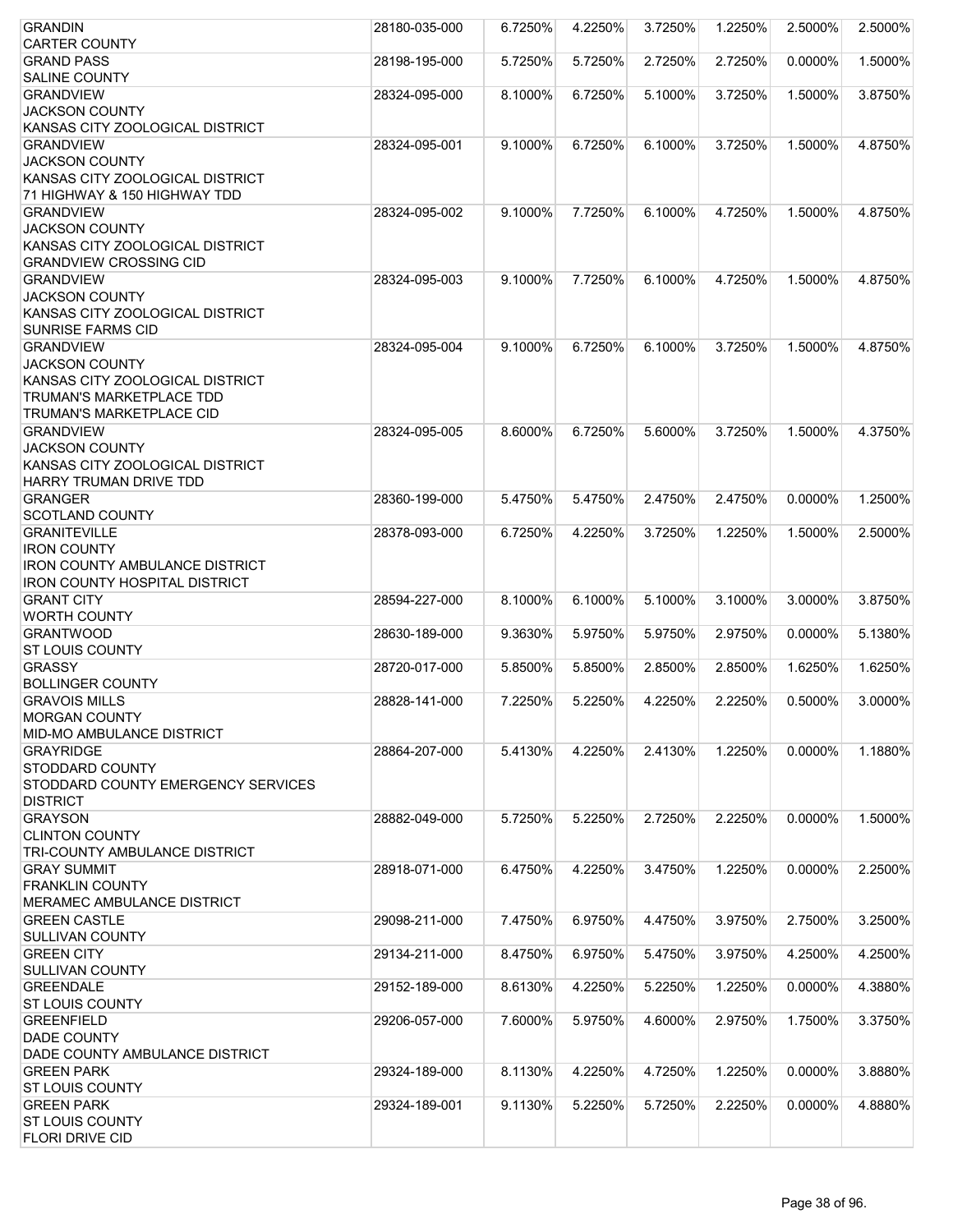| <b>GREEN PARK</b>                                         | 29324-189-002 | 9.1130%    | 4.2250% | 5.7250% | 1.2250% | 0.0000% | 4.8880% |
|-----------------------------------------------------------|---------------|------------|---------|---------|---------|---------|---------|
| <b>ST LOUIS COUNTY</b>                                    |               |            |         |         |         |         |         |
| LINDBERGH EAST CONCORD TDD                                |               |            |         |         |         |         |         |
| <b>GREEN RIDGE</b>                                        | 29332-159-000 | 7.7250%    | 5.2250% | 4.7250% | 2.2250% | 2.0000% | 3.5000% |
| <b>PETTIS COUNTY</b>                                      |               |            |         |         |         |         |         |
| PETTIS COUNTY AMBULANCE DISTRICT                          |               |            |         |         |         |         |         |
| <b>GREENTOP</b>                                           | 29422-001-000 | 7.1000%    | 5.2250% | 4.1000% | 2.2250% | 2.0000% | 2.8750% |
| <b>ADAIR COUNTY</b>                                       |               |            |         |         |         |         |         |
| ADAIR COUNTY AMBULANCE DISTRICT                           |               |            |         |         |         |         |         |
| <b>GREENTOP</b>                                           | 29422-197-000 | 7.7250%    | 4.2250% | 4.7250% | 1.2250% | 3.0000% | 3.5000% |
| <b>SCHUYLER COUNTY</b>                                    |               |            |         |         |         |         |         |
| <b>GREEN VALLEY</b>                                       | 29449-095-000 | 5.6000%    | 4.2250% | 2.6000% | 1.2250% | 0.0000% | 1.3750% |
| <b>JACKSON COUNTY</b>                                     |               |            |         |         |         |         |         |
| KANSAS CITY ZOOLOGICAL DISTRICT                           |               |            |         |         |         |         |         |
| <b>GREENVILLE</b>                                         | 29476-223-000 | 8.7250%    | 5.7250% | 5.7250% | 2.7250% | 2.5000% | 4.5000% |
| <b>WAYNE COUNTY</b>                                       |               |            |         |         |         |         |         |
| <b>GREENWOOD</b>                                          | 29494-037-000 | 8.2250%    | 6.2250% | 5.2250% | 3.2250% | 2.5000% | 4.0000% |
| <b>CASS COUNTY</b>                                        |               |            |         |         |         |         |         |
| <b>GREENWOOD</b>                                          | 29494-095-000 | 7.6000%    | 4.2250% | 4.6000% | 1.2250% | 1.0000% | 3.3750% |
| <b>JACKSON COUNTY</b>                                     |               |            |         |         |         |         |         |
| KANSAS CITY ZOOLOGICAL DISTRICT                           |               |            |         |         |         |         |         |
| <b>GREENWOOD</b>                                          | 29494-095-001 | 8.1000%    | 4.2250% | 5.1000% | 1.2250% | 1.0000% | 3.8750% |
| <b>JACKSON COUNTY</b>                                     |               |            |         |         |         |         |         |
| KANSAS CITY ZOOLOGICAL DISTRICT                           |               |            |         |         |         |         |         |
| PRAIRIE TOWNSHIP FIRE PROTECTION DISTRICT                 |               |            |         |         |         |         |         |
| <b>GROVESPRING</b>                                        | 29656-229-000 | $6.1000\%$ | 4.2250% | 3.1000% | 1.2250% | 0.3750% | 1.8750% |
| <b>WRIGHT COUNTY</b>                                      |               |            |         |         |         |         |         |
| <b>GRUBVILLE</b>                                          | 29674-099-000 | 6.8500%    | 4.2250% | 3.8500% | 1.2250% | 1.5000% | 2.6250% |
| JEFFERSON COUNTY                                          |               |            |         |         |         |         |         |
| <b>BIG RIVER AMBULANCE DISTRICT</b>                       |               |            |         |         |         |         |         |
| <b>JEFFERSON COUNTY EMERGENCY SERVICES</b>                |               |            |         |         |         |         |         |
| <b>DISTRICT</b>                                           |               |            |         |         |         |         |         |
| <b>GUILFORD</b>                                           | 29692-147-000 | 6.2250%    | 5.7250% | 3.2250% | 2.7250% | 0.0000% | 2.0000% |
| NODAWAY COUNTY                                            |               |            |         |         |         |         |         |
| NODAWAY COUNTY AMBULANCE DISTRICT                         |               |            |         |         |         |         |         |
| <b>GUNN CITY</b>                                          | 29764-037-000 | 6.2250%    | 6.2250% | 3.2250% | 3.2250% | 1.5000% | 2.0000% |
| <b>CASS COUNTY</b>                                        |               |            |         |         |         |         |         |
| <b>HALE</b>                                               | 29908-033-000 | 7.4750%    | 5.4750% | 4.4750% | 2.4750% | 0.0000% | 3.2500% |
| <b>CARROLL COUNTY</b>                                     |               |            |         |         |         |         |         |
| <b>HALF WAY</b>                                           | 29944-167-000 | 6.1000%    | 4.2250% | 3.1000% | 1.2250% | 1.3750% | 1.8750% |
| <b>POLK COUNTY</b>                                        |               |            |         |         |         |         |         |
| <b>HALLSVILLE</b>                                         | 29998-019-000 | 7.6000%    | 4.2250% | 4.6000% | 1.2250% | 1.5000% | 3.3750% |
| <b>BOONE COUNTY</b>                                       |               |            |         |         |         |         |         |
| <b>HALLTOWN</b>                                           | 30016-109-000 | 5.8500%    | 5.8500% | 2.8500% | 2.8500% | 0.0000% | 1.6250% |
| <b>LAWRENCE COUNTY</b>                                    |               |            |         |         |         |         |         |
| <b>HAMILTON</b>                                           | 30034-025-000 | 8.7250%    | 6.2250% | 5.7250% | 3.2250% | 1.0000% | 4.5000% |
| <b>CALDWELL COUNTY</b>                                    |               |            |         |         |         |         |         |
| CALDWELL COUNTY AMBULANCE DISTRICT<br><b>HANLEY HILLS</b> | 30196-189-000 | 8.1130%    | 4.2250% | 4.7250% | 1.2250% | 0.0000% | 3.8880% |
|                                                           |               |            |         |         |         |         |         |
| <b>ST LOUIS COUNTY</b>                                    |               |            |         |         | 4.8500% |         |         |
| <b>HANNIBAL</b><br><b>MARION COUNTY</b>                   | 30214-127-000 | 8.3500%    | 7.8500% | 5.3500% |         | 0.0000% | 4.1250% |
| MARION COUNTY AMBULANCE DISTRICT                          |               |            |         |         |         |         |         |
| <b>HANNIBAL</b>                                           |               |            |         |         |         |         |         |
| <b>MARION COUNTY</b>                                      | 30214-127-002 | 9.3500%    | 7.8500% | 6.3500% | 4.8500% | 0.0000% | 5.1250% |
| MARION COUNTY AMBULANCE DISTRICT                          |               |            |         |         |         |         |         |
| SCZ DEVELOPMENT DISTRICT INC CID                          |               |            |         |         |         |         |         |
| <b>HANNIBAL</b>                                           | 30214-173-000 | 9.4750%    | 8.9750% | 6.4750% | 5.9750% | 0.0000% | 5.2500% |
| <b>RALLS COUNTY</b>                                       |               |            |         |         |         |         |         |
| <b>MARION COUNTY AMBULANCE DISTRICT</b>                   |               |            |         |         |         |         |         |
| <b>HARDENVILLE</b>                                        | 30286-153-000 | 6.7250%    | 4.2250% | 3.7250% | 1.2250% | 1.0000% | 2.5000% |
| <b>OZARK COUNTY</b>                                       |               |            |         |         |         |         |         |
| OZARK COUNTY AMBULANCE DISTRICT                           |               |            |         |         |         |         |         |
| <b>HARDIN</b>                                             | 30322-177-000 | 7.2250%    | 5.7250% | 4.2250% | 2.7250% | 1.0000% | 3.0000% |
| <b>RAY COUNTY</b>                                         |               |            |         |         |         |         |         |
| <b>RAY COUNTY AMBULANCE DISTRICT</b>                      |               |            |         |         |         |         |         |
| <b>HARRIS</b>                                             | 30466-211-000 | 6.9750%    | 6.9750% | 3.9750% | 3.9750% | 2.7500% | 2.7500% |
| <b>SULLIVAN COUNTY</b>                                    |               |            |         |         |         |         |         |
|                                                           |               |            |         |         |         |         |         |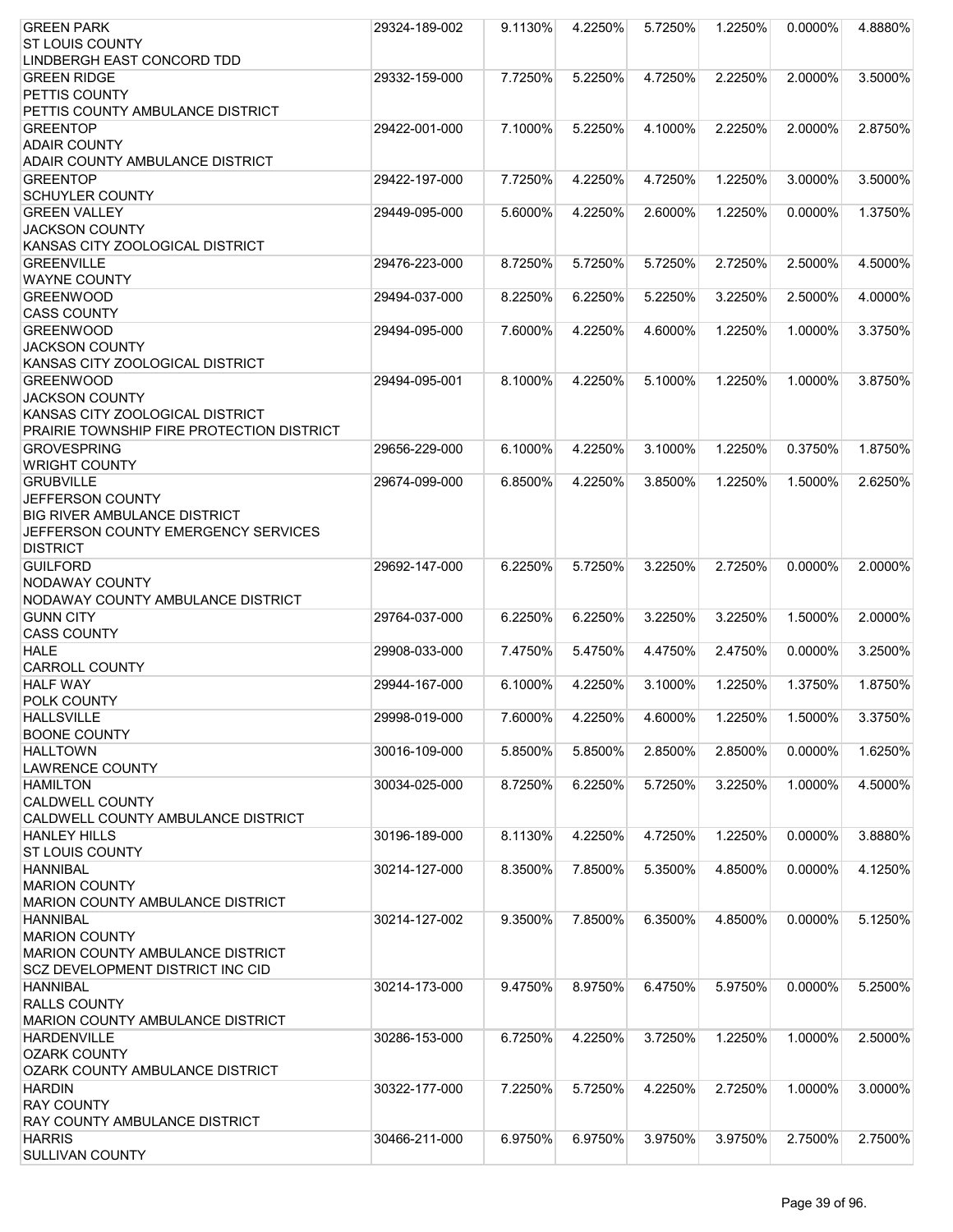| <b>HARRISBURG</b>                                             | 30484-019-000 | 6.9750%  | 4.2250% | 3.9750% | 1.2250% | 1.5000% | 2.7500% |
|---------------------------------------------------------------|---------------|----------|---------|---------|---------|---------|---------|
| <b>BOONE COUNTY</b>                                           |               |          |         |         |         |         |         |
| <b>HARRISONVILLE</b>                                          | 30610-037-000 | 8.1000%  | 6.2250% | 5.1000% | 3.2250% | 2.5000% | 3.8750% |
| <b>CASS COUNTY</b>                                            |               |          |         |         |         |         |         |
| <b>HARRISONVILLE</b>                                          | 30610-037-001 | 9.1000%  | 6.2250% | 6.1000% | 3.2250% | 2.5000% | 4.8750% |
| <b>CASS COUNTY</b>                                            |               |          |         |         |         |         |         |
| HARRISONVILLE MARKET PLACE A TDD<br><b>HARRISONVILLE</b>      | 30610-037-002 | 9.1000%  | 6.2250% | 6.1000% | 3.2250% | 2.5000% | 4.8750% |
| <b>CASS COUNTY</b>                                            |               |          |         |         |         |         |         |
| HARRISONVILLE MARKET PLACE B TDD                              |               |          |         |         |         |         |         |
| <b>HARRISONVILLE</b>                                          | 30610-037-003 | 9.1000%  | 6.2250% | 6.1000% | 3.2250% | 2.5000% | 4.8750% |
| <b>CASS COUNTY</b>                                            |               |          |         |         |         |         |         |
| HARRISONVILLE TOWNE TDD                                       |               |          |         |         |         |         |         |
| <b>HARRISONVILLE</b>                                          | 30610-037-004 | 9.1000%  | 6.2250% | 6.1000% | 3.2250% | 2.5000% | 4.8750% |
| <b>CASS COUNTY</b>                                            |               |          |         |         |         |         |         |
| HOSPITAL INTERCHANGE TDD                                      |               |          |         |         |         |         |         |
| <b>HARRISONVILLE</b>                                          | 30610-037-005 | 9.1000%  | 6.2250% | 6.1000% | 3.2250% | 2.5000% | 4.8750% |
| <b>CASS COUNTY</b>                                            |               |          |         |         |         |         |         |
| <b>HIGHWAY 71/291 PARTNERS IN PROGRESS TDD</b>                |               |          |         |         |         |         |         |
| <b>HARRISONVILLE</b>                                          | 30610-037-006 | 9.1000%  | 6.2250% | 6.1000% | 3.2250% | 2.5000% | 4.8750% |
| <b>CASS COUNTY</b>                                            |               |          |         |         |         |         |         |
| HARRISONVILLE BROOKHART TDD                                   |               |          |         |         |         |         |         |
| <b>HARTSBURG</b>                                              | 30718-019-000 | 6.4750%  | 4.2250% | 3.4750% | 1.2250% | 1.5000% | 2.2500% |
| <b>BOONE COUNTY</b>                                           |               |          |         |         |         |         |         |
| <b>HARTSHORN</b>                                              | 30736-215-000 | 6.1000%  | 6.1000% | 3.1000% | 3.1000% | 1.8750% | 1.8750% |
| <b>TEXAS COUNTY</b>                                           |               |          |         |         |         |         |         |
| <b>HARTVILLE</b><br><b>WRIGHT COUNTY</b>                      | 30754-229-000 | 8.6000%  | 4.2250% | 5.6000% | 1.2250% | 0.3750% | 4.3750% |
| <b>HARVESTER</b>                                              | 30808-183-000 | 5.9500%  | 5.9500% | 2.8500% | 2.8500% | 0.0000% | 1.7250% |
| ST CHARLES COUNTY                                             |               |          |         |         |         |         |         |
| <b>HARVIELL</b>                                               | 30844-023-000 | 5.2250%  | 4.2250% | 2.2250% | 1.2250% | 1.0000% | 1.0000% |
| <b>BUTLER COUNTY</b>                                          |               |          |         |         |         |         |         |
| <b>HARWOOD</b>                                                | 30862-217-000 | 5.2250%  | 4.2250% | 2.2250% | 1.2250% | 0.0000% | 1.0000% |
| <b>VERNON COUNTY</b>                                          |               |          |         |         |         |         |         |
| <b>HATFIELD</b>                                               | 30934-081-000 | 5.4750%  | 5.4750% | 2.4750% | 2.4750% | 0.0000% | 1.2500% |
| <b>HARRISON COUNTY</b>                                        |               |          |         |         |         |         |         |
| <b>HAWK POINT</b>                                             | 31024-113-000 | 7.4750%  | 4.2250% | 4.4750% | 1.2250% | 1.5000% | 3.2500% |
| <b>LINCOLN COUNTY</b>                                         |               |          |         |         |         |         |         |
| LINCOLN COUNTY AMBULANCE DISTRICT                             |               |          |         |         |         |         |         |
| <b>HAYTI</b>                                                  | 31132-155-000 | 9.4750%  | 4.2250% | 6.4750% | 1.2250% | 2.7500% | 5.2500% |
| PEMISCOT COUNTY                                               |               |          |         |         |         |         |         |
| <b>HAYTI</b>                                                  | 31132-155-001 | 10.4750% | 5.2250% | 7.4750% | 2.2250% | 2.7500% | 6.2500% |
| PEMISCOT COUNTY                                               |               |          |         |         |         |         |         |
| <b>HAYTI-VENTURES CID</b>                                     |               |          |         |         |         |         |         |
| <b>HAYTI HEIGHTS</b><br>PEMISCOT COUNTY                       | 31168-155-000 | 8.2250%  | 4.2250% | 5.2250% | 1.2250% | 2.2500% | 4.0000% |
| <b>HAYWOOD CITY</b>                                           | 31204-201-000 | 5.2250%  | 5.2250% | 2.2250% | 2.2250% | 1.0000% | 1.0000% |
| <b>SCOTT COUNTY</b>                                           |               |          |         |         |         |         |         |
| <b>HAZELWOOD</b>                                              | 31276-189-000 | 9.6130%  | 6.2250% | 6.2250% | 3.2250% | 0.0000% | 5.3880% |
| ST LOUIS COUNTY                                               |               |          |         |         |         |         |         |
| <b>HAZELWOOD</b>                                              | 31276-189-001 | 10.6130% | 6.2250% | 7.2250% | 3.2250% | 0.0000% | 6.3880% |
| ST LOUIS COUNTY                                               |               |          |         |         |         |         |         |
| ELM GROVE TDD                                                 |               |          |         |         |         |         |         |
| HAZELWOOD (X1)                                                | 31277-189-000 | 9.6130%  | 6.2250% | 6.2250% | 3.2250% | 0.0000% | 5.3880% |
| ST LOUIS COUNTY                                               |               |          |         |         |         |         |         |
| HAZELWOOD (X2)                                                | 31278-189-000 | 9.6130%  | 6.2250% | 6.2250% | 3.2250% | 0.0000% | 5.3880% |
| <b>ST LOUIS COUNTY</b>                                        |               |          |         |         |         |         |         |
| HAZELWOOD (X2)                                                | 31278-189-001 | 10.6130% | 7.2250% | 7.2250% | 4.2250% | 0.0000% | 6.3880% |
| ST LOUIS COUNTY                                               |               |          |         |         |         |         |         |
| HAZELWOOD COMMERCE CENTER CID                                 |               |          |         |         |         |         |         |
| HAZELWOOD (T1)                                                | 31279-189-000 | 9.6130%  | 6.2250% | 6.2250% | 3.2250% | 0.0000% | 5.3880% |
| <b>ST LOUIS COUNTY</b>                                        |               |          |         |         |         |         |         |
| HAZELWOOD (T1)                                                | 31279-189-001 | 10.6130% | 6.2250% | 7.2250% | 3.2250% | 0.0000% | 6.3880% |
| <b>ST LOUIS COUNTY</b><br>370/MO BOTTOM ROAD/TAUSSIG ROAD TDD |               |          |         |         |         |         |         |
| HAZELWOOD (T3)                                                | 31281-189-000 | 9.6130%  | 6.2250% | 6.2250% | 3.2250% | 0.0000% | 5.3880% |
| <b>ST LOUIS COUNTY</b>                                        |               |          |         |         |         |         |         |
|                                                               |               |          |         |         |         |         |         |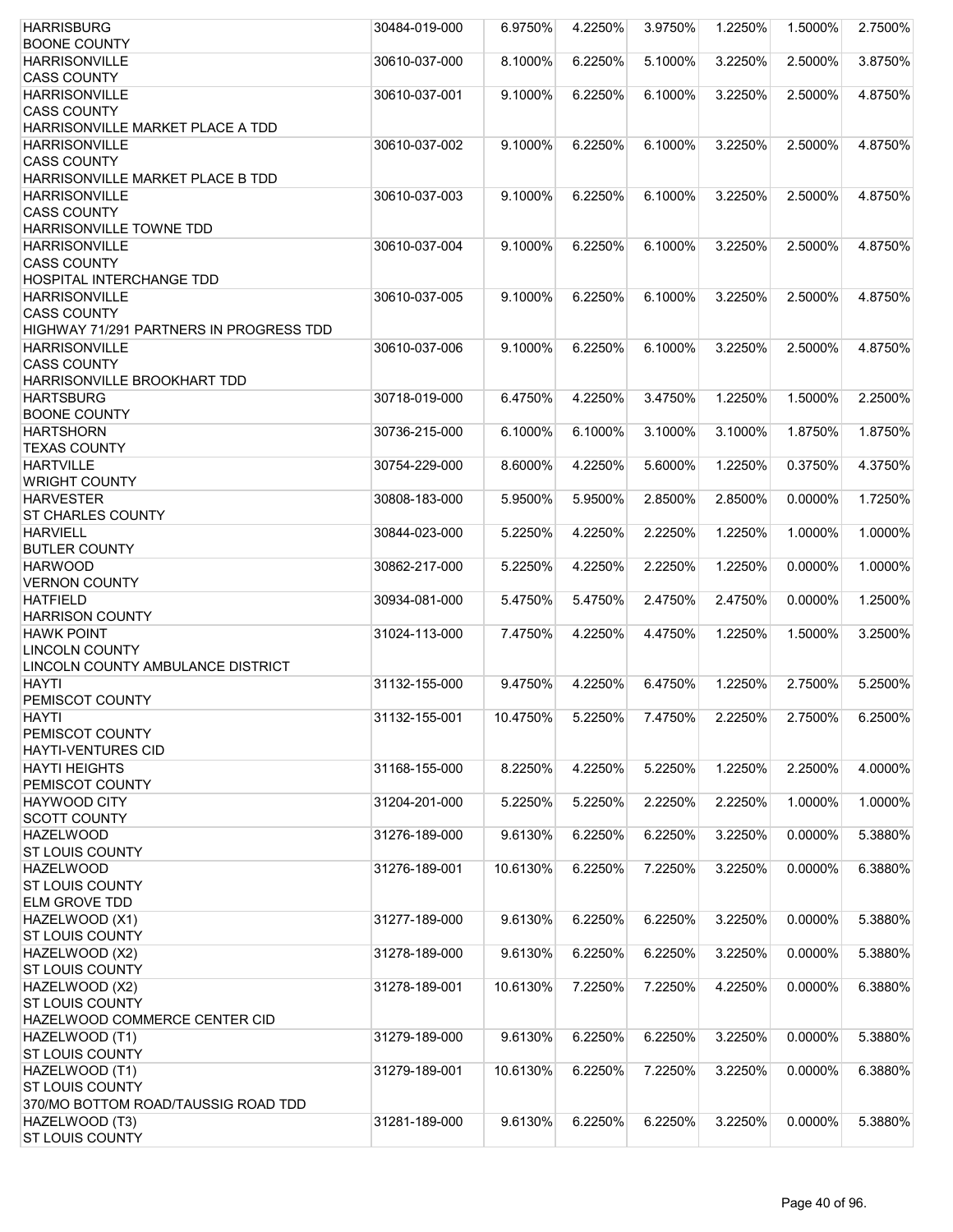| <b>HELENA</b>                                                | 31456-003-000 | 6.4250% | 5.9250% | 3.4250% | 2.9250% | $0.0000\%$ | 2.2000% |
|--------------------------------------------------------------|---------------|---------|---------|---------|---------|------------|---------|
| <b>ANDREW COUNTY</b>                                         |               |         |         |         |         |            |         |
| ANDREW COUNTY AMBULANCE DISTRICT                             |               |         |         |         |         |            |         |
| <b>HEMATITE</b>                                              | 31528-099-000 | 6.8500% | 4.2250% | 3.8500% | 1.2250% | 1.5000%    | 2.6250% |
| JEFFERSON COUNTY                                             |               |         |         |         |         |            |         |
| JOACHIM-PLATTIN AMBULANCE DISTRICT                           |               |         |         |         |         |            |         |
| JEFFERSON COUNTY EMERGENCY SERVICES                          |               |         |         |         |         |            |         |
| <b>DISTRICT</b>                                              |               |         |         |         |         |            |         |
| <b>HEMPLE</b>                                                | 31546-049-000 | 5.7250% | 5.2250% | 2.7250% | 2.2250% | 0.0000%    | 1.5000% |
| <b>CLINTON COUNTY</b>                                        |               |         |         |         |         |            |         |
| <b>TRI-COUNTY AMBULANCE DISTRICT</b>                         |               |         |         |         |         |            | 1.5000% |
| <b>HENLEY</b><br><b>COLE COUNTY</b>                          | 31618-051-000 | 5.7250% | 5.7250% | 2.7250% | 2.7250% | 0.0000%    |         |
| <b>HENRIETTA</b>                                             | 31654-177-000 | 8.2250% | 5.7250% | 5.2250% | 2.7250% | 1.0000%    | 4.0000% |
| <b>RAY COUNTY</b>                                            |               |         |         |         |         |            |         |
| RAY COUNTY AMBULANCE DISTRICT                                |               |         |         |         |         |            |         |
| <b>HERCULANEUM</b>                                           | 31708-099-000 | 8.8500% | 4.2250% | 5.8500% | 1.2250% | 1.5000%    | 4.6250% |
| JEFFERSON COUNTY                                             |               |         |         |         |         |            |         |
| JOACHIM-PLATTIN AMBULANCE DISTRICT                           |               |         |         |         |         |            |         |
| <b>HERCULANEUM</b>                                           | 31708-099-001 | 9.8500% | 4.2250% | 6.8500% | 1.2250% | 1.5000%    | 5.6250% |
| JEFFERSON COUNTY                                             |               |         |         |         |         |            |         |
| JOACHIM-PLATTIN AMBULANCE DISTRICT                           |               |         |         |         |         |            |         |
| MCNUTT ROAD CORRIDOR CID                                     |               |         |         |         |         |            |         |
| <b>HERMANN</b>                                               | 31762-073-000 | 8.1000% | 4.2250% | 5.1000% | 1.2250% | 2.0000%    | 3.8750% |
| <b>GASCONADE COUNTY</b>                                      |               |         |         |         |         |            |         |
| HERMANN AREA AMBULANCE DISTRICT                              |               |         |         |         |         |            |         |
| <b>HERMITAGE</b>                                             | 31780-085-000 | 7.2250% | 5.7250% | 4.2250% | 2.7250% | 2.5000%    | 3.0000% |
| <b>HICKORY COUNTY</b>                                        |               |         |         |         |         |            |         |
| <b>HIGBEE</b>                                                | 31924-175-000 | 7.4750% | 5.4750% | 4.4750% | 2.4750% | $0.0000\%$ | 3.2500% |
| <b>RANDOLPH COUNTY</b><br>RANDOLPH COUNTY AMBULANCE DISTRICT |               |         |         |         |         |            |         |
| <b>HIGGINSVILLE</b>                                          | 31960-107-000 | 8.1000% | 8.1000% | 5.1000% | 5.1000% | 1.2500%    | 3.8750% |
| <b>LAFAYETTE COUNTY</b>                                      |               |         |         |         |         |            |         |
| <b>HIGH GATE</b>                                             | 31978-125-000 | 5.8910% | 5.8910% | 2.8910% | 2.8910% | 1.6660%    | 1.6660% |
| <b>MARIES COUNTY</b>                                         |               |         |         |         |         |            |         |
| <b>HIGH HILL</b>                                             | 31996-139-000 | 7.4750% | 4.2250% | 4.4750% | 1.2250% | 2.2500%    | 3.2500% |
| MONTGOMERY COUNTY                                            |               |         |         |         |         |            |         |
| <b>HIGHLANDVILLE</b>                                         | 32068-043-000 | 7.4750% | 4.2250% | 4.4750% | 1.2250% | 0.2500%    | 3.2500% |
| <b>CHRISTIAN COUNTY</b>                                      |               |         |         |         |         |            |         |
| CHRISTIAN COUNTY EMERGENCY SERVICES                          |               |         |         |         |         |            |         |
| <b>DISTRICT</b>                                              |               |         |         |         |         |            |         |
| <b>HIGHLANDVILLE</b>                                         | 32068-043-001 | 8.4750% | 4.2250% | 5.4750% | 1.2250% | 0.2500%    | 4.2500% |
| <b>CHRISTIAN COUNTY</b>                                      |               |         |         |         |         |            |         |
| CHRISTIAN COUNTY EMERGENCY SERVICES                          |               |         |         |         |         |            |         |
| <b>DISTRICT</b><br><b>HIGHLANDVILLE CID</b>                  |               |         |         |         |         |            |         |
| <b>HIGH POINT</b>                                            | 32104-135-000 | 6.4750% | 5.2250% | 3.4750% | 2.2250% | 1.0000%    | 2.2500% |
| <b>MONITEAU COUNTY</b>                                       |               |         |         |         |         |            |         |
| <b>MID-MO AMBULANCE DISTRICT</b>                             |               |         |         |         |         |            |         |
| MONITEAU COUNTY EMERGENCY SERVICES                           |               |         |         |         |         |            |         |
| <b>DISTRICT</b>                                              |               |         |         |         |         |            |         |
| <b>HIGH RIDGE</b>                                            | 32140-099-000 | 7.3500% | 4.2250% | 4.3500% | 1.2250% | 1.5000%    | 3.1250% |
| JEFFERSON COUNTY                                             |               |         |         |         |         |            |         |
| HIGH RIDGE FIRE PROTECTION DISTRICT                          |               |         |         |         |         |            |         |
| JEFFERSON COUNTY EMERGENCY SERVICES                          |               |         |         |         |         |            |         |
| <b>DISTRICT</b>                                              |               |         |         |         |         |            |         |
| NORTH JEFFERSON COUNTY AMBULANCE DISTRICT                    |               |         |         |         |         |            |         |
|                                                              |               |         |         |         |         |            |         |
| <b>HILLHOUSE ADDITION</b>                                    | 32212-029-000 | 5.4750% | 5.4750% | 2.4750% | 2.4750% | 0.0000%    | 1.2500% |
| <b>CAMDEN COUNTY</b>                                         |               |         |         |         |         |            |         |
| <b>HILLSBORO</b>                                             | 32248-099-000 | 8.7250% | 4.2250% | 5.7250% | 1.2250% | 2.8750%    | 4.5000% |
| JEFFERSON COUNTY<br>JEFFERSON COUNTY EMERGENCY SERVICES      |               |         |         |         |         |            |         |
| <b>DISTRICT</b>                                              |               |         |         |         |         |            |         |
| VALLE AMBULANCE DISTRICT                                     |               |         |         |         |         |            |         |
| HILLSBORO FIRE PROTECTION DISTRICT                           |               |         |         |         |         |            |         |
|                                                              |               |         |         |         |         |            |         |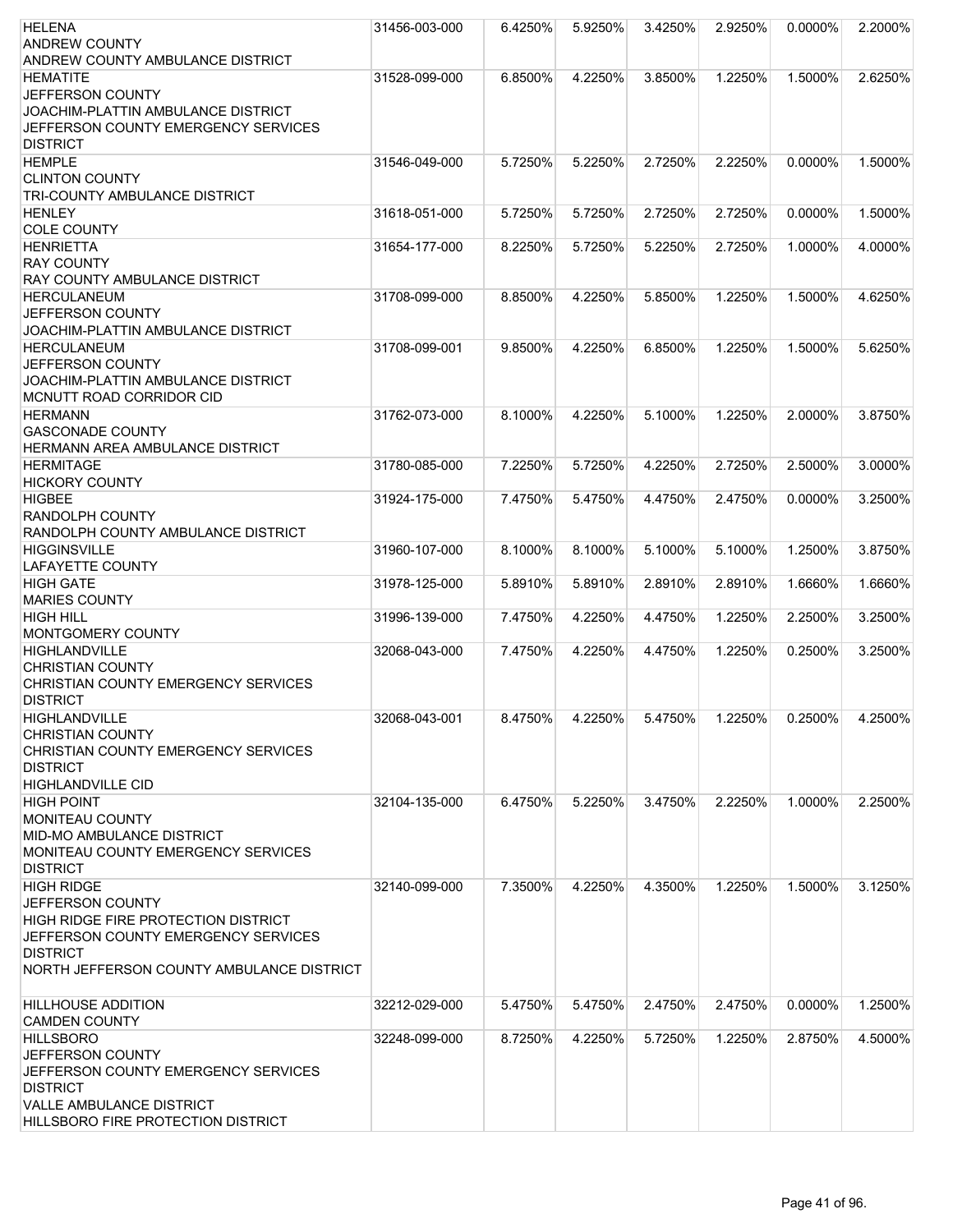| <b>HILLSBORO</b>                       | 32248-099-001 | 9.7250% | 4.2250% | 6.7250% | 1.2250% | 2.8750%    | 5.5000% |
|----------------------------------------|---------------|---------|---------|---------|---------|------------|---------|
| JEFFERSON COUNTY                       |               |         |         |         |         |            |         |
| JEFFERSON COUNTY EMERGENCY SERVICES    |               |         |         |         |         |            |         |
| <b>DISTRICT</b>                        |               |         |         |         |         |            |         |
| <b>HILLSBORO LAKE TERRACE TDD</b>      |               |         |         |         |         |            |         |
| <b>VALLE AMBULANCE DISTRICT</b>        |               |         |         |         |         |            |         |
| HILLSBORO FIRE PROTECTION DISTRICT     |               |         |         |         |         |            |         |
| <b>HILLSBORO</b>                       | 32248-099-002 | 9.7250% | 4.2250% | 6.7250% | 1.2250% | 2.8750%    | 5.5000% |
|                                        |               |         |         |         |         |            |         |
| <b>JEFFERSON COUNTY</b>                |               |         |         |         |         |            |         |
| JEFFERSON COUNTY EMERGENCY SERVICES    |               |         |         |         |         |            |         |
| <b>DISTRICT</b>                        |               |         |         |         |         |            |         |
| PEACH TREE CID                         |               |         |         |         |         |            |         |
| VALLE AMBULANCE DISTRICT               |               |         |         |         |         |            |         |
| HILLSBORO FIRE PROTECTION DISTRICT     |               |         |         |         |         |            |         |
| <b>HILLSDALE</b>                       | 32266-189-000 | 8.1130% | 4.2250% | 4.7250% | 1.2250% | $0.0000\%$ | 3.8880% |
| <b>ST LOUIS COUNTY</b>                 |               |         |         |         |         |            |         |
| <b>HIRAM</b>                           | 32374-223-000 | 5.7250% | 5.7250% | 2.7250% | 2.7250% | 1.5000%    | 1.5000% |
| <b>WAYNE COUNTY</b>                    |               |         |         |         |         |            |         |
| <b>HOBERG</b>                          | 32410-109-000 | 5.8500% | 5.8500% | 2.8500% | 2.8500% | $0.0000\%$ | 1.6250% |
| <b>LAWRENCE COUNTY</b>                 |               |         |         |         |         |            |         |
| <b>HOCOMO</b>                          | 32464-091-000 | 5.6620% | 4.2250% | 2.6620% | 1.2250% | 0.0000%    | 1.4370% |
| <b>HOWELL COUNTY</b>                   |               |         |         |         |         |            |         |
| <b>HOLCOMB</b>                         | 32536-069-000 | 6.7250% | 5.7250% | 3.7250% | 2.7250% | 0.0000%    | 2.5000% |
| <b>DUNKLIN COUNTY</b>                  |               |         |         |         |         |            |         |
| <b>HOLDEN</b>                          | 32572-101-000 | 8.4750% | 8.4750% | 5.4750% | 5.4750% | 3.2500%    | 4.2500% |
| JOHNSON COUNTY                         |               |         |         |         |         |            |         |
|                                        |               |         |         |         |         |            |         |
| <b>HOLLAND</b>                         | 32590-155-000 | 6.7250% | 4.2250% | 3.7250% | 1.2250% | 1.2500%    | 2.5000% |
| <b>PEMISCOT COUNTY</b>                 |               |         |         |         |         |            |         |
| HOLLIDAY                               | 32626-137-000 | 5.7250% | 5.7250% | 2.7250% | 2.7250% | 1.0000%    | 1.5000% |
| <b>MONROE COUNTY</b>                   |               |         |         |         |         |            |         |
| <b>HOLLISTER</b>                       | 32662-213-000 | 8.1000% | 4.2250% | 5.1000% | 1.2250% | 1.5000%    | 3.8750% |
| <b>TANEY COUNTY</b>                    |               |         |         |         |         |            |         |
| <b>TANEY COUNTY AMBULANCE DISTRICT</b> |               |         |         |         |         |            |         |
| <b>HOLLISTER</b>                       | 32662-213-001 | 8.7250% | 4.8500% | 5.7250% | 1.8500% | 1.5000%    | 4.5000% |
| <b>TANEY COUNTY</b>                    |               |         |         |         |         |            |         |
| <b>TANEY COUNTY AMBULANCE DISTRICT</b> |               |         |         |         |         |            |         |
| <b>SOUTHTOWNE CID</b>                  |               |         |         |         |         |            |         |
| <b>HOLLYWOOD</b>                       | 32698-069-000 | 5.7250% | 5.7250% | 2.7250% | 2.7250% | $0.0000\%$ | 1.5000% |
| <b>DUNKLIN COUNTY</b>                  |               |         |         |         |         |            |         |
| <b>HOLT</b>                            | 32752-047-000 | 7.9750% | 5.3500% | 4.9750% | 2.3500% | 1.5000%    | 3.7500% |
| <b>CLAY COUNTY</b>                     |               |         |         |         |         |            |         |
| KANSAS CITY ZOOLOGICAL DISTRICT        |               |         |         |         |         |            |         |
|                                        | 32752-049-000 |         | 5.2250% | 4.7250% | 2.2250% |            | 3.5000% |
| <b>HOLT</b>                            |               | 7.7250% |         |         |         | 1.5000%    |         |
| <b>CLINTON COUNTY</b>                  |               |         |         |         |         |            |         |
| <b>HOLTS SUMMIT</b>                    | 32770-027-000 | 8.7250% | 8.2250% | 5.7250% | 5.2250% | 1.0000%    | 4.5000% |
| <b>CALLAWAY COUNTY</b>                 |               |         |         |         |         |            |         |
| CALLAWAY COUNTY AMBULANCE DISTRICT     |               |         |         |         |         |            |         |
| <b>HOMESTEAD VILLAGE</b>               | 32806-177-000 | 6.2250% | 5.7250% | 3.2250% | 2.7250% | $0.0000\%$ | 2.0000% |
| <b>RAY COUNTY</b>                      |               |         |         |         |         |            |         |
| <b>RAY COUNTY AMBULANCE DISTRICT</b>   |               |         |         |         |         |            |         |
| <b>HOMESTOWN</b>                       | 32824-155-000 | 7.7250% | 4.2250% | 4.7250% | 1.2250% | 2.2500%    | 3.5000% |
| PEMISCOT COUNTY                        |               |         |         |         |         |            |         |
| <b>HOPKINS</b>                         | 33004-147-000 | 7.2250% | 5.7250% | 4.2250% | 2.7250% | 0.0000%    | 3.0000% |
| <b>NODAWAY COUNTY</b>                  |               |         |         |         |         |            |         |
| NODAWAY COUNTY AMBULANCE DISTRICT      |               |         |         |         |         |            |         |
| <b>HORINE</b>                          | 33040-099-000 | 6.8500% | 4.2250% | 3.8500% | 1.2250% | 1.5000%    | 2.6250% |
| JEFFERSON COUNTY                       |               |         |         |         |         |            |         |
| JOACHIM-PLATTIN AMBULANCE DISTRICT     |               |         |         |         |         |            |         |
|                                        |               |         |         |         |         |            |         |
| JEFFERSON COUNTY EMERGENCY SERVICES    |               |         |         |         |         |            |         |
| <b>DISTRICT</b>                        |               |         |         |         |         |            |         |
| <b>HORNERSVILLE</b>                    | 33076-069-000 | 6.6000% | 5.7250% | 3.6000% | 2.7250% | 0.8750%    | 2.3750% |
| <b>DUNKLIN COUNTY</b>                  |               |         |         |         |         |            |         |
| <b>HORTON</b>                          | 33148-217-000 | 5.2250% | 4.2250% | 2.2250% | 1.2250% | 0.0000%    | 1.0000% |
| <b>VERNON COUNTY</b>                   |               |         |         |         |         |            |         |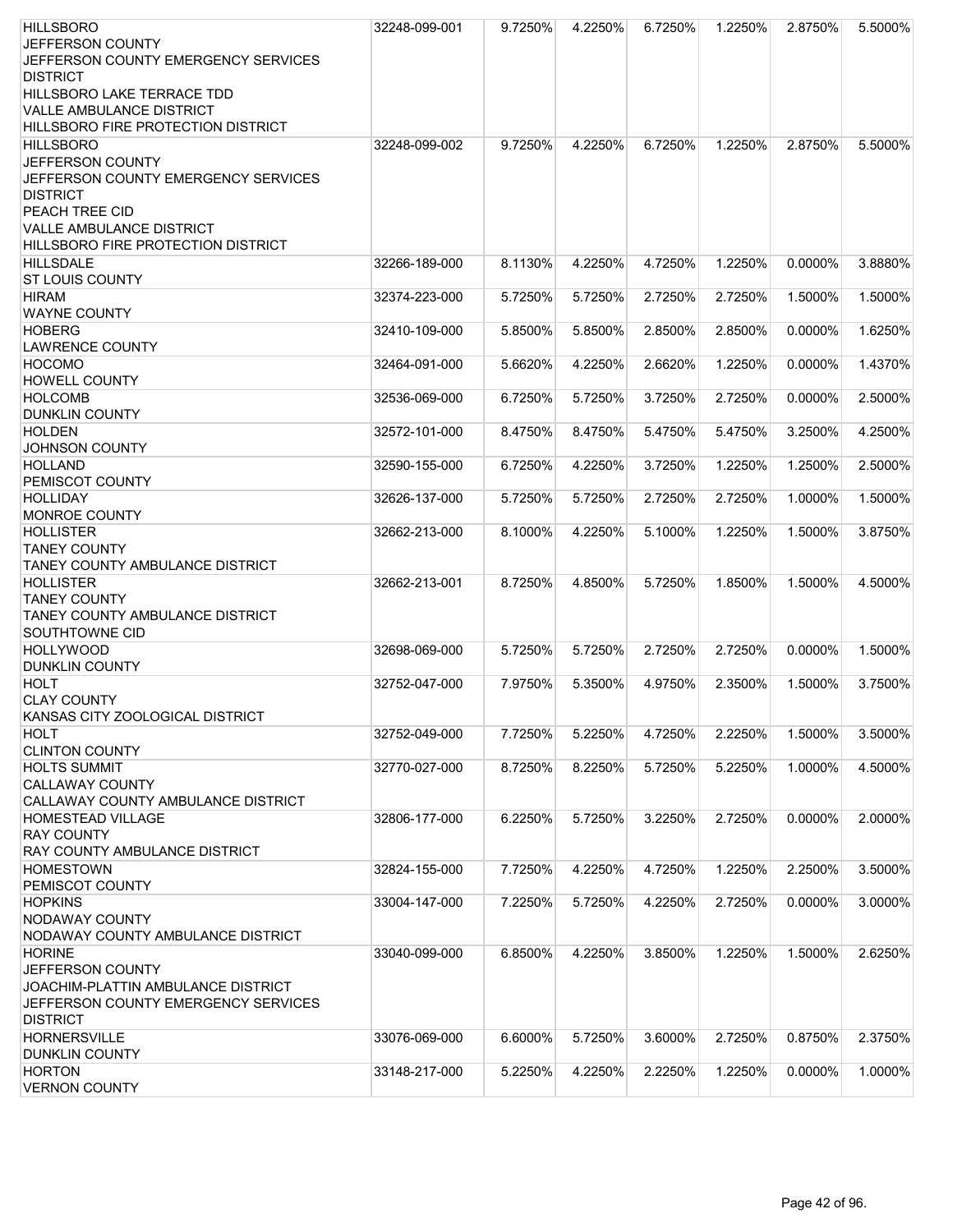| <b>HOUSE SPRINGS</b>                        | 33220-099-000 | 6.8500% | 4.2250% | 3.8500% | 1.2250% | 1.5000%    | 2.6250% |
|---------------------------------------------|---------------|---------|---------|---------|---------|------------|---------|
| JEFFERSON COUNTY                            |               |         |         |         |         |            |         |
| HIGH RIDGE FIRE PROTECTION DISTRICT         |               |         |         |         |         |            |         |
| JEFFERSON COUNTY EMERGENCY SERVICES         |               |         |         |         |         |            |         |
| <b>DISTRICT</b>                             |               |         |         |         |         |            |         |
| <b>HOUSE SPRINGS</b>                        | 33220-099-001 | 7.3500% | 4.2250% | 4.3500% | 1.2250% | 1.5000%    | 3.1250% |
| JEFFERSON COUNTY                            |               |         |         |         |         |            |         |
| HIGH RIDGE FIRE PROTECTION DISTRICT         |               |         |         |         |         |            |         |
| JEFFERSON COUNTY EMERGENCY SERVICES         |               |         |         |         |         |            |         |
| <b>DISTRICT</b>                             |               |         |         |         |         |            |         |
| <b>BIG RIVER AMBULANCE DISTRICT</b>         |               |         |         |         |         |            |         |
| <b>HOUSTON</b>                              | 33238-215-000 | 7.6000% | 7.6000% | 4.6000% | 4.6000% | 2.8750%    | 3.3750% |
| <b>TEXAS COUNTY</b>                         |               |         |         |         |         |            |         |
| <b>HOUSTONIA</b>                            | 33256-159-000 | 5.2250% | 5.2250% | 2.2250% | 2.2250% | 1.0000%    | 1.0000% |
| PETTIS COUNTY                               |               |         |         |         |         |            |         |
| <b>HOUSTON LAKE</b>                         | 33292-165-000 | 5.6000% | 5.6000% | 2.6000% | 2.6000% | $0.0000\%$ | 1.3750% |
| PLATTE COUNTY                               |               |         |         |         |         |            |         |
| <b>HOWARDS RIDGE</b><br><b>OZARK COUNTY</b> | 33346-153-000 | 6.7250% | 4.2250% | 3.7250% | 1.2250% | 1.0000%    | 2.5000% |
| OZARK COUNTY AMBULANCE DISTRICT             |               |         |         |         |         |            |         |
| <b>HOWARDVILLE</b>                          | 33364-143-000 | 7.2250% | 6.7250% | 4.2250% | 3.7250% | 1.5000%    | 3.0000% |
| <b>NEW MADRID COUNTY</b>                    |               |         |         |         |         |            |         |
| NEW MADRID COUNTY AMBULANCE DISTRICT        |               |         |         |         |         |            |         |
| <b>HUGGINS</b>                              | 33616-215-000 | 6.1000% | 6.1000% | 3.1000% | 3.1000% | 1.8750%    | 1.8750% |
| <b>TEXAS COUNTY</b>                         |               |         |         |         |         |            |         |
| <b>HUGHESVILLE</b>                          | 33652-159-000 | 5.7250% | 5.2250% | 2.7250% | 2.2250% | 1.0000%    | 1.5000% |
| PETTIS COUNTY                               |               |         |         |         |         |            |         |
| PETTIS COUNTY AMBULANCE DISTRICT            |               |         |         |         |         |            |         |
| <b>HUMANSVILLE</b>                          | 33706-167-000 | 7.2250% | 4.2250% | 4.2250% | 1.2250% | 1.8750%    | 3.0000% |
| <b>POLK COUNTY</b>                          |               |         |         |         |         |            |         |
| <b>HUME</b>                                 | 33724-013-000 | 6.4750% | 5.2250% | 3.4750% | 2.2250% | 1.2500%    | 2.2500% |
| <b>BATES COUNTY</b>                         |               |         |         |         |         |            |         |
| <b>HUMPHREYS</b>                            | 33742-211-000 | 6.9750% | 6.9750% | 3.9750% | 3.9750% | 2.7500%    | 2.7500% |
| <b>SULLIVAN COUNTY</b>                      |               |         |         |         |         |            |         |
| <b>HUNNEWELL</b>                            | 33760-205-000 | 7.2250% | 5.7250% | 4.2250% | 2.7250% | 1.5000%    | 3.0000% |
| <b>SHELBY COUNTY</b>                        |               |         |         |         |         |            |         |
| MONROE CITY AMBULANCE DISTRICT              |               |         |         |         |         |            |         |
| <b>HUNTER</b>                               | 33778-035-000 | 5.7250% | 4.2250% | 2.7250% | 1.2250% | 1.5000%    | 1.5000% |
| <b>CARTER COUNTY</b>                        |               |         |         |         |         |            |         |
| <b>HUNTLEIGH</b>                            | 33850-189-000 | 7.6130% | 4.2250% | 4.2250% | 1.2250% | 0.0000%    | 3.3880% |
| <b>ST LOUIS COUNTY</b>                      |               |         |         |         |         |            |         |
| <b>HUNTSDALE</b>                            | 33868-019-000 | 6.4750% | 4.2250% | 3.4750% | 1.2250% | 2.0000%    | 2.2500% |
| <b>BOONE COUNTY</b>                         |               |         |         |         |         |            |         |
| <b>HUNTSVILLE</b><br><b>RANDOLPH COUNTY</b> | 33886-175-000 | 7.4750% | 6.9750% | 4.4750% | 3.9750% | $0.0000\%$ | 3.2500% |
| RANDOLPH COUNTY AMBULANCE DISTRICT          |               |         |         |         |         |            |         |
| <b>HURDLAND</b>                             | 33904-103-000 | 6.7250% | 6.7250% | 3.7250% | 3.7250% | 2.5000%    | 2.5000% |
| <b>KNOX COUNTY</b>                          |               |         |         |         |         |            |         |
| <b>HURLEY</b>                               | 33922-209-000 | 6.9750% | 5.9750% | 3.9750% | 2.9750% | 1.0000%    | 2.7500% |
| <b>STONE COUNTY</b>                         |               |         |         |         |         |            |         |
| <b>HURRICANE DECK</b>                       | 34048-029-000 | 5.9750% | 5.4750% | 2.9750% | 2.4750% | 0.0000%    | 1.7500% |
| <b>CAMDEN COUNTY</b>                        |               |         |         |         |         |            |         |
| CAM-MO AMBULANCE DISTRICT                   |               |         |         |         |         |            |         |
| <b>IANTHA</b>                               | 34192-011-000 | 5.7250% | 4.2250% | 2.7250% | 1.2250% | $0.0000\%$ | 1.5000% |
| <b>BARTON COUNTY</b>                        |               |         |         |         |         |            |         |
| BARTON COUNTY AMBULANCE DISTRICT            |               |         |         |         |         |            |         |
| <b>IATAN</b>                                | 34210-165-000 | 5.6000% | 5.6000% | 2.6000% | 2.6000% | 0.0000%    | 1.3750% |
| PLATTE COUNTY                               |               |         |         |         |         |            |         |
| <b>IBERIA</b>                               | 34228-131-000 | 7.7250% | 5.2250% | 4.7250% | 2.2250% | 2.0000%    | 3.5000% |
| <b>MILLER COUNTY</b>                        |               |         |         |         |         |            |         |
| MILLER COUNTY AMBULANCE DISTRICT            |               |         |         |         |         |            |         |
| <b>ICONIUM</b>                              | 34246-185-000 | 4.7250% | 4.2250% | 1.7250% | 1.2250% | 0.0000%    | 0.5000% |
| <b>ST CLAIR COUNTY</b>                      |               |         |         |         |         |            |         |
| <b>ILASCO</b>                               | 34318-173-000 | 6.7250% | 6.7250% | 3.7250% | 3.7250% | $0.0000\%$ | 2.5000% |
| <b>RALLS COUNTY</b>                         |               |         |         |         |         |            |         |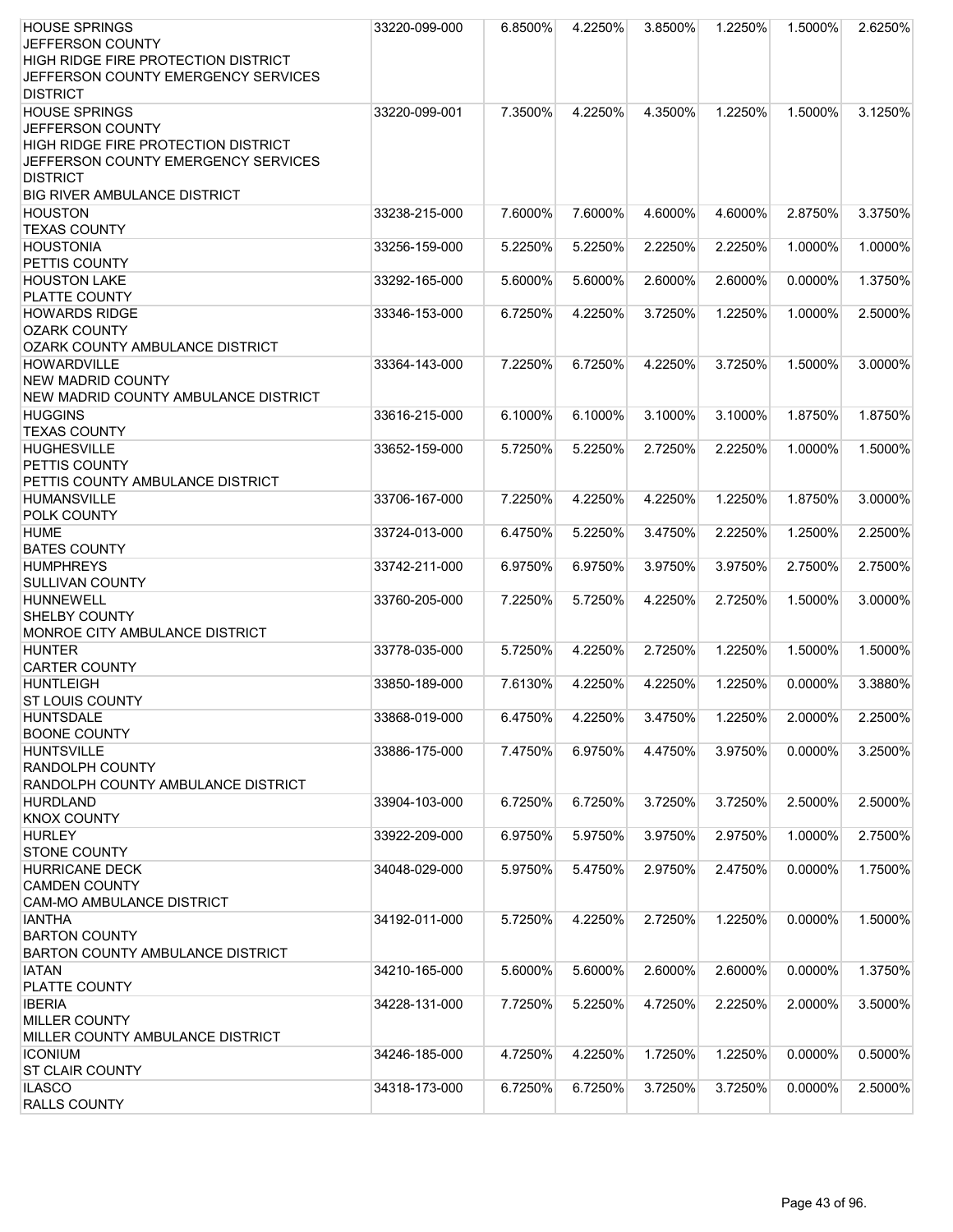| <b>IMPERIAL</b>                                        | 34354-099-000 | 6.6000% | 4.2250% | 3.6000%    | 1.2250% | 1.5000% | 2.3750% |
|--------------------------------------------------------|---------------|---------|---------|------------|---------|---------|---------|
| <b>JEFFERSON COUNTY</b>                                |               |         |         |            |         |         |         |
| ROCK TOWNSHIP AMBULANCE DISTRICT                       |               |         |         |            |         |         |         |
| JEFFERSON COUNTY EMERGENCY SERVICES                    |               |         |         |            |         |         |         |
| <b>DISTRICT</b>                                        |               |         |         |            |         |         |         |
| <b>IMPERIAL</b>                                        | 34354-099-001 | 7.1000% | 4.2250% | 4.1000%    | 1.2250% | 1.5000% | 2.8750% |
| <b>JEFFERSON COUNTY</b>                                |               |         |         |            |         |         |         |
| ROCK TOWNSHIP AMBULANCE DISTRICT                       |               |         |         |            |         |         |         |
| JEFFERSON COUNTY EMERGENCY SERVICES                    |               |         |         |            |         |         |         |
| <b>DISTRICT</b>                                        |               |         |         |            |         |         |         |
| <b>ANTONIA FIRE PROTECTION DISTRICT</b>                |               |         |         |            |         |         |         |
| <b>IMPERIAL</b>                                        | 34354-099-002 | 7.1000% | 4.2250% | 4.1000%    | 1.2250% | 1.5000% | 2.8750% |
| JEFFERSON COUNTY                                       |               |         |         |            |         |         |         |
| ROCK TOWNSHIP AMBULANCE DISTRICT                       |               |         |         |            |         |         |         |
|                                                        |               |         |         |            |         |         |         |
| JEFFERSON COUNTY EMERGENCY SERVICES<br><b>DISTRICT</b> |               |         |         |            |         |         |         |
|                                                        |               |         |         |            |         |         |         |
| ROCK COMMUNITY FIRE PROTECTION DISTRICT                |               |         |         |            |         |         |         |
| <b>INDEPENDENCE</b>                                    | 35000-047-000 | 7.7250% | 5.3500% | 4.7250%    | 2.3500% | 1.1250% | 3.5000% |
| <b>CLAY COUNTY</b>                                     |               |         |         |            |         |         |         |
| KANSAS CITY ZOOLOGICAL DISTRICT                        |               |         |         |            |         |         |         |
| <b>INDEPENDENCE</b>                                    | 35000-095-000 | 7.8500% | 4.2250% | 4.8500%    | 1.2250% | 1.1250% | 3.6250% |
| <b>JACKSON COUNTY</b>                                  |               |         |         |            |         |         |         |
| KANSAS CITY ZOOLOGICAL DISTRICT                        |               |         |         |            |         |         |         |
| <b>INDEPENDENCE</b>                                    | 35000-095-001 | 7.9750% | 4.2250% | 4.9750%    | 1.2250% | 1.1250% | 3.7500% |
| <b>JACKSON COUNTY</b>                                  |               |         |         |            |         |         |         |
| KANSAS CITY ZOOLOGICAL DISTRICT                        |               |         |         |            |         |         |         |
| 39TH STREET TDD                                        |               |         |         |            |         |         |         |
| <b>INDEPENDENCE</b>                                    | 35000-095-002 | 8.7250% | 4.2250% | 5.7250%    | 1.2250% | 1.1250% | 4.5000% |
| <b>JACKSON COUNTY</b>                                  |               |         |         |            |         |         |         |
| KANSAS CITY ZOOLOGICAL DISTRICT                        |               |         |         |            |         |         |         |
| INDEPENDENCE EVENT CENTER CID                          |               |         |         |            |         |         |         |
| 39TH STREET TDD                                        |               |         |         |            |         |         |         |
| <b>INDEPENDENCE</b>                                    | 35000-095-003 | 8.9750% | 4.2250% | 5.9750%    | 1.2250% | 1.1250% | 4.7500% |
| <b>JACKSON COUNTY</b>                                  |               |         |         |            |         |         |         |
| KANSAS CITY ZOOLOGICAL DISTRICT                        |               |         |         |            |         |         |         |
| 39TH STREET TDD                                        |               |         |         |            |         |         |         |
| <b>CRACKERNECK CENTER CID</b>                          |               |         |         |            |         |         |         |
| <b>INDEPENDENCE</b>                                    | 35000-095-004 | 8.9750% | 4.2250% | 5.9750%    | 1.2250% | 1.1250% | 4.7500% |
| JACKSON COUNTY                                         |               |         |         |            |         |         |         |
| KANSAS CITY ZOOLOGICAL DISTRICT                        |               |         |         |            |         |         |         |
| 39TH STREET TDD                                        |               |         |         |            |         |         |         |
| <b>CRACKERNECK CREEK TDD</b>                           |               |         |         |            |         |         |         |
| <b>INDEPENDENCE</b>                                    | 35000-095-005 | 8.8500% | 4.2250% | 5.8500%    | 1.2250% | 1.1250% | 4.6250% |
| <b>JACKSON COUNTY</b>                                  |               |         |         |            |         |         |         |
| KANSAS CITY ZOOLOGICAL DISTRICT                        |               |         |         |            |         |         |         |
| <b>CRACKERNECK CREEK TDD</b>                           |               |         |         |            |         |         |         |
| <b>INDEPENDENCE</b>                                    | 35000-095-006 | 8.6000% | 4.2250% | $5.6000\%$ | 1.2250% | 1.1250% | 4.3750% |
| <b>JACKSON COUNTY</b>                                  |               |         |         |            |         |         |         |
| KANSAS CITY ZOOLOGICAL DISTRICT                        |               |         |         |            |         |         |         |
| INDEPENDENCE EVENT CENTER CID                          |               |         |         |            |         |         |         |
| <b>INDEPENDENCE</b>                                    | 35000-095-007 | 8.6000% | 4.2250% | 5.6000%    | 1.2250% | 1.1250% | 4.3750% |
| <b>JACKSON COUNTY</b>                                  |               |         |         |            |         |         |         |
| KANSAS CITY ZOOLOGICAL DISTRICT                        |               |         |         |            |         |         |         |
| NOLAND ROAD CID                                        |               |         |         |            |         |         |         |
| <b>INDEPENDENCE</b>                                    | 35000-095-008 | 8.8500% | 5.2250% | 5.8500%    | 2.2250% | 1.1250% | 4.6250% |
| <b>JACKSON COUNTY</b>                                  |               |         |         |            |         |         |         |
| KANSAS CITY ZOOLOGICAL DISTRICT                        |               |         |         |            |         |         |         |
| NOLAND FASHION SQUARE CID                              |               |         |         |            |         |         |         |
| <b>INDEPENDENCE</b>                                    | 35000-095-009 | 8.8500% | 4.2250% | 5.8500%    | 1.2250% | 1.1250% | 4.6250% |
| <b>JACKSON COUNTY</b>                                  |               |         |         |            |         |         |         |
| KANSAS CITY ZOOLOGICAL DISTRICT                        |               |         |         |            |         |         |         |
| 23RD AND STERLING CID                                  |               |         |         |            |         |         |         |
| <b>INDEPENDENCE</b>                                    | 35000-095-010 | 8.8500% | 4.2250% | 5.8500%    | 1.2250% | 1.1250% | 4.6250% |
| <b>JACKSON COUNTY</b>                                  |               |         |         |            |         |         |         |
| KANSAS CITY ZOOLOGICAL DISTRICT                        |               |         |         |            |         |         |         |
| MARKETPLACE SHOPPING CENTER CID                        |               |         |         |            |         |         |         |
|                                                        |               |         |         |            |         |         |         |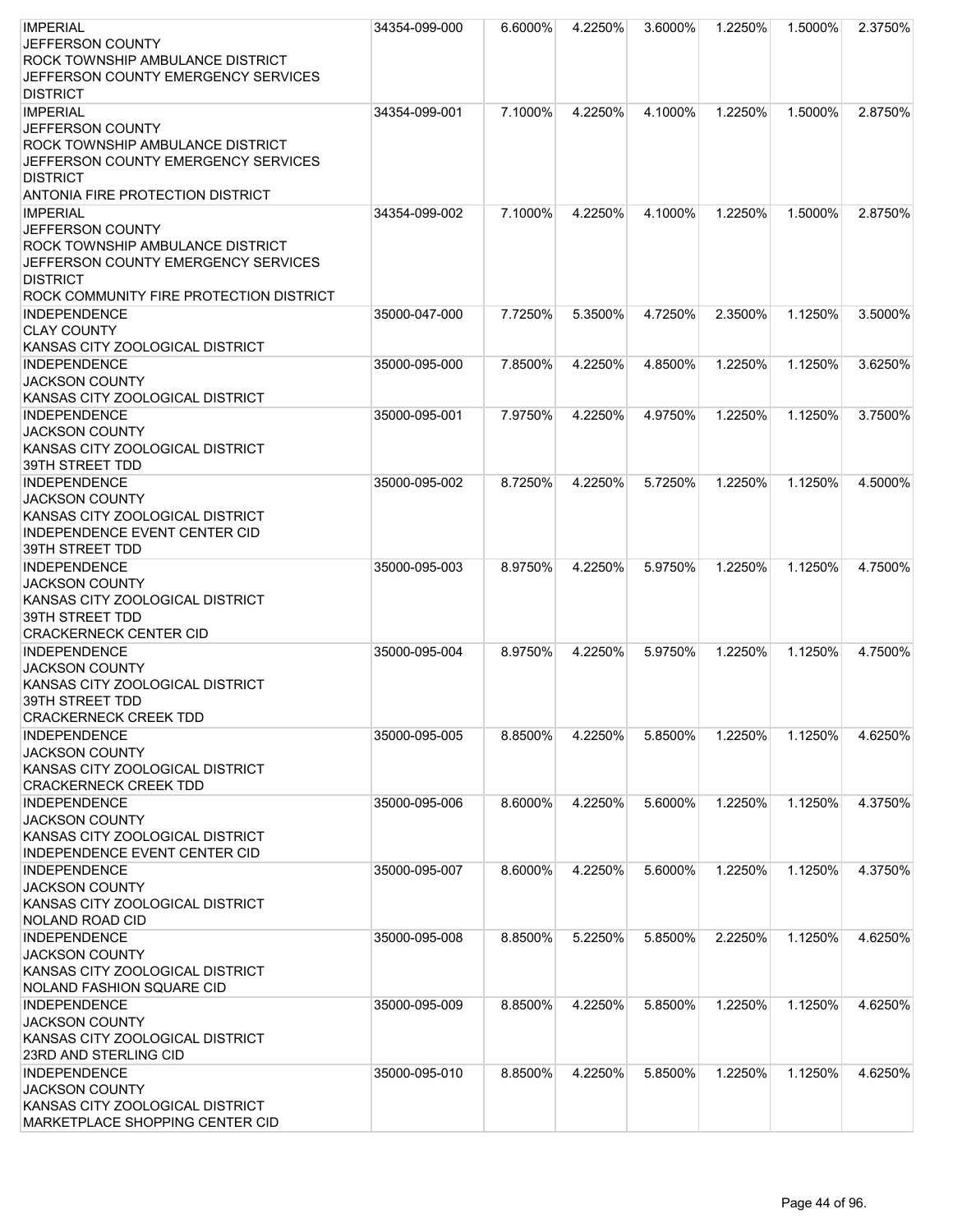| <b>INDEPENDENCE</b>                       | 35000-095-011 | 8.8500% | 5.2250% | 5.8500% | 2.2250% | 1.1250%    | 4.6250% |
|-------------------------------------------|---------------|---------|---------|---------|---------|------------|---------|
| <b>JACKSON COUNTY</b>                     |               |         |         |         |         |            |         |
| KANSAS CITY ZOOLOGICAL DISTRICT           |               |         |         |         |         |            |         |
| <b>ARROWHEAD CID</b>                      |               |         |         |         |         |            |         |
| <b>INDIAN POINT (VILLAGE OF)</b>          | 35186-209-000 | 8.9750% | 5.9750% | 4.9750% | 2.9750% | 1.0000%    | 4.7500% |
| <b>STONE COUNTY</b>                       |               |         |         |         |         |            |         |
| SOUTHERN STONE COUNTY FIRE PROTECTION     |               |         |         |         |         |            |         |
| <b>DISTRICT</b>                           |               |         |         |         |         |            |         |
| <b>BRANSON/LAKES AREA TCED</b>            |               |         |         |         |         |            |         |
| <b>INNSBROOK (VILLAGE OF)</b>             | 35240-219-000 | 7.1000% | 5.7250% | 4.1000% | 2.7250% | 0.0000%    | 2.8750% |
| <b>WARREN COUNTY</b>                      |               |         |         |         |         |            |         |
| WARREN COUNTY EMERGENCY SERVICES DISTRICT |               |         |         |         |         |            |         |
|                                           |               |         |         |         |         |            |         |
| <b>IONIA</b>                              | 35306-015-000 | 6.2250% | 5.7250% | 3.2250% | 2.7250% | 1.5000%    | 2.0000% |
| <b>BENTON COUNTY</b>                      |               |         |         |         |         |            |         |
| COLE CAMP AMBULANCE DISTRICT              |               |         |         |         |         |            |         |
| <b>IRONDALE</b>                           | 35396-221-000 | 8.2250% | 6.7250% | 5.2250% | 3.7250% | 2.5000%    | 4.0000% |
| <b>WASHINGTON COUNTY</b>                  |               |         |         |         |         |            |         |
| WASHINGTON COUNTY AMBULANCE DISTRICT      |               |         |         |         |         |            |         |
| <b>IRON MOUNTAIN LAKE</b>                 | 35432-187-000 | 7.3500% | 4.2250% | 4.3500% | 1.2250% | 1.5000%    | 3.1250% |
| <b>ST FRANCOIS COUNTY</b>                 |               |         |         |         |         |            |         |
| ST FRANCOIS COUNTY AMBULANCE DISTRICT     |               |         |         |         |         |            |         |
| <b>IRONTON</b>                            | 35468-093-000 | 8.7250% | 4.2250% | 5.7250% | 1.2250% | 2.5000%    | 4.5000% |
| <b>IRON COUNTY</b>                        |               |         |         |         |         |            |         |
| <b>IRON COUNTY AMBULANCE DISTRICT</b>     |               |         |         |         |         |            |         |
| <b>IRON COUNTY HOSPITAL DISTRICT</b>      |               |         |         |         |         |            |         |
| <b>IRWIN</b>                              | 35486-011-000 | 5.7250% | 4.2250% | 2.7250% | 1.2250% | $0.0000\%$ | 1.5000% |
| <b>BARTON COUNTY</b>                      |               |         |         |         |         |            |         |
| <b>BARTON COUNTY AMBULANCE DISTRICT</b>   |               |         |         |         |         |            |         |
| <b>ISABELLA</b>                           | 35504-153-000 | 6.7250% | 4.2250% | 3.7250% | 1.2250% | 1.0000%    | 2.5000% |
| <b>OZARK COUNTY</b>                       |               |         |         |         |         |            |         |
| <b>OZARK COUNTY AMBULANCE DISTRICT</b>    |               |         |         |         |         |            |         |
| <b>JACKSON</b>                            | 35648-031-000 | 7.2250% | 5.2250% | 4.2250% | 2.2250% | 2.0000%    | 3.0000% |
| CAPE GIRARDEAU COUNTY                     |               |         |         |         |         |            |         |
| <b>JACKSONVILLE</b>                       | 36224-175-000 | 5.9750% | 5.4750% | 2.9750% | 2.4750% | $0.0000\%$ | 1.7500% |
| <b>RANDOLPH COUNTY</b>                    |               |         |         |         |         |            |         |
| RANDOLPH COUNTY AMBULANCE DISTRICT        |               |         |         |         |         |            |         |
| <b>JADWIN</b>                             | 36242-065-000 | 6.4750% | 4.2250% | 3.4750% | 1.2250% | 1.0000%    | 2.2500% |
| <b>DENT COUNTY</b>                        |               |         |         |         |         |            |         |
| <b>JAMESON</b>                            | 36314-061-000 | 6.2250% | 5.7250% | 3.2250% | 2.7250% | $0.0000\%$ | 2.0000% |
| <b>DAVIESS COUNTY</b>                     |               |         |         |         |         |            |         |
| DAVIESS/DEKALB REGIONAL JAIL DISTRICT     |               |         |         |         |         |            |         |
| <b>JAMESPORT</b>                          | 36332-061-000 | 7.7250% | 5.7250% | 4.7250% | 2.7250% | 0.0000%    | 3.5000% |
| <b>DAVIESS COUNTY</b>                     |               |         |         |         |         |            |         |
| DAVIESS/DEKALB REGIONAL JAIL DISTRICT     |               |         |         |         |         |            |         |
| <b>JAMESTOWN</b><br>MONITEAU COUNTY       | 36368-135-000 | 6.4750% | 5.2250% | 3.4750% | 2.2250% | 1.0000%    | 2.2500% |
| MID-MO AMBULANCE DISTRICT                 |               |         |         |         |         |            |         |
| MONITEAU COUNTY EMERGENCY SERVICES        |               |         |         |         |         |            |         |
| <b>DISTRICT</b>                           |               |         |         |         |         |            |         |
| <b>JANE</b>                               | 36422-119-000 | 7.2250% | 4.2250% | 4.2250% | 1.2250% | 1.5000%    | 3.0000% |
| <b>MCDONALD COUNTY</b>                    |               |         |         |         |         |            |         |
| <b>JASPER</b>                             | 36512-097-000 | 7.4500% | 4.2250% | 4.4500% | 1.2250% | 1.5000%    | 3.2250% |
| <b>JASPER COUNTY</b>                      |               |         |         |         |         |            |         |
| <b>JAYWYE</b>                             | 36620-143-000 | 6.2250% | 5.7250% | 3.2250% | 2.7250% | 1.5000%    | 2.0000% |
| <b>NEW MADRID COUNTY</b>                  |               |         |         |         |         |            |         |
| NEW MADRID COUNTY AMBULANCE DISTRICT      |               |         |         |         |         |            |         |
| JEFFERSON CITY                            | 37000-027-000 | 7.7250% | 5.2250% | 4.7250% | 2.2250% | 1.0000%    | 3.5000% |
| <b>CALLAWAY COUNTY</b>                    |               |         |         |         |         |            |         |
| CALLAWAY COUNTY AMBULANCE DISTRICT        |               |         |         |         |         |            |         |
| <b>JEFFERSON CITY</b>                     | 37000-051-000 | 7.7250% | 5.7250% | 4.7250% | 2.7250% | 1.0000%    | 3.5000% |
| <b>COLE COUNTY</b>                        |               |         |         |         |         |            |         |
| <b>JEFFERSON CITY</b>                     | 37000-051-001 | 8.7250% | 6.7250% | 5.7250% | 3.7250% | 1.0000%    | 4.5000% |
| <b>COLE COUNTY</b>                        |               |         |         |         |         |            |         |
| <b>CAPITAL MALL CID</b>                   |               |         |         |         |         |            |         |
| <b>JEFFERSON CITY</b>                     | 37000-051-002 | 8.7250% | 5.7250% | 5.7250% | 2.7250% | 1.0000%    | 4.5000% |
| <b>COLE COUNTY</b>                        |               |         |         |         |         |            |         |
| COMMONS OF HAZEL HILL TDD                 |               |         |         |         |         |            |         |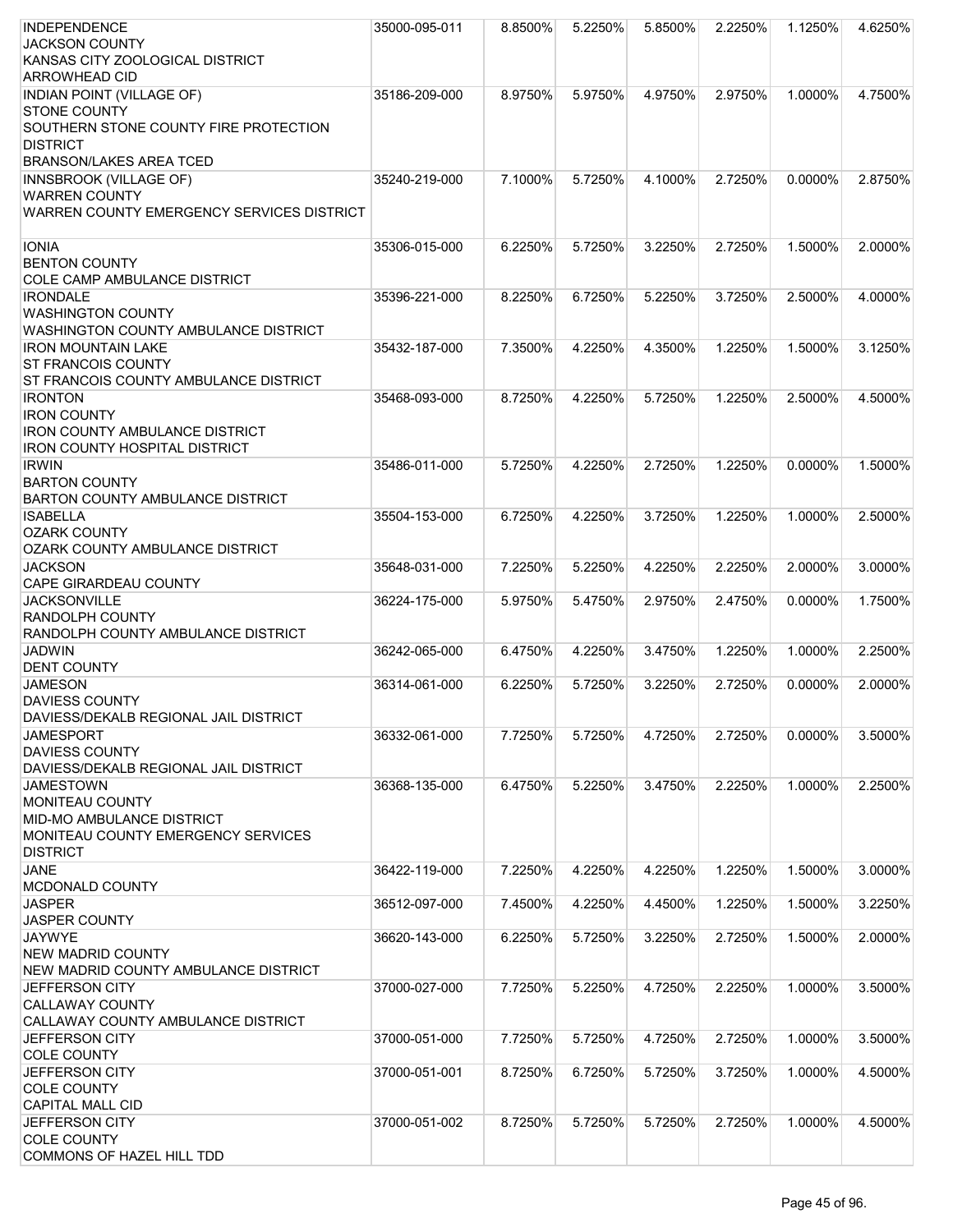| <b>JEFFERSON CITY</b>                  | 37000-051-003 | 8.7250% | 5.7250% | 5.7250% | 2.7250% | 1.0000%    | 4.5000% |
|----------------------------------------|---------------|---------|---------|---------|---------|------------|---------|
| <b>COLE COUNTY</b>                     |               |         |         |         |         |            |         |
| <b>STONE RIDGE TDD</b>                 |               |         |         |         |         |            |         |
| <b>JEFFERSON CITY</b>                  | 37000-051-004 | 8.7250% | 5.7250% | 5.7250% | 2.7250% | 1.0000%    | 4.5000% |
| <b>COLE COUNTY</b>                     |               |         |         |         |         |            |         |
| US HIGHWAY 50/63 CITYVIEW TDD          |               |         |         |         |         |            |         |
| <b>JENKINS</b>                         | 37124-009-000 | 6.2250% | 4.2250% | 3.2250% | 1.2250% | $0.0000\%$ | 2.0000% |
| <b>BARRY COUNTY</b>                    |               |         |         |         |         |            |         |
| SOUTH BARRY COUNTY AMBULANCE DISTRICT  |               |         |         |         |         |            |         |
| <b>JENNINGS</b>                        | 37178-189-000 | 8.8630% | 4.2250% | 5.4750% | 1.2250% | 0.0000%    | 4.6380% |
| <b>ST LOUIS COUNTY</b>                 |               |         |         |         |         |            |         |
|                                        | 37179-189-000 |         |         | 5.4750% |         |            | 4.6380% |
| JENNINGS (X1)                          |               | 8.8630% | 4.2250% |         | 1.2250% | 0.0000%    |         |
| <b>ST LOUIS COUNTY</b>                 |               |         |         |         |         |            |         |
| JENNINGS (T3)                          | 37182-189-000 | 8.8630% | 4.2250% | 5.4750% | 1.2250% | 0.0000%    | 4.6380% |
| <b>ST LOUIS COUNTY</b>                 |               |         |         |         |         |            |         |
| JENNINGS (T3)                          | 37182-189-001 | 9.3630% | 4.7250% | 5.9750% | 1.7250% | 0.0000%    | 5.1380% |
| <b>ST LOUIS COUNTY</b>                 |               |         |         |         |         |            |         |
| PLAZA ON THE BLVD-JENNINGS CID         |               |         |         |         |         |            |         |
| JENNINGS (T4)                          | 37183-189-000 | 8.8630% | 4.2250% | 5.4750% | 1.2250% | 0.0000%    | 4.6380% |
| <b>ST LOUIS COUNTY</b>                 |               |         |         |         |         |            |         |
| JENNINGS (T4)                          | 37183-189-001 | 9.8630% | 4.2250% | 6.4750% | 1.2250% | 0.0000%    | 5.6380% |
| <b>ST LOUIS COUNTY</b>                 |               |         |         |         |         |            |         |
| JENNINGS STATION ROAD CID              |               |         |         |         |         |            |         |
| JENNINGS (T5)                          | 37184-189-000 | 8.8630% | 4.2250% | 5.4750% | 1.2250% | 0.0000%    | 4.6380% |
| <b>ST LOUIS COUNTY</b>                 |               |         |         |         |         |            |         |
| JENNINGS (T6)                          | 37185-189-000 | 8.8630% | 4.2250% | 5.4750% | 1.2250% | 0.0000%    | 4.6380% |
| <b>ST LOUIS COUNTY</b>                 |               |         |         |         |         |            |         |
| JENNINGS (T7)                          | 37186-189-000 | 8.8630% | 4.2250% | 5.4750% | 1.2250% | 0.0000%    | 4.6380% |
| <b>ST LOUIS COUNTY</b>                 |               |         |         |         |         |            |         |
| <b>JERICO SPRINGS</b>                  | 37214-039-000 | 6.4750% | 4.2250% | 3.4750% | 1.2250% | 0.5000%    | 2.2500% |
| <b>CEDAR COUNTY</b>                    |               |         |         |         |         |            |         |
| CEDAR COUNTY AMBULANCE DISTRICT        |               |         |         |         |         |            |         |
| CEDAR COUNTY PUBLIC LIBRARY DISTRICT   |               |         |         |         |         |            |         |
| <b>JEROME</b>                          | 37250-161-000 | 5.3500% | 4.2250% | 2.3500% | 1.2250% | 0.0000%    | 1.1250% |
| PHELPS COUNTY                          |               |         |         |         |         |            |         |
|                                        |               |         |         |         |         |            |         |
| <b>JONESBURG</b>                       | 37574-139-000 | 7.9750% | 4.2250% | 4.9750% | 1.2250% | 3.2500%    | 3.7500% |
| MONTGOMERY COUNTY                      |               |         |         |         |         |            |         |
| <b>JOPLIN</b>                          | 37592-097-000 | 8.0750% | 4.2250% | 5.0750% | 1.2250% | 0.0000%    | 3.8500% |
| <b>JASPER COUNTY</b>                   |               |         |         |         |         |            |         |
| <b>JOPLIN</b>                          | 37592-097-001 | 8.2000% | 4.2250% | 5.2000% | 1.2250% | $0.0000\%$ | 3.9750% |
| JASPER COUNTY                          |               |         |         |         |         |            |         |
| 1717 MARKET PLACE TDD                  |               |         |         |         |         |            |         |
| <b>JOPLIN</b>                          | 37592-097-002 | 9.0750% | 5.2250% | 6.0750% | 2.2250% | 0.0000%    | 4.8500% |
| <b>JASPER COUNTY</b>                   |               |         |         |         |         |            |         |
| <b>NORTHPARK LANE CID</b>              |               |         |         |         |         |            |         |
| <b>JOPLIN</b>                          | 37592-145-000 | 7.9750% | 4.2250% | 4.9750% | 1.2250% | 1.1250%    | 3.7500% |
| <b>NEWTON COUNTY</b>                   |               |         |         |         |         |            |         |
| <b>JOPLIN</b>                          | 37592-145-001 | 8.9750% | 4.2250% | 5.9750% | 1.2250% | 1.1250%    | 4.7500% |
| <b>NEWTON COUNTY</b>                   |               |         |         |         |         |            |         |
| HIGHWAY 166 CID                        |               |         |         |         |         |            |         |
| <b>JOPLIN</b>                          | 37592-145-002 | 8.9750% | 5.2250% | 5.9750% | 2.2250% | 1.1250%    | 4.7500% |
| <b>NEWTON COUNTY</b>                   |               |         |         |         |         |            |         |
| <b>HOPE VALLEY CID</b>                 |               |         |         |         |         |            |         |
| <b>JOSEPHVILLE</b>                     | 37700-183-000 | 6.9500% | 5.9500% | 3.8500% | 2.8500% | 0.0000%    | 2.7250% |
| <b>ST CHARLES COUNTY</b>               |               |         |         |         |         |            |         |
| <b>JUNCTION CITY</b>                   | 37736-123-000 | 6.2250% | 4.2250% | 3.2250% | 1.2250% | 1.5000%    | 2.0000% |
| <b>MADISON COUNTY</b>                  |               |         |         |         |         |            |         |
| <b>KAHOKA</b>                          | 37790-045-000 | 7.7250% | 4.2250% | 4.7250% | 1.2250% | 0.0000%    | 3.5000% |
| <b>CLARK COUNTY</b>                    |               |         |         |         |         |            |         |
| <b>CLARK COUNTY AMBULANCE DISTRICT</b> |               |         |         |         |         |            |         |
| <b>KAISER</b>                          | 37808-131-000 | 5.7250% | 5.2250% | 2.7250% | 2.2250% | 1.0000%    | 1.5000% |
| <b>MILLER COUNTY</b>                   |               |         |         |         |         |            |         |
| MILLER COUNTY AMBULANCE DISTRICT       |               |         |         |         |         |            |         |
|                                        |               |         |         |         |         | 1.5000%    |         |
| <b>KANSAS CITY</b>                     | 38000-037-000 | 9.2250% | 9.2250% | 6.2250% | 6.2250% |            | 5.0000% |
| <b>CASS COUNTY</b>                     |               |         |         |         |         |            |         |
| <b>KANSAS CITY</b>                     | 38000-047-000 | 8.4750% | 8.3500% | 5.4750% | 5.3500% | 0.0000%    | 4.2500% |
| <b>CLAY COUNTY</b>                     |               |         |         |         |         |            |         |
| KANSAS CITY ZOOLOGICAL DISTRICT        |               |         |         |         |         |            |         |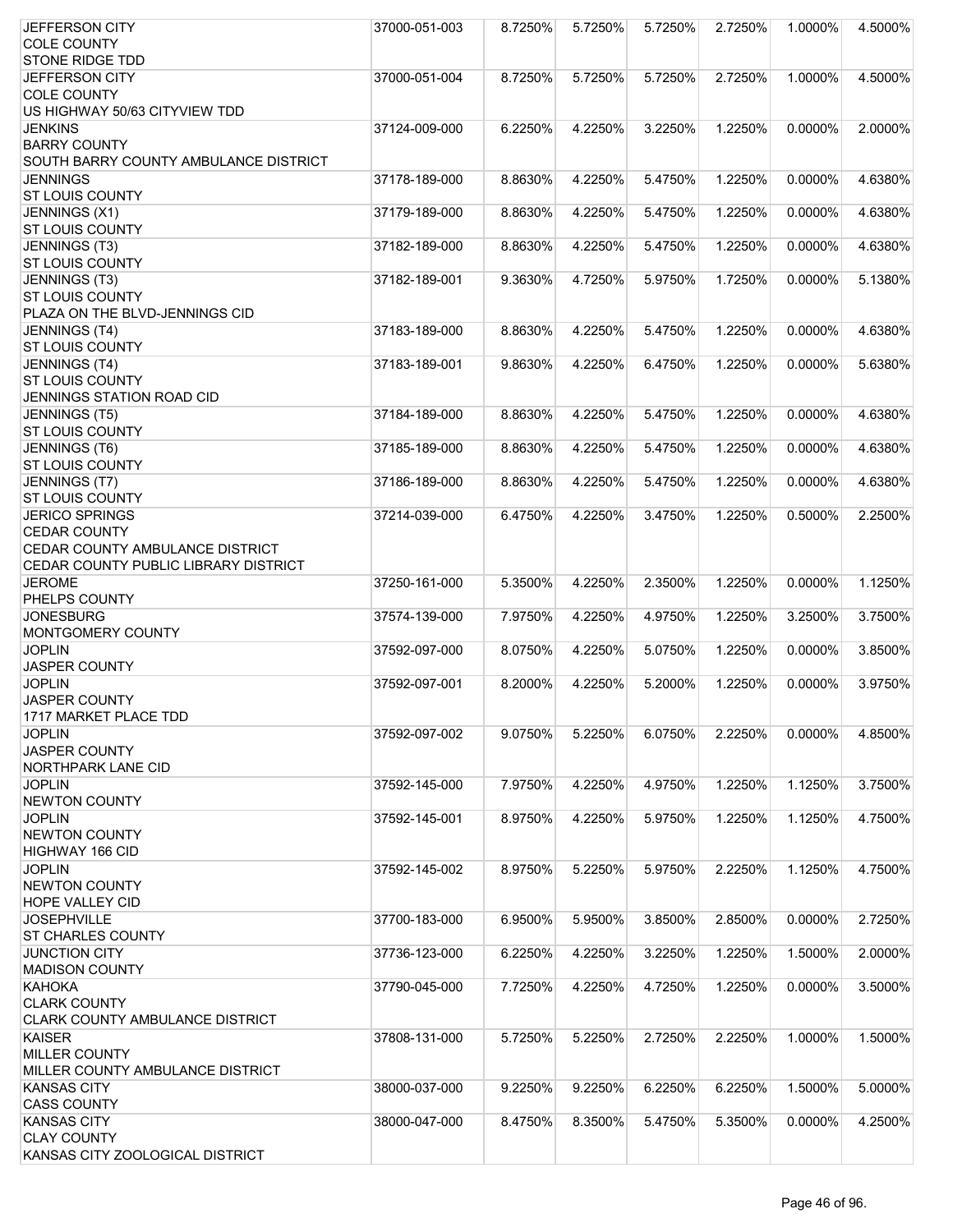| KANSAS CITY                                   | 38000-047-001 | 10.4750% | 8.3500% | 7.4750% | 5.3500% | 0.0000%    | 6.2500% |
|-----------------------------------------------|---------------|----------|---------|---------|---------|------------|---------|
| <b>CLAY COUNTY</b>                            |               |          |         |         |         |            |         |
| KANSAS CITY ZOOLOGICAL DISTRICT               |               |          |         |         |         |            |         |
| 210 HIGHWAY TDD                               |               |          |         |         |         |            |         |
| 210 HIGHWAY CID                               |               |          |         |         |         |            |         |
| <b>KANSAS CITY</b>                            | 38000-047-002 | 9.4750%  | 8.3500% | 6.4750% | 5.3500% | $0.0000\%$ | 5.2500% |
| <b>CLAY COUNTY</b>                            |               |          |         |         |         |            |         |
| KANSAS CITY ZOOLOGICAL DISTRICT               |               |          |         |         |         |            |         |
| <b>ANTIOCH CENTER CID</b>                     |               |          |         |         |         |            |         |
| <b>KANSAS CITY</b>                            | 38000-047-003 | 8.9750%  | 8.3500% | 5.9750% | 5.3500% | 0.0000%    | 4.7500% |
| <b>CLAY COUNTY</b>                            |               |          |         |         |         |            |         |
| KANSAS CITY ZOOLOGICAL DISTRICT               |               |          |         |         |         |            |         |
|                                               |               |          |         |         |         |            |         |
| <b>BRIARCLIFF PARKWAY &amp; HIGHWAY 9 TDD</b> |               |          |         |         |         |            |         |
| <b>KANSAS CITY</b>                            | 38000-047-004 | 9.4750%  | 9.3500% | 6.4750% | 6.3500% | $0.0000\%$ | 5.2500% |
| <b>CLAY COUNTY</b>                            |               |          |         |         |         |            |         |
| KANSAS CITY ZOOLOGICAL DISTRICT               |               |          |         |         |         |            |         |
| FLINTLOCK PLAZA CID                           |               |          |         |         |         |            |         |
| <b>KANSAS CITY</b>                            | 38000-047-005 | 9.4750%  | 9.3500% | 6.4750% | 6.3500% | $0.0000\%$ | 5.2500% |
| <b>CLAY COUNTY</b>                            |               |          |         |         |         |            |         |
| KANSAS CITY ZOOLOGICAL DISTRICT               |               |          |         |         |         |            |         |
| <b>FLINTLOCK SHOPPES CID</b>                  |               |          |         |         |         |            |         |
| <b>KANSAS CITY</b>                            | 38000-047-006 | 9.3500%  | 9.2250% | 6.3500% | 6.2250% | 0.0000%    | 5.1250% |
| <b>CLAY COUNTY</b>                            |               |          |         |         |         |            |         |
| KANSAS CITY ZOOLOGICAL DISTRICT               |               |          |         |         |         |            |         |
| METRO NORTH SQUARE AND COMMONS CID            |               |          |         |         |         |            |         |
| <b>KANSAS CITY</b>                            | 38000-047-007 | 9.4750%  | 9.3500% | 6.4750% | 6.3500% | $0.0000\%$ | 5.2500% |
| <b>CLAY COUNTY</b>                            |               |          |         |         |         |            |         |
| KANSAS CITY ZOOLOGICAL DISTRICT               |               |          |         |         |         |            |         |
| NORTH OAK VILLAGE CID                         |               |          |         |         |         |            |         |
| <b>KANSAS CITY</b>                            | 38000-047-008 | 9.3500%  | 9.2250% | 6.3500% | 6.2250% | 0.0000%    | 5.1250% |
| <b>CLAY COUNTY</b>                            |               |          |         |         |         |            |         |
| KANSAS CITY ZOOLOGICAL DISTRICT               |               |          |         |         |         |            |         |
| <b>OAK BARRY CID</b>                          |               |          |         |         |         |            |         |
| <b>KANSAS CITY</b>                            | 38000-047-009 | 9.4750%  | 8.3500% | 6.4750% | 5.3500% | $0.0000\%$ | 5.2500% |
| <b>CLAY COUNTY</b>                            |               |          |         |         |         |            |         |
| KANSAS CITY ZOOLOGICAL DISTRICT               |               |          |         |         |         |            |         |
| SHOAL CREEK PARKWAY/NORTH OAK TRAFFICWAY      |               |          |         |         |         |            |         |
| <b>TDD</b>                                    |               |          |         |         |         |            |         |
|                                               |               |          |         |         |         |            |         |
| <b>KANSAS CITY</b>                            | 38000-047-010 | 9.4750%  | 9.3500% | 6.4750% | 6.3500% | $0.0000\%$ | 5.2500% |
| <b>CLAY COUNTY</b>                            |               |          |         |         |         |            |         |
| KANSAS CITY ZOOLOGICAL DISTRICT               |               |          |         |         |         |            |         |
| <b>VILLAGES CID</b>                           |               |          |         |         |         |            |         |
| <b>KANSAS CITY</b>                            | 38000-047-011 | 9.4750%  | 9.3500% | 6.4750% | 6.3500% | 0.0000%    | 5.2500% |
| <b>CLAY COUNTY</b>                            |               |          |         |         |         |            |         |
| KANSAS CITY ZOOLOGICAL DISTRICT               |               |          |         |         |         |            |         |
| <b>CREEKWOOD COMMONS CID</b>                  |               |          |         |         |         |            |         |
| <b>KANSAS CITY</b>                            | 38000-047-012 | 9.4750%  | 8.3500% | 6.4750% | 5.3500% | $0.0000\%$ | 5.2500% |
| <b>CLAY COUNTY</b>                            |               |          |         |         |         |            |         |
| KANSAS CITY ZOOLOGICAL DISTRICT               |               |          |         |         |         |            |         |
| <b>TWIN CREEKS CENTER CID</b>                 |               |          |         |         |         |            |         |
| <b>KANSAS CITY</b>                            | 38000-095-000 | 8.6000%  | 7.2250% | 5.6000% | 4.2250% | $0.0000\%$ | 4.3750% |
| <b>JACKSON COUNTY</b>                         |               |          |         |         |         |            |         |
| KANSAS CITY ZOOLOGICAL DISTRICT               |               |          |         |         |         |            |         |
| <b>KANSAS CITY</b>                            | 38000-095-002 | 9.1000%  | 7.7250% | 6.1000% | 4.7250% | $0.0000\%$ | 4.8750% |
| <b>JACKSON COUNTY</b>                         |               |          |         |         |         |            |         |
| KANSAS CITY ZOOLOGICAL DISTRICT               |               |          |         |         |         |            |         |
| 39TH STREET CID                               |               |          |         |         |         |            |         |
| <b>KANSAS CITY</b>                            | 38000-095-003 | 9.6000%  | 8.2250% | 6.6000% | 5.2250% | 0.0000%    | 5.3750% |
| <b>JACKSON COUNTY</b>                         |               |          |         |         |         |            |         |
| KANSAS CITY ZOOLOGICAL DISTRICT               |               |          |         |         |         |            |         |
| 4840 CID                                      |               |          |         |         |         |            |         |
| <b>KANSAS CITY</b>                            | 38000-095-004 | 10.6000% | 7.2250% | 7.6000% | 4.2250% | 0.0000%    | 6.3750% |
| <b>JACKSON COUNTY</b>                         |               |          |         |         |         |            |         |
| KANSAS CITY ZOOLOGICAL DISTRICT               |               |          |         |         |         |            |         |
| 1200 MAIN/SOUTH LOOP TDD                      |               |          |         |         |         |            |         |
| KANSAS CITY DOWNTOWN STREETCAR TDD            |               |          |         |         |         |            |         |
|                                               |               |          |         |         |         |            |         |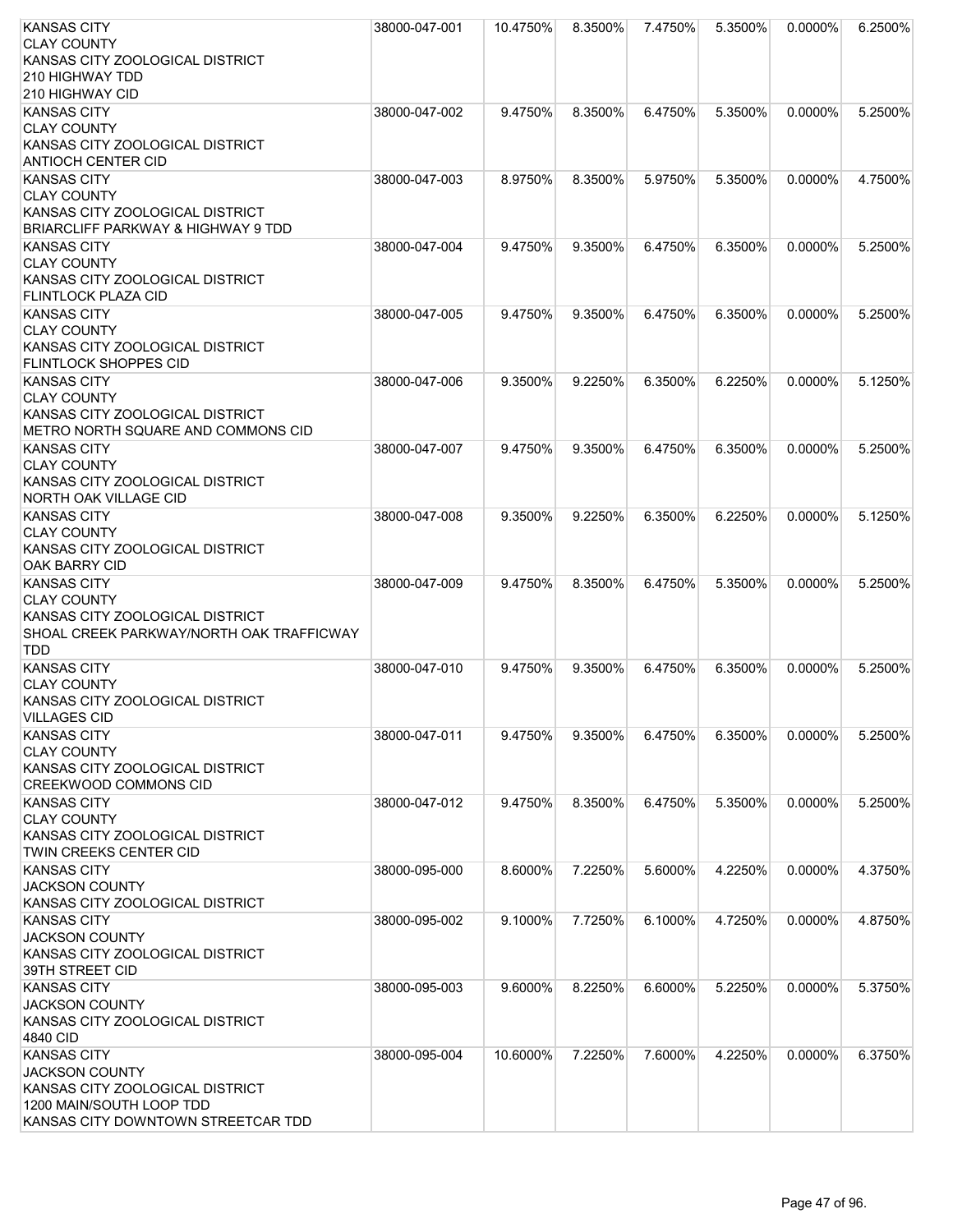| <b>KANSAS CITY</b>                                       | 38000-095-005 | 9.1000%    | 7.7250% | 6.1000% | 4.7250% | 0.0000%    | 4.8750% |
|----------------------------------------------------------|---------------|------------|---------|---------|---------|------------|---------|
| <b>JACKSON COUNTY</b>                                    |               |            |         |         |         |            |         |
| KANSAS CITY ZOOLOGICAL DISTRICT                          |               |            |         |         |         |            |         |
| <b>BROOKSIDE CID</b>                                     |               |            |         |         |         |            |         |
| <b>KANSAS CITY</b>                                       | 38000-095-006 | $9.6000\%$ | 8.2250% | 6.6000% | 5.2250% | 0.0000%    | 5.3750% |
| <b>JACKSON COUNTY</b>                                    |               |            |         |         |         |            |         |
| KANSAS CITY ZOOLOGICAL DISTRICT                          |               |            |         |         |         |            |         |
| BRYWOOD CENTRE CID                                       |               |            |         |         |         |            |         |
| <b>KANSAS CITY</b>                                       | 38000-095-007 | 9.1000%    | 7.2250% | 6.1000% | 4.2250% | 0.0000%    | 4.8750% |
| <b>JACKSON COUNTY</b>                                    |               |            |         |         |         |            |         |
| KANSAS CITY ZOOLOGICAL DISTRICT                          |               |            |         |         |         |            |         |
| COUNTRY CLUB PLAZA TDD                                   |               |            |         |         |         |            |         |
| <b>KANSAS CITY</b>                                       | 38000-095-008 | 9.6000%    | 8.2250% | 6.6000% | 5.2250% | $0.0000\%$ | 5.3750% |
| <b>JACKSON COUNTY</b>                                    |               |            |         |         |         |            |         |
| KANSAS CITY ZOOLOGICAL DISTRICT                          |               |            |         |         |         |            |         |
| INDEPENDENCE AVENUE CID                                  |               |            |         |         |         |            |         |
| <b>KANSAS CITY</b>                                       | 38000-095-009 | 9.6000%    | 7.2250% | 6.6000% | 4.2250% | 0.0000%    | 5.3750% |
| <b>JACKSON COUNTY</b>                                    |               |            |         |         |         |            |         |
| KANSAS CITY ZOOLOGICAL DISTRICT                          |               |            |         |         |         |            |         |
| KANSAS CITY DOWNTOWN STREETCAR TDD                       |               |            |         |         |         |            |         |
| <b>KANSAS CITY</b><br><b>JACKSON COUNTY</b>              | 38000-095-010 | $9.6000\%$ | 8.2250% | 6.6000% | 5.2250% | 0.0000%    | 5.3750% |
| KANSAS CITY ZOOLOGICAL DISTRICT                          |               |            |         |         |         |            |         |
| <b>LANDING MALL CID</b>                                  |               |            |         |         |         |            |         |
| <b>KANSAS CITY</b>                                       | 38000-095-011 | 9.6000%    | 7.2250% | 6.6000% | 4.2250% | 0.0000%    | 5.3750% |
| <b>JACKSON COUNTY</b>                                    |               |            |         |         |         |            |         |
| KANSAS CITY ZOOLOGICAL DISTRICT                          |               |            |         |         |         |            |         |
| M150 & 135TH STREET TDD                                  |               |            |         |         |         |            |         |
| <b>KANSAS CITY</b>                                       | 38000-095-012 | 10.1000%   | 7.7250% | 7.1000% | 4.7250% | 0.0000%    | 5.8750% |
| <b>JACKSON COUNTY</b>                                    |               |            |         |         |         |            |         |
| KANSAS CITY ZOOLOGICAL DISTRICT                          |               |            |         |         |         |            |         |
| <b>MARTIN CITY CID</b>                                   |               |            |         |         |         |            |         |
| M150 & 135TH STREET TDD                                  |               |            |         |         |         |            |         |
| <b>KANSAS CITY</b>                                       | 38000-095-013 | 9.1000%    | 7.7250% | 6.1000% | 4.7250% | 0.0000%    | 4.8750% |
| <b>JACKSON COUNTY</b>                                    |               |            |         |         |         |            |         |
| KANSAS CITY ZOOLOGICAL DISTRICT                          |               |            |         |         |         |            |         |
| <b>MARTIN CITY CID</b>                                   |               |            |         |         |         |            |         |
| <b>KANSAS CITY</b>                                       | 38000-095-014 | 10.6000%   | 8.2250% | 7.6000% | 5.2250% | $0.0000\%$ | 6.3750% |
| <b>JACKSON COUNTY</b>                                    |               |            |         |         |         |            |         |
| KANSAS CITY ZOOLOGICAL DISTRICT                          |               |            |         |         |         |            |         |
| PERFORMING ARTS CID                                      |               |            |         |         |         |            |         |
| KANSAS CITY DOWNTOWN STREETCAR TDD                       |               |            |         |         |         |            |         |
| <b>KANSAS CITY</b>                                       | 38000-095-015 | 9.6000%    | 8.2250% | 6.6000% | 5.2250% | 0.0000%    | 5.3750% |
| <b>JACKSON COUNTY</b>                                    |               |            |         |         |         |            |         |
| KANSAS CITY ZOOLOGICAL DISTRICT                          |               |            |         |         |         |            |         |
| PLAZA EAST CID                                           |               |            |         |         |         |            |         |
| <b>KANSAS CITY</b>                                       | 38000-095-016 | 9.1000%    | 7.7250% | 6.1000% | 4.7250% | 0.0000%    | 4.8750% |
| <b>JACKSON COUNTY</b>                                    |               |            |         |         |         |            |         |
| KANSAS CITY ZOOLOGICAL DISTRICT                          |               |            |         |         |         |            |         |
| RED BRIDGE CID                                           |               |            |         |         |         |            |         |
| <b>KANSAS CITY</b>                                       | 38000-095-017 | 9.6000%    | 8.2250% | 6.6000% | 5.2250% | 0.0000%    | 5.3750% |
| <b>JACKSON COUNTY</b><br>KANSAS CITY ZOOLOGICAL DISTRICT |               |            |         |         |         |            |         |
| SHOPS ON BLUE PARKWAY CID                                |               |            |         |         |         |            |         |
| <b>KANSAS CITY</b>                                       | 38000-095-018 | 9.6000%    | 8.2250% | 6.6000% | 5.2250% | $0.0000\%$ | 5.3750% |
| <b>JACKSON COUNTY</b>                                    |               |            |         |         |         |            |         |
| KANSAS CITY ZOOLOGICAL DISTRICT                          |               |            |         |         |         |            |         |
| <b>SKELLY CID</b>                                        |               |            |         |         |         |            |         |
| <b>KANSAS CITY</b>                                       | 38000-095-019 | 9.1000%    | 7.7250% | 6.1000% | 4.7250% | $0.0000\%$ | 4.8750% |
| <b>JACKSON COUNTY</b>                                    |               |            |         |         |         |            |         |
| KANSAS CITY ZOOLOGICAL DISTRICT                          |               |            |         |         |         |            |         |
| <b>TROOST AVE CID</b>                                    |               |            |         |         |         |            |         |
| <b>KANSAS CITY</b>                                       | 38000-095-020 | 9.1000%    | 7.7250% | 6.1000% | 4.7250% | $0.0000\%$ | 4.8750% |
| <b>JACKSON COUNTY</b>                                    |               |            |         |         |         |            |         |
| KANSAS CITY ZOOLOGICAL DISTRICT                          |               |            |         |         |         |            |         |
| <b>TRUMAN ROAD CID</b>                                   |               |            |         |         |         |            |         |
|                                                          |               |            |         |         |         |            |         |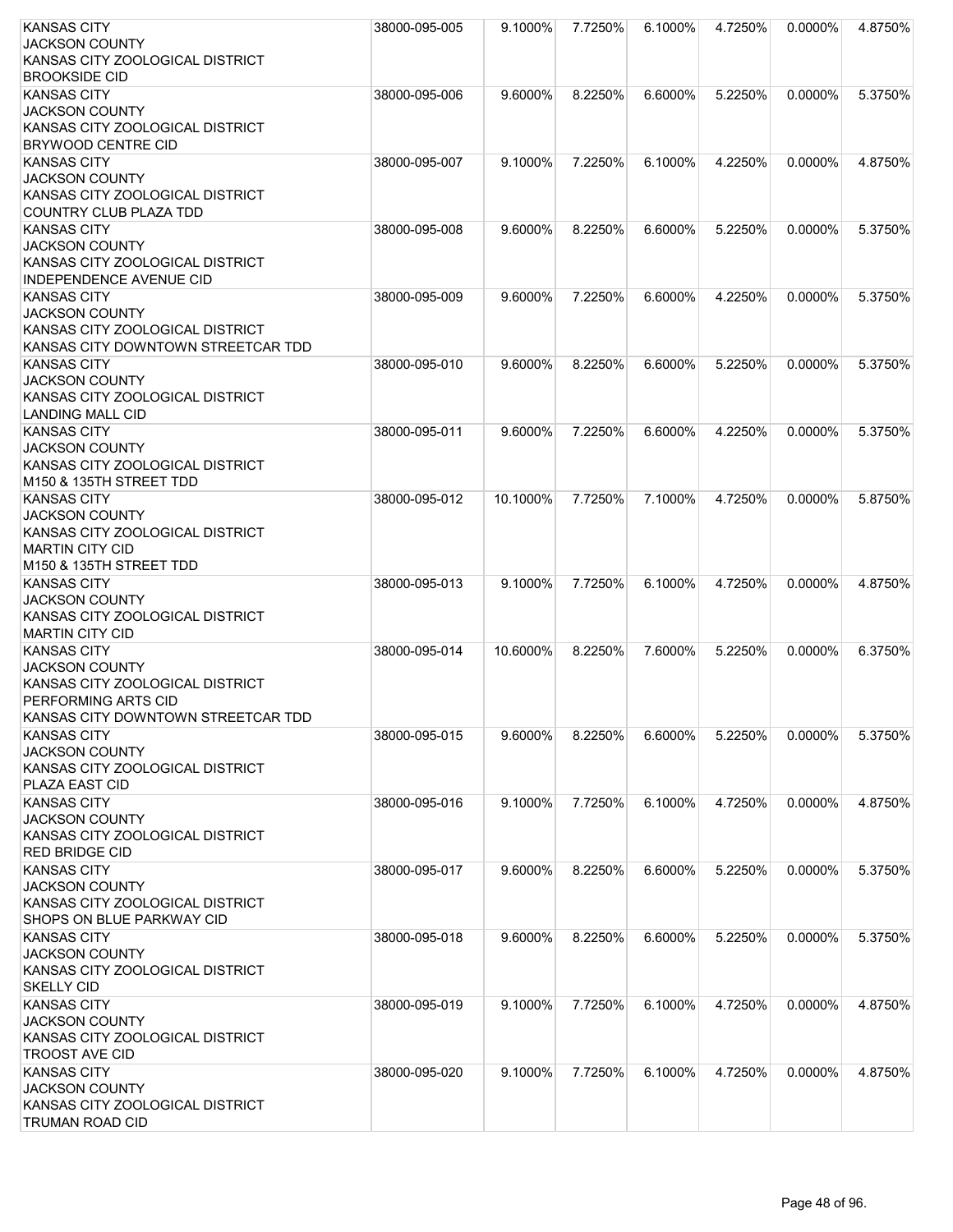| <b>KANSAS CITY</b>                                      | 38000-095-021 | 9.1000%  | 7.7250% | 6.1000%    | 4.7250% | 0.0000%    | 4.8750% |
|---------------------------------------------------------|---------------|----------|---------|------------|---------|------------|---------|
| <b>JACKSON COUNTY</b>                                   |               |          |         |            |         |            |         |
| KANSAS CITY ZOOLOGICAL DISTRICT                         |               |          |         |            |         |            |         |
| <b>WALDO CID</b>                                        |               |          |         |            |         |            |         |
| <b>KANSAS CITY</b>                                      | 38000-095-022 | 9.6000%  | 8.2250% | 6.6000%    | 5.2250% | 0.0000%    | 5.3750% |
| <b>JACKSON COUNTY</b>                                   |               |          |         |            |         |            |         |
| KANSAS CITY ZOOLOGICAL DISTRICT                         |               |          |         |            |         |            |         |
| WARD PARKWAY SHOPPING CENTER CID                        |               |          |         |            |         |            |         |
| <b>KANSAS CITY</b>                                      | 38000-095-023 | 9.1000%  | 7.7250% | 6.1000%    | 4.7250% | 0.0000%    | 4.8750% |
| <b>JACKSON COUNTY</b>                                   |               |          |         |            |         |            |         |
| KANSAS CITY ZOOLOGICAL DISTRICT                         |               |          |         |            |         |            |         |
| <b>WESTPORT CID</b>                                     |               |          |         |            |         |            |         |
| <b>KANSAS CITY</b>                                      | 38000-095-024 | 9.6000%  | 8.2250% | 6.6000%    | 5.2250% | 0.0000%    | 5.3750% |
| <b>JACKSON COUNTY</b>                                   |               |          |         |            |         |            |         |
| KANSAS CITY ZOOLOGICAL DISTRICT                         |               |          |         |            |         |            |         |
| 5050 MAIN CID                                           |               |          |         |            |         |            |         |
| <b>KANSAS CITY</b>                                      | 38000-095-025 | 9.6000%  | 8.2250% | 6.6000%    | 5.2250% | $0.0000\%$ | 5.3750% |
| <b>JACKSON COUNTY</b>                                   |               |          |         |            |         |            |         |
| KANSAS CITY ZOOLOGICAL DISTRICT                         |               |          |         |            |         |            |         |
| KANSAS CITY MISSOURI DISTRICT 1 PID                     |               |          |         |            |         |            |         |
| <b>KANSAS CITY</b>                                      | 38000-095-026 | 10.6000% | 8.2250% | 7.6000%    | 5.2250% | 0.0000%    | 6.3750% |
| <b>JACKSON COUNTY</b>                                   |               |          |         |            |         |            |         |
| KANSAS CITY ZOOLOGICAL DISTRICT                         |               |          |         |            |         |            |         |
| KANSAS CITY DOWNTOWN STREETCAR TDD                      |               |          |         |            |         |            |         |
| KANSAS CITY MISSOURI DISTRICT 1 PID                     |               |          |         |            |         |            |         |
| <b>KANSAS CITY</b>                                      | 38000-095-027 | 9.6000%  | 8.2250% | 6.6000%    | 5.2250% | 0.0000%    | 5.3750% |
| <b>JACKSON COUNTY</b>                                   |               |          |         |            |         |            |         |
| KANSAS CITY ZOOLOGICAL DISTRICT                         |               |          |         |            |         |            |         |
| KANSAS CITY MISSOURI DISTRICT 2 PID                     |               |          |         |            |         |            |         |
| <b>KANSAS CITY</b>                                      | 38000-095-028 | 9.6000%  | 8.2250% | 6.6000%    | 5.2250% | 0.0000%    | 5.3750% |
| <b>JACKSON COUNTY</b>                                   |               |          |         |            |         |            |         |
| KANSAS CITY ZOOLOGICAL DISTRICT                         |               |          |         |            |         |            |         |
| <b>RED BRIDGE CID</b><br>RED BRIDGE SHOPPING CENTER CID |               |          |         |            |         |            |         |
|                                                         |               |          |         | $6.6000\%$ |         |            |         |
| <b>KANSAS CITY</b><br><b>JACKSON COUNTY</b>             | 38000-095-029 | 9.6000%  | 8.2250% |            | 5.2250% | $0.0000\%$ | 5.3750% |
| KANSAS CITY ZOOLOGICAL DISTRICT                         |               |          |         |            |         |            |         |
| <b>WATTS MILL CID</b>                                   |               |          |         |            |         |            |         |
| <b>KANSAS CITY</b>                                      | 38000-095-030 | 9.6000%  | 8.2250% | 6.6000%    | 5.2250% | 0.0000%    | 5.3750% |
| <b>JACKSON COUNTY</b>                                   |               |          |         |            |         |            |         |
| KANSAS CITY ZOOLOGICAL DISTRICT                         |               |          |         |            |         |            |         |
| STATE LINE SHOPPING CENTER CID                          |               |          |         |            |         |            |         |
| KANSAS CITY                                             | 38000-095-031 | 9.6000%  | 8.2250% | 6.6000%    | 5.2250% | $0.0000\%$ | 5.3750% |
| <b>JACKSON COUNTY</b>                                   |               |          |         |            |         |            |         |
| KANSAS CITY ZOOLOGICAL DISTRICT                         |               |          |         |            |         |            |         |
| 51ST & OAK CID                                          |               |          |         |            |         |            |         |
| <b>KANSAS CITY</b>                                      | 38000-095-032 | 9.6000%  | 7.2250% | $6.6000\%$ | 4.2250% | 0.0000%    | 5.3750% |
| <b>JACKSON COUNTY</b>                                   |               |          |         |            |         |            |         |
| KANSAS CITY ZOOLOGICAL DISTRICT                         |               |          |         |            |         |            |         |
| BROADWAY AREA CID                                       |               |          |         |            |         |            |         |
| <b>KANSAS CITY</b>                                      | 38000-095-033 | 9.6000%  | 8.2250% | $6.6000\%$ | 5.2250% | $0.0000\%$ | 5.3750% |
| <b>JACKSON COUNTY</b>                                   |               |          |         |            |         |            |         |
| KANSAS CITY ZOOLOGICAL DISTRICT                         |               |          |         |            |         |            |         |
| <b>UPTOWN CID</b>                                       |               |          |         |            |         |            |         |
| <b>KANSAS CITY</b>                                      | 38000-095-034 | 10.6000% | 8.2250% | 7.6000%    | 5.2250% | $0.0000\%$ | 6.3750% |
| <b>JACKSON COUNTY</b>                                   |               |          |         |            |         |            |         |
| KANSAS CITY ZOOLOGICAL DISTRICT                         |               |          |         |            |         |            |         |
| KANSAS CITY DOWNTOWN STREETCAR TDD                      |               |          |         |            |         |            |         |
| 12TH & WYANDOTTE CID                                    |               |          |         |            |         |            |         |
| <b>KANSAS CITY</b>                                      | 38000-095-035 | 9.6000%  | 8.2250% | 6.6000%    | 5.2250% | 0.0000%    | 5.3750% |
| <b>JACKSON COUNTY</b>                                   |               |          |         |            |         |            |         |
| KANSAS CITY ZOOLOGICAL DISTRICT                         |               |          |         |            |         |            |         |
| INTERCONTINENTAL CID                                    |               |          |         |            |         |            |         |
| <b>KANSAS CITY</b>                                      | 38000-095-036 | 9.6000%  | 8.2250% | $6.6000\%$ | 5.2250% | 0.0000%    | 5.3750% |
| <b>JACKSON COUNTY</b>                                   |               |          |         |            |         |            |         |
| KANSAS CITY ZOOLOGICAL DISTRICT                         |               |          |         |            |         |            |         |
| KANSAS CITY, MISSOURI DISTRICT 3 PID                    |               |          |         |            |         |            |         |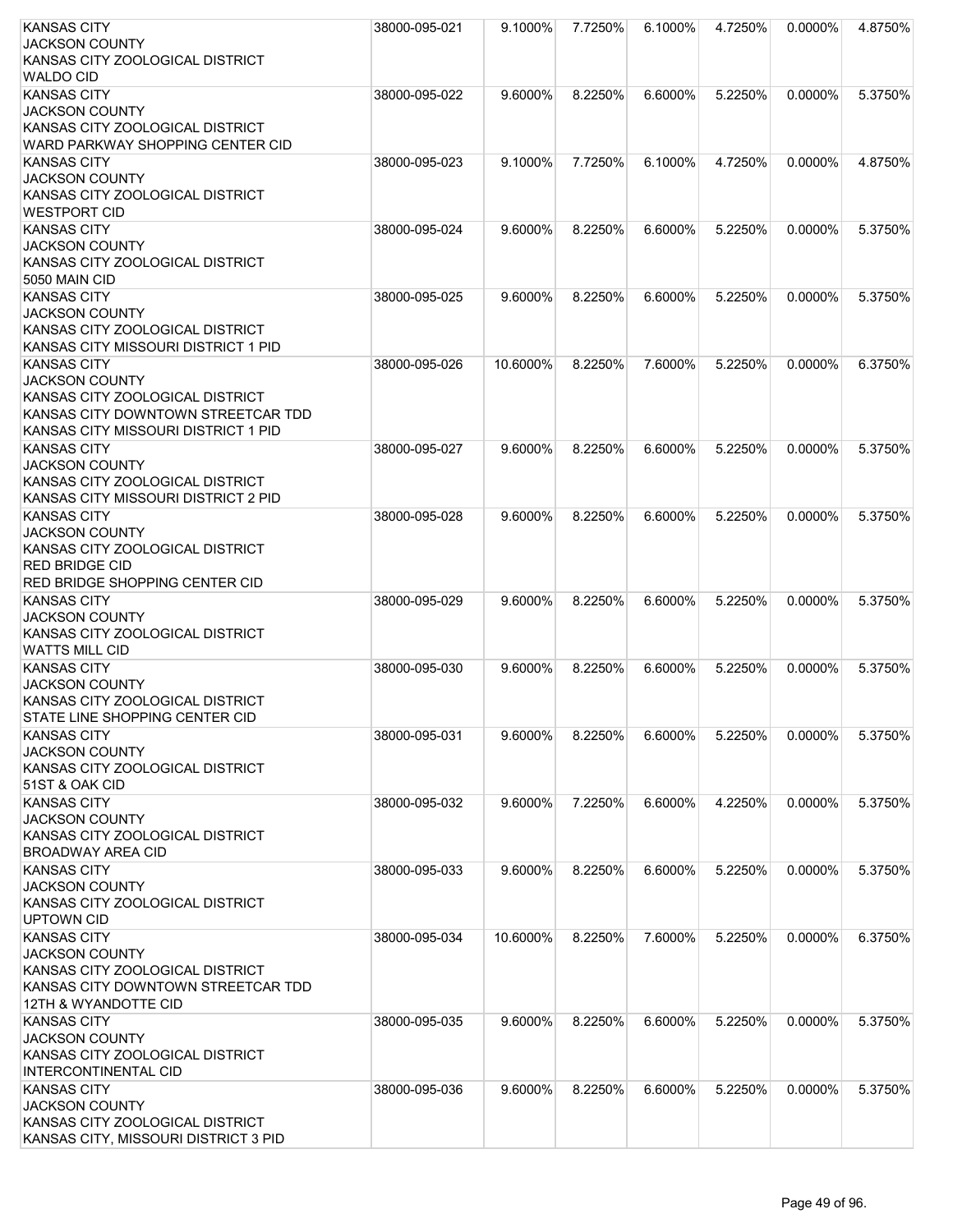| KANSAS CITY                                           | 38000-095-037 | 10.6000% | 8.2250% | 7.6000% | 5.2250% | 0.0000%    | 6.3750% |
|-------------------------------------------------------|---------------|----------|---------|---------|---------|------------|---------|
| <b>JACKSON COUNTY</b>                                 |               |          |         |         |         |            |         |
| KANSAS CITY ZOOLOGICAL DISTRICT                       |               |          |         |         |         |            |         |
| KANSAS CITY DOWNTOWN STREETCAR TDD                    |               |          |         |         |         |            |         |
| KANSAS CITY, MISSOURI DISTRICT 4 PID                  |               |          |         |         |         |            |         |
| <b>KANSAS CITY</b>                                    | 38000-095-038 | 10.6000% | 8.2250% | 7.6000% | 5.2250% | 0.0000%    | 6.3750% |
| <b>JACKSON COUNTY</b>                                 |               |          |         |         |         |            |         |
| KANSAS CITY ZOOLOGICAL DISTRICT                       |               |          |         |         |         |            |         |
| KANSAS CITY DOWNTOWN STREETCAR TDD                    |               |          |         |         |         |            |         |
| PERSHING AND GRAND CID                                |               |          |         |         |         |            |         |
| <b>KANSAS CITY</b>                                    | 38000-095-039 | 10.6000% | 8.2250% | 7.6000% | 5.2250% | 0.0000%    | 6.3750% |
| <b>JACKSON COUNTY</b>                                 |               |          |         |         |         |            |         |
| KANSAS CITY ZOOLOGICAL DISTRICT                       |               |          |         |         |         |            |         |
| KANSAS CITY DOWNTOWN STREETCAR TDD                    |               |          |         |         |         |            |         |
| 1111 GRAND CID                                        |               |          |         |         |         |            |         |
| <b>KANSAS CITY</b>                                    | 38000-095-040 | 10.6000% | 8.2250% | 7.6000% | 5.2250% | 0.0000%    | 6.3750% |
| <b>JACKSON COUNTY</b>                                 |               |          |         |         |         |            |         |
| KANSAS CITY ZOOLOGICAL DISTRICT                       |               |          |         |         |         |            |         |
| KANSAS CITY DOWNTOWN STREETCAR TDD                    |               |          |         |         |         |            |         |
| KANSAS CITY CONVENTION CENTER                         |               |          |         |         |         |            |         |
| <b>HEADQUARTERS HOTEL CID</b>                         |               |          |         |         |         |            |         |
| <b>KANSAS CITY</b>                                    | 38000-095-041 | 11.6000% | 9.2250% | 8.6000% | 6.2250% | $0.0000\%$ | 7.3750% |
| <b>JACKSON COUNTY</b>                                 |               |          |         |         |         |            |         |
| KANSAS CITY ZOOLOGICAL DISTRICT                       |               |          |         |         |         |            |         |
| <b>PERFORMING ARTS CID</b>                            |               |          |         |         |         |            |         |
| KANSAS CITY DOWNTOWN STREETCAR TDD                    |               |          |         |         |         |            |         |
| KANSAS CITY CONVENTION CENTER                         |               |          |         |         |         |            |         |
| <b>HEADQUARTERS HOTEL CID</b>                         |               |          |         |         |         |            |         |
| <b>KANSAS CITY</b>                                    | 38000-165-000 | 8.6000%  | 8.6000% | 5.6000% | 5.6000% | 0.0000%    | 4.3750% |
| <b>PLATTE COUNTY</b>                                  |               |          |         |         |         |            |         |
| <b>KANSAS CITY</b>                                    | 38000-165-001 | 9.6000%  | 9.6000% | 6.6000% | 6.6000% | 0.0000%    | 5.3750% |
| <b>PLATTE COUNTY</b>                                  |               |          |         |         |         |            |         |
| KANSAS CITY INTERNATIONAL AIRPORT CID                 |               |          |         |         |         |            |         |
| <b>KANSAS CITY</b>                                    | 38000-165-002 | 9.6000%  | 9.6000% | 6.6000% | 6.6000% | 0.0000%    | 5.3750% |
| <b>PLATTE COUNTY</b>                                  |               |          |         |         |         |            |         |
| <b>OLD FOUNDATION CID</b>                             |               |          |         |         |         |            |         |
| <b>KANSAS CITY</b>                                    | 38000-165-003 | 9.6000%  | 8.6000% | 6.6000% | 5.6000% | 0.0000%    | 5.3750% |
| PLATTE COUNTY                                         |               |          |         |         |         |            |         |
| <b>PARK PLAZA TDD</b>                                 |               |          |         |         |         |            |         |
| <b>KANSAS CITY</b>                                    | 38000-165-004 | 9.6000%  | 8.6000% | 6.6000% | 5.6000% | $0.0000\%$ | 5.3750% |
| <b>PLATTE COUNTY</b>                                  |               |          |         |         |         |            |         |
| PLATTE COUNTY MO SOUTH 1 TDD                          |               |          |         |         |         |            |         |
| <b>KANSAS CITY</b>                                    | 38000-165-005 | 9.6000%  | 8.6000% | 6.6000% | 5.6000% | 0.0000%    | 5.3750% |
| PLATTE COUNTY                                         |               |          |         |         |         |            |         |
| PLATTE COUNTY MO SOUTH II TDD                         |               |          |         |         |         |            |         |
| <b>KANSAS CITY</b>                                    | 38000-165-006 | 9.6000%  | 8.6000% | 6.6000% | 5.6000% | 0.0000%    | 5.3750% |
| PLATTE COUNTY                                         |               |          |         |         |         |            |         |
| <b>TREMONT SQUARE TDD</b>                             |               |          |         |         |         |            |         |
| <b>KANSAS CITY</b>                                    | 38000-165-007 | 9.6000%  | 8.6000% | 6.6000% | 5.6000% | 0.0000%    | 5.3750% |
| <b>PLATTE COUNTY</b>                                  |               |          |         |         |         |            |         |
| <b>TUILERIES PLAZA TDD</b>                            |               |          |         |         |         |            |         |
| <b>KANSAS CITY</b>                                    | 38000-165-008 | 9.6000%  | 9.6000% | 6.6000% | 6.6000% | 0.0000%    | 5.3750% |
| <b>PLATTE COUNTY</b>                                  |               |          |         |         |         |            |         |
| <b>TIFFANY LANDING CID</b>                            |               |          |         |         |         |            |         |
| <b>KANSAS CITY</b>                                    | 38000-165-009 | 9.6000%  | 9.6000% | 6.6000% | 6.6000% | 0.0000%    | 5.3750% |
| <b>PLATTE COUNTY</b>                                  |               |          |         |         |         |            |         |
| EDGEWOOD FARMS CID                                    |               |          |         |         |         |            |         |
| <b>KANSAS CITY</b>                                    |               | 9.6000%  |         |         |         |            |         |
| <b>PLATTE COUNTY</b>                                  | 38000-165-010 |          | 8.6000% | 6.6000% | 5.6000% | 0.0000%    | 5.3750% |
| <b>VILLAGE AT GREEN HILLS TDD</b>                     |               |          |         |         |         |            |         |
|                                                       |               |          |         |         |         |            |         |
| <b>KEARNEY</b>                                        | 38072-047-000 | 7.4750%  | 5.3500% | 4.4750% | 2.3500% | 1.0000%    | 3.2500% |
| <b>CLAY COUNTY</b>                                    |               |          |         |         |         |            |         |
| KANSAS CITY ZOOLOGICAL DISTRICT                       |               |          |         |         |         |            |         |
| <b>KEARNEY</b>                                        | 38072-047-001 | 8.4750%  | 5.3500% | 5.4750% | 2.3500% | 1.0000%    | 4.2500% |
| <b>CLAY COUNTY</b><br>KANSAS CITY ZOOLOGICAL DISTRICT |               |          |         |         |         |            |         |
| <b>KEARNEY WEST SIDE CID</b>                          |               |          |         |         |         |            |         |
|                                                       |               |          |         |         |         |            |         |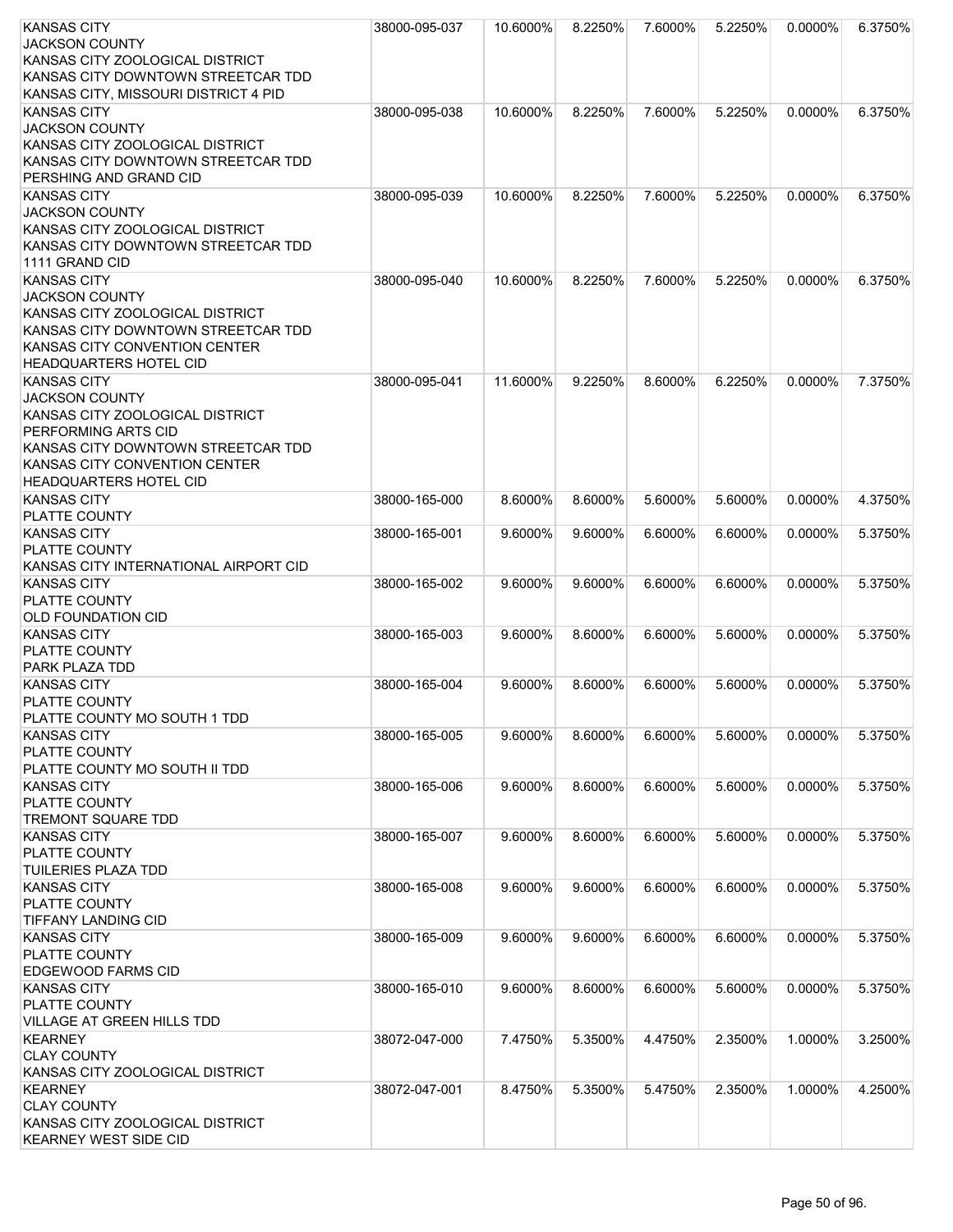| <b>KEARNEY</b>                          | 38072-047-002 | 8.4750% | 6.3500% | 5.4750% | 3.3500% | 1.0000%    | 4.2500% |
|-----------------------------------------|---------------|---------|---------|---------|---------|------------|---------|
| <b>CLAY COUNTY</b>                      |               |         |         |         |         |            |         |
| KANSAS CITY ZOOLOGICAL DISTRICT         |               |         |         |         |         |            |         |
| <b>SHOPPES AT KEARNEY CID</b>           |               |         |         |         |         |            |         |
| <b>KELSO</b>                            | 38216-201-000 | 6.2250% | 5.2250% | 3.2250% | 2.2250% | 1.0000%    | 2.0000% |
| <b>SCOTT COUNTY</b>                     |               |         |         |         |         |            |         |
| <b>KENNETT</b>                          | 38306-069-000 | 8.9750% | 8.9750% | 5.9750% | 5.9750% | 0.0000%    | 4.7500% |
| <b>DUNKLIN COUNTY</b>                   |               |         |         |         |         |            |         |
| <b>KENOMA</b>                           | 38324-011-000 | 5.7250% | 4.2250% | 2.7250% | 1.2250% | 0.0000%    | 1.5000% |
|                                         |               |         |         |         |         |            |         |
| <b>BARTON COUNTY</b>                    |               |         |         |         |         |            |         |
| <b>BARTON COUNTY AMBULANCE DISTRICT</b> |               |         |         |         |         |            |         |
| <b>KEWANEE</b>                          | 38414-143-000 | 6.2250% | 5.7250% | 3.2250% | 2.7250% | 1.5000%    | 2.0000% |
| <b>NEW MADRID COUNTY</b>                |               |         |         |         |         |            |         |
| NEW MADRID COUNTY AMBULANCE DISTRICT    |               |         |         |         |         |            |         |
| <b>KEYTESVILLE</b>                      | 38468-041-000 | 6.9750% | 5.9750% | 3.9750% | 2.9750% | 1.0000%    | 2.7500% |
| <b>CHARITON COUNTY</b>                  |               |         |         |         |         |            |         |
| <b>KIDDER</b>                           | 38522-025-000 | 7.7250% | 6.2250% | 4.7250% | 3.2250% | $0.0000\%$ | 3.5000% |
| <b>CALDWELL COUNTY</b>                  |               |         |         |         |         |            |         |
| CALDWELL COUNTY AMBULANCE DISTRICT      |               |         |         |         |         |            |         |
| <b>KIMBERLING CITY</b>                  | 38612-209-000 | 8.4750% | 7.9750% | 5.4750% | 4.9750% | 2.0000%    | 4.2500% |
| <b>STONE COUNTY</b>                     |               |         |         |         |         |            |         |
| SOUTHERN STONE COUNTY FIRE PROTECTION   |               |         |         |         |         |            |         |
| <b>DISTRICT</b>                         |               |         |         |         |         |            |         |
| <b>KIMMSWICK</b>                        | 38684-099-000 | 8.6000% | 4.2250% | 5.6000% | 1.2250% | 1.5000%    | 4.3750% |
| JEFFERSON COUNTY                        |               |         |         |         |         |            |         |
| <b>ROCK TOWNSHIP AMBULANCE DISTRICT</b> |               |         |         |         |         |            |         |
| ROCK COMMUNITY FIRE PROTECTION DISTRICT |               |         |         |         |         |            |         |
|                                         |               |         |         |         |         |            |         |
| JEFFERSON COUNTY EMERGENCY SERVICES     |               |         |         |         |         |            |         |
| <b>DISTRICT</b>                         |               |         |         |         |         |            |         |
| <b>KINDER</b>                           | 38720-207-000 | 5.4130% | 4.2250% | 2.4130% | 1.2250% | 0.0000%    | 1.1880% |
| <b>STODDARD COUNTY</b>                  |               |         |         |         |         |            |         |
| STODDARD COUNTY EMERGENCY SERVICES      |               |         |         |         |         |            |         |
| <b>DISTRICT</b>                         |               |         |         |         |         |            |         |
| <b>KING CITY</b>                        | 38774-075-000 | 6.7250% | 5.2250% | 3.7250% | 2.2250% | 2.0000%    | 2.5000% |
| <b>GENTRY COUNTY</b>                    |               |         |         |         |         |            |         |
| <b>KINGDOM CITY</b>                     | 38792-027-000 | 7.7250% | 5.2250% | 4.7250% | 2.2250% | 0.0000%    | 3.5000% |
| <b>CALLAWAY COUNTY</b>                  |               |         |         |         |         |            |         |
| CALLAWAY COUNTY AMBULANCE DISTRICT      |               |         |         |         |         |            |         |
| <b>KINGSTON</b>                         | 38846-025-000 | 6.7250% | 6.2250% | 3.7250% | 3.2250% | 0.0000%    | 2.5000% |
| CALDWELL COUNTY                         |               |         |         |         |         |            |         |
| CALDWELL COUNTY AMBULANCE DISTRICT      |               |         |         |         |         |            |         |
| <b>KINGSVILLE</b>                       | 38918-101-000 | 6.4750% | 6.4750% | 3.4750% | 3.4750% | 2.2500%    | 2.2500% |
| <b>JOHNSON COUNTY</b>                   |               |         |         |         |         |            |         |
|                                         |               |         |         | 5.4750% |         |            |         |
| <b>KINLOCH</b>                          | 38972-189-000 | 8.8630% | 4.2250% |         | 1.2250% | 0.0000%    | 4.6380% |
| <b>ST LOUIS COUNTY</b>                  |               |         |         |         |         |            |         |
| KINLOCH (T1)                            | 38973-189-000 | 8.8630% | 4.2250% | 5.4750% | 1.2250% | 0.0000%    | 4.6380% |
| <b>ST LOUIS COUNTY</b>                  |               |         |         |         |         |            |         |
| <b>KIRBYVILLE</b>                       | 39008-213-000 | 7.1000% | 4.2250% | 4.1000% | 1.2250% | 1.0000%    | 2.8750% |
| <b>TANEY COUNTY</b>                     |               |         |         |         |         |            |         |
| TANEY COUNTY AMBULANCE DISTRICT         |               |         |         |         |         |            |         |
| <b>KIRKSVILLE</b>                       | 39026-001-000 | 8.3500% | 7.9750% | 5.3500% | 4.9750% | 2.0000%    | 4.1250% |
| <b>ADAIR COUNTY</b>                     |               |         |         |         |         |            |         |
| <b>ADAIR COUNTY AMBULANCE DISTRICT</b>  |               |         |         |         |         |            |         |
| <b>KIRKSVILLE</b>                       | 39026-001-001 | 9.3500% | 7.9750% | 6.3500% | 4.9750% | 2.0000%    | 5.1250% |
| <b>ADAIR COUNTY</b>                     |               |         |         |         |         |            |         |
| ADAIR COUNTY AMBULANCE DISTRICT         |               |         |         |         |         |            |         |
| SOUTH 63 CORRIDOR CID                   |               |         |         |         |         |            |         |
| <b>KIRKSVILLE</b>                       | 39026-001-002 | 9.3500% | 8.9750% | 6.3500% | 5.9750% | 2.0000%    | 5.1250% |
| <b>ADAIR COUNTY</b>                     |               |         |         |         |         |            |         |
| ADAIR COUNTY AMBULANCE DISTRICT         |               |         |         |         |         |            |         |
| <b>BALTIMORE COMMONS CID</b>            |               |         |         |         |         |            |         |
| <b>KIRKSVILLE</b>                       | 39026-001-003 | 9.3500% | 7.9750% | 6.3500% | 4.9750% | 2.0000%    | 5.1250% |
|                                         |               |         |         |         |         |            |         |
| <b>ADAIR COUNTY</b>                     |               |         |         |         |         |            |         |
| ADAIR COUNTY AMBULANCE DISTRICT         |               |         |         |         |         |            |         |
| NORTH BALTIMORE STREET CID              |               |         |         |         |         |            |         |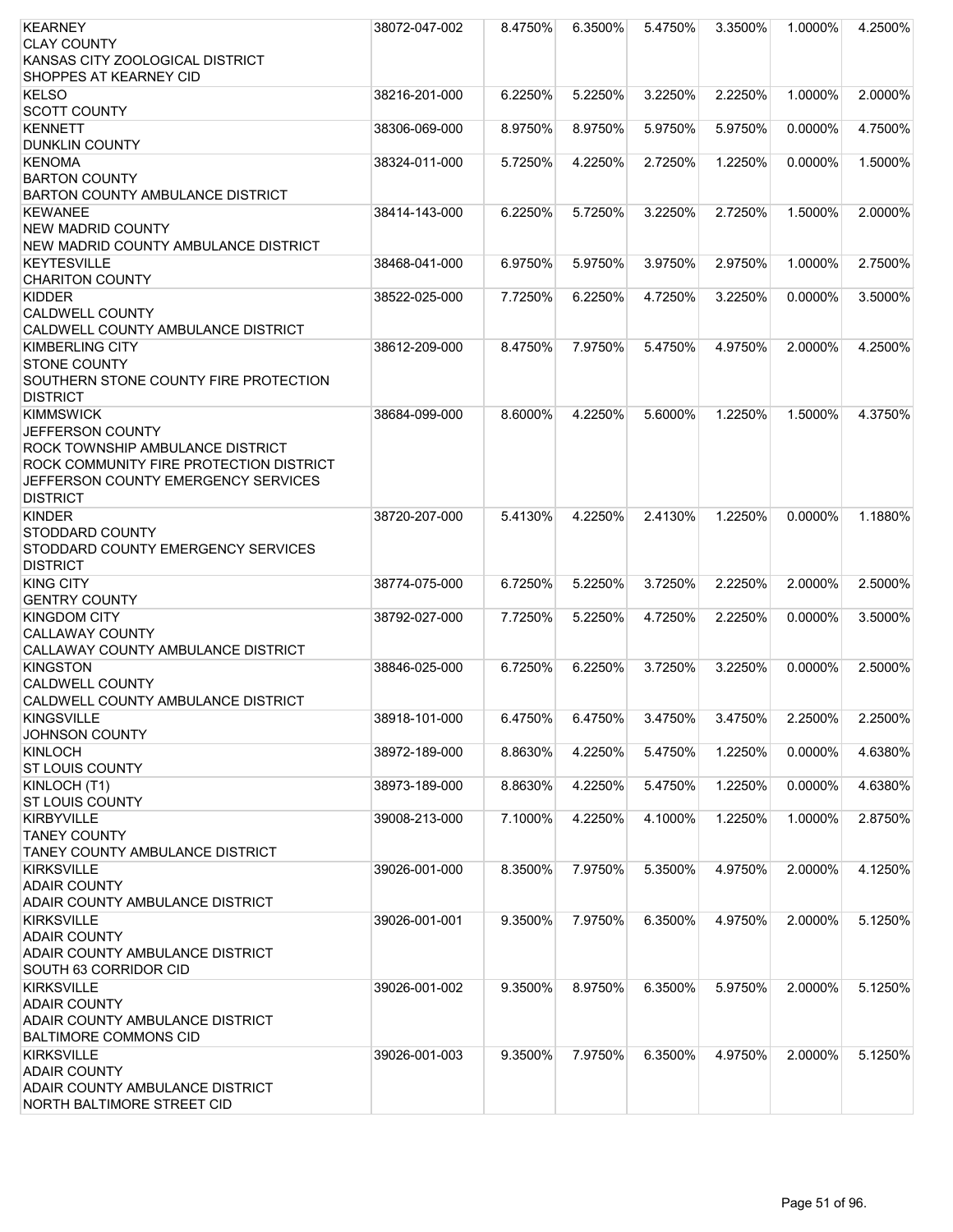| <b>KIRKSVILLE</b>                      | 39026-001-004 | 9.3500%  | 8.9750% | 6.3500% | 5.9750% | 2.0000%    | 5.1250% |
|----------------------------------------|---------------|----------|---------|---------|---------|------------|---------|
| <b>ADAIR COUNTY</b>                    |               |          |         |         |         |            |         |
| <b>ADAIR COUNTY AMBULANCE DISTRICT</b> |               |          |         |         |         |            |         |
| FRANKLIN STREET COMMUNITY IMPROVEMENT  |               |          |         |         |         |            |         |
| <b>DISTRICT</b>                        |               |          |         |         |         |            |         |
| <b>KIRKWOOD</b>                        | 39044-189-000 | 9.1130%  | 5.7250% | 5.7250% | 2.7250% | 0.0000%    | 4.8880% |
| <b>ST LOUIS COUNTY</b>                 |               |          |         |         |         |            |         |
| <b>KIRKWOOD</b>                        | 39044-189-001 | 10.1130% | 5.7250% | 6.7250% | 2.7250% | 0.0000%    | 5.8880% |
| <b>ST LOUIS COUNTY</b>                 |               |          |         |         |         |            |         |
| <b>STATION PLAZA TDD</b>               |               |          |         |         |         |            |         |
| <b>KIRKWOOD</b>                        | 39044-189-002 | 9.6130%  | 6.2250% | 6.2250% | 3.2250% | 0.0000%    | 5.3880% |
| <b>ST LOUIS COUNTY</b>                 |               |          |         |         |         |            |         |
| MANCHESTER LINDBERGH SOUTHEAST CID     |               |          |         |         |         |            |         |
| <b>KIRKWOOD</b>                        | 39044-189-003 | 9.6130%  | 6.2250% | 6.2250% | 3.2250% | 0.0000%    | 5.3880% |
| <b>ST LOUIS COUNTY</b>                 |               |          |         |         |         |            |         |
| KIRKWOOD SQUARE CID                    |               |          |         |         |         |            |         |
| KIRKWOOD (X1)                          | 39045-189-000 | 9.1130%  | 5.7250% | 5.7250% | 2.7250% | 0.0000%    | 4.8880% |
| <b>ST LOUIS COUNTY</b>                 |               |          |         |         |         |            |         |
| <b>KISSEE MILLS</b>                    | 39080-213-000 | 6.1000%  | 4.2250% | 3.1000% | 1.2250% | $0.0000\%$ | 1.8750% |
| <b>TANEY COUNTY</b>                    |               |          |         |         |         |            |         |
| TANEY COUNTY AMBULANCE DISTRICT        |               |          |         |         |         |            |         |
| <b>KNOB LICK</b>                       | 39170-187-000 | 6.3500%  | 4.2250% | 3.3500% | 1.2250% | 0.5000%    | 2.1250% |
| <b>ST FRANCOIS COUNTY</b>              |               |          |         |         |         |            |         |
| ST FRANCOIS COUNTY AMBULANCE DISTRICT  |               |          |         |         |         |            |         |
| <b>KNOB NOSTER</b>                     | 39188-101-000 | 8.4750%  | 8.4750% | 5.4750% | 5.4750% | 3.2500%    | 4.2500% |
| <b>JOHNSON COUNTY</b>                  |               |          |         |         |         |            |         |
| <b>KNOX CITY</b>                       | 39278-103-000 | 6.7250%  | 6.7250% | 3.7250% | 3.7250% | 2.5000%    | 2.5000% |
| <b>KNOX COUNTY</b>                     |               |          |         |         |         |            |         |
| <b>KOELTZTOWN</b>                      |               |          | 5.9750% |         | 2.9750% | 1.2500%    | 2.2500% |
|                                        | 39386-151-000 | 6.4750%  |         | 3.4750% |         |            |         |
| <b>OSAGE COUNTY</b>                    |               |          |         |         |         |            |         |
| MARIES-OSAGE AMBULANCE DISTRICT        |               |          |         |         |         |            |         |
| KOHLER CITY                            | 39395-099-000 | 6.6000%  | 4.2250% | 3.6000% | 1.2250% | 1.5000%    | 2.3750% |
| JEFFERSON COUNTY                       |               |          |         |         |         |            |         |
| ROCK TOWNSHIP AMBULANCE DISTRICT       |               |          |         |         |         |            |         |
| JEFFERSON COUNTY EMERGENCY SERVICES    |               |          |         |         |         |            |         |
| <b>DISTRICT</b>                        |               |          |         |         |         |            |         |
| <b>KOSHKONONG</b>                      | 39440-149-000 | 9.2250%  | 7.2250% | 6.2250% | 4.2250% | 1.0000%    | 5.0000% |
| OREGON COUNTY                          |               |          |         |         |         |            |         |
| OREGON COUNTY AMBULANCE DISTRICT       |               |          |         |         |         |            |         |
| <b>KRAKOW</b>                          | 39458-071-000 | 6.3500%  | 4.2250% | 3.3500% | 1.2250% | 0.0000%    | 2.1250% |
| <b>FRANKLIN COUNTY</b>                 |               |          |         |         |         |            |         |
| WASHINGTON AREA AMBULANCE DISTRICT     |               |          |         |         |         |            |         |
| <b>LABADIE</b>                         | 39494-071-000 | 6.4750%  | 4.2250% | 3.4750% | 1.2250% | 0.0000%    | 2.2500% |
| <b>FRANKLIN COUNTY</b>                 |               |          |         |         |         |            |         |
| MERAMEC AMBULANCE DISTRICT             |               |          |         |         |         |            |         |
| LA BELLE                               | 39512-111-000 | 8.3500%  | 7.8500% | 5.3500% | 4.8500% | 3.0000%    | 4.1250% |
| <b>LEWIS COUNTY</b>                    |               |          |         |         |         |            |         |
| LEWIS COUNTY AMBULANCE DISTRICT        |               |          |         |         |         |            |         |
| <b>LACLEDE</b>                         | 39566-115-000 | 7.2250%  | 5.7250% | 4.2250% | 2.7250% | 1.5000%    | 3.0000% |
| <b>LINN COUNTY</b>                     |               |          |         |         |         |            |         |
| LINN COUNTY AMBULANCE DISTRICT         |               |          |         |         |         |            |         |
| <b>LADDONIA</b>                        | 39602-007-000 | 8.8500%  | 6.2250% | 5.8500% | 3.2250% | 0.0000%    | 4.6250% |
| <b>AUDRAIN COUNTY</b>                  |               |          |         |         |         |            |         |
| <b>AUDRAIN AMBULANCE DISTRICT</b>      |               |          |         |         |         |            |         |
| <b>LADUE</b>                           | 39656-189-000 | 8.8630%  | 4.2250% | 5.4750% | 1.2250% | $0.0000\%$ | 4.6380% |
| <b>ST LOUIS COUNTY</b>                 |               |          |         |         |         |            |         |
| <b>LADUE</b>                           | 39656-189-001 | 9.8630%  | 4.2250% | 6.4750% | 1.2250% | 0.0000%    | 5.6380% |
| <b>ST LOUIS COUNTY</b>                 |               |          |         |         |         |            |         |
| <b>COLONIAL MARKETPLACE CID</b>        |               |          |         |         |         |            |         |
| LA GRANGE                              | 39764-111-000 | 8.3500%  | 7.8500% | 5.3500% | 4.8500% | 2.0000%    | 4.1250% |
| <b>LEWIS COUNTY</b>                    |               |          |         |         |         |            |         |
| LEWIS COUNTY AMBULANCE DISTRICT        |               |          |         |         |         |            |         |
| <b>LAKE ANNETTE</b>                    | 39845-037-000 | 6.2250%  | 6.2250% | 3.2250% | 3.2250% | 1.5000%    | 2.0000% |
| <b>CASS COUNTY</b>                     |               |          |         |         |         |            |         |
| <b>LAKE LAFAYETTE</b>                  | 39952-107-000 | 5.8500%  | 5.8500% | 2.8500% | 2.8500% | 0.0000%    | 1.6250% |
| <b>LAFAYETTE COUNTY</b>                |               |          |         |         |         |            |         |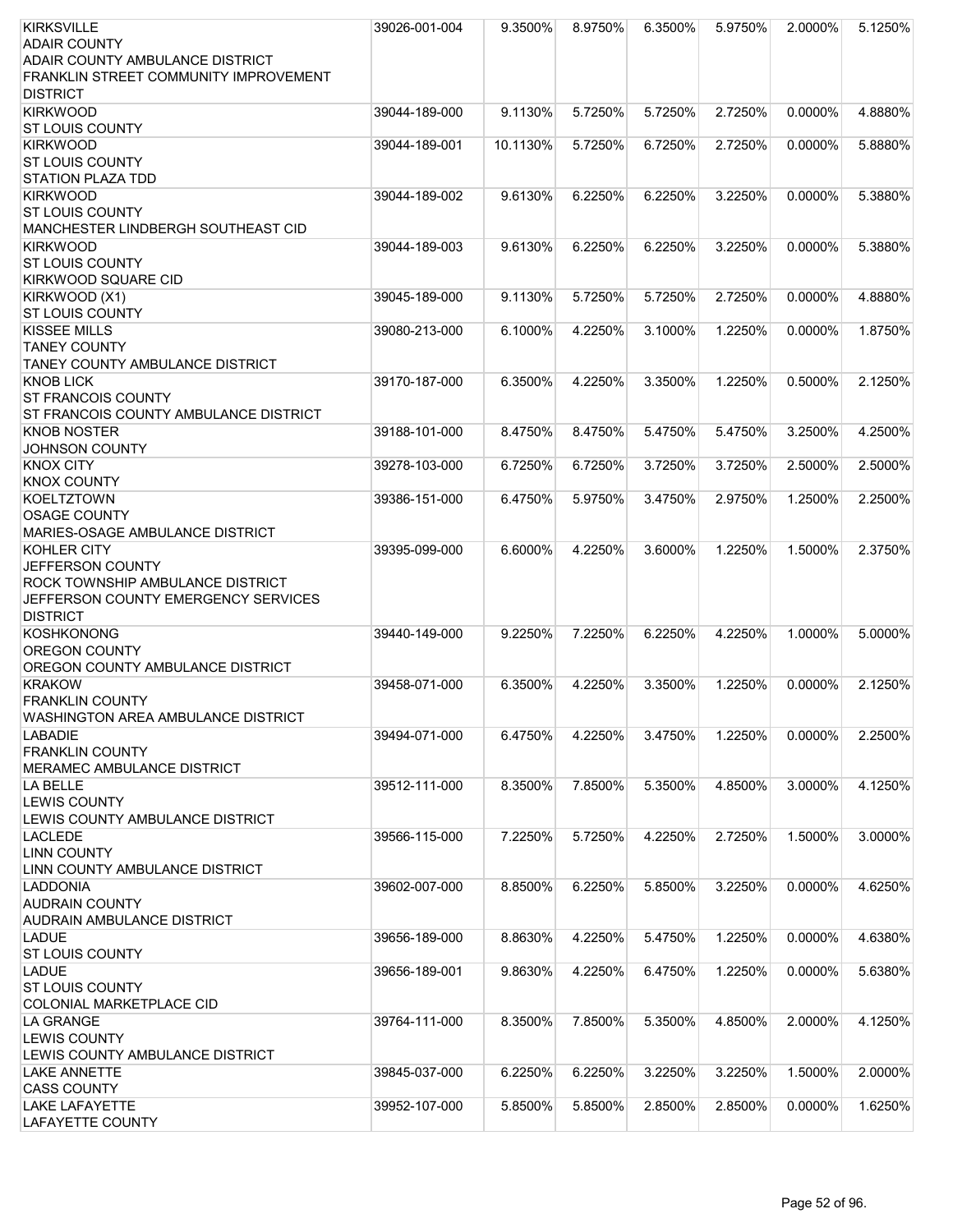| LAKE LOTAWANA                                                     | 39980-095-000 | 7.6000% | 4.2250% | 4.6000%    | 1.2250% | 1.5000%    | 3.3750% |
|-------------------------------------------------------------------|---------------|---------|---------|------------|---------|------------|---------|
| <b>JACKSON COUNTY</b>                                             |               |         |         |            |         |            |         |
| KANSAS CITY ZOOLOGICAL DISTRICT                                   |               |         |         |            |         |            |         |
| LAKE LOTAWANA                                                     | 39980-095-001 | 8.6000% | 5.2250% | 5.6000%    | 2.2250% | 1.5000%    | 4.3750% |
| <b>JACKSON COUNTY</b>                                             |               |         |         |            |         |            |         |
| KANSAS CITY ZOOLOGICAL DISTRICT                                   |               |         |         |            |         |            |         |
| LAKE LOTAWANA CID                                                 |               |         |         |            |         |            |         |
| <b>LAKE LOTAWANA</b>                                              | 39980-095-002 | 8.1000% | 4.2250% | 5.1000%    | 1.2250% | 1.5000%    | 3.8750% |
| <b>JACKSON COUNTY</b>                                             |               |         |         |            |         |            |         |
| KANSAS CITY ZOOLOGICAL DISTRICT                                   |               |         |         |            |         |            |         |
| PRAIRIE TOWNSHIP FIRE PROTECTION DISTRICT                         |               |         |         |            |         |            |         |
| <b>LAKE LOTAWANA</b>                                              | 39980-095-003 | 9.1000% | 5.2250% | 6.1000%    | 2.2250% | 1.5000%    | 4.8750% |
| <b>JACKSON COUNTY</b>                                             |               |         |         |            |         |            |         |
| KANSAS CITY ZOOLOGICAL DISTRICT                                   |               |         |         |            |         |            |         |
| PRAIRIE TOWNSHIP FIRE PROTECTION DISTRICT                         |               |         |         |            |         |            |         |
| LAKE LOTAWANA CID                                                 |               |         |         |            |         |            |         |
| <b>LAKENAN</b>                                                    | 39998-205-000 | 6.2250% | 5.7250% | 3.2250%    | 2.7250% | 1.5000%    | 2.0000% |
| <b>SHELBY COUNTY</b>                                              |               |         |         |            |         |            |         |
| SALT RIVER AMBULANCE DISTRICT                                     |               |         |         |            |         |            |         |
| <b>LAKE OZARK</b>                                                 | 40034-029-000 | 8.2250% | 5.4750% | 5.2250%    | 2.4750% | 1.0000%    | 4.0000% |
| <b>CAMDEN COUNTY</b>                                              |               |         |         |            |         |            |         |
| <b>LAKE OZARK</b>                                                 | 40034-131-000 | 7.9750% | 5.2250% | 4.9750%    | 2.2250% | 2.0000%    | 3.7500% |
| <b>MILLER COUNTY</b>                                              |               |         |         |            |         |            |         |
| <b>LAKE OZARK</b>                                                 | 40034-131-001 | 8.9750% | 6.2250% | 5.9750%    | 3.2250% | 2.0000%    | 4.7500% |
| <b>MILLER COUNTY</b>                                              |               |         |         |            |         |            |         |
| <b>EAGLES LANDING CID</b>                                         |               |         |         |            |         |            |         |
| <b>LAKE OZARK</b>                                                 | 40034-131-002 | 8.9750% | 5.2250% | 5.9750%    | 2.2250% | 2.0000%    | 4.7500% |
| <b>MILLER COUNTY</b>                                              |               |         |         |            |         |            |         |
| HORSESHOE BEND TDD                                                |               |         |         |            |         |            |         |
| <b>LAKE SHERWOOD</b>                                              | 40052-219-000 | 6.2250% | 5.7250% | 3.2250%    | 2.7250% | 0.0000%    | 2.0000% |
| <b>WARREN COUNTY</b><br>WARREN COUNTY EMERGENCY SERVICES DISTRICT |               |         |         |            |         |            |         |
|                                                                   |               |         |         |            |         |            |         |
| <b>LAKESHIRE</b>                                                  | 40088-189-000 | 8.1130% | 4.2250% | 4.7250%    | 1.2250% | 0.0000%    | 3.8880% |
| <b>ST LOUIS COUNTY</b>                                            |               |         |         |            |         |            |         |
| <b>LAKESIDE</b>                                                   | 40106-097-000 | 5.4500% | 4.2250% | 2.4500%    | 1.2250% | 0.0000%    | 1.2250% |
| <b>JASPER COUNTY</b>                                              |               |         |         |            |         |            |         |
| <b>LAKE SPRING</b>                                                | 40160-065-000 | 6.4750% | 4.2250% | 3.4750%    | 1.2250% | 1.0000%    | 2.2500% |
| <b>DENT COUNTY</b>                                                |               |         |         |            |         |            |         |
| LAKE ST LOUIS                                                     | 40178-183-000 | 7.9500% | 5.9500% | 4.8500%    | 2.8500% | $0.0000\%$ | 3.7250% |
| <b>ST CHARLES COUNTY</b>                                          |               |         |         |            |         |            |         |
| <b>LAKE ST LOUIS</b>                                              | 40178-183-001 | 8.7000% | 5.9500% | 5.6000%    | 2.8500% | 0.0000%    | 4.4750% |
| <b>ST CHARLES COUNTY</b>                                          |               |         |         |            |         |            |         |
| <b>HAWK RIDGE TDD</b>                                             |               |         |         |            |         |            |         |
| <b>LAKE ST LOUIS</b>                                              | 40178-183-002 | 8.9500% | 5.9500% | 5.8500%    | 2.8500% | $0.0000\%$ | 4.7250% |
| <b>ST CHARLES COUNTY</b>                                          |               |         |         |            |         |            |         |
| <b>MEADOWS TDD</b>                                                |               |         |         |            |         |            |         |
| <b>LAKE TAPAWINGO</b>                                             | 40196-095-000 | 6.1000% | 4.2250% | $3.1000\%$ | 1.2250% | $0.0000\%$ | 1.8750% |
| <b>JACKSON COUNTY</b>                                             |               |         |         |            |         |            |         |
| CENTRAL JACKSON COUNTY FIRE PROTECTION                            |               |         |         |            |         |            |         |
| <b>DISTRICT</b>                                                   |               |         |         |            |         |            |         |
| KANSAS CITY ZOOLOGICAL DISTRICT                                   |               |         |         |            |         |            |         |
| <b>LAKEVIEW HEIGHTS</b>                                           | 40286-015-000 | 6.2250% | 5.7250% | 3.2250%    | 2.7250% | 1.5000%    | 2.0000% |
| <b>BENTON COUNTY</b>                                              |               |         |         |            |         |            |         |
| COLE CAMP AMBULANCE DISTRICT                                      |               |         |         |            |         |            |         |
| <b>LAKE WAUKOMIS</b>                                              | 40322-165-000 | 5.6000% | 5.6000% | 2.6000%    | 2.6000% | 0.0000%    | 1.3750% |
| PLATTE COUNTY                                                     |               |         |         |            |         |            |         |
| <b>LAKE WINNEBAGO</b>                                             | 40340-037-000 | 7.2250% | 6.2250% | 4.2250%    | 3.2250% | 1.5000%    | 3.0000% |
| <b>CASS COUNTY</b>                                                |               |         |         |            |         |            |         |
| SOUTH METROPOLITAN FIRE PROTECTION DISTRICT                       |               |         |         |            |         |            |         |
|                                                                   |               |         |         |            |         |            |         |
| <b>LAMAR</b>                                                      | 40376-011-000 | 7.7250% | 4.2250% | 4.7250%    | 1.2250% | 0.0000%    | 3.5000% |
| <b>BARTON COUNTY</b>                                              |               |         |         |            |         |            |         |
| <b>BARTON COUNTY AMBULANCE DISTRICT</b>                           |               |         |         |            |         |            |         |
| <b>LAMAR HEIGHTS</b>                                              | 40430-011-000 | 5.7250% | 4.2250% | 2.7250%    | 1.2250% | 0.0000%    | 1.5000% |
| <b>BARTON COUNTY</b>                                              |               |         |         |            |         |            |         |
| BARTON COUNTY AMBULANCE DISTRICT                                  |               |         |         |            |         |            |         |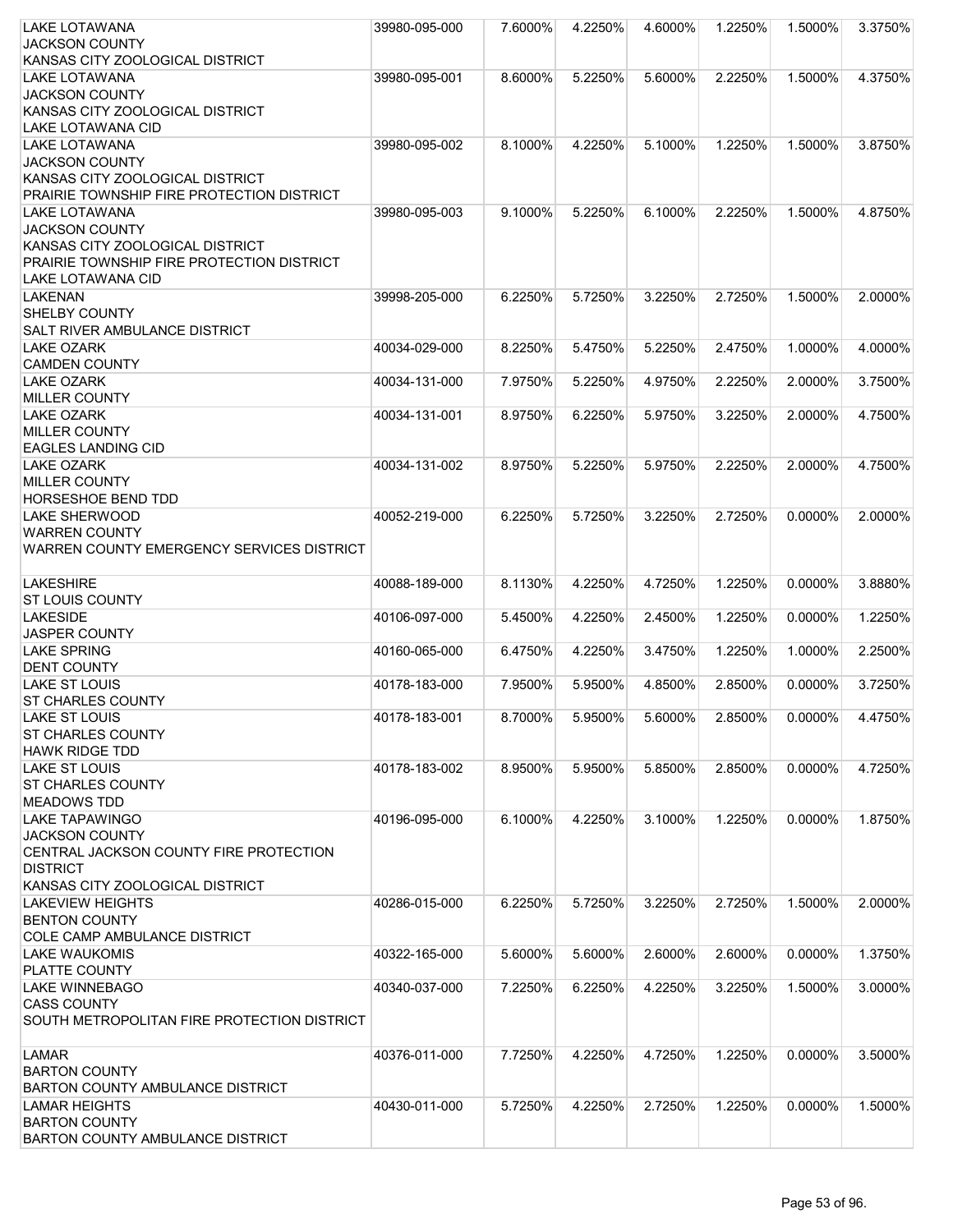| <b>LAMBERT</b>                                                     | 40448-201-000 | 5.2250% | 5.2250% | 2.2250% | 2.2250% | 1.0000%    | 1.0000% |
|--------------------------------------------------------------------|---------------|---------|---------|---------|---------|------------|---------|
| <b>SCOTT COUNTY</b>                                                |               |         |         |         |         |            |         |
| <b>LA MONTE</b>                                                    | 40520-159-000 | 7.7250% | 5.2250% | 4.7250% | 2.2250% | 2.0000%    | 3.5000% |
| PETTIS COUNTY                                                      |               |         |         |         |         |            |         |
| PETTIS COUNTY AMBULANCE DISTRICT                                   |               |         |         |         |         |            |         |
| <b>LAMPE</b>                                                       | 40574-209-000 | 6.4750% | 5.9750% | 3.4750% | 2.9750% | 1.0000%    | 2.2500% |
| <b>STONE COUNTY</b>                                                |               |         |         |         |         |            |         |
| SOUTHERN STONE COUNTY FIRE PROTECTION                              |               |         |         |         |         |            |         |
| <b>DISTRICT</b>                                                    |               |         |         |         |         |            |         |
| LANAGAN                                                            | 40592-119-000 | 8.2250% | 4.2250% | 5.2250% | 1.2250% | 1.5000%    | 4.0000% |
| MCDONALD COUNTY                                                    |               |         |         |         |         |            |         |
| <b>LANCASTER</b>                                                   | 40610-197-000 | 7.2250% | 4.2250% | 4.2250% | 1.2250% | 3.0000%    | 3.0000% |
| <b>SCHUYLER COUNTY</b>                                             |               |         |         |         |         |            |         |
| LANGDON                                                            | 40628-005-000 | 6.4750% | 6.4750% | 3.4750% | 3.4750% | $0.0000\%$ | 2.2500% |
| <b>ATCHISON COUNTY</b>                                             |               |         |         |         |         |            |         |
| LANTON                                                             | 40664-091-000 | 5.6620% | 4.2250% | 2.6620% | 1.2250% | 0.0000%    | 1.4370% |
| <b>HOWELL COUNTY</b>                                               |               |         |         |         |         |            |         |
| <b>LA PLATA</b>                                                    | 40682-121-000 | 7.8500% | 5.9750% | 4.8500% | 2.9750% | 1.5000%    | 3.6250% |
| <b>MACON COUNTY</b>                                                |               |         |         |         |         |            |         |
| MACON COUNTY EMERGENCY SERVICES DISTRICT                           |               |         |         |         |         |            |         |
| <b>LAQUEY</b>                                                      | 40718-169-000 | 5.9750% | 4.2250% | 2.9750% | 1.2250% | 0.0000%    | 1.7500% |
| <b>PULASKI COUNTY</b>                                              |               |         |         |         |         |            |         |
| PULASKI COUNTY AMBULANCE DISTRICT                                  |               |         |         |         |         |            |         |
| LAREDO                                                             | 40736-079-000 | 5.7250% | 4.2250% | 2.7250% | 1.2250% | 1.5000%    | 1.5000% |
| <b>GRUNDY COUNTY</b>                                               |               |         |         |         |         |            |         |
| <b>LA RUSSELL</b>                                                  | 40790-097-000 | 5.4500% | 4.2250% | 2.4500% | 1.2250% | 0.0000%    | 1.2250% |
| <b>JASPER COUNTY</b>                                               |               |         |         |         |         |            |         |
| LATHAM                                                             | 40808-135-000 | 6.4750% | 5.2250% | 3.4750% | 2.2250% | 1.0000%    | 2.2500% |
| <b>MONITEAU COUNTY</b>                                             |               |         |         |         |         |            |         |
| MID-MO AMBULANCE DISTRICT                                          |               |         |         |         |         |            |         |
| MONITEAU COUNTY EMERGENCY SERVICES                                 |               |         |         |         |         |            |         |
| <b>DISTRICT</b>                                                    |               |         |         |         |         |            |         |
| <b>LATHROP</b>                                                     | 40826-049-000 | 7.2250% | 5.2250% | 4.2250% | 2.2250% | 1.5000%    | 3.0000% |
| <b>CLINTON COUNTY</b>                                              |               |         |         |         |         |            |         |
| <b>TRI-COUNTY AMBULANCE DISTRICT</b>                               |               |         |         |         |         |            |         |
| <b>LATOUR</b>                                                      | 40862-101-000 | 6.4750% | 6.4750% | 3.4750% | 3.4750% | 2.2500%    | 2.2500% |
| <b>JOHNSON COUNTY</b>                                              |               |         |         |         |         |            |         |
| <b>LAUREL HEIGHTS</b>                                              | 40898-095-000 | 5.6000% | 4.2250% | 2.6000% | 1.2250% | 0.0000%    | 1.3750% |
| JACKSON COUNTY                                                     |               |         |         |         |         |            |         |
| KANSAS CITY ZOOLOGICAL DISTRICT                                    |               |         |         |         |         |            |         |
| <b>LAURIE</b>                                                      | 40916-029-000 | 7.9750% | 5.4750% | 4.9750% | 2.4750% | 1.5000%    | 3.7500% |
| <b>CAMDEN COUNTY</b>                                               |               |         |         |         |         |            |         |
| CAM-MO AMBULANCE DISTRICT                                          |               |         |         |         |         |            |         |
| <b>LAURIE</b>                                                      | 40916-141-000 | 7.7250% | 5.2250% | 4.7250% | 2.2250% | 2.0000%    | 3.5000% |
| <b>MORGAN COUNTY</b>                                               |               |         |         |         |         |            |         |
| <b>CAM-MO AMBULANCE DISTRICT</b>                                   |               |         |         |         |         |            |         |
| LAWSON                                                             | 40988-047-000 | 7.4750% | 7.3500% | 4.4750% | 4.3500% | 1.5000%    | 3.2500% |
| <b>CLAY COUNTY</b>                                                 |               |         |         |         |         |            |         |
| KANSAS CITY ZOOLOGICAL DISTRICT                                    |               |         |         |         |         |            |         |
| <b>LAWSON</b>                                                      | 40988-177-000 | 7.7250% | 7.7250% | 4.7250% | 4.7250% | 1.5000%    | 3.5000% |
| <b>RAY COUNTY</b>                                                  |               |         |         |         |         |            |         |
| <b>LEADINGTON</b>                                                  | 41024-187-000 | 8.8500% | 6.7250% | 5.8500% | 3.7250% | 0.5000%    | 4.6250% |
| <b>ST FRANCOIS COUNTY</b>                                          |               |         |         |         |         |            |         |
| ST FRANCOIS COUNTY AMBULANCE DISTRICT                              |               |         |         |         |         |            |         |
| <b>LEADWOOD</b><br><b>ST FRANCOIS COUNTY</b>                       | 41078-187-000 | 7.3500% | 4.2250% | 4.3500% | 1.2250% | 1.5000%    | 3.1250% |
|                                                                    |               |         |         |         |         |            |         |
| ST FRANCOIS COUNTY AMBULANCE DISTRICT                              |               |         |         |         |         |            |         |
| <b>LEASBURG</b>                                                    | 41114-055-000 | 6.6000% | 4.2250% | 3.6000% | 1.2250% | 0.8750%    | 2.3750% |
| <b>CRAWFORD COUNTY</b><br>NORTH CRAWFORD COUNTY AMBULANCE DISTRICT |               |         |         |         |         |            |         |
|                                                                    |               |         |         |         |         |            |         |
| <b>LEAWOOD</b>                                                     | 41132-145-000 | 6.2250% | 4.2250% | 3.2250% | 1.2250% | 1.1250%    | 2.0000% |
| <b>NEWTON COUNTY</b>                                               |               |         |         |         |         |            |         |
| <b>LEBANON</b>                                                     | 41168-105-000 | 7.4130% | 4.2250% | 4.4130% | 1.2250% | 1.0000%    | 3.1880% |
| <b>LACLEDE COUNTY</b>                                              |               |         |         |         |         |            |         |
|                                                                    |               |         |         |         |         |            |         |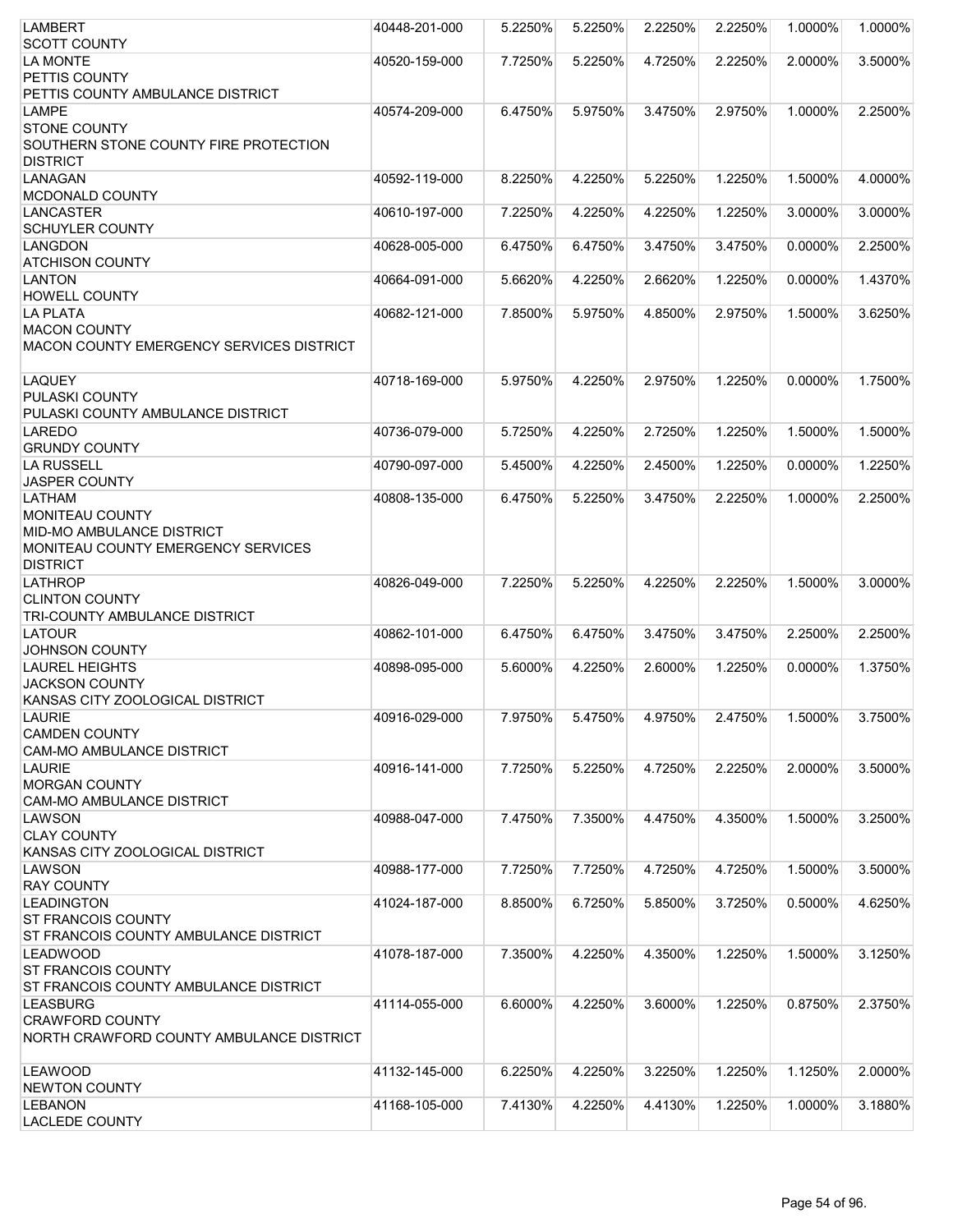| <b>LEBANON</b>                                               | 41168-105-001 | 8.4130% | 4.2250% | 5.4130% | 1.2250% | 1.0000% | 4.1880% |
|--------------------------------------------------------------|---------------|---------|---------|---------|---------|---------|---------|
| <b>LACLEDE COUNTY</b>                                        |               |         |         |         |         |         |         |
| <b>FOUNTAINS CID</b>                                         |               |         |         |         |         |         |         |
| <b>LEBANON</b>                                               | 41168-105-002 | 8.4130% | 4.2250% | 5.4130% | 1.2250% | 1.0000% | 4.1880% |
| <b>LACLEDE COUNTY</b>                                        |               |         |         |         |         |         |         |
| <b>LEBANON MARKETPLACE CID</b>                               |               |         |         |         |         |         |         |
| <b>LEBANON</b>                                               | 41168-105-003 | 8.4130% | 5.2250% | 5.4130% | 2.2250% | 1.0000% | 4.1880% |
| <b>LACLEDE COUNTY</b>                                        |               |         |         |         |         |         |         |
| SOUTHDALE CENTER CID                                         |               |         |         |         |         |         |         |
| <b>LECOMA</b>                                                | 41222-065-000 | 6.4750% | 4.2250% | 3.4750% | 1.2250% | 1.0000% | 2.2500% |
| <b>DENT COUNTY</b>                                           |               |         |         |         |         |         |         |
| <b>LEE'S SUMMIT</b>                                          | 41330-037-000 | 8.4750% | 6.2250% | 5.4750% | 3.2250% | 3.0000% | 4.2500% |
| <b>CASS COUNTY</b>                                           |               |         |         |         |         |         |         |
| <b>LEE'S SUMMIT</b>                                          | 41330-095-000 | 7.8500% | 4.2250% | 4.8500% | 1.2250% | 1.5000% | 3.6250% |
| <b>JACKSON COUNTY</b>                                        |               |         |         |         |         |         |         |
| KANSAS CITY ZOOLOGICAL DISTRICT                              |               |         |         |         |         |         |         |
| <b>LEE'S SUMMIT</b>                                          | 41330-095-001 | 8.8500% | 4.2250% | 5.8500% | 1.2250% | 1.5000% | 4.6250% |
| <b>JACKSON COUNTY</b>                                        |               |         |         |         |         |         |         |
| KANSAS CITY ZOOLOGICAL DISTRICT<br><b>I-470 CID</b>          |               |         |         |         |         |         |         |
| <b>LEE'S SUMMIT</b>                                          | 41330-095-002 | 8.8500% | 4.2250% | 5.8500% | 1.2250% | 1.5000% | 4.6250% |
| <b>JACKSON COUNTY</b>                                        |               |         |         |         |         |         |         |
| KANSAS CITY ZOOLOGICAL DISTRICT                              |               |         |         |         |         |         |         |
| BLUE PARKWAY & COLBERN ROAD CID                              |               |         |         |         |         |         |         |
| <b>LEE'S SUMMIT</b>                                          | 41330-095-003 | 8.8500% | 4.2250% | 5.8500% | 1.2250% | 1.5000% | 4.6250% |
| <b>JACKSON COUNTY</b>                                        |               |         |         |         |         |         |         |
| KANSAS CITY ZOOLOGICAL DISTRICT                              |               |         |         |         |         |         |         |
| DOUGLAS SQUARE TDD                                           |               |         |         |         |         |         |         |
| <b>LEE'S SUMMIT</b>                                          | 41330-095-004 | 8.8500% | 4.2250% | 5.8500% | 1.2250% | 1.5000% | 4.6250% |
| <b>JACKSON COUNTY</b>                                        |               |         |         |         |         |         |         |
| KANSAS CITY ZOOLOGICAL DISTRICT                              |               |         |         |         |         |         |         |
| <b>DOUGLAS STATION TDD</b>                                   |               |         |         |         |         |         |         |
| <b>LEE'S SUMMIT</b>                                          | 41330-095-005 | 8.8500% | 4.2250% | 5.8500% | 1.2250% | 1.5000% | 4.6250% |
| <b>JACKSON COUNTY</b>                                        |               |         |         |         |         |         |         |
| KANSAS CITY ZOOLOGICAL DISTRICT                              |               |         |         |         |         |         |         |
| 1-470 & 350 TDD                                              |               |         |         |         |         |         |         |
| <b>LEE'S SUMMIT</b>                                          | 41330-095-006 | 8.8500% | 5.2250% | 5.8500% | 2.2250% | 1.5000% | 4.6250% |
| <b>JACKSON COUNTY</b>                                        |               |         |         |         |         |         |         |
| KANSAS CITY ZOOLOGICAL DISTRICT                              |               |         |         |         |         |         |         |
| LANGSFORD PLAZA CID                                          |               |         |         |         |         |         |         |
| <b>LEE'S SUMMIT</b>                                          | 41330-095-007 | 8.8500% | 4.2250% | 5.8500% | 1.2250% | 1.5000% | 4.6250% |
| <b>JACKSON COUNTY</b>                                        |               |         |         |         |         |         |         |
| KANSAS CITY ZOOLOGICAL DISTRICT                              |               |         |         |         |         |         |         |
| <b>NEW LONGVIEW TDD</b>                                      |               |         |         |         |         |         |         |
| <b>LEE'S SUMMIT</b>                                          | 41330-095-008 | 8.8500% | 4.2250% | 5.8500% | 1.2250% | 1.5000% | 4.6250% |
| <b>JACKSON COUNTY</b>                                        |               |         |         |         |         |         |         |
| KANSAS CITY ZOOLOGICAL DISTRICT                              |               |         |         |         |         |         |         |
| <b>RAINTREE 150 CENTER CID</b>                               |               |         |         |         |         |         |         |
| <b>LEE'S SUMMIT</b>                                          | 41330-095-009 | 8.8500% | 4.2250% | 5.8500% | 1.2250% | 1.5000% | 4.6250% |
| <b>JACKSON COUNTY</b>                                        |               |         |         |         |         |         |         |
| KANSAS CITY ZOOLOGICAL DISTRICT                              |               |         |         |         |         |         |         |
| RAINTREE LAKE VILLAGE TDD                                    |               |         |         |         |         |         |         |
| <b>LEE'S SUMMIT</b>                                          | 41330-095-010 | 8.3500% | 4.2250% | 5.3500% | 1.2250% | 1.5000% | 4.1250% |
| <b>JACKSON COUNTY</b>                                        |               |         |         |         |         |         |         |
| KANSAS CITY ZOOLOGICAL DISTRICT<br><b>RAINTREE NORTH TDD</b> |               |         |         |         |         |         |         |
| <b>LEE'S SUMMIT</b>                                          | 41330-095-011 | 8.3500% | 4.2250% | 5.3500% | 1.2250% | 1.5000% | 4.1250% |
| <b>JACKSON COUNTY</b>                                        |               |         |         |         |         |         |         |
| KANSAS CITY ZOOLOGICAL DISTRICT                              |               |         |         |         |         |         |         |
| STROTHER INTERCHANGE TDD                                     |               |         |         |         |         |         |         |
| <b>LEE'S SUMMIT</b>                                          | 41330-095-012 | 8.8500% | 4.2250% | 5.8500% | 1.2250% | 1.5000% | 4.6250% |
| <b>JACKSON COUNTY</b>                                        |               |         |         |         |         |         |         |
| KANSAS CITY ZOOLOGICAL DISTRICT                              |               |         |         |         |         |         |         |
| <b>SUMMIT FAIR CID</b>                                       |               |         |         |         |         |         |         |
| <b>LEE'S SUMMIT</b>                                          | 41330-095-014 | 8.8500% | 5.2250% | 5.8500% | 2.2250% | 1.5000% | 4.6250% |
| <b>JACKSON COUNTY</b>                                        |               |         |         |         |         |         |         |
| KANSAS CITY ZOOLOGICAL DISTRICT                              |               |         |         |         |         |         |         |
| DOWNTOWN LEE'S SUMMIT CID                                    |               |         |         |         |         |         |         |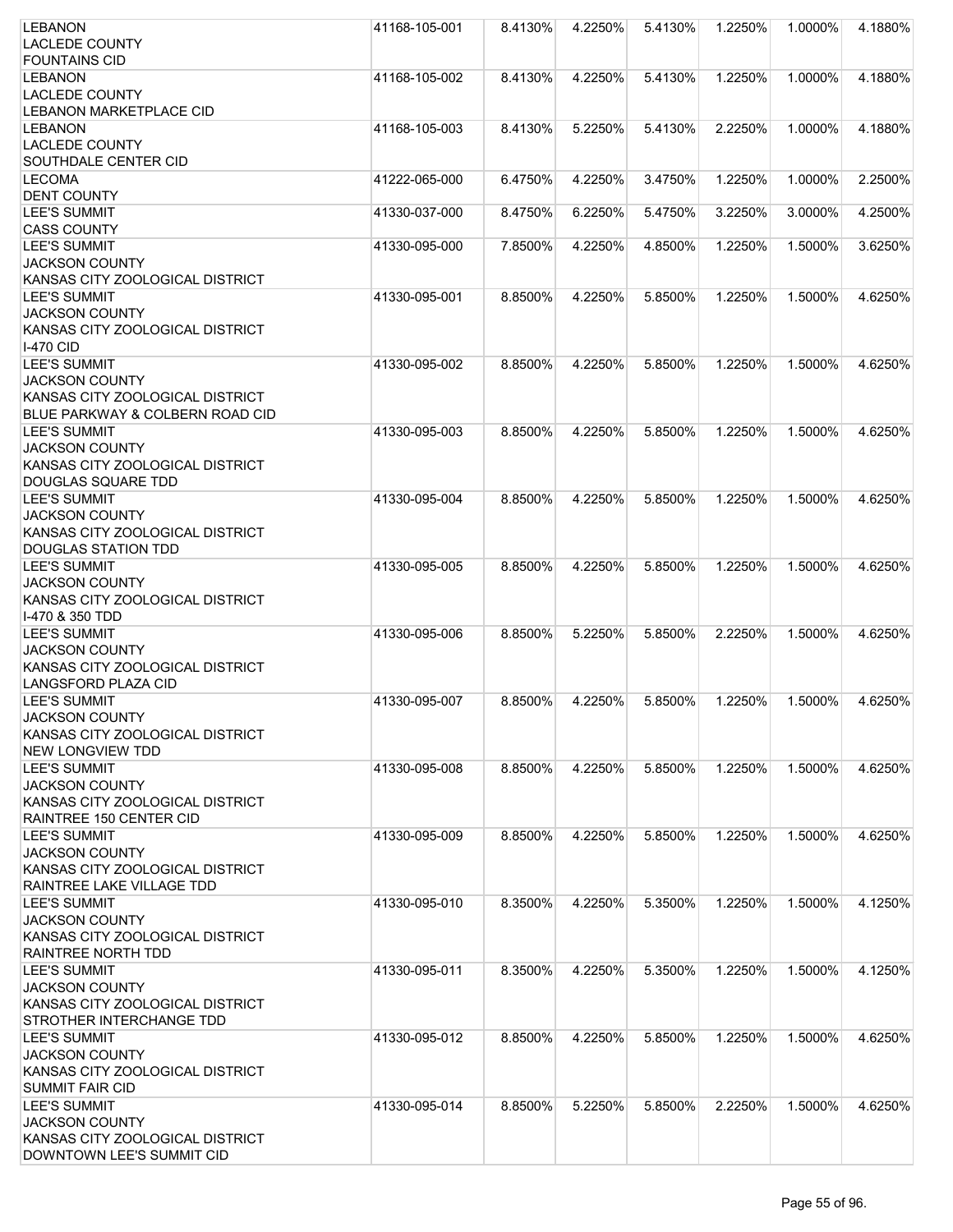| <b>LEE'S SUMMIT</b>                     | 41330-095-015 | 8.3500% | 4.7250% | 5.3500% | 1.7250% | 1.5000%    | 4.1250% |
|-----------------------------------------|---------------|---------|---------|---------|---------|------------|---------|
| <b>JACKSON COUNTY</b>                   |               |         |         |         |         |            |         |
| KANSAS CITY ZOOLOGICAL DISTRICT         |               |         |         |         |         |            |         |
| <b>HIGHWAY 50 AND TODD GEORGE CID</b>   |               |         |         |         |         |            |         |
| <b>LEE'S SUMMIT</b>                     | 41330-095-016 | 8.8500% | 5.2250% | 5.8500% | 2.2250% | 1.5000%    | 4.6250% |
| <b>JACKSON COUNTY</b>                   |               |         |         |         |         |            |         |
| KANSAS CITY ZOOLOGICAL DISTRICT         |               |         |         |         |         |            |         |
| <b>RITTER PLAZA CID</b>                 |               |         |         |         |         |            |         |
| <b>LEE'S SUMMIT</b>                     | 41330-095-017 | 8.8500% | 4.2250% | 5.8500% | 1.2250% | 1.5000%    | 4.6250% |
| <b>JACKSON COUNTY</b>                   |               |         |         |         |         |            |         |
| KANSAS CITY ZOOLOGICAL DISTRICT         |               |         |         |         |         |            |         |
| I-470 AND VIEW HIGH CID                 |               |         |         |         |         |            |         |
| <b>LEE'S SUMMIT</b>                     | 41330-095-018 | 8.8500% | 4.2250% | 5.8500% | 1.2250% | 1.5000%    | 4.6250% |
| <b>JACKSON COUNTY</b>                   |               |         |         |         |         |            |         |
| KANSAS CITY ZOOLOGICAL DISTRICT         |               |         |         |         |         |            |         |
| PINE TREE CID                           |               |         |         |         |         |            |         |
| <b>LEE'S SUMMIT</b>                     | 41330-095-019 | 8.8500% | 5.2250% | 5.8500% | 2.2250% | 1.5000%    | 4.6250% |
| <b>JACKSON COUNTY</b>                   |               |         |         |         |         |            |         |
| KANSAS CITY ZOOLOGICAL DISTRICT         |               |         |         |         |         |            |         |
| 740 NW BLUE PARKWAY CID                 |               |         |         |         |         |            |         |
| <b>LEETON</b>                           | 41402-101-000 | 8.4750% | 8.4750% | 5.4750% | 5.4750% | 3.7500%    | 4.2500% |
| <b>JOHNSON COUNTY</b>                   |               |         |         |         |         |            |         |
| <b>LENOX</b>                            | 41492-065-000 | 6.4750% | 4.2250% | 3.4750% | 1.2250% | 1.0000%    | 2.2500% |
| <b>DENT COUNTY</b>                      |               |         |         |         |         |            |         |
| <b>LENTNER</b>                          | 41510-205-000 | 6.2250% | 5.7250% | 3.2250% | 2.7250% | 1.5000%    | 2.0000% |
| <b>SHELBY COUNTY</b>                    |               |         |         |         |         |            |         |
| <b>SALT RIVER AMBULANCE DISTRICT</b>    |               |         |         |         |         |            |         |
| LEONARD<br><b>SHELBY COUNTY</b>         | 41546-205-000 | 6.2250% | 5.7250% | 3.2250% | 2.7250% | 1.5000%    | 2.0000% |
| <b>SALT RIVER AMBULANCE DISTRICT</b>    |               |         |         |         |         |            |         |
| <b>LEOPOLD</b>                          | 41564-017-000 | 5.8500% | 5.8500% | 2.8500% | 2.8500% | 1.6250%    | 1.6250% |
| <b>BOLLINGER COUNTY</b>                 |               |         |         |         |         |            |         |
| <b>LESLIE</b>                           | 41690-071-000 | 6.4750% | 4.2250% | 3.4750% | 1.2250% | $0.0000\%$ | 2.2500% |
| <b>FRANKLIN COUNTY</b>                  |               |         |         |         |         |            |         |
| <b>GERALD AREA AMBULANCE DISTRICT</b>   |               |         |         |         |         |            |         |
| <b>LESTERVILLE</b>                      | 41708-179-000 | 5.7250% | 4.2250% | 2.7250% | 1.2250% | 0.0000%    | 1.5000% |
| <b>REYNOLDS COUNTY</b>                  |               |         |         |         |         |            |         |
| REYNOLDS COUNTY AMBULANCE DISTRICT      |               |         |         |         |         |            |         |
| <b>LEVASY</b>                           | 41762-095-000 | 6.6000% | 4.2250% | 3.6000% | 1.2250% | 0.0000%    | 2.3750% |
| <b>JACKSON COUNTY</b>                   |               |         |         |         |         |            |         |
| KANSAS CITY ZOOLOGICAL DISTRICT         |               |         |         |         |         |            |         |
| LEWIS AND CLARK VILLAGE                 | 41834-021-000 | 5.8250% | 5.8250% | 2.8250% | 2.8250% | 0.0000%    | 1.6000% |
| <b>BUCHANAN COUNTY</b>                  |               |         |         |         |         |            |         |
| <b>LEWISTOWN</b>                        | 41852-111-000 | 8.3500% | 6.8500% | 5.3500% | 3.8500% | 3.0000%    | 4.1250% |
| <b>LEWIS COUNTY</b>                     |               |         |         |         |         |            |         |
| <b>LEWIS COUNTY AMBULANCE DISTRICT</b>  |               |         |         |         |         |            |         |
| <b>LEXINGTON</b>                        | 41870-107-000 | 8.3500% | 8.3500% | 5.3500% | 5.3500% | 1.5000%    | 4.1250% |
| <b>LAFAYETTE COUNTY</b>                 |               |         |         |         |         |            |         |
| <b>LIBERAL</b>                          | 41906-011-000 | 6.7250% | 4.2250% | 3.7250% | 1.2250% | 0.0000%    | 2.5000% |
| <b>BARTON COUNTY</b>                    |               |         |         |         |         |            |         |
| <b>BARTON COUNTY AMBULANCE DISTRICT</b> |               |         |         |         |         |            |         |
| <b>LIBERTY</b>                          | 42032-047-000 | 8.8500% | 8.7250% | 5.8500% | 5.7250% | 1.0000%    | 4.6250% |
| <b>CLAY COUNTY</b>                      |               |         |         |         |         |            |         |
| KANSAS CITY ZOOLOGICAL DISTRICT         |               |         |         |         |         |            |         |
| <b>LIBERTY</b>                          | 42032-047-001 | 9.8500% | 9.7250% | 6.8500% | 6.7250% | 1.0000%    | 5.6250% |
| <b>CLAY COUNTY</b>                      |               |         |         |         |         |            |         |
| KANSAS CITY ZOOLOGICAL DISTRICT         |               |         |         |         |         |            |         |
| <b>BLUE JAY CROSSING CID</b>            |               |         |         |         |         |            |         |
| <b>LIBERTY</b>                          | 42032-047-002 | 9.8500% | 9.7250% | 6.8500% | 6.7250% | 1.0000%    | 5.6250% |
| <b>CLAY COUNTY</b>                      |               |         |         |         |         |            |         |
| KANSAS CITY ZOOLOGICAL DISTRICT         |               |         |         |         |         |            |         |
| CROSSROADS SHOPPING CENTER CID          |               |         |         |         |         |            |         |
| <b>LIBERTY</b>                          | 42032-047-003 | 9.8500% | 9.7250% | 6.8500% | 6.7250% | 1.0000%    | 5.6250% |
| <b>CLAY COUNTY</b>                      |               |         |         |         |         |            |         |
| KANSAS CITY ZOOLOGICAL DISTRICT         |               |         |         |         |         |            |         |
| <b>LIBERTY CORNERS CID</b>              |               |         |         |         |         |            |         |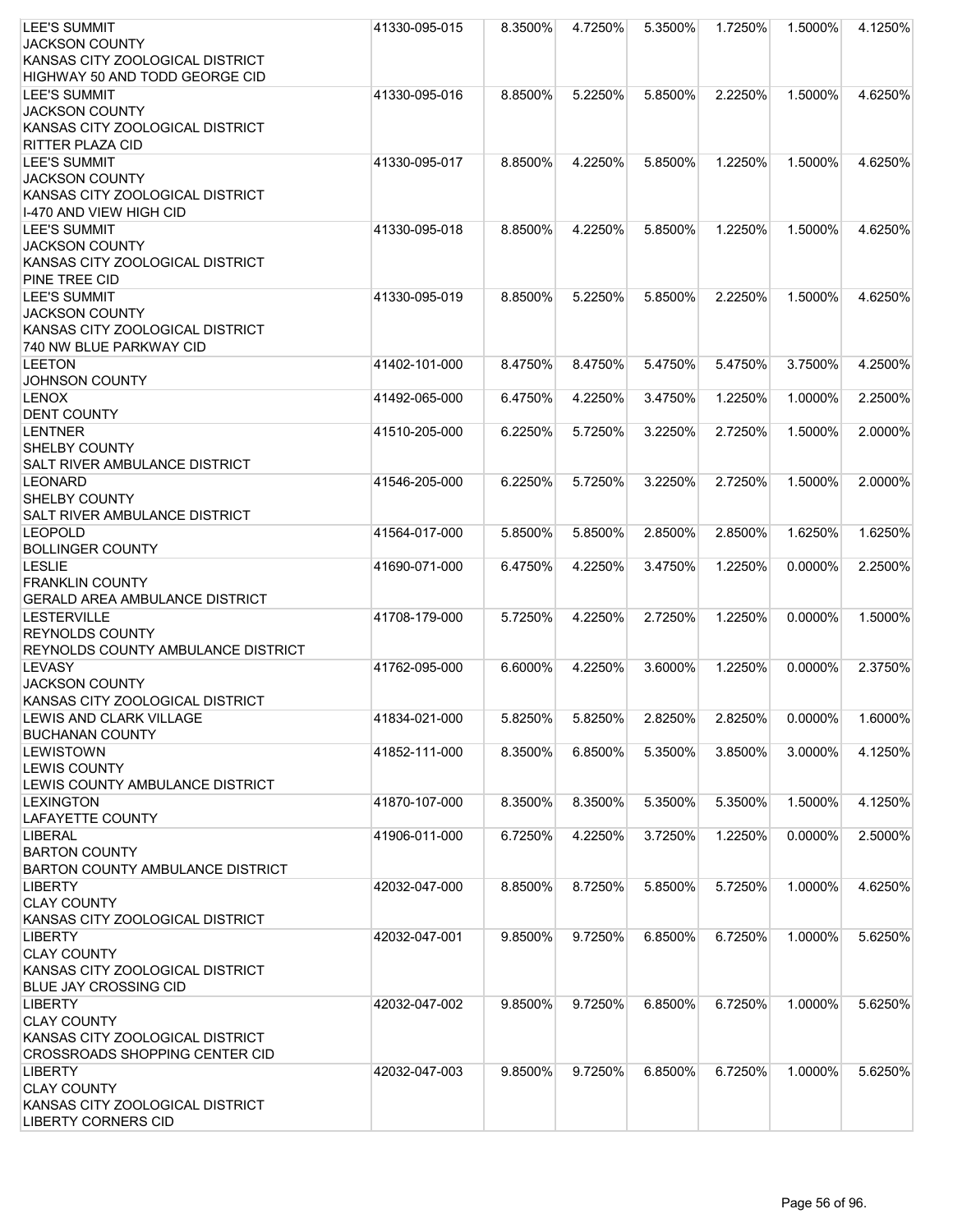| <b>LIBERTY</b>                           | 42032-047-004 | 9.8500%  | 9.7250% | 6.8500%    | 6.7250% | 1.0000%    | 5.6250% |
|------------------------------------------|---------------|----------|---------|------------|---------|------------|---------|
| <b>CLAY COUNTY</b>                       |               |          |         |            |         |            |         |
| KANSAS CITY ZOOLOGICAL DISTRICT          |               |          |         |            |         |            |         |
| <b>LIBERTY TRIANGLE CID</b>              |               |          |         |            |         |            |         |
| <b>LIBERTY</b>                           | 42032-047-005 | 9.8500%  | 9.7250% | 6.8500%    | 6.7250% | 1.0000%    | 5.6250% |
| <b>CLAY COUNTY</b>                       |               |          |         |            |         |            |         |
| KANSAS CITY ZOOLOGICAL DISTRICT          |               |          |         |            |         |            |         |
| LIBERTY TRIANGLE SHOPPING CENTER CID     |               |          |         |            |         |            |         |
| <b>LIBERTY</b>                           | 42032-047-006 | 9.8500%  | 9.7250% | 6.8500%    | 6.7250% | 1.0000%    | 5.6250% |
| <b>CLAY COUNTY</b>                       |               |          |         |            |         |            |         |
| KANSAS CITY ZOOLOGICAL DISTRICT          |               |          |         |            |         |            |         |
| ROGERS PLAZA CID                         |               |          | 9.7250% | 6.8500%    | 6.7250% | 1.0000%    |         |
| <b>LIBERTY</b><br><b>CLAY COUNTY</b>     | 42032-047-007 | 9.8500%  |         |            |         |            | 5.6250% |
| KANSAS CITY ZOOLOGICAL DISTRICT          |               |          |         |            |         |            |         |
| 901 SOUTH 291 CID                        |               |          |         |            |         |            |         |
| <b>LIBERTY</b>                           | 42032-047-008 | 9.8500%  | 9.7250% | $6.8500\%$ | 6.7250% | 1.0000%    | 5.6250% |
| <b>CLAY COUNTY</b>                       |               |          |         |            |         |            |         |
| KANSAS CITY ZOOLOGICAL DISTRICT          |               |          |         |            |         |            |         |
| LIBERTY COMMONS CID (LIBERTY)            |               |          |         |            |         |            |         |
| <b>LIBERTY</b>                           | 42032-047-009 | 10.8500% | 9.7250% | 7.8500%    | 6.7250% | 1.0000%    | 6.6250% |
| <b>CLAY COUNTY</b>                       |               |          |         |            |         |            |         |
| KANSAS CITY ZOOLOGICAL DISTRICT          |               |          |         |            |         |            |         |
| LIBERTY COMMONS CID (LIBERTY)            |               |          |         |            |         |            |         |
| LIBERTY COMMONS TDD (LIBERTY)            |               |          |         |            |         |            |         |
| <b>LIBERTY</b>                           | 42032-047-010 | 9.8500%  | 9.7250% | 6.8500%    | 6.7250% | 1.0000%    | 5.6250% |
| <b>CLAY COUNTY</b>                       |               |          |         |            |         |            |         |
| KANSAS CITY ZOOLOGICAL DISTRICT          |               |          |         |            |         |            |         |
| HISTORIC DOWNTOWN LIBERTY COMMERCIAL CID |               |          |         |            |         |            |         |
|                                          |               |          |         |            |         |            |         |
| <b>LIBERTY</b>                           | 42032-047-011 | 9.8500%  | 9.7250% | 6.8500%    | 6.7250% | 1.0000%    | 5.6250% |
| <b>CLAY COUNTY</b>                       |               |          |         |            |         |            |         |
| KANSAS CITY ZOOLOGICAL DISTRICT          |               |          |         |            |         |            |         |
| <b>NORTH HAVEN CENTER CID</b>            |               |          |         |            |         |            |         |
| <b>LICKING</b>                           | 42464-215-000 | 8.1000%  | 8.1000% | 5.1000%    | 5.1000% | 3.8750%    | 3.8750% |
| <b>TEXAS COUNTY</b>                      |               |          |         |            |         |            |         |
| <b>LIGUORI</b>                           | 42518-099-000 | 7.1000%  | 4.2250% | 4.1000%    | 1.2250% | 1.5000%    | 2.8750% |
| JEFFERSON COUNTY                         |               |          |         |            |         |            |         |
| ROCK TOWNSHIP AMBULANCE DISTRICT         |               |          |         |            |         |            |         |
| ANTONIA FIRE PROTECTION DISTRICT         |               |          |         |            |         |            |         |
| JEFFERSON COUNTY EMERGENCY SERVICES      |               |          |         |            |         |            |         |
| <b>DISTRICT</b>                          |               |          |         |            |         |            |         |
| <b>LILBOURN</b>                          | 42536-143-000 | 7.2250%  | 6.7250% | 4.2250%    | 3.7250% | 2.5000%    | 3.0000% |
| <b>NEW MADRID COUNTY</b>                 |               |          |         |            |         |            |         |
| NEW MADRID COUNTY AMBULANCE DISTRICT     |               |          |         |            |         |            |         |
| <b>LINCOLN</b>                           | 42608-015-000 | 7.7250%  | 7.2250% | 4.7250%    | 4.2250% | 2.5000%    | 3.5000% |
| <b>BENTON COUNTY</b>                     |               |          |         |            |         |            |         |
| WARSAW-LINCOLN AMBULANCE DISTRICT        |               |          |         |            |         |            |         |
| LINN                                     | 43238-151-000 | 7.4750%  | 6.9750% | 4.4750%    | 3.9750% | 2.2500%    | 3.2500% |
| <b>OSAGE COUNTY</b>                      |               |          |         |            |         |            |         |
| OSAGE AMBULANCE DISTRICT                 |               |          |         |            |         |            |         |
| <b>LINN CREEK</b>                        | 43274-029-000 | 8.7250%  | 8.7250% | 5.7250%    | 5.7250% | 1.5000%    | 4.5000% |
| <b>CAMDEN COUNTY</b><br><b>LINNEUS</b>   |               |          |         |            |         |            |         |
| <b>LINN COUNTY</b>                       | 43292-115-000 | 6.2250%  | 5.7250% | 3.2250%    | 2.7250% | 1.5000%    | 2.0000% |
| LINN COUNTY AMBULANCE DISTRICT           |               |          |         |            |         |            |         |
| <b>LITHIUM</b>                           | 43346-157-000 | 6.1000%  | 6.1000% | 3.1000%    | 3.1000% | 1.3750%    | 1.8750% |
| PERRY COUNTY                             |               |          |         |            |         |            |         |
| <b>LIVONIA</b>                           | 43454-171-000 | 6.2250%  | 6.2250% | 3.2250%    | 3.2250% | 2.0000%    | 2.0000% |
| PUTNAM COUNTY                            |               |          |         |            |         |            |         |
| <b>LOCH LLOYD VILLAGE</b>                | 43468-037-000 | 6.2250%  | 6.2250% | 3.2250%    | 3.2250% | 1.5000%    | 2.0000% |
| <b>CASS COUNTY</b>                       |               |          |         |            |         |            |         |
| <b>LOCK SPRINGS</b>                      | 43472-061-000 | 6.2250%  | 5.7250% | 3.2250%    | 2.7250% | $0.0000\%$ | 2.0000% |
| <b>DAVIESS COUNTY</b>                    |               |          |         |            |         |            |         |
| DAVIESS/DEKALB REGIONAL JAIL DISTRICT    |               |          |         |            |         |            |         |
| <b>LOCKWOOD</b>                          | 43490-057-000 | 7.4750%  | 6.9750% | 4.4750%    | 3.9750% | 2.7500%    | 3.2500% |
| <b>DADE COUNTY</b>                       |               |          |         |            |         |            |         |
| DADE COUNTY AMBULANCE DISTRICT           |               |          |         |            |         |            |         |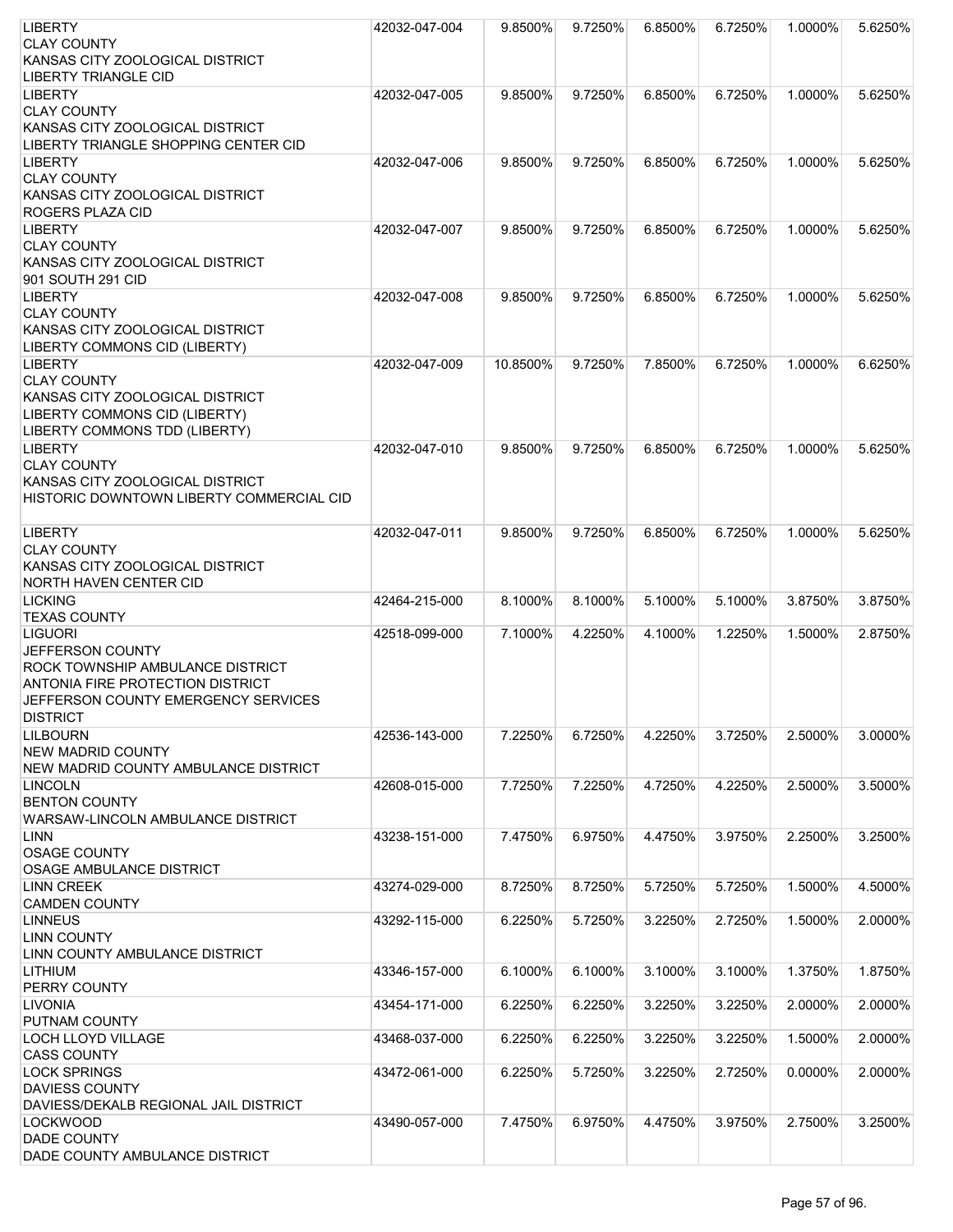| <b>LODI</b>                            | 43562-223-000 | 5.7250% | 5.7250% | 2.7250% | 2.7250% | 1.5000%    | 1.5000% |
|----------------------------------------|---------------|---------|---------|---------|---------|------------|---------|
| <b>WAYNE COUNTY</b>                    |               |         |         |         |         |            |         |
| LOHMAN                                 | 43652-051-000 | 5.7250% | 5.7250% | 2.7250% | 2.7250% | 0.0000%    | 1.5000% |
| <b>COLE COUNTY</b>                     |               |         |         |         |         |            |         |
| <b>LOMA LINDA</b>                      | 43672-145-000 | 6.3500% | 4.2250% | 3.3500% | 1.2250% | 1.1250%    | 2.1250% |
| <b>NEWTON COUNTY</b>                   |               |         |         |         |         |            |         |
| <b>LONEDELL</b>                        | 43688-071-000 | 6.9750% | 4.2250% | 3.9750% | 1.2250% | 0.0000%    | 2.7500% |
| <b>FRANKLIN COUNTY</b>                 |               |         |         |         |         |            |         |
| <b>ST CLAIR AMBULANCE DISTRICT</b>     |               |         |         |         |         |            |         |
| ST CLAIR FIRE PROTECTION DISTRICT      |               |         |         |         |         |            |         |
| <b>LONE JACK</b>                       | 43760-095-000 | 8.1000% | 4.2250% | 5.1000% | 1.2250% | 1.0000%    | 3.8750% |
| <b>JACKSON COUNTY</b>                  |               |         |         |         |         |            |         |
| KANSAS CITY ZOOLOGICAL DISTRICT        |               |         |         |         |         |            |         |
| <b>LONG LANE</b>                       | 43868-059-000 | 6.2250% | 4.2250% | 3.2250% | 1.2250% | 2.0000%    | 2.0000% |
| <b>DALLAS COUNTY</b>                   |               |         |         |         |         |            |         |
| <b>LONGRUN</b>                         | 43904-153-000 | 6.7250% | 4.2250% | 3.7250% | 1.2250% | 1.0000%    | 2.5000% |
| <b>OZARK COUNTY</b>                    |               |         |         |         |         |            |         |
| <b>OZARK COUNTY AMBULANCE DISTRICT</b> |               |         |         |         |         |            |         |
| <b>LONGTOWN</b>                        | 43940-157-000 | 6.1000% | 6.1000% | 3.1000% | 3.1000% | 1.3750%    | 1.8750% |
| PERRY COUNTY                           |               |         |         |         |         |            |         |
| <b>LOOSE CREEK</b>                     | 44048-151-000 | 6.4750% | 5.9750% | 3.4750% | 2.9750% | 1.2500%    | 2.2500% |
| <b>OSAGE COUNTY</b>                    |               |         |         |         |         |            |         |
| OSAGE AMBULANCE DISTRICT               |               |         |         |         |         |            |         |
| <b>LOUISBURG</b>                       | 44156-059-000 | 6.2250% | 4.2250% | 3.2250% | 1.2250% | 2.0000%    | 2.0000% |
| <b>DALLAS COUNTY</b>                   |               |         |         |         |         |            |         |
| LOUISIANA                              | 44174-163-000 | 8.4750% | 6.4750% | 5.4750% | 3.4750% | 2.5000%    | 4.2500% |
| PIKE COUNTY                            |               |         |         |         |         |            |         |
| <b>LOWNDES</b>                         | 44264-223-000 | 5.7250% | 5.7250% | 2.7250% | 2.7250% | 1.5000%    | 1.5000% |
| <b>WAYNE COUNTY</b>                    |               |         |         |         |         |            |         |
| <b>LOWRY CITY</b>                      | 44282-185-000 | 6.9750% | 6.4750% | 3.9750% | 3.4750% | 2.0000%    | 2.7500% |
| <b>ST CLAIR COUNTY</b>                 |               |         |         |         |         |            |         |
| <b>LUCERNE</b>                         | 44372-171-000 | 6.2250% | 6.2250% | 3.2250% | 3.2250% | 2.0000%    | 2.0000% |
| PUTNAM COUNTY                          |               |         |         |         |         |            |         |
| <b>LUDLOW</b>                          | 44390-117-000 | 5.4750% | 5.4750% | 2.4750% | 2.4750% | 0.0000%    | 1.2500% |
| <b>LIVINGSTON COUNTY</b>               |               |         |         |         |         |            |         |
| <b>LUEBBERING</b>                      | 44426-071-000 | 6.9750% | 4.2250% | 3.9750% | 1.2250% | $0.0000\%$ | 2.7500% |
| <b>FRANKLIN COUNTY</b>                 |               |         |         |         |         |            |         |
| ST CLAIR AMBULANCE DISTRICT            |               |         |         |         |         |            |         |
| ST CLAIR FIRE PROTECTION DISTRICT      |               |         |         |         |         |            |         |
| <b>LUPUS</b>                           | 44498-135-000 | 6.4750% | 5.2250% | 3.4750% | 2.2250% | 1.0000%    | 2.2500% |
| <b>MONITEAU COUNTY</b>                 |               |         |         |         |         |            |         |
| MID-MO AMBULANCE DISTRICT              |               |         |         |         |         |            |         |
| MONITEAU COUNTY EMERGENCY SERVICES     |               |         |         |         |         |            |         |
| <b>DISTRICT</b>                        |               |         |         |         |         |            |         |
| <b>LURAY</b>                           | 44516-045-000 | 6.7250% | 4.2250% | 3.7250% | 1.2250% | 0.0000%    | 2.5000% |
| <b>CLARK COUNTY</b>                    |               |         |         |         |         |            |         |
| CLARK COUNTY AMBULANCE DISTRICT        |               |         |         |         |         |            |         |
| <b>LYNCHBURG</b>                       | 44678-105-000 | 5.4130% | 4.2250% | 2.4130% | 1.2250% | 0.0000%    | 1.1880% |
| <b>LACLEDE COUNTY</b>                  |               |         |         |         |         |            |         |
| <b>MCBAINE</b>                         | 44768-019-000 | 5.9750% | 4.2250% | 2.9750% | 1.2250% | 1.5000%    | 1.7500% |
| <b>BOONE COUNTY</b>                    |               |         |         |         |         |            |         |
| <b>MCBRIDE</b>                         | 44786-157-000 | 6.1000% | 6.1000% | 3.1000% | 3.1000% | 1.3750%    | 1.8750% |
| PERRY COUNTY                           |               |         |         |         |         |            |         |
| <b>MCCLURG</b>                         | 44822-213-000 | 6.1000% | 4.2250% | 3.1000% | 1.2250% | 0.0000%    | 1.8750% |
| <b>TANEY COUNTY</b>                    |               |         |         |         |         |            |         |
| TANEY COUNTY AMBULANCE DISTRICT        |               |         |         |         |         |            |         |
| <b>MCCORD BEND VILLAGE</b>             | 44829-209-000 | 5.9750% | 5.9750% | 2.9750% | 2.9750% | 1.0000%    | 1.7500% |
| <b>STONE COUNTY</b>                    |               |         |         |         |         |            |         |
| <b>MCFALL</b>                          | 45020-075-000 | 5.2250% | 5.2250% | 2.2250% | 2.2250% | 0.5000%    | 1.0000% |
| <b>GENTRY COUNTY</b>                   |               |         |         |         |         |            |         |
| <b>MCGEE</b>                           | 45038-223-000 | 5.7250% | 5.7250% | 2.7250% | 2.7250% | 1.5000%    | 1.5000% |
| <b>WAYNE COUNTY</b>                    |               |         |         |         |         |            |         |
| <b>MCGIRK</b>                          | 45056-135-000 | 6.4750% | 5.2250% | 3.4750% | 2.2250% | 1.0000%    | 2.2500% |
| MONITEAU COUNTY                        |               |         |         |         |         |            |         |
| MID-MO AMBULANCE DISTRICT              |               |         |         |         |         |            |         |
| MONITEAU COUNTY EMERGENCY SERVICES     |               |         |         |         |         |            |         |
| <b>DISTRICT</b>                        |               |         |         |         |         |            |         |
|                                        |               |         |         |         |         |            |         |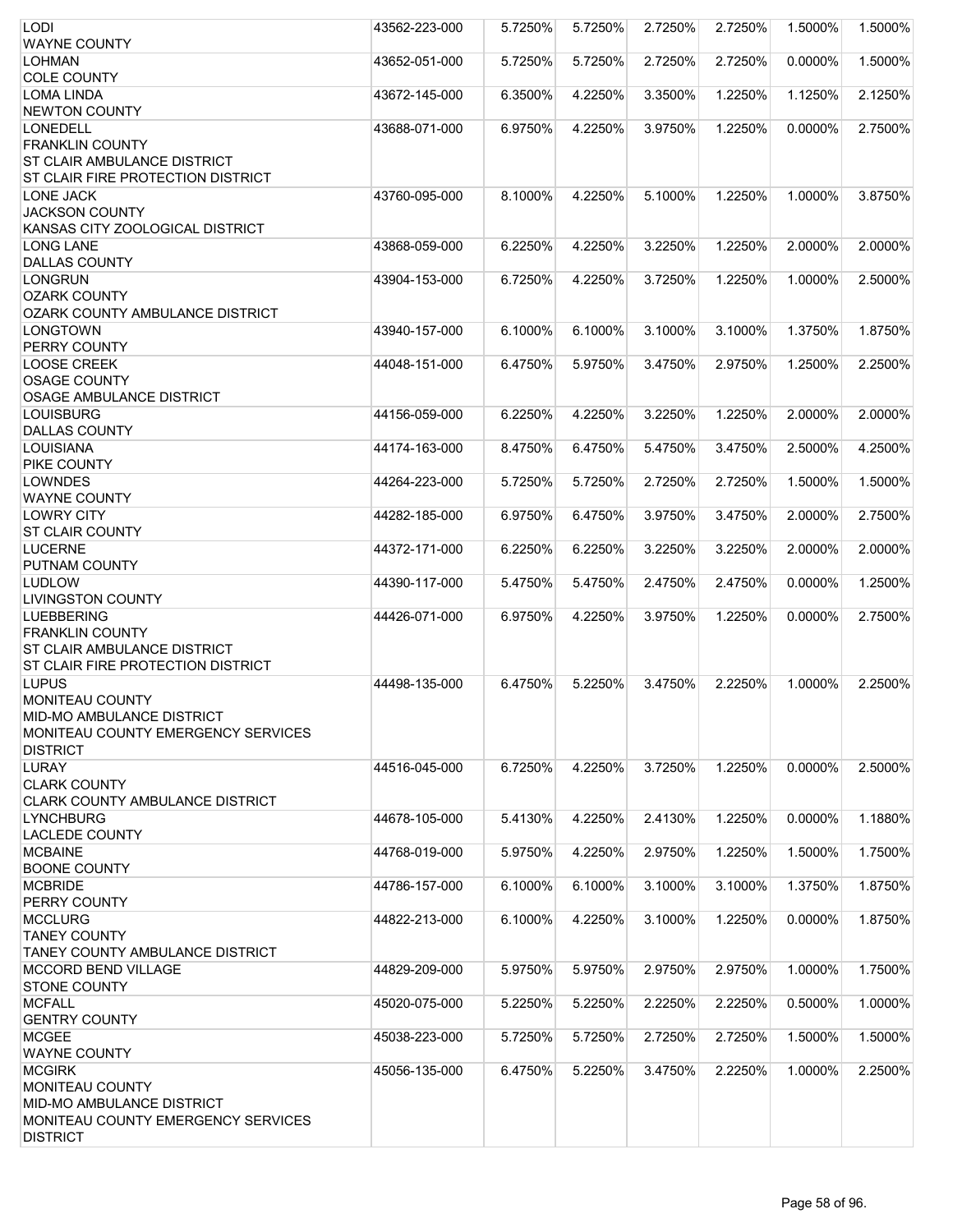| <b>MCKITTRICK</b><br>MONTGOMERY COUNTY<br>HERMANN AREA AMBULANCE DISTRICT                        | 45200-139-000 | 6.9750%  | 4.2250% | 3.9750% | 1.2250% | 2.2500%    | 2.7500% |
|--------------------------------------------------------------------------------------------------|---------------|----------|---------|---------|---------|------------|---------|
| <b>MACOMB</b><br><b>WRIGHT COUNTY</b>                                                            | 45308-229-000 | 6.1000%  | 4.2250% | 3.1000% | 1.2250% | 0.3750%    | 1.8750% |
| <b>MACON</b><br><b>MACON COUNTY</b><br>MACON COUNTY EMERGENCY SERVICES DISTRICT                  | 45326-121-000 | 8.6000%  | 5.9750% | 5.6000% | 2.9750% | 0.0000%    | 4.3750% |
| <b>MADISON</b><br><b>MONROE COUNTY</b>                                                           | 45470-137-000 | 6.7250%  | 5.7250% | 3.7250% | 2.7250% | 1.0000%    | 2.5000% |
| <b>MAITLAND</b><br><b>HOLT COUNTY</b>                                                            | 45596-087-000 | 7.7250%  | 6.7250% | 4.7250% | 3.7250% | 1.0000%    | 3.5000% |
| <b>MALDEN</b><br><b>DUNKLIN COUNTY</b>                                                           | 45614-069-000 | 7.9750%  | 5.7250% | 4.9750% | 2.7250% | 1.7500%    | 3.7500% |
| <b>MALTA BEND</b><br><b>SALINE COUNTY</b>                                                        | 45632-195-000 | 6.7250%  | 5.7250% | 3.7250% | 2.7250% | 0.0000%    | 2.5000% |
| <b>MANCHESTER</b><br><b>ST LOUIS COUNTY</b>                                                      | 45668-189-000 | 8.8630%  | 4.2250% | 5.4750% | 1.2250% | 0.0000%    | 4.6380% |
| <b>MANCHESTER</b><br><b>ST LOUIS COUNTY</b>                                                      | 45668-189-001 | 9.8630%  | 4.2250% | 6.4750% | 1.2250% | 0.0000%    | 5.6380% |
| <b>MANCHESTER HIGHLANDS TDD</b><br><b>MANCHESTER</b><br><b>ST LOUIS COUNTY</b>                   | 45668-189-002 | 9.6130%  | 4.2250% | 6.2250% | 1.2250% | 0.0000%    | 5.3880% |
| <b>SOUTH MANCHESTER TDD</b><br><b>MANCHESTER</b><br><b>ST LOUIS COUNTY</b>                       | 45668-189-003 | 9.8630%  | 4.2250% | 6.4750% | 1.2250% | 0.0000%    | 5.6380% |
| <b>LAFAYETTE CENTER CID</b><br>MANCHESTER (X1)                                                   | 45669-189-000 | 8.8630%  | 4.2250% | 5.4750% | 1.2250% | 0.0000%    | 4.6380% |
| <b>ST LOUIS COUNTY</b>                                                                           |               |          |         |         |         |            |         |
| MANCHESTER (X2)<br><b>ST LOUIS COUNTY</b>                                                        | 45670-189-000 | 8.8630%  | 4.2250% | 5.4750% | 1.2250% | 0.0000%    | 4.6380% |
| MANCHESTER (X3)<br><b>ST LOUIS COUNTY</b>                                                        | 45671-189-000 | 8.8630%  | 4.2250% | 5.4750% | 1.2250% | 0.0000%    | 4.6380% |
| MANCHESTER (X4)<br><b>ST LOUIS COUNTY</b>                                                        | 45672-189-000 | 8.8630%  | 4.2250% | 5.4750% | 1.2250% | 0.0000%    | 4.6380% |
| MANCHESTER (T1)<br><b>ST LOUIS COUNTY</b>                                                        | 45673-189-000 | 8.8630%  | 4.2250% | 5.4750% | 1.2250% | 0.0000%    | 4.6380% |
| MANCHESTER (T1)<br><b>ST LOUIS COUNTY</b><br><b>MANCHESTER HIGHLANDS TDD</b>                     | 45673-189-001 | 9.8630%  | 4.2250% | 6.4750% | 1.2250% | 0.0000%    | 5.6380% |
| <b>MANES</b><br><b>WRIGHT COUNTY</b>                                                             | 45704-229-000 | 6.1000%  | 4.2250% | 3.1000% | 1.2250% | 0.3750%    | 1.8750% |
| <b>MANSFIELD</b><br><b>WRIGHT COUNTY</b>                                                         | 45740-229-000 | 7.4750%  | 4.2250% | 4.4750% | 1.2250% | 0.3750%    | 3.2500% |
| <b>MAPAVILLE</b><br>JEFFERSON COUNTY                                                             | 45776-099-000 | 6.8500%  | 4.2250% | 3.8500% | 1.2250% | 1.5000%    | 2.6250% |
| <b>MAPLEWOOD</b>                                                                                 | 45830-189-000 | 9.1130%  | 5.7250% | 5.7250% | 2.7250% | 0.0000%    | 4.8880% |
| <b>ST LOUIS COUNTY</b><br><b>MAPLEWOOD</b><br><b>ST LOUIS COUNTY</b><br>HANLEY ROAD CORRIDOR TDD | 45830-189-001 | 10.1130% | 5.7250% | 6.7250% | 2.7250% | 0.0000%    | 5.8880% |
| MAPLEWOOD (T1)<br><b>ST LOUIS COUNTY</b>                                                         | 45831-189-000 | 9.1130%  | 5.7250% | 5.7250% | 2.7250% | 0.0000%    | 4.8880% |
| MAPLEWOOD (T2)<br><b>ST LOUIS COUNTY</b>                                                         | 45832-189-000 | 9.1130%  | 5.7250% | 5.7250% | 2.7250% | $0.0000\%$ | 4.8880% |
| MAPLEWOOD (T2)<br><b>ST LOUIS COUNTY</b><br>HANLEY ROAD CORRIDOR TDD                             | 45832-189-001 | 10.1130% | 5.7250% | 6.7250% | 2.7250% | 0.0000%    | 5.8880% |
| MAPLEWOOD (T3)<br><b>ST LOUIS COUNTY</b>                                                         | 45833-189-000 | 10.1130% | 6.7250% | 6.7250% | 3.7250% | 0.0000%    | 5.8880% |
| DEER CREEK CENTER CID<br><b>MARBLE HILL</b>                                                      | 45848-017-000 | 7.8500%  | 5.8500% | 4.8500% | 2.8500% | 3.1250%    | 3.6250% |
| <b>BOLLINGER COUNTY</b><br><b>MARCELINE</b>                                                      | 45866-041-000 | 7.9750%  | 5.9750% | 4.9750% | 2.9750% | 1.0000%    | 3.7500% |
| <b>CHARITON COUNTY</b>                                                                           |               |          |         |         |         |            |         |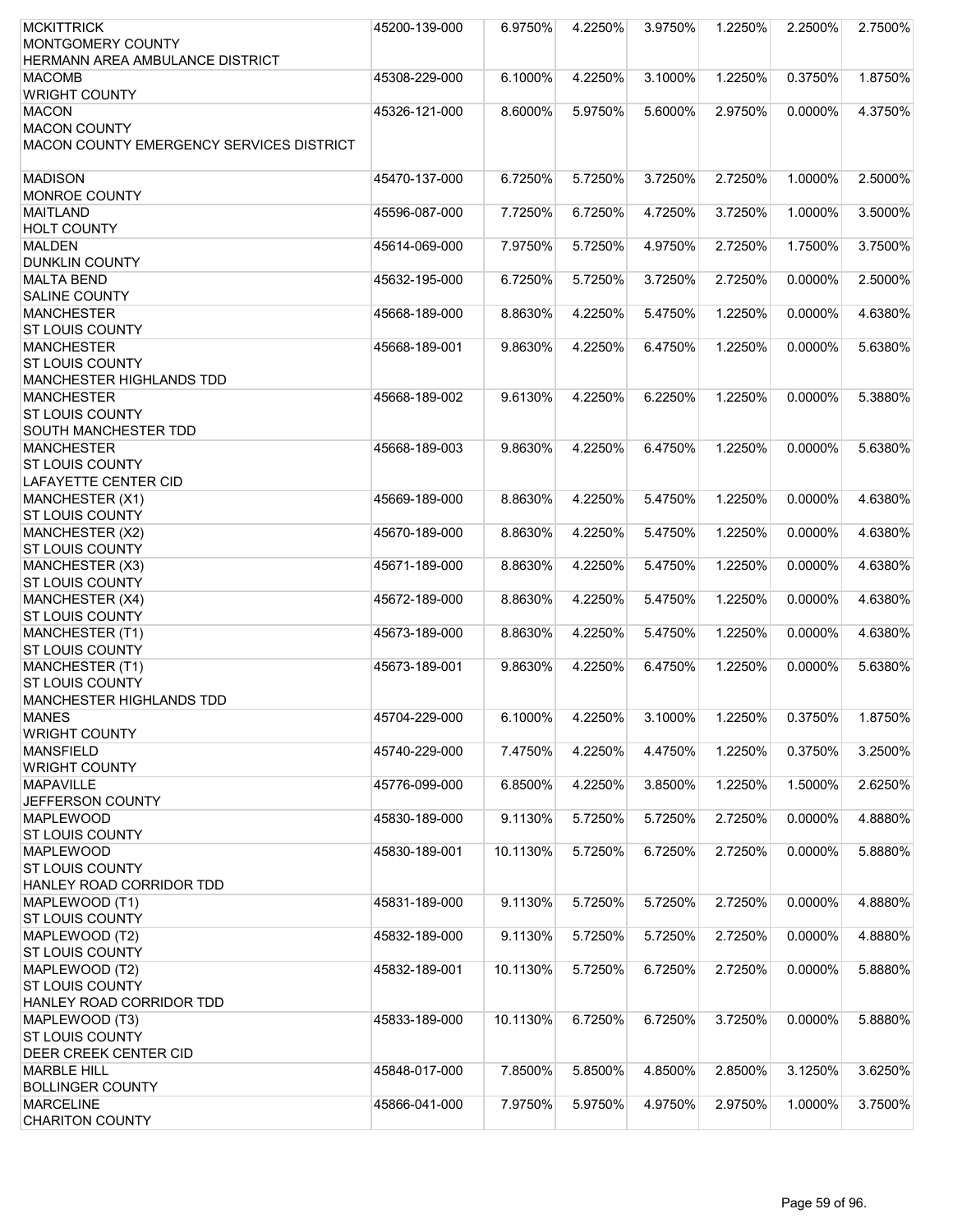| <b>MARCELINE</b>                          | 45866-115-000 | 8.2250%  | 5.7250% | 5.2250% | 2.7250% | 2.5000% | 4.0000% |
|-------------------------------------------|---------------|----------|---------|---------|---------|---------|---------|
| <b>LINN COUNTY</b>                        |               |          |         |         |         |         |         |
| LINN COUNTY AMBULANCE DISTRICT            |               |          |         |         |         |         |         |
| <b>MARION</b>                             | 45956-051-000 | 5.7250%  | 5.7250% | 2.7250% | 2.7250% | 0.0000% | 1.5000% |
|                                           |               |          |         |         |         |         |         |
| <b>COLE COUNTY</b>                        |               |          |         |         |         |         |         |
| <b>MARIONVILLE</b>                        | 46172-109-000 | 8.3500%  | 5.8500% | 5.3500% | 2.8500% | 0.0000% | 4.1250% |
| <b>LAWRENCE COUNTY</b>                    |               |          |         |         |         |         |         |
| <b>MARLBOROUGH</b>                        | 46208-189-000 | 8.8630%  | 4.2250% | 5.4750% | 1.2250% | 0.0000% | 4.6380% |
| <b>ST LOUIS COUNTY</b>                    |               |          |         |         |         |         |         |
| <b>MARLBOROUGH</b>                        | 46208-189-001 | 9.8630%  | 5.2250% | 6.4750% | 2.2250% | 0.0000% | 5.6380% |
| <b>ST LOUIS COUNTY</b>                    |               |          |         |         |         |         |         |
| <b>GRANT CENTER CID</b>                   |               |          |         |         |         |         |         |
| <b>MARLBOROUGH</b>                        | 46208-189-002 | 9.8630%  | 5.2250% | 6.4750% | 2.2250% | 0.0000% | 5.6380% |
| <b>ST LOUIS COUNTY</b>                    |               |          |         |         |         |         |         |
|                                           |               |          |         |         |         |         |         |
| WATSON-LACLEDE STATION ROAD CID           |               |          |         |         |         |         |         |
| <b>MARQUAND</b>                           | 46244-123-000 | 8.2250%  | 4.2250% | 5.2250% | 1.2250% | 3.5000% | 4.0000% |
| <b>MADISON COUNTY</b>                     |               |          |         |         |         |         |         |
| <b>MARSHALL</b>                           | 46316-195-000 | 7.7250%  | 7.7250% | 4.7250% | 4.7250% | 0.0000% | 3.5000% |
| <b>SALINE COUNTY</b>                      |               |          |         |         |         |         |         |
| <b>MARSHFIELD</b>                         | 46388-225-000 | 8.3080%  | 4.2250% | 5.3080% | 1.2250% | 3.0830% | 4.0830% |
| <b>WEBSTER COUNTY</b>                     |               |          |         |         |         |         |         |
| <b>MARSTON</b>                            | 46406-143-000 | 8.7250%  | 8.2250% | 5.7250% | 5.2250% | 4.0000% | 4.5000% |
| <b>NEW MADRID COUNTY</b>                  |               |          |         |         |         |         |         |
|                                           |               |          |         |         |         |         |         |
| NEW MADRID COUNTY AMBULANCE DISTRICT      |               |          |         |         |         |         |         |
| <b>MARTHASVILLE</b>                       | 46424-219-000 | 7.7250%  | 7.2250% | 4.7250% | 4.2250% | 0.0000% | 3.5000% |
| <b>WARREN COUNTY</b>                      |               |          |         |         |         |         |         |
| WARREN COUNTY EMERGENCY SERVICES DISTRICT |               |          |         |         |         |         |         |
|                                           |               |          |         |         |         |         |         |
| <b>MARTINSBURG</b>                        | 46460-007-000 | 8.3500%  | 4.2250% | 5.3500% | 1.2250% | 1.5000% | 4.1250% |
| <b>AUDRAIN COUNTY</b>                     |               |          |         |         |         |         |         |
| AUDRAIN AMBULANCE DISTRICT                |               |          |         |         |         |         |         |
| <b>MARTINSVILLE</b>                       | 46496-081-000 | 5.4750%  | 5.4750% | 2.4750% | 2.4750% | 0.0000% | 1.2500% |
|                                           |               |          |         |         |         |         |         |
| <b>HARRISON COUNTY</b>                    |               |          |         |         |         |         |         |
| <b>MARYLAND HEIGHTS</b>                   | 46586-189-000 | 8.1130%  | 4.2250% | 4.7250% | 1.2250% | 0.0000% | 3.8880% |
| <b>ST LOUIS COUNTY</b>                    |               |          |         |         |         |         |         |
| <b>MARYLAND HEIGHTS</b>                   | 46586-189-002 | 10.1130% | 5.2250% | 6.7250% | 2.2250% | 0.0000% | 5.8880% |
| <b>ST LOUIS COUNTY</b>                    |               |          |         |         |         |         |         |
| OLD DORSETT ROAD CID                      |               |          |         |         |         |         |         |
| OLD DORSETT ROAD TDD                      |               |          |         |         |         |         |         |
| MARYLAND HEIGHTS (X1)                     | 46587-189-000 | 8.1130%  | 4.2250% | 4.7250% | 1.2250% | 0.0000% | 3.8880% |
| <b>ST LOUIS COUNTY</b>                    |               |          |         |         |         |         |         |
|                                           |               |          |         |         |         |         |         |
| MARYLAND HEIGHTS (X2)                     | 46588-189-000 | 8.1130%  | 4.2250% | 4.7250% | 1.2250% | 0.0000% | 3.8880% |
| <b>ST LOUIS COUNTY</b>                    |               |          |         |         |         |         |         |
| MARYLAND HEIGHTS (T1)                     | 46589-189-000 | 8.1130%  | 4.2250% | 4.7250% | 1.2250% | 0.0000% | 3.8880% |
| <b>ST LOUIS COUNTY</b>                    |               |          |         |         |         |         |         |
| MARYLAND HEIGHTS (X3)                     | 46590-189-000 | 8.1130%  | 4.2250% | 4.7250% | 1.2250% | 0.0000% | 3.8880% |
| <b>ST LOUIS COUNTY</b>                    |               |          |         |         |         |         |         |
| MARYLAND HEIGHTS (T2)                     | 46591-189-000 | 8.1130%  | 4.2250% | 4.7250% | 1.2250% | 0.0000% | 3.8880% |
| <b>ST LOUIS COUNTY</b>                    |               |          |         |         |         |         |         |
| MARYLAND HEIGHTS (T4)                     | 46593-189-001 | 10.1130% | 5.2250% | 6.7250% | 2.2250% | 0.0000% | 5.8880% |
| <b>ST LOUIS COUNTY</b>                    |               |          |         |         |         |         |         |
|                                           |               |          |         |         |         |         |         |
| <b>WESTPORT PLAZA I CID</b>               |               |          |         |         |         |         |         |
| <b>WESTPORT PLAZA TDD</b>                 |               |          |         |         |         |         |         |
| MARYLAND HEIGHTS (T4)                     | 46593-189-002 | 8.6130%  | 4.7250% | 5.2250% | 1.7250% | 0.0000% | 4.3880% |
| <b>ST LOUIS COUNTY</b>                    |               |          |         |         |         |         |         |
| <b>WESTPORT PLAZA II CID</b>              |               |          |         |         |         |         |         |
| <b>MARYS HOME</b>                         | 46622-131-000 | 5.7250%  | 5.2250% | 2.7250% | 2.2250% | 1.0000% | 1.5000% |
| <b>MILLER COUNTY</b>                      |               |          |         |         |         |         |         |
| MILLER COUNTY AMBULANCE DISTRICT          |               |          |         |         |         |         |         |
| <b>MARYVILLE</b>                          | 46640-147-000 | 8.6000%  | 5.7250% | 5.6000% | 2.7250% | 1.0000% | 4.3750% |
|                                           |               |          |         |         |         |         |         |
| <b>NODAWAY COUNTY</b>                     |               |          |         |         |         |         |         |
| NODAWAY COUNTY AMBULANCE DISTRICT         |               |          |         |         |         |         |         |
| <b>MARYVILLE</b>                          | 46640-147-001 | 9.6000%  | 6.7250% | 6.6000% | 3.7250% | 1.0000% | 5.3750% |
| <b>NODAWAY COUNTY</b>                     |               |          |         |         |         |         |         |
| NODAWAY COUNTY AMBULANCE DISTRICT         |               |          |         |         |         |         |         |
| <b>MARY MART CID</b>                      |               |          |         |         |         |         |         |
| <b>MATSON</b>                             | 46694-183-000 | 5.9500%  | 5.9500% | 2.8500% | 2.8500% | 0.0000% | 1.7250% |
| <b>ST CHARLES COUNTY</b>                  |               |          |         |         |         |         |         |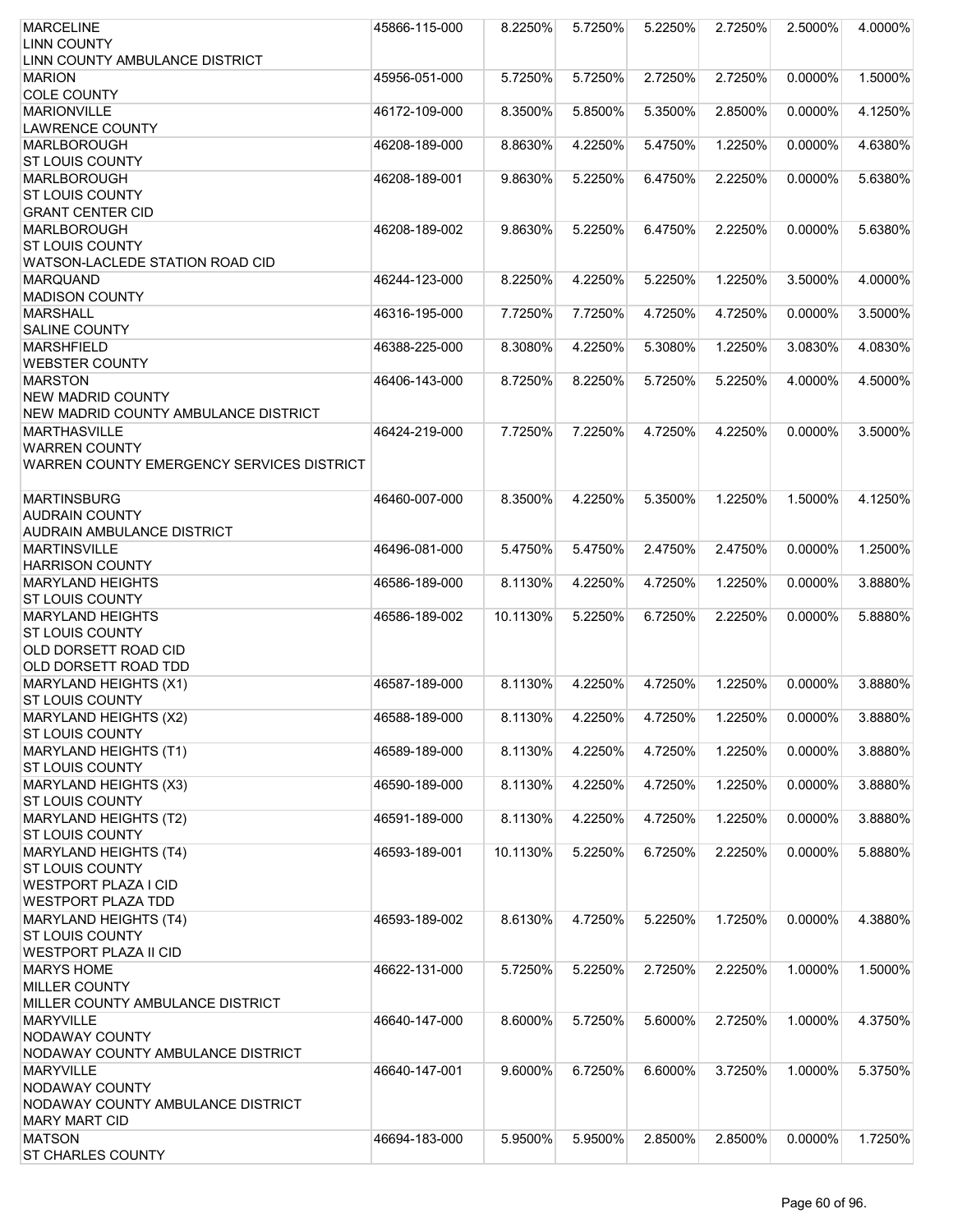| <b>MATTHEWS</b>                                             | 46730-143-000 | 8.7250% | 5.7250% | 5.7250% | 2.7250% | 3.0000%    | 4.5000% |
|-------------------------------------------------------------|---------------|---------|---------|---------|---------|------------|---------|
| <b>NEW MADRID COUNTY</b>                                    |               |         |         |         |         |            |         |
| NEW MADRID COUNTY AMBULANCE DISTRICT                        |               |         |         |         |         |            |         |
| <b>MAXVILLE</b>                                             | 46820-099-000 | 6.6000% | 4.2250% | 3.6000% | 1.2250% | 1.5000%    | 2.3750% |
| <b>JEFFERSON COUNTY</b>                                     |               |         |         |         |         |            |         |
| ROCK TOWNSHIP AMBULANCE DISTRICT                            |               |         |         |         |         |            |         |
| JEFFERSON COUNTY EMERGENCY SERVICES                         |               |         |         |         |         |            |         |
| <b>DISTRICT</b><br><b>MAYSVILLE</b>                         |               |         |         |         |         |            |         |
| <b>DEKALB COUNTY</b>                                        | 46946-063-000 | 7.4750% | 5.2250% | 4.4750% | 2.2250% | 0.0000%    | 3.2500% |
| DAVIESS/DEKALB REGIONAL JAIL DISTRICT                       |               |         |         |         |         |            |         |
| <b>MAYVIEW</b>                                              | 46964-107-000 | 6.8500% | 5.8500% | 3.8500% | 2.8500% | 0.0000%    | 2.6250% |
| <b>LAFAYETTE COUNTY</b>                                     |               |         |         |         |         |            |         |
| <b>MAYWOOD</b>                                              | 46982-111-000 | 7.3500% | 6.8500% | 4.3500% | 3.8500% | 2.0000%    | 3.1250% |
| <b>LEWIS COUNTY</b>                                         |               |         |         |         |         |            |         |
| LEWIS COUNTY AMBULANCE DISTRICT                             |               |         |         |         |         |            |         |
| <b>MEADVILLE</b>                                            | 47036-115-000 | 6.2250% | 5.7250% | 3.2250% | 2.7250% | 1.5000%    | 2.0000% |
| <b>LINN COUNTY</b>                                          |               |         |         |         |         |            |         |
| LINN COUNTY AMBULANCE DISTRICT                              |               |         |         |         |         |            |         |
| <b>MEMPHIS</b>                                              | 47270-199-000 | 6.4750% | 6.4750% | 3.4750% | 3.4750% | 1.0000%    | 2.2500% |
| <b>SCOTLAND COUNTY</b>                                      |               |         |         |         |         |            |         |
| <b>MENDON</b>                                               | 47288-041-000 | 5.9750% | 5.9750% | 2.9750% | 2.9750% | 0.0000%    | 1.7500% |
| <b>CHARITON COUNTY</b><br><b>MENFRO</b>                     | 47324-157-000 | 6.1000% | 6.1000% | 3.1000% | 3.1000% | 1.3750%    | 1.8750% |
| PERRY COUNTY                                                |               |         |         |         |         |            |         |
| <b>MERCER</b>                                               | 47486-129-000 | 7.4750% | 6.4750% | 4.4750% | 3.4750% | 1.2500%    | 3.2500% |
| <b>MERCER COUNTY</b>                                        |               |         |         |         |         |            |         |
| <b>MERRIAM WOODS</b>                                        | 47520-213-000 | 7.6000% | 4.2250% | 4.6000% | 1.2250% | $0.0000\%$ | 3.3750% |
| <b>TANEY COUNTY</b>                                         |               |         |         |         |         |            |         |
| <b>TANEY COUNTY AMBULANCE DISTRICT</b>                      |               |         |         |         |         |            |         |
| <b>MERWIN</b>                                               | 47540-013-000 | 5.2250% | 5.2250% | 2.2250% | 2.2250% | 0.0000%    | 1.0000% |
| <b>BATES COUNTY</b>                                         |               |         |         |         |         |            |         |
| <b>MESSLER</b>                                              | 47576-207-000 | 5.4130% | 4.2250% | 2.4130% | 1.2250% | 0.0000%    | 1.1880% |
| STODDARD COUNTY                                             |               |         |         |         |         |            |         |
| STODDARD COUNTY EMERGENCY SERVICES                          |               |         |         |         |         |            |         |
| <b>DISTRICT</b><br><b>META</b>                              | 47594-151-000 |         | 5.9750% | 3.9750% | 2.9750% |            | 2.7500% |
| <b>OSAGE COUNTY</b>                                         |               | 6.9750% |         |         |         | 1.2500%    |         |
| <b>METZ</b>                                                 | 47612-217-000 | 5.2250% | 4.2250% | 2.2250% | 1.2250% | 0.0000%    | 1.0000% |
| <b>VERNON COUNTY</b>                                        |               |         |         |         |         |            |         |
| <b>MEXICO</b>                                               | 47648-007-000 | 8.8500% | 4.2250% | 5.8500% | 1.2250% | 1.0000%    | 4.6250% |
| <b>AUDRAIN COUNTY</b>                                       |               |         |         |         |         |            |         |
| <b>AUDRAIN AMBULANCE DISTRICT</b>                           |               |         |         |         |         |            |         |
| <b>MIAMI</b>                                                | 47684-195-000 | 5.7250% | 5.7250% | 2.7250% | 2.7250% | 0.0000%    | 1.5000% |
| <b>SALINE COUNTY</b>                                        |               |         |         |         |         |            |         |
| <b>MIDDLE BROOK</b>                                         | 47774-093-000 | 6.7250% | 4.2250% | 3.7250% | 1.2250% | 1.5000%    | 2.5000% |
| <b>IRON COUNTY</b>                                          |               |         |         |         |         |            |         |
| <b>IRON COUNTY AMBULANCE DISTRICT</b>                       |               |         |         |         |         |            |         |
| <b>IRON COUNTY HOSPITAL DISTRICT</b><br><b>MIDDLE GROVE</b> |               |         |         |         |         |            |         |
| <b>MONROE COUNTY</b>                                        | 47846-137-000 | 5.7250% | 5.7250% | 2.7250% | 2.7250% | 1.0000%    | 1.5000% |
| <b>MIDDLETOWN</b>                                           | 47900-139-000 | 7.4750% | 4.2250% | 4.4750% | 1.2250% | 3.2500%    | 3.2500% |
| MONTGOMERY COUNTY                                           |               |         |         |         |         |            |         |
| <b>MIDWAY</b>                                               | 48008-019-000 | 5.9750% | 4.2250% | 2.9750% | 1.2250% | 1.5000%    | 1.7500% |
| <b>BOONE COUNTY</b>                                         |               |         |         |         |         |            |         |
| <b>MILAN</b>                                                | 48062-211-000 | 7.9750% | 6.9750% | 4.9750% | 3.9750% | 2.7500%    | 3.7500% |
| <b>SULLIVAN COUNTY</b>                                      |               |         |         |         |         |            |         |
| <b>MILFORD</b>                                              | 48098-011-000 | 5.7250% | 4.2250% | 2.7250% | 1.2250% | 0.0000%    | 1.5000% |
| <b>BARTON COUNTY</b>                                        |               |         |         |         |         |            |         |
| <b>BARTON COUNTY AMBULANCE DISTRICT</b>                     |               |         |         |         |         |            |         |
| <b>MILLCREEK</b>                                            | 48152-123-000 | 6.2250% | 4.2250% | 3.2250% | 1.2250% | 1.5000%    | 2.0000% |
| <b>MADISON COUNTY</b>                                       |               |         |         |         |         |            |         |
| <b>MILLER</b><br><b>LAWRENCE COUNTY</b>                     | 48242-109-000 | 8.6000% | 5.8500% | 5.6000% | 2.8500% | 1.5000%    | 4.3750% |
| <b>MILLERSBURG</b>                                          | 48332-027-000 | 5.7250% | 5.2250% | 2.7250% | 2.2250% | 0.0000%    | 1.5000% |
| <b>CALLAWAY COUNTY</b>                                      |               |         |         |         |         |            |         |
| CALLAWAY COUNTY AMBULANCE DISTRICT                          |               |         |         |         |         |            |         |
|                                                             |               |         |         |         |         |            |         |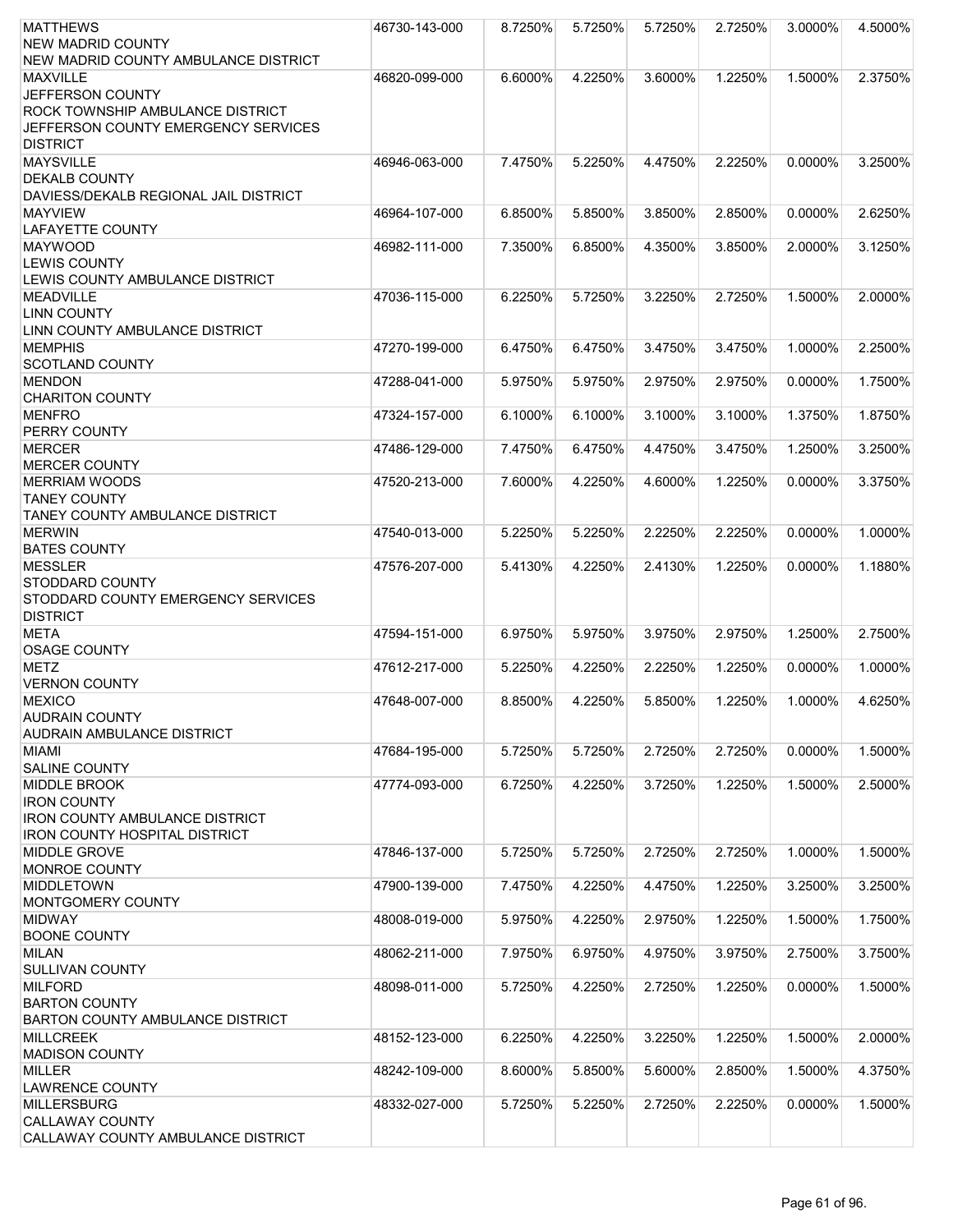| <b>MILLERSVILLE</b>                              | 48350-031-000 | 5.2250% | 5.2250% | 2.2250% | 2.2250% | 1.0000% | 1.0000% |
|--------------------------------------------------|---------------|---------|---------|---------|---------|---------|---------|
| <b>CAPE GIRARDEAU COUNTY</b>                     |               |         |         |         |         |         |         |
| <b>MILL GROVE</b>                                | 48368-129-000 | 6.4750% | 6.4750% | 3.4750% | 3.4750% | 1.2500% | 2.2500% |
| <b>MERCER COUNTY</b>                             |               |         |         |         |         |         |         |
| <b>MILL SPRING</b>                               | 48386-223-000 | 6.7250% | 5.7250% | 3.7250% | 2.7250% | 2.5000% | 2.5000% |
| <b>WAYNE COUNTY</b>                              |               |         |         |         |         |         |         |
| <b>MILO</b>                                      | 48476-217-000 | 5.2250% | 4.2250% | 2.2250% | 1.2250% | 0.0000% | 1.0000% |
| <b>VERNON COUNTY</b>                             |               |         |         |         |         |         |         |
| <b>MINDENMINES</b>                               | 48566-011-000 | 5.7250% | 4.2250% | 2.7250% | 1.2250% | 0.0000% | 1.5000% |
| <b>BARTON COUNTY</b>                             |               |         |         |         |         |         |         |
| <b>BARTON COUNTY AMBULANCE DISTRICT</b>          |               |         |         |         |         |         |         |
| <b>MINE LA MOTTE</b>                             | 48602-123-000 | 6.2250% | 4.2250% | 3.2250% | 1.2250% | 1.5000% | 2.0000% |
| <b>MADISON COUNTY</b>                            |               |         |         |         |         |         |         |
| <b>MINEOLA</b>                                   | 48638-139-000 | 6.4750% | 4.2250% | 3.4750% | 1.2250% | 2.2500% | 2.2500% |
| MONTGOMERY COUNTY                                |               |         |         |         |         |         |         |
| <b>MINER</b>                                     | 48656-133-000 | 8.2250% | 6.4750% | 5.2250% | 3.4750% | 1.5000% | 4.0000% |
| <b>MISSISSIPPI COUNTY</b>                        |               |         |         |         |         |         |         |
| <b>MINFR</b>                                     | 48656-201-000 | 7.4750% | 7.4750% | 4.4750% | 4.4750% | 2.5000% | 3.2500% |
| <b>SCOTT COUNTY</b>                              |               |         |         |         |         |         |         |
| <b>MINER</b>                                     | 48656-201-001 | 8.4750% | 8.4750% | 5.4750% | 5.4750% | 2.5000% | 4.2500% |
| <b>SCOTT COUNTY</b>                              |               |         |         |         |         |         |         |
| MINER GATEWAY CID                                |               |         |         |         |         |         |         |
| <b>MINERAL POINT</b><br><b>WASHINGTON COUNTY</b> | 48710-221-000 | 7.2250% | 6.7250% | 4.2250% | 3.7250% | 2.5000% | 3.0000% |
| <b>WASHINGTON COUNTY AMBULANCE DISTRICT</b>      |               |         |         |         |         |         |         |
| <b>MINNITH</b>                                   | 48800-193-000 | 7.2250% | 4.2250% | 4.2250% | 1.2250% | 2.5000% | 3.0000% |
| <b>STE GENEVIEVE COUNTY</b>                      |               |         |         |         |         |         |         |
| STE GENEVIEVE COUNTY AMBULANCE DISTRICT          |               |         |         |         |         |         |         |
| <b>MIRABILE</b>                                  | 48854-025-000 | 6.7250% | 6.2250% | 3.7250% | 3.2250% | 0.0000% | 2.5000% |
| <b>CALDWELL COUNTY</b>                           |               |         |         |         |         |         |         |
| CALDWELL COUNTY AMBULANCE DISTRICT               |               |         |         |         |         |         |         |
| <b>MISSOURI CITY</b>                             | 48980-047-000 | 5.4750% | 5.3500% | 2.4750% | 2.3500% | 0.0000% | 1.2500% |
| <b>CLAY COUNTY</b>                               |               |         |         |         |         |         |         |
| KANSAS CITY ZOOLOGICAL DISTRICT                  |               |         |         |         |         |         |         |
| <b>MOBERLY</b>                                   | 49034-175-000 | 8.4750% | 7.9750% | 5.4750% | 4.9750% | 1.0000% | 4.2500% |
| <b>RANDOLPH COUNTY</b>                           |               |         |         |         |         |         |         |
| RANDOLPH COUNTY AMBULANCE DISTRICT               |               |         |         |         |         |         |         |
| <b>MOBERLY</b>                                   | 49034-175-001 | 9.4750% | 8.9750% | 6.4750% | 5.9750% | 1.0000% | 5.2500% |
| <b>RANDOLPH COUNTY</b>                           |               |         |         |         |         |         |         |
| RANDOLPH COUNTY AMBULANCE DISTRICT               |               |         |         |         |         |         |         |
| MOBERLY CROSSINGS CID                            |               |         |         |         |         |         |         |
| <b>MOBERLY</b>                                   | 49034-175-002 | 9.4750% | 8.9750% | 6.4750% | 5.9750% | 1.0000% | 5.2500% |
| <b>RANDOLPH COUNTY</b>                           |               |         |         |         |         |         |         |
| RANDOLPH COUNTY AMBULANCE DISTRICT               |               |         |         |         |         |         |         |
| DOWNTOWN MOBERLY CID                             |               |         |         |         |         |         |         |
| <b>MODENA</b>                                    | 49052-129-000 | 6.4750% | 6.4750% | 3.4750% | 3.4750% | 1.2500% | 2.2500% |
| <b>MERCER COUNTY</b>                             |               |         |         |         |         |         |         |
| <b>MOKANE</b>                                    | 49070-027-000 | 6.7250% | 5.2250% | 3.7250% | 2.2250% | 0.0000% | 2.5000% |
| <b>CALLAWAY COUNTY</b>                           |               |         |         |         |         |         |         |
| CALLAWAY COUNTY AMBULANCE DISTRICT               |               |         |         |         |         |         |         |
| <b>MOLINE ACRES</b>                              | 49088-189-000 | 8.8630% | 4.2250% | 5.4750% | 1.2250% | 0.0000% | 4.6380% |
| <b>ST LOUIS COUNTY</b>                           |               |         |         |         |         |         |         |
| <b>MOLINE ACRES (T1)</b>                         | 49089-189-000 | 8.8630% | 4.2250% | 5.4750% | 1.2250% | 0.0000% | 4.6380% |
| <b>ST LOUIS COUNTY</b>                           |               |         |         |         |         |         |         |
| <b>MOLINE ACRES (T1)</b>                         | 49089-189-001 | 9.4880% | 4.2250% | 6.1000% | 1.2250% | 0.0000% | 5.2630% |
| <b>ST LOUIS COUNTY</b>                           |               |         |         |         |         |         |         |
| ST CYR ROAD TDD                                  |               |         |         |         |         |         |         |
| <b>MONETT</b>                                    | 49196-009-000 | 7.9750% | 4.2250% | 4.9750% | 1.2250% | 1.7500% | 3.7500% |
| <b>BARRY COUNTY</b><br><b>MONETT</b>             | 49196-009-002 | 8.9750% | 4.2250% | 5.9750% | 1.2250% | 1.7500% | 4.7500% |
| <b>BARRY COUNTY</b>                              |               |         |         |         |         |         |         |
| MONETT MARKETPLACE CID                           |               |         |         |         |         |         |         |
| <b>MONETT</b>                                    | 49196-109-000 | 8.1000% | 5.8500% | 5.1000% | 2.8500% | 1.7500% | 3.8750% |
| <b>LAWRENCE COUNTY</b>                           |               |         |         |         |         |         |         |
| <b>MONROE CITY</b>                               | 49394-127-000 | 8.1000% | 7.6000% | 5.1000% | 4.6000% | 1.0000% | 3.8750% |
| <b>MARION COUNTY</b>                             |               |         |         |         |         |         |         |
| MONROE CITY AMBULANCE DISTRICT                   |               |         |         |         |         |         |         |
|                                                  |               |         |         |         |         |         |         |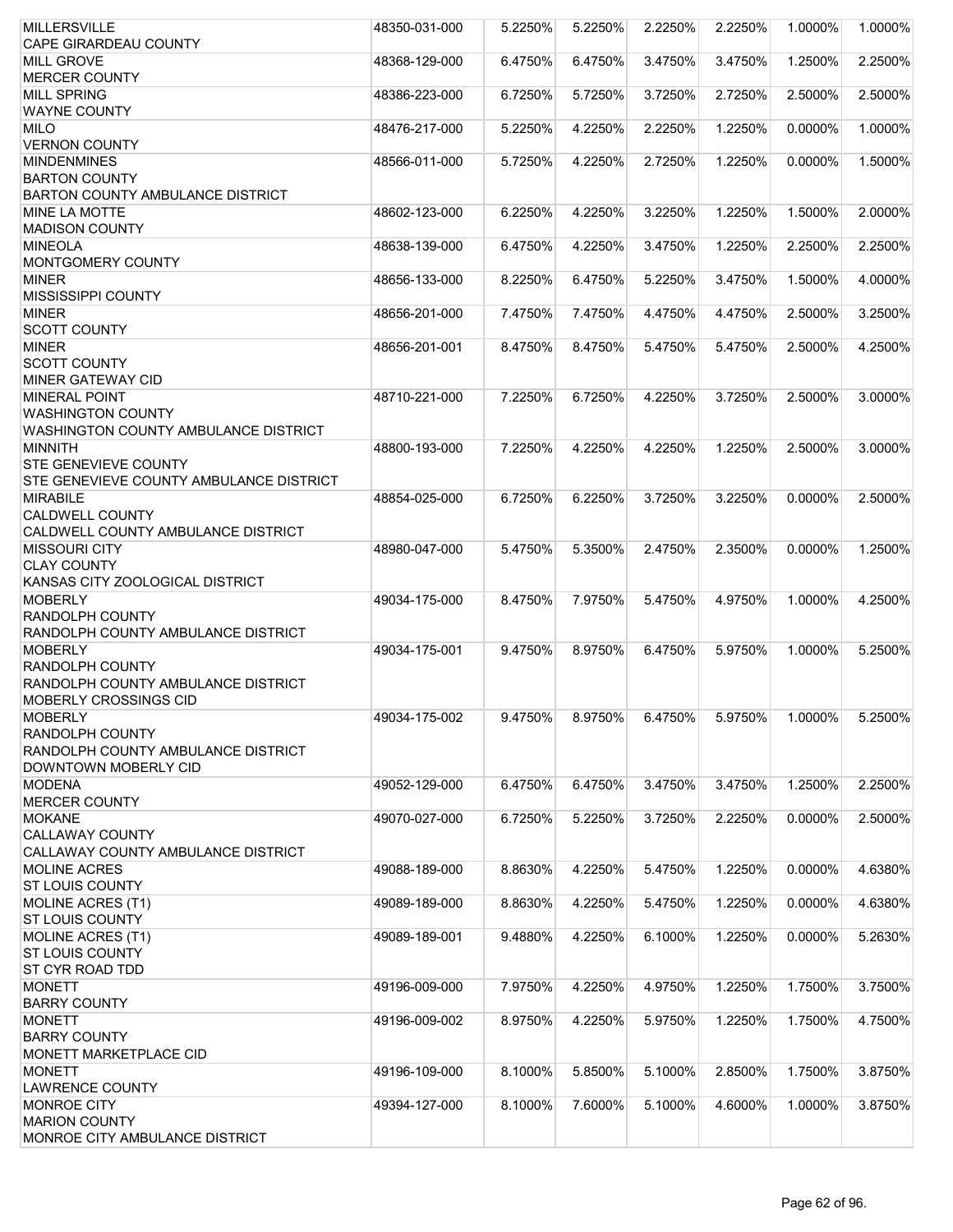| <b>MONROE CITY</b>                         | 49394-137-000 | 8.2250% | 7.7250% | 5.2250% | 4.7250% | 2.0000%    | 4.0000% |
|--------------------------------------------|---------------|---------|---------|---------|---------|------------|---------|
| <b>MONROE COUNTY</b>                       |               |         |         |         |         |            |         |
| MONROE CITY AMBULANCE DISTRICT             |               |         |         |         |         |            |         |
| <b>MONROE CITY</b>                         | 49394-173-000 | 9.2250% | 8.7250% | 6.2250% | 5.7250% | 1.0000%    | 5.0000% |
| <b>RALLS COUNTY</b>                        |               |         |         |         |         |            |         |
| MONROE CITY AMBULANCE DISTRICT             |               |         |         |         |         |            |         |
| <b>MONTEVALLO</b>                          | 49466-217-000 | 5.2250% | 4.2250% | 2.2250% | 1.2250% | $0.0000\%$ | 1.0000% |
| <b>VERNON COUNTY</b>                       |               |         |         |         |         |            |         |
| <b>MONTGOMERY CITY</b>                     | 49574-139-000 | 7.9750% | 4.2250% | 4.9750% | 1.2250% | 3.7500%    | 3.7500% |
|                                            |               |         |         |         |         |            |         |
| MONTGOMERY COUNTY                          |               |         |         |         |         |            |         |
| <b>MONTICELLO</b>                          | 49592-111-000 | 7.3500% | 6.8500% | 4.3500% | 3.8500% | 2.0000%    | 3.1250% |
| <b>LEWIS COUNTY</b>                        |               |         |         |         |         |            |         |
| <b>LEWIS COUNTY AMBULANCE DISTRICT</b>     |               |         |         |         |         |            |         |
| <b>MONTIER</b>                             | 49610-203-000 | 5.2250% | 4.2250% | 2.2250% | 1.2250% | 1.0000%    | 1.0000% |
| <b>SHANNON COUNTY</b>                      |               |         |         |         |         |            |         |
| <b>MONTREAL</b>                            | 49646-029-000 | 5.4750% | 5.4750% | 2.4750% | 2.4750% | 0.0000%    | 1.2500% |
| <b>CAMDEN COUNTY</b>                       |               |         |         |         |         |            |         |
| <b>MONTROSE</b>                            | 49664-083-000 | 7.6750% | 5.6750% | 4.6750% | 2.6750% | 0.9500%    | 3.4500% |
| <b>HENRY COUNTY</b>                        |               |         |         |         |         |            |         |
| <b>MOODY</b>                               | 49718-091-000 | 5.6620% | 4.2250% | 2.6620% | 1.2250% | 0.0000%    | 1.4370% |
| <b>HOWELL COUNTY</b>                       |               |         |         |         |         |            |         |
| <b>MOORESVILLE</b>                         | 49790-117-000 | 5.4750% | 5.4750% | 2.4750% | 2.4750% | 0.0000%    | 1.2500% |
| <b>LIVINGSTON COUNTY</b>                   |               |         |         |         |         |            |         |
| <b>MORA</b>                                | 49826-015-000 | 6.2250% | 5.7250% | 3.2250% | 2.7250% | 1.5000%    | 2.0000% |
| <b>BENTON COUNTY</b>                       |               |         |         |         |         |            |         |
| COLE CAMP AMBULANCE DISTRICT               |               |         |         |         |         |            |         |
| <b>MOREHOUSE</b>                           |               | 7.2250% | 5.7250% | 4.2250% | 2.7250% | 2.5000%    | 3.0000% |
|                                            | 49898-143-000 |         |         |         |         |            |         |
| <b>NEW MADRID COUNTY</b>                   |               |         |         |         |         |            |         |
| NEW MADRID COUNTY AMBULANCE DISTRICT       |               |         |         |         |         |            |         |
| <b>MORLEY</b>                              | 49988-201-000 | 6.2250% | 5.2250% | 3.2250% | 2.2250% | 1.0000%    | 2.0000% |
| <b>SCOTT COUNTY</b>                        |               |         |         |         |         |            |         |
| <b>MORRISON</b>                            | 50060-073-000 | 7.1000% | 4.2250% | 4.1000% | 1.2250% | 1.0000%    | 2.8750% |
| <b>GASCONADE COUNTY</b>                    |               |         |         |         |         |            |         |
| HERMANN AREA AMBULANCE DISTRICT            |               |         |         |         |         |            |         |
| <b>MORRISVILLE</b>                         | 50078-167-000 | 6.6000% | 4.2250% | 3.6000% | 1.2250% | 1.3750%    | 2.3750% |
| POLK COUNTY                                |               |         |         |         |         |            |         |
| <b>MORSE MILL</b>                          | 50132-099-000 | 6.8500% | 4.2250% | 3.8500% | 1.2250% | 1.5000%    | 2.6250% |
| JEFFERSON COUNTY                           |               |         |         |         |         |            |         |
| <b>BIG RIVER AMBULANCE DISTRICT</b>        |               |         |         |         |         |            |         |
| <b>JEFFERSON COUNTY EMERGENCY SERVICES</b> |               |         |         |         |         |            |         |
| <b>DISTRICT</b>                            |               |         |         |         |         |            |         |
| <b>MOSBY</b>                               | 50168-047-000 | 6.9750% | 5.3500% | 3.9750% | 2.3500% | 1.5000%    | 2.7500% |
| <b>CLAY COUNTY</b>                         |               |         |         |         |         |            |         |
| KANSAS CITY ZOOLOGICAL DISTRICT            |               |         |         |         |         |            |         |
|                                            |               |         |         |         |         |            |         |
| <b>MOSCOW MILLS</b>                        | 50204-113-000 | 7.9750% | 4.2250% | 4.9750% | 1.2250% | 1.5000%    | 3.7500% |
| <b>LINCOLN COUNTY</b>                      |               |         |         |         |         |            |         |
| LINCOLN COUNTY AMBULANCE DISTRICT          |               |         |         |         |         |            |         |
| <b>MOSCOW MILLS</b>                        | 50204-113-001 | 8.3500% | 4.2250% | 5.3500% | 1.2250% | 1.5000%    | 4.1250% |
| <b>LINCOLN COUNTY</b>                      |               |         |         |         |         |            |         |
| LINCOLN COUNTY AMBULANCE DISTRICT          |               |         |         |         |         |            |         |
| HIGHWAY 61/STATE HIGHWAY U TDD             |               |         |         |         |         |            |         |
| <b>MOSELLE</b>                             | 50240-071-000 | 6.9750% | 4.2250% | 3.9750% | 1.2250% | 0.0000%    | 2.7500% |
| <b>FRANKLIN COUNTY</b>                     |               |         |         |         |         |            |         |
| <b>ST CLAIR AMBULANCE DISTRICT</b>         |               |         |         |         |         |            |         |
| ST CLAIR FIRE PROTECTION DISTRICT          |               |         |         |         |         |            |         |
| <b>MOUND CITY</b>                          | 50312-087-000 | 8.2250% | 8.2250% | 5.2250% | 5.2250% | 0.0000%    | 4.0000% |
| <b>HOLT COUNTY</b>                         |               |         |         |         |         |            |         |
| <b>MOUNDVILLE</b>                          | 50330-217-000 | 5.2250% | 4.2250% | 2.2250% | 1.2250% | 0.0000%    | 1.0000% |
| <b>VERNON COUNTY</b>                       |               |         |         |         |         |            |         |
| <b>MOUNTAIN GROVE</b>                      | 50402-215-000 | 9.1000% | 6.1000% | 6.1000% | 3.1000% | 3.3750%    | 4.8750% |
| <b>TEXAS COUNTY</b>                        |               |         |         |         |         |            |         |
| <b>MOUNTAIN GROVE</b>                      | 50402-229-000 | 9.1000% | 4.2250% | 6.1000% | 1.2250% | 1.8750%    | 4.8750% |
| <b>WRIGHT COUNTY</b>                       |               |         |         |         |         |            |         |
|                                            |               |         |         |         |         |            |         |
| <b>MOUNTAIN VIEW</b>                       | 50438-091-000 | 7.6620% | 6.2250% | 4.6620% | 3.2250% | 1.5000%    | 3.4370% |
| <b>HOWELL COUNTY</b>                       |               |         |         |         |         |            |         |
| <b>MOUNT LEONARD</b>                       | 50510-195-000 | 5.7250% | 5.7250% | 2.7250% | 2.7250% | 0.0000%    | 1.5000% |
| <b>SALINE COUNTY</b>                       |               |         |         |         |         |            |         |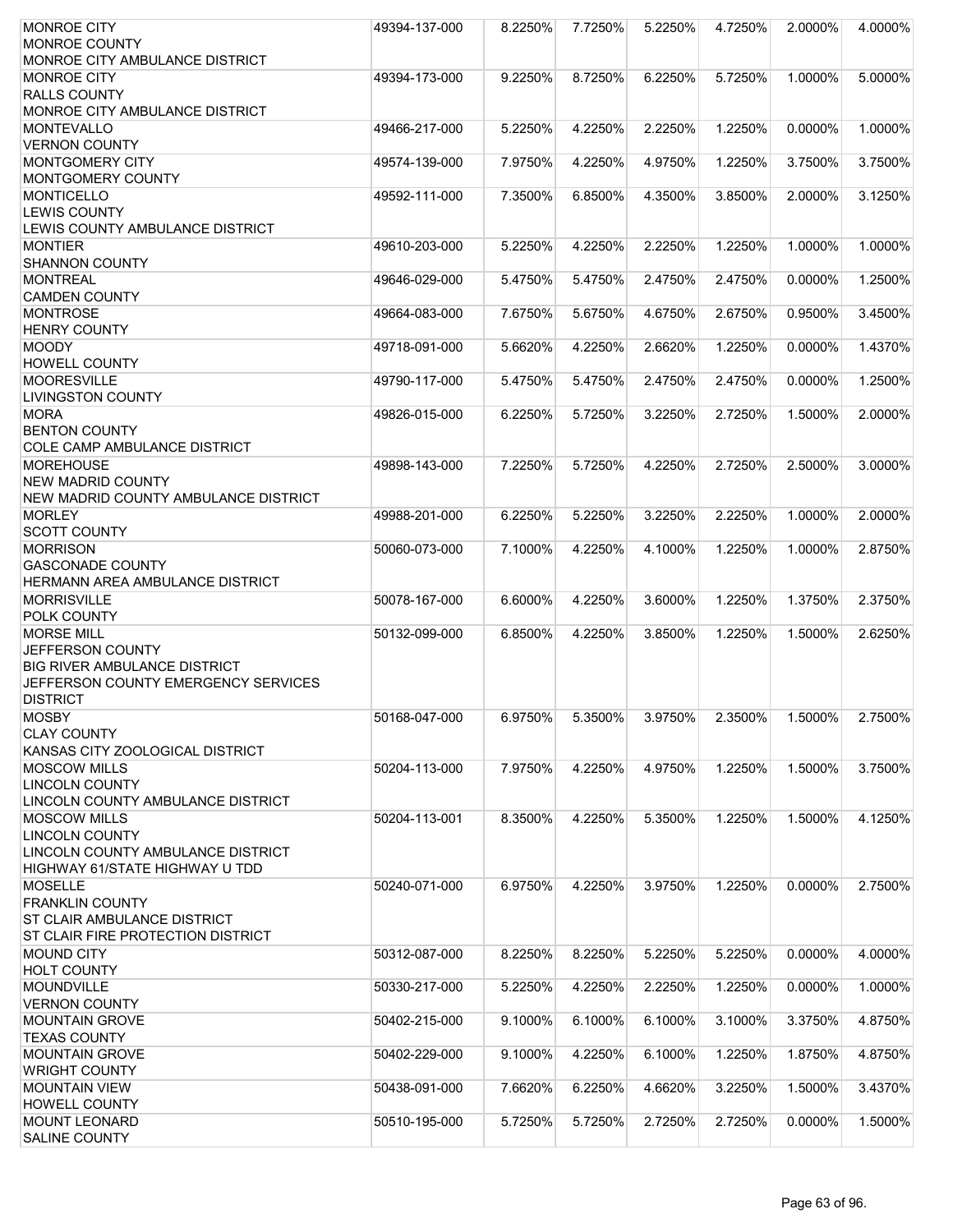| <b>MOUNT MORIAH</b>                      | 50528-081-000 | 5.9750% | 5.4750% | 2.9750% | 2.4750% | 0.0000%    | 1.7500% |
|------------------------------------------|---------------|---------|---------|---------|---------|------------|---------|
| <b>HARRISON COUNTY</b>                   |               |         |         |         |         |            |         |
| NOEL T ADAMS AMBULANCE DISTRICT          |               |         |         |         |         |            |         |
| <b>MOUNT STERLING</b>                    | 50654-073-000 | 6.1000% | 4.2250% | 3.1000% | 1.2250% | 1.0000%    | 1.8750% |
| <b>GASCONADE COUNTY</b>                  |               |         |         |         |         |            |         |
| OWENSVILLE AREA AMBULANCE DISTRICT       |               |         |         |         |         |            |         |
| <b>MOUNT VERNON</b>                      | 50672-109-000 | 7.8500% | 7.8500% | 4.8500% | 4.8500% | 0.0000%    | 3.6250% |
| <b>LAWRENCE COUNTY</b>                   |               |         |         |         |         |            |         |
| <b>MYRTLE</b>                            | 51050-149-000 | 6.2250% | 4.2250% | 3.2250% | 1.2250% | 1.0000%    | 2.0000% |
| <b>OREGON COUNTY</b>                     |               |         |         |         |         |            |         |
| <b>OREGON COUNTY AMBULANCE DISTRICT</b>  |               |         |         |         |         |            |         |
| <b>NAPOLEON</b>                          | 51140-107-000 | 5.8500% | 5.8500% | 2.8500% | 2.8500% | $0.0000\%$ | 1.6250% |
| <b>LAFAYETTE COUNTY</b>                  |               |         |         |         |         |            |         |
| <b>NAPTON</b>                            | 51158-195-000 | 5.7250% | 5.7250% | 2.7250% | 2.7250% | 0.0000%    | 1.5000% |
| <b>SALINE COUNTY</b>                     |               |         |         |         |         |            |         |
| <b>NAYLOR</b>                            | 51302-181-000 | 8.2250% | 6.2250% | 5.2250% | 3.2250% | 3.0000%    | 4.0000% |
| <b>RIPLEY COUNTY</b>                     |               |         |         |         |         |            |         |
| <b>NEBO</b>                              |               | 5.4130% |         |         |         |            |         |
| LACLEDE COUNTY                           | 51320-105-000 |         | 4.2250% | 2.4130% | 1.2250% | 0.0000%    | 1.1880% |
|                                          |               |         |         |         |         |            |         |
| <b>NECK CITY</b>                         | 51356-097-000 | 5.4500% | 4.2250% | 2.4500% | 1.2250% | 0.0000%    | 1.2250% |
| <b>JASPER COUNTY</b>                     |               |         |         |         |         |            |         |
| NEELYVILLE                               | 51446-023-000 | 6.2250% | 4.2250% | 3.2250% | 1.2250% | 2.0000%    | 2.0000% |
| <b>BUTLER COUNTY</b>                     |               |         |         |         |         |            |         |
| <b>NELSON</b>                            | 51500-195-000 | 5.7250% | 5.7250% | 2.7250% | 2.7250% | 0.0000%    | 1.5000% |
| <b>SALINE COUNTY</b>                     |               |         |         |         |         |            |         |
| <b>NEOSHO</b>                            | 51572-145-000 | 7.8500% | 4.2250% | 4.8500% | 1.2250% | 2.1250%    | 3.6250% |
| <b>NEWTON COUNTY</b>                     |               |         |         |         |         |            |         |
| <b>NEOSHO</b>                            | 51572-145-001 | 9.3500% | 5.2250% | 6.3500% | 2.2250% | 2.1250%    | 5.1250% |
| <b>NEWTON COUNTY</b>                     |               |         |         |         |         |            |         |
| <b>BIG SPRING PLAZA CID</b>              |               |         |         |         |         |            |         |
| NEOSHO TDD                               |               |         |         |         |         |            |         |
| <b>NEOSHO</b>                            | 51572-145-002 | 8.3500% | 4.2250% | 5.3500% | 1.2250% | 2.1250%    | 4.1250% |
| <b>NEWTON COUNTY</b>                     |               |         |         |         |         |            |         |
| <b>NEOSHO TDD</b>                        |               |         |         |         |         |            |         |
| <b>NETTLETON</b>                         | 51626-025-000 | 6.7250% | 6.2250% | 3.7250% | 3.2250% | $0.0000\%$ | 2.5000% |
| <b>CALDWELL COUNTY</b>                   |               |         |         |         |         |            |         |
| CALDWELL COUNTY AMBULANCE DISTRICT       |               |         |         |         |         |            |         |
| <b>NEVADA</b>                            | 51644-217-000 | 7.7250% | 4.2250% | 4.7250% | 1.2250% | $0.0000\%$ | 3.5000% |
| <b>VERNON COUNTY</b>                     |               |         |         |         |         |            |         |
| <b>NEWARK</b>                            | 51662-103-000 | 6.7250% | 6.7250% | 3.7250% | 3.7250% | 2.5000%    | 2.5000% |
| <b>KNOX COUNTY</b>                       |               |         |         |         |         |            |         |
| <b>NEW BLOOMFIELD</b>                    | 51680-027-000 | 7.2250% | 5.2250% | 4.2250% | 2.2250% | 0.0000%    | 3.0000% |
| <b>CALLAWAY COUNTY</b>                   |               |         |         |         |         |            |         |
| CALLAWAY COUNTY AMBULANCE DISTRICT       |               |         |         |         |         |            |         |
| <b>NEW BOSTON</b>                        | 51698-115-000 | 6.2250% | 5.7250% | 3.2250% | 2.7250% | 1.5000%    | 2.0000% |
| <b>LINN COUNTY</b>                       |               |         |         |         |         |            |         |
| LINN COUNTY AMBULANCE DISTRICT           |               |         |         |         |         |            |         |
| <b>NEWBURG</b>                           | 51716-161-000 | 7.3500% | 4.2250% | 4.3500% | 1.2250% | 1.0000%    | 3.1250% |
| PHELPS COUNTY                            |               |         |         |         |         |            |         |
| <b>NEW CAMBRIA</b>                       | 51734-121-000 | 7.3500% | 6.9750% | 4.3500% | 3.9750% | 1.0000%    | 3.1250% |
| <b>MACON COUNTY</b>                      |               |         |         |         |         |            |         |
| MACON COUNTY EMERGENCY SERVICES DISTRICT |               |         |         |         |         |            |         |
|                                          |               |         |         |         |         |            |         |
| <b>NEW COURT VILLAGE</b>                 | 51752-111-000 | 7.3500% | 6.8500% | 4.3500% | 3.8500% | 2.0000%    | 3.1250% |
| <b>LEWIS COUNTY</b>                      |               |         |         |         |         |            |         |
| LEWIS COUNTY AMBULANCE DISTRICT          |               |         |         |         |         |            |         |
|                                          |               |         |         |         |         |            |         |
| <b>NEW FLORENCE</b>                      | 51770-139-000 | 8.4750% | 4.2250% | 5.4750% | 1.2250% | 3.2500%    | 4.2500% |
| MONTGOMERY COUNTY                        |               |         |         |         |         |            |         |
| <b>NEW FRANKLIN</b>                      | 51824-089-000 | 8.8500% | 6.8500% | 5.8500% | 3.8500% | 3.6250%    | 4.6250% |
| <b>HOWARD COUNTY</b>                     |               |         |         |         |         |            |         |
| <b>NEW HAMBURG</b>                       | 51842-201-000 | 5.2250% | 5.2250% | 2.2250% | 2.2250% | 1.0000%    | 1.0000% |
| <b>SCOTT COUNTY</b>                      |               |         |         |         |         |            |         |
| <b>NEW HAMPTON</b>                       | 51860-081-000 | 5.4750% | 5.4750% | 2.4750% | 2.4750% | 0.0000%    | 1.2500% |
| <b>HARRISON COUNTY</b>                   |               |         |         |         |         |            |         |
| <b>NEW HARTFORD</b>                      | 51896-163-000 | 6.2250% | 4.2250% | 3.2250% | 1.2250% | 1.0000%    | 2.0000% |
| PIKE COUNTY                              |               |         |         |         |         |            |         |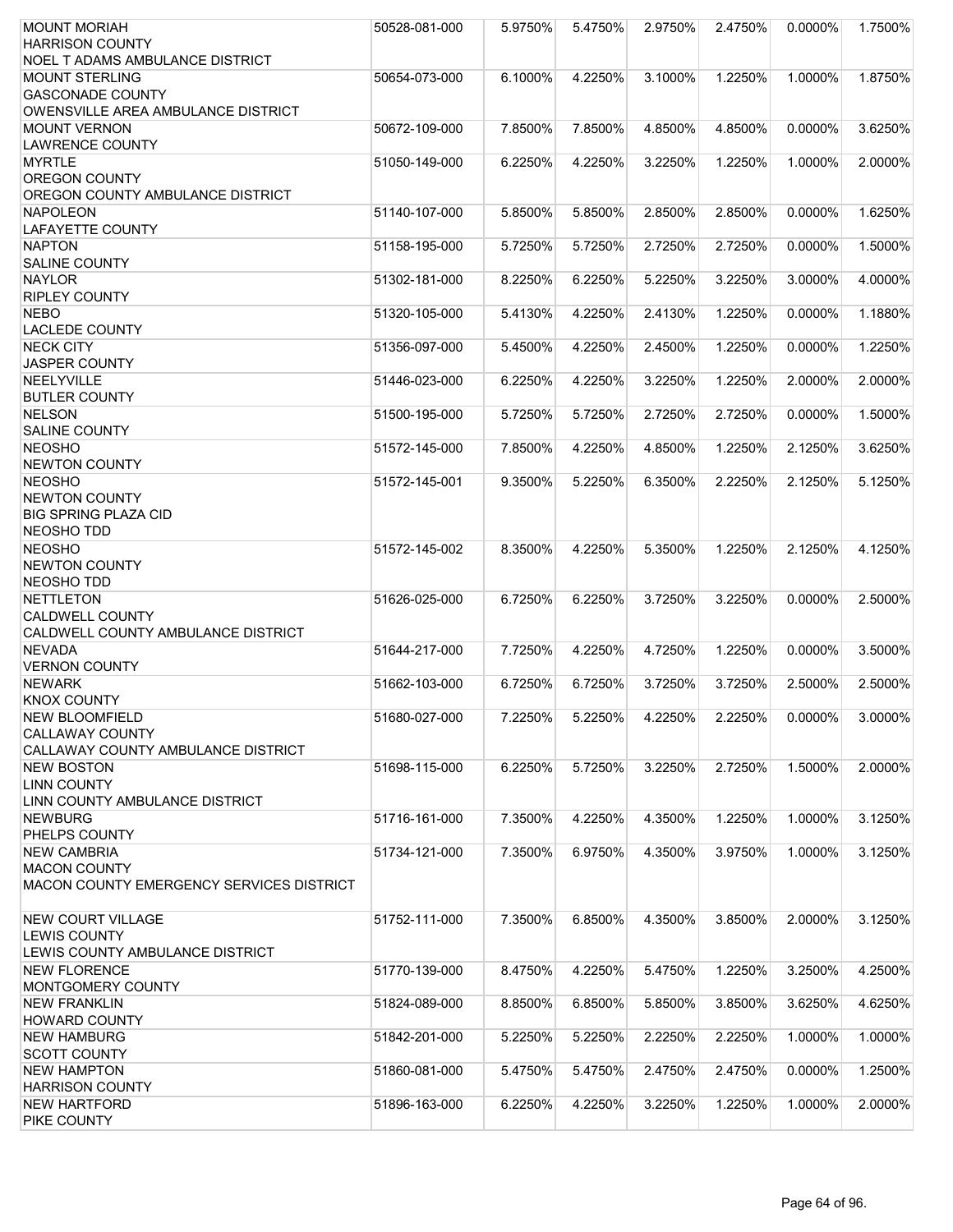| <b>NEW HAVEN</b>                                                       | 51914-071-000 | 8.7250%  | 4.2250% | 5.7250% | 1.2250% | 1.0000%    | 4.5000% |
|------------------------------------------------------------------------|---------------|----------|---------|---------|---------|------------|---------|
| <b>FRANKLIN COUNTY</b>                                                 |               |          |         |         |         |            |         |
| <b>NEW HAVEN AMBULANCE DISTRICT</b>                                    |               |          |         |         |         |            |         |
| <b>NEW LONDON</b>                                                      | 52058-173-000 | 8.7250%  | 6.7250% | 5.7250% | 3.7250% | 1.5000%    | 4.5000% |
| <b>RALLS COUNTY</b>                                                    |               |          |         |         |         |            |         |
| <b>NEW LONDON</b>                                                      | 52058-173-001 | 9.7250%  | 7.7250% | 6.7250% | 4.7250% | 1.5000%    | 5.5000% |
| <b>RALLS COUNTY</b>                                                    |               |          |         |         |         |            |         |
| <b>HIGHWAY 61 CID</b>                                                  |               |          |         |         |         |            |         |
| <b>NEW MADRID</b>                                                      | 52076-143-000 | 8.7250%  | 8.2250% | 5.7250% | 5.2250% | 4.0000%    | 4.5000% |
| <b>NEW MADRID COUNTY</b>                                               |               |          |         |         |         |            |         |
| NEW MADRID COUNTY AMBULANCE DISTRICT                                   |               |          |         |         |         |            |         |
| <b>NEW MARKET</b>                                                      | 52130-165-000 | 5.6000%  | 5.6000% | 2.6000% | 2.6000% | 0.0000%    | 1.3750% |
| PLATTE COUNTY                                                          |               |          |         |         |         |            |         |
| <b>NEW MELLE</b>                                                       | 52148-183-000 | 7.9500%  | 7.9500% | 4.8500% | 4.8500% | 0.0000%    | 3.7250% |
| <b>ST CHARLES COUNTY</b>                                               |               |          |         |         |         |            |         |
| <b>NEW OFFENBURG</b>                                                   | 52166-193-000 | 7.2250%  | 4.2250% | 4.2250% | 1.2250% | 2.5000%    | 3.0000% |
| <b>STE GENEVIEVE COUNTY</b><br>STE GENEVIEVE COUNTY AMBULANCE DISTRICT |               |          |         |         |         |            |         |
| <b>NEW POINT</b>                                                       | 52202-087-000 | 6.7250%  | 6.7250% | 3.7250% | 3.7250% | 0.0000%    | 2.5000% |
| <b>HOLT COUNTY</b>                                                     |               |          |         |         |         |            |         |
| <b>NEWTONIA</b>                                                        | 52292-145-000 | 5.3500%  | 4.2250% | 2.3500% | 1.2250% | 1.1250%    | 1.1250% |
| <b>NEWTON COUNTY</b>                                                   |               |          |         |         |         |            |         |
| <b>NEWTOWN</b>                                                         | 52328-211-000 | 6.9750%  | 6.9750% | 3.9750% | 3.9750% | 2.7500%    | 2.7500% |
| <b>SULLIVAN COUNTY</b>                                                 |               |          |         |         |         |            |         |
| <b>NEW WELLS</b>                                                       | 52364-031-000 | 5.2250%  | 5.2250% | 2.2250% | 2.2250% | 1.0000%    | 1.0000% |
| <b>CAPE GIRARDEAU COUNTY</b>                                           |               |          |         |         |         |            |         |
| <b>NIANGUA</b>                                                         | 52418-225-000 | 7.8080%  | 4.2250% | 4.8080% | 1.2250% | 2.5830%    | 3.5830% |
| <b>WEBSTER COUNTY</b>                                                  |               |          |         |         |         |            |         |
| <b>NIXA</b>                                                            | 52616-043-000 | 7.4750%  | 5.7250% | 4.4750% | 2.7250% | 0.2500%    | 3.2500% |
| <b>CHRISTIAN COUNTY</b>                                                |               |          |         |         |         |            |         |
| CHRISTIAN COUNTY EMERGENCY SERVICES                                    |               |          |         |         |         |            |         |
| <b>DISTRICT</b>                                                        |               |          |         |         |         |            |         |
| <b>NIXA</b>                                                            | 52616-043-001 | 8.4750%  | 6.7250% | 5.4750% | 3.7250% | 0.2500%    | 4.2500% |
| <b>CHRISTIAN COUNTY</b>                                                |               |          |         |         |         |            |         |
| CHRISTIAN COUNTY EMERGENCY SERVICES                                    |               |          |         |         |         |            |         |
| <b>DISTRICT</b>                                                        |               |          |         |         |         |            |         |
| MCCROSKEY STREET CID                                                   |               |          |         |         |         |            |         |
| <b>NOBLE</b>                                                           | 52634-153-000 | 6.7250%  | 4.2250% | 3.7250% | 1.2250% | 1.0000%    | 2.5000% |
| <b>OZARK COUNTY</b>                                                    |               |          |         |         |         |            |         |
| OZARK COUNTY AMBULANCE DISTRICT                                        |               |          |         |         |         |            |         |
| <b>NODAWAY</b>                                                         | 52670-003-000 | 6.4250%  | 5.9250% | 3.4250% | 2.9250% | 0.0000%    | 2.2000% |
| <b>ANDREW COUNTY</b>                                                   |               |          |         |         |         |            |         |
| ANDREW COUNTY AMBULANCE DISTRICT                                       |               |          |         |         |         |            |         |
| <b>NOEL</b>                                                            | 52742-119-000 | 8.3500%  | 4.2250% | 5.3500% | 1.2250% | 3.1250%    | 4.1250% |
| MCDONALD COUNTY                                                        |               |          |         |         |         |            |         |
| <b>NORBORNE</b>                                                        | 52760-033-000 | 6.9750%  | 5.4750% | 3.9750% | 2.4750% | 0.0000%    | 2.7500% |
| <b>CARROLL COUNTY</b><br><b>NORMANDY</b>                               | 52796-189-000 | 9.1130%  | 5.7250% | 5.7250% | 2.7250% | 0.0000%    | 4.8880% |
| <b>ST LOUIS COUNTY</b>                                                 |               |          |         |         |         |            |         |
| <b>NORMANDY</b>                                                        | 52796-189-001 | 10.1130% | 5.7250% | 6.7250% | 2.7250% | 0.0000%    | 5.8880% |
| <b>ST LOUIS COUNTY</b>                                                 |               |          |         |         |         |            |         |
| UNIVERSITY PLACE TDD                                                   |               |          |         |         |         |            |         |
| NORMANDY (T1)                                                          | 52797-189-000 | 9.1130%  | 5.7250% | 5.7250% | 2.7250% | 0.0000%    | 4.8880% |
| <b>ST LOUIS COUNTY</b>                                                 |               |          |         |         |         |            |         |
| <b>NORTH KANSAS CITY</b>                                               | 53102-047-000 | 7.4750%  | 5.3500% | 4.4750% | 2.3500% | 1.0000%    | 3.2500% |
| <b>CLAY COUNTY</b>                                                     |               |          |         |         |         |            |         |
| KANSAS CITY ZOOLOGICAL DISTRICT                                        |               |          |         |         |         |            |         |
| <b>NORTH LILBOURN</b>                                                  | 53138-143-000 | 6.2250%  | 5.7250% | 3.2250% | 2.7250% | 1.5000%    | 2.0000% |
| <b>NEW MADRID COUNTY</b>                                               |               |          |         |         |         |            |         |
| NEW MADRID COUNTY AMBULANCE DISTRICT                                   |               |          |         |         |         |            |         |
| <b>NORTHMOOR</b>                                                       | 53174-165-000 | 7.1000%  | 5.6000% | 4.1000% | 2.6000% | 1.0000%    | 2.8750% |
| PLATTE COUNTY                                                          |               |          |         |         |         |            |         |
| <b>NORTHMOOR</b>                                                       | 53174-165-001 | 8.1000%  | 6.6000% | 5.1000% | 3.6000% | 1.0000%    | 3.8750% |
| PLATTE COUNTY                                                          |               |          |         |         |         |            |         |
| NORTHMOOR ASSOCIATES CID                                               |               |          |         |         |         |            |         |
| <b>NORTHWOODS</b>                                                      | 53408-189-000 | 8.8630%  | 4.2250% | 5.4750% | 1.2250% | $0.0000\%$ | 4.6380% |
| <b>ST LOUIS COUNTY</b>                                                 |               |          |         |         |         |            |         |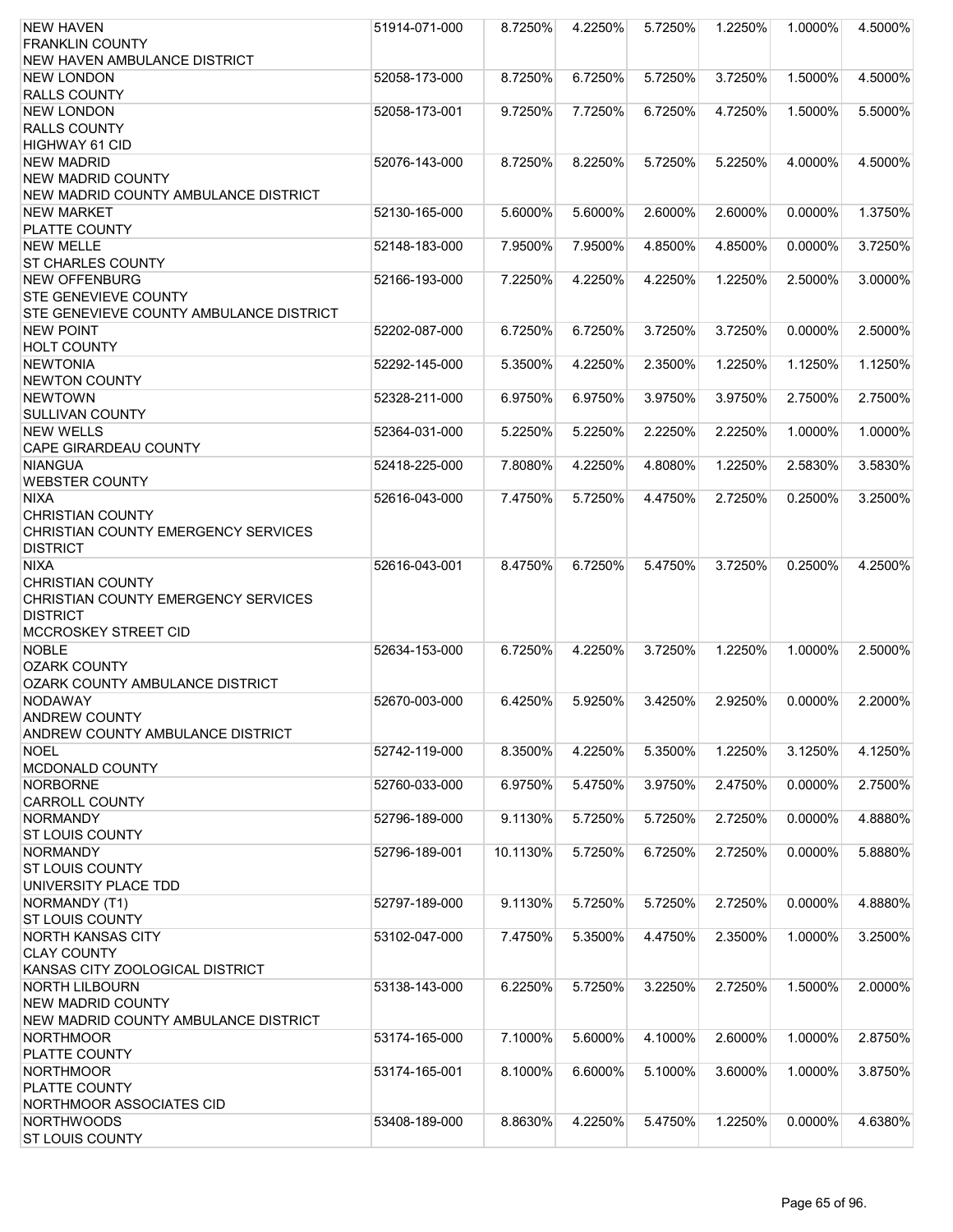| <b>NORTHWOODS</b>                        | 53408-189-001 | 9.8630% | 5.2250% | 6.4750% | 2.2250% | 0.0000%    | 5.6380% |
|------------------------------------------|---------------|---------|---------|---------|---------|------------|---------|
| <b>ST LOUIS COUNTY</b>                   |               |         |         |         |         |            |         |
| NORTH OAKS PLAZA SHOPPING CENTER CID     |               |         |         |         |         |            |         |
| <b>NORTHWYE</b>                          | 53426-161-000 | 5.3500% | 4.2250% | 2.3500% | 1.2250% | 0.0000%    | 1.1250% |
| PHELPS COUNTY                            |               |         |         |         |         |            |         |
| <b>NORWOOD</b>                           | 53444-229-000 | 8.1000% | 4.2250% | 5.1000% | 1.2250% | 0.3750%    | 3.8750% |
| <b>WRIGHT COUNTY</b>                     |               |         |         |         |         |            |         |
| NORWOOD COURT                            | 53462-189-000 | 8.1130% | 4.2250% | 4.7250% | 1.2250% | 0.0000%    | 3.8880% |
| <b>ST LOUIS COUNTY</b>                   |               |         |         |         |         |            |         |
| NOTTINGHILL                              | 53480-153-000 | 6.7250% | 4.2250% | 3.7250% | 1.2250% | 1.0000%    | 2.5000% |
| <b>OZARK COUNTY</b>                      |               |         |         |         |         |            |         |
| OZARK COUNTY AMBULANCE DISTRICT          |               |         |         |         |         |            |         |
| <b>NOVELTY</b>                           | 53516-103-000 | 6.7250% | 6.7250% | 3.7250% | 3.7250% | 2.5000%    | 2.5000% |
| <b>KNOX COUNTY</b>                       |               |         |         |         |         |            |         |
| <b>NOVINGER</b>                          | 53534-001-000 | 6.6000% | 5.2250% | 3.6000% | 2.2250% | 1.0000%    | 2.3750% |
| <b>ADAIR COUNTY</b>                      |               |         |         |         |         |            |         |
| <b>ADAIR COUNTY AMBULANCE DISTRICT</b>   |               |         |         |         |         |            |         |
| OAK GROVE (VILLAGE)                      | 53606-071-000 | 7.9750% | 4.2250% | 4.9750% | 1.2250% | $0.0000\%$ | 3.7500% |
| <b>FRANKLIN COUNTY</b>                   |               |         |         |         |         |            |         |
| <b>SULLIVAN FIRE PROTECTION DISTRICT</b> |               |         |         |         |         |            |         |
| <b>OAK GROVE</b>                         | 53624-095-000 | 8.6000% | 4.2250% | 5.6000% | 1.2250% | 0.5000%    | 4.3750% |
| <b>JACKSON COUNTY</b>                    |               |         |         |         |         |            |         |
| SNI VALLEY FIRE PROTECTION DISTRICT      |               |         |         |         |         |            |         |
| KANSAS CITY ZOOLOGICAL DISTRICT          |               |         |         |         |         |            |         |
| <b>OAK GROVE</b>                         | 53624-095-001 | 9.6000% | 4.2250% | 6.6000% | 1.2250% | 0.5000%    | 5.3750% |
| <b>JACKSON COUNTY</b>                    |               |         |         |         |         |            |         |
| SNI VALLEY FIRE PROTECTION DISTRICT      |               |         |         |         |         |            |         |
| KANSAS CITY ZOOLOGICAL DISTRICT          |               |         |         |         |         |            |         |
| <b>BRIDGEWOOD PLAZA CID</b>              |               |         |         |         |         |            |         |
| <b>OAK GROVE</b>                         | 53624-107-000 | 8.8500% | 5.8500% | 5.8500% | 2.8500% | 0.5000%    | 4.6250% |
| <b>LAFAYETTE COUNTY</b>                  |               |         |         |         |         |            |         |
|                                          |               |         |         |         |         |            |         |
| SNI VALLEY FIRE PROTECTION DISTRICT      |               |         |         |         |         |            |         |
| <b>OAKLAND</b>                           | 53750-189-000 | 8.6130% | 4.2250% | 5.2250% | 1.2250% | 0.0000%    | 4.3880% |
| <b>ST LOUIS COUNTY</b>                   |               |         |         |         |         |            |         |
| <b>OAK RIDGE</b>                         | 53786-031-000 | 5.2250% | 5.2250% | 2.2250% | 2.2250% | 1.0000%    | 1.0000% |
| CAPE GIRARDEAU COUNTY                    |               |         |         |         |         |            |         |
| OAKS (VILLAGE)                           | 53804-047-000 | 7.2250% | 5.3500% | 4.2250% | 2.3500% | 0.0000%    | 3.0000% |
| <b>CLAY COUNTY</b>                       |               |         |         |         |         |            |         |
| KANSAS CITY ZOOLOGICAL DISTRICT          |               |         |         |         |         |            |         |
| <b>OAKVIEW</b>                           | 53858-047-000 | 8.4750% | 8.3500% | 5.4750% | 5.3500% | 1.0000%    | 4.2500% |
| <b>CLAY COUNTY</b>                       |               |         |         |         |         |            |         |
| KANSAS CITY ZOOLOGICAL DISTRICT          |               |         |         |         |         |            |         |
| <b>OAKWOOD</b>                           | 53894-047-000 | 5.4750% | 5.3500% | 2.4750% | 2.3500% | 0.0000%    | 1.2500% |
| <b>CLAY COUNTY</b>                       |               |         |         |         |         |            |         |
| KANSAS CITY ZOOLOGICAL DISTRICT          |               |         |         |         |         |            |         |
| OAKWOOD PARK                             | 53948-047-000 | 5.4750% | 5.3500% | 2.4750% | 2.3500% | $0.0000\%$ | 1.2500% |
| <b>CLAY COUNTY</b>                       |               |         |         |         |         |            |         |
| KANSAS CITY ZOOLOGICAL DISTRICT          |               |         |         |         |         |            |         |
| <b>OCIE</b>                              | 54002-153-000 | 6.7250% | 4.2250% | 3.7250% | 1.2250% | 1.0000%    | 2.5000% |
| <b>OZARK COUNTY</b>                      |               |         |         |         |         |            |         |
| OZARK COUNTY AMBULANCE DISTRICT          |               |         |         |         |         |            |         |
| <b>ODESSA</b>                            | 54038-107-000 | 8.3500% | 5.8500% | 5.3500% | 2.8500% | 0.0000%    | 4.1250% |
| <b>LAFAYETTE COUNTY</b>                  |               |         |         |         |         |            |         |
| <b>O'FALLON</b>                          | 54074-183-000 | 7.9500% | 5.9500% | 4.8500% | 2.8500% | 1.0000%    | 3.7250% |
| <b>ST CHARLES COUNTY</b>                 |               |         |         |         |         |            |         |
| <b>O'FALLON</b>                          | 54074-183-001 | 8.9500% | 6.9500% | 5.8500% | 3.8500% | 1.0000%    | 4.7250% |
| <b>ST CHARLES COUNTY</b>                 |               |         |         |         |         |            |         |
| <b>BELLEAU CID</b>                       |               |         |         |         |         |            |         |
| <b>O'FALLON</b>                          | 54074-183-002 | 8.5750% | 6.5750% | 5.4750% | 3.4750% | 1.0000%    | 4.3500% |
| <b>ST CHARLES COUNTY</b>                 |               |         |         |         |         |            |         |
| <b>CALEDONIA CID</b>                     |               |         |         |         |         |            |         |
| <b>O'FALLON</b>                          | 54074-183-003 | 8.9500% | 5.9500% | 5.8500% | 2.8500% | 1.0000%    | 4.7250% |
| <b>ST CHARLES COUNTY</b>                 |               |         |         |         |         |            |         |
| <b>HUTCHINGS FARM TDD</b>                |               |         |         |         |         |            |         |
| <b>O'FALLON</b>                          | 54074-183-004 | 8.9500% | 5.9500% | 5.8500% | 2.8500% | 1.0000%    | 4.7250% |
|                                          |               |         |         |         |         |            |         |
| <b>ST CHARLES COUNTY</b>                 |               |         |         |         |         |            |         |
| <b>KINGSMILL TDD</b>                     |               |         |         |         |         |            |         |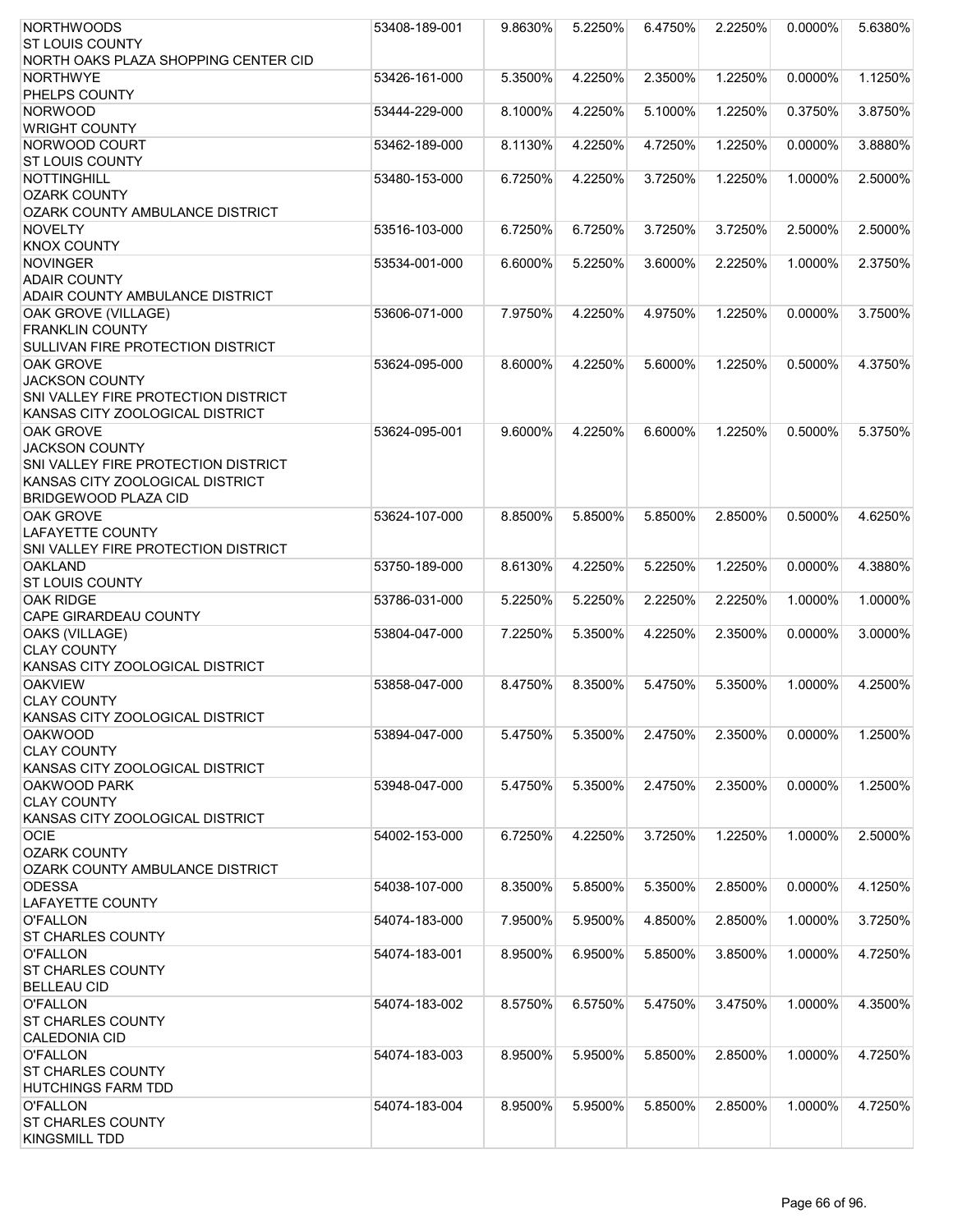| <b>O'FALLON</b>                                            | 54074-183-005 | 8.9500% | 5.9500% | 5.8500%    | 2.8500% | 1.0000%    | 4.7250% |
|------------------------------------------------------------|---------------|---------|---------|------------|---------|------------|---------|
| <b>ST CHARLES COUNTY</b>                                   |               |         |         |            |         |            |         |
| <b>MEGAN SHOPPES TDD</b>                                   |               |         |         |            |         |            |         |
| <b>O'FALLON</b>                                            | 54074-183-006 | 8.9500% | 5.9500% | 5.8500%    | 2.8500% | 1.0000%    | 4.7250% |
| <b>ST CHARLES COUNTY</b>                                   |               |         |         |            |         |            |         |
| <b>MEXICO ROAD TDD</b>                                     |               |         |         |            |         |            |         |
| <b>O'FALLON</b>                                            | 54074-183-007 | 8.9500% | 6.9500% | 5.8500%    | 3.8500% | 1.0000%    | 4.7250% |
| <b>ST CHARLES COUNTY</b>                                   |               |         |         |            |         |            |         |
| <b>WATERBURY STORM WATER CID</b>                           |               |         |         |            |         |            |         |
| <b>O'FALLON</b>                                            | 54074-183-008 | 8.5750% | 5.9500% | 5.4750%    | 2.8500% | 1.0000%    | 4.3500% |
| <b>ST CHARLES COUNTY</b>                                   |               |         |         |            |         |            |         |
| <b>WINGHAVEN TDD</b>                                       |               |         |         |            |         |            |         |
| <b>O'FALLON</b>                                            | 54074-183-009 | 8.9500% | 6.9500% | 5.8500%    | 3.8500% | 1.0000%    | 4.7250% |
| <b>ST CHARLES COUNTY</b>                                   |               |         |         |            |         |            |         |
| O'FALLON RETAIL WALK CID<br><b>OLD APPLETON</b>            | 54200-031-000 | 5.2250% | 5.2250% | 2.2250%    | 2.2250% | 1.0000%    | 1.0000% |
| <b>CAPE GIRARDEAU COUNTY</b>                               |               |         |         |            |         |            |         |
| <b>OLDFIELD</b>                                            | 54290-043-000 | 5.9750% | 4.2250% | 2.9750%    | 1.2250% | 0.2500%    | 1.7500% |
| <b>CHRISTIAN COUNTY</b>                                    |               |         |         |            |         |            |         |
| CHRISTIAN COUNTY EMERGENCY SERVICES                        |               |         |         |            |         |            |         |
| <b>DISTRICT</b>                                            |               |         |         |            |         |            |         |
| <b>OLD MINES</b>                                           | 54398-221-000 | 7.2250% | 6.7250% | 4.2250%    | 3.7250% | 2.5000%    | 3.0000% |
| <b>WASHINGTON COUNTY</b>                                   |               |         |         |            |         |            |         |
| WASHINGTON COUNTY AMBULANCE DISTRICT                       |               |         |         |            |         |            |         |
| <b>OLD MONROE</b>                                          | 54416-113-000 | 7.9750% | 4.2250% | 4.9750%    | 1.2250% | 1.5000%    | 3.7500% |
| <b>LINCOLN COUNTY</b>                                      |               |         |         |            |         |            |         |
| LINCOLN COUNTY AMBULANCE DISTRICT                          |               |         |         |            |         |            |         |
| <b>OLEAN</b>                                               | 54560-131-000 | 5.7250% | 5.2250% | 2.7250%    | 2.2250% | 1.0000%    | 1.5000% |
| <b>MILLER COUNTY</b>                                       |               |         |         |            |         |            |         |
| MILLER COUNTY AMBULANCE DISTRICT                           |               |         |         |            |         |            |         |
| <b>OLIVETTE</b>                                            | 54650-189-000 | 9.1130% | 5.7250% | 5.7250%    | 2.7250% | 0.0000%    | 4.8880% |
| <b>ST LOUIS COUNTY</b>                                     |               |         |         |            |         |            |         |
| OLIVETTE (T2)                                              | 54652-189-000 | 9.1130% | 5.7250% | 5.7250%    | 2.7250% | 0.0000%    | 4.8880% |
| <b>ST LOUIS COUNTY</b>                                     |               |         |         |            |         |            |         |
| <b>OLNEY</b>                                               | 54668-113-000 | 6.4750% | 4.2250% | 3.4750%    | 1.2250% | 0.5000%    | 2.2500% |
| <b>LINCOLN COUNTY</b><br>LINCOLN COUNTY AMBULANCE DISTRICT |               |         |         |            |         |            |         |
| <b>OLYMPIAN VILLAGE</b>                                    | 54686-099-000 | 6.8500% | 4.2250% | 3.8500%    | 1.2250% | 1.5000%    | 2.6250% |
| JEFFERSON COUNTY                                           |               |         |         |            |         |            |         |
| JOACHIM-PLATTIN AMBULANCE DISTRICT                         |               |         |         |            |         |            |         |
| JEFFERSON COUNTY EMERGENCY SERVICES                        |               |         |         |            |         |            |         |
| <b>DISTRICT</b>                                            |               |         |         |            |         |            |         |
| <b>ORAN</b>                                                | 54758-201-000 | 6.7250% | 5.2250% | 3.7250%    | 2.2250% | 2.5000%    | 2.5000% |
| <b>SCOTT COUNTY</b>                                        |               |         |         |            |         |            |         |
| <b>ORCHARD FARM</b>                                        | 54794-183-000 | 5.9500% | 5.9500% | 2.8500%    | 2.8500% | 0.0000%    | 1.7250% |
| <b>ST CHARLES COUNTY</b>                                   |               |         |         |            |         |            |         |
| <b>OREGON</b>                                              | 54848-087-000 | 6.7250% | 6.7250% | 3.7250%    | 3.7250% | $0.0000\%$ | 2.5000% |
| <b>HOLT COUNTY</b>                                         |               |         |         |            |         |            |         |
| <b>ORONOGO</b>                                             | 54920-097-000 | 7.4500% | 4.2250% | 4.4500%    | 1.2250% | 1.0000%    | 3.2250% |
| <b>JASPER COUNTY</b>                                       |               |         |         |            |         |            |         |
| <b>ORRICK</b>                                              | 54938-177-000 | 8.2250% | 7.2250% | 5.2250%    | 4.2250% | 1.0000%    | 4.0000% |
| <b>RAY COUNTY</b>                                          |               |         |         |            |         |            |         |
| ORRICK FIRE PROTECTION DISTRICT                            |               |         |         |            |         |            |         |
| <b>RAY COUNTY AMBULANCE DISTRICT</b>                       |               |         |         |            |         |            |         |
| <b>OSAGE BEACH</b><br><b>CAMDEN COUNTY</b>                 | 55244-029-000 | 7.4750% | 5.4750% | 4.4750%    | 2.4750% | 1.0000%    | 3.2500% |
| <b>OSAGE BEACH</b>                                         | 55244-029-001 | 8.4750% | 5.4750% | 5.4750%    | 2.4750% | 1.0000%    | 4.2500% |
| <b>CAMDEN COUNTY</b>                                       |               |         |         |            |         |            |         |
| <b>DIERBERGS OSAGE BEACH TDD</b>                           |               |         |         |            |         |            |         |
| <b>OSAGE BEACH</b>                                         | 55244-029-002 | 8.2250% | 5.4750% | $5.2250\%$ | 2.4750% | 1.0000%    | 4.0000% |
| <b>CAMDEN COUNTY</b>                                       |               |         |         |            |         |            |         |
| <b>OSAGE STATION TDD</b>                                   |               |         |         |            |         |            |         |
| <b>OSAGE BEACH</b>                                         | 55244-029-003 | 8.4750% | 5.4750% | 5.4750%    | 2.4750% | 1.0000%    | 4.2500% |
| <b>CAMDEN COUNTY</b>                                       |               |         |         |            |         |            |         |
| <b>ARROWHEAD CENTRE CID</b>                                |               |         |         |            |         |            |         |
| <b>OSAGE BEACH</b>                                         | 55244-131-000 | 7.7250% | 5.2250% | 4.7250%    | 2.2250% | 2.0000%    | 3.5000% |
| <b>MILLER COUNTY</b>                                       |               |         |         |            |         |            |         |
| MILLER COUNTY AMBULANCE DISTRICT                           |               |         |         |            |         |            |         |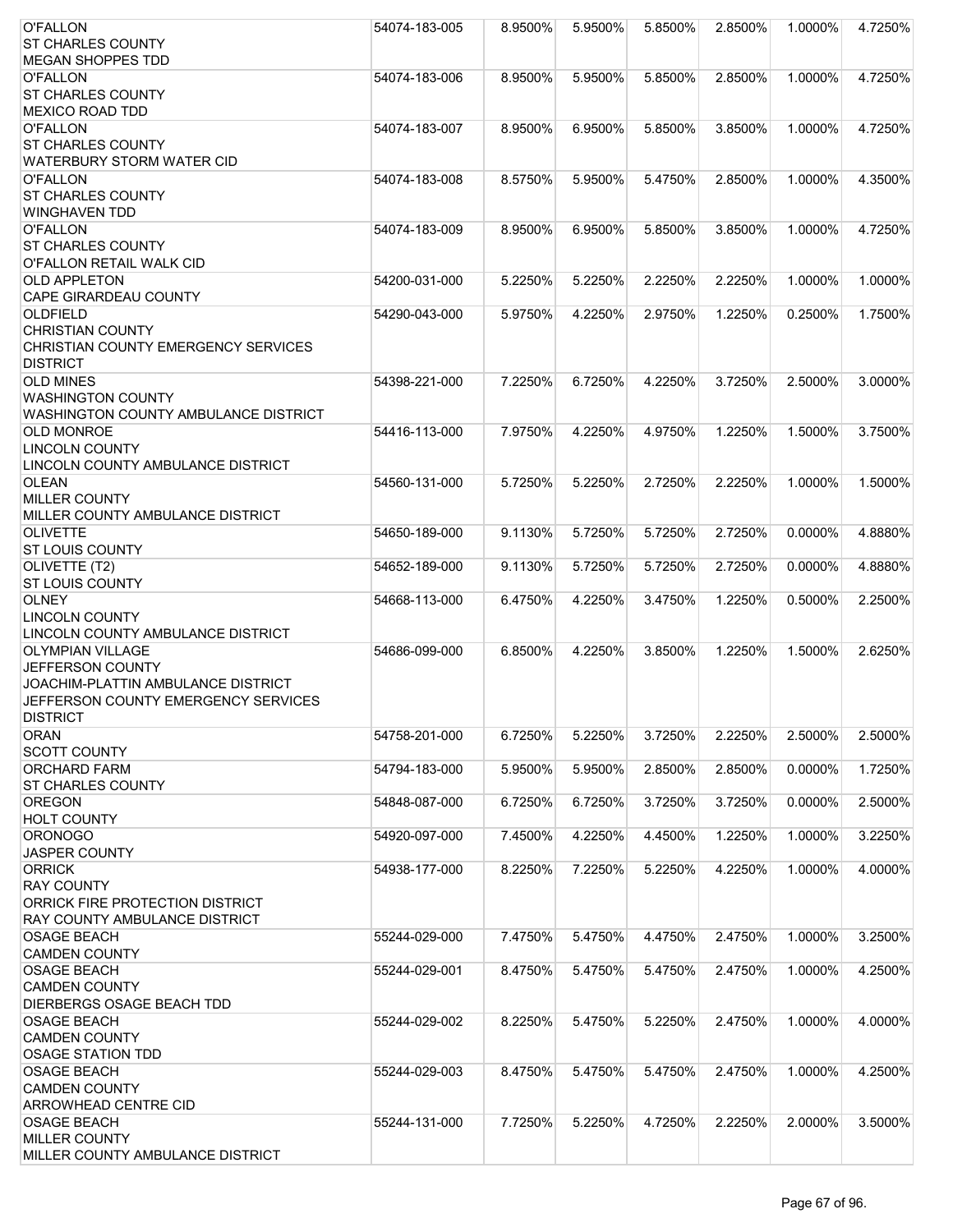| <b>OSAGE BEACH</b>                                | 55244-131-001 | 8.7250%  | 5.2250% | 5.7250%    | 2.2250% | 2.0000%    | 4.5000% |
|---------------------------------------------------|---------------|----------|---------|------------|---------|------------|---------|
| <b>MILLER COUNTY</b>                              |               |          |         |            |         |            |         |
| MILLER COUNTY AMBULANCE DISTRICT                  |               |          |         |            |         |            |         |
| <b>PREWITT POINT TDD</b>                          |               |          |         |            |         |            |         |
| <b>OSAGE BEND</b>                                 | 55262-051-000 | 5.7250%  | 5.7250% | 2.7250%    | 2.7250% | $0.0000\%$ | 1.5000% |
| <b>COLE COUNTY</b>                                |               |          |         |            |         |            |         |
| <b>OSAGE CITY</b>                                 | 55298-051-000 | 5.7250%  | 5.7250% | 2.7250%    | 2.7250% | 0.0000%    | 1.5000% |
| <b>COLE COUNTY</b>                                |               |          |         |            |         |            |         |
| <b>OSBORN</b>                                     | 55352-049-000 | 6.2250%  | 5.2250% | 3.2250%    | 2.2250% | 0.0000%    | 2.0000% |
| <b>CLINTON COUNTY</b>                             |               |          |         |            |         |            |         |
| <b>OSBORN</b>                                     | 55352-063-000 | 6.7250%  | 5.2250% | 3.7250%    | 2.2250% | 0.0000%    | 2.5000% |
| <b>DEKALB COUNTY</b>                              |               |          |         |            |         |            |         |
| DAVIESS/DEKALB REGIONAL JAIL DISTRICT             |               |          |         |            |         |            |         |
| <b>OSCEOLA</b>                                    | 55388-185-000 | 6.1000%  | 4.2250% | 3.1000%    | 1.2250% | 0.0000%    | 1.8750% |
| <b>ST CLAIR COUNTY</b><br><b>OSCEOLA TOWNSHIP</b> |               |          |         |            |         |            |         |
| <b>CAMDEN COUNTY</b>                              | 55406-029-000 | 5.4750%  | 5.4750% | 2.4750%    | 2.4750% | 0.0000%    | 1.2500% |
| <b>OSGOOD</b>                                     | 55424-211-000 | 6.9750%  | 6.9750% | 3.9750%    | 3.9750% | 2.7500%    | 2.7500% |
| <b>SULLIVAN COUNTY</b>                            |               |          |         |            |         |            |         |
| <b>OTTERVILLE</b>                                 | 55478-053-000 | 7.2250%  | 5.9750% | 4.2250%    | 2.9750% | 2.7500%    | 3.0000% |
| <b>COOPER COUNTY</b>                              |               |          |         |            |         |            |         |
| COOPER COUNTY AMBULANCE DISTRICT                  |               |          |         |            |         |            |         |
| <b>OTTO</b>                                       | 55514-099-000 | 7.1000%  | 4.2250% | 4.1000%    | 1.2250% | 1.5000%    | 2.8750% |
| <b>JEFFERSON COUNTY</b>                           |               |          |         |            |         |            |         |
| ROCK TOWNSHIP AMBULANCE DISTRICT                  |               |          |         |            |         |            |         |
| ANTONIA FIRE PROTECTION DISTRICT                  |               |          |         |            |         |            |         |
| JEFFERSON COUNTY EMERGENCY SERVICES               |               |          |         |            |         |            |         |
| <b>DISTRICT</b>                                   |               |          |         |            |         |            |         |
| <b>OVERLAND</b>                                   | 55550-189-000 | 8.8630%  | 4.2250% | 5.4750%    | 1.2250% | 0.0000%    | 4.6380% |
| <b>ST LOUIS COUNTY</b>                            |               |          |         |            |         |            |         |
| <b>OWENSVILLE</b>                                 | 55640-073-000 | 8.3500%  | 4.2250% | 5.3500%    | 1.2250% | 2.0000%    | 4.1250% |
| <b>GASCONADE COUNTY</b>                           |               |          |         |            |         |            |         |
| OWENSVILLE AREA AMBULANCE DISTRICT                |               |          |         |            |         |            |         |
| <b>OXLY</b>                                       | 55694-181-000 | 6.2250%  | 4.2250% | 3.2250%    | 1.2250% | 2.0000%    | 2.0000% |
| <b>RIPLEY COUNTY</b>                              |               |          |         |            |         |            |         |
| <b>OZARK</b>                                      | 55766-043-000 | 8.3500%  | 4.2250% | 5.3500%    | 1.2250% | 0.2500%    | 4.1250% |
| <b>CHRISTIAN COUNTY</b>                           |               |          |         |            |         |            |         |
| CHRISTIAN COUNTY EMERGENCY SERVICES               |               |          |         |            |         |            |         |
| <b>DISTRICT</b>                                   |               |          |         |            |         |            |         |
| <b>OZARK</b>                                      | 55766-043-001 | 9.3500%  | 4.2250% | 6.3500%    | 1.2250% | $0.2500\%$ | 5.1250% |
| <b>CHRISTIAN COUNTY</b>                           |               |          |         |            |         |            |         |
| CHRISTIAN COUNTY EMERGENCY SERVICES               |               |          |         |            |         |            |         |
| <b>DISTRICT</b>                                   |               |          |         |            |         |            |         |
| HIGHWAY J & 17TH STREET CID                       |               |          |         |            |         |            |         |
| <b>OZARK</b>                                      | 55766-043-002 | 9.3500%  | 4.2250% | $6.3500\%$ | 1.2250% | $0.2500\%$ | 5.1250% |
| <b>CHRISTIAN COUNTY</b>                           |               |          |         |            |         |            |         |
| CHRISTIAN COUNTY EMERGENCY SERVICES               |               |          |         |            |         |            |         |
| <b>DISTRICT</b>                                   |               |          |         |            |         |            |         |
| <b>OZARK CENTRE TDD</b>                           |               |          |         |            |         |            |         |
| <b>OZARK</b>                                      | 55766-043-003 | 10.3500% | 5.2250% | 7.3500%    | 2.2250% | 0.2500%    | 6.1250% |
| <b>CHRISTIAN COUNTY</b>                           |               |          |         |            |         |            |         |
| CHRISTIAN COUNTY EMERGENCY SERVICES               |               |          |         |            |         |            |         |
| <b>DISTRICT</b>                                   |               |          |         |            |         |            |         |
| TOWN & COUNTRY VILLAGE CID                        |               |          |         |            |         |            |         |
| TOWN & COUNTRY VILLAGE TDD                        |               |          |         |            |         |            |         |
| <b>OZARK</b>                                      | 55766-043-004 | 9.3500%  | 5.2250% | 6.3500%    | 2.2250% | 0.2500%    | 5.1250% |
| <b>CHRISTIAN COUNTY</b>                           |               |          |         |            |         |            |         |
| CHRISTIAN COUNTY EMERGENCY SERVICES               |               |          |         |            |         |            |         |
| <b>DISTRICT</b>                                   |               |          |         |            |         |            |         |
| DEERBROOK MARKETPLACE CID                         |               |          |         |            |         |            |         |
| <b>OZARK BEACH</b>                                | 55856-213-000 | 6.1000%  | 4.2250% | 3.1000%    | 1.2250% | $0.0000\%$ | 1.8750% |
| <b>TANEY COUNTY</b>                               |               |          |         |            |         |            |         |
| TANEY COUNTY AMBULANCE DISTRICT                   |               |          |         |            |         |            |         |
| <b>PACIFIC</b><br><b>FRANKLIN COUNTY</b>          | 55910-071-000 | 7.9750%  | 4.2250% | 4.9750%    | 1.2250% | 1.0000%    | 3.7500% |
| MERAMEC AMBULANCE DISTRICT                        |               |          |         |            |         |            |         |
|                                                   |               |          |         |            |         |            |         |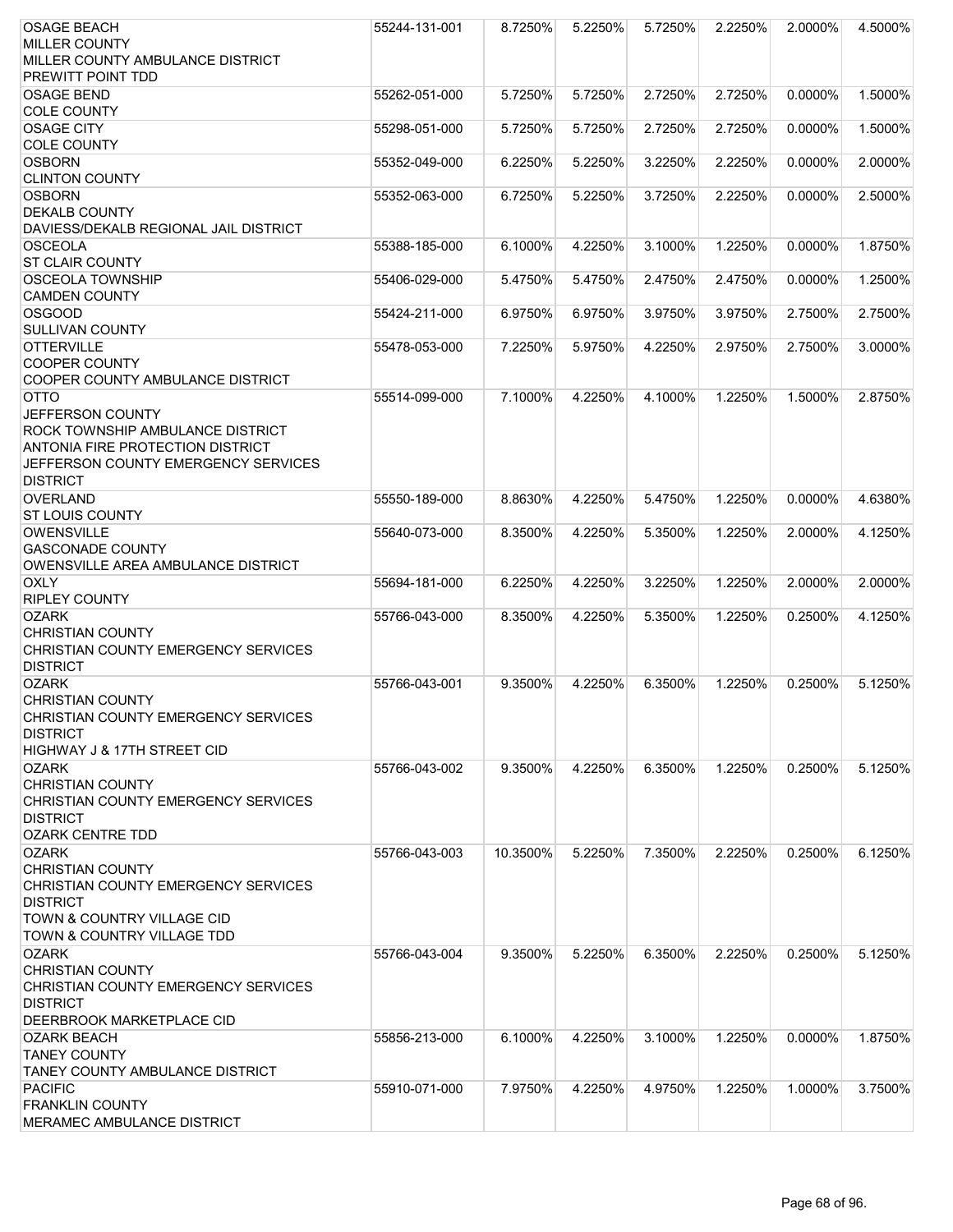| <b>PACIFIC</b>                            | 55910-071-001 | 8.9750% | 5.2250% | 5.9750% | 2.2250% | 1.0000%    | 4.7500% |
|-------------------------------------------|---------------|---------|---------|---------|---------|------------|---------|
| <b>FRANKLIN COUNTY</b>                    |               |         |         |         |         |            |         |
| MERAMEC AMBULANCE DISTRICT                |               |         |         |         |         |            |         |
| OSAGE COMMERCIAL AREA CID                 |               |         |         |         |         |            |         |
| <b>PACIFIC</b>                            | 55910-071-002 | 8.9750% | 5.2250% | 5.9750% | 2.2250% | 1.0000%    | 4.7500% |
| <b>FRANKLIN COUNTY</b>                    |               |         |         |         |         |            |         |
| MERAMEC AMBULANCE DISTRICT                |               |         |         |         |         |            |         |
|                                           |               |         |         |         |         |            |         |
| VIADUCT COMMERCIAL AREA CID               |               |         |         |         |         |            |         |
| <b>PACIFIC</b>                            | 55910-071-003 | 8.9750% | 5.2250% | 5.9750% | 2.2250% | 1.0000%    | 4.7500% |
| <b>FRANKLIN COUNTY</b>                    |               |         |         |         |         |            |         |
| MERAMEC AMBULANCE DISTRICT                |               |         |         |         |         |            |         |
| <b>EAST OSAGE CID</b>                     |               |         |         |         |         |            |         |
| <b>PACIFIC</b>                            | 55910-189-000 | 8.6130% | 4.2250% | 5.2250% | 1.2250% | 1.0000%    | 4.3880% |
| <b>ST LOUIS COUNTY</b>                    |               |         |         |         |         |            |         |
| MERAMEC AMBULANCE DISTRICT                |               |         |         |         |         |            |         |
| <b>PACIFIC</b>                            | 55910-189-001 | 9.6130% | 5.2250% | 6.2250% | 2.2250% | 1.0000%    | 5.3880% |
| <b>ST LOUIS COUNTY</b>                    |               |         |         |         |         |            |         |
| MERAMEC AMBULANCE DISTRICT                |               |         |         |         |         |            |         |
|                                           |               |         |         |         |         |            |         |
| <b>EAST OSAGE CID</b>                     |               |         |         |         |         |            |         |
| PACIFIC (X1)                              | 55911-189-000 | 8.1130% | 4.2250% | 4.7250% | 1.2250% | 0.0000%    | 3.8880% |
| <b>ST LOUIS COUNTY</b>                    |               |         |         |         |         |            |         |
| PACIFIC (X2)                              | 55912-189-000 | 8.1130% | 4.2250% | 4.7250% | 1.2250% | 0.0000%    | 3.8880% |
| <b>ST LOUIS COUNTY</b>                    |               |         |         |         |         |            |         |
| <b>PAGEDALE</b>                           | 55964-189-000 | 8.8630% | 5.4750% | 5.4750% | 2.4750% | 0.0000%    | 4.6380% |
| <b>ST LOUIS COUNTY</b>                    |               |         |         |         |         |            |         |
| PAGEDALE (T2)                             | 55966-189-000 | 8.8630% | 5.4750% | 5.4750% | 2.4750% | 0.0000%    | 4.6380% |
| <b>ST LOUIS COUNTY</b>                    |               |         |         |         |         |            |         |
| PAGEDALE (T3)                             | 55967-189-000 | 8.8630% | 5.4750% | 5.4750% | 2.4750% | 0.0000%    | 4.6380% |
|                                           |               |         |         |         |         |            |         |
| <b>ST LOUIS COUNTY</b>                    |               |         |         |         |         |            |         |
| PAGEDALE (T4)                             | 55968-189-000 | 8.8630% | 5.4750% | 5.4750% | 2.4750% | 0.0000%    | 4.6380% |
| <b>ST LOUIS COUNTY</b>                    |               |         |         |         |         |            |         |
| PAGEDALE (T5)                             | 55969-189-000 | 8.8630% | 5.4750% | 5.4750% | 2.4750% | $0.0000\%$ | 4.6380% |
| <b>ST LOUIS COUNTY</b>                    |               |         |         |         |         |            |         |
| PAGEDALE (T6)                             | 55970-189-000 | 8.8630% | 5.4750% | 5.4750% | 2.4750% | 0.0000%    | 4.6380% |
| <b>ST LOUIS COUNTY</b>                    |               |         |         |         |         |            |         |
| PAGEDALE (T7)                             | 55971-189-000 | 8.8630% | 5.4750% | 5.4750% | 2.4750% | 0.0000%    | 4.6380% |
| <b>ST LOUIS COUNTY</b>                    |               |         |         |         |         |            |         |
| PAGEDALE (T8)                             | 55972-189-000 | 8.8630% | 5.4750% | 5.4750% | 2.4750% | 0.0000%    | 4.6380% |
| <b>ST LOUIS COUNTY</b>                    |               |         |         |         |         |            |         |
| PAGEDALE (T9)                             | 55973-189-000 | 8.8630% | 5.4750% | 5.4750% | 2.4750% | $0.0000\%$ | 4.6380% |
|                                           |               |         |         |         |         |            |         |
| <b>ST LOUIS COUNTY</b>                    |               |         |         |         |         |            |         |
| PAGEDALE (T10)                            | 55974-189-000 | 8.8630% | 5.4750% | 5.4750% | 2.4750% | 0.0000%    | 4.6380% |
| <b>ST LOUIS COUNTY</b>                    |               |         |         |         |         |            |         |
| <b>PAINTON</b>                            | 55982-207-000 | 5.4130% | 4.2250% | 2.4130% | 1.2250% | $0.0000\%$ | 1.1880% |
| STODDARD COUNTY                           |               |         |         |         |         |            |         |
| STODDARD COUNTY EMERGENCY SERVICES        |               |         |         |         |         |            |         |
| <b>DISTRICT</b>                           |               |         |         |         |         |            |         |
| PALMYRA                                   | 56036-127-000 | 7.8500% | 7.3500% | 4.8500% | 4.3500% | 1.2500%    | 3.6250% |
| <b>MARION COUNTY</b>                      |               |         |         |         |         |            |         |
| MARION COUNTY AMBULANCE DISTRICT          |               |         |         |         |         |            |         |
| <b>PARIS</b>                              | 56144-137-000 | 8.2250% | 8.2250% | 5.2250% | 5.2250% | 2.0000%    | 4.0000% |
| <b>MONROE COUNTY</b>                      |               |         |         |         |         |            |         |
|                                           |               |         |         |         |         |            |         |
| <b>PARKDALE</b>                           | 56216-099-000 | 7.3500% | 4.2250% | 4.3500% | 1.2250% | 1.5000%    | 3.1250% |
| JEFFERSON COUNTY                          |               |         |         |         |         |            |         |
| HIGH RIDGE FIRE PROTECTION DISTRICT       |               |         |         |         |         |            |         |
| JEFFERSON COUNTY EMERGENCY SERVICES       |               |         |         |         |         |            |         |
| <b>DISTRICT</b>                           |               |         |         |         |         |            |         |
| NORTH JEFFERSON COUNTY AMBULANCE DISTRICT |               |         |         |         |         |            |         |
|                                           |               |         |         |         |         |            |         |
| <b>PARK HILLS</b>                         | 56272-187-000 | 9.1000% | 4.2250% | 6.1000% | 1.2250% | 1.5000%    | 4.8750% |
| <b>ST FRANCOIS COUNTY</b>                 |               |         |         |         |         |            |         |
| ST FRANCOIS COUNTY AMBULANCE DISTRICT     |               |         |         |         |         |            |         |
| <b>PARK HILLS</b>                         | 56272-187-001 | 9.6000% | 4.2250% | 6.6000% | 1.2250% | 1.5000%    | 5.3750% |
| <b>ST FRANCOIS COUNTY</b>                 |               |         |         |         |         |            |         |
|                                           |               |         |         |         |         |            |         |
| ST FRANCOIS COUNTY AMBULANCE DISTRICT     |               |         |         |         |         |            |         |
| PARK HILLS TDD                            |               |         |         |         |         |            |         |
| <b>PARKVILLE</b>                          | 56288-165-000 | 7.1000% | 5.6000% | 4.1000% | 2.6000% | 1.0000%    | 2.8750% |
| PLATTE COUNTY                             |               |         |         |         |         |            |         |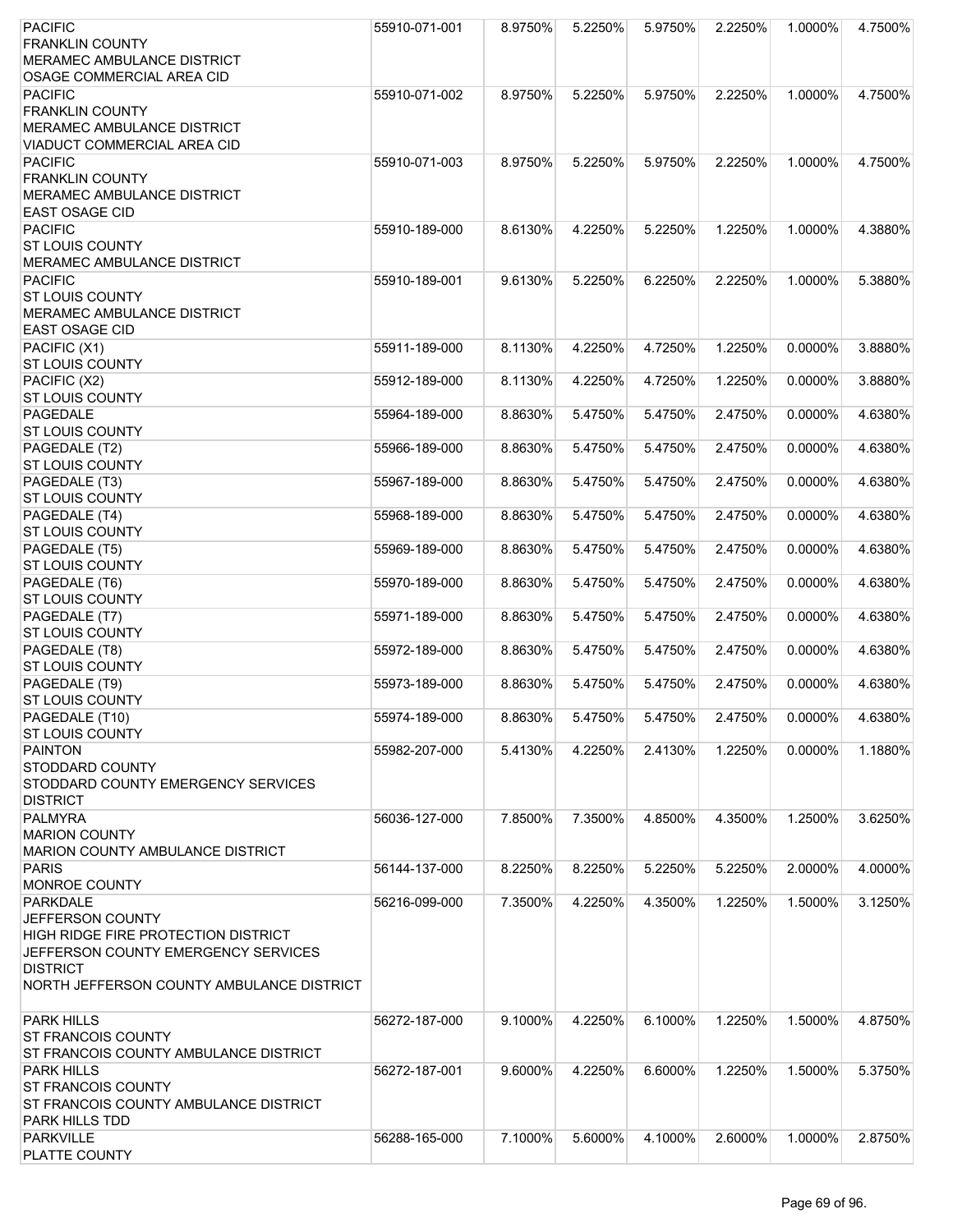| <b>PARKVILLE</b>                      | 56288-165-001 | 8.1000%  | 6.6000% | 5.1000% | 3.6000% | 1.0000%    | 3.8750% |
|---------------------------------------|---------------|----------|---------|---------|---------|------------|---------|
| <b>PLATTE COUNTY</b>                  |               |          |         |         |         |            |         |
| PARKVILLE OLD TOWNE MARKET CID        |               |          |         |         |         |            |         |
| <b>PARKVILLE</b>                      | 56288-165-002 | 9.1000%  | 6.6000% | 6.1000% | 3.6000% | 1.0000%    | 4.8750% |
| PLATTE COUNTY                         |               |          |         |         |         |            |         |
| PC-1 CID                              |               |          |         |         |         |            |         |
| <b>PARKVILLE COMMONS TDD</b>          |               |          |         |         |         |            |         |
| <b>PARKVILLE</b>                      | 56288-165-003 | 8.1000%  | 5.6000% | 5.1000% | 2.6000% | 1.0000%    | 3.8750% |
| <b>PLATTE COUNTY</b>                  |               |          |         |         |         |            |         |
| <b>PARKVILLE COMMONS TDD</b>          |               |          |         |         |         |            |         |
| <b>PARKVILLE</b>                      | 56288-165-004 | 8.1000%  | 6.6000% | 5.1000% | 3.6000% | 1.0000%    | 3.8750% |
| <b>PLATTE COUNTY</b>                  |               |          |         |         |         |            |         |
| 9 HIGHWAY CORRIDOR CID                |               |          |         |         |         |            |         |
| <b>PARKVILLE</b>                      | 56288-165-005 | 9.1000%  | 6.6000% | 6.1000% | 3.6000% | 1.0000%    | 4.8750% |
| PLATTE COUNTY                         |               |          |         |         |         |            |         |
| <b>PARKVILLE COMMONS TDD</b>          |               |          |         |         |         |            |         |
| 9 HIGHWAY CORRIDOR CID                |               |          |         |         |         |            |         |
| <b>PARKVILLE</b>                      | 56288-165-006 | 10.1000% | 7.6000% | 7.1000% | 4.6000% | 1.0000%    | 5.8750% |
| PLATTE COUNTY                         |               |          |         |         |         |            |         |
| PC-1 CID                              |               |          |         |         |         |            |         |
| <b>PARKVILLE COMMONS TDD</b>          |               |          |         |         |         |            |         |
| 9 HIGHWAY CORRIDOR CID                |               |          |         |         |         |            |         |
| <b>PARKWAY</b>                        | 56306-071-000 | 8.9750%  | 4.2250% | 5.9750% | 1.2250% | $0.0000\%$ | 4.7500% |
| <b>FRANKLIN COUNTY</b>                |               |          |         |         |         |            |         |
| ST CLAIR AMBULANCE DISTRICT           |               |          |         |         |         |            |         |
| ST CLAIR FIRE PROTECTION DISTRICT     |               |          |         |         |         |            |         |
| <b>PARMA</b>                          |               |          |         |         |         |            |         |
|                                       | 56342-143-000 | 8.2250%  | 7.7250% | 5.2250% | 4.7250% | 3.0000%    | 4.0000% |
| NEW MADRID COUNTY                     |               |          |         |         |         |            |         |
| NEW MADRID COUNTY AMBULANCE DISTRICT  |               |          |         |         |         |            |         |
| <b>PARNELL</b>                        | 56360-147-000 | 6.2250%  | 5.7250% | 3.2250% | 2.7250% | 0.0000%    | 2.0000% |
| <b>NODAWAY COUNTY</b>                 |               |          |         |         |         |            |         |
| NODAWAY COUNTY AMBULANCE DISTRICT     |               |          |         |         |         |            |         |
| <b>PASADENA HILLS</b>                 | 56396-189-000 | 8.1130%  | 4.7250% | 4.7250% | 1.7250% | 0.0000%    | 3.8880% |
| <b>ST LOUIS COUNTY</b>                |               |          |         |         |         |            |         |
| PASADENA PARK                         | 56414-189-000 | 8.1130%  | 4.2250% | 4.7250% | 1.2250% | 0.0000%    | 3.8880% |
| <b>ST LOUIS COUNTY</b>                |               |          |         |         |         |            |         |
| PASCOLA                               | 56432-155-000 | 6.7250%  | 4.2250% | 3.7250% | 1.2250% | 1.2500%    | 2.5000% |
| PEMISCOT COUNTY                       |               |          |         |         |         |            |         |
| <b>PASSAIC</b>                        | 56468-013-000 | 5.2250%  | 5.2250% | 2.2250% | 2.2250% | 0.0000%    | 1.0000% |
| <b>BATES COUNTY</b>                   |               |          |         |         |         |            |         |
| <b>PATTERSON</b>                      | 56504-223-000 | 5.7250%  | 5.7250% | 2.7250% | 2.7250% | 1.5000%    | 1.5000% |
| <b>WAYNE COUNTY</b>                   |               |          |         |         |         |            |         |
| <b>PATTON</b>                         | 56522-017-000 | 5.8500%  | 5.8500% | 2.8500% | 2.8500% | 1.6250%    | 1.6250% |
| <b>BOLLINGER COUNTY</b>               |               |          |         |         |         |            |         |
| <b>PATTONSBURG</b>                    | 56558-061-000 | 7.7250%  | 6.7250% | 4.7250% | 3.7250% | 0.0000%    | 3.5000% |
| <b>DAVIESS COUNTY</b>                 |               |          |         |         |         |            |         |
| NOEL T ADAMS AMBULANCE DISTRICT       |               |          |         |         |         |            |         |
| DAVIESS/DEKALB REGIONAL JAIL DISTRICT |               |          |         |         |         |            |         |
| <b>PAYNESVILLE</b>                    | 56612-163-000 | 6.2250%  | 4.2250% | 3.2250% | 1.2250% | 1.0000%    | 2.0000% |
| PIKE COUNTY                           |               |          |         |         |         |            |         |
| PEACE VALLEY                          | 56630-091-000 | 5.6620%  | 4.2250% | 2.6620% | 1.2250% | 0.0000%    | 1.4370% |
| <b>HOWELL COUNTY</b>                  |               |          |         |         |         |            |         |
| <b>PEACH ORCHARD</b>                  | 56648-155-000 | 6.7250%  | 4.2250% | 3.7250% | 1.2250% | 1.2500%    | 2.5000% |
| PEMISCOT COUNTY                       |               |          |         |         |         |            |         |
| <b>PECULIAR</b>                       | 56756-037-000 | 9.2250%  | 9.2250% | 6.2250% | 6.2250% | 4.0000%    | 5.0000% |
| <b>CASS COUNTY</b>                    |               |          |         |         |         |            |         |
| <b>PECULIAR</b>                       | 56756-037-001 | 10.2250% | 9.2250% | 7.2250% | 6.2250% | 4.0000%    | 6.0000% |
| <b>CASS COUNTY</b>                    |               |          |         |         |         |            |         |
| 211TH STREET CID                      |               |          |         |         |         |            |         |
| <b>PENERMON</b>                       | 56900-207-000 | 5.4130%  | 4.2250% | 2.4130% | 1.2250% | 0.0000%    | 1.1880% |
| <b>STODDARD COUNTY</b>                |               |          |         |         |         |            |         |
| STODDARD COUNTY EMERGENCY SERVICES    |               |          |         |         |         |            |         |
| <b>DISTRICT</b>                       |               |          |         |         |         |            |         |
| <b>PENNSBORO</b>                      | 56936-057-000 | 6.4750%  | 5.9750% | 3.4750% | 2.9750% | 1.7500%    | 2.2500% |
| <b>DADE COUNTY</b>                    |               |          |         |         |         |            |         |
| DADE COUNTY AMBULANCE DISTRICT        |               |          |         |         |         |            |         |
|                                       |               |          |         |         |         |            |         |
| <b>PERKINS</b>                        | 57044-201-000 | 5.2250%  | 5.2250% | 2.2250% | 2.2250% | 1.0000%    | 1.0000% |
| <b>SCOTT COUNTY</b>                   |               |          |         |         |         |            |         |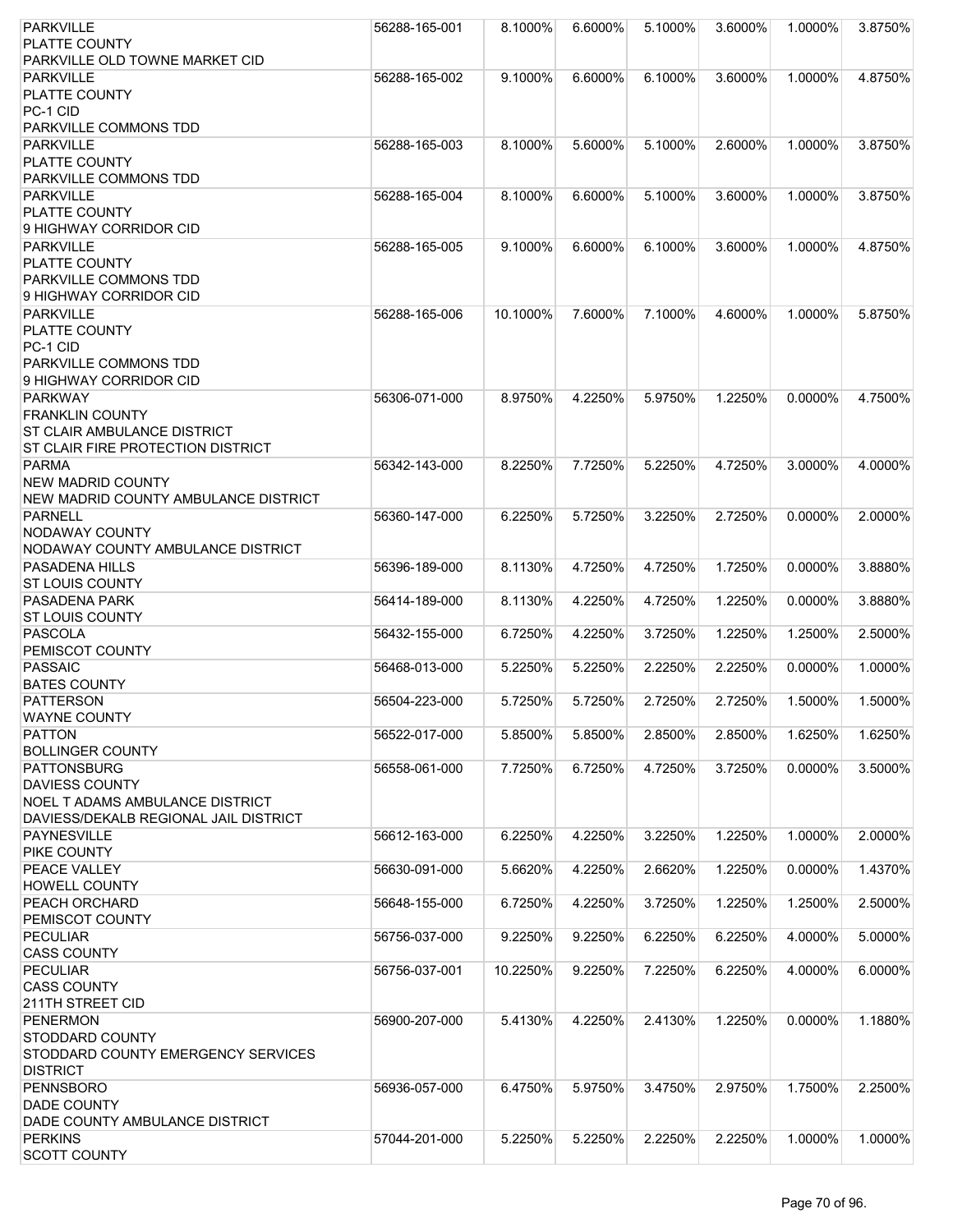| <b>PERRY</b>                                 | 57080-173-000 | 8.7250% | 6.7250% | 5.7250% | 3.7250% | 1.0000%    | 4.5000% |
|----------------------------------------------|---------------|---------|---------|---------|---------|------------|---------|
| <b>RALLS COUNTY</b>                          |               |         |         |         |         |            |         |
| <b>PERRYVILLE</b>                            | 57116-157-000 | 7.9750% | 7.9750% | 4.9750% | 4.9750% | 1.3750%    | 3.7500% |
| PERRY COUNTY                                 |               |         |         |         |         |            |         |
| <b>PERUQUE</b>                               | 57170-183-000 | 5.9500% | 5.9500% | 2.8500% | 2.8500% | $0.0000\%$ | 1.7250% |
| <b>ST CHARLES COUNTY</b>                     |               |         |         |         |         |            |         |
| <b>PEVELY</b>                                | 57278-099-000 | 8.3500% | 4.2250% | 5.3500% | 1.2250% | 3.5000%    | 4.1250% |
| JEFFERSON COUNTY                             |               |         |         |         |         |            |         |
| JOACHIM-PLATTIN AMBULANCE DISTRICT           |               |         |         |         |         |            |         |
| PHELPS CITY                                  | 57332-005-000 | 6.4750% | 6.4750% | 3.4750% | 3.4750% | 0.0000%    | 2.2500% |
| <b>ATCHISON COUNTY</b>                       |               |         |         |         |         |            |         |
| PHILADELPHIA                                 | 57350-127-000 | 6.1000% | 5.6000% | 3.1000% | 2.6000% | 0.0000%    | 1.8750% |
| <b>MARION COUNTY</b>                         |               |         |         |         |         |            |         |
| <b>MARION COUNTY AMBULANCE DISTRICT</b>      |               |         |         |         |         |            |         |
| <b>PHILLIPSBURG</b>                          | 57368-105-000 | 6.4130% | 4.2250% | 3.4130% | 1.2250% | 1.0000%    | 2.1880% |
| <b>LACLEDE COUNTY</b>                        |               |         |         |         |         |            |         |
| <b>PICKERING</b>                             | 57404-147-000 | 6.2250% | 5.7250% | 3.2250% | 2.7250% | 0.0000%    | 2.0000% |
| <b>NODAWAY COUNTY</b>                        |               |         |         |         |         |            |         |
| NODAWAY COUNTY AMBULANCE DISTRICT            |               |         |         |         |         |            |         |
| <b>PIEDMONT</b>                              | 57422-223-000 | 8.2250% | 8.2250% | 5.2250% | 5.2250% | 2.5000%    | 4.0000% |
| <b>WAYNE COUNTY</b>                          |               |         |         |         |         |            |         |
| PIERCE CITY                                  | 57494-109-000 | 8.4750% | 5.8500% | 5.4750% | 2.8500% | 0.0000%    | 4.2500% |
| <b>LAWRENCE COUNTY</b>                       |               |         |         |         |         |            |         |
| PIERPONT VILLAGE                             | 57512-019-000 | 6.4750% | 4.2250% | 3.4750% | 1.2250% | 2.0000%    | 2.2500% |
| <b>BOONE COUNTY</b>                          |               |         |         |         |         |            |         |
| <b>PILOT GROVE</b>                           | 57602-053-000 | 8.2250% | 7.9750% | 5.2250% | 4.9750% | 1.7500%    | 4.0000% |
| <b>COOPER COUNTY</b>                         |               |         |         |         |         |            |         |
| COOPER COUNTY AMBULANCE DISTRICT             |               |         |         |         |         |            |         |
| PILOT KNOB                                   | 57656-093-000 | 8.7250% | 4.2250% | 5.7250% | 1.2250% | 3.0000%    | 4.5000% |
| <b>IRON COUNTY</b>                           |               |         |         |         |         |            |         |
| <b>IRON COUNTY AMBULANCE DISTRICT</b>        |               |         |         |         |         |            |         |
| <b>IRON COUNTY HOSPITAL DISTRICT</b>         |               |         |         |         |         |            |         |
| <b>PINE LAWN</b>                             | 57800-189-000 | 8.8630% | 4.2250% | 5.4750% | 1.2250% | 0.0000%    | 4.6380% |
| <b>ST LOUIS COUNTY</b>                       |               |         |         |         |         |            |         |
| <b>PINEVILLE</b>                             | 57818-119-000 | 7.7250% | 5.7250% | 4.7250% | 2.7250% | 3.0000%    | 3.5000% |
| MCDONALD COUNTY                              |               |         |         |         |         |            |         |
| <b>PINEY PARK</b>                            | 57908-071-000 | 6.9750% | 4.2250% | 3.9750% | 1.2250% | 0.0000%    | 2.7500% |
| <b>FRANKLIN COUNTY</b>                       |               |         |         |         |         |            |         |
| <b>ST CLAIR AMBULANCE DISTRICT</b>           |               |         |         |         |         |            |         |
| ST CLAIR FIRE PROTECTION DISTRICT            |               |         |         |         |         |            |         |
| <b>PINHOOK</b>                               | 57926-133-000 | 5.9750% | 4.2250% | 2.9750% | 1.2250% | 0.0000%    | 1.7500% |
| MISSISSIPPI COUNTY                           |               |         |         |         |         |            |         |
| <b>PITTSBURG</b>                             | 58016-085-000 | 5.7250% | 4.2250% | 2.7250% | 1.2250% | 1.5000%    | 1.5000% |
| <b>HICKORY COUNTY</b>                        |               |         |         |         |         |            |         |
| <b>PLAD</b>                                  | 58070-059-000 | 6.2250% | 4.2250% | 3.2250% | 1.2250% | 2.0000%    | 2.0000% |
| <b>DALLAS COUNTY</b>                         |               |         |         |         |         |            |         |
| <b>PLATO</b>                                 | 58088-215-000 | 7.1000% | 6.1000% | 4.1000% | 3.1000% | 1.8750%    | 2.8750% |
| <b>TEXAS COUNTY</b>                          |               |         |         |         |         |            |         |
| PLATTE CITY                                  | 58178-165-000 | 7.9750% | 5.6000% | 4.9750% | 2.6000% | 0.0000%    | 3.7500% |
| <b>PLATTE COUNTY</b>                         |               |         |         |         |         |            |         |
| <b>PLATTE CITY</b>                           | 58178-165-001 | 8.6000% | 6.2250% | 5.6000% | 3.2250% | 0.0000%    | 4.3750% |
| <b>PLATTE COUNTY</b>                         |               |         |         |         |         |            |         |
| PLATTE CITY MARKET CID<br><b>PLATTE CITY</b> |               |         |         |         |         |            |         |
|                                              | 58178-165-002 | 8.9750% | 5.6000% | 5.9750% | 2.6000% | 0.0000%    | 4.7500% |
| <b>PLATTE COUNTY</b>                         |               |         |         |         |         |            |         |
| PLATTE VALLEY PLAZA TDD<br>PLATTE WOODS      | 58196-165-000 | 7.1000% | 7.1000% | 4.1000% | 4.1000% | 0.0000%    | 2.8750% |
|                                              |               |         |         |         |         |            |         |
| <b>PLATTE COUNTY</b><br><b>PLATTSBURG</b>    | 58250-049-000 | 7.7250% | 7.2250% | 4.7250% | 4.2250% | 0.0000%    | 3.5000% |
| <b>CLINTON COUNTY</b>                        |               |         |         |         |         |            |         |
| TRI-COUNTY AMBULANCE DISTRICT                |               |         |         |         |         |            |         |
| PLEASANT GREEN                               | 58358-053-000 | 6.2250% | 5.9750% | 3.2250% | 2.9750% | 1.7500%    | 2.0000% |
| <b>COOPER COUNTY</b>                         |               |         |         |         |         |            |         |
| COOPER COUNTY AMBULANCE DISTRICT             |               |         |         |         |         |            |         |
| PLEASANT HILL                                | 58394-037-000 | 9.4750% | 6.2250% | 6.4750% | 3.2250% | 3.0000%    | 5.2500% |
| <b>CASS COUNTY</b>                           |               |         |         |         |         |            |         |
| PLEASANT HILL FIRE PROTECTION DISTRICT       |               |         |         |         |         |            |         |
|                                              |               |         |         |         |         |            |         |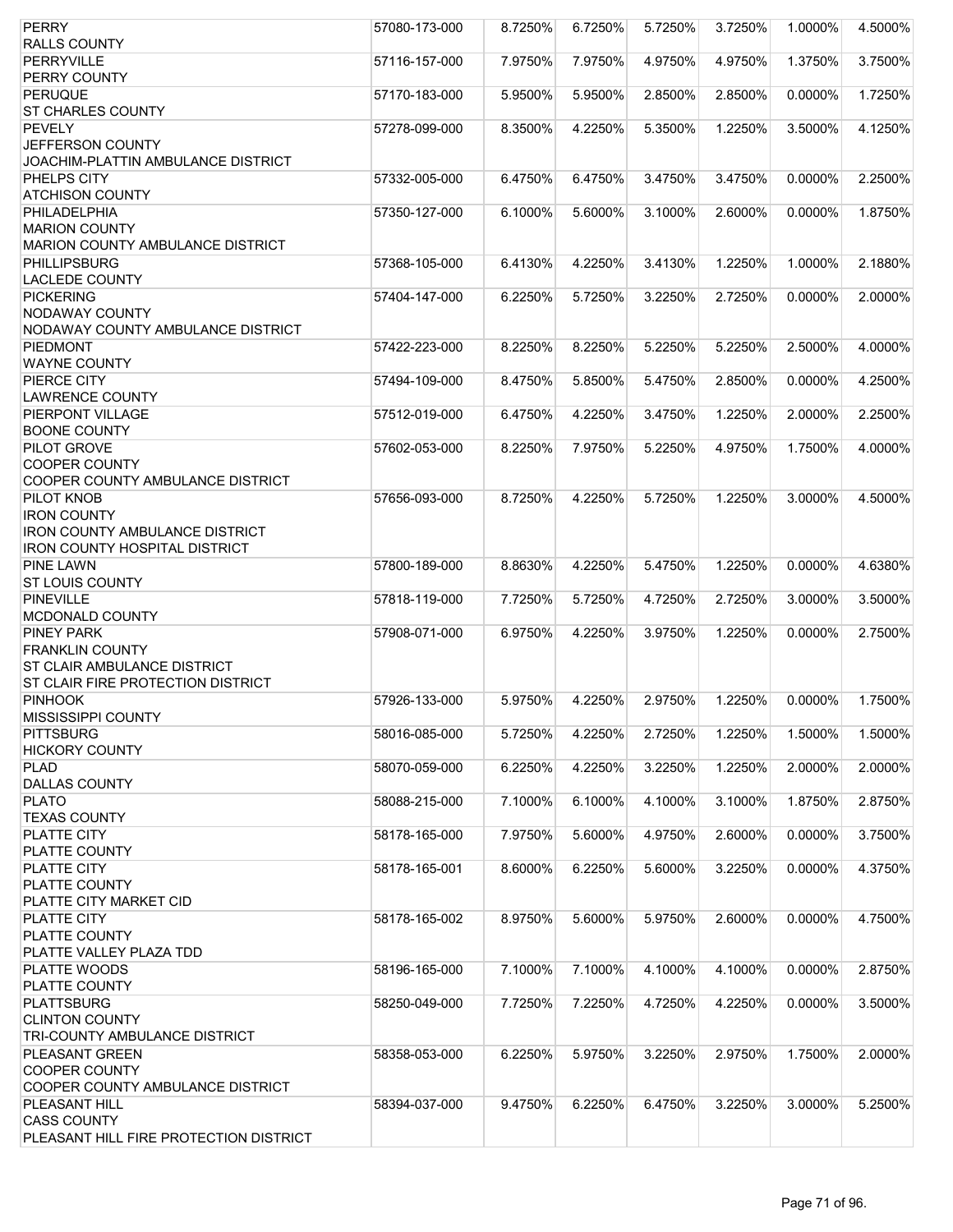| PLEASANT HILL                                          | 58394-095-000 | 8.3500% | 4.2250% | 5.3500% | 1.2250% | 1.5000% | 4.1250% |
|--------------------------------------------------------|---------------|---------|---------|---------|---------|---------|---------|
| <b>JACKSON COUNTY</b>                                  |               |         |         |         |         |         |         |
| KANSAS CITY ZOOLOGICAL DISTRICT                        |               |         |         |         |         |         |         |
| <b>PLEASANT HOPE</b>                                   | 58448-167-000 | 7.6000% | 6.2250% | 4.6000% | 3.2250% | 2.8750% | 3.3750% |
| POLK COUNTY                                            |               |         |         |         |         |         |         |
| <b>PLEASANT VALLEY</b>                                 | 58520-047-000 | 8.9750% | 5.3500% | 5.9750% | 2.3500% | 0.0000% | 4.7500% |
| <b>CLAY COUNTY</b>                                     |               |         |         |         |         |         |         |
| KANSAS CITY ZOOLOGICAL DISTRICT                        |               |         |         |         |         |         |         |
| <b>PLEVNA</b>                                          | 58574-103-000 | 6.7250% | 6.7250% | 3.7250% | 3.7250% | 2.5000% | 2.5000% |
| <b>KNOX COUNTY</b>                                     |               |         |         |         |         |         |         |
| <b>POCAHONTAS</b>                                      | 58628-031-000 | 5.2250% | 5.2250% | 2.2250% | 2.2250% | 1.0000% | 1.0000% |
| <b>CAPE GIRARDEAU COUNTY</b>                           |               |         |         |         |         |         |         |
| POINT LOOKOUT                                          | 58646-213-000 | 6.1000% | 4.2250% | 3.1000% | 1.2250% | 0.0000% | 1.8750% |
| <b>TANEY COUNTY</b>                                    |               |         |         |         |         |         |         |
| TANEY COUNTY AMBULANCE DISTRICT                        |               |         |         |         |         |         |         |
| <b>POINT PLEASANT</b>                                  | 58664-143-000 | 6.2250% | 5.7250% | 3.2250% | 2.7250% | 1.5000% | 2.0000% |
| <b>NEW MADRID COUNTY</b>                               |               |         |         |         |         |         |         |
| NEW MADRID COUNTY AMBULANCE DISTRICT                   |               |         |         |         |         |         |         |
| <b>POLK</b>                                            | 58826-167-000 | 5.6000% | 4.2250% | 2.6000% | 1.2250% | 1.3750% | 1.3750% |
| POLK COUNTY                                            |               |         |         |         |         |         |         |
| <b>POLLOCK</b>                                         | 58898-211-000 | 6.9750% | 6.9750% | 3.9750% | 3.9750% | 2.7500% | 2.7500% |
| <b>SULLIVAN COUNTY</b>                                 |               |         |         |         |         |         |         |
| <b>POLO</b>                                            | 58916-025-000 | 8.2250% | 6.2250% | 5.2250% | 3.2250% | 0.5000% | 4.0000% |
| <b>CALDWELL COUNTY</b>                                 |               |         |         |         |         |         |         |
| CALDWELL COUNTY AMBULANCE DISTRICT                     |               |         |         |         |         |         |         |
| <b>POMONA</b>                                          | 58934-091-000 | 5.6620% | 4.2250% | 2.6620% | 1.2250% | 0.0000% | 1.4370% |
| <b>HOWELL COUNTY</b>                                   |               |         |         |         |         |         |         |
| PONCE DE LEON                                          | 58970-209-000 | 5.9750% | 5.9750% | 2.9750% | 2.9750% | 1.0000% | 1.7500% |
| <b>STONE COUNTY</b>                                    |               |         |         |         |         |         |         |
| PONTIAC                                                | 59060-153-000 | 6.7250% | 4.2250% | 3.7250% | 1.2250% | 1.0000% | 2.5000% |
| <b>OZARK COUNTY</b>                                    |               |         |         |         |         |         |         |
| OZARK COUNTY AMBULANCE DISTRICT<br><b>POPLAR BLUFF</b> |               |         |         | 4.7250% |         |         |         |
| <b>BUTLER COUNTY</b>                                   | 59096-023-000 | 7.7250% | 4.2250% |         | 1.2250% | 2.0000% | 3.5000% |
| POPLAR BLUFF PUBLIC LIBRARY DISTRICT                   |               |         |         |         |         |         |         |
| POPLAR BLUFF                                           | 59096-023-001 | 8.7250% | 5.2250% | 5.7250% | 2.2250% | 2.0000% | 4.5000% |
| <b>BUTLER COUNTY</b>                                   |               |         |         |         |         |         |         |
| POPLAR BLUFF PUBLIC LIBRARY DISTRICT                   |               |         |         |         |         |         |         |
| <b>KELLY TOWN PLAZA CID</b>                            |               |         |         |         |         |         |         |
| POPLAR BLUFF                                           | 59096-023-002 | 8.7250% | 4.2250% | 5.7250% | 1.2250% | 2.0000% | 4.5000% |
| <b>BUTLER COUNTY</b>                                   |               |         |         |         |         |         |         |
| POPLAR BLUFF PUBLIC LIBRARY DISTRICT                   |               |         |         |         |         |         |         |
| POPLAR BLUFF REGIONAL TDD                              |               |         |         |         |         |         |         |
| <b>POPLAR BLUFF</b>                                    | 59096-023-004 | 8.7250% | 4.2250% | 5.7250% | 1.2250% | 2.0000% | 4.5000% |
| <b>BUTLER COUNTY</b>                                   |               |         |         |         |         |         |         |
| POPLAR BLUFF PUBLIC LIBRARY DISTRICT                   |               |         |         |         |         |         |         |
| <b>OAK GROVE TDD</b>                                   |               |         |         |         |         |         |         |
| <b>POPLAR BLUFF</b>                                    | 59096-023-005 | 8.7250% | 5.2250% | 5.7250% | 2.2250% | 2.0000% | 4.5000% |
| <b>BUTLER COUNTY</b>                                   |               |         |         |         |         |         |         |
| POPLAR BLUFF PUBLIC LIBRARY DISTRICT                   |               |         |         |         |         |         |         |
| <b>SYCAMORE STREET CID</b>                             |               |         |         |         |         |         |         |
| PORTAGE DES SIOUX                                      | 59150-183-000 | 6.9500% | 5.9500% | 3.8500% | 2.8500% | 0.0000% | 2.7250% |
| <b>ST CHARLES COUNTY</b>                               |               |         |         |         |         |         |         |
| <b>PORTAGEVILLE</b>                                    | 59186-143-000 | 8.2250% | 5.7250% | 5.2250% | 2.7250% | 2.5000% | 4.0000% |
| <b>NEW MADRID COUNTY</b>                               |               |         |         |         |         |         |         |
| NEW MADRID COUNTY AMBULANCE DISTRICT                   |               |         |         |         |         |         |         |
| <b>PORTLAND</b>                                        | 59240-027-000 | 5.7250% | 5.2250% | 2.7250% | 2.2250% | 0.0000% | 1.5000% |
| <b>CALLAWAY COUNTY</b>                                 |               |         |         |         |         |         |         |
| CALLAWAY COUNTY AMBULANCE DISTRICT                     |               |         |         |         |         |         |         |
| <b>POTOSI</b>                                          | 59330-221-000 | 8.7250% | 6.7250% | 5.7250% | 3.7250% | 3.0000% | 4.5000% |
| <b>WASHINGTON COUNTY</b>                               |               |         |         |         |         |         |         |
| <b>WASHINGTON COUNTY AMBULANCE DISTRICT</b>            |               |         |         |         |         |         |         |
| <b>POTTERSVILLE</b>                                    | 59348-091-000 | 5.6620% | 4.2250% | 2.6620% | 1.2250% | 0.0000% | 1.4370% |
| <b>HOWELL COUNTY</b>                                   |               |         |         |         |         |         |         |
| <b>POWELL</b>                                          | 59384-119-000 | 6.2250% | 4.2250% | 3.2250% | 1.2250% | 1.5000% | 2.0000% |
| MCDONALD COUNTY                                        |               |         |         |         |         |         |         |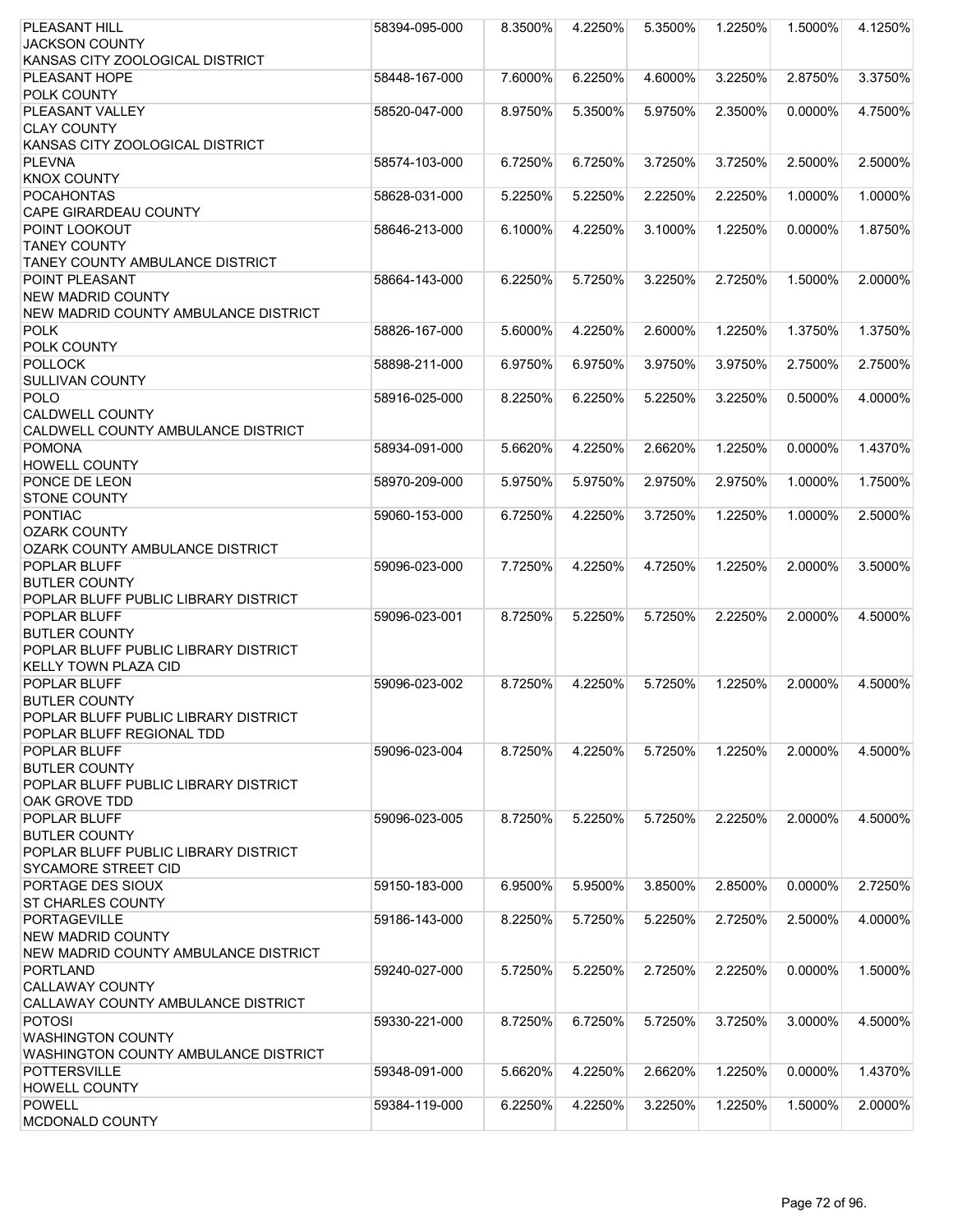| <b>POWERSITE</b>                            | 59402-213-000 | 6.1000% | 4.2250% | 3.1000% | 1.2250% | 0.0000%    | 1.8750% |
|---------------------------------------------|---------------|---------|---------|---------|---------|------------|---------|
| <b>TANEY COUNTY</b>                         |               |         |         |         |         |            |         |
| TANEY COUNTY AMBULANCE DISTRICT             |               |         |         |         |         |            |         |
| <b>POWERSVILLE</b>                          | 59420-171-000 | 6.2250% | 6.2250% | 3.2250% | 3.2250% | 2.0000%    | 2.0000% |
| PUTNAM COUNTY                               |               |         |         |         |         |            |         |
| POYNOR                                      | 59438-181-000 | 6.2250% | 4.2250% | 3.2250% | 1.2250% | 2.0000%    | 2.0000% |
| <b>RIPLEY COUNTY</b>                        |               |         |         |         |         |            |         |
| <b>PRAIRIE HILL</b>                         | 59708-041-000 | 5.9750% | 5.9750% | 2.9750% | 2.9750% | 0.0000%    | 1.7500% |
| <b>CHARITON COUNTY</b>                      |               |         |         |         |         |            |         |
| <b>PRAIRIE HOME</b>                         | 59726-053-000 | 6.7250% | 5.9750% | 3.7250% | 2.9750% | 1.7500%    | 2.5000% |
| <b>COOPER COUNTY</b>                        |               |         |         |         |         |            |         |
| COOPER COUNTY AMBULANCE DISTRICT            |               |         |         |         |         |            |         |
| <b>PRATHERSVILLE</b>                        | 59798-019-000 | 5.9750% | 4.2250% | 2.9750% | 1.2250% | 1.5000%    | 1.7500% |
| <b>BOONE COUNTY</b>                         |               |         |         |         |         |            |         |
| <b>PRATHERSVILLE VILLAGE</b>                | 59816-047-000 | 5.4750% | 5.3500% | 2.4750% | 2.3500% | 0.0000%    | 1.2500% |
| <b>CLAY COUNTY</b>                          |               |         |         |         |         |            |         |
| KANSAS CITY ZOOLOGICAL DISTRICT             |               |         |         |         |         |            |         |
|                                             |               |         |         |         |         |            |         |
| <b>PRESTON</b>                              | 59870-085-000 | 6.7250% | 4.2250% | 3.7250% | 1.2250% | 2.5000%    | 2.5000% |
| <b>HICKORY COUNTY</b>                       |               |         |         |         |         |            |         |
| <b>PRINCETON</b>                            | 59942-129-000 | 7.9750% | 7.9750% | 4.9750% | 4.9750% | 1.2500%    | 3.7500% |
| <b>MERCER COUNTY</b>                        |               |         |         |         |         |            |         |
| <b>PROSPERITY</b>                           | 60050-097-000 | 5.4500% | 4.2250% | 2.4500% | 1.2250% | 0.0000%    | 1.2250% |
| <b>JASPER COUNTY</b>                        |               |         |         |         |         |            |         |
| <b>PROTEM</b>                               | 60068-213-000 | 6.1000% | 4.2250% | 3.1000% | 1.2250% | 0.0000%    | 1.8750% |
| <b>TANEY COUNTY</b>                         |               |         |         |         |         |            |         |
| <b>TANEY COUNTY AMBULANCE DISTRICT</b>      |               |         |         |         |         |            |         |
| <b>PURCELL</b>                              | 60140-097-000 | 6.4500% | 4.2250% | 3.4500% | 1.2250% | 1.0000%    | 2.2250% |
| <b>JASPER COUNTY</b>                        |               |         |         |         |         |            |         |
| PURDIN                                      | 60158-115-000 | 6.2250% | 5.7250% | 3.2250% | 2.7250% | 1.5000%    | 2.0000% |
| <b>LINN COUNTY</b>                          |               |         |         |         |         |            |         |
| LINN COUNTY AMBULANCE DISTRICT              |               |         |         |         |         |            |         |
| <b>PURDY</b>                                | 60176-009-000 | 7.7250% | 4.2250% | 4.7250% | 1.2250% | 0.0000%    | 3.5000% |
| <b>BARRY COUNTY</b>                         |               |         |         |         |         |            |         |
| <b>PUXICO</b>                               | 60284-207-000 | 6.6630% | 4.2250% | 3.6630% | 1.2250% | 1.2500%    | 2.4380% |
| STODDARD COUNTY                             |               |         |         |         |         |            |         |
| STODDARD COUNTY EMERGENCY SERVICES          |               |         |         |         |         |            |         |
| <b>DISTRICT</b>                             |               |         |         |         |         |            |         |
| <b>QUEEN CITY</b>                           | 60356-197-000 | 8.7250% | 4.2250% | 5.7250% | 1.2250% | 3.0000%    | 4.5000% |
|                                             |               |         |         |         |         |            |         |
| <b>SCHUYLER COUNTY</b>                      |               |         |         |         |         |            |         |
| QUINCY                                      | 60392-085-000 | 5.7250% | 4.2250% | 2.7250% | 1.2250% | 1.5000%    | 1.5000% |
| <b>HICKORY COUNTY</b>                       |               |         |         |         |         |            |         |
| <b>QUITMAN</b>                              | 60410-147-000 | 6.2250% | 5.7250% | 3.2250% | 2.7250% | 0.0000%    | 2.0000% |
| <b>NODAWAY COUNTY</b>                       |               |         |         |         |         |            |         |
| NODAWAY COUNTY AMBULANCE DISTRICT           |               |         |         |         |         |            |         |
| <b>QULIN</b>                                | 60428-023-000 | 6.7250% | 4.2250% | 3.7250% | 1.2250% | 1.0000%    | 2.5000% |
| <b>BUTLER COUNTY</b>                        |               |         |         |         |         |            |         |
| <b>RACINE</b>                               | 60446-145-000 | 5.3500% | 4.2250% | 2.3500% | 1.2250% | 1.1250%    | 1.1250% |
| <b>NEWTON COUNTY</b>                        |               |         |         |         |         |            |         |
| <b>RALLS</b>                                | 60536-173-000 | 6.7250% | 6.7250% | 3.7250% | 3.7250% | 0.0000%    | 2.5000% |
| <b>RALLS COUNTY</b>                         |               |         |         |         |         |            |         |
| <b>RANDOLPH</b>                             | 60608-047-000 | 6.9750% | 5.3500% | 3.9750% | 2.3500% | 0.0000%    | 2.7500% |
| <b>CLAY COUNTY</b>                          |               |         |         |         |         |            |         |
| KANSAS CITY ZOOLOGICAL DISTRICT             |               |         |         |         |         |            |         |
| <b>RAVENWOOD</b>                            | 60716-147-000 | 6.2250% | 5.7250% | 3.2250% | 2.7250% | $0.0000\%$ | 2.0000% |
| <b>NODAWAY COUNTY</b>                       |               |         |         |         |         |            |         |
| NODAWAY COUNTY AMBULANCE DISTRICT           |               |         |         |         |         |            |         |
| <b>RAYMONDVILLE</b>                         | 60734-215-000 | 6.1000% | 6.1000% | 3.1000% | 3.1000% | 1.8750%    | 1.8750% |
| <b>TEXAS COUNTY</b>                         |               |         |         |         |         |            |         |
|                                             |               |         |         |         |         | 2.5000%    | 5.0000% |
|                                             |               |         |         |         |         |            |         |
| <b>RAYMORE</b>                              | 60752-037-000 | 9.2250% | 6.2250% | 6.2250% | 3.2250% |            |         |
| <b>CASS COUNTY</b>                          |               |         |         |         |         |            |         |
| SOUTH METROPOLITAN FIRE PROTECTION DISTRICT |               |         |         |         |         |            |         |
|                                             |               |         |         |         |         |            |         |
| <b>RAYMORE</b>                              | 60752-037-001 | 9.7250% | 6.7250% | 6.7250% | 3.7250% | 2.5000%    | 5.5000% |
| <b>CASS COUNTY</b>                          |               |         |         |         |         |            |         |
| SOUTH METROPOLITAN FIRE PROTECTION DISTRICT |               |         |         |         |         |            |         |
| 58 HIGHWAY REGIONAL MARKET CID              |               |         |         |         |         |            |         |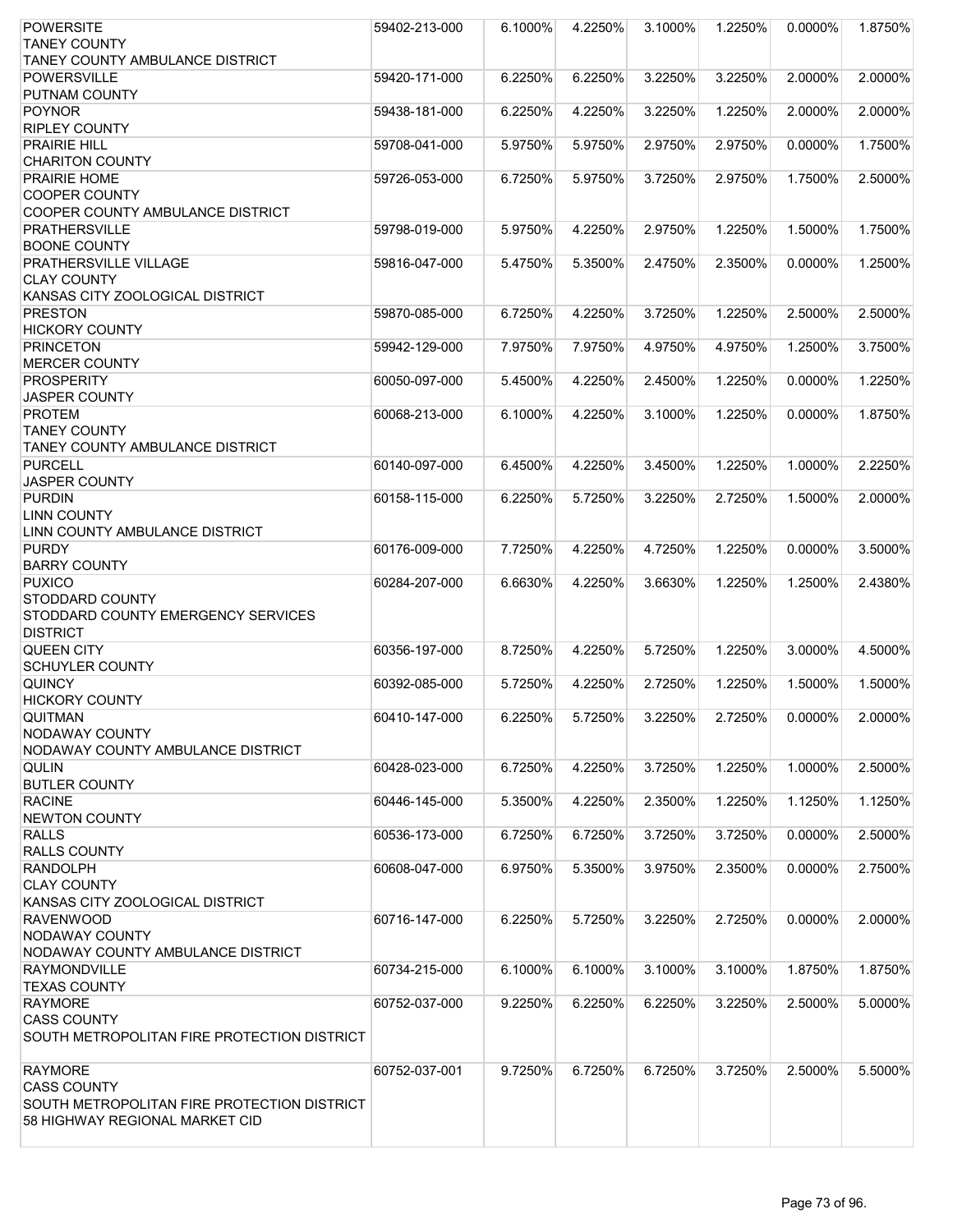| <b>RAYMORE</b>                                                                               | 60752-037-002 | 10.2250% | 6.2250% | 7.2250% | 3.2250% | 2.5000% | 6.0000% |
|----------------------------------------------------------------------------------------------|---------------|----------|---------|---------|---------|---------|---------|
| <b>CASS COUNTY</b><br>SOUTH METROPOLITAN FIRE PROTECTION DISTRICT<br><b>EAST GATEWAY TDD</b> |               |          |         |         |         |         |         |
| <b>RAYMORE</b>                                                                               | 60752-037-003 | 9.9750%  | 6.2250% | 6.9750% | 3.2250% | 2.5000% | 5.7500% |
| <b>CASS COUNTY</b>                                                                           |               |          |         |         |         |         |         |
| SOUTH METROPOLITAN FIRE PROTECTION DISTRICT                                                  |               |          |         |         |         |         |         |
| FOXWOOD VILLAGE CID                                                                          |               |          |         |         |         |         |         |
| <b>RAYMORE</b>                                                                               | 60752-037-004 | 9.4750%  | 6.2250% | 6.4750% | 3.2250% | 2.5000% | 5.2500% |
| <b>CASS COUNTY</b>                                                                           |               |          |         |         |         |         |         |
| SOUTH METROPOLITAN FIRE PROTECTION DISTRICT<br>HUBACH HILL ROAD & NORTH CASS PARKWAY TDD     |               |          |         |         |         |         |         |
| <b>RAYMORE</b>                                                                               | 60752-037-005 | 9.9750%  | 6.2250% | 6.9750% | 3.2250% | 2.5000% | 5.7500% |
| <b>CASS COUNTY</b>                                                                           |               |          |         |         |         |         |         |
| SOUTH METROPOLITAN FIRE PROTECTION DISTRICT                                                  |               |          |         |         |         |         |         |
| HUBACH HILL ROAD & NORTH CASS PARKWAY TDD                                                    |               |          |         |         |         |         |         |
| BELTON/RAYMORE INTERCHANGE TDD                                                               |               |          |         |         |         |         |         |
|                                                                                              |               |          |         |         |         |         |         |
| <b>RAYMORE</b>                                                                               | 60752-037-006 | 9.7250%  | 6.7250% | 6.7250% | 3.7250% | 2.5000% | 5.5000% |
| <b>CASS COUNTY</b>                                                                           |               |          |         |         |         |         |         |
| SOUTH METROPOLITAN FIRE PROTECTION DISTRICT                                                  |               |          |         |         |         |         |         |
| <b>JETER FARM CID</b>                                                                        |               |          |         |         |         |         |         |
| <b>RAYMORE</b>                                                                               | 60752-037-007 | 10.2250% | 6.2250% | 7.2250% | 3.2250% | 2.5000% | 6.0000% |
| <b>CASS COUNTY</b>                                                                           |               |          |         |         |         |         |         |
| SOUTH METROPOLITAN FIRE PROTECTION DISTRICT                                                  |               |          |         |         |         |         |         |
| RAYMORE GALLERIA CID                                                                         |               |          |         |         |         |         |         |
| <b>RAYMORE</b>                                                                               | 60752-037-008 | 10.2250% | 7.2250% | 7.2250% | 4.2250% | 2.5000% | 6.0000% |
| <b>CASS COUNTY</b>                                                                           |               |          |         |         |         |         |         |
| SOUTH METROPOLITAN FIRE PROTECTION DISTRICT                                                  |               |          |         |         |         |         |         |
| HIGHWAY 58 AND DEAN AVENUE CID                                                               |               |          |         |         |         |         |         |
| <b>RAYTOWN</b>                                                                               | 60788-095-000 | 8.3500%  | 4.2250% | 5.3500% | 1.2250% | 2.0000% | 4.1250% |
| JACKSON COUNTY                                                                               |               |          |         |         |         |         |         |
| KANSAS CITY ZOOLOGICAL DISTRICT                                                              |               |          |         |         |         |         |         |
| <b>RAYTOWN FIRE PROTECTION DISTRICT</b>                                                      |               |          |         |         |         |         |         |
| <b>RAYTOWN</b>                                                                               | 60788-095-001 | 9.3500%  | 5.2250% | 6.3500% | 2.2250% | 2.0000% | 5.1250% |
| <b>JACKSON COUNTY</b>                                                                        |               |          |         |         |         |         |         |
| KANSAS CITY ZOOLOGICAL DISTRICT                                                              |               |          |         |         |         |         |         |
| <b>DITZLER CID</b><br><b>RAYTOWN FIRE PROTECTION DISTRICT</b>                                |               |          |         |         |         |         |         |
| <b>RAYTOWN</b>                                                                               | 60788-095-002 | 9.2250%  | 5.1000% | 6.2250% | 2.1000% | 2.0000% | 5.0000% |
| <b>JACKSON COUNTY</b>                                                                        |               |          |         |         |         |         |         |
| KANSAS CITY ZOOLOGICAL DISTRICT                                                              |               |          |         |         |         |         |         |
| HIGHWAY 350 CID                                                                              |               |          |         |         |         |         |         |
| RAYTOWN FIRE PROTECTION DISTRICT                                                             |               |          |         |         |         |         |         |
| <b>RAYTOWN</b>                                                                               | 60788-095-003 | 9.3500%  | 5.2250% | 6.3500% | 2.2250% | 2.0000% | 5.1250% |
| <b>JACKSON COUNTY</b>                                                                        |               |          |         |         |         |         |         |
| KANSAS CITY ZOOLOGICAL DISTRICT                                                              |               |          |         |         |         |         |         |
| <b>RAYTOWN CROSSING CID</b>                                                                  |               |          |         |         |         |         |         |
| RAYTOWN FIRE PROTECTION DISTRICT                                                             |               |          |         |         |         |         |         |
| <b>RAYTOWN</b>                                                                               | 60788-095-004 | 9.3500%  | 5.1000% | 6.3500% | 2.1000% | 2.0000% | 5.1250% |
| <b>JACKSON COUNTY</b>                                                                        |               |          |         |         |         |         |         |
| KANSAS CITY ZOOLOGICAL DISTRICT                                                              |               |          |         |         |         |         |         |
| RAYTOWN HIGHWAY 350 TDD<br>HWY 350 CID                                                       |               |          |         |         |         |         |         |
| RAYTOWN FIRE PROTECTION DISTRICT                                                             |               |          |         |         |         |         |         |
| <b>RAYTOWN</b>                                                                               | 60788-095-005 | 8.8500%  | 4.7250% | 5.8500% | 1.7250% | 2.0000% | 4.6250% |
| <b>JACKSON COUNTY</b>                                                                        |               |          |         |         |         |         |         |
| KANSAS CITY ZOOLOGICAL DISTRICT                                                              |               |          |         |         |         |         |         |
| <b>RAYTOWN SQUARE CID</b>                                                                    |               |          |         |         |         |         |         |
| RAYTOWN FIRE PROTECTION DISTRICT                                                             |               |          |         |         |         |         |         |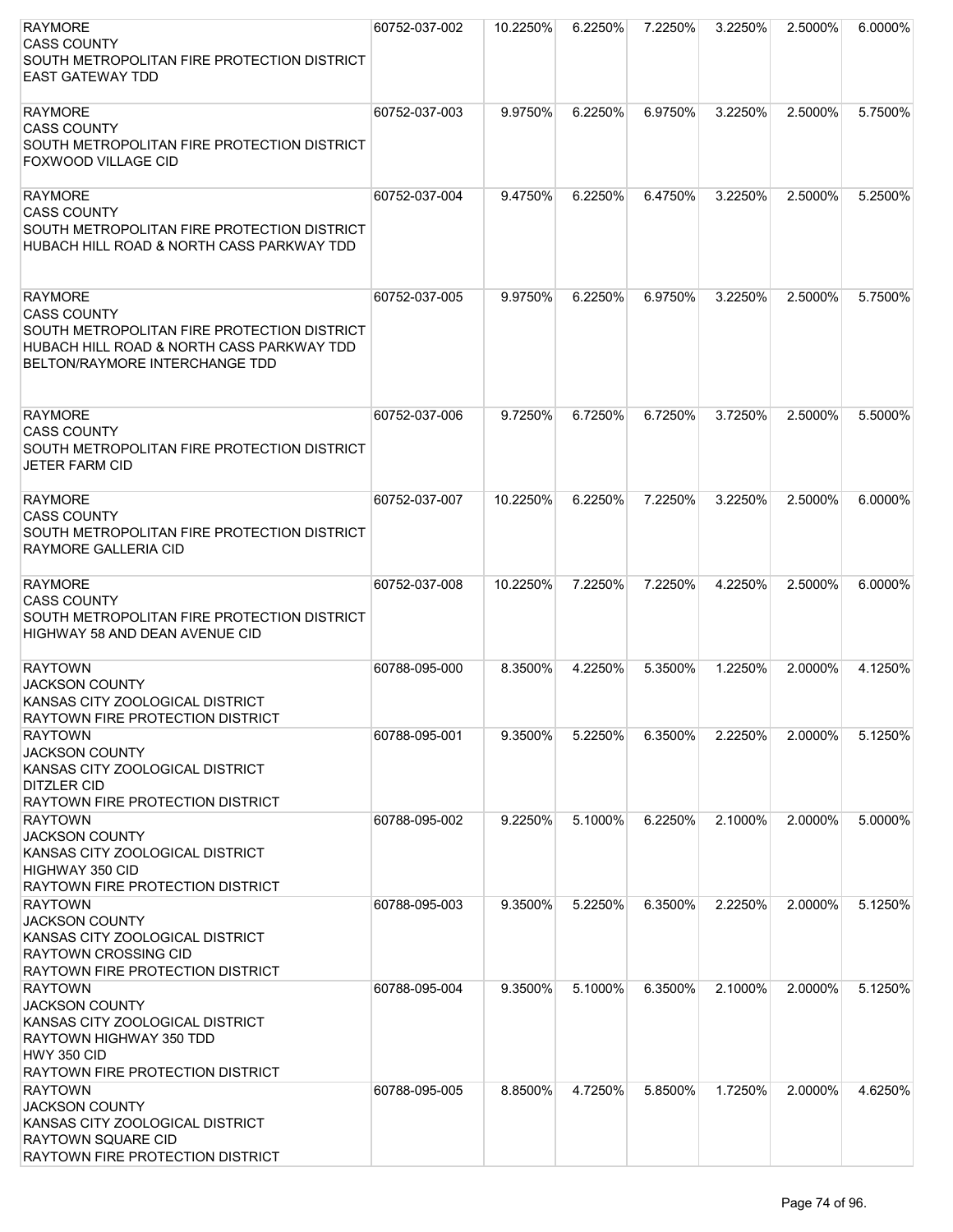| <b>REA</b>                                 | 60842-003-000 | 6.4250%  | 5.9250% | 3.4250% | 2.9250% | 0.0000%    | 2.2000% |
|--------------------------------------------|---------------|----------|---------|---------|---------|------------|---------|
| <b>ANDREW COUNTY</b>                       |               |          |         |         |         |            |         |
| ANDREW COUNTY AMBULANCE DISTRICT           |               |          |         |         |         |            |         |
| <b>READSVILLE</b>                          | 60878-027-000 | 5.7250%  | 5.2250% | 2.7250% | 2.2250% | 0.0000%    | 1.5000% |
| <b>CALLAWAY COUNTY</b>                     |               |          |         |         |         |            |         |
| CALLAWAY COUNTY AMBULANCE DISTRICT         |               |          |         |         |         |            |         |
| <b>REDFORD</b>                             | 60968-179-000 | 5.7250%  | 4.2250% | 2.7250% | 1.2250% | 0.0000%    | 1.5000% |
| <b>REYNOLDS COUNTY</b>                     |               |          |         |         |         |            |         |
| <b>REYNOLDS COUNTY AMBULANCE DISTRICT</b>  |               |          |         |         |         |            |         |
| <b>REDINGS MILL</b>                        | 60986-145-000 | 5.8500%  | 4.2250% | 2.8500% | 1.2250% | 1.1250%    | 1.6250% |
| <b>NEWTON COUNTY</b>                       |               |          |         |         |         |            |         |
| <b>REEDS</b>                               | 61094-097-000 | 5.4500%  | 4.2250% | 2.4500% | 1.2250% | 0.0000%    | 1.2250% |
| <b>JASPER COUNTY</b>                       |               |          |         |         |         |            |         |
| <b>REEDS SPRING</b>                        | 61112-209-000 | 8.9750%  | 5.9750% | 5.9750% | 2.9750% | 1.0000%    | 4.7500% |
| <b>STONE COUNTY</b>                        |               |          |         |         |         |            |         |
| SOUTHERN STONE COUNTY FIRE PROTECTION      |               |          |         |         |         |            |         |
| <b>DISTRICT</b>                            |               |          |         |         |         |            |         |
| <b>REGER</b>                               | 61148-211-000 |          | 6.9750% | 3.9750% | 3.9750% | 2.7500%    | 2.7500% |
|                                            |               | 6.9750%  |         |         |         |            |         |
| <b>SULLIVAN COUNTY</b>                     |               |          |         |         |         |            |         |
| <b>RENICK</b>                              | 61166-175-000 | 5.9750%  | 5.4750% | 2.9750% | 2.4750% | 0.0000%    | 1.7500% |
| <b>RANDOLPH COUNTY</b>                     |               |          |         |         |         |            |         |
| RANDOLPH COUNTY AMBULANCE DISTRICT         |               |          |         |         |         |            |         |
| <b>RENSSELAER</b>                          | 61184-173-000 | 6.7250%  | 6.7250% | 3.7250% | 3.7250% | 0.0000%    | 2.5000% |
| <b>RALLS COUNTY</b>                        |               |          |         |         |         |            |         |
| <b>RENSSELAER</b>                          | 61184-173-001 | 7.2250%  | 6.7250% | 4.2250% | 3.7250% | $0.0000\%$ | 3.0000% |
| <b>RALLS COUNTY</b>                        |               |          |         |         |         |            |         |
| MONROE CITY AMBULANCE DISTRICT             |               |          |         |         |         |            |         |
| <b>REPUBLIC</b>                            | 61238-043-000 | 8.3500%  | 4.2250% | 5.3500% | 1.2250% | 0.2500%    | 4.1250% |
| <b>CHRISTIAN COUNTY</b>                    |               |          |         |         |         |            |         |
| <b>CHRISTIAN COUNTY EMERGENCY SERVICES</b> |               |          |         |         |         |            |         |
| <b>DISTRICT</b>                            |               |          |         |         |         |            |         |
| <b>REPUBLIC</b>                            | 61238-077-000 | 8.3500%  | 4.2250% | 5.3500% | 1.2250% | 0.8750%    | 4.1250% |
| <b>GREENE COUNTY</b>                       |               |          |         |         |         |            |         |
| <b>REVERE</b>                              | 61292-045-000 | 6.7250%  | 4.2250% | 3.7250% | 1.2250% | $0.0000\%$ | 2.5000% |
| <b>CLARK COUNTY</b>                        |               |          |         |         |         |            |         |
| <b>CLARK COUNTY AMBULANCE DISTRICT</b>     |               |          |         |         |         |            |         |
| <b>REYNOLDS</b>                            | 61310-179-000 | 5.7250%  | 4.2250% | 2.7250% | 1.2250% | 0.0000%    | 1.5000% |
| <b>REYNOLDS COUNTY</b>                     |               |          |         |         |         |            |         |
| REYNOLDS COUNTY AMBULANCE DISTRICT         |               |          |         |         |         |            |         |
| RHINELAND                                  | 61328-139-000 | 7.4750%  | 4.2250% | 4.4750% | 1.2250% | 2.2500%    | 3.2500% |
| MONTGOMERY COUNTY                          |               |          |         |         |         |            |         |
| HERMANN AREA AMBULANCE DISTRICT            |               |          |         |         |         |            |         |
| <b>RICHARDS</b>                            | 61364-217-000 | 5.2250%  | 4.2250% | 2.2250% | 1.2250% | 0.0000%    | 1.0000% |
| <b>VERNON COUNTY</b>                       |               |          |         |         |         |            |         |
| <b>RICH FOUNTAIN</b>                       | 61400-151-000 | 6.4750%  | 5.9750% | 3.4750% | 2.9750% | 1.2500%    | 2.2500% |
| <b>OSAGE COUNTY</b>                        |               |          |         |         |         |            |         |
| <b>OSAGE AMBULANCE DISTRICT</b>            |               |          |         |         |         |            |         |
| <b>RICH HILL</b>                           | 61418-013-000 |          |         |         | 4.2250% | $0.0000\%$ | 3.0000% |
|                                            |               | 7.2250%  | 7.2250% | 4.2250% |         |            |         |
| <b>BATES COUNTY</b>                        |               |          |         |         |         |            |         |
| <b>RICHLAND</b>                            | 61562-029-000 | 8.4750%  | 5.4750% | 5.4750% | 2.4750% | 1.0000%    | 4.2500% |
| <b>CAMDEN COUNTY</b>                       |               |          |         |         |         |            |         |
| PULASKI COUNTY AMBULANCE DISTRICT          |               |          |         |         |         |            |         |
| <b>RICHLAND</b>                            | 61562-105-000 | 8.4130%  | 4.2250% | 5.4130% | 1.2250% | 1.0000%    | 4.1880% |
| <b>LACLEDE COUNTY</b>                      |               |          |         |         |         |            |         |
| PULASKI COUNTY AMBULANCE DISTRICT          |               |          |         |         |         |            |         |
| <b>RICHLAND</b>                            | 61562-169-000 | 8.4750%  | 4.2250% | 5.4750% | 1.2250% | 1.0000%    | 4.2500% |
| <b>PULASKI COUNTY</b>                      |               |          |         |         |         |            |         |
| PULASKI COUNTY AMBULANCE DISTRICT          |               |          |         |         |         |            |         |
| <b>RICHMOND</b>                            | 61670-177-000 | 8.2250%  | 7.7250% | 5.2250% | 4.7250% | 1.0000%    | 4.0000% |
| <b>RAY COUNTY</b>                          |               |          |         |         |         |            |         |
| <b>RAY COUNTY AMBULANCE DISTRICT</b>       |               |          |         |         |         |            |         |
| <b>RICHMOND HEIGHTS</b>                    | 61706-189-000 | 9.1130%  | 5.7250% | 5.7250% | 2.7250% | 0.0000%    | 4.8880% |
| <b>ST LOUIS COUNTY</b>                     |               |          |         |         |         |            |         |
| <b>RICHMOND HEIGHTS</b>                    | 61706-189-001 | 11.1130% | 6.7250% | 7.7250% | 3.7250% | $0.0000\%$ | 6.8880% |
| <b>ST LOUIS COUNTY</b>                     |               |          |         |         |         |            |         |
| BRENTWOOD BLVD/CLAYTON ROAD CID            |               |          |         |         |         |            |         |
| BRENTWOOD BLVD/CLAYTON ROAD TDD            |               |          |         |         |         |            |         |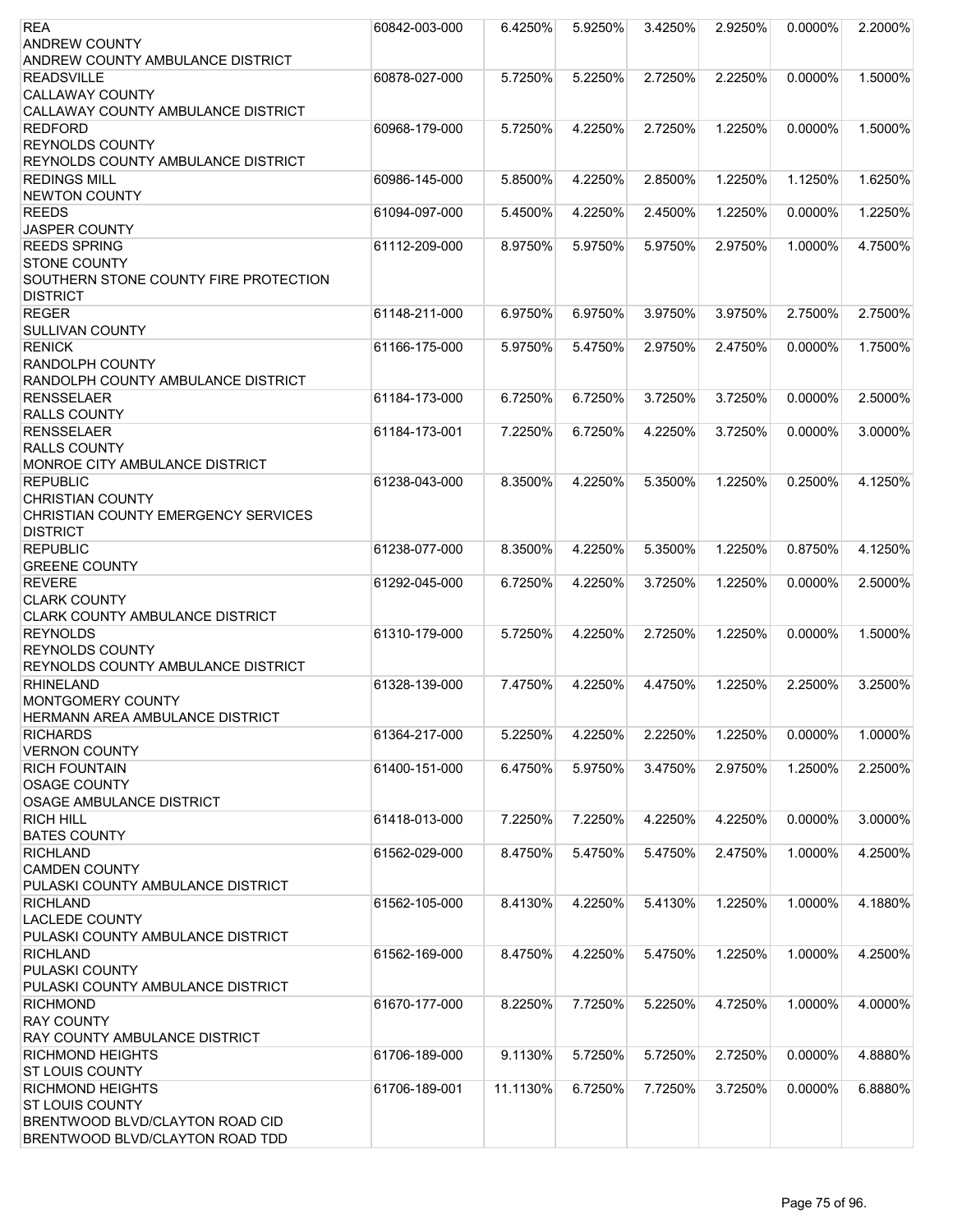| <b>RICHMOND HEIGHTS</b>                  | 61706-189-002 | 11.1130% | 6.7250% | 7.7250% | 3.7250% | 0.0000% | 6.8880% |
|------------------------------------------|---------------|----------|---------|---------|---------|---------|---------|
| <b>ST LOUIS COUNTY</b>                   |               |          |         |         |         |         |         |
| CHESHIRE CID                             |               |          |         |         |         |         |         |
| <b>CHESHIRE TDD</b>                      |               |          |         |         |         |         |         |
| <b>RICHMOND HEIGHTS</b>                  | 61706-189-003 | 10.1130% | 6.7250% | 6.7250% | 3.7250% | 0.0000% | 5.8880% |
| <b>ST LOUIS COUNTY</b>                   |               |          |         |         |         |         |         |
| <b>CROSSINGS AT RICHMOND HEIGHTS CID</b> |               |          |         |         |         |         |         |
| RICHMOND HEIGHTS (T2)                    | 61708-189-000 | 9.1130%  | 5.7250% | 5.7250% | 2.7250% | 0.0000% | 4.8880% |
| <b>ST LOUIS COUNTY</b>                   |               |          |         |         |         |         |         |
| RICHMOND HEIGHTS (T2)                    | 61708-189-001 | 10.1130% | 5.7250% | 6.7250% | 2.7250% | 0.0000% | 5.8880% |
| <b>ST LOUIS COUNTY</b>                   |               |          |         |         |         |         |         |
| <b>FRANCIS PLACE TDD</b>                 |               |          |         |         |         |         |         |
| RICHMOND HEIGHTS (T3)                    | 61709-189-000 | 9.1130%  | 5.7250% | 5.7250% | 2.7250% | 0.0000% | 4.8880% |
| <b>ST LOUIS COUNTY</b>                   |               |          |         |         |         |         |         |
| RICHMOND HEIGHTS (T3)                    | 61709-189-001 | 9.6130%  | 5.7250% | 6.2250% | 2.7250% | 0.0000% | 5.3880% |
| <b>ST LOUIS COUNTY</b>                   |               |          |         |         |         |         |         |
| HADLEY TOWNSHIP SOUTH 2 CID              |               |          |         |         |         |         |         |
| RICHMOND HEIGHTS (T3)                    | 61709-189-002 | 10.1130% | 6.7250% | 6.7250% | 3.7250% | 0.0000% | 5.8880% |
| <b>ST LOUIS COUNTY</b>                   |               |          |         |         |         |         |         |
|                                          |               |          |         |         |         |         |         |
| <b>CROSSINGS AT RICHMOND HEIGHTS CID</b> |               |          |         |         |         |         |         |
| RICHMOND HEIGHTS (T6)                    | 61712-189-000 | 9.1130%  | 5.7250% | 5.7250% | 2.7250% | 0.0000% | 4.8880% |
| ST LOUIS COUNTY                          |               |          |         |         |         |         |         |
| RICHMOND HEIGHTS (T6)                    | 61712-189-001 | 9.6130%  | 5.7250% | 6.2250% | 2.7250% | 0.0000% | 5.3880% |
| <b>ST LOUIS COUNTY</b>                   |               |          |         |         |         |         |         |
| HADLEY TOWNSHIP SOUTH 2 CID              |               |          |         |         |         |         |         |
| RICHMOND HEIGHTS (T7)                    | 61713-189-000 | 9.1130%  | 5.7250% | 5.7250% | 2.7250% | 0.0000% | 4.8880% |
| ST LOUIS COUNTY                          |               |          |         |         |         |         |         |
| <b>RICHWOODS</b>                         | 61796-221-000 | 7.2250%  | 6.7250% | 4.2250% | 3.7250% | 2.5000% | 3.0000% |
| <b>WASHINGTON COUNTY</b>                 |               |          |         |         |         |         |         |
| WASHINGTON COUNTY AMBULANCE DISTRICT     |               |          |         |         |         |         |         |
| <b>RIDGEDALE</b>                         | 61850-213-000 | 6.1000%  | 4.2250% | 3.1000% | 1.2250% | 0.0000% | 1.8750% |
| <b>TANEY COUNTY</b>                      |               |          |         |         |         |         |         |
| <b>TANEY COUNTY AMBULANCE DISTRICT</b>   |               |          |         |         |         |         |         |
| <b>RIDGELEY</b>                          | 61886-165-000 | 5.6000%  | 5.6000% | 2.6000% | 2.6000% | 0.0000% | 1.3750% |
| PLATTE COUNTY                            |               |          |         |         |         |         |         |
| <b>RIDGEWAY</b>                          | 61904-081-000 | 7.7250%  | 5.4750% | 4.7250% | 2.4750% | 0.0000% | 3.5000% |
| <b>HARRISON COUNTY</b>                   |               |          |         |         |         |         |         |
| NOEL T ADAMS AMBULANCE DISTRICT          |               |          |         |         |         |         |         |
| <b>RISCO</b>                             | 61994-143-000 | 7.2250%  | 5.7250% | 4.2250% | 2.7250% | 2.5000% | 3.0000% |
| <b>NEW MADRID COUNTY</b>                 |               |          |         |         |         |         |         |
| NEW MADRID COUNTY AMBULANCE DISTRICT     |               |          |         |         |         |         |         |
| <b>RITCHEY</b>                           | 62030-145-000 | 5.3500%  | 4.2250% | 2.3500% | 1.2250% | 1.1250% | 1.1250% |
| <b>NEWTON COUNTY</b>                     |               |          |         |         |         |         |         |
| RIVER BEND                               | 62056-095-000 | 6.6000%  | 4.2250% | 3.6000% | 1.2250% | 0.0000% | 2.3750% |
| <b>JACKSON COUNTY</b>                    |               |          |         |         |         |         |         |
| KANSAS CITY ZOOLOGICAL DISTRICT          |               |          |         |         |         |         |         |
| <b>RIVERSIDE</b>                         | 62156-165-000 | 6.6000%  | 6.6000% | 3.6000% | 3.6000% | 1.0000% | 2.3750% |
| PLATTE COUNTY                            |               |          |         |         |         |         |         |
| <b>RIVERSIDE</b>                         | 62156-165-001 | 7.6000%  | 7.6000% | 4.6000% | 4.6000% | 1.0000% | 3.3750% |
| PLATTE COUNTY                            |               |          |         |         |         |         |         |
| RIVERSIDE GATEWAY CROSSING CID           |               |          |         |         |         |         |         |
| <b>RIVERVIEW</b>                         | 62192-189-000 | 8.1130%  | 4.7250% | 4.7250% | 1.7250% | 0.0000% | 3.8880% |
| <b>ST LOUIS COUNTY</b>                   |               |          |         |         |         |         |         |
| <b>RIVES</b>                             | 62228-069-000 | 5.7250%  | 5.7250% | 2.7250% | 2.7250% | 0.0000% | 1.5000% |
| <b>DUNKLIN COUNTY</b>                    |               |          |         |         |         |         |         |
| <b>ROACH</b>                             | 62246-029-000 | 5.4750%  | 5.4750% | 2.4750% | 2.4750% | 0.0000% | 1.2500% |
| <b>CAMDEN COUNTY</b>                     |               |          |         |         |         |         |         |
| <b>ROANOKE</b>                           | 62282-089-000 | 6.8500%  | 6.8500% | 3.8500% | 3.8500% | 2.1250% | 2.6250% |
| <b>HOWARD COUNTY</b>                     |               |          |         |         |         |         |         |
| <b>ROANOKE</b>                           | 62282-175-000 | 5.9750%  | 5.4750% | 2.9750% | 2.4750% | 0.0000% | 1.7500% |
| <b>RANDOLPH COUNTY</b>                   |               |          |         |         |         |         |         |
| RANDOLPH COUNTY AMBULANCE DISTRICT       |               |          |         |         |         |         |         |
| <b>ROBERTSVILLE</b>                      | 62426-071-000 | 6.4750%  | 4.2250% | 3.4750% | 1.2250% | 0.0000% | 2.2500% |
| <b>FRANKLIN COUNTY</b>                   |               |          |         |         |         |         |         |
| <b>MERAMEC AMBULANCE DISTRICT</b>        |               |          |         |         |         |         |         |
| <b>ROBY</b>                              | 62480-215-000 | 6.1000%  | 6.1000% | 3.1000% | 3.1000% | 1.8750% | 1.8750% |
| <b>TEXAS COUNTY</b>                      |               |          |         |         |         |         |         |
|                                          |               |          |         |         |         |         |         |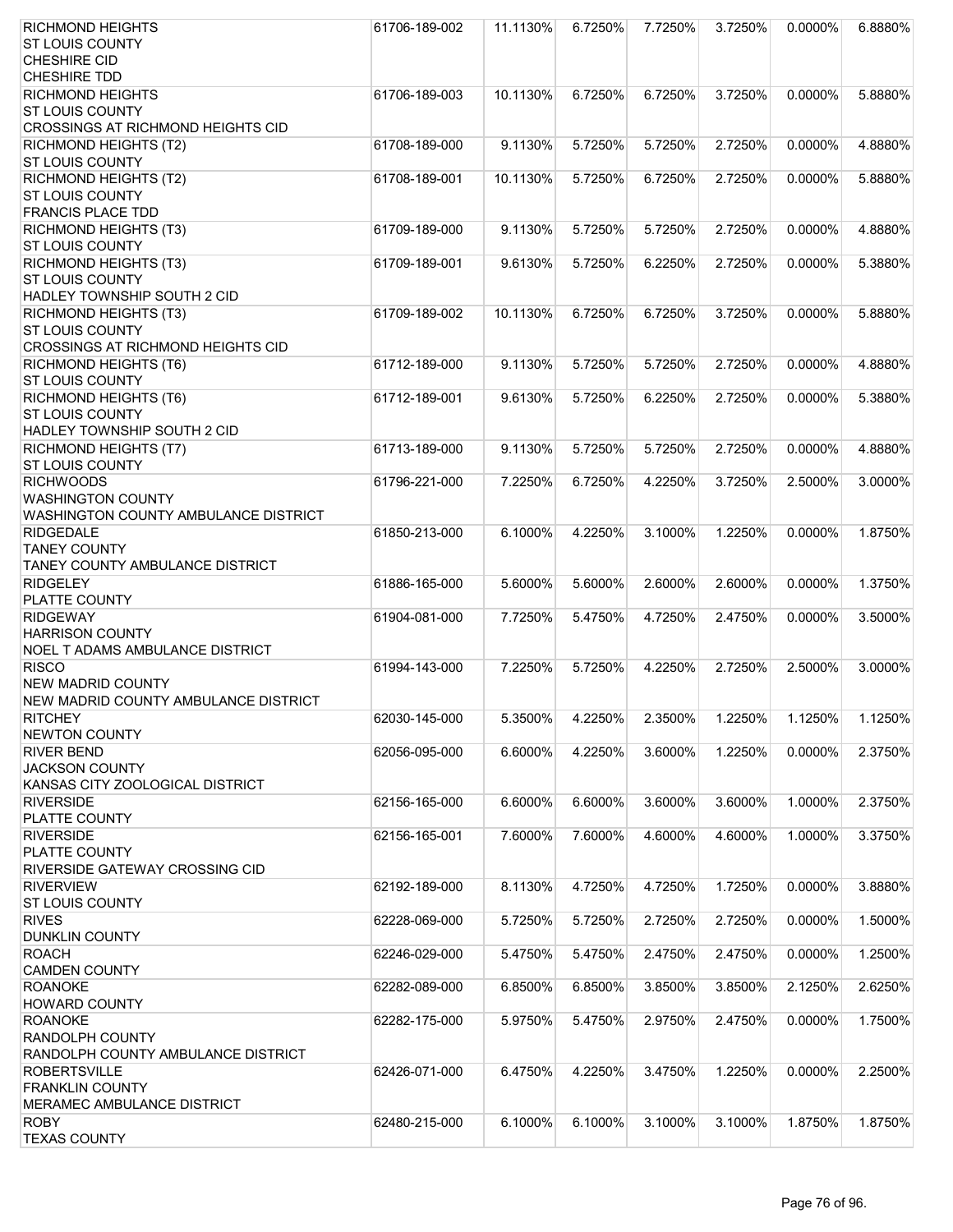| <b>ROCHEPORT</b>                                                 | 62498-019-000 | 7.4750%  | 4.2250% | 4.4750% | 1.2250% | 1.5000%    | 3.2500% |
|------------------------------------------------------------------|---------------|----------|---------|---------|---------|------------|---------|
| <b>BOONE COUNTY</b>                                              |               |          |         |         |         |            |         |
| ROCKAWAY BEACH                                                   | 62570-213-000 | 8.1000%  | 4.2250% | 5.1000% | 1.2250% | 1.0000%    | 3.8750% |
| <b>TANEY COUNTY</b>                                              |               |          |         |         |         |            |         |
| TANEY COUNTY AMBULANCE DISTRICT<br><b>ROCKBRIDGE</b>             | 62588-153-000 | 6.7250%  | 4.2250% | 3.7250% | 1.2250% | 1.0000%    | 2.5000% |
| <b>OZARK COUNTY</b>                                              |               |          |         |         |         |            |         |
| OZARK COUNTY AMBULANCE DISTRICT                                  |               |          |         |         |         |            |         |
| <b>ROCK HILL</b>                                                 | 62660-189-000 | 9.1130%  | 4.2250% | 5.7250% | 1.2250% | 0.0000%    | 4.8880% |
| <b>ST LOUIS COUNTY</b>                                           |               |          |         |         |         |            |         |
| ROCK HILL (T3)                                                   | 62663-189-000 | 9.1130%  | 4.2250% | 5.7250% | 1.2250% | 0.0000%    | 4.8880% |
| <b>ST LOUIS COUNTY</b>                                           |               |          |         |         |         |            |         |
| ROCK HILL (T3)                                                   | 62663-189-001 | 11.1130% | 5.2250% | 7.7250% | 2.2250% | 0.0000%    | 6.8880% |
| <b>ST LOUIS COUNTY</b>                                           |               |          |         |         |         |            |         |
| <b>MARKET AT MCKNIGHT 1 TDD</b>                                  |               |          |         |         |         |            |         |
| <b>MARKET AT MCKNIGHT CID</b><br>ROCK HILL (T4)                  | 62664-189-000 | 9.1130%  | 4.2250% | 5.7250% | 1.2250% | $0.0000\%$ | 4.8880% |
| <b>ST LOUIS COUNTY</b>                                           |               |          |         |         |         |            |         |
| <b>ROCK PORT</b>                                                 | 62696-005-000 | 8.7250%  | 8.7250% | 5.7250% | 5.7250% | 0.0000%    | 4.5000% |
| <b>ATCHISON COUNTY</b>                                           |               |          |         |         |         |            |         |
| <b>ROCKVIEW</b>                                                  | 62768-201-000 | 5.2250%  | 5.2250% | 2.2250% | 2.2250% | 1.0000%    | 1.0000% |
| <b>SCOTT COUNTY</b>                                              |               |          |         |         |         |            |         |
| <b>ROCKVILLE</b>                                                 | 62786-013-000 | 6.2250%  | 5.2250% | 3.2250% | 2.2250% | 0.0000%    | 2.0000% |
| <b>BATES COUNTY</b>                                              |               |          |         |         |         |            |         |
| <b>ROCKY COMFORT</b>                                             | 62822-119-000 | 6.2250%  | 4.2250% | 3.2250% | 1.2250% | 1.5000%    | 2.0000% |
| MCDONALD COUNTY                                                  |               |          |         |         |         |            |         |
| <b>ROCKY MOUNT</b>                                               | 62858-141-000 | 5.7250%  | 5.2250% | 2.7250% | 2.2250% | 0.5000%    | 1.5000% |
| <b>MORGAN COUNTY</b><br>MID-MO AMBULANCE DISTRICT                |               |          |         |         |         |            |         |
| <b>ROGERSVILLE</b>                                               | 62894-077-000 | 8.2250%  | 4.2250% | 5.2250% | 1.2250% | 3.1250%    | 4.0000% |
| <b>GREENE COUNTY</b>                                             |               |          |         |         |         |            |         |
| <b>ROGERSVILLE</b>                                               | 62894-077-001 | 9.2250%  | 5.2250% | 6.2250% | 2.2250% | 3.1250%    | 5.0000% |
| <b>GREENE COUNTY</b>                                             |               |          |         |         |         |            |         |
| <b>LOGAN ESTATES CID</b>                                         |               |          |         |         |         |            |         |
| <b>ROGERSVILLE</b>                                               | 62894-225-000 | 8.5580%  | 4.2250% | 5.5580% | 1.2250% | 4.3330%    | 4.3330% |
| <b>WEBSTER COUNTY</b>                                            |               |          |         |         |         |            |         |
| <b>ROLLA</b>                                                     | 62912-161-000 | 7.6000%  | 4.2250% | 4.6000% | 1.2250% | 0.0000%    | 3.3750% |
| PHELPS COUNTY                                                    |               |          |         |         |         |            |         |
| <b>ROLLA</b><br>PHELPS COUNTY                                    | 62912-161-001 | 8.6000%  | 5.2250% | 5.6000% | 2.2250% | $0.0000\%$ | 4.3750% |
| <b>FORUM PLAZA CID</b>                                           |               |          |         |         |         |            |         |
| <b>ROLLA</b>                                                     | 62912-161-002 | 8.6000%  | 4.2250% | 5.6000% | 1.2250% | 0.0000%    | 4.3750% |
| PHELPS COUNTY                                                    |               |          |         |         |         |            |         |
| MOVE ROLLA REGIONAL TDD                                          |               |          |         |         |         |            |         |
| <b>ROMBAUER</b>                                                  | 62966-023-000 | 5.2250%  | 4.2250% | 2.2250% | 1.2250% | 1.0000%    | 1.0000% |
| <b>BUTLER COUNTY</b>                                             |               |          |         |         |         |            |         |
| <b>ROSCOE</b>                                                    | 63074-185-000 | 4.7250%  | 4.2250% | 1.7250% | 1.2250% | 0.0000%    | 0.5000% |
| <b>ST CLAIR COUNTY</b>                                           |               |          |         |         |         |            |         |
| <b>ROSEBUD</b>                                                   | 63110-073-000 | 7.6000%  | 4.2250% | 4.6000% | 1.2250% | 2.0000%    | 3.3750% |
| <b>GASCONADE COUNTY</b><br><b>GERALD AREA AMBULANCE DISTRICT</b> |               |          |         |         |         |            |         |
| <b>ROSELLE</b>                                                   | 63182-123-000 | 6.2250%  | 4.2250% | 3.2250% | 1.2250% | 1.5000%    | 2.0000% |
| <b>MADISON COUNTY</b>                                            |               |          |         |         |         |            |         |
| <b>ROSENDALE</b>                                                 | 63200-003-000 | 6.4250%  | 5.9250% | 3.4250% | 2.9250% | 0.0000%    | 2.2000% |
| <b>ANDREW COUNTY</b>                                             |               |          |         |         |         |            |         |
| ANDREW COUNTY AMBULANCE DISTRICT                                 |               |          |         |         |         |            |         |
| <b>ROTHVILLE</b>                                                 | 63236-041-000 | 5.9750%  | 5.9750% | 2.9750% | 2.9750% | 0.0000%    | 1.7500% |
| <b>CHARITON COUNTY</b>                                           |               |          |         |         |         |            |         |
| ROUND GROVE                                                      | 63308-109-000 | 5.8500%  | 5.8500% | 2.8500% | 2.8500% | 0.0000%    | 1.6250% |
| <b>LAWRENCE COUNTY</b>                                           |               |          |         |         |         |            |         |
| <b>ROUND SPRING</b>                                              | 63380-203-000 | 5.2250%  | 4.2250% | 2.2250% | 1.2250% | 1.0000%    | 1.0000% |
| <b>SHANNON COUNTY</b><br><b>RUETER</b>                           | 63524-213-000 | 6.1000%  | 4.2250% | 3.1000% | 1.2250% | 0.0000%    | 1.8750% |
| <b>TANEY COUNTY</b>                                              |               |          |         |         |         |            |         |
| TANEY COUNTY AMBULANCE DISTRICT                                  |               |          |         |         |         |            |         |
| <b>RUSH HILL</b>                                                 | 63560-007-000 | 6.8500%  | 4.2250% | 3.8500% | 1.2250% | 0.0000%    | 2.6250% |
| <b>AUDRAIN COUNTY</b>                                            |               |          |         |         |         |            |         |
| <b>AUDRAIN AMBULANCE DISTRICT</b>                                |               |          |         |         |         |            |         |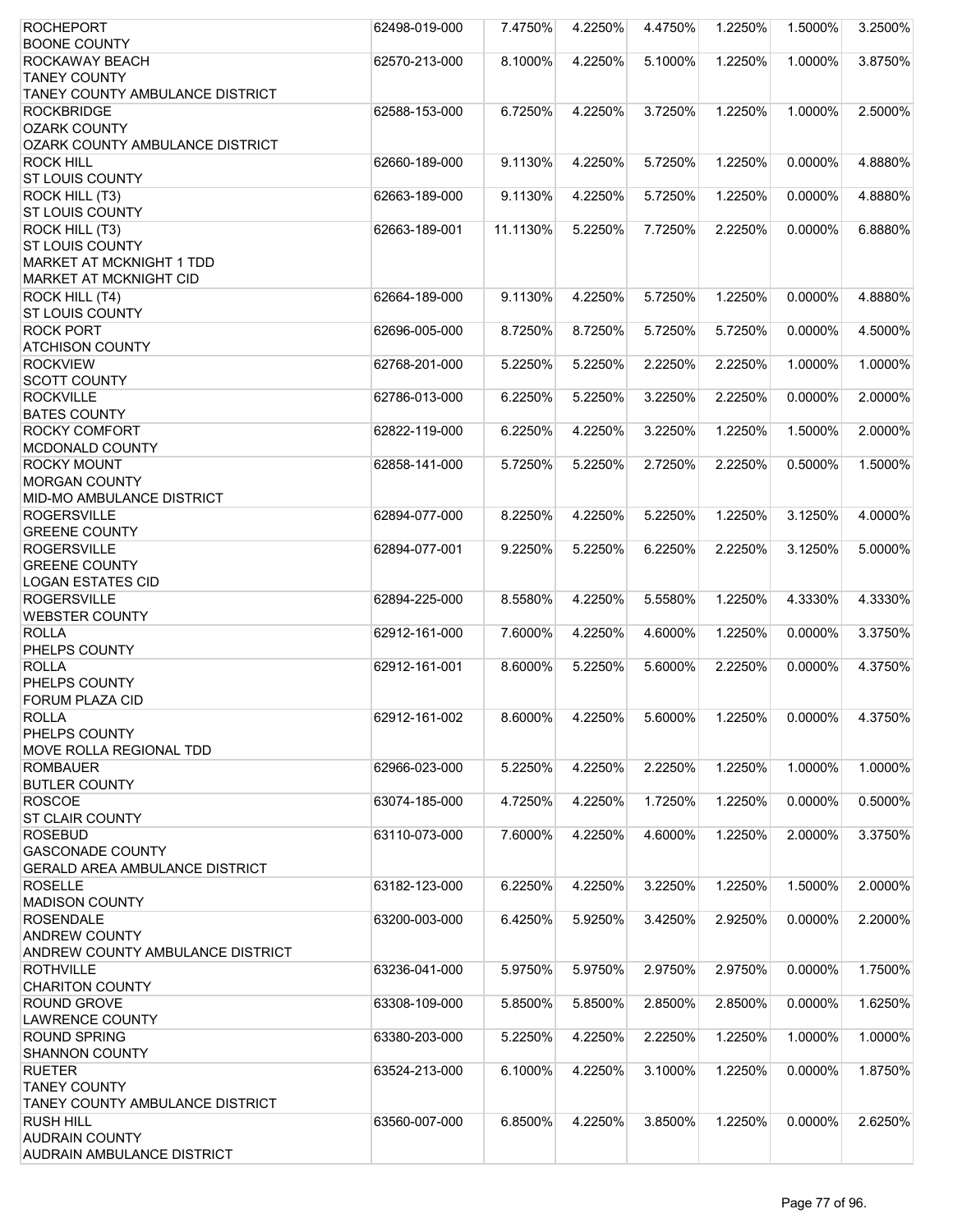| <b>RUSHVILLE</b>                               | 63596-021-000 | 5.8250%  | 5.8250% | 2.8250% | 2.8250% | 0.0000%    | 1.6000% |
|------------------------------------------------|---------------|----------|---------|---------|---------|------------|---------|
| <b>BUCHANAN COUNTY</b>                         |               |          |         |         |         |            |         |
| <b>RUSSELLVILLE</b>                            | 63704-051-000 | 6.7250%  | 5.7250% | 3.7250% | 2.7250% | 1.0000%    | 2.5000% |
| <b>COLE COUNTY</b>                             |               |          |         |         |         |            |         |
| <b>RUTLEDGE</b>                                | 63776-199-000 | 6.4750%  | 5.4750% | 3.4750% | 2.4750% | 0.0000%    | 2.2500% |
| <b>SCOTLAND COUNTY</b>                         |               |          |         |         |         |            |         |
| <b>SACO</b>                                    | 63830-123-000 | 6.2250%  | 4.2250% | 3.2250% | 1.2250% | 1.5000%    | 2.0000% |
| <b>MADISON COUNTY</b>                          |               |          |         |         | 1.2250% | 0.2500%    | 2.7500% |
| <b>SADDLEBROOKE</b><br><b>CHRISTIAN COUNTY</b> | 63857-043-000 | 6.9750%  | 4.2250% | 3.9750% |         |            |         |
| CHRISTIAN COUNTY EMERGENCY SERVICES            |               |          |         |         |         |            |         |
| <b>DISTRICT</b>                                |               |          |         |         |         |            |         |
| <b>SADDLEBROOKE</b>                            | 63857-213-000 | 7.1000%  | 4.2250% | 4.1000% | 1.2250% | 0.0000%    | 2.8750% |
| <b>TANEY COUNTY</b>                            |               |          |         |         |         |            |         |
| <b>TANEY COUNTY AMBULANCE DISTRICT</b>         |               |          |         |         |         |            |         |
| <b>SAGINAW</b>                                 | 63902-145-000 | 6.3500%  | 4.2250% | 3.3500% | 1.2250% | 1.1250%    | 2.1250% |
| NEWTON COUNTY                                  |               |          |         |         |         |            |         |
| <b>ST ALBANS</b>                               | 63938-071-000 | 6.4750%  | 4.2250% | 3.4750% | 1.2250% | 0.0000%    | 2.2500% |
| <b>FRANKLIN COUNTY</b>                         |               |          |         |         |         |            |         |
| MERAMEC AMBULANCE DISTRICT                     |               |          |         |         |         |            |         |
| <b>ST ANN</b>                                  | 63956-189-000 | 8.8630%  | 4.2250% | 5.4750% | 1.2250% | 0.0000%    | 4.6380% |
| <b>ST LOUIS COUNTY</b>                         |               |          |         |         |         |            |         |
| <b>ST ANN</b>                                  | 63956-189-001 | 9.6130%  | 4.2250% | 6.2250% | 1.2250% | 0.0000%    | 5.3880% |
| <b>ST LOUIS COUNTY</b>                         |               |          |         |         |         |            |         |
| ST CHARLES ROCK ROAD TDD                       |               |          |         |         |         |            |         |
| <b>ST ANN</b>                                  | 63956-189-002 | 10.6130% | 5.2250% | 7.2250% | 2.2250% | $0.0000\%$ | 6.3880% |
| <b>ST LOUIS COUNTY</b>                         |               |          |         |         |         |            |         |
| ADIE/ST CHARLES ROCK ROAD CID                  |               |          |         |         |         |            |         |
| <b>ST CHARLES ROCK ROAD TDD</b>                |               |          |         |         |         |            |         |
| ST ANN(T2)                                     | 63958-189-000 | 8.8630%  | 4.2250% | 5.4750% | 1.2250% | 0.0000%    | 4.6380% |
| <b>ST LOUIS COUNTY</b>                         | 63958-189-001 | 10.6130% | 5.2250% | 7.2250% | 2.2250% | 0.0000%    | 6.3880% |
| ST ANN (T2)<br><b>ST LOUIS COUNTY</b>          |               |          |         |         |         |            |         |
| <b>NWP CID</b>                                 |               |          |         |         |         |            |         |
| <b>ST CHARLES ROCK ROAD TDD</b>                |               |          |         |         |         |            |         |
| ST ANN (T2)                                    | 63958-189-002 | 9.6130%  | 4.2250% | 6.2250% | 1.2250% | $0.0000\%$ | 5.3880% |
| <b>ST LOUIS COUNTY</b>                         |               |          |         |         |         |            |         |
| ST CHARLES ROCK ROAD TDD                       |               |          |         |         |         |            |         |
| ST ANN (T2)                                    | 63958-189-003 | 10.6130% | 5.2250% | 7.2250% | 2.2250% | $0.0000\%$ | 6.3880% |
| ST LOUIS COUNTY                                |               |          |         |         |         |            |         |
| ST CHARLES ROCK ROAD TDD                       |               |          |         |         |         |            |         |
| ADIE/ST CHARLES ROCK ROAD CID                  |               |          |         |         |         |            |         |
| <b>ST ANTHONY</b>                              | 63992-131-000 | 5.7250%  | 5.2250% | 2.7250% | 2.2250% | 1.0000%    | 1.5000% |
| <b>MILLER COUNTY</b>                           |               |          |         |         |         |            |         |
| MILLER COUNTY AMBULANCE DISTRICT               |               |          |         |         |         |            |         |
| <b>ST CATHARINE</b>                            | 64046-115-000 | 6.2250%  | 5.7250% | 3.2250% | 2.7250% | 1.5000%    | 2.0000% |
| <b>LINN COUNTY</b>                             |               |          |         |         |         |            |         |
| LINN COUNTY AMBULANCE DISTRICT                 |               |          |         |         |         |            |         |
| <b>ST CHARLES</b>                              | 64082-183-000 | 7.9500%  | 5.9500% | 4.8500% | 2.8500% | 1.0000%    | 3.7250% |
| <b>ST CHARLES COUNTY</b>                       |               |          |         |         |         |            |         |
| <b>ST CHARLES</b><br><b>ST CHARLES COUNTY</b>  | 64082-183-001 | 8.9500%  | 6.9500% | 5.8500% | 3.8500% | 1.0000%    | 4.7250% |
| <b>ELM &amp; 370 CID</b>                       |               |          |         |         |         |            |         |
| <b>ST CHARLES</b>                              | 64082-183-002 | 8.9500%  | 6.9500% | 5.8500% | 3.8500% | 1.0000%    | 4.7250% |
| <b>ST CHARLES COUNTY</b>                       |               |          |         |         |         |            |         |
| FOUNTAIN LAKES COMMERCE CENTER NORTH CID       |               |          |         |         |         |            |         |
|                                                |               |          |         |         |         |            |         |
| <b>ST CHARLES</b>                              | 64082-183-004 | 8.9500%  | 5.9500% | 5.8500% | 2.8500% | 1.0000%    | 4.7250% |
| <b>ST CHARLES COUNTY</b>                       |               |          |         |         |         |            |         |
| <b>MARK TWAIN MALL TDD</b>                     |               |          |         |         |         |            |         |
| <b>ST CHARLES</b>                              | 64082-183-005 | 8.9500%  | 6.9500% | 5.8500% | 3.8500% | 1.0000%    | 4.7250% |
| <b>ST CHARLES COUNTY</b>                       |               |          |         |         |         |            |         |
| PLAZA AT NOAHS ARK CID                         |               |          |         |         |         |            |         |
| <b>ST CHARLES</b>                              | 64082-183-006 | 9.9500%  | 6.9500% | 6.8500% | 3.8500% | 1.0000%    | 5.7250% |
| <b>ST CHARLES COUNTY</b>                       |               |          |         |         |         |            |         |
| ST CHARLES RIVERFRONT TDD                      |               |          |         |         |         |            |         |
| ST CHARLES RIVERFRONT CID                      |               |          |         |         |         |            |         |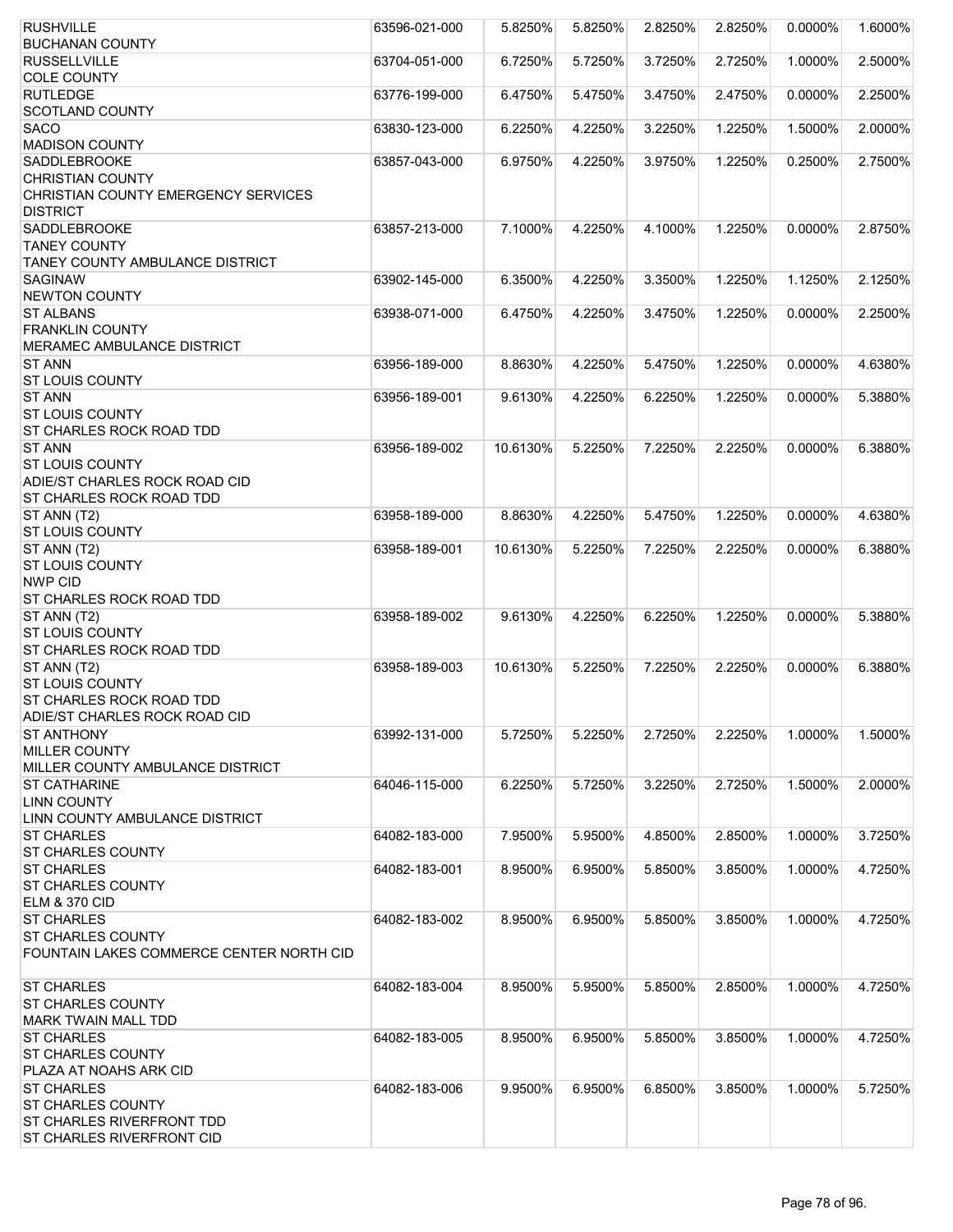| <b>ST CHARLES</b>                        | 64082-183-007 | 8.9500%  | 6.9500% | 5.8500% | 3.8500% | 1.0000%    | 4.7250% |
|------------------------------------------|---------------|----------|---------|---------|---------|------------|---------|
| <b>ST CHARLES COUNTY</b>                 |               |          |         |         |         |            |         |
| <b>VETERANS MEMORIAL PARKWAY CID</b>     |               |          |         |         |         |            |         |
| <b>ST CHARLES</b>                        | 64082-183-008 | 8.9500%  | 5.9500% | 5.8500% | 2.8500% | 1.0000%    | 4.7250% |
| <b>ST CHARLES COUNTY</b>                 |               |          |         |         |         |            |         |
| <b>WEST CLAY EXTENSION CID</b>           |               |          |         |         |         |            |         |
| <b>ST CHARLES</b>                        | 64082-183-009 | 8.9500%  | 6.9500% | 5.8500% | 3.8500% | 1.0000%    | 4.7250% |
| <b>ST CHARLES COUNTY</b>                 |               |          |         |         |         |            |         |
| ZUMBEHL ROAD/HIGHWAY 94 CID              |               |          |         |         |         |            |         |
| <b>ST CLAIR</b>                          | 64136-071-000 | 8.9750%  | 4.2250% | 5.9750% | 1.2250% | 0.0000%    | 4.7500% |
| <b>FRANKLIN COUNTY</b>                   |               |          |         |         |         |            |         |
| <b>ST CLAIR AMBULANCE DISTRICT</b>       |               |          |         |         |         |            |         |
| ST CLAIR FIRE PROTECTION DISTRICT        |               |          |         |         |         |            |         |
| <b>ST CLAIR</b>                          | 64136-071-001 | 9.9750%  | 4.2250% | 6.9750% | 1.2250% | 0.0000%    | 5.7500% |
| <b>FRANKLIN COUNTY</b>                   |               |          |         |         |         |            |         |
| <b>ST CLAIR AMBULANCE DISTRICT</b>       |               |          |         |         |         |            |         |
| <b>ST CLAIR FIRE PROTECTION DISTRICT</b> |               |          |         |         |         |            |         |
| 1-44 & HIGHWAY 47 TRIANGLE TDD           |               |          |         |         |         |            |         |
| <b>ST CLOUD</b>                          | 64172-055-001 | 7.1000%  | 4.2250% | 4.1000% | 1.2250% | 0.8750%    | 2.8750% |
| <b>CRAWFORD COUNTY</b>                   |               |          |         |         |         |            |         |
| NORTH CRAWFORD COUNTY AMBULANCE DISTRICT |               |          |         |         |         |            |         |
| <b>SULLIVAN FIRE PROTECTION DISTRICT</b> |               |          |         |         |         |            |         |
|                                          |               |          |         |         |         |            |         |
| <b>ST CLOUD</b>                          | 64172-055-002 | 7.1000%  | 4.2250% | 4.1000% | 1.2250% | 0.8750%    | 2.8750% |
| <b>CRAWFORD COUNTY</b>                   |               |          |         |         |         |            |         |
| NORTH CRAWFORD COUNTY AMBULANCE DISTRICT |               |          |         |         |         |            |         |
| <b>BOURBON FIRE PROTECTION DISTRICT</b>  |               |          |         |         |         |            |         |
|                                          |               |          |         |         |         |            |         |
| <b>ST ELIZABETH</b>                      | 64190-131-000 | 6.7250%  | 5.2250% | 3.7250% | 2.2250% | 2.0000%    | 2.5000% |
| <b>MILLER COUNTY</b>                     |               |          |         |         |         |            |         |
| MILLER COUNTY AMBULANCE DISTRICT         |               |          |         |         |         |            |         |
| <b>STE GENEVIEVE</b>                     | 64352-193-000 | 9.2250%  | 6.2250% | 6.2250% | 3.2250% | 3.5000%    | 5.0000% |
| <b>STE GENEVIEVE COUNTY</b>              |               |          |         |         |         |            |         |
| STE GENEVIEVE COUNTY AMBULANCE DISTRICT  |               |          |         |         |         |            |         |
| <b>ST JAMES</b>                          | 64424-161-000 | 7.8500%  | 4.2250% | 4.8500% | 1.2250% | $0.0000\%$ | 3.6250% |
| PHELPS COUNTY                            |               |          |         |         |         |            |         |
| <b>SAINT JAMES AMBULANCE DISTRICT</b>    |               |          |         |         |         |            |         |
| <b>ST JOHN</b>                           | 64514-189-000 | 8.8630%  | 5.4750% | 5.4750% | 2.4750% | 0.0000%    | 4.6380% |
| <b>ST LOUIS COUNTY</b>                   |               |          |         |         |         |            |         |
| <b>ST JOHN</b>                           | 64514-189-001 | 9.8630%  | 6.4750% | 6.4750% | 3.4750% | $0.0000\%$ | 5.6380% |
| <b>ST LOUIS COUNTY</b>                   |               |          |         |         |         |            |         |
| <b>ST CHARLES ROCK ROAD CID</b>          |               |          |         |         |         |            |         |
| ST JOHN (T8)                             | 64522-189-000 | 8.8630%  | 5.4750% | 5.4750% | 2.4750% | 0.0000%    | 4.6380% |
| <b>ST LOUIS COUNTY</b>                   |               |          |         |         |         |            |         |
| ST JOHN (T8)                             | 64522-189-001 | 9.1130%  | 5.4750% | 5.7250% | 2.4750% | 0.0000%    | 4.8880% |
| <b>ST LOUIS COUNTY</b>                   |               |          |         |         |         |            |         |
| <b>ST JOHN CROSSINGS TDD</b>             |               |          |         |         |         |            |         |
| <b>ST JOSEPH</b>                         | 64550-021-000 | 8.7000%  | 8.7000% | 5.7000% | 5.7000% | $0.0000\%$ | 4.4750% |
| <b>BUCHANAN COUNTY</b>                   |               |          |         |         |         |            |         |
| <b>ST JOSEPH</b>                         | 64550-021-001 | 9.7000%  | 8.7000% | 6.7000% | 5.7000% | 0.0000%    | 5.4750% |
| <b>BUCHANAN COUNTY</b>                   |               |          |         |         |         |            |         |
| <b>COOK CROSSINGS CID</b>                |               |          |         |         |         |            |         |
| <b>ST JOSEPH</b>                         | 64550-021-002 | 9.7000%  | 9.7000% | 6.7000% | 6.7000% | 0.0000%    | 5.4750% |
| <b>BUCHANAN COUNTY</b>                   |               |          |         |         |         |            |         |
| <b>EAST HILLS CID</b>                    |               |          |         |         |         |            |         |
| <b>ST JOSEPH</b>                         | 64550-021-003 | 9.2000%  | 8.7000% | 6.2000% | 5.7000% | 0.0000%    | 4.9750% |
| <b>BUCHANAN COUNTY</b>                   |               |          |         |         |         |            |         |
| ST JOSEPH DOWNTOWN CID                   |               |          |         |         |         |            |         |
| <b>ST JOSEPH</b>                         | 64550-021-004 | 10.2000% | 8.7000% | 7.2000% | 5.7000% | 0.0000%    | 5.9750% |
| <b>BUCHANAN COUNTY</b>                   |               |          |         |         |         |            |         |
| <b>ST JOSEPH GATEWAY TDD</b>             |               |          |         |         |         |            |         |
| ST JOSEPH DOWNTOWN CID                   |               |          |         |         |         |            |         |
| <b>ST JOSEPH</b>                         | 64550-021-005 | 9.7000%  | 8.7000% | 6.7000% | 5.7000% | 0.0000%    | 5.4750% |
| <b>BUCHANAN COUNTY</b>                   |               |          |         |         |         |            |         |
| THE COMMONS CID                          |               |          |         |         |         |            |         |
| <b>ST JOSEPH</b>                         | 64550-021-006 | 9.7000%  | 8.7000% | 6.7000% | 5.7000% | 0.0000%    | 5.4750% |
| <b>BUCHANAN COUNTY</b>                   |               |          |         |         |         |            |         |
| 2317 BELT CID                            |               |          |         |         |         |            |         |
|                                          |               |          |         |         |         |            |         |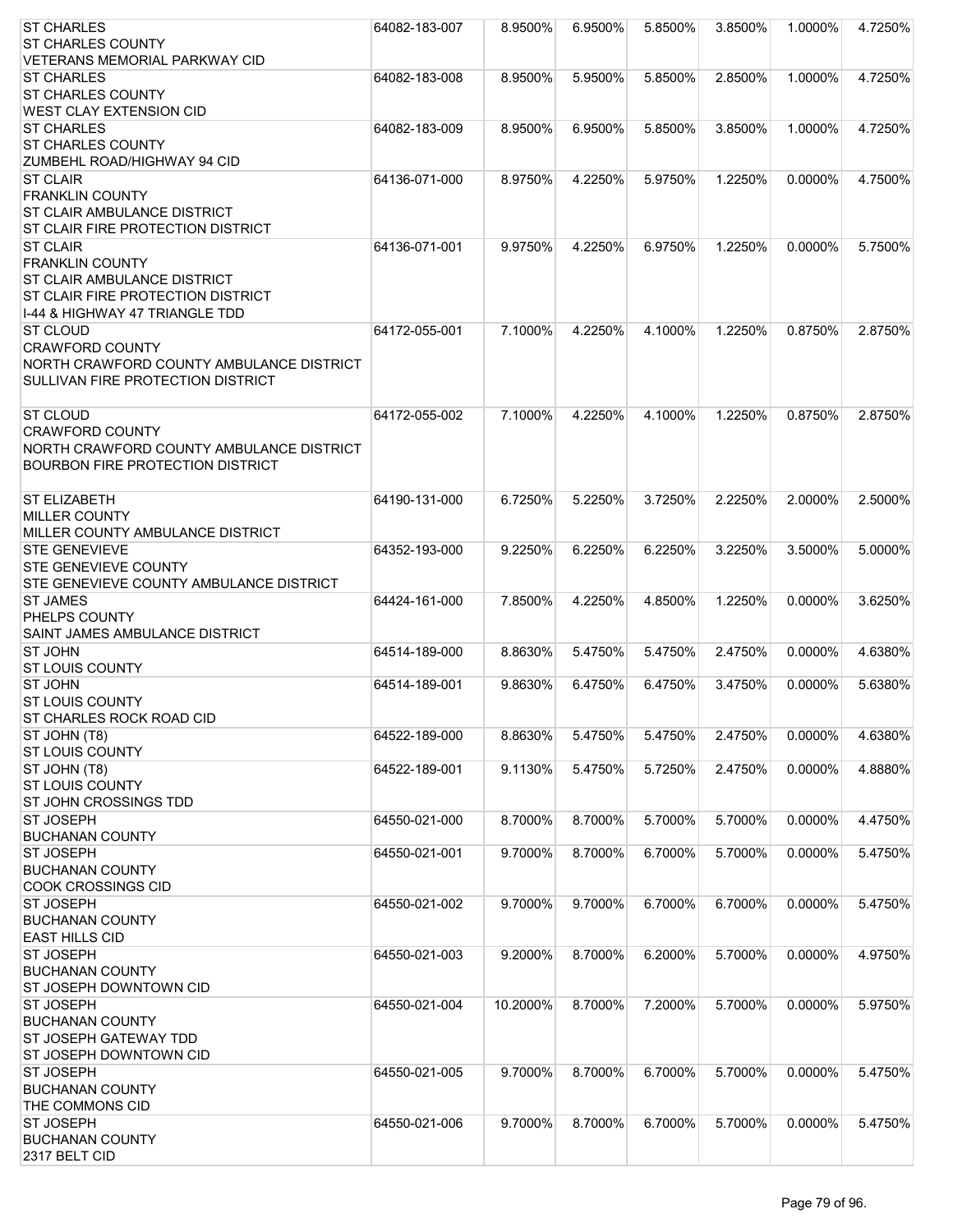| ST JOSEPH                                            | 64550-021-007 | 9.7000%  | 9.7000%  | 6.7000% | 6.7000% | 0.0000%    | 5.4750% |
|------------------------------------------------------|---------------|----------|----------|---------|---------|------------|---------|
| <b>BUCHANAN COUNTY</b>                               |               |          |          |         |         |            |         |
| <b>TUSCANY VILLAGE PROJECT I CID</b>                 |               |          |          |         |         |            |         |
| <b>ST JOSEPH</b><br><b>BUCHANAN COUNTY</b>           | 64550-021-008 | 9.7000%  | 9.7000%  | 6.7000% | 6.7000% | 0.0000%    | 5.4750% |
| BECK ROAD AND BELT HIGHWAY CID                       |               |          |          |         |         |            |         |
| <b>ST LOUIS</b>                                      | 65000-510-000 | 9.6790%  | 9.0130%  | 6.3910% | 5.7250% | 0.0000%    | 5.4540% |
| <b>ST LOUIS</b>                                      | 65000-510-001 | 11.6790% | 10.0130% | 8.3910% | 6.7250% | 0.0000%    | 7.4540% |
| <b>212 SOUTH GRAND TDD</b>                           |               |          |          |         |         |            |         |
| 212 SOUTH GRAND CID                                  |               |          |          |         |         |            |         |
| <b>ST LOUIS</b>                                      | 65000-510-002 | 11.6790% | 10.0130% | 8.3910% | 6.7250% | 0.0000%    | 7.4540% |
| 620 MARKET CID                                       |               |          |          |         |         |            |         |
| 620 MARKET TDD                                       |               |          |          |         |         |            |         |
| <b>ST LOUIS</b>                                      | 65000-510-003 | 10.6790% | 10.0130% | 7.3910% | 6.7250% | 0.0000%    | 6.4540% |
| 840 EAST TAYLOR CID                                  |               |          |          |         |         |            |         |
| <b>ST LOUIS</b>                                      | 65000-510-004 | 11.6790% | 10.0130% | 8.3910% | 6.7250% | 0.0000%    | 7.4540% |
| <b>WASHINGTON AVE TDD</b><br>1100 WASHINGTON AVE CID |               |          |          |         |         |            |         |
| <b>ST LOUIS</b>                                      | 65000-510-005 | 11.6790% | 10.0130% | 8.3910% | 6.7250% | 0.0000%    | 7.4540% |
| <b>WASHINGTON AVE TDD</b>                            |               |          |          |         |         |            |         |
| 1133 WASHINGTON AVE CID                              |               |          |          |         |         |            |         |
| <b>ST LOUIS</b>                                      | 65000-510-006 | 10.6790% | 10.0130% | 7.3910% | 6.7250% | 0.0000%    | 6.4540% |
| 1201 WASHINGTON CID                                  |               |          |          |         |         |            |         |
| <b>ST LOUIS</b>                                      | 65000-510-007 | 11.6790% | 10.0130% | 8.3910% | 6.7250% | 0.0000%    | 7.4540% |
| <b>1225 WASHINGTON CID</b>                           |               |          |          |         |         |            |         |
| 1225 WASHINGTON TDD                                  |               |          |          |         |         |            |         |
| <b>ST LOUIS</b>                                      | 65000-510-008 | 10.6790% | 10.0130% | 7.3910% | 6.7250% | 0.0000%    | 6.4540% |
| 1601 SOUTH JEFFERSON CID                             |               |          |          |         |         |            |         |
| <b>ST LOUIS</b>                                      | 65000-510-009 | 11.6790% | 10.0130% | 8.3910% | 6.7250% | 0.0000%    | 7.4540% |
| 2017 CHOUTEAU CID                                    |               |          |          |         |         |            |         |
| 2118 CHOUTEAU TDD                                    |               |          |          | 7.3910% |         |            |         |
| <b>ST LOUIS</b><br>2118 CHOUTEAU TDD                 | 65000-510-010 | 10.6790% | 9.0130%  |         | 5.7250% | 0.0000%    | 6.4540% |
| <b>ST LOUIS</b>                                      | 65000-510-011 | 11.6790% | 10.0130% | 8.3910% | 6.7250% | $0.0000\%$ | 7.4540% |
| <b>BALLPARK VILLAGE CID</b>                          |               |          |          |         |         |            |         |
| <b>BALLPARK VILLAGE TDD</b>                          |               |          |          |         |         |            |         |
| <b>ST LOUIS</b>                                      | 65000-510-012 | 10.6790% | 9.0130%  | 7.3910% | 5.7250% | 0.0000%    | 6.4540% |
| <b>BROADWAY CARRIE TDD</b>                           |               |          |          |         |         |            |         |
| <b>ST LOUIS</b>                                      | 65000-510-013 | 11.6790% | 10.0130% | 8.3910% | 6.7250% | 0.0000%    | 7.4540% |
| <b>BROADWAY HOTEL CID</b>                            |               |          |          |         |         |            |         |
| <b>BROADWAY HOTEL TDD</b>                            |               |          |          |         |         |            |         |
| <b>ST LOUIS</b>                                      | 65000-510-014 | 11.6790% | 9.0130%  | 8.3910% | 5.7250% | 0.0000%    | 7.4540% |
| CB5421 5975 TDD                                      |               |          |          |         |         |            |         |
| LOOP TROLLEY TDD<br><b>ST LOUIS</b>                  | 65000-510-015 | 11.6790% | 10.0130% | 8.3910% | 6.7250% | 0.0000%    | 7.4540% |
| CHESHIRE ANNEX CID                                   |               |          |          |         |         |            |         |
| <b>CHESHIRE TDD</b>                                  |               |          |          |         |         |            |         |
| <b>ST LOUIS</b>                                      | 65000-510-016 | 11.6790% | 10.0130% | 8.3910% | 6.7250% | 0.0000%    | 7.4540% |
| CITY HOSPITAL RPA 2 PHASE 1 CID                      |               |          |          |         |         |            |         |
| <b>CITY HOSPITAL LAUNDRY TDD</b>                     |               |          |          |         |         |            |         |
| <b>ST LOUIS</b>                                      | 65000-510-017 | 11.6790% | 10.0130% | 8.3910% | 6.7250% | 0.0000%    | 7.4540% |
| CITY HOSPITAL POWERHOUSE CID                         |               |          |          |         |         |            |         |
| <b>CITY HOSPITAL POWERHOUSE TDD</b>                  |               |          |          |         |         |            |         |
| <b>ST LOUIS</b>                                      | 65000-510-018 | 10.6790% | 10.0130% | 7.3910% | 6.7250% | 0.0000%    | 6.4540% |
| COZENS/MLK/GRAND CID                                 |               |          |          |         |         |            |         |
| <b>ST LOUIS</b>                                      | 65000-510-019 | 10.6790% | 10.0130% | 7.3910% | 6.7250% | 0.0000%    | 6.4540% |
| CHOUTEAU CROSSING CID                                |               |          |          |         |         |            |         |
| <b>ST LOUIS</b><br><b>CROWNE PLAZA CID</b>           | 65000-510-020 | 11.6790% | 9.0130%  | 8.3910% | 5.7250% | 0.0000%    | 7.4540% |
| <b>CROWNE PLAZA TDD</b>                              |               |          |          |         |         |            |         |
| <b>ST LOUIS</b>                                      | 65000-510-021 | 10.6790% | 10.0130% | 7.3910% | 6.7250% | 0.0000%    | 6.4540% |
| <b>CUPPLES STATION BUILDING 9 CID</b>                |               |          |          |         |         |            |         |
| <b>ST LOUIS</b>                                      | 65000-510-022 | 10.6790% | 10.0130% | 7.3910% | 6.7250% | 0.0000%    | 6.4540% |
| <b>CWE BUSINESS CID</b>                              |               |          |          |         |         |            |         |
| <b>ST LOUIS</b>                                      | 65000-510-023 | 10.6790% | 9.0130%  | 7.3910% | 5.7250% | 0.0000%    | 6.4540% |
| <b>EUCLID BUCKINGHAM TDD</b>                         |               |          |          |         |         |            |         |
| <b>ST LOUIS</b>                                      | 65000-510-024 | 10.6790% | 10.0130% | 7.3910% | 6.7250% | 0.0000%    | 6.4540% |
| <b>GEORGIAN SQUARE CID</b>                           |               |          |          |         |         |            |         |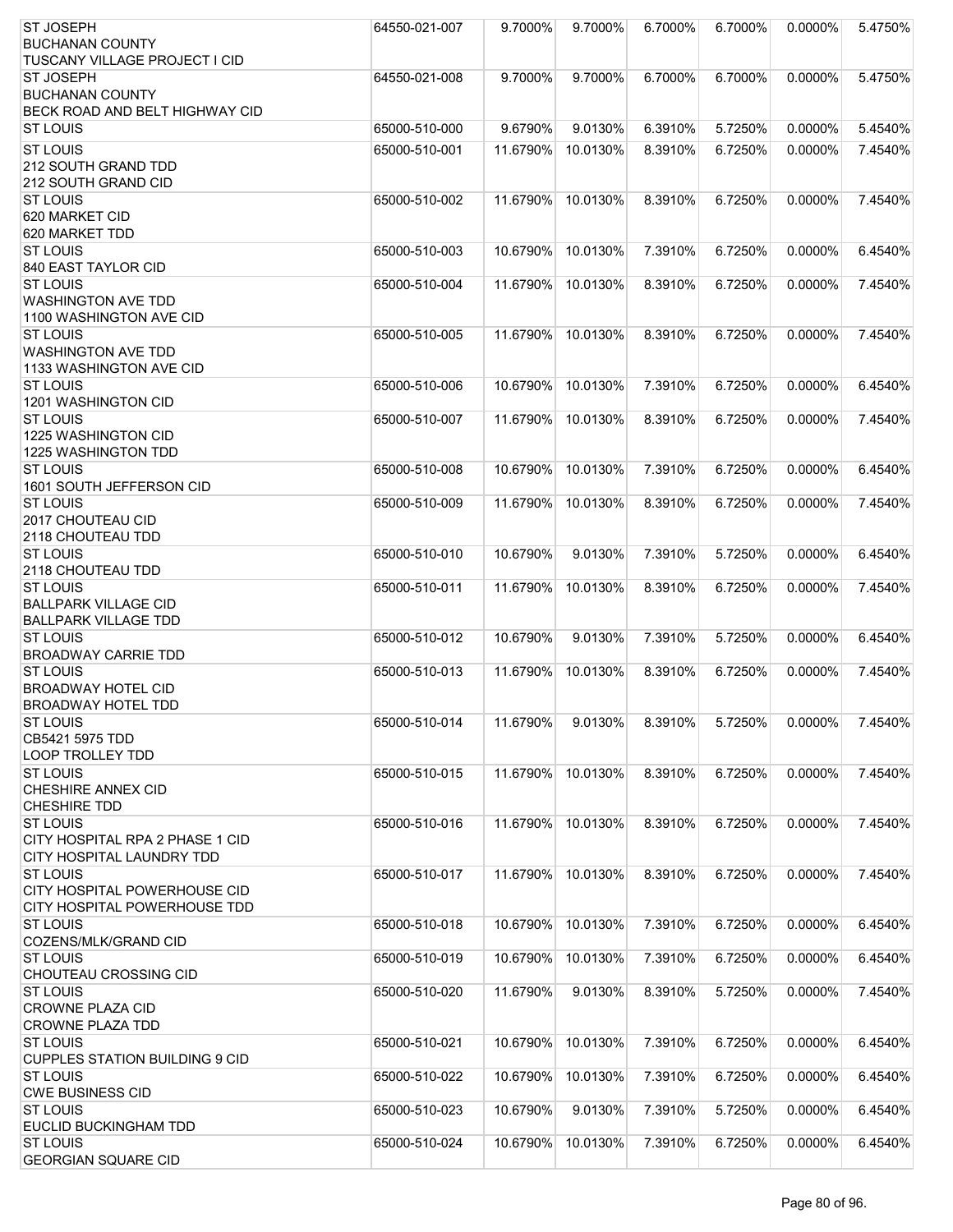| <b>ST LOUIS</b>                            | 65000-510-025 | 10.6790% | 10.0130% | 7.3910% | 6.7250% | 0.0000%    | 6.4540% |
|--------------------------------------------|---------------|----------|----------|---------|---------|------------|---------|
| <b>GROVE CID</b>                           |               |          |          |         |         |            |         |
| <b>ST LOUIS</b>                            | 65000-510-026 | 10.6790% | 10.0130% | 7.3910% | 6.7250% | 0.0000%    | 6.4540% |
| HADLEY DEAN BUILDING CID                   |               |          |          |         |         |            |         |
| <b>ST LOUIS</b>                            | 65000-510-027 | 10.6790% | 9.0130%  | 7.3910% | 5.7250% | 0.0000%    | 6.4540% |
| <b>HIGHLANDS TDD</b><br><b>ST LOUIS</b>    | 65000-510-028 | 10.6790% | 10.0130% | 7.3910% | 6.7250% | 0.0000%    | 6.4540% |
| <b>LACLEDES LANDING CID</b>                |               |          |          |         |         |            |         |
| <b>ST LOUIS</b>                            | 65000-510-029 | 11.6790% | 10.0130% | 8.3910% | 6.7250% | 0.0000%    | 7.4540% |
| <b>LAUREL CID</b>                          |               |          |          |         |         |            |         |
| <b>LAUREL TDD</b>                          |               |          |          |         |         |            |         |
| <b>ST LOUIS</b>                            | 65000-510-030 | 10.6790% | 9.0130%  | 7.3910% | 5.7250% | 0.0000%    | 6.4540% |
| <b>LOOP TROLLEY TDD</b>                    |               |          |          |         |         |            |         |
| <b>ST LOUIS</b>                            | 65000-510-031 | 10.6790% | 9.0130%  | 7.3910% | 5.7250% | 0.0000%    | 6.4540% |
| LOUGHBOROUGH COMMONS CID                   |               |          |          |         |         |            |         |
| <b>ST LOUIS</b>                            | 65000-510-032 | 11.6790% | 10.0130% | 8.3910% | 6.7250% | 0.0000%    | 7.4540% |
| <b>MAGNOLIA CID</b>                        |               |          |          |         |         |            |         |
| <b>MAGNOLIA TDD</b>                        |               |          |          |         |         |            |         |
| <b>ST LOUIS</b>                            | 65000-510-033 | 10.6790% | 9.0130%  | 7.3910% | 5.7250% | 0.0000%    | 6.4540% |
| MERCHANTS LACLEDE TDD<br><b>ST LOUIS</b>   |               | 11.6790% |          | 8.3910% |         |            |         |
| NORTH BROADWAY CARRIE CID                  | 65000-510-034 |          | 10.0130% |         | 6.7250% | 0.0000%    | 7.4540% |
| <b>BROADWAY CARRIE TDD</b>                 |               |          |          |         |         |            |         |
| <b>ST LOUIS</b>                            | 65000-510-036 | 10.6790% | 10.0130% | 7.3910% | 6.7250% | 0.0000%    | 6.4540% |
| <b>PARK PACIFIC CID</b>                    |               |          |          |         |         |            |         |
| <b>ST LOUIS</b>                            | 65000-510-037 | 10.6790% | 10.0130% | 7.3910% | 6.7250% | 0.0000%    | 6.4540% |
| RAILWAY EXCHANGE BUILDING CID              |               |          |          |         |         |            |         |
| <b>ST LOUIS</b>                            | 65000-510-038 | 11.6790% | 10.0130% | 8.3910% | 6.7250% | 0.0000%    | 7.4540% |
| RAILWAY EXCHANGE BUILDING CID              |               |          |          |         |         |            |         |
| RAILWAY EXCHANGE BUILDING TDD              |               |          |          |         |         |            |         |
| <b>ST LOUIS</b>                            | 65000-510-039 | 11.6790% | 10.0130% | 8.3910% | 6.7250% | 0.0000%    | 7.4540% |
| <b>RESIDENCE INN DOWNTOWN ST LOUIS CID</b> |               |          |          |         |         |            |         |
| RESIDENCE INN ST LOUIS DOWNTOWN TDD        |               |          |          |         |         |            |         |
| <b>ST LOUIS</b>                            | 65000-510-040 | 10.6790% | 10.0130% | 7.3910% | 6.7250% | 0.0000%    | 6.4540% |
| <b>RIVERFRONT HOTEL CID</b>                |               |          |          |         |         |            |         |
| <b>ST LOUIS</b>                            | 65000-510-041 | 10.6790% | 10.0130% | 7.3910% | 6.7250% | 0.0000%    | 6.4540% |
| SODA FOUNTAIN SQUARE CID                   |               |          |          |         |         |            |         |
| <b>ST LOUIS</b>                            | 65000-510-042 | 10.1790% | 9.5130%  | 6.8910% | 6.2250% | 0.0000%    | 5.9540% |
| SOUTH GRAND CID                            | 65000-510-043 | 10.6790% | 9.0130%  | 7.3910% | 5.7250% | 0.0000%    | 6.4540% |
| ST LOUIS<br>SOUTHTOWN TDD                  |               |          |          |         |         |            |         |
| <b>ST LOUIS</b>                            | 65000-510-044 | 11.6790% | 9.0130%  | 8.3910% | 5.7250% | 0.0000%    | 7.4540% |
| ST LOUIS CONVENTION CENTER HOTEL TDD       |               |          |          |         |         |            |         |
| ST LOUIS CONVENTION CENTER HOTEL 3 CID     |               |          |          |         |         |            |         |
| <b>ST LOUIS</b>                            | 65000-510-045 | 10.6790% | 10.0130% | 7.3910% | 6.7250% | 0.0000%    | 6.4540% |
| SYNDICATE TRUST CID                        |               |          |          |         |         |            |         |
| <b>ST LOUIS</b>                            | 65000-510-046 | 10.6790% | 10.0130% | 7.3910% | 6.7250% | 0.0000%    | 6.4540% |
| UNION STATION CID                          |               |          |          |         |         |            |         |
| <b>ST LOUIS</b>                            | 65000-510-047 | 10.6790% | 9.0130%  | 7.3910% | 5.7250% | 0.0000%    | 6.4540% |
| <b>WASHINGTON AVE TDD</b>                  |               |          |          |         |         |            |         |
| <b>ST LOUIS</b>                            | 65000-510-048 | 10.6790% | 10.0130% | 7.3910% | 6.7250% | 0.0000%    | 6.4540% |
| 1831/2000 SIDNEY STREET CID                |               |          |          |         |         |            |         |
| <b>ST LOUIS</b>                            | 65000-510-049 | 10.6790% | 10.0130% | 7.3910% | 6.7250% | 0.0000%    | 6.4540% |
| EUCLID SOUTH CID                           |               |          |          |         |         |            |         |
| <b>ST LOUIS</b><br>EUCLID BUCKINGHAM TDD   | 65000-510-050 | 11.6790% | 10.0130% | 8.3910% | 6.7250% | 0.0000%    | 7.4540% |
| EUCLID SOUTH CID                           |               |          |          |         |         |            |         |
| <b>ST LOUIS</b>                            | 65000-510-051 | 11.6790% | 10.0130% | 8.3910% | 6.7250% | 0.0000%    | 7.4540% |
| <b>HAMPTON/BERTHOLD CID</b>                |               |          |          |         |         |            |         |
| HAMPTON/BERTHOLD TDD                       |               |          |          |         |         |            |         |
| <b>ST LOUIS</b>                            | 65000-510-052 | 11.6790% | 10.0130% | 8.3910% | 6.7250% | 0.0000%    | 7.4540% |
| <b>GEORGIAN SQUARE CID</b>                 |               |          |          |         |         |            |         |
| ST LOUIS FOOD HUB TDD                      |               |          |          |         |         |            |         |
| <b>ST LOUIS</b>                            | 65000-510-053 | 10.6790% | 10.0130% | 7.3910% | 6.7250% | $0.0000\%$ | 6.4540% |
| <b>CARRIE AVENUE CID</b>                   |               |          |          |         |         |            |         |
| <b>ST LOUIS</b>                            | 65000-510-054 | 10.6790% | 10.0130% | 7.3910% | 6.7250% | 0.0000%    | 6.4540% |
| 2350 SOUTH GRAND CID                       |               |          |          |         |         |            |         |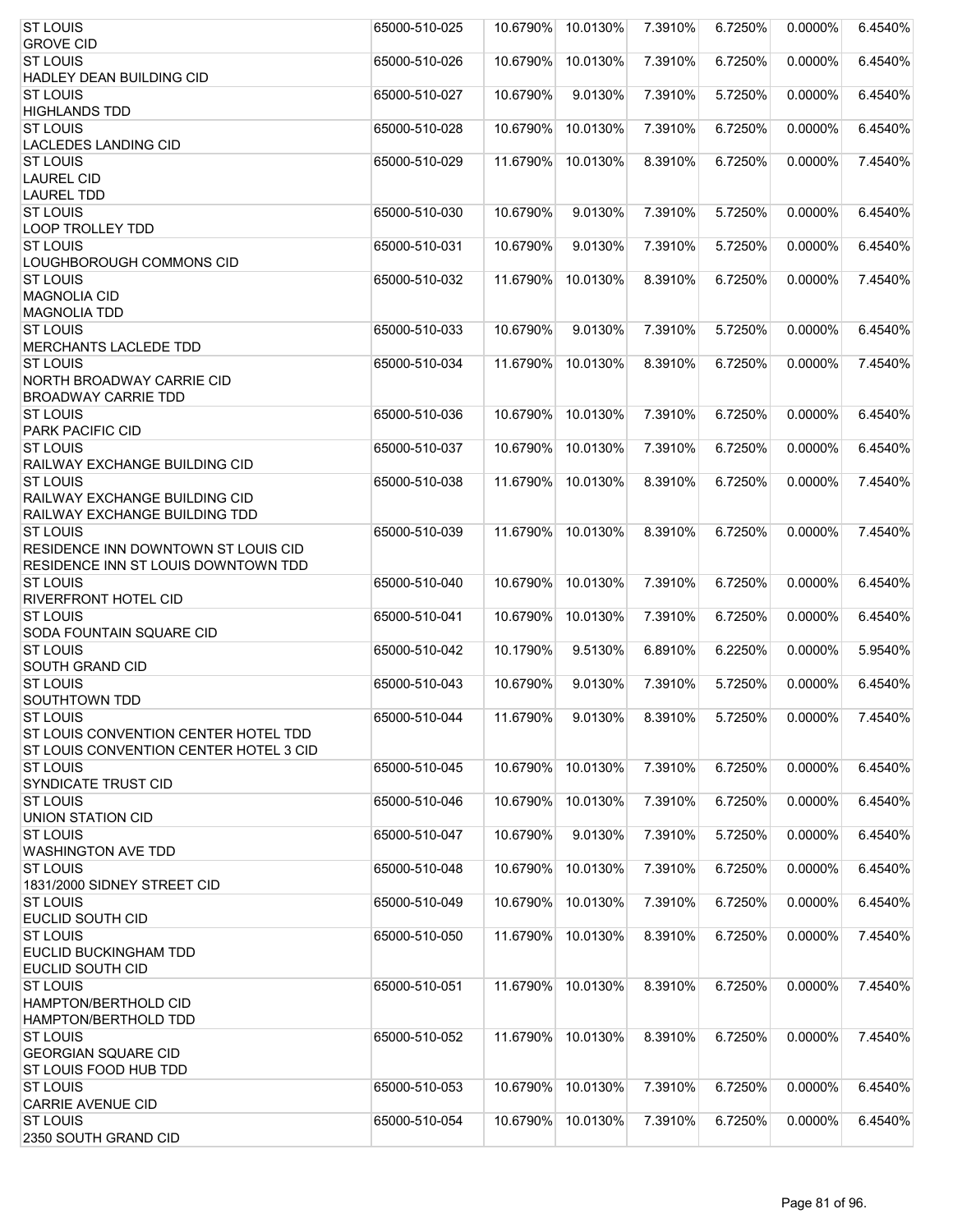| <b>ST LOUIS</b><br>8.3910%<br>6.7250%<br>0.0000%<br>7.4540%<br>65000-510-056<br>11.6790%<br>10.0130%<br>705 OLIVE CID<br>705 OLIVE TDD<br><b>ST LOUIS</b><br>65000-510-057<br>11.6790%<br>10.0130%<br>8.3910%<br>6.7250%<br>$0.0000\%$<br>7.4540%<br>1831/2000 SIDNEY STREET CID<br>1831/2000 SIDNEY STREET TDD<br><b>ST LOUIS</b><br>65000-510-058<br>10.6790%<br>9.0130%<br>7.3910%<br>5.7250%<br>0.0000%<br>6.4540%<br>UNION STATION TDD<br><b>ST LOUIS</b><br>65000-510-059<br>11.6790%<br>10.0130%<br>8.3910%<br>6.7250%<br>0.0000%<br>7.4540%<br><b>UNION STATION CID</b><br><b>UNION STATION TDD</b><br><b>ST LOUIS</b><br>10.6790%<br>7.3910%<br>6.7250%<br>$0.0000\%$<br>6.4540%<br>65000-510-060<br>10.0130%<br>14TH AND MARKET CID<br><b>ST LOUIS</b><br>65000-510-061<br>10.6790%<br>10.0130%<br>7.3910%<br>6.7250%<br>0.0000%<br>6.4540%<br><b>GRAND CENTER AREA TWO CID</b><br><b>ST LOUIS</b><br>10.6790%<br>10.0130%<br>7.3910%<br>6.7250%<br>0.0000%<br>6.4540%<br>65000-510-062<br><b>CHEROKEE STREET CID</b><br><b>ST LOUIS</b><br>8.3910%<br>6.7250%<br>0.0000%<br>7.4540%<br>65000-510-063<br>11.6790%<br>10.0130%<br>501 OLIVE CID<br>501 OLIVE TDD<br><b>ST LOUIS</b><br>65000-510-064<br>10.0130%<br>7.3910%<br>6.7250%<br>0.0000%<br>6.4540%<br>10.6790%<br><b>TUCKER AND CASS CID</b><br><b>ST MARTINS</b><br>2.5000%<br>65018-051-000<br>6.7250%<br>5.7250%<br>3.7250%<br>2.7250%<br>0.0000%<br><b>COLE COUNTY</b><br><b>ST MARY</b><br>65054-193-000<br>8.7250%<br>4.2250%<br>5.7250%<br>1.2250%<br>2.5000%<br>4.5000%<br><b>STE GENEVIEVE COUNTY</b><br>STE GENEVIEVE COUNTY AMBULANCE DISTRICT<br><b>ST PATRICK</b><br>6.7250%<br>4.2250%<br>3.7250%<br>1.2250%<br>0.0000%<br>2.5000%<br>65090-045-000<br><b>CLARK COUNTY</b><br><b>CLARK COUNTY AMBULANCE DISTRICT</b><br><b>ST PAUL</b><br>5.9500%<br>5.9500%<br>2.8500%<br>2.8500%<br>0.0000%<br>1.7250%<br>65108-183-000<br><b>ST CHARLES COUNTY</b><br><b>ST PETERS</b><br>7.9500%<br>2.8500%<br>0.0000%<br>3.7250%<br>65126-183-000<br>5.9500%<br>4.8500%<br><b>ST CHARLES COUNTY</b><br><b>ST PETERS</b><br>65126-183-001<br>8.9500%<br>6.9500%<br>5.8500%<br>3.8500%<br>0.0000%<br>4.7250%<br><b>ST CHARLES COUNTY</b><br>SUEMANDY DRIVE ONE CID<br>ST PETERS<br>65126-183-002<br>8.9500%<br>6.9500%<br>5.8500%<br>3.8500%<br>$0.0000\%$<br>4.7250%<br><b>ST CHARLES COUNTY</b><br>SUEMANDY DRIVE TWO CID<br><b>ST PETERS</b><br>8.9500%<br>6.9500%<br>5.8500%<br>3.8500%<br>4.7250%<br>65126-183-003<br>0.0000%<br><b>ST CHARLES COUNTY</b><br><b>SUEMANDY MID RIVERS CID</b><br><b>ST PETERS</b><br>5.9500%<br>5.8500%<br>2.8500%<br>0.0000%<br>4.7250%<br>65126-183-004<br>8.9500%<br><b>ST CHARLES COUNTY</b><br><b>BOSCHERTS LANDING TDD</b><br><b>ST PETERS</b><br>4.2250%<br>65126-183-005<br>8.4500%<br>5.9500%<br>5.3500%<br>2.8500%<br>$0.0000\%$<br><b>ST CHARLES COUNTY</b><br>MID RIVERS NORTH TDD<br><b>ST PETERS</b><br>4.7250%<br>65126-183-006<br>8.9500%<br>5.9500%<br>5.8500%<br>2.8500%<br>$0.0000\%$<br><b>ST CHARLES COUNTY</b><br>SALT LICK ROAD TDD<br><b>ST PETERS</b><br>8.9500%<br>6.9500%<br>5.8500%<br>3.8500%<br>65126-183-007<br>$0.0000\%$<br>4.7250%<br><b>ST CHARLES COUNTY</b><br><b>ST PETERS HOTEL CID</b><br><b>ST PETERS</b><br>6.9500%<br>3.8500%<br>$0.0000\%$<br>4.7250%<br>65126-183-008<br>8.9500%<br>5.8500%<br><b>ST CHARLES COUNTY</b><br>SHOPPES OF MID RIVERS CID<br><b>ST ROBERT</b><br>4.2250%<br>5.2250%<br>1.2250%<br>1.5000%<br>65144-169-000<br>8.2250%<br>4.0000%<br>PULASKI COUNTY<br>PULASKI COUNTY AMBULANCE DISTRICT<br><b>ST ROBERT</b><br>1.2250%<br>1.5000%<br>65144-169-001<br>9.2250%<br>4.2250%<br>6.2250%<br>5.0000%<br>PULASKI COUNTY<br>PULASKI COUNTY AMBULANCE DISTRICT<br><b>EHRHARDT PROPERTIES TDD</b> | <b>ST LOUIS</b>               | 65000-510-055 | 10.6790% | 9.0130% | 7.3910% | 5.7250% | 0.0000% | 6.4540% |
|------------------------------------------------------------------------------------------------------------------------------------------------------------------------------------------------------------------------------------------------------------------------------------------------------------------------------------------------------------------------------------------------------------------------------------------------------------------------------------------------------------------------------------------------------------------------------------------------------------------------------------------------------------------------------------------------------------------------------------------------------------------------------------------------------------------------------------------------------------------------------------------------------------------------------------------------------------------------------------------------------------------------------------------------------------------------------------------------------------------------------------------------------------------------------------------------------------------------------------------------------------------------------------------------------------------------------------------------------------------------------------------------------------------------------------------------------------------------------------------------------------------------------------------------------------------------------------------------------------------------------------------------------------------------------------------------------------------------------------------------------------------------------------------------------------------------------------------------------------------------------------------------------------------------------------------------------------------------------------------------------------------------------------------------------------------------------------------------------------------------------------------------------------------------------------------------------------------------------------------------------------------------------------------------------------------------------------------------------------------------------------------------------------------------------------------------------------------------------------------------------------------------------------------------------------------------------------------------------------------------------------------------------------------------------------------------------------------------------------------------------------------------------------------------------------------------------------------------------------------------------------------------------------------------------------------------------------------------------------------------------------------------------------------------------------------------------------------------------------------------------------------------------------------------------------------------------------------------------------------------------------------------------------------------------------------------------------------------------------------------------------------------------------------------------------------------------------------------------------------------------------------------------------------------------------------------------------------------------------------------------------------------------------------------------------------------------------------------------------------------------------------------|-------------------------------|---------------|----------|---------|---------|---------|---------|---------|
|                                                                                                                                                                                                                                                                                                                                                                                                                                                                                                                                                                                                                                                                                                                                                                                                                                                                                                                                                                                                                                                                                                                                                                                                                                                                                                                                                                                                                                                                                                                                                                                                                                                                                                                                                                                                                                                                                                                                                                                                                                                                                                                                                                                                                                                                                                                                                                                                                                                                                                                                                                                                                                                                                                                                                                                                                                                                                                                                                                                                                                                                                                                                                                                                                                                                                                                                                                                                                                                                                                                                                                                                                                                                                                                                                                        | <b>FORSYTH ASSOCIATES CID</b> |               |          |         |         |         |         |         |
|                                                                                                                                                                                                                                                                                                                                                                                                                                                                                                                                                                                                                                                                                                                                                                                                                                                                                                                                                                                                                                                                                                                                                                                                                                                                                                                                                                                                                                                                                                                                                                                                                                                                                                                                                                                                                                                                                                                                                                                                                                                                                                                                                                                                                                                                                                                                                                                                                                                                                                                                                                                                                                                                                                                                                                                                                                                                                                                                                                                                                                                                                                                                                                                                                                                                                                                                                                                                                                                                                                                                                                                                                                                                                                                                                                        |                               |               |          |         |         |         |         |         |
|                                                                                                                                                                                                                                                                                                                                                                                                                                                                                                                                                                                                                                                                                                                                                                                                                                                                                                                                                                                                                                                                                                                                                                                                                                                                                                                                                                                                                                                                                                                                                                                                                                                                                                                                                                                                                                                                                                                                                                                                                                                                                                                                                                                                                                                                                                                                                                                                                                                                                                                                                                                                                                                                                                                                                                                                                                                                                                                                                                                                                                                                                                                                                                                                                                                                                                                                                                                                                                                                                                                                                                                                                                                                                                                                                                        |                               |               |          |         |         |         |         |         |
|                                                                                                                                                                                                                                                                                                                                                                                                                                                                                                                                                                                                                                                                                                                                                                                                                                                                                                                                                                                                                                                                                                                                                                                                                                                                                                                                                                                                                                                                                                                                                                                                                                                                                                                                                                                                                                                                                                                                                                                                                                                                                                                                                                                                                                                                                                                                                                                                                                                                                                                                                                                                                                                                                                                                                                                                                                                                                                                                                                                                                                                                                                                                                                                                                                                                                                                                                                                                                                                                                                                                                                                                                                                                                                                                                                        |                               |               |          |         |         |         |         |         |
|                                                                                                                                                                                                                                                                                                                                                                                                                                                                                                                                                                                                                                                                                                                                                                                                                                                                                                                                                                                                                                                                                                                                                                                                                                                                                                                                                                                                                                                                                                                                                                                                                                                                                                                                                                                                                                                                                                                                                                                                                                                                                                                                                                                                                                                                                                                                                                                                                                                                                                                                                                                                                                                                                                                                                                                                                                                                                                                                                                                                                                                                                                                                                                                                                                                                                                                                                                                                                                                                                                                                                                                                                                                                                                                                                                        |                               |               |          |         |         |         |         |         |
|                                                                                                                                                                                                                                                                                                                                                                                                                                                                                                                                                                                                                                                                                                                                                                                                                                                                                                                                                                                                                                                                                                                                                                                                                                                                                                                                                                                                                                                                                                                                                                                                                                                                                                                                                                                                                                                                                                                                                                                                                                                                                                                                                                                                                                                                                                                                                                                                                                                                                                                                                                                                                                                                                                                                                                                                                                                                                                                                                                                                                                                                                                                                                                                                                                                                                                                                                                                                                                                                                                                                                                                                                                                                                                                                                                        |                               |               |          |         |         |         |         |         |
|                                                                                                                                                                                                                                                                                                                                                                                                                                                                                                                                                                                                                                                                                                                                                                                                                                                                                                                                                                                                                                                                                                                                                                                                                                                                                                                                                                                                                                                                                                                                                                                                                                                                                                                                                                                                                                                                                                                                                                                                                                                                                                                                                                                                                                                                                                                                                                                                                                                                                                                                                                                                                                                                                                                                                                                                                                                                                                                                                                                                                                                                                                                                                                                                                                                                                                                                                                                                                                                                                                                                                                                                                                                                                                                                                                        |                               |               |          |         |         |         |         |         |
|                                                                                                                                                                                                                                                                                                                                                                                                                                                                                                                                                                                                                                                                                                                                                                                                                                                                                                                                                                                                                                                                                                                                                                                                                                                                                                                                                                                                                                                                                                                                                                                                                                                                                                                                                                                                                                                                                                                                                                                                                                                                                                                                                                                                                                                                                                                                                                                                                                                                                                                                                                                                                                                                                                                                                                                                                                                                                                                                                                                                                                                                                                                                                                                                                                                                                                                                                                                                                                                                                                                                                                                                                                                                                                                                                                        |                               |               |          |         |         |         |         |         |
|                                                                                                                                                                                                                                                                                                                                                                                                                                                                                                                                                                                                                                                                                                                                                                                                                                                                                                                                                                                                                                                                                                                                                                                                                                                                                                                                                                                                                                                                                                                                                                                                                                                                                                                                                                                                                                                                                                                                                                                                                                                                                                                                                                                                                                                                                                                                                                                                                                                                                                                                                                                                                                                                                                                                                                                                                                                                                                                                                                                                                                                                                                                                                                                                                                                                                                                                                                                                                                                                                                                                                                                                                                                                                                                                                                        |                               |               |          |         |         |         |         |         |
|                                                                                                                                                                                                                                                                                                                                                                                                                                                                                                                                                                                                                                                                                                                                                                                                                                                                                                                                                                                                                                                                                                                                                                                                                                                                                                                                                                                                                                                                                                                                                                                                                                                                                                                                                                                                                                                                                                                                                                                                                                                                                                                                                                                                                                                                                                                                                                                                                                                                                                                                                                                                                                                                                                                                                                                                                                                                                                                                                                                                                                                                                                                                                                                                                                                                                                                                                                                                                                                                                                                                                                                                                                                                                                                                                                        |                               |               |          |         |         |         |         |         |
|                                                                                                                                                                                                                                                                                                                                                                                                                                                                                                                                                                                                                                                                                                                                                                                                                                                                                                                                                                                                                                                                                                                                                                                                                                                                                                                                                                                                                                                                                                                                                                                                                                                                                                                                                                                                                                                                                                                                                                                                                                                                                                                                                                                                                                                                                                                                                                                                                                                                                                                                                                                                                                                                                                                                                                                                                                                                                                                                                                                                                                                                                                                                                                                                                                                                                                                                                                                                                                                                                                                                                                                                                                                                                                                                                                        |                               |               |          |         |         |         |         |         |
|                                                                                                                                                                                                                                                                                                                                                                                                                                                                                                                                                                                                                                                                                                                                                                                                                                                                                                                                                                                                                                                                                                                                                                                                                                                                                                                                                                                                                                                                                                                                                                                                                                                                                                                                                                                                                                                                                                                                                                                                                                                                                                                                                                                                                                                                                                                                                                                                                                                                                                                                                                                                                                                                                                                                                                                                                                                                                                                                                                                                                                                                                                                                                                                                                                                                                                                                                                                                                                                                                                                                                                                                                                                                                                                                                                        |                               |               |          |         |         |         |         |         |
|                                                                                                                                                                                                                                                                                                                                                                                                                                                                                                                                                                                                                                                                                                                                                                                                                                                                                                                                                                                                                                                                                                                                                                                                                                                                                                                                                                                                                                                                                                                                                                                                                                                                                                                                                                                                                                                                                                                                                                                                                                                                                                                                                                                                                                                                                                                                                                                                                                                                                                                                                                                                                                                                                                                                                                                                                                                                                                                                                                                                                                                                                                                                                                                                                                                                                                                                                                                                                                                                                                                                                                                                                                                                                                                                                                        |                               |               |          |         |         |         |         |         |
|                                                                                                                                                                                                                                                                                                                                                                                                                                                                                                                                                                                                                                                                                                                                                                                                                                                                                                                                                                                                                                                                                                                                                                                                                                                                                                                                                                                                                                                                                                                                                                                                                                                                                                                                                                                                                                                                                                                                                                                                                                                                                                                                                                                                                                                                                                                                                                                                                                                                                                                                                                                                                                                                                                                                                                                                                                                                                                                                                                                                                                                                                                                                                                                                                                                                                                                                                                                                                                                                                                                                                                                                                                                                                                                                                                        |                               |               |          |         |         |         |         |         |
|                                                                                                                                                                                                                                                                                                                                                                                                                                                                                                                                                                                                                                                                                                                                                                                                                                                                                                                                                                                                                                                                                                                                                                                                                                                                                                                                                                                                                                                                                                                                                                                                                                                                                                                                                                                                                                                                                                                                                                                                                                                                                                                                                                                                                                                                                                                                                                                                                                                                                                                                                                                                                                                                                                                                                                                                                                                                                                                                                                                                                                                                                                                                                                                                                                                                                                                                                                                                                                                                                                                                                                                                                                                                                                                                                                        |                               |               |          |         |         |         |         |         |
|                                                                                                                                                                                                                                                                                                                                                                                                                                                                                                                                                                                                                                                                                                                                                                                                                                                                                                                                                                                                                                                                                                                                                                                                                                                                                                                                                                                                                                                                                                                                                                                                                                                                                                                                                                                                                                                                                                                                                                                                                                                                                                                                                                                                                                                                                                                                                                                                                                                                                                                                                                                                                                                                                                                                                                                                                                                                                                                                                                                                                                                                                                                                                                                                                                                                                                                                                                                                                                                                                                                                                                                                                                                                                                                                                                        |                               |               |          |         |         |         |         |         |
|                                                                                                                                                                                                                                                                                                                                                                                                                                                                                                                                                                                                                                                                                                                                                                                                                                                                                                                                                                                                                                                                                                                                                                                                                                                                                                                                                                                                                                                                                                                                                                                                                                                                                                                                                                                                                                                                                                                                                                                                                                                                                                                                                                                                                                                                                                                                                                                                                                                                                                                                                                                                                                                                                                                                                                                                                                                                                                                                                                                                                                                                                                                                                                                                                                                                                                                                                                                                                                                                                                                                                                                                                                                                                                                                                                        |                               |               |          |         |         |         |         |         |
|                                                                                                                                                                                                                                                                                                                                                                                                                                                                                                                                                                                                                                                                                                                                                                                                                                                                                                                                                                                                                                                                                                                                                                                                                                                                                                                                                                                                                                                                                                                                                                                                                                                                                                                                                                                                                                                                                                                                                                                                                                                                                                                                                                                                                                                                                                                                                                                                                                                                                                                                                                                                                                                                                                                                                                                                                                                                                                                                                                                                                                                                                                                                                                                                                                                                                                                                                                                                                                                                                                                                                                                                                                                                                                                                                                        |                               |               |          |         |         |         |         |         |
|                                                                                                                                                                                                                                                                                                                                                                                                                                                                                                                                                                                                                                                                                                                                                                                                                                                                                                                                                                                                                                                                                                                                                                                                                                                                                                                                                                                                                                                                                                                                                                                                                                                                                                                                                                                                                                                                                                                                                                                                                                                                                                                                                                                                                                                                                                                                                                                                                                                                                                                                                                                                                                                                                                                                                                                                                                                                                                                                                                                                                                                                                                                                                                                                                                                                                                                                                                                                                                                                                                                                                                                                                                                                                                                                                                        |                               |               |          |         |         |         |         |         |
|                                                                                                                                                                                                                                                                                                                                                                                                                                                                                                                                                                                                                                                                                                                                                                                                                                                                                                                                                                                                                                                                                                                                                                                                                                                                                                                                                                                                                                                                                                                                                                                                                                                                                                                                                                                                                                                                                                                                                                                                                                                                                                                                                                                                                                                                                                                                                                                                                                                                                                                                                                                                                                                                                                                                                                                                                                                                                                                                                                                                                                                                                                                                                                                                                                                                                                                                                                                                                                                                                                                                                                                                                                                                                                                                                                        |                               |               |          |         |         |         |         |         |
|                                                                                                                                                                                                                                                                                                                                                                                                                                                                                                                                                                                                                                                                                                                                                                                                                                                                                                                                                                                                                                                                                                                                                                                                                                                                                                                                                                                                                                                                                                                                                                                                                                                                                                                                                                                                                                                                                                                                                                                                                                                                                                                                                                                                                                                                                                                                                                                                                                                                                                                                                                                                                                                                                                                                                                                                                                                                                                                                                                                                                                                                                                                                                                                                                                                                                                                                                                                                                                                                                                                                                                                                                                                                                                                                                                        |                               |               |          |         |         |         |         |         |
|                                                                                                                                                                                                                                                                                                                                                                                                                                                                                                                                                                                                                                                                                                                                                                                                                                                                                                                                                                                                                                                                                                                                                                                                                                                                                                                                                                                                                                                                                                                                                                                                                                                                                                                                                                                                                                                                                                                                                                                                                                                                                                                                                                                                                                                                                                                                                                                                                                                                                                                                                                                                                                                                                                                                                                                                                                                                                                                                                                                                                                                                                                                                                                                                                                                                                                                                                                                                                                                                                                                                                                                                                                                                                                                                                                        |                               |               |          |         |         |         |         |         |
|                                                                                                                                                                                                                                                                                                                                                                                                                                                                                                                                                                                                                                                                                                                                                                                                                                                                                                                                                                                                                                                                                                                                                                                                                                                                                                                                                                                                                                                                                                                                                                                                                                                                                                                                                                                                                                                                                                                                                                                                                                                                                                                                                                                                                                                                                                                                                                                                                                                                                                                                                                                                                                                                                                                                                                                                                                                                                                                                                                                                                                                                                                                                                                                                                                                                                                                                                                                                                                                                                                                                                                                                                                                                                                                                                                        |                               |               |          |         |         |         |         |         |
|                                                                                                                                                                                                                                                                                                                                                                                                                                                                                                                                                                                                                                                                                                                                                                                                                                                                                                                                                                                                                                                                                                                                                                                                                                                                                                                                                                                                                                                                                                                                                                                                                                                                                                                                                                                                                                                                                                                                                                                                                                                                                                                                                                                                                                                                                                                                                                                                                                                                                                                                                                                                                                                                                                                                                                                                                                                                                                                                                                                                                                                                                                                                                                                                                                                                                                                                                                                                                                                                                                                                                                                                                                                                                                                                                                        |                               |               |          |         |         |         |         |         |
|                                                                                                                                                                                                                                                                                                                                                                                                                                                                                                                                                                                                                                                                                                                                                                                                                                                                                                                                                                                                                                                                                                                                                                                                                                                                                                                                                                                                                                                                                                                                                                                                                                                                                                                                                                                                                                                                                                                                                                                                                                                                                                                                                                                                                                                                                                                                                                                                                                                                                                                                                                                                                                                                                                                                                                                                                                                                                                                                                                                                                                                                                                                                                                                                                                                                                                                                                                                                                                                                                                                                                                                                                                                                                                                                                                        |                               |               |          |         |         |         |         |         |
|                                                                                                                                                                                                                                                                                                                                                                                                                                                                                                                                                                                                                                                                                                                                                                                                                                                                                                                                                                                                                                                                                                                                                                                                                                                                                                                                                                                                                                                                                                                                                                                                                                                                                                                                                                                                                                                                                                                                                                                                                                                                                                                                                                                                                                                                                                                                                                                                                                                                                                                                                                                                                                                                                                                                                                                                                                                                                                                                                                                                                                                                                                                                                                                                                                                                                                                                                                                                                                                                                                                                                                                                                                                                                                                                                                        |                               |               |          |         |         |         |         |         |
|                                                                                                                                                                                                                                                                                                                                                                                                                                                                                                                                                                                                                                                                                                                                                                                                                                                                                                                                                                                                                                                                                                                                                                                                                                                                                                                                                                                                                                                                                                                                                                                                                                                                                                                                                                                                                                                                                                                                                                                                                                                                                                                                                                                                                                                                                                                                                                                                                                                                                                                                                                                                                                                                                                                                                                                                                                                                                                                                                                                                                                                                                                                                                                                                                                                                                                                                                                                                                                                                                                                                                                                                                                                                                                                                                                        |                               |               |          |         |         |         |         |         |
|                                                                                                                                                                                                                                                                                                                                                                                                                                                                                                                                                                                                                                                                                                                                                                                                                                                                                                                                                                                                                                                                                                                                                                                                                                                                                                                                                                                                                                                                                                                                                                                                                                                                                                                                                                                                                                                                                                                                                                                                                                                                                                                                                                                                                                                                                                                                                                                                                                                                                                                                                                                                                                                                                                                                                                                                                                                                                                                                                                                                                                                                                                                                                                                                                                                                                                                                                                                                                                                                                                                                                                                                                                                                                                                                                                        |                               |               |          |         |         |         |         |         |
|                                                                                                                                                                                                                                                                                                                                                                                                                                                                                                                                                                                                                                                                                                                                                                                                                                                                                                                                                                                                                                                                                                                                                                                                                                                                                                                                                                                                                                                                                                                                                                                                                                                                                                                                                                                                                                                                                                                                                                                                                                                                                                                                                                                                                                                                                                                                                                                                                                                                                                                                                                                                                                                                                                                                                                                                                                                                                                                                                                                                                                                                                                                                                                                                                                                                                                                                                                                                                                                                                                                                                                                                                                                                                                                                                                        |                               |               |          |         |         |         |         |         |
|                                                                                                                                                                                                                                                                                                                                                                                                                                                                                                                                                                                                                                                                                                                                                                                                                                                                                                                                                                                                                                                                                                                                                                                                                                                                                                                                                                                                                                                                                                                                                                                                                                                                                                                                                                                                                                                                                                                                                                                                                                                                                                                                                                                                                                                                                                                                                                                                                                                                                                                                                                                                                                                                                                                                                                                                                                                                                                                                                                                                                                                                                                                                                                                                                                                                                                                                                                                                                                                                                                                                                                                                                                                                                                                                                                        |                               |               |          |         |         |         |         |         |
|                                                                                                                                                                                                                                                                                                                                                                                                                                                                                                                                                                                                                                                                                                                                                                                                                                                                                                                                                                                                                                                                                                                                                                                                                                                                                                                                                                                                                                                                                                                                                                                                                                                                                                                                                                                                                                                                                                                                                                                                                                                                                                                                                                                                                                                                                                                                                                                                                                                                                                                                                                                                                                                                                                                                                                                                                                                                                                                                                                                                                                                                                                                                                                                                                                                                                                                                                                                                                                                                                                                                                                                                                                                                                                                                                                        |                               |               |          |         |         |         |         |         |
|                                                                                                                                                                                                                                                                                                                                                                                                                                                                                                                                                                                                                                                                                                                                                                                                                                                                                                                                                                                                                                                                                                                                                                                                                                                                                                                                                                                                                                                                                                                                                                                                                                                                                                                                                                                                                                                                                                                                                                                                                                                                                                                                                                                                                                                                                                                                                                                                                                                                                                                                                                                                                                                                                                                                                                                                                                                                                                                                                                                                                                                                                                                                                                                                                                                                                                                                                                                                                                                                                                                                                                                                                                                                                                                                                                        |                               |               |          |         |         |         |         |         |
|                                                                                                                                                                                                                                                                                                                                                                                                                                                                                                                                                                                                                                                                                                                                                                                                                                                                                                                                                                                                                                                                                                                                                                                                                                                                                                                                                                                                                                                                                                                                                                                                                                                                                                                                                                                                                                                                                                                                                                                                                                                                                                                                                                                                                                                                                                                                                                                                                                                                                                                                                                                                                                                                                                                                                                                                                                                                                                                                                                                                                                                                                                                                                                                                                                                                                                                                                                                                                                                                                                                                                                                                                                                                                                                                                                        |                               |               |          |         |         |         |         |         |
|                                                                                                                                                                                                                                                                                                                                                                                                                                                                                                                                                                                                                                                                                                                                                                                                                                                                                                                                                                                                                                                                                                                                                                                                                                                                                                                                                                                                                                                                                                                                                                                                                                                                                                                                                                                                                                                                                                                                                                                                                                                                                                                                                                                                                                                                                                                                                                                                                                                                                                                                                                                                                                                                                                                                                                                                                                                                                                                                                                                                                                                                                                                                                                                                                                                                                                                                                                                                                                                                                                                                                                                                                                                                                                                                                                        |                               |               |          |         |         |         |         |         |
|                                                                                                                                                                                                                                                                                                                                                                                                                                                                                                                                                                                                                                                                                                                                                                                                                                                                                                                                                                                                                                                                                                                                                                                                                                                                                                                                                                                                                                                                                                                                                                                                                                                                                                                                                                                                                                                                                                                                                                                                                                                                                                                                                                                                                                                                                                                                                                                                                                                                                                                                                                                                                                                                                                                                                                                                                                                                                                                                                                                                                                                                                                                                                                                                                                                                                                                                                                                                                                                                                                                                                                                                                                                                                                                                                                        |                               |               |          |         |         |         |         |         |
|                                                                                                                                                                                                                                                                                                                                                                                                                                                                                                                                                                                                                                                                                                                                                                                                                                                                                                                                                                                                                                                                                                                                                                                                                                                                                                                                                                                                                                                                                                                                                                                                                                                                                                                                                                                                                                                                                                                                                                                                                                                                                                                                                                                                                                                                                                                                                                                                                                                                                                                                                                                                                                                                                                                                                                                                                                                                                                                                                                                                                                                                                                                                                                                                                                                                                                                                                                                                                                                                                                                                                                                                                                                                                                                                                                        |                               |               |          |         |         |         |         |         |
|                                                                                                                                                                                                                                                                                                                                                                                                                                                                                                                                                                                                                                                                                                                                                                                                                                                                                                                                                                                                                                                                                                                                                                                                                                                                                                                                                                                                                                                                                                                                                                                                                                                                                                                                                                                                                                                                                                                                                                                                                                                                                                                                                                                                                                                                                                                                                                                                                                                                                                                                                                                                                                                                                                                                                                                                                                                                                                                                                                                                                                                                                                                                                                                                                                                                                                                                                                                                                                                                                                                                                                                                                                                                                                                                                                        |                               |               |          |         |         |         |         |         |
|                                                                                                                                                                                                                                                                                                                                                                                                                                                                                                                                                                                                                                                                                                                                                                                                                                                                                                                                                                                                                                                                                                                                                                                                                                                                                                                                                                                                                                                                                                                                                                                                                                                                                                                                                                                                                                                                                                                                                                                                                                                                                                                                                                                                                                                                                                                                                                                                                                                                                                                                                                                                                                                                                                                                                                                                                                                                                                                                                                                                                                                                                                                                                                                                                                                                                                                                                                                                                                                                                                                                                                                                                                                                                                                                                                        |                               |               |          |         |         |         |         |         |
|                                                                                                                                                                                                                                                                                                                                                                                                                                                                                                                                                                                                                                                                                                                                                                                                                                                                                                                                                                                                                                                                                                                                                                                                                                                                                                                                                                                                                                                                                                                                                                                                                                                                                                                                                                                                                                                                                                                                                                                                                                                                                                                                                                                                                                                                                                                                                                                                                                                                                                                                                                                                                                                                                                                                                                                                                                                                                                                                                                                                                                                                                                                                                                                                                                                                                                                                                                                                                                                                                                                                                                                                                                                                                                                                                                        |                               |               |          |         |         |         |         |         |
|                                                                                                                                                                                                                                                                                                                                                                                                                                                                                                                                                                                                                                                                                                                                                                                                                                                                                                                                                                                                                                                                                                                                                                                                                                                                                                                                                                                                                                                                                                                                                                                                                                                                                                                                                                                                                                                                                                                                                                                                                                                                                                                                                                                                                                                                                                                                                                                                                                                                                                                                                                                                                                                                                                                                                                                                                                                                                                                                                                                                                                                                                                                                                                                                                                                                                                                                                                                                                                                                                                                                                                                                                                                                                                                                                                        |                               |               |          |         |         |         |         |         |
|                                                                                                                                                                                                                                                                                                                                                                                                                                                                                                                                                                                                                                                                                                                                                                                                                                                                                                                                                                                                                                                                                                                                                                                                                                                                                                                                                                                                                                                                                                                                                                                                                                                                                                                                                                                                                                                                                                                                                                                                                                                                                                                                                                                                                                                                                                                                                                                                                                                                                                                                                                                                                                                                                                                                                                                                                                                                                                                                                                                                                                                                                                                                                                                                                                                                                                                                                                                                                                                                                                                                                                                                                                                                                                                                                                        |                               |               |          |         |         |         |         |         |
|                                                                                                                                                                                                                                                                                                                                                                                                                                                                                                                                                                                                                                                                                                                                                                                                                                                                                                                                                                                                                                                                                                                                                                                                                                                                                                                                                                                                                                                                                                                                                                                                                                                                                                                                                                                                                                                                                                                                                                                                                                                                                                                                                                                                                                                                                                                                                                                                                                                                                                                                                                                                                                                                                                                                                                                                                                                                                                                                                                                                                                                                                                                                                                                                                                                                                                                                                                                                                                                                                                                                                                                                                                                                                                                                                                        |                               |               |          |         |         |         |         |         |
|                                                                                                                                                                                                                                                                                                                                                                                                                                                                                                                                                                                                                                                                                                                                                                                                                                                                                                                                                                                                                                                                                                                                                                                                                                                                                                                                                                                                                                                                                                                                                                                                                                                                                                                                                                                                                                                                                                                                                                                                                                                                                                                                                                                                                                                                                                                                                                                                                                                                                                                                                                                                                                                                                                                                                                                                                                                                                                                                                                                                                                                                                                                                                                                                                                                                                                                                                                                                                                                                                                                                                                                                                                                                                                                                                                        |                               |               |          |         |         |         |         |         |
|                                                                                                                                                                                                                                                                                                                                                                                                                                                                                                                                                                                                                                                                                                                                                                                                                                                                                                                                                                                                                                                                                                                                                                                                                                                                                                                                                                                                                                                                                                                                                                                                                                                                                                                                                                                                                                                                                                                                                                                                                                                                                                                                                                                                                                                                                                                                                                                                                                                                                                                                                                                                                                                                                                                                                                                                                                                                                                                                                                                                                                                                                                                                                                                                                                                                                                                                                                                                                                                                                                                                                                                                                                                                                                                                                                        |                               |               |          |         |         |         |         |         |
|                                                                                                                                                                                                                                                                                                                                                                                                                                                                                                                                                                                                                                                                                                                                                                                                                                                                                                                                                                                                                                                                                                                                                                                                                                                                                                                                                                                                                                                                                                                                                                                                                                                                                                                                                                                                                                                                                                                                                                                                                                                                                                                                                                                                                                                                                                                                                                                                                                                                                                                                                                                                                                                                                                                                                                                                                                                                                                                                                                                                                                                                                                                                                                                                                                                                                                                                                                                                                                                                                                                                                                                                                                                                                                                                                                        |                               |               |          |         |         |         |         |         |
|                                                                                                                                                                                                                                                                                                                                                                                                                                                                                                                                                                                                                                                                                                                                                                                                                                                                                                                                                                                                                                                                                                                                                                                                                                                                                                                                                                                                                                                                                                                                                                                                                                                                                                                                                                                                                                                                                                                                                                                                                                                                                                                                                                                                                                                                                                                                                                                                                                                                                                                                                                                                                                                                                                                                                                                                                                                                                                                                                                                                                                                                                                                                                                                                                                                                                                                                                                                                                                                                                                                                                                                                                                                                                                                                                                        |                               |               |          |         |         |         |         |         |
|                                                                                                                                                                                                                                                                                                                                                                                                                                                                                                                                                                                                                                                                                                                                                                                                                                                                                                                                                                                                                                                                                                                                                                                                                                                                                                                                                                                                                                                                                                                                                                                                                                                                                                                                                                                                                                                                                                                                                                                                                                                                                                                                                                                                                                                                                                                                                                                                                                                                                                                                                                                                                                                                                                                                                                                                                                                                                                                                                                                                                                                                                                                                                                                                                                                                                                                                                                                                                                                                                                                                                                                                                                                                                                                                                                        |                               |               |          |         |         |         |         |         |
|                                                                                                                                                                                                                                                                                                                                                                                                                                                                                                                                                                                                                                                                                                                                                                                                                                                                                                                                                                                                                                                                                                                                                                                                                                                                                                                                                                                                                                                                                                                                                                                                                                                                                                                                                                                                                                                                                                                                                                                                                                                                                                                                                                                                                                                                                                                                                                                                                                                                                                                                                                                                                                                                                                                                                                                                                                                                                                                                                                                                                                                                                                                                                                                                                                                                                                                                                                                                                                                                                                                                                                                                                                                                                                                                                                        |                               |               |          |         |         |         |         |         |
|                                                                                                                                                                                                                                                                                                                                                                                                                                                                                                                                                                                                                                                                                                                                                                                                                                                                                                                                                                                                                                                                                                                                                                                                                                                                                                                                                                                                                                                                                                                                                                                                                                                                                                                                                                                                                                                                                                                                                                                                                                                                                                                                                                                                                                                                                                                                                                                                                                                                                                                                                                                                                                                                                                                                                                                                                                                                                                                                                                                                                                                                                                                                                                                                                                                                                                                                                                                                                                                                                                                                                                                                                                                                                                                                                                        |                               |               |          |         |         |         |         |         |
|                                                                                                                                                                                                                                                                                                                                                                                                                                                                                                                                                                                                                                                                                                                                                                                                                                                                                                                                                                                                                                                                                                                                                                                                                                                                                                                                                                                                                                                                                                                                                                                                                                                                                                                                                                                                                                                                                                                                                                                                                                                                                                                                                                                                                                                                                                                                                                                                                                                                                                                                                                                                                                                                                                                                                                                                                                                                                                                                                                                                                                                                                                                                                                                                                                                                                                                                                                                                                                                                                                                                                                                                                                                                                                                                                                        |                               |               |          |         |         |         |         |         |
|                                                                                                                                                                                                                                                                                                                                                                                                                                                                                                                                                                                                                                                                                                                                                                                                                                                                                                                                                                                                                                                                                                                                                                                                                                                                                                                                                                                                                                                                                                                                                                                                                                                                                                                                                                                                                                                                                                                                                                                                                                                                                                                                                                                                                                                                                                                                                                                                                                                                                                                                                                                                                                                                                                                                                                                                                                                                                                                                                                                                                                                                                                                                                                                                                                                                                                                                                                                                                                                                                                                                                                                                                                                                                                                                                                        |                               |               |          |         |         |         |         |         |
|                                                                                                                                                                                                                                                                                                                                                                                                                                                                                                                                                                                                                                                                                                                                                                                                                                                                                                                                                                                                                                                                                                                                                                                                                                                                                                                                                                                                                                                                                                                                                                                                                                                                                                                                                                                                                                                                                                                                                                                                                                                                                                                                                                                                                                                                                                                                                                                                                                                                                                                                                                                                                                                                                                                                                                                                                                                                                                                                                                                                                                                                                                                                                                                                                                                                                                                                                                                                                                                                                                                                                                                                                                                                                                                                                                        |                               |               |          |         |         |         |         |         |
|                                                                                                                                                                                                                                                                                                                                                                                                                                                                                                                                                                                                                                                                                                                                                                                                                                                                                                                                                                                                                                                                                                                                                                                                                                                                                                                                                                                                                                                                                                                                                                                                                                                                                                                                                                                                                                                                                                                                                                                                                                                                                                                                                                                                                                                                                                                                                                                                                                                                                                                                                                                                                                                                                                                                                                                                                                                                                                                                                                                                                                                                                                                                                                                                                                                                                                                                                                                                                                                                                                                                                                                                                                                                                                                                                                        |                               |               |          |         |         |         |         |         |
|                                                                                                                                                                                                                                                                                                                                                                                                                                                                                                                                                                                                                                                                                                                                                                                                                                                                                                                                                                                                                                                                                                                                                                                                                                                                                                                                                                                                                                                                                                                                                                                                                                                                                                                                                                                                                                                                                                                                                                                                                                                                                                                                                                                                                                                                                                                                                                                                                                                                                                                                                                                                                                                                                                                                                                                                                                                                                                                                                                                                                                                                                                                                                                                                                                                                                                                                                                                                                                                                                                                                                                                                                                                                                                                                                                        |                               |               |          |         |         |         |         |         |
|                                                                                                                                                                                                                                                                                                                                                                                                                                                                                                                                                                                                                                                                                                                                                                                                                                                                                                                                                                                                                                                                                                                                                                                                                                                                                                                                                                                                                                                                                                                                                                                                                                                                                                                                                                                                                                                                                                                                                                                                                                                                                                                                                                                                                                                                                                                                                                                                                                                                                                                                                                                                                                                                                                                                                                                                                                                                                                                                                                                                                                                                                                                                                                                                                                                                                                                                                                                                                                                                                                                                                                                                                                                                                                                                                                        |                               |               |          |         |         |         |         |         |
|                                                                                                                                                                                                                                                                                                                                                                                                                                                                                                                                                                                                                                                                                                                                                                                                                                                                                                                                                                                                                                                                                                                                                                                                                                                                                                                                                                                                                                                                                                                                                                                                                                                                                                                                                                                                                                                                                                                                                                                                                                                                                                                                                                                                                                                                                                                                                                                                                                                                                                                                                                                                                                                                                                                                                                                                                                                                                                                                                                                                                                                                                                                                                                                                                                                                                                                                                                                                                                                                                                                                                                                                                                                                                                                                                                        |                               |               |          |         |         |         |         |         |
|                                                                                                                                                                                                                                                                                                                                                                                                                                                                                                                                                                                                                                                                                                                                                                                                                                                                                                                                                                                                                                                                                                                                                                                                                                                                                                                                                                                                                                                                                                                                                                                                                                                                                                                                                                                                                                                                                                                                                                                                                                                                                                                                                                                                                                                                                                                                                                                                                                                                                                                                                                                                                                                                                                                                                                                                                                                                                                                                                                                                                                                                                                                                                                                                                                                                                                                                                                                                                                                                                                                                                                                                                                                                                                                                                                        |                               |               |          |         |         |         |         |         |
|                                                                                                                                                                                                                                                                                                                                                                                                                                                                                                                                                                                                                                                                                                                                                                                                                                                                                                                                                                                                                                                                                                                                                                                                                                                                                                                                                                                                                                                                                                                                                                                                                                                                                                                                                                                                                                                                                                                                                                                                                                                                                                                                                                                                                                                                                                                                                                                                                                                                                                                                                                                                                                                                                                                                                                                                                                                                                                                                                                                                                                                                                                                                                                                                                                                                                                                                                                                                                                                                                                                                                                                                                                                                                                                                                                        |                               |               |          |         |         |         |         |         |
|                                                                                                                                                                                                                                                                                                                                                                                                                                                                                                                                                                                                                                                                                                                                                                                                                                                                                                                                                                                                                                                                                                                                                                                                                                                                                                                                                                                                                                                                                                                                                                                                                                                                                                                                                                                                                                                                                                                                                                                                                                                                                                                                                                                                                                                                                                                                                                                                                                                                                                                                                                                                                                                                                                                                                                                                                                                                                                                                                                                                                                                                                                                                                                                                                                                                                                                                                                                                                                                                                                                                                                                                                                                                                                                                                                        |                               |               |          |         |         |         |         |         |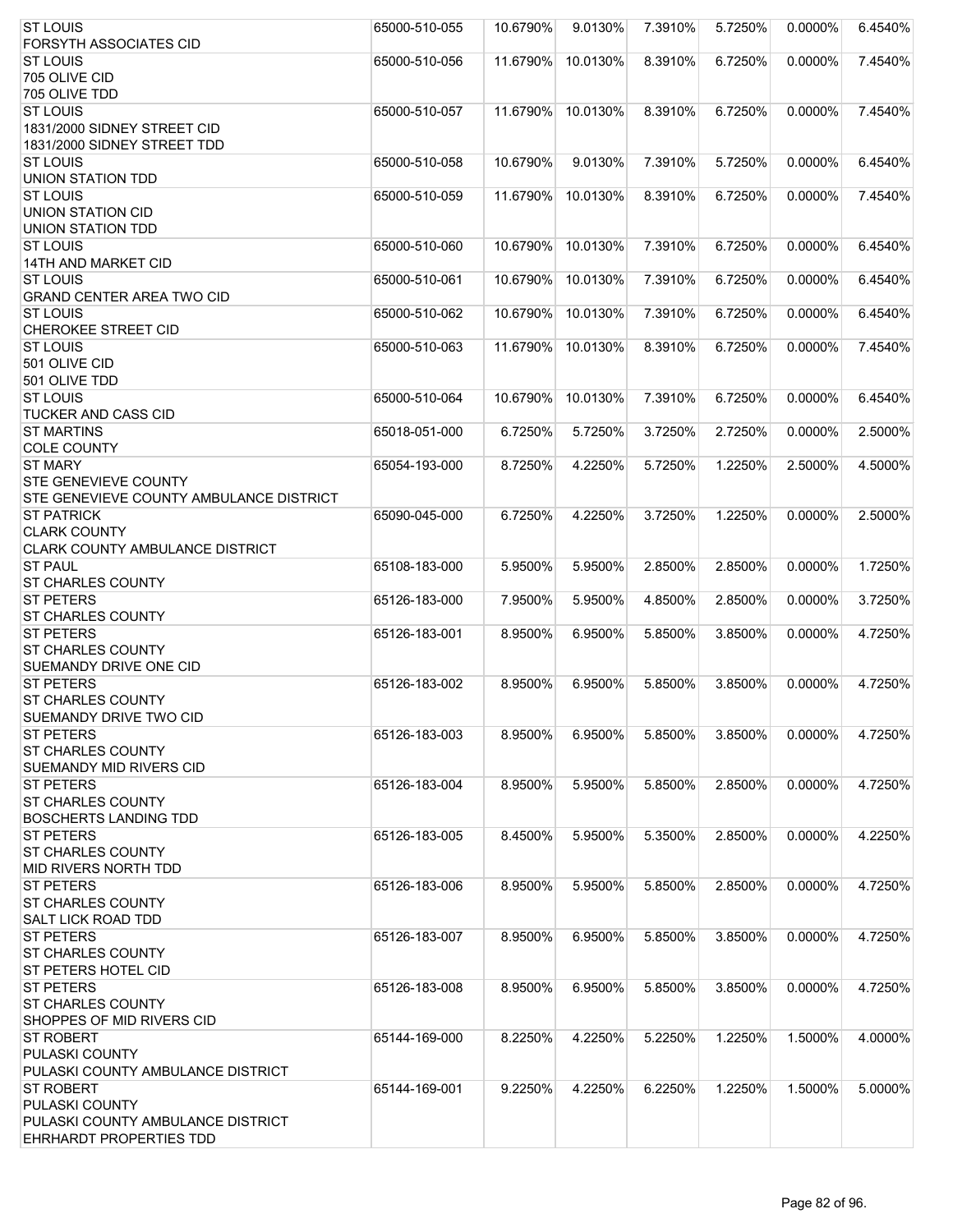| <b>ST ROBERT</b>                        | 65144-169-002 | 9.2250% | 4.2250% | 6.2250% | 1.2250% | 1.5000%    | 5.0000% |
|-----------------------------------------|---------------|---------|---------|---------|---------|------------|---------|
| PULASKI COUNTY                          |               |         |         |         |         |            |         |
| PULASKI COUNTY AMBULANCE DISTRICT       |               |         |         |         |         |            |         |
| <b>FARRIS FAMILY TDD</b>                |               |         |         |         |         |            |         |
| <b>ST ROBERT</b>                        | 65144-169-003 | 8.7250% | 4.2250% | 5.7250% | 1.2250% | 1.5000%    | 4.5000% |
| PULASKI COUNTY                          |               |         |         |         |         |            |         |
| PULASKI COUNTY AMBULANCE DISTRICT       |               |         |         |         |         |            |         |
| INTERSTATE PLAZA/NORTH TOWN VILLAGE TDD |               |         |         |         |         |            |         |
| <b>ST ROBERT</b>                        | 65144-169-004 | 9.2250% | 4.2250% | 6.2250% | 1.2250% | 1.5000%    | 5.0000% |
| PULASKI COUNTY                          |               |         |         |         |         |            |         |
| PULASKI COUNTY AMBULANCE DISTRICT       |               |         |         |         |         |            |         |
| LIBERTY COMMONS CID (ST ROBERT)         |               |         |         |         |         |            |         |
| <b>ST ROBERT</b>                        | 65144-169-005 | 9.2250% | 4.2250% | 6.2250% | 1.2250% | 1.5000%    | 5.0000% |
| PULASKI COUNTY                          |               |         |         |         |         |            |         |
| PULASKI COUNTY AMBULANCE DISTRICT       |               |         |         |         |         |            |         |
| <b>PLATTNER CID</b>                     |               |         |         |         |         |            |         |
| <b>ST THOMAS</b>                        | 65162-051-000 | 6.7250% | 5.7250% | 3.7250% | 2.7250% | 1.0000%    | 2.5000% |
| <b>COLE COUNTY</b>                      |               |         |         |         |         |            |         |
| <b>SALEM</b>                            | 65234-065-000 | 8.3500% | 4.2250% | 5.3500% | 1.2250% | 1.0000%    | 4.1250% |
| <b>DENT COUNTY</b>                      |               |         |         |         |         |            |         |
| <b>SALISBURY</b>                        | 65450-041-000 | 7.3500% | 7.3500% | 4.3500% | 4.3500% | 0.0000%    | 3.1250% |
| <b>CHARITON COUNTY</b>                  |               |         |         |         |         |            |         |
| <b>SANDY HOOK</b>                       | 65846-135-000 | 6.4750% | 5.2250% | 3.4750% | 2.2250% | 1.0000%    | 2.2500% |
| <b>MONITEAU COUNTY</b>                  |               |         |         |         |         |            |         |
| MID-MO AMBULANCE DISTRICT               |               |         |         |         |         |            |         |
| MONITEAU COUNTY EMERGENCY SERVICES      |               |         |         |         |         |            |         |
| <b>DISTRICT</b>                         |               |         |         |         |         |            |         |
| <b>SANTA FE</b>                         | 65900-137-000 | 5.7250% | 5.7250% | 2.7250% | 2.7250% | 1.0000%    | 1.5000% |
| MONROE COUNTY                           |               |         |         |         |         |            |         |
| <b>SARCOXIE</b>                         | 65990-097-000 | 7.9500% | 4.2250% | 4.9500% | 1.2250% | 1.0000%    | 3.7250% |
| <b>JASPER COUNTY</b>                    |               |         |         |         |         |            |         |
| <b>SAVANNAH</b>                         | 66044-003-000 | 8.4250% | 5.9250% | 5.4250% | 2.9250% | 0.0000%    | 4.2000% |
| <b>ANDREW COUNTY</b>                    |               |         |         |         |         |            |         |
| ANDREW COUNTY AMBULANCE DISTRICT        |               |         |         |         |         |            |         |
| <b>SAVERTON</b>                         | 66062-173-000 | 6.7250% | 6.7250% | 3.7250% | 3.7250% | 0.0000%    | 2.5000% |
| <b>RALLS COUNTY</b>                     |               |         |         |         |         |            |         |
| <b>SCHELL CITY</b>                      | 66134-217-000 | 5.2250% | 4.2250% | 2.2250% | 1.2250% | 0.0000%    | 1.0000% |
| <b>VERNON COUNTY</b>                    |               |         |         |         |         |            |         |
| <b>SCOPUS</b>                           | 66296-017-000 | 5.8500% | 5.8500% | 2.8500% | 2.8500% | 1.6250%    | 1.6250% |
| <b>BOLLINGER COUNTY</b>                 |               |         |         |         |         |            |         |
| <b>SCOTSDALE</b>                        | 66337-099-000 | 7.8500% | 4.2250% | 4.8500% | 1.2250% | 2.0000%    | 3.6250% |
| JEFFERSON COUNTY                        |               |         |         |         |         |            |         |
| HIGH RIDGE FIRE PROTECTION DISTRICT     |               |         |         |         |         |            |         |
| <b>BIG RIVER AMBULANCE DISTRICT</b>     |               |         |         |         |         |            |         |
| JEFFERSON COUNTY EMERGENCY SERVICES     |               |         |         |         |         |            |         |
| <b>DISTRICT</b>                         |               |         |         |         |         |            |         |
| <b>SCOTT CITY</b>                       | 66368-031-000 | 6.9750% | 5.2250% | 3.9750% | 2.2250% | 2.0000%    | 2.7500% |
| <b>CAPE GIRARDEAU COUNTY</b>            |               |         |         |         |         |            |         |
| <b>SCOTT CITY</b>                       | 66368-201-000 | 6.9750% | 5.2250% | 3.9750% | 2.2250% | 2.0000%    | 2.7500% |
| <b>SCOTT COUNTY</b>                     |               |         |         |         |         |            |         |
| <b>SEDALIA</b>                          | 66440-159-000 | 8.1000% | 7.6000% | 5.1000% | 4.6000% | 2.2500%    | 3.8750% |
| PETTIS COUNTY                           |               |         |         |         |         |            |         |
| PETTIS COUNTY AMBULANCE DISTRICT        |               |         |         |         |         |            |         |
| <b>SEDALIA</b>                          | 66440-159-001 | 9.1000% | 7.6000% | 6.1000% | 4.6000% | 2.2500%    | 4.8750% |
| <b>PETTIS COUNTY</b>                    |               |         |         |         |         |            |         |
| PETTIS COUNTY AMBULANCE DISTRICT        |               |         |         |         |         |            |         |
| 1705 BROADWAY CID                       |               |         |         |         |         |            |         |
| <b>SEDGEWICKVILLE</b>                   | 66476-017-000 | 5.8500% | 5.8500% | 2.8500% | 2.8500% | 1.6250%    | 1.6250% |
| <b>BOLLINGER COUNTY</b>                 |               |         |         |         |         |            |         |
| <b>SELIGMAN</b>                         | 66530-009-000 | 8.4750% | 4.2250% | 5.4750% | 1.2250% | 0.0000%    | 4.2500% |
| <b>BARRY COUNTY</b>                     |               |         |         |         |         |            |         |
| SOUTH BARRY COUNTY AMBULANCE DISTRICT   |               |         |         |         |         |            |         |
| <b>SENATH</b>                           | 66638-069-000 | 7.7250% | 5.7250% | 4.7250% | 2.7250% | $0.0000\%$ | 3.5000% |
| <b>DUNKLIN COUNTY</b>                   |               |         |         |         |         |            |         |
| <b>SENECA</b>                           | 66674-145-000 | 7.8500% | 4.2250% | 4.8500% | 1.2250% | 2.1250%    | 3.6250% |
| <b>NEWTON COUNTY</b>                    |               |         |         |         |         |            |         |
| <b>SEYMOUR</b>                          | 66800-225-000 | 8.0580% | 4.2250% | 5.0580% | 1.2250% | 3.3330%    | 3.8330% |
| <b>WEBSTER COUNTY</b>                   |               |         |         |         |         |            |         |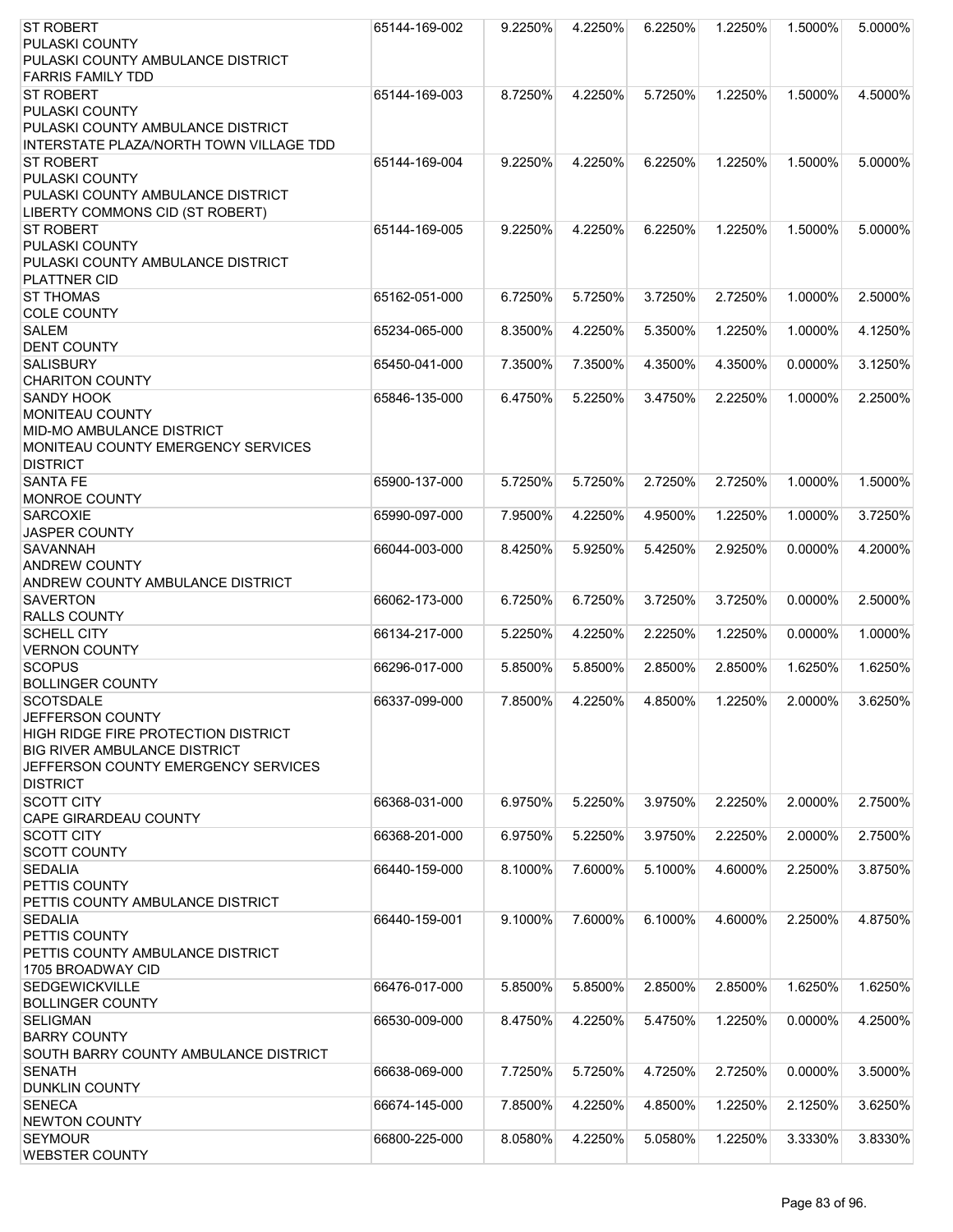| <b>SHAWNEETOWN</b>                                         | 67124-031-000 | 5.2250%  | 5.2250% | 2.2250% | 2.2250% | 1.0000% | 1.0000% |
|------------------------------------------------------------|---------------|----------|---------|---------|---------|---------|---------|
| CAPE GIRARDEAU COUNTY                                      |               |          |         |         |         |         |         |
| <b>SHELBINA</b><br><b>SHELBY COUNTY</b>                    | 67178-205-000 | 8.4750%  | 5.7250% | 5.4750% | 2.7250% | 2.0000% | 4.2500% |
| SALT RIVER AMBULANCE DISTRICT                              |               |          |         |         |         |         |         |
| <b>SHELBYVILLE</b>                                         | 67196-205-000 | 7.2250%  | 6.7250% | 4.2250% | 3.7250% | 1.5000% | 3.0000% |
| <b>SHELBY COUNTY</b>                                       |               |          |         |         |         |         |         |
| <b>SALT RIVER AMBULANCE DISTRICT</b>                       |               |          |         |         |         |         |         |
| <b>SHELDON</b>                                             | 67214-217-000 | 6.7250%  | 4.2250% | 3.7250% | 1.2250% | 0.0000% | 2.5000% |
| <b>VERNON COUNTY</b>                                       |               |          |         |         |         |         |         |
| <b>SHELL KNOB</b><br><b>BARRY COUNTY</b>                   | 67232-009-000 | 6.2250%  | 4.2250% | 3.2250% | 1.2250% | 0.0000% | 2.0000% |
| SOUTH BARRY COUNTY AMBULANCE DISTRICT                      |               |          |         |         |         |         |         |
| <b>SHERIDAN</b>                                            | 67358-227-000 | 6.1000%  | 6.1000% | 3.1000% | 3.1000% | 1.0000% | 1.8750% |
| <b>WORTH COUNTY</b>                                        |               |          |         |         |         |         |         |
| SHOAL CREEK DRIVE                                          | 67628-145-000 | 6.3500%  | 4.2250% | 3.3500% | 1.2250% | 1.1250% | 2.1250% |
| <b>NEWTON COUNTY</b>                                       |               |          |         |         |         |         |         |
| <b>SHOOK</b>                                               | 67646-223-000 | 5.7250%  | 5.7250% | 2.7250% | 2.7250% | 1.5000% | 1.5000% |
| <b>WAYNE COUNTY</b>                                        |               |          |         |         |         |         |         |
| <b>SHREWSBURY</b>                                          | 67700-189-000 | 9.1130%  | 4.2250% | 5.7250% | 1.2250% | 0.0000% | 4.8880% |
| <b>ST LOUIS COUNTY</b><br><b>SHREWSBURY</b>                | 67700-189-001 | 10.1130% | 4.2250% | 6.7250% | 1.2250% | 0.0000% | 5.8880% |
| <b>ST LOUIS COUNTY</b>                                     |               |          |         |         |         |         |         |
| CENTER AT KENRICK PLAZA CID                                |               |          |         |         |         |         |         |
| SHREWSBURY (T1)                                            | 67701-189-000 | 9.1130%  | 4.2250% | 5.7250% | 1.2250% | 0.0000% | 4.8880% |
| <b>ST LOUIS COUNTY</b>                                     |               |          |         |         |         |         |         |
| SHREWSBURY (T1)                                            | 67701-189-001 | 10.1130% | 5.2250% | 6.7250% | 2.2250% | 0.0000% | 5.8880% |
| <b>ST LOUIS COUNTY</b>                                     |               |          |         |         |         |         |         |
| <b>KENRICK PLAZA CID</b>                                   |               |          |         |         |         |         |         |
| <b>SIBLEY</b><br><b>JACKSON COUNTY</b>                     | 67718-095-000 | 5.6000%  | 4.2250% | 2.6000% | 1.2250% | 0.0000% | 1.3750% |
| KANSAS CITY ZOOLOGICAL DISTRICT                            |               |          |         |         |         |         |         |
| <b>SIKESTON</b>                                            | 67790-143-000 | 9.2250%  | 5.7250% | 6.2250% | 2.7250% | 1.5000% | 5.0000% |
| <b>NEW MADRID COUNTY</b>                                   |               |          |         |         |         |         |         |
| NEW MADRID COUNTY AMBULANCE DISTRICT                       |               |          |         |         |         |         |         |
| <b>SIKESTON</b>                                            | 67790-201-000 | 8.2250%  | 5.2250% | 5.2250% | 2.2250% | 1.0000% | 4.0000% |
| <b>SCOTT COUNTY</b>                                        |               |          |         |         |         |         |         |
| <b>SILEX</b>                                               | 67808-113-000 | 7.4750%  | 5.2250% | 4.4750% | 2.2250% | 0.5000% | 3.2500% |
| <b>LINCOLN COUNTY</b><br>LINCOLN COUNTY AMBULANCE DISTRICT |               |          |         |         |         |         |         |
| <b>SILVA</b>                                               | 67862-223-000 | 5.7250%  | 5.7250% | 2.7250% | 2.7250% | 1.5000% | 1.5000% |
| <b>WAYNE COUNTY</b>                                        |               |          |         |         |         |         |         |
| <b>SILVER DOLLAR CITY</b>                                  | 67916-209-000 | 7.4750%  | 5.9750% | 3.4750% | 2.9750% | 1.0000% | 3.2500% |
| <b>STONE COUNTY</b>                                        |               |          |         |         |         |         |         |
| SOUTHERN STONE COUNTY FIRE PROTECTION                      |               |          |         |         |         |         |         |
| <b>DISTRICT</b>                                            |               |          |         |         |         |         |         |
| <b>BRANSON/LAKES AREA TCED</b>                             |               |          |         |         |         |         |         |
| <b>SKIDMORE</b>                                            | 68132-147-000 | 7.7250%  | 5.7250% | 4.7250% | 2.7250% | 1.0000% | 3.5000% |
| <b>NODAWAY COUNTY</b><br>NODAWAY COUNTY AMBULANCE DISTRICT |               |          |         |         |         |         |         |
| <b>SLATER</b>                                              | 68204-195-000 | 7.7250%  | 7.7250% | 4.7250% | 4.7250% | 0.0000% | 3.5000% |
| <b>SALINE COUNTY</b>                                       |               |          |         |         |         |         |         |
| <b>SLEEPER</b>                                             | 68222-105-000 | 5.4130%  | 4.2250% | 2.4130% | 1.2250% | 0.0000% | 1.1880% |
| <b>LACLEDE COUNTY</b>                                      |               |          |         |         |         |         |         |
| <b>SMITHTON</b>                                            | 68384-159-000 | 6.7250%  | 5.2250% | 3.7250% | 2.2250% | 1.0000% | 2.5000% |
| <b>PETTIS COUNTY</b>                                       |               |          |         |         |         |         |         |
| PETTIS COUNTY AMBULANCE DISTRICT                           |               |          |         |         |         |         |         |
| <b>SMITHVILLE</b><br><b>CLAY COUNTY</b>                    | 68420-047-000 | 7.4750%  | 6.8500% | 4.4750% | 3.8500% | 1.0000% | 3.2500% |
| SMITHVILLE AREA FIRE PROTECTION DISTRICT                   |               |          |         |         |         |         |         |
| KANSAS CITY ZOOLOGICAL DISTRICT                            |               |          |         |         |         |         |         |
| <b>SOLO</b>                                                | 68546-215-000 | 6.1000%  | 6.1000% | 3.1000% | 3.1000% | 1.8750% | 1.8750% |
| <b>TEXAS COUNTY</b>                                        |               |          |         |         |         |         |         |
| <b>SOUDER</b>                                              | 68582-153-000 | 6.7250%  | 4.2250% | 3.7250% | 1.2250% | 1.0000% | 2.5000% |
| <b>OZARK COUNTY</b>                                        |               |          |         |         |         |         |         |
| OZARK COUNTY AMBULANCE DISTRICT                            |               |          |         |         |         |         |         |
| <b>SOUTH FORK</b>                                          | 68762-091-000 | 5.6620%  | 4.2250% | 2.6620% | 1.2250% | 0.0000% | 1.4370% |
| <b>HOWELL COUNTY</b>                                       |               |          |         |         |         |         |         |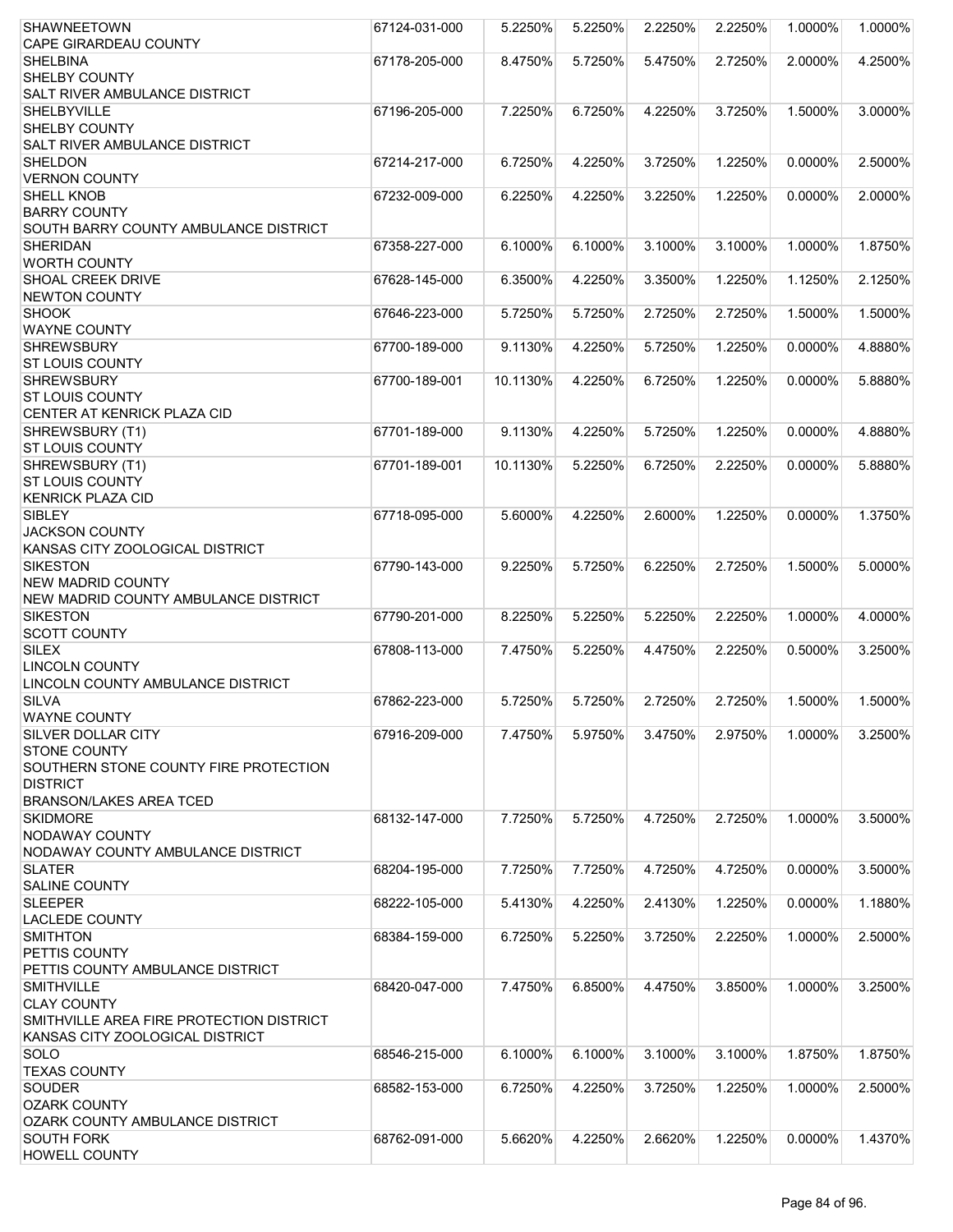| <b>SOUTH GIFFORD</b>                                                  | 68852-121-000 | 6.3500%  | 5.9750% | 3.3500%    | 2.9750% | 0.0000% | 2.1250% |
|-----------------------------------------------------------------------|---------------|----------|---------|------------|---------|---------|---------|
| <b>IMACON COUNTY</b><br>MACON COUNTY EMERGENCY SERVICES DISTRICT      |               |          |         |            |         |         |         |
|                                                                       |               |          |         |            |         |         |         |
| SOUTH GORIN                                                           | 68870-199-000 | 5.4750%  | 5.4750% | 2.4750%    | 2.4750% | 0.0000% | 1.2500% |
| <b>SCOTLAND COUNTY</b><br><b>SOUTH GREENFIELD</b>                     | 68888-057-000 | 6.4750%  | 5.9750% | 3.4750%    | 2.9750% | 1.7500% | 2.2500% |
| <b>DADE COUNTY</b>                                                    |               |          |         |            |         |         |         |
| DADE COUNTY AMBULANCE DISTRICT                                        |               |          |         |            |         |         |         |
| <b>SOUTH LINEVILLE</b><br><b>MERCER COUNTY</b>                        | 68942-129-000 | 6.4750%  | 6.4750% | 3.4750%    | 3.4750% | 1.2500% | 2.2500% |
| <b>SOUTH WEST CITY</b>                                                | 69230-119-000 | 7.9750%  | 5.9750% | 4.9750%    | 2.9750% | 2.5000% | 3.7500% |
| MCDONALD COUNTY                                                       |               |          |         |            |         |         |         |
| <b>SPARTA</b>                                                         | 69302-043-000 | 7.7250%  | 4.2250% | 4.7250%    | 1.2250% | 0.2500% | 3.5000% |
| <b>CHRISTIAN COUNTY</b><br><b>CHRISTIAN COUNTY EMERGENCY SERVICES</b> |               |          |         |            |         |         |         |
| <b>DISTRICT</b>                                                       |               |          |         |            |         |         |         |
| <b>SPICKARD</b>                                                       | 69464-079-000 | 6.7250%  | 4.2250% | 3.7250%    | 1.2250% | 1.5000% | 2.5000% |
| <b>GRUNDY COUNTY</b>                                                  |               |          |         |            |         |         |         |
| <b>SPOKANE</b>                                                        | 69518-043-000 | 5.9750%  | 4.2250% | 2.9750%    | 1.2250% | 0.2500% | 1.7500% |
| <b>CHRISTIAN COUNTY</b><br>CHRISTIAN COUNTY EMERGENCY SERVICES        |               |          |         |            |         |         |         |
| <b>DISTRICT</b>                                                       |               |          |         |            |         |         |         |
| <b>SPRING BLUFF</b>                                                   | 69554-071-000 | 6.4750%  | 4.2250% | 3.4750%    | 1.2250% | 0.0000% | 2.2500% |
| <b>FRANKLIN COUNTY</b>                                                |               |          |         |            |         |         |         |
| <b>GERALD AREA AMBULANCE DISTRICT</b><br><b>SPRINGFIELD</b>           | 70000-077-000 | 8.1000%  | 6.3500% | 5.1000%    | 3.3500% | 1.8750% | 3.8750% |
| <b>GREENE COUNTY</b>                                                  |               |          |         |            |         |         |         |
| <b>SPRINGFIELD</b>                                                    | 70000-077-001 | 9.1000%  | 6.3500% | 6.1000%    | 3.3500% | 1.8750% | 4.8750% |
| <b>GREENE COUNTY</b>                                                  |               |          |         |            |         |         |         |
| <b>AIRPORT PLAZA CID</b>                                              |               |          |         |            |         |         |         |
| <b>SPRINGFIELD</b><br><b>GREENE COUNTY</b>                            | 70000-077-002 | 8.4750%  | 6.7250% | 5.4750%    | 3.7250% | 1.8750% | 4.2500% |
| <b>COMMERICAL STREET CID</b>                                          |               |          |         |            |         |         |         |
| <b>SPRINGFIELD</b>                                                    | 70000-077-003 | 8.6000%  | 6.8500% | 5.6000%    | 3.8500% | 1.8750% | 4.3750% |
| <b>GREENE COUNTY</b>                                                  |               |          |         |            |         |         |         |
| DOWNTOWN SPRINGFIELD CID<br><b>SPRINGFIELD</b>                        | 70000-077-004 | 9.6000%  | 6.8500% | 6.6000%    | 3.8500% | 1.8750% | 5.3750% |
| <b>GREENE COUNTY</b>                                                  |               |          |         |            |         |         |         |
| <b>COLLEGE STATION CID</b>                                            |               |          |         |            |         |         |         |
| DOWNTOWN SPRINGFIELD CID                                              |               |          |         |            |         |         |         |
| <b>SPRINGFIELD</b><br><b>GREENE COUNTY</b>                            | 70000-077-005 | 10.6000% | 6.8500% | 7.6000%    | 3.8500% | 1.8750% | 6.3750% |
| <b>COLLEGE STATION CID</b>                                            |               |          |         |            |         |         |         |
| DOWNTOWN SPRINGFIELD CID                                              |               |          |         |            |         |         |         |
| <b>COLLEGE STATION TDD</b>                                            |               |          |         |            |         |         |         |
| <b>SPRINGFIELD</b><br><b>GREENE COUNTY</b>                            | 70000-077-006 | 9.1000%  | 7.3500% | $6.1000\%$ | 4.3500% | 1.8750% | 4.8750% |
| <b>JAMES RIVER COMMONS CID</b>                                        |               |          |         |            |         |         |         |
| <b>SPRINGFIELD</b>                                                    | 70000-077-008 | 8.6000%  | 6.8500% | 5.6000%    | 3.8500% | 1.8750% | 4.3750% |
| <b>GREENE COUNTY</b>                                                  |               |          |         |            |         |         |         |
| <b>NORTHWEST AREA CID</b>                                             |               |          |         |            |         |         |         |
| <b>SPRINGFIELD</b><br><b>GREENE COUNTY</b>                            | 70000-077-009 | 9.1000%  | 6.3500% | 6.1000%    | 3.3500% | 1.8750% | 4.8750% |
| <b>SHOPS AT JAMES RIVER CID</b>                                       |               |          |         |            |         |         |         |
| <b>SPRINGFIELD</b>                                                    | 70000-077-010 | 8.6000%  | 6.3500% | 5.6000%    | 3.3500% | 1.8750% | 4.3750% |
| <b>GREENE COUNTY</b>                                                  |               |          |         |            |         |         |         |
| <b>EAST-WEST ARTERIAL TDD</b><br><b>SPRINGFIELD</b>                   | 70000-077-013 | 8.6000%  | 6.8500% | 5.6000%    | 3.8500% | 1.8750% | 4.3750% |
| <b>GREENE COUNTY</b>                                                  |               |          |         |            |         |         |         |
| <b>SPRINGFIELD PLAZA CID</b>                                          |               |          |         |            |         |         |         |
| <b>SPRINGFIELD</b>                                                    | 70000-077-014 | 9.1000%  | 6.3500% | 6.1000%    | 3.3500% | 1.8750% | 4.8750% |
| <b>GREENE COUNTY</b>                                                  |               |          |         |            |         |         |         |
| BRENTWOOD CENTER N/S CID<br><b>SPRINGFIELD</b>                        | 70000-077-015 | 9.1000%  | 6.3500% | 6.1000%    | 3.3500% | 1.8750% | 4.8750% |
| <b>GREENE COUNTY</b>                                                  |               |          |         |            |         |         |         |
| <b>GLENSTONE AND EAST KEARNEY TDD</b>                                 |               |          |         |            |         |         |         |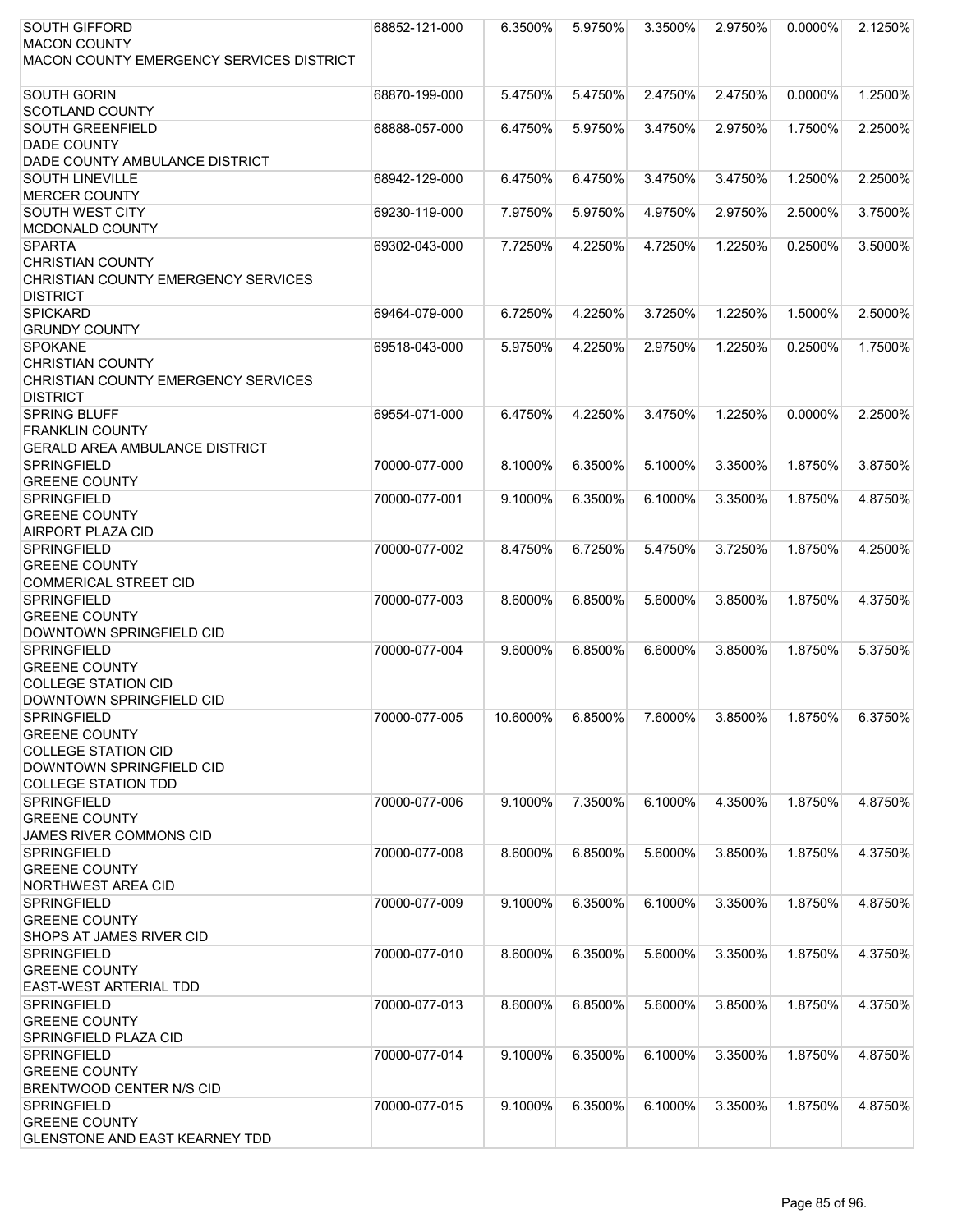| <b>SPRINGFIELD</b>                     | 70000-077-016 | 9.1000% | 7.3500% | 6.1000% | 4.3500% | 1.8750% | 4.8750% |
|----------------------------------------|---------------|---------|---------|---------|---------|---------|---------|
| <b>GREENE COUNTY</b>                   |               |         |         |         |         |         |         |
| <b>GLENSTONE MARKETPLACE CID</b>       |               |         |         |         |         |         |         |
| <b>SPRING VALLEY</b>                   | 70126-119-000 | 6.2250% | 4.2250% | 3.2250% | 1.2250% | 1.5000% | 2.0000% |
| MCDONALD COUNTY                        |               |         |         |         |         |         |         |
| <b>SQUIRES</b>                         | 70234-067-000 | 6.2250% | 4.2250% | 3.2250% | 1.2250% | 0.0000% | 2.0000% |
| <b>DOUGLAS COUNTY</b>                  |               |         |         |         |         |         |         |
| <b>AVA AMBULANCE DISTRICT</b>          |               |         |         |         |         |         |         |
| <b>STANBERRY</b>                       | 70270-075-000 | 6.7250% | 6.7250% | 3.7250% | 3.7250% | 0.5000% | 2.5000% |
| <b>GENTRY COUNTY</b>                   |               |         |         |         |         |         |         |
| <b>STANTON</b>                         | 70342-071-000 | 6.4750% | 4.2250% | 3.4750% | 1.2250% | 0.0000% | 2.2500% |
| <b>FRANKLIN COUNTY</b>                 |               |         |         |         |         |         |         |
| SULLIVAN FIRE PROTECTION DISTRICT      |               |         |         |         |         |         |         |
| <b>STARK CITY</b>                      | 70414-145-000 | 5.3500% | 4.2250% | 2.3500% | 1.2250% | 1.1250% | 1.1250% |
| <b>NEWTON COUNTY</b>                   |               |         |         |         |         |         |         |
| <b>STEEDMAN</b>                        | 70540-027-000 | 5.7250% | 5.2250% | 2.7250% | 2.2250% | 0.0000% | 1.5000% |
| <b>CALLAWAY COUNTY</b>                 |               |         |         |         |         |         |         |
| CALLAWAY COUNTY AMBULANCE DISTRICT     |               |         |         |         |         |         |         |
| <b>STEELE</b>                          | 70558-155-000 | 9.2250% | 4.2250% | 6.2250% | 1.2250% | 2.7500% | 5.0000% |
| <b>PEMISCOT COUNTY</b>                 |               |         |         |         |         |         |         |
| <b>STEELVILLE</b>                      | 70576-055-000 | 9.1000% | 4.2250% | 6.1000% | 1.2250% | 2.3750% | 4.8750% |
|                                        |               |         |         |         |         |         |         |
| <b>CRAWFORD COUNTY</b>                 |               |         |         |         |         |         |         |
| <b>STEELVILLE AMBULANCE DISTRICT</b>   |               |         |         |         |         |         |         |
| <b>STEFFENVILLE</b>                    | 70594-111-000 | 7.3500% | 6.8500% | 4.3500% | 3.8500% | 2.0000% | 3.1250% |
| <b>LEWIS COUNTY</b>                    |               |         |         |         |         |         |         |
| LEWIS COUNTY AMBULANCE DISTRICT        |               |         |         |         |         |         |         |
| <b>STELLA</b>                          | 70648-145-000 | 5.8500% | 4.2250% | 2.8500% | 1.2250% | 1.1250% | 1.6250% |
| <b>NEWTON COUNTY</b>                   |               |         |         |         |         |         |         |
| <b>STET</b>                            | 70720-033-000 | 5.4750% | 5.4750% | 2.4750% | 2.4750% | 0.0000% | 1.2500% |
| <b>CARROLL COUNTY</b>                  |               |         |         |         |         |         |         |
| <b>STET</b>                            | 70720-177-000 | 6.2250% | 5.7250% | 3.2250% | 2.7250% | 0.0000% | 2.0000% |
| <b>RAY COUNTY</b>                      |               |         |         |         |         |         |         |
| <b>RAY COUNTY AMBULANCE DISTRICT</b>   |               |         |         |         |         |         |         |
| <b>STEWARTSVILLE</b>                   | 70738-063-000 | 8.1000% | 5.2250% | 5.1000% | 2.2250% | 0.0000% | 3.8750% |
| <b>DEKALB COUNTY</b>                   |               |         |         |         |         |         |         |
| DAVIESS/DEKALB REGIONAL JAIL DISTRICT  |               |         |         |         |         |         |         |
| <b>STOCKTON</b>                        | 70828-039-000 | 8.7250% | 6.4750% | 5.7250% | 3.4750% | 0.5000% | 4.5000% |
| <b>CEDAR COUNTY</b>                    |               |         |         |         |         |         |         |
| CEDAR COUNTY AMBULANCE DISTRICT        |               |         |         |         |         |         |         |
| CEDAR COUNTY PUBLIC LIBRARY DISTRICT   |               |         |         |         |         |         |         |
| <b>STONY HILL</b>                      | 70936-073-000 | 6.1000% | 4.2250% | 3.1000% | 1.2250% | 1.0000% | 1.8750% |
| <b>GASCONADE COUNTY</b>                |               |         |         |         |         |         |         |
| HERMANN AREA AMBULANCE DISTRICT        |               |         |         |         |         |         |         |
| <b>STOTESBURY</b>                      | 70954-217-000 | 5.2250% | 4.2250% | 2.2250% | 1.2250% | 0.0000% | 1.0000% |
| <b>VERNON COUNTY</b>                   |               |         |         |         |         |         |         |
| <b>STOTTS CITY</b>                     | 70990-109-000 | 5.8500% | 5.8500% | 2.8500% | 2.8500% | 0.0000% | 1.6250% |
| <b>LAWRENCE COUNTY</b>                 |               |         |         |         |         |         |         |
| <b>STOUTLAND</b>                       | 71008-029-000 | 6.4750% | 5.4750% | 3.4750% | 2.4750% | 0.0000% | 2.2500% |
| <b>CAMDEN COUNTY</b>                   |               |         |         |         |         |         |         |
| <b>STOUTLAND</b>                       | 71008-105-000 | 6.4130% | 4.2250% | 3.4130% | 1.2250% | 0.0000% | 2.1880% |
| <b>LACLEDE COUNTY</b>                  |               |         |         |         |         |         |         |
| <b>STOUTSVILLE</b>                     | 71026-137-000 | 6.2250% | 5.7250% | 3.2250% | 2.7250% | 1.0000% | 2.0000% |
| <b>MONROE COUNTY</b>                   |               |         |         |         |         |         |         |
| MONROE CITY AMBULANCE DISTRICT         |               |         |         |         |         |         |         |
| <b>STOVER</b>                          | 71044-141-000 | 7.2250% | 5.2250% | 4.2250% | 2.2250% | 1.5000% | 3.0000% |
| <b>MORGAN COUNTY</b>                   |               |         |         |         |         |         |         |
| <b>MID-MO AMBULANCE DISTRICT</b>       |               |         |         |         |         |         |         |
| <b>STRAFFORD</b>                       | 71062-077-000 | 7.4750% | 4.2250% | 4.4750% | 1.2250% | 0.8750% | 3.2500% |
| <b>GREENE COUNTY</b>                   |               |         |         |         |         |         |         |
| <b>STRAFFORD</b>                       | 71062-077-001 | 8.4750% | 4.2250% | 5.4750% | 1.2250% | 0.8750% | 4.2500% |
| <b>GREENE COUNTY</b>                   |               |         |         |         |         |         |         |
| <b>STRAFFORD PLAZA CID</b>             |               |         |         |         |         |         |         |
| <b>STRAFFORD</b>                       | 71062-225-000 | 7.8080% | 4.2250% | 4.8080% | 1.2250% | 2.0830% | 3.5830% |
| <b>WEBSTER COUNTY</b>                  |               |         |         |         |         |         |         |
| <b>STRASBURG</b>                       | 71098-037-000 | 7.7250% | 6.2250% | 4.7250% | 3.2250% | 1.5000% | 3.5000% |
| <b>CASS COUNTY</b>                     |               |         |         |         |         |         |         |
| PLEASANT HILL FIRE PROTECTION DISTRICT |               |         |         |         |         |         |         |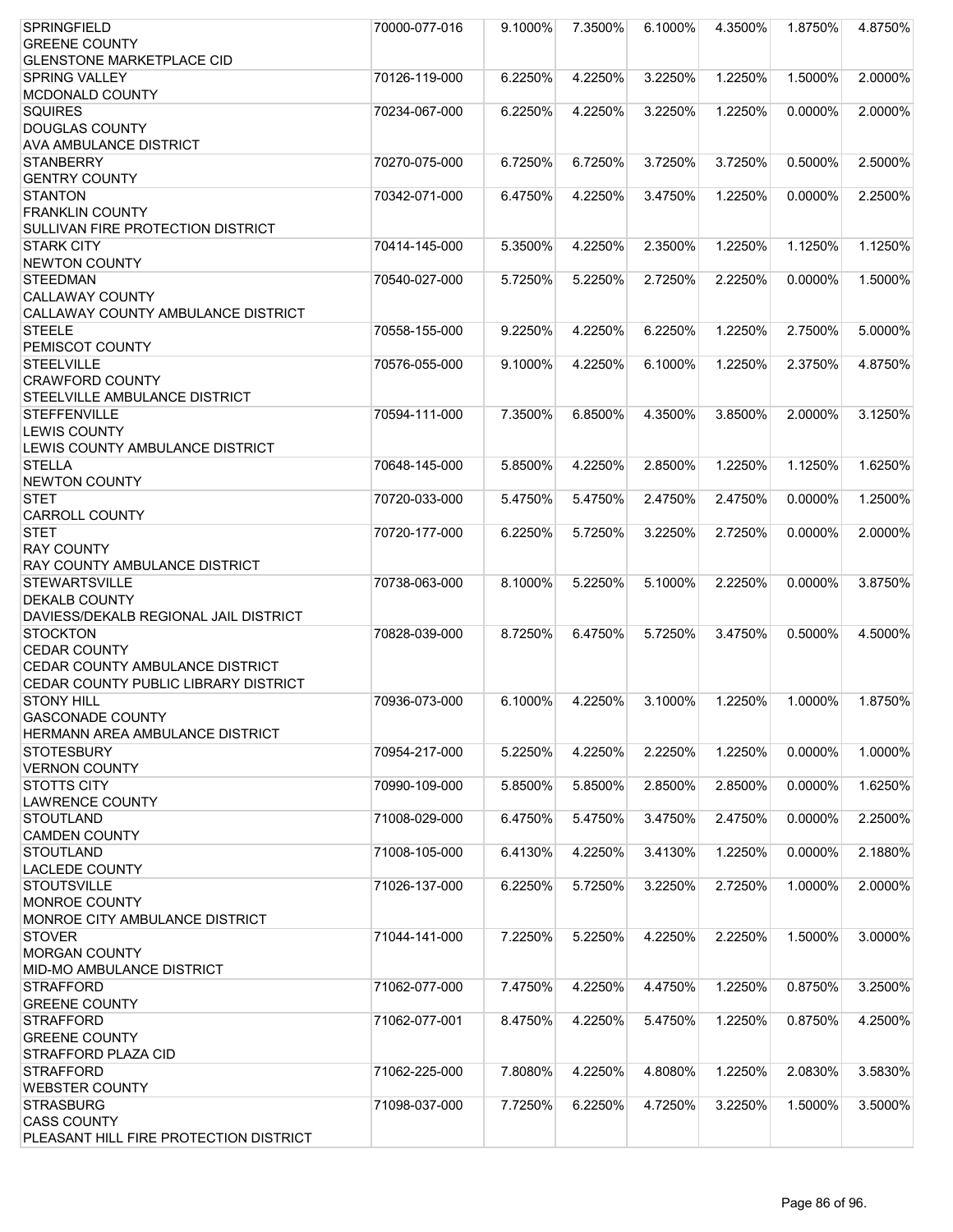| <b>STURDIVANT</b>                                         | 71206-017-000 | 5.8500% | 5.8500% | 2.8500% | 2.8500% | 1.6250%    | 1.6250% |
|-----------------------------------------------------------|---------------|---------|---------|---------|---------|------------|---------|
| <b>BOLLINGER COUNTY</b>                                   |               |         |         |         |         |            |         |
| <b>STURGEON</b>                                           | 71224-019-000 | 7.9750% | 4.2250% | 4.9750% | 1.2250% | 2.5000%    | 3.7500% |
| <b>BOONE COUNTY</b>                                       |               |         |         |         |         |            |         |
| <b>SUCCESS</b>                                            | 71296-215-000 | 6.1000% | 6.1000% | 3.1000% | 3.1000% | 1.8750%    | 1.8750% |
| <b>TEXAS COUNTY</b>                                       |               |         |         |         |         |            |         |
| <b>SUGAR CREEK</b>                                        | 71368-047-000 | 7.4750% | 7.3500% | 4.4750% | 4.3500% | 0.0000%    | 3.2500% |
| <b>CLAY COUNTY</b>                                        |               |         |         |         |         |            |         |
| KANSAS CITY ZOOLOGICAL DISTRICT                           |               |         |         |         |         |            |         |
| <b>SUGAR CREEK</b><br><b>JACKSON COUNTY</b>               | 71368-095-000 | 7.6000% | 6.2250% | 4.6000% | 3.2250% | 0.0000%    | 3.3750% |
| KANSAS CITY ZOOLOGICAL DISTRICT                           |               |         |         |         |         |            |         |
| <b>SULLIVAN</b>                                           | 71440-055-000 | 8.6000% | 4.2250% | 5.6000% | 1.2250% | 0.8750%    | 4.3750% |
| <b>CRAWFORD COUNTY</b>                                    |               |         |         |         |         |            |         |
| <b>SULLIVAN FIRE PROTECTION DISTRICT</b>                  |               |         |         |         |         |            |         |
| <b>SULLIVAN</b>                                           | 71440-071-000 | 8.4750% | 4.2250% | 5.4750% | 1.2250% | 0.0000%    | 4.2500% |
| <b>FRANKLIN COUNTY</b>                                    |               |         |         |         |         |            |         |
| <b>SULLIVAN FIRE PROTECTION DISTRICT</b>                  |               |         |         |         |         |            |         |
| <b>SULLIVAN</b>                                           | 71440-071-001 | 9.4750% | 5.2250% | 6.4750% | 2.2250% | 0.0000%    | 5.2500% |
| <b>FRANKLIN COUNTY</b>                                    |               |         |         |         |         |            |         |
| SULLIVAN FIRE PROTECTION DISTRICT                         |               |         |         |         |         |            |         |
| SULLIVAN MARKETPLACE CID                                  |               |         |         |         |         |            |         |
| <b>SULPHUR SPRINGS</b>                                    | 71458-099-000 | 6.6000% | 4.2250% | 3.6000% | 1.2250% | 1.5000%    | 2.3750% |
| JEFFERSON COUNTY                                          |               |         |         |         |         |            |         |
| ROCK TOWNSHIP AMBULANCE DISTRICT                          |               |         |         |         |         |            |         |
| JEFFERSON COUNTY EMERGENCY SERVICES                       |               |         |         |         |         |            |         |
| <b>DISTRICT</b>                                           |               |         |         |         |         |            |         |
| <b>SUMMERSVILLE</b>                                       | 71512-203-000 | 6.7250% | 4.2250% | 3.7250% | 1.2250% | 2.0000%    | 2.5000% |
| <b>SHANNON COUNTY</b>                                     |               |         |         |         |         |            |         |
| <b>SUMMERSVILLE</b>                                       | 71512-215-000 | 7.6000% | 6.1000% | 4.6000% | 3.1000% | 2.8750%    | 3.3750% |
| <b>TEXAS COUNTY</b>                                       |               |         |         |         |         |            |         |
| <b>SUMNER</b>                                             | 71620-041-000 | 5.9750% | 5.9750% | 2.9750% | 2.9750% | 0.0000%    | 1.7500% |
| <b>CHARITON COUNTY</b>                                    |               |         |         |         |         |            |         |
| <b>SUNRISE BEACH</b>                                      | 71728-029-000 | 7.9750% | 7.4750% | 4.9750% | 4.4750% | 0.0000%    | 3.7500% |
| <b>CAMDEN COUNTY</b>                                      |               |         |         |         |         |            |         |
| <b>CAM-MO AMBULANCE DISTRICT</b>                          |               |         |         |         |         |            |         |
| <b>SUNRISE BEACH</b>                                      | 71728-029-001 | 8.9750% | 7.4750% | 5.9750% | 4.4750% | 0.0000%    | 4.7500% |
| <b>CAMDEN COUNTY</b>                                      |               |         |         |         |         |            |         |
| <b>CAM-MO AMBULANCE DISTRICT</b>                          |               |         |         |         |         |            |         |
| SUNRISE BEACH MARKET CENTER CID<br><b>SUNRISE BEACH</b>   |               | 7.7250% | 7.2250% | 4.7250% | 4.2250% | 0.5000%    | 3.5000% |
| <b>MORGAN COUNTY</b>                                      | 71728-141-000 |         |         |         |         |            |         |
| <b>CAM-MO AMBULANCE DISTRICT</b>                          |               |         |         |         |         |            |         |
| <b>SUNSET HILLS</b>                                       | 71746-189-000 | 8.8630% | 4.2250% | 5.4750% | 1.2250% | 0.0000%    | 4.6380% |
| <b>ST LOUIS COUNTY</b>                                    |               |         |         |         |         |            |         |
| <b>SUNSET HILLS</b>                                       | 71746-189-001 | 9.8630% | 5.2250% | 6.4750% | 2.2250% | 0.0000%    | 5.6380% |
| <b>ST LOUIS COUNTY</b>                                    |               |         |         |         |         |            |         |
| VIKING CONFERENCE CENTER CID                              |               |         |         |         |         |            |         |
| <b>SUNSET HILLS</b>                                       | 71746-189-002 | 9.8630% | 5.2250% | 6.4750% | 2.2250% | $0.0000\%$ | 5.6380% |
| <b>ST LOUIS COUNTY</b>                                    |               |         |         |         |         |            |         |
| 10100 WATSON ROAD CID                                     |               |         |         |         |         |            |         |
| SUNSET HILLS (X1)                                         | 71747-189-000 | 8.8630% | 4.2250% | 5.4750% | 1.2250% | 0.0000%    | 4.6380% |
| <b>ST LOUIS COUNTY</b>                                    |               |         |         |         |         |            |         |
| SUNSET HILLS (X2)                                         | 71749-189-000 | 8.8630% | 4.2250% | 5.4750% | 1.2250% | 0.0000%    | 4.6380% |
| <b>ST LOUIS COUNTY</b>                                    |               |         |         |         |         |            |         |
| <b>SUNSET HILLS (X3)</b>                                  | 71750-189-000 | 8.8630% | 4.2250% | 5.4750% | 1.2250% | 0.0000%    | 4.6380% |
| <b>ST LOUIS COUNTY</b>                                    |               |         |         |         |         |            |         |
| SUNSET HILLS (X4)                                         | 71752-189-000 | 8.8630% | 4.2250% | 5.4750% | 1.2250% | 0.0000%    | 4.6380% |
| <b>ST LOUIS COUNTY</b>                                    |               |         |         |         |         |            |         |
| <b>SUNSET HILLS (X5)</b>                                  | 71753-189-000 | 8.8630% | 4.2250% | 5.4750% | 1.2250% | 0.0000%    | 4.6380% |
| <b>ST LOUIS COUNTY</b>                                    |               |         |         |         |         |            |         |
| SUNSET HILLS (X6)                                         | 71754-189-000 | 8.8630% | 4.2250% | 5.4750% | 1.2250% | 0.0000%    | 4.6380% |
| <b>ST LOUIS COUNTY</b>                                    |               |         |         |         |         |            |         |
| <b>SWEDEBORG</b>                                          | 71836-169-000 | 5.9750% | 4.2250% | 2.9750% | 1.2250% | 0.0000%    | 1.7500% |
| PULASKI COUNTY                                            |               |         |         |         |         |            |         |
| PULASKI COUNTY AMBULANCE DISTRICT<br><b>SWEET SPRINGS</b> | 71890-195-000 | 8.2250% | 8.2250% | 5.2250% | 5.2250% | 1.0000%    | 4.0000% |
| SALINE COUNTY                                             |               |         |         |         |         |            |         |
|                                                           |               |         |         |         |         |            |         |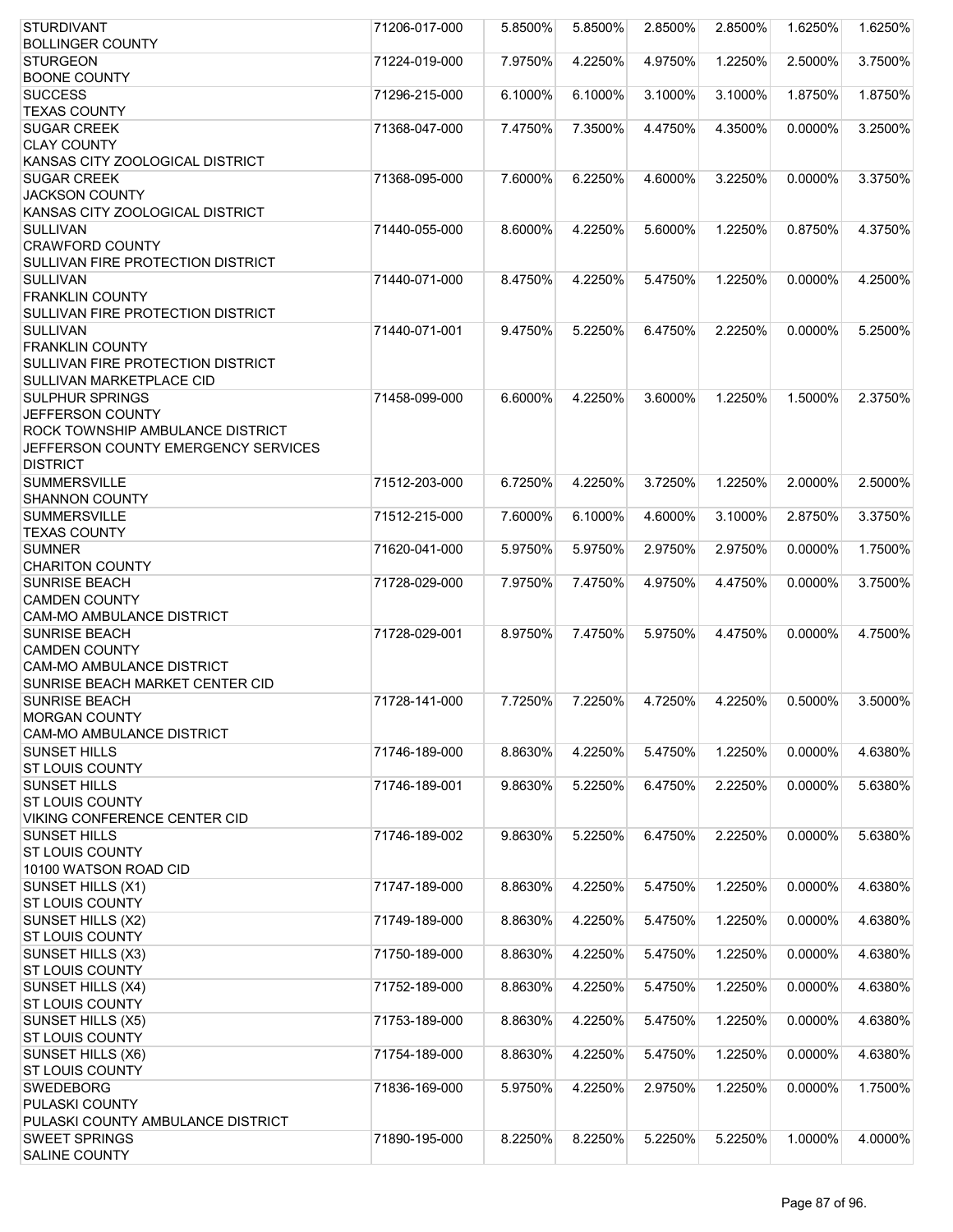| <b>SWEETWATER</b>                           | 71926-179-000 | 5.7250% | 4.2250% | 2.7250% | 1.2250% | 0.0000%    | 1.5000% |
|---------------------------------------------|---------------|---------|---------|---------|---------|------------|---------|
| <b>REYNOLDS COUNTY</b>                      |               |         |         |         |         |            |         |
| REYNOLDS COUNTY AMBULANCE DISTRICT          |               |         |         |         |         |            |         |
| <b>SWISS</b>                                | 71980-073-000 | 6.1000% | 4.2250% | 3.1000% | 1.2250% | 1.0000%    | 1.8750% |
| <b>GASCONADE COUNTY</b>                     |               |         |         |         |         |            |         |
| HERMANN AREA AMBULANCE DISTRICT             |               |         |         |         |         |            |         |
| <b>SYCAMORE</b>                             | 72016-153-000 | 6.7250% | 4.2250% | 3.7250% | 1.2250% | 1.0000%    | 2.5000% |
| <b>OZARK COUNTY</b>                         |               |         |         |         |         |            |         |
| OZARK COUNTY AMBULANCE DISTRICT             |               |         |         |         |         |            |         |
| <b>SYCAMORE HILLS</b>                       | 72034-189-000 | 7.6130% | 4.2250% | 4.2250% | 1.2250% | 0.0000%    | 3.3880% |
| <b>ST LOUIS COUNTY</b>                      |               |         |         |         |         |            |         |
| <b>SYRACUSE</b>                             | 72106-141-000 | 5.7250% | 5.2250% | 2.7250% | 2.2250% | 0.5000%    | 1.5000% |
| <b>MORGAN COUNTY</b>                        |               |         |         |         |         |            |         |
| <b>MID-MO AMBULANCE DISTRICT</b>            |               |         |         |         |         |            |         |
| <b>TABERVILLE</b>                           | 72142-185-000 | 4.7250% | 4.2250% | 1.7250% | 1.2250% | 0.0000%    | 0.5000% |
| <b>ST CLAIR COUNTY</b>                      |               |         |         |         |         |            |         |
| <b>TALLAPOOSA</b>                           | 72196-143-000 | 6.2250% | 5.7250% | 3.2250% | 2.7250% | 1.5000%    | 2.0000% |
| <b>NEW MADRID COUNTY</b>                    |               |         |         |         |         |            |         |
| NEW MADRID COUNTY AMBULANCE DISTRICT        |               |         |         |         |         |            |         |
| <b>TANEYVILLE</b>                           | 72232-213-000 | 7.1000% | 4.2250% | 4.1000% | 1.2250% | $0.0000\%$ | 2.8750% |
| <b>TANEY COUNTY</b>                         |               |         |         |         |         |            |         |
| <b>TANEY COUNTY AMBULANCE DISTRICT</b>      |               |         |         |         |         |            |         |
| <b>TAOS</b>                                 | 72304-051-000 | 6.7250% | 5.7250% | 3.7250% | 2.7250% | 0.0000%    | 2.5000% |
| <b>COLE COUNTY</b>                          |               |         |         |         |         |            |         |
| <b>TARKIO</b>                               | 72340-005-000 | 8.4750% | 8.4750% | 5.4750% | 5.4750% | 1.5000%    | 4.2500% |
| <b>ATCHISON COUNTY</b>                      |               |         |         |         |         |            |         |
|                                             |               |         |         |         |         |            |         |
| <b>TARRANT VILLAGE</b>                      | 72376-163-000 | 6.2250% | 4.2250% | 3.2250% | 1.2250% | 1.0000%    | 2.0000% |
| PIKE COUNTY                                 |               |         |         |         |         |            |         |
| <b>TARSNEY LAKES</b>                        | 72412-095-000 | 5.6000% | 4.2250% | 2.6000% | 1.2250% | 0.0000%    | 1.3750% |
| <b>JACKSON COUNTY</b>                       |               |         |         |         |         |            |         |
| KANSAS CITY ZOOLOGICAL DISTRICT             |               |         |         |         |         |            |         |
| <b>TAYLOR</b>                               | 72502-127-000 | 6.1000% | 5.6000% | 3.1000% | 2.6000% | 0.0000%    | 1.8750% |
| <b>MARION COUNTY</b>                        |               |         |         |         |         |            |         |
| <b>MARION COUNTY AMBULANCE DISTRICT</b>     |               |         |         |         |         |            |         |
| <b>TEBBETTS</b>                             | 72574-027-000 | 5.7250% | 5.2250% | 2.7250% | 2.2250% | $0.0000\%$ | 1.5000% |
| <b>CALLAWAY COUNTY</b>                      |               |         |         |         |         |            |         |
| CALLAWAY COUNTY AMBULANCE DISTRICT          |               |         |         |         |         |            |         |
| <b>TECUMSEH</b>                             | 72610-153-000 | 6.7250% | 4.2250% | 3.7250% | 1.2250% | 1.0000%    | 2.5000% |
| <b>OZARK COUNTY</b>                         |               |         |         |         |         |            |         |
| <b>OZARK COUNTY AMBULANCE DISTRICT</b>      |               |         |         |         |         |            |         |
| <b>TERESITA</b>                             | 72736-203-000 | 5.2250% | 4.2250% | 2.2250% | 1.2250% | 1.0000%    | 1.0000% |
| <b>SHANNON COUNTY</b>                       |               |         |         |         |         |            |         |
| <b>THAYER</b>                               | 72826-149-000 | 8.2250% | 4.2250% | 5.2250% | 1.2250% | 1.0000%    | 4.0000% |
| <b>OREGON COUNTY</b>                        |               |         |         |         |         |            |         |
| OREGON COUNTY AMBULANCE DISTRICT            |               |         |         |         |         |            |         |
| <b>THEODOSIA</b>                            | 72898-153-000 | 8.2250% | 4.2250% | 5.2250% | 1.2250% | 1.0000%    | 4.0000% |
| <b>OZARK COUNTY</b>                         |               |         |         |         |         |            |         |
| OZARK COUNTY AMBULANCE DISTRICT             |               |         |         |         |         |            |         |
| <b>THEODOSIA HILLS</b>                      | 72916-153-000 | 6.7250% | 4.2250% | 3.7250% | 1.2250% | 1.0000%    | 2.5000% |
| <b>OZARK COUNTY</b>                         |               |         |         |         |         |            |         |
| OZARK COUNTY AMBULANCE DISTRICT             |               |         |         |         |         |            |         |
| <b>THOMASVILLE</b>                          | 73006-149-000 | 6.2250% | 4.2250% | 3.2250% | 1.2250% | 1.0000%    | 2.0000% |
| OREGON COUNTY                               |               |         |         |         |         |            |         |
| OREGON COUNTY AMBULANCE DISTRICT            |               |         |         |         |         |            |         |
| <b>THOMPSON</b>                             |               |         |         |         |         |            |         |
| <b>AUDRAIN COUNTY</b>                       | 73024-007-000 | 6.8500% | 4.2250% | 3.8500% | 1.2250% | 0.0000%    | 2.6250% |
|                                             |               |         |         |         |         |            |         |
| <b>AUDRAIN AMBULANCE DISTRICT</b>           |               |         |         |         |         |            |         |
| <b>THORNFIELD</b>                           | 73096-153-000 | 6.7250% | 4.2250% | 3.7250% | 1.2250% | 1.0000%    | 2.5000% |
| <b>OZARK COUNTY</b>                         |               |         |         |         |         |            |         |
| OZARK COUNTY AMBULANCE DISTRICT             |               |         |         |         |         |            |         |
| <b>TIFF</b>                                 | 73150-221-000 | 7.2250% | 6.7250% | 4.2250% | 3.7250% | 2.5000%    | 3.0000% |
| <b>WASHINGTON COUNTY</b>                    |               |         |         |         |         |            |         |
| <b>WASHINGTON COUNTY AMBULANCE DISTRICT</b> |               |         |         |         |         |            |         |
| <b>TIFF CITY</b>                            | 73186-119-000 | 6.2250% | 4.2250% | 3.2250% | 1.2250% | 1.5000%    | 2.0000% |
| MCDONALD COUNTY                             |               |         |         |         |         |            |         |
| <b>TIGHTWAD</b>                             | 73240-083-000 | 5.6750% | 5.6750% | 2.6750% | 2.6750% | 0.9500%    | 1.4500% |
| <b>HENRY COUNTY</b>                         |               |         |         |         |         |            |         |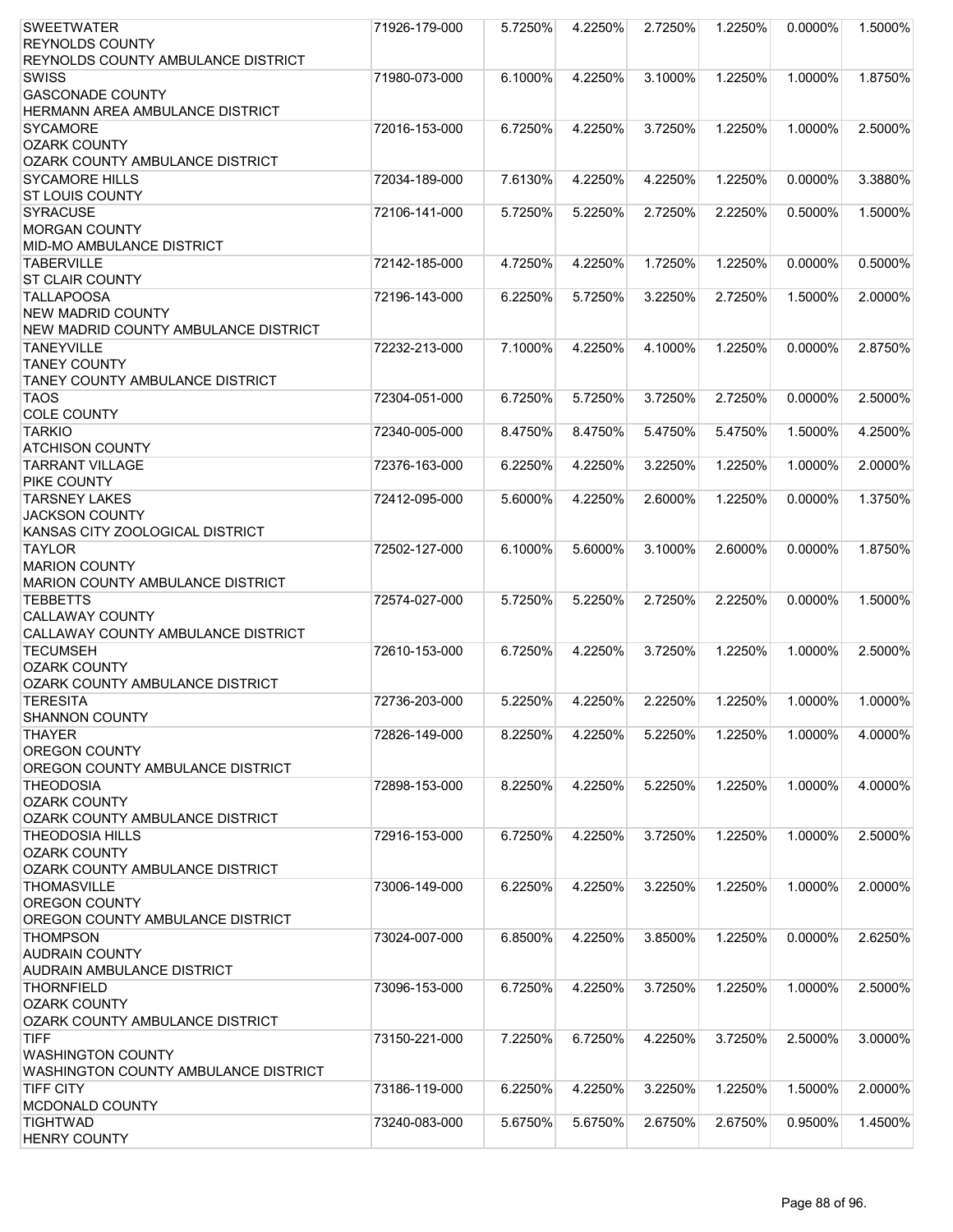| <b>TINA</b>                                          | 73330-033-000 | 5.4750% | 5.4750% | 2.4750% | 2.4750% | 0.0000%    | 1.2500% |
|------------------------------------------------------|---------------|---------|---------|---------|---------|------------|---------|
| <b>CARROLL COUNTY</b>                                |               |         |         |         |         |            |         |
| <b>TINDALL</b>                                       | 73348-079-000 | 5.7250% | 4.2250% | 2.7250% | 1.2250% | 1.5000%    | 1.5000% |
| <b>GRUNDY COUNTY</b>                                 |               |         |         |         |         |            |         |
| <b>TIPTON</b>                                        | 73420-135-000 | 8.2250% | 5.2250% | 5.2250% | 2.2250% | 1.0000%    | 4.0000% |
| MONITEAU COUNTY                                      |               |         |         |         |         |            |         |
| <b>MID-MO AMBULANCE DISTRICT</b>                     |               |         |         |         |         |            |         |
| MONITEAU COUNTY EMERGENCY SERVICES                   |               |         |         |         |         |            |         |
| <b>DISTRICT</b>                                      |               |         |         |         |         |            |         |
| <b>TOWN AND COUNTRY</b>                              | 73618-189-000 | 8.8630% | 4.2250% | 5.4750% | 1.2250% | 0.0000%    | 4.6380% |
| <b>ST LOUIS COUNTY</b>                               |               |         |         |         |         |            |         |
| <b>TOWN AND COUNTRY</b>                              | 73618-189-001 | 9.3630% | 4.2250% | 5.9750% | 1.2250% | 0.0000%    | 5.1380% |
| <b>ST LOUIS COUNTY</b>                               |               |         |         |         |         |            |         |
| TOWN & COUNTRY CROSSING TDD<br>TOWN AND COUNTRY (X1) | 73619-189-000 | 8.8630% | 4.2250% | 5.4750% | 1.2250% | $0.0000\%$ | 4.6380% |
| <b>ST LOUIS COUNTY</b>                               |               |         |         |         |         |            |         |
| TOWN AND COUNTRY (X2)                                | 73620-189-000 | 8.8630% | 4.2250% | 5.4750% | 1.2250% | 0.0000%    | 4.6380% |
| <b>ST LOUIS COUNTY</b>                               |               |         |         |         |         |            |         |
| <b>TRACY</b>                                         | 73690-165-000 | 7.1000% | 5.6000% | 4.1000% | 2.6000% | 0.0000%    | 2.8750% |
| PLATTE COUNTY                                        |               |         |         |         |         |            |         |
| <b>TRACY</b>                                         | 73690-165-001 | 7.9750% | 5.6000% | 4.9750% | 2.6000% | 0.0000%    | 3.7500% |
| <b>PLATTE COUNTY</b>                                 |               |         |         |         |         |            |         |
| <b>TRACY HIGHLANDS TDD</b>                           |               |         |         |         |         |            |         |
| <b>TRELOAR</b>                                       | 73780-219-000 | 6.2250% | 5.7250% | 3.2250% | 2.7250% | $0.0000\%$ | 2.0000% |
| <b>WARREN COUNTY</b>                                 |               |         |         |         |         |            |         |
| WARREN COUNTY EMERGENCY SERVICES DISTRICT            |               |         |         |         |         |            |         |
|                                                      |               |         |         |         |         |            |         |
| <b>TRENTON</b>                                       | 73816-079-000 | 8.3500% | 4.2250% | 5.3500% | 1.2250% | 3.0000%    | 4.1250% |
| <b>GRUNDY COUNTY</b><br><b>TRIMBLE</b>               | 73852-049-000 | 7.2250% | 5.2250% | 4.2250% | 2.2250% | 0.0000%    | 3.0000% |
| <b>CLINTON COUNTY</b>                                |               |         |         |         |         |            |         |
| TRI-COUNTY AMBULANCE DISTRICT                        |               |         |         |         |         |            |         |
| <b>TRIPLETT</b>                                      | 73870-041-000 | 5.9750% | 5.9750% | 2.9750% | 2.9750% | 0.0000%    | 1.7500% |
| <b>CHARITON COUNTY</b>                               |               |         |         |         |         |            |         |
| <b>TROY</b>                                          | 73942-113-000 | 8.4750% | 4.2250% | 5.4750% | 1.2250% | 2.0000%    | 4.2500% |
| <b>LINCOLN COUNTY</b>                                |               |         |         |         |         |            |         |
| LINCOLN COUNTY AMBULANCE DISTRICT                    |               |         |         |         |         |            |         |
| <b>TROY</b>                                          | 73942-113-001 | 9.4750% | 5.2250% | 6.4750% | 2.2250% | 2.0000%    | 5.2500% |
| <b>LINCOLN COUNTY</b>                                |               |         |         |         |         |            |         |
| LINCOLN COUNTY AMBULANCE DISTRICT                    |               |         |         |         |         |            |         |
| LINCOLN CROSSING CID                                 |               |         |         |         |         |            |         |
| <b>TRUESDALE</b><br><b>WARREN COUNTY</b>             | 73960-219-000 | 7.7250% | 5.7250% | 4.7250% | 2.7250% | $0.0000\%$ | 3.5000% |
| WARREN COUNTY EMERGENCY SERVICES DISTRICT            |               |         |         |         |         |            |         |
|                                                      |               |         |         |         |         |            |         |
| <b>TRUXTON</b>                                       | 74014-113-000 | 6.4750% | 4.2250% | 3.4750% | 1.2250% | 0.5000%    | 2.2500% |
| <b>LINCOLN COUNTY</b>                                |               |         |         |         |         |            |         |
| LINCOLN COUNTY AMBULANCE DISTRICT                    |               |         |         |         |         |            |         |
| <b>TUNAS</b>                                         | 74086-059-000 | 6.2250% | 4.2250% | 3.2250% | 1.2250% | 2.0000%    | 2.0000% |
| <b>DALLAS COUNTY</b>                                 |               |         |         |         |         |            |         |
| <b>TURNERS</b>                                       | 74140-077-000 | 5.9750% | 4.2250% | 2.9750% | 1.2250% | 0.8750%    | 1.7500% |
| <b>GREENE COUNTY</b>                                 |               |         |         |         |         |            |         |
| <b>TURNEY</b>                                        | 74176-049-000 | 5.7250% | 5.2250% | 2.7250% | 2.2250% | $0.0000\%$ | 1.5000% |
| <b>CLINTON COUNTY</b>                                |               |         |         |         |         |            |         |
| TRI-COUNTY AMBULANCE DISTRICT                        |               |         |         |         |         |            |         |
| <b>TUSCUMBIA</b><br><b>MILLER COUNTY</b>             | 74194-131-000 | 6.7250% | 5.2250% | 3.7250% | 2.2250% | 1.0000%    | 2.5000% |
| MILLER COUNTY AMBULANCE DISTRICT                     |               |         |         |         |         |            |         |
| <b>TWIN OAKS</b>                                     | 74284-189-000 | 8.8630% | 4.2250% | 5.4750% | 1.2250% | 0.0000%    | 4.6380% |
| <b>ST LOUIS COUNTY</b>                               |               |         |         |         |         |            |         |
| TWIN OAKS (X1)                                       | 74285-189-000 | 8.8630% | 4.2250% | 5.4750% | 1.2250% | 0.0000%    | 4.6380% |
| <b>ST LOUIS COUNTY</b>                               |               |         |         |         |         |            |         |
| <b>TYRONE</b>                                        | 74356-215-000 | 6.1000% | 6.1000% | 3.1000% | 3.1000% | 1.8750%    | 1.8750% |
| <b>TEXAS COUNTY</b>                                  |               |         |         |         |         |            |         |
| <b>UDALL</b>                                         | 74428-153-000 | 6.7250% | 4.2250% | 3.7250% | 1.2250% | 1.0000%    | 2.5000% |
| <b>OZARK COUNTY</b>                                  |               |         |         |         |         |            |         |
| OZARK COUNTY AMBULANCE DISTRICT                      |               |         |         |         |         |            |         |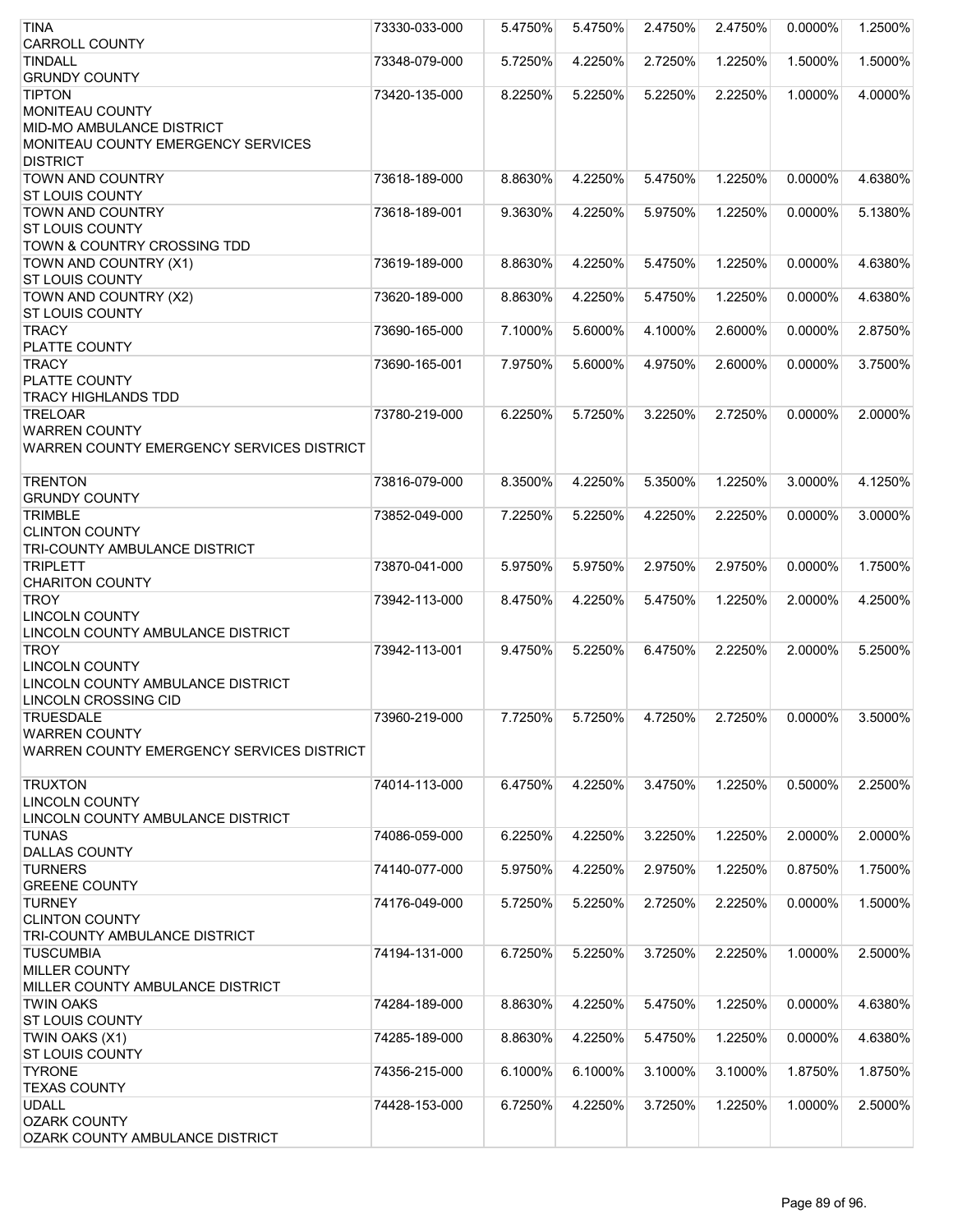| <b>ULMAN</b>                                  | 74446-131-000 | 5.7250%  | 5.2250% | 2.7250% | 2.2250% | 1.0000%    | 1.5000% |
|-----------------------------------------------|---------------|----------|---------|---------|---------|------------|---------|
| <b>MILLER COUNTY</b>                          |               |          |         |         |         |            |         |
| MILLER COUNTY AMBULANCE DISTRICT              |               |          |         |         |         |            |         |
| <b>UNION</b>                                  | 74626-071-000 | 8.9750%  | 4.2250% | 5.9750% | 1.2250% | 0.0000%    | 4.7500% |
| <b>FRANKLIN COUNTY</b>                        |               |          |         |         |         |            |         |
| UNION FIRE PROTECTION DISTRICT                |               |          |         |         |         |            |         |
| UNION AMBULANCE DISTRICT<br><b>UNION</b>      |               |          |         | 6.9750% | 2.2250% | 0.0000%    | 5.7500% |
| <b>FRANKLIN COUNTY</b>                        | 74626-071-001 | 9.9750%  | 5.2250% |         |         |            |         |
| UNION FIRE PROTECTION DISTRICT                |               |          |         |         |         |            |         |
| EAST MAIN & HIGHWAY 47 CID                    |               |          |         |         |         |            |         |
| UNION AMBULANCE DISTRICT                      |               |          |         |         |         |            |         |
| <b>UNION</b>                                  | 74626-071-002 | 9.9750%  | 5.2250% | 6.9750% | 2.2250% | 0.0000%    | 5.7500% |
| <b>FRANKLIN COUNTY</b>                        |               |          |         |         |         |            |         |
| UNION FIRE PROTECTION DISTRICT                |               |          |         |         |         |            |         |
| <b>UNION CID</b>                              |               |          |         |         |         |            |         |
| UNION AMBULANCE DISTRICT                      |               |          |         |         |         |            |         |
| <b>UNION STAR</b>                             | 75130-063-000 | 5.7250%  | 5.2250% | 2.7250% | 2.2250% | $0.0000\%$ | 1.5000% |
| DEKALB COUNTY                                 |               |          |         |         |         |            |         |
| DAVIESS/DEKALB REGIONAL JAIL DISTRICT         |               |          |         |         |         |            |         |
| <b>UNIONTOWN</b><br>PERRY COUNTY              | 75148-157-000 | 6.1000%  | 6.1000% | 3.1000% | 3.1000% | 1.3750%    | 1.8750% |
| <b>UNIONVILLE</b>                             | 75166-171-000 | 7.6000%  | 6.2250% | 4.6000% | 3.2250% | 3.3750%    | 3.3750% |
| PUTNAM COUNTY                                 |               |          |         |         |         |            |         |
| <b>UNITY VILLAGE</b>                          | 75202-095-000 | 7.8500%  | 4.2250% | 4.8500% | 1.2250% | 0.0000%    | 3.6250% |
| <b>JACKSON COUNTY</b>                         |               |          |         |         |         |            |         |
| KANSAS CITY ZOOLOGICAL DISTRICT               |               |          |         |         |         |            |         |
| UNIVERSITY CITY                               | 75220-189-000 | 9.1130%  | 5.7250% | 5.7250% | 2.7250% | 0.0000%    | 4.8880% |
| <b>ST LOUIS COUNTY</b>                        |               |          |         |         |         |            |         |
| UNIVERSITY CITY                               | 75220-189-001 | 10.1130% | 5.7250% | 6.7250% | 2.7250% | 0.0000%    | 5.8880% |
| <b>ST LOUIS COUNTY</b>                        |               |          |         |         |         |            |         |
| <b>DELMAR/DELCREST CID</b>                    |               |          |         |         |         |            |         |
| UNIVERSITY CITY                               | 75220-189-002 | 10.1130% | 5.7250% | 6.7250% | 2.7250% | 0.0000%    | 5.8880% |
| <b>ST LOUIS COUNTY</b>                        |               |          |         |         |         |            |         |
| <b>LOOP TROLLEY TDD</b>                       |               |          |         |         |         |            |         |
| <b>UPLANDS PARK</b><br><b>ST LOUIS COUNTY</b> | 75238-189-000 | 8.1130%  | 4.7250% | 4.7250% | 1.7250% | 0.0000%    | 3.8880% |
| <b>URBANA</b>                                 | 75310-059-000 | 7.7250%  | 4.2250% | 4.7250% | 1.2250% | 2.0000%    | 3.5000% |
| <b>DALLAS COUNTY</b>                          |               |          |         |         |         |            |         |
| <b>URICH</b>                                  | 75346-083-000 | 7.9250%  | 5.6750% | 4.9250% | 2.6750% | $0.9500\%$ | 3.7000% |
| <b>HENRY COUNTY</b>                           |               |          |         |         |         |            |         |
| <b>UTICA</b>                                  | 75364-117-000 | 5.4750%  | 5.4750% | 2.4750% | 2.4750% | 0.0000%    | 1.2500% |
| <b>LIVINGSTON COUNTY</b>                      |               |          |         |         |         |            |         |
| <b>VALLES MINES</b>                           | 75418-099-000 | 6.8500%  | 4.2250% | 3.8500% | 1.2250% | 1.5000%    | 2.6250% |
| JEFFERSON COUNTY                              |               |          |         |         |         |            |         |
| JEFFERSON COUNTY EMERGENCY SERVICES           |               |          |         |         |         |            |         |
| <b>DISTRICT</b>                               |               |          |         |         |         |            |         |
| VALLE AMBULANCE DISTRICT                      |               |          |         |         |         |            |         |
| <b>VALLEY PARK</b><br><b>ST LOUIS COUNTY</b>  | 75472-189-000 | 8.6130%  | 4.2250% | 5.2250% | 1.2250% | 0.0000%    | 4.3880% |
| VALLEY PARK (X1)                              | 75473-189-000 | 8.6130%  | 4.2250% | 5.2250% | 1.2250% | 0.0000%    | 4.3880% |
| <b>ST LOUIS COUNTY</b>                        |               |          |         |         |         |            |         |
| VALLEY PARK (X2)                              | 75474-189-000 | 8.6130%  | 4.2250% | 5.2250% | 1.2250% | $0.0000\%$ | 4.3880% |
| <b>ST LOUIS COUNTY</b>                        |               |          |         |         |         |            |         |
| VALLEY PARK (X3)                              | 75476-189-000 | 8.6130%  | 4.2250% | 5.2250% | 1.2250% | 0.0000%    | 4.3880% |
| <b>ST LOUIS COUNTY</b>                        |               |          |         |         |         |            |         |
| VALLEY PARK (X4)                              | 75477-189-000 | 8.6130%  | 4.2250% | 5.2250% | 1.2250% | 0.0000%    | 4.3880% |
| <b>ST LOUIS COUNTY</b>                        |               |          |         |         |         |            |         |
| VALLEY PARK (X5)                              | 75478-189-000 | 8.6130%  | 4.2250% | 5.2250% | 1.2250% | 0.0000%    | 4.3880% |
| <b>ST LOUIS COUNTY</b>                        |               |          |         |         |         |            |         |
| VALLEY PARK (X6)                              | 75479-189-000 | 8.6130%  | 4.2250% | 5.2250% | 1.2250% | 0.0000%    | 4.3880% |
| <b>ST LOUIS COUNTY</b>                        |               |          |         |         |         |            |         |
| VALLEY PARK (X6)<br><b>ST LOUIS COUNTY</b>    | 75479-189-001 | 9.6130%  | 4.2250% | 6.2250% | 1.2250% | $0.0000\%$ | 5.3880% |
| MERAMEC STATION ROAD & HIGHWAY 141 TDD        |               |          |         |         |         |            |         |
| VALLEY PARK (T2X6)                            | 75480-189-000 | 9.6130%  | 4.2250% | 6.2250% | 1.2250% | 0.0000%    | 5.3880% |
| <b>ST LOUIS COUNTY</b>                        |               |          |         |         |         |            |         |
| MERAMEC STATION ROAD & HIGHWAY 141 TDD        |               |          |         |         |         |            |         |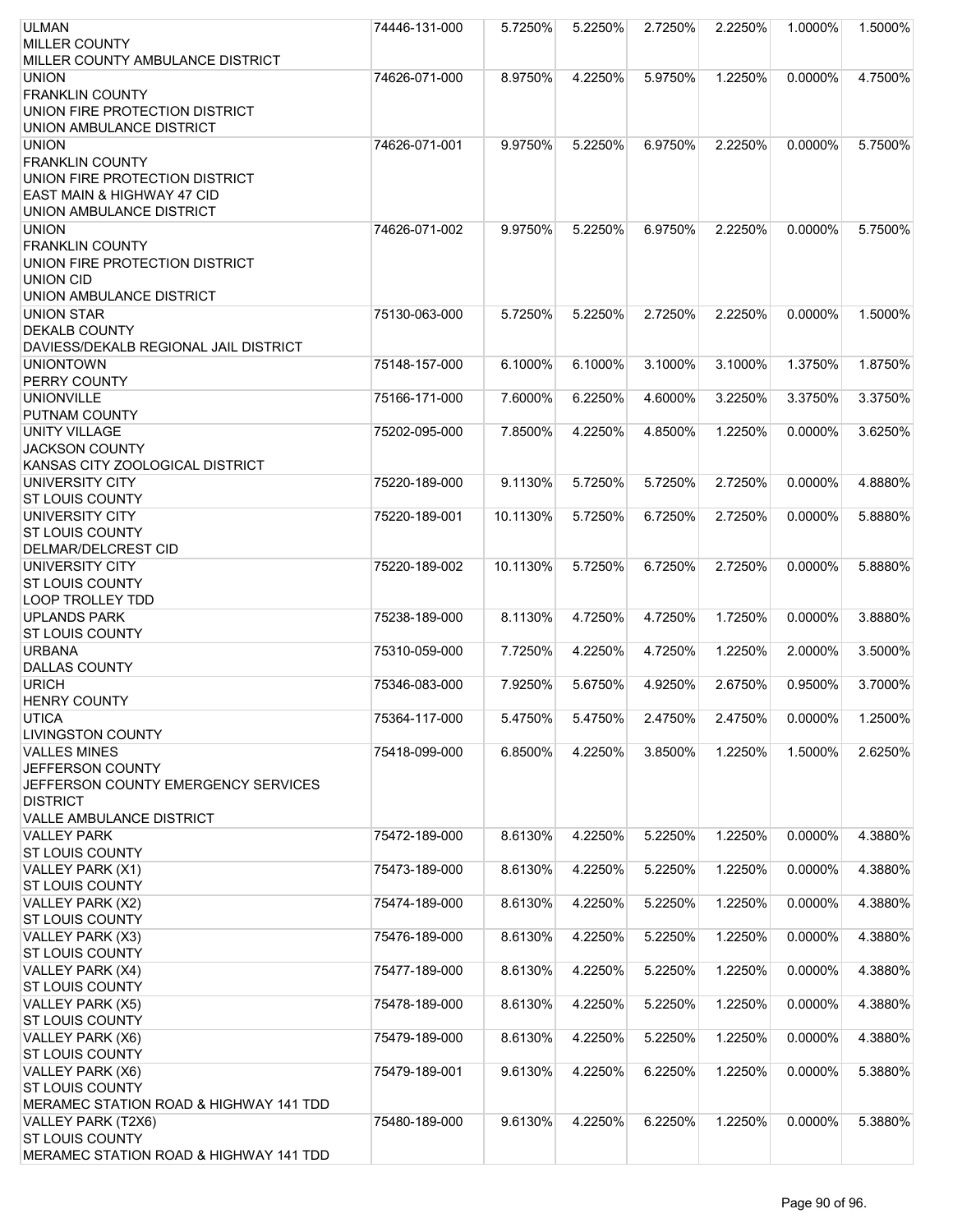| VALLEY PARK (T3)                                          | 75481-189-000 | 8.6130% | 4.2250% | 5.2250% | 1.2250%                                 | $0.0000\%$ | 4.3880% |
|-----------------------------------------------------------|---------------|---------|---------|---------|-----------------------------------------|------------|---------|
| <b>ST LOUIS COUNTY</b>                                    |               |         |         |         |                                         |            |         |
| VALLEY PARK (T3)                                          | 75481-189-001 | 9.1130% | 4.7250% | 5.7250% | 1.7250%                                 | 0.0000%    | 4.8880% |
| <b>ST LOUIS COUNTY</b>                                    |               |         |         |         |                                         |            |         |
| ROUTE 141/MARSHALL ROAD CID                               |               |         |         |         |                                         |            |         |
| VALLEY PARK (X7)                                          | 75482-189-000 | 8.6130% | 4.2250% | 5.2250% | 1.2250%                                 | 0.0000%    | 4.3880% |
| <b>ST LOUIS COUNTY</b>                                    |               |         |         |         |                                         |            |         |
| VALLEY PARK (X8)                                          | 75483-189-000 | 8.6130% | 4.2250% | 5.2250% | 1.2250%                                 | 0.0000%    | 4.3880% |
| <b>ST LOUIS COUNTY</b>                                    |               |         |         |         |                                         |            |         |
| <b>VAN BUREN</b><br><b>CARTER COUNTY</b>                  | 75580-035-000 | 7.2250% | 4.2250% | 4.2250% | 1.2250%                                 | 2.5000%    | 3.0000% |
| <b>VAN BUREN</b>                                          | 75580-035-001 | 8.2250% | 4.2250% | 5.2250% | 1.2250%                                 | 2.5000%    | 4.0000% |
| <b>CARTER COUNTY</b>                                      |               |         |         |         |                                         |            |         |
| <b>BLACK MOUNTAIN CID</b>                                 |               |         |         |         |                                         |            |         |
| <b>VAN BUREN</b>                                          | 75580-035-002 | 8.2250% | 4.2250% | 5.2250% | 1.2250%                                 | 2.5000%    | 4.0000% |
| <b>CARTER COUNTY</b>                                      |               |         |         |         |                                         |            |         |
| LANDING RIVER CENTER CID                                  |               |         |         |         |                                         |            |         |
| <b>VANDALIA</b>                                           | 75688-007-000 | 8.3500% | 4.2250% | 5.3500% | 1.2250%                                 | 1.5000%    | 4.1250% |
| <b>AUDRAIN COUNTY</b>                                     |               |         |         |         |                                         |            |         |
| <b>VAN-FAR AMBULANCE DISTRICT</b>                         |               |         |         |         |                                         |            |         |
| <b>VANDIVER</b>                                           | 75706-007-000 | 7.8500% | 4.2250% | 4.8500% | 1.2250%                                 | $0.0000\%$ | 3.6250% |
| <b>AUDRAIN COUNTY</b>                                     |               |         |         |         |                                         |            |         |
| <b>AUDRAIN AMBULANCE DISTRICT</b>                         |               |         |         |         |                                         |            |         |
| <b>VANDUSER</b>                                           | 75724-201-000 | 5.2250% | 5.2250% | 2.2250% | 2.2250%                                 | 1.0000%    | 1.0000% |
| <b>SCOTT COUNTY</b>                                       |               |         |         |         |                                         |            |         |
| VANZANT                                                   | 75760-067-000 | 5.7250% | 4.2250% | 2.7250% | 1.2250%                                 | 0.0000%    | 1.5000% |
| <b>DOUGLAS COUNTY</b>                                     |               |         |         |         |                                         |            |         |
| <b>VELDA CITY</b>                                         | 75796-189-000 | 8.1130% | 4.2250% | 4.7250% | 1.2250%                                 | 0.0000%    | 3.8880% |
| <b>ST LOUIS COUNTY</b>                                    |               |         |         |         |                                         |            |         |
| <b>VELDA VILLAGE HILLS</b>                                | 75814-189-000 | 8.6130% | 4.2250% | 5.2250% | 1.2250%                                 | 0.0000%    | 4.3880% |
| <b>ST LOUIS COUNTY</b>                                    |               |         |         |         |                                         |            |         |
| <b>VERONA</b>                                             | 75886-109-000 | 8.3500% | 5.8500% | 5.3500% | 2.8500%                                 | 0.0000%    | 4.1250% |
| <b>LAWRENCE COUNTY</b>                                    |               |         |         |         |                                         |            |         |
| <b>VERSAILLES</b>                                         | 75922-141-000 | 7.7250% | 5.2250% | 4.7250% | 2.2250%                                 | 2.0000%    | 3.5000% |
| <b>MORGAN COUNTY</b>                                      |               |         |         |         |                                         |            |         |
| MID-MO AMBULANCE DISTRICT                                 |               |         |         |         |                                         |            |         |
| <b>VIBBARD</b>                                            | 75994-177-000 | 6.2250% | 5.7250% | 3.2250% | 2.7250%                                 | 0.0000%    | 2.0000% |
| <b>RAY COUNTY</b><br><b>RAY COUNTY AMBULANCE DISTRICT</b> |               |         |         |         |                                         |            |         |
| <b>VIBURNUM</b>                                           | 76012-093-000 | 8.2250% |         |         | 4.2250% 5.2250% 1.2250% 1.5000% 4.0000% |            |         |
| <b>IRON COUNTY</b>                                        |               |         |         |         |                                         |            |         |
| <b>IRON COUNTY AMBULANCE DISTRICT</b>                     |               |         |         |         |                                         |            |         |
| <b>IRON COUNTY HOSPITAL DISTRICT</b>                      |               |         |         |         |                                         |            |         |
| <b>VICHY</b>                                              | 76030-125-000 | 5.8910% | 5.8910% | 2.8910% | 2.8910%                                 | 1.6660%    | 1.6660% |
| <b>MARIES COUNTY</b>                                      |               |         |         |         |                                         |            |         |
| <b>VIDA</b>                                               | 76084-161-000 | 5.3500% | 4.2250% | 2.3500% | 1.2250%                                 | 0.0000%    | 1.1250% |
| PHELPS COUNTY                                             |               |         |         |         |                                         |            |         |
| <b>VIENNA</b>                                             | 76102-125-000 | 7.8910% | 7.3910% | 4.8910% | 4.3910%                                 | 2.6660%    | 3.6660% |
| <b>MARIES COUNTY</b>                                      |               |         |         |         |                                         |            |         |
| MARIES-OSAGE AMBULANCE DISTRICT                           |               |         |         |         |                                         |            |         |
| <b>VILLAGE OF FOUR SEASONS</b>                            | 76157-029-000 | 6.9750% | 5.4750% | 3.9750% | 2.4750%                                 | $0.0000\%$ | 2.7500% |
| <b>CAMDEN COUNTY</b>                                      |               |         |         |         |                                         |            |         |
| <b>VILLAGE OF FOUR SEASONS</b>                            | 76157-029-001 | 7.9750% | 5.4750% | 4.9750% | 2.4750%                                 | 0.0000%    | 3.7500% |
| <b>CAMDEN COUNTY</b>                                      |               |         |         |         |                                         |            |         |
| HORSESHOE BEND PEDESTRIAN TDD                             |               |         |         |         |                                         |            |         |
| <b>VILLA RIDGE</b>                                        | 76192-071-000 | 6.4750% | 4.2250% | 3.4750% | 1.2250%                                 | 0.0000%    | 2.2500% |
| <b>FRANKLIN COUNTY</b>                                    |               |         |         |         |                                         |            |         |
| <b>MERAMEC AMBULANCE DISTRICT</b>                         |               |         |         |         |                                         |            |         |
| <b>VINITA PARK</b>                                        | 76246-189-000 | 8.6130% | 5.2250% | 5.2250% | 2.2250%                                 | 0.0000%    | 4.3880% |
| <b>ST LOUIS COUNTY</b>                                    |               |         |         |         |                                         |            |         |
| <b>VISTA</b>                                              | 76390-185-000 | 4.7250% | 4.2250% | 1.7250% | 1.2250%                                 | 0.0000%    | 0.5000% |
| <b>ST CLAIR COUNTY</b>                                    |               |         |         |         |                                         |            |         |
| <b>VULCAN</b>                                             | 76426-093-000 | 6.7250% | 4.2250% | 3.7250% | 1.2250%                                 | 1.5000%    | 2.5000% |
| <b>IRON COUNTY</b>                                        |               |         |         |         |                                         |            |         |
| <b>IRON COUNTY AMBULANCE DISTRICT</b>                     |               |         |         |         |                                         |            |         |
| <b>IRON COUNTY HOSPITAL DISTRICT</b>                      |               |         |         |         |                                         |            |         |
| <b>WACO</b>                                               | 76444-097-000 | 5.4500% | 4.2250% | 2.4500% | 1.2250%                                 | 0.0000%    | 1.2250% |
| <b>JASPER COUNTY</b>                                      |               |         |         |         |                                         |            |         |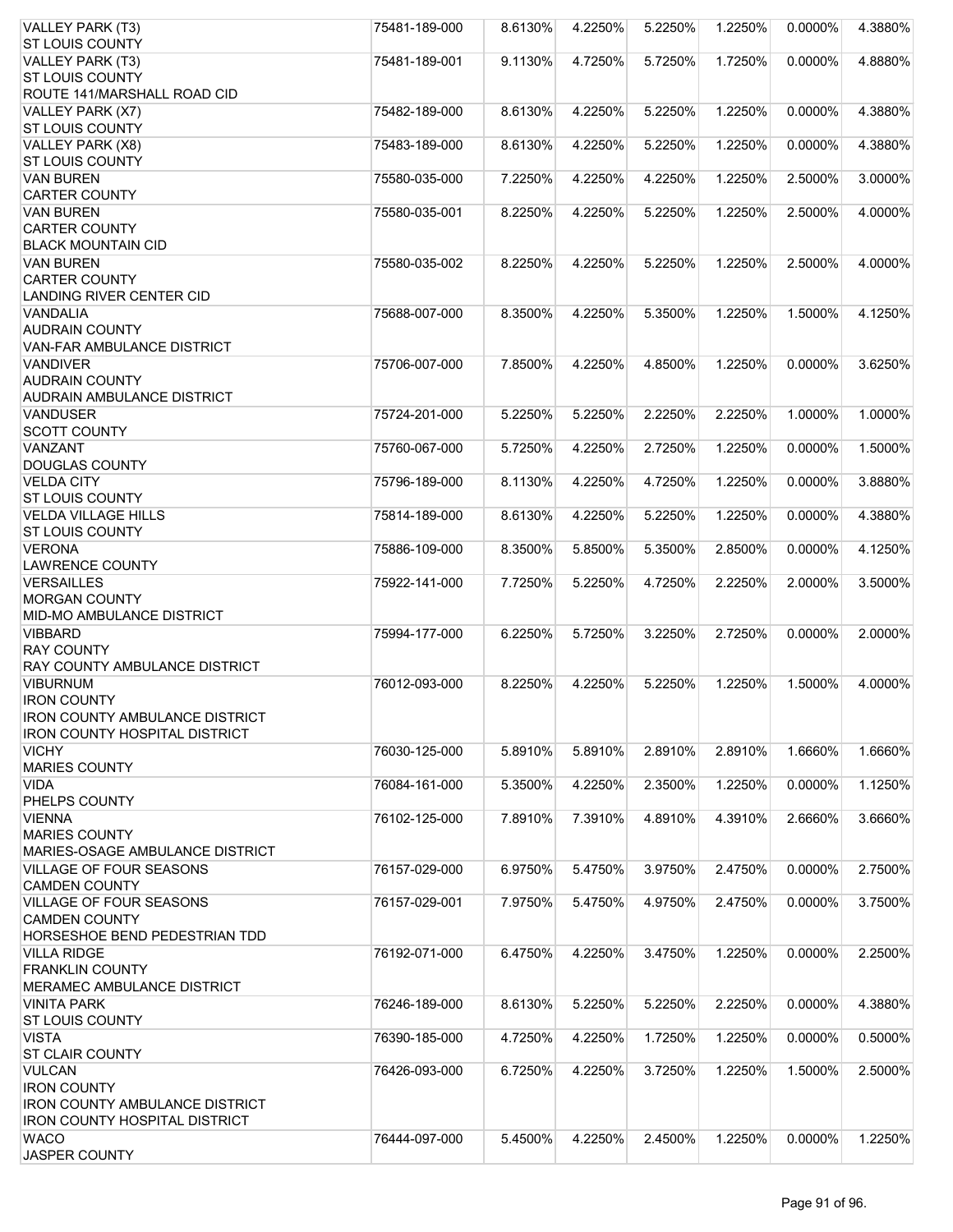| <b>WAKENDA</b>                                           | 76534-033-000 | 5.4750% | 5.4750% | 2.4750%    | 2.4750% | 0.0000%    | 1.2500% |
|----------------------------------------------------------|---------------|---------|---------|------------|---------|------------|---------|
| <b>CARROLL COUNTY</b>                                    |               |         |         |            |         |            |         |
| <b>WALDRON</b>                                           | 76588-165-000 | 5.6000% | 5.6000% | 2.6000%    | 2.6000% | 0.0000%    | 1.3750% |
| PLATTE COUNTY                                            |               |         |         |            |         |            |         |
| <b>WALKER</b>                                            | 76660-217-000 | 5.2250% | 4.2250% | 2.2250%    | 1.2250% | 0.0000%    | 1.0000% |
| <b>VERNON COUNTY</b>                                     |               |         |         |            |         |            |         |
| <b>WALNUT GROVE</b>                                      | 76840-077-000 | 6.9750% | 5.2250% | 3.9750%    | 2.2250% | 1.8750%    | 2.7500% |
| <b>GREENE COUNTY</b>                                     |               |         |         |            |         |            |         |
| <b>WALNUT SHADE</b>                                      | 76876-213-000 | 6.1000% | 4.2250% | 3.1000%    | 1.2250% | 0.0000%    | 1.8750% |
| <b>TANEY COUNTY</b><br>TANEY COUNTY AMBULANCE DISTRICT   |               |         |         |            |         |            |         |
| <b>WAPPAPELLO</b>                                        | 76948-223-000 | 5.7250% | 5.7250% | 2.7250%    | 2.7250% | 1.5000%    | 1.5000% |
| <b>WAYNE COUNTY</b>                                      |               |         |         |            |         |            |         |
| <b>WARDELL</b>                                           | 76966-155-000 | 7.9750% | 4.2250% | 4.9750%    | 1.2250% | 1.2500%    | 3.7500% |
| PEMISCOT COUNTY                                          |               |         |         |            |         |            |         |
| <b>WARDSVILLE</b>                                        | 77002-051-000 | 6.7250% | 5.7250% | 3.7250%    | 2.7250% | 0.0000%    | 2.5000% |
| <b>COLE COUNTY</b>                                       |               |         |         |            |         |            |         |
| <b>WARRENSBURG</b>                                       | 77092-101-000 | 8.3500% | 8.3500% | 5.3500%    | 5.3500% | 3.7500%    | 4.1250% |
| <b>JOHNSON COUNTY</b>                                    |               |         |         |            |         |            |         |
| <b>WARRENSBURG</b>                                       | 77092-101-001 | 8.8500% | 8.3500% | 5.8500%    | 5.3500% | 3.7500%    | 4.6250% |
| <b>JOHNSON COUNTY</b>                                    |               |         |         |            |         |            |         |
| HAWTHORNE DEVELOPMENT TDD                                |               |         |         |            |         |            |         |
| <b>WARRENTON</b>                                         | 77128-219-000 | 8.9750% | 5.7250% | 5.9750%    | 2.7250% | 0.0000%    | 4.7500% |
| <b>WARREN COUNTY</b>                                     |               |         |         |            |         |            |         |
| WARREN COUNTY EMERGENCY SERVICES DISTRICT                |               |         |         |            |         |            |         |
|                                                          |               |         |         |            |         |            |         |
| <b>WARSAW</b>                                            | 77146-015-000 | 8.6000% | 8.1000% | 5.6000%    | 5.1000% | 3.0000%    | 4.3750% |
| <b>BENTON COUNTY</b>                                     |               |         |         |            |         |            |         |
| WARSAW-LINCOLN AMBULANCE DISTRICT                        |               |         |         |            |         |            |         |
| <b>WARSAW</b><br><b>BENTON COUNTY</b>                    | 77146-015-001 | 9.1000% | 8.1000% | 6.1000%    | 5.1000% | 3.0000%    | 4.8750% |
| WARSAW-LINCOLN AMBULANCE DISTRICT                        |               |         |         |            |         |            |         |
| US HIGHWAY 65 & TRUMAN DAM ACCESS ROAD TDD               |               |         |         |            |         |            |         |
|                                                          |               |         |         |            |         |            |         |
| <b>WARSON WOODS</b>                                      | 77182-189-000 | 8.8630% | 4.2250% | 5.4750%    | 1.2250% | 0.0000%    | 4.6380% |
| <b>ST LOUIS COUNTY</b>                                   |               |         |         |            |         |            |         |
| <b>WASHBURN</b>                                          | 77200-009-000 | 8.2250% | 4.2250% | 5.2250%    | 1.2250% | $0.0000\%$ | 4.0000% |
| <b>BARRY COUNTY</b>                                      |               |         |         |            |         |            |         |
| SOUTH BARRY COUNTY AMBULANCE DISTRICT                    |               |         |         |            |         |            |         |
| WASHINGTON                                               | 77416-071-000 | 8.3500% | 6.2250% | 5.3500%    | 3.2250% | 0.0000%    | 4.1250% |
| <b>FRANKLIN COUNTY</b>                                   |               |         |         |            |         |            |         |
|                                                          |               |         |         |            |         |            |         |
| WASHINGTON AREA AMBULANCE DISTRICT                       |               |         |         |            |         |            |         |
| WASHINGTON                                               | 77416-071-001 | 9.1000% | 6.2250% | $6.1000\%$ | 3.2250% | 0.0000%    | 4.8750% |
| <b>FRANKLIN COUNTY</b>                                   |               |         |         |            |         |            |         |
| WASHINGTON AREA AMBULANCE DISTRICT                       |               |         |         |            |         |            |         |
| PHOENIX CENTER II CID                                    |               |         |         |            |         |            |         |
| <b>WASOLA</b>                                            | 77794-153-000 | 6.7250% | 4.2250% | 3.7250%    | 1.2250% | 1.0000%    | 2.5000% |
| <b>OZARK COUNTY</b>                                      |               |         |         |            |         |            |         |
| OZARK COUNTY AMBULANCE DISTRICT                          |               |         |         |            |         |            |         |
| <b>WATSON</b>                                            | 77848-005-000 | 6.4750% | 6.4750% | 3.4750%    | 3.4750% | 0.0000%    | 2.2500% |
| <b>ATCHISON COUNTY</b><br><b>WAVERLY</b>                 |               |         |         |            |         |            |         |
| <b>LAFAYETTE COUNTY</b>                                  | 77866-107-000 | 9.3500% | 5.8500% | 6.3500%    | 2.8500% | 1.0000%    | 5.1250% |
| <b>WAYLAND</b>                                           | 77920-045-000 | 7.7250% | 4.2250% | 4.7250%    | 1.2250% | 0.0000%    | 3.5000% |
| <b>CLARK COUNTY</b>                                      |               |         |         |            |         |            |         |
| CLARK COUNTY AMBULANCE DISTRICT                          |               |         |         |            |         |            |         |
| WAYNESVILLE                                              | 77992-169-000 | 8.2250% | 6.4750% | 5.2250%    | 3.4750% | 1.5000%    | 4.0000% |
| PULASKI COUNTY                                           |               |         |         |            |         |            |         |
| PULASKI COUNTY AMBULANCE DISTRICT                        |               |         |         |            |         |            |         |
| <b>WAYNESVILLE</b>                                       | 77992-169-001 | 8.7250% | 6.4750% | 5.7250%    | 3.4750% | 1.5000%    | 4.5000% |
| PULASKI COUNTY                                           |               |         |         |            |         |            |         |
| PULASKI COUNTY AMBULANCE DISTRICT                        |               |         |         |            |         |            |         |
| <b>BOWMAN TDD</b>                                        |               |         |         |            |         |            |         |
| WAYNESVILLE                                              | 77992-169-002 | 9.2250% | 6.4750% | 6.2250%    | 3.4750% | 1.5000%    | 5.0000% |
| PULASKI COUNTY                                           |               |         |         |            |         |            |         |
| PULASKI COUNTY AMBULANCE DISTRICT<br><b>WESTGATE CID</b> |               |         |         |            |         |            |         |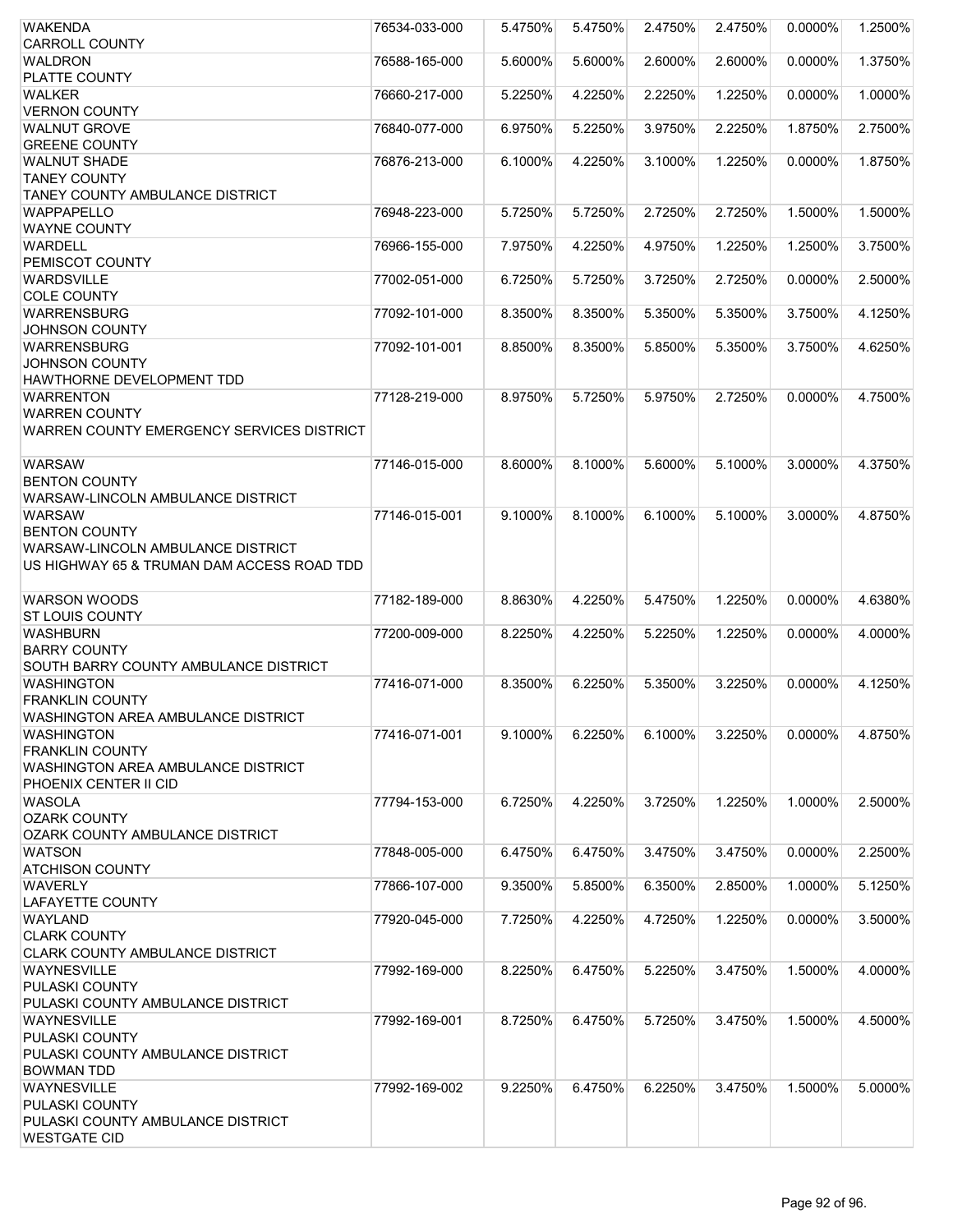| <b>WEATHERBY</b>                        | 78028-063-000 | 5.7250% | 5.2250% | 2.7250% | 2.2250% | $0.0000\%$ | 1.5000% |
|-----------------------------------------|---------------|---------|---------|---------|---------|------------|---------|
| <b>DEKALB COUNTY</b>                    |               |         |         |         |         |            |         |
| DAVIESS/DEKALB REGIONAL JAIL DISTRICT   |               |         |         |         |         |            |         |
| <b>WEATHERBY LAKE</b>                   | 78046-165-000 | 5.6000% | 5.6000% | 2.6000% | 2.6000% | 0.0000%    | 1.3750% |
| PLATTE COUNTY                           |               |         |         |         |         |            |         |
| <b>WEAUBLEAU</b>                        | 78064-085-000 | 7.2250% | 4.2250% | 4.2250% | 1.2250% | 3.0000%    | 3.0000% |
| <b>HICKORY COUNTY</b>                   |               |         |         |         |         |            |         |
|                                         |               |         |         |         |         |            |         |
| <b>WEBB CITY</b>                        | 78118-097-000 | 7.9500% | 6.7250% | 4.9500% | 3.7250% | 1.0000%    | 3.7250% |
| <b>JASPER COUNTY</b>                    |               |         |         |         |         |            |         |
| <b>WEBB CITY</b>                        | 78118-097-001 | 8.4500% | 6.7250% | 5.4500% | 3.7250% | 1.0000%    | 4.2250% |
| <b>JASPER COUNTY</b>                    |               |         |         |         |         |            |         |
| CENTENNIAL RAILROAD TDD                 |               |         |         |         |         |            |         |
| <b>WEBSTER GROVES</b>                   | 78154-189-000 | 9.1130% | 4.2250% | 5.7250% | 1.2250% | 0.0000%    | 4.8880% |
| <b>ST LOUIS COUNTY</b>                  |               |         |         |         |         |            |         |
| <b>WEBSTER GROVES</b>                   | 78154-189-001 | 9.7380% | 4.2250% | 6.3500% | 1.2250% | 0.0000%    | 5.5130% |
| <b>ST LOUIS COUNTY</b>                  |               |         |         |         |         |            |         |
| SHOPPES AT OLD WEBSTER TDD              |               |         |         |         |         |            |         |
| <b>WEINGARTEN</b>                       | 78226-193-000 | 7.2250% | 4.2250% | 4.2250% | 1.2250% | 2.5000%    | 3.0000% |
| <b>STE GENEVIEVE COUNTY</b>             |               |         |         |         |         |            |         |
| STE GENEVIEVE COUNTY AMBULANCE DISTRICT |               |         |         |         |         |            |         |
|                                         |               |         |         |         |         |            |         |
| <b>WELDON SPRING</b>                    | 78314-183-000 | 6.4500% | 5.9500% | 3.3500% | 2.8500% | 0.0000%    | 2.2250% |
| <b>ST CHARLES COUNTY</b>                |               |         |         |         |         |            |         |
| <b>WELDON SPRING</b>                    | 78314-183-001 | 7.4500% | 6.9500% | 4.3500% | 3.8500% | 0.0000%    | 3.2250% |
| <b>ST CHARLES COUNTY</b>                |               |         |         |         |         |            |         |
| <b>MOUNTAIN FARM CID</b>                |               |         |         |         |         |            |         |
| <b>WELDON SPRINGS HEIGHTS</b>           | 78334-183-000 | 5.9500% | 5.9500% | 2.8500% | 2.8500% | $0.0000\%$ | 1.7250% |
| <b>ST CHARLES COUNTY</b>                |               |         |         |         |         |            |         |
| <b>WELLINGTON</b>                       | 78352-107-000 | 5.8500% | 5.8500% | 2.8500% | 2.8500% | 0.0000%    | 1.6250% |
| <b>LAFAYETTE COUNTY</b>                 |               |         |         |         |         |            |         |
| <b>WELLSTON</b>                         | 78370-189-000 | 8.3630% | 4.2250% | 4.9750% | 1.2250% | 0.0000%    | 4.1380% |
| <b>ST LOUIS COUNTY</b>                  |               |         |         |         |         |            |         |
| <b>WELLSVILLE</b>                       | 78406-139-000 | 8.2250% | 4.2250% | 5.2250% | 1.2250% | 2.5000%    | 4.0000% |
|                                         |               |         |         |         |         |            |         |
| MONTGOMERY COUNTY                       |               |         |         |         |         |            |         |
| <b>WENTWORTH</b>                        | 78424-145-000 | 5.3500% | 4.2250% | 2.3500% | 1.2250% | 1.1250%    | 1.1250% |
| <b>NEWTON COUNTY</b>                    |               |         |         |         |         |            |         |
| <b>WENTZVILLE</b>                       | 78442-183-000 | 8.4500% | 8.4500% | 5.3500% | 5.3500% | 1.5000%    | 4.2250% |
| <b>ST CHARLES COUNTY</b>                |               |         |         |         |         |            |         |
| <b>WENTZVILLE</b>                       | 78442-183-001 | 8.9500% | 8.4500% | 5.8500% | 5.3500% | 1.5000%    | 4.7250% |
| ST CHARLES COUNTY                       |               |         |         |         |         |            |         |
| BEAR CREEK CID                          |               |         |         |         |         |            |         |
| <b>WENTZVILLE</b>                       | 78442-183-002 | 9.4500% | 9.4500% | 6.3500% | 6.3500% | 1.5000%    | 5.2250% |
| <b>ST CHARLES COUNTY</b>                |               |         |         |         |         |            |         |
| <b>WENTZVILLE BLUFFS CID</b>            |               |         |         |         |         |            |         |
| <b>WENTZVILLE</b>                       | 78442-183-003 | 8.9500% | 8.4500% | 5.8500% | 5.3500% | 1.5000%    | 4.7250% |
| <b>ST CHARLES COUNTY</b>                |               |         |         |         |         |            |         |
|                                         |               |         |         |         |         |            |         |
| <b>WENTZVILLE PARKWAY 1 TDD</b>         |               |         |         |         |         |            |         |
| <b>WENTZVILLE</b>                       | 78442-183-004 | 8.7000% | 8.4500% | 5.6000% | 5.3500% | 1.5000%    | 4.4750% |
| <b>ST CHARLES COUNTY</b>                |               |         |         |         |         |            |         |
| <b>WENTZVILLE TDD</b>                   |               |         |         |         |         |            |         |
| <b>WENTZVILLE</b>                       | 78442-183-005 | 8.9500% | 8.4500% | 5.8500% | 5.3500% | 1.5000%    | 4.7250% |
| <b>ST CHARLES COUNTY</b>                |               |         |         |         |         |            |         |
| <b>WENTZVILLE TDD</b>                   |               |         |         |         |         |            |         |
| <b>WENTZVILLE III TDD</b>               |               |         |         |         |         |            |         |
| <b>WENTZVILLE</b>                       | 78442-183-006 | 8.9500% | 8.4500% | 5.8500% | 5.3500% | 1.5000%    | 4.7250% |
| <b>ST CHARLES COUNTY</b>                |               |         |         |         |         |            |         |
| <b>WENTZVILLE II TDD</b>                |               |         |         |         |         |            |         |
| <b>WENTZVILLE</b>                       | 78442-183-007 | 8.7000% | 8.4500% | 5.6000% | 5.3500% | 1.5000%    | 4.4750% |
| <b>ST CHARLES COUNTY</b>                |               |         |         |         |         |            |         |
|                                         |               |         |         |         |         |            |         |
| <b>WENTZVILLE III TDD</b>               |               |         |         |         |         |            |         |
| <b>WENTZVILLE</b>                       | 78442-183-008 | 8.9500% | 8.9500% | 5.8500% | 5.8500% | 1.5000%    | 4.7250% |
| <b>ST CHARLES COUNTY</b>                |               |         |         |         |         |            |         |
| <b>WEST PEARCE CID</b>                  |               |         |         |         |         |            |         |
| <b>WESCO</b>                            | 78460-055-000 | 6.1000% | 4.2250% | 3.1000% | 1.2250% | 0.8750%    | 1.8750% |
| <b>CRAWFORD COUNTY</b>                  |               |         |         |         |         |            |         |
| <b>WEST ALTON</b>                       | 78514-183-000 | 6.9500% | 5.9500% | 3.8500% | 2.8500% | 0.0000%    | 2.7250% |
| <b>ST CHARLES COUNTY</b>                |               |         |         |         |         |            |         |
| <b>WESTBORO</b>                         | 78622-005-000 | 6.4750% | 6.4750% | 3.4750% | 3.4750% | 0.0000%    | 2.2500% |
| <b>ATCHISON COUNTY</b>                  |               |         |         |         |         |            |         |
|                                         |               |         |         |         |         |            |         |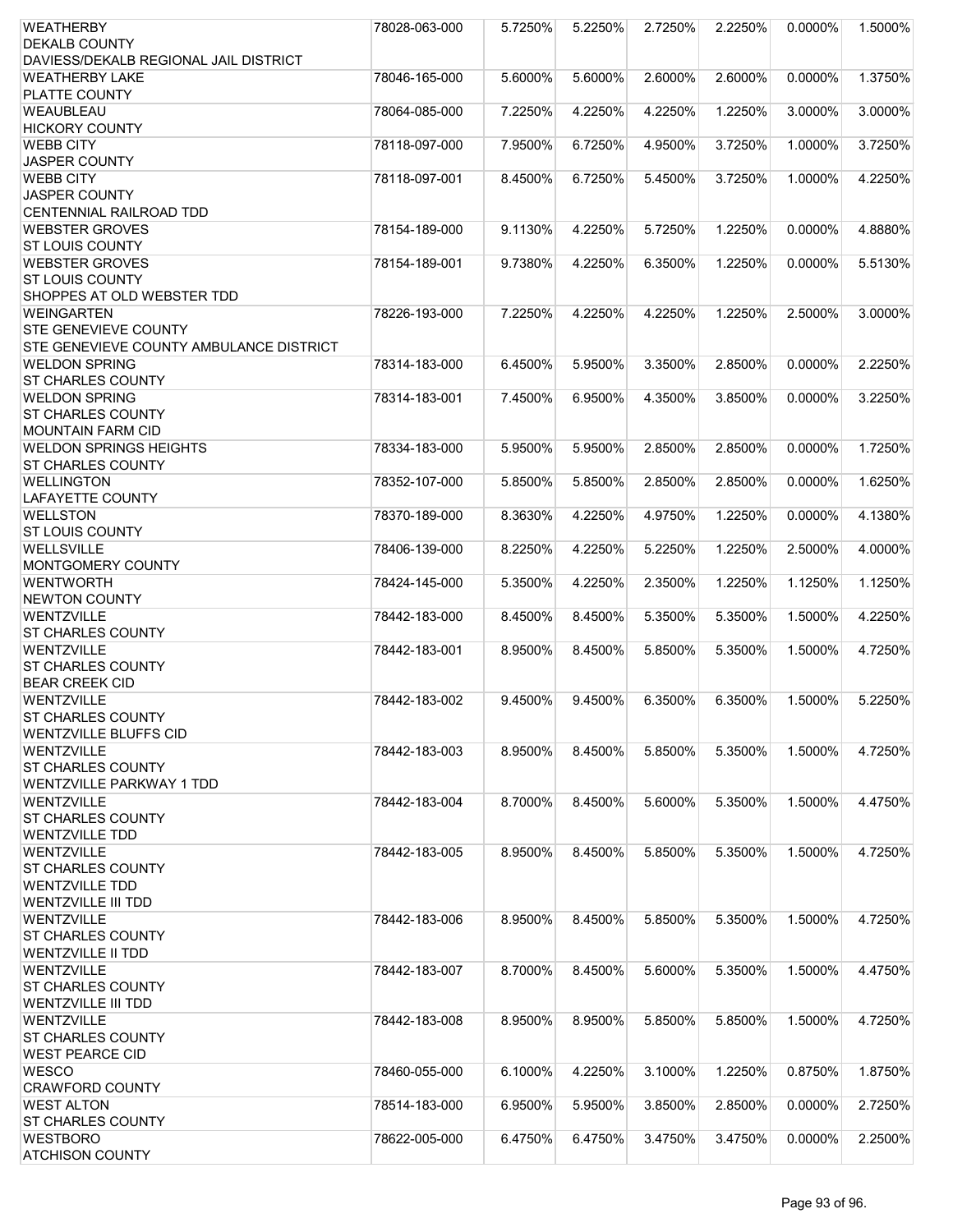| <b>WEST LINE</b>                                         | 78838-037-000 | 6.2250% | 6.2250% | 3.2250% | 3.2250% | 1.5000%    | 2.0000% |
|----------------------------------------------------------|---------------|---------|---------|---------|---------|------------|---------|
| <b>CASS COUNTY</b>                                       |               |         |         |         |         |            |         |
| <b>WESTON</b>                                            | 78856-165-000 | 7.9750% | 7.9750% | 4.9750% | 4.9750% | 0.0000%    | 3.7500% |
| PLATTE COUNTY                                            |               |         |         |         |         |            |         |
| <b>WESTPHALIA</b>                                        | 78910-151-001 | 7.4750% | 6.9750% | 4.4750% | 3.9750% | 2.2500%    | 3.2500% |
| <b>OSAGE COUNTY</b>                                      |               |         |         |         |         |            |         |
| MARIES-OSAGE AMBULANCE DISTRICT                          |               |         |         |         |         |            |         |
| <b>WESTPHALIA</b>                                        | 78910-151-002 | 7.4750% | 6.9750% | 4.4750% | 3.9750% | 2.2500%    | 3.2500% |
| <b>OSAGE COUNTY</b>                                      |               |         |         |         |         |            |         |
| <b>OSAGE AMBULANCE DISTRICT</b>                          |               |         |         |         |         |            |         |
| <b>WEST PLAINS</b>                                       | 78928-091-000 | 7.6620% | 6.2250% | 4.6620% | 3.2250% | 1.5000%    | 3.4370% |
| <b>HOWELL COUNTY</b><br><b>WEST PLAINS</b>               | 78928-091-001 | 8.6620% | 7.2250% | 5.6620% | 4.2250% | 1.5000%    | 4.4370% |
| <b>HOWELL COUNTY</b>                                     |               |         |         |         |         |            |         |
| 63 BYPASS CID                                            |               |         |         |         |         |            |         |
| <b>WEST PLAINS</b>                                       | 78928-091-002 | 8.6620% | 6.2250% | 5.6620% | 3.2250% | 1.5000%    | 4.4370% |
| <b>HOWELL COUNTY</b>                                     |               |         |         |         |         |            |         |
| SOUTH 160 CID                                            |               |         |         |         |         |            |         |
| <b>WEST PLAINS</b>                                       | 78928-091-003 | 8.1620% | 6.2250% | 5.1620% | 3.2250% | 1.5000%    | 3.9370% |
| <b>HOWELL COUNTY</b>                                     |               |         |         |         |         |            |         |
| <b>SOUTHERN HILLS CID</b>                                |               |         |         |         |         |            |         |
| <b>WEST PLAINS</b>                                       | 78928-091-004 | 8.6620% | 7.2250% | 5.6620% | 4.2250% | 1.5000%    | 4.4370% |
| <b>HOWELL COUNTY</b>                                     |               |         |         |         |         |            |         |
| <b>OZARK HILLS CID</b>                                   |               |         |         |         |         |            |         |
| <b>WEST PLAINS</b>                                       | 78928-091-005 | 8.6620% | 7.2250% | 5.6620% | 4.2250% | 1.5000%    | 4.4370% |
| <b>HOWELL COUNTY</b>                                     |               |         |         |         |         |            |         |
| <b>RAMSEUR FARM CID</b>                                  |               |         |         |         |         |            |         |
| <b>WESTPORT</b>                                          | 78964-095-000 | 5.6000% | 4.2250% | 2.6000% | 1.2250% | 0.0000%    | 1.3750% |
| <b>JACKSON COUNTY</b>                                    |               |         |         |         |         |            |         |
| KANSAS CITY ZOOLOGICAL DISTRICT                          |               |         |         |         |         |            |         |
| <b>WEST QUINCY</b>                                       | 78982-127-000 | 6.1000% | 5.6000% | 3.1000% | 2.6000% | 0.0000%    | 1.8750% |
| <b>MARION COUNTY</b><br>MARION COUNTY AMBULANCE DISTRICT |               |         |         |         |         |            |         |
| <b>WEST SULLIVAN</b>                                     | 79000-055-000 | 8.3500% | 4.2250% | 5.3500% | 1.2250% | 0.8750%    | 4.1250% |
| <b>CRAWFORD COUNTY</b>                                   |               |         |         |         |         |            |         |
| <b>SULLIVAN FIRE PROTECTION DISTRICT</b>                 |               |         |         |         |         |            |         |
| NORTH CRAWFORD COUNTY AMBULANCE DISTRICT                 |               |         |         |         |         |            |         |
|                                                          |               |         |         |         |         |            |         |
| <b>WESTWOOD</b>                                          | 79054-189-000 | 7.6130% | 4.2250% | 4.2250% | 1.2250% | $0.0000\%$ | 3.3880% |
| <b>ST LOUIS COUNTY</b>                                   |               |         |         |         |         |            |         |
| <b>WHEATLAND</b>                                         | 79090-085-000 | 7.7250% | 4.2250% | 4.7250% | 1.2250% | 3.5000%    | 3.5000% |
| <b>HICKORY COUNTY</b>                                    |               |         |         |         |         |            |         |
| <b>WHEATON</b>                                           | 79126-009-000 | 7.6000% | 4.2250% | 4.6000% | 1.2250% | 0.8750%    | 3.3750% |
| <b>BARRY COUNTY</b>                                      |               |         |         |         |         |            |         |
| SOUTH BARRY COUNTY AMBULANCE DISTRICT                    |               |         |         |         |         |            |         |
| <b>WHEELING</b>                                          | 79180-117-000 | 5.4750% | 5.4750% | 2.4750% | 2.4750% | 0.0000%    | 1.2500% |
| <b>LIVINGSTON COUNTY</b>                                 |               |         |         |         |         |            |         |
| <b>WHITEMAN</b><br><b>JOHNSON COUNTY</b>                 | 79414-101-000 | 6.4750% | 6.4750% | 3.4750% | 3.4750% | 2.2500%    | 2.2500% |
| <b>WHITEMAN AIR FORCE BASE</b>                           | 79432-101-000 | 6.4750% | 6.4750% | 3.4750% | 3.4750% | 2.2500%    | 2.2500% |
| <b>JOHNSON COUNTY</b>                                    |               |         |         |         |         |            |         |
| <b>WHITEOAK</b>                                          | 79450-069-000 | 5.7250% | 5.7250% | 2.7250% | 2.7250% | 0.0000%    | 1.5000% |
| <b>DUNKLIN COUNTY</b>                                    |               |         |         |         |         |            |         |
| <b>WHITESIDE</b>                                         | 79558-113-000 | 6.4750% | 4.2250% | 3.4750% | 1.2250% | 0.5000%    | 2.2500% |
| <b>LINCOLN COUNTY</b>                                    |               |         |         |         |         |            |         |
| LINCOLN COUNTY AMBULANCE DISTRICT                        |               |         |         |         |         |            |         |
| <b>WHITEWATER</b>                                        | 79612-031-000 | 5.2250% | 5.2250% | 2.2250% | 2.2250% | 1.0000%    | 1.0000% |
| <b>CAPE GIRARDEAU COUNTY</b>                             |               |         |         |         |         |            |         |
| <b>WIEN</b>                                              | 79720-041-000 | 5.9750% | 5.9750% | 2.9750% | 2.9750% | 0.0000%    | 1.7500% |
| <b>CHARITON COUNTY</b>                                   |               |         |         |         |         |            |         |
| <b>WILBUR PARK</b>                                       | 79756-189-000 | 8.1130% | 4.2250% | 4.7250% | 1.2250% | 0.0000%    | 3.8880% |
| <b>ST LOUIS COUNTY</b>                                   |               |         |         |         |         |            |         |
| <b>WILDWOOD</b>                                          | 79820-189-000 | 8.1130% | 4.2250% | 4.7250% | 1.2250% | 0.0000%    | 3.8880% |
| <b>ST LOUIS COUNTY</b><br><b>WILDWOOD</b>                | 79820-189-001 | 9.1130% | 5.2250% | 5.7250% | 2.2250% | 0.0000%    | 4.8880% |
| <b>ST LOUIS COUNTY</b>                                   |               |         |         |         |         |            |         |
| <b>CROSSINGS CID</b>                                     |               |         |         |         |         |            |         |
|                                                          |               |         |         |         |         |            |         |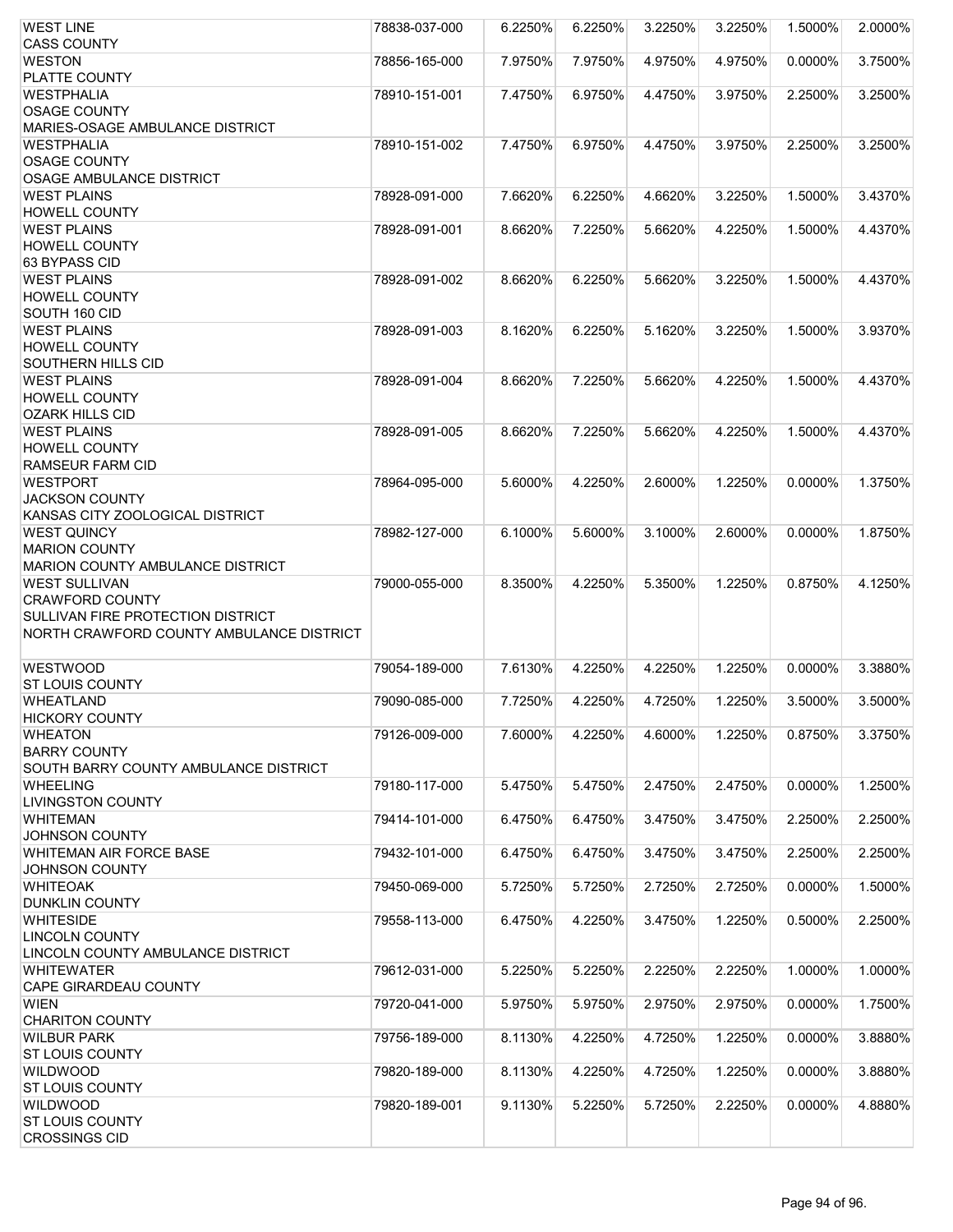| WILDWOOD (X1)                                              | 79821-189-000 | 8.1130%  | 4.2250% | 4.7250% | 1.2250% | 0.0000% | 3.8880% |
|------------------------------------------------------------|---------------|----------|---------|---------|---------|---------|---------|
| <b>ST LOUIS COUNTY</b>                                     |               |          |         |         |         |         |         |
| <b>WILLARD</b>                                             | 79882-077-000 | 7.9750%  | 6.2250% | 4.9750% | 3.2250% | 2.3750% | 3.7500% |
| <b>GREENE COUNTY</b>                                       |               |          |         |         |         |         |         |
| <b>WILLIAMSBURG</b><br><b>CALLAWAY COUNTY</b>              | 79990-027-000 | 5.7250%  | 5.2250% | 2.7250% | 2.2250% | 0.0000% | 1.5000% |
| CALLAWAY COUNTY AMBULANCE DISTRICT                         |               |          |         |         |         |         |         |
| WILLIAMSTOWN                                               | 80008-111-000 | 7.3500%  | 6.8500% | 4.3500% | 3.8500% | 2.0000% | 3.1250% |
| <b>LEWIS COUNTY</b>                                        |               |          |         |         |         |         |         |
| LEWIS COUNTY AMBULANCE DISTRICT                            |               |          |         |         |         |         |         |
| WILLIAMSVILLE                                              | 80026-223-000 | 7.2250%  | 5.7250% | 4.2250% | 2.7250% | 2.5000% | 3.0000% |
| <b>WAYNE COUNTY</b>                                        |               |          |         |         |         |         |         |
| <b>WILLOW SPRINGS</b>                                      | 80098-091-000 | 7.4120%  | 5.9750% | 4.4120% | 2.9750% | 1.5000% | 3.1870% |
| <b>HOWELL COUNTY</b>                                       |               |          |         |         |         |         |         |
| <b>WILSON CITY</b>                                         | 80260-133-000 | 5.9750%  | 4.2250% | 2.9750% | 1.2250% | 0.0000% | 1.7500% |
| <b>MISSISSIPPI COUNTY</b>                                  |               |          |         |         |         |         |         |
| <b>WILTON</b>                                              | 80278-019-000 | 5.9750%  | 4.2250% | 2.9750% | 1.2250% | 1.5000% | 1.7500% |
| <b>BOONE COUNTY</b>                                        |               |          |         |         |         |         |         |
| <b>WINCHESTER</b>                                          | 80314-189-000 | 8.1130%  | 4.2250% | 4.7250% | 1.2250% | 0.0000% | 3.8880% |
| <b>ST LOUIS COUNTY</b>                                     |               |          |         |         |         |         |         |
| <b>WINDSOR</b>                                             | 80350-083-000 | 7.1750%  | 5.6750% | 4.1750% | 2.6750% | 1.9500% | 2.9500% |
| <b>HENRY COUNTY</b>                                        |               |          |         |         |         |         |         |
| <b>WINDSOR</b>                                             | 80350-159-000 | 6.7250%  | 5.2250% | 3.7250% | 2.2250% | 2.0000% | 2.5000% |
| PETTIS COUNTY<br><b>WINDSOR PLACE</b>                      | 80380-053-000 | 7.2250%  | 5.9750% | 4.2250% | 2.9750% | 1.7500% | 3.0000% |
| <b>COOPER COUNTY</b>                                       |               |          |         |         |         |         |         |
| COOPER COUNTY AMBULANCE DISTRICT                           |               |          |         |         |         |         |         |
| <b>WINDSOR PLACE</b>                                       | 80380-053-001 | 8.2250%  | 6.9750% | 5.2250% | 3.9750% | 1.7500% | 4.0000% |
| <b>COOPER COUNTY</b>                                       |               |          |         |         |         |         |         |
| COOPER COUNTY AMBULANCE DISTRICT                           |               |          |         |         |         |         |         |
| <b>WINDSOR PLACE CID</b>                                   |               |          |         |         |         |         |         |
| <b>WINDYVILLE</b>                                          | 80404-059-000 | 6.2250%  | 4.2250% | 3.2250% | 1.2250% | 2.0000% | 2.0000% |
| <b>DALLAS COUNTY</b>                                       |               |          |         |         |         |         |         |
| <b>WINFIELD</b>                                            | 80422-113-000 | 7.9750%  | 4.2250% | 4.9750% | 1.2250% | 1.5000% | 3.7500% |
| <b>LINCOLN COUNTY</b>                                      |               |          |         |         |         |         |         |
| LINCOLN COUNTY AMBULANCE DISTRICT                          |               |          |         |         |         |         |         |
| <b>WINIGAN</b>                                             | 80440-211-000 | 6.9750%  | 6.9750% | 3.9750% | 3.9750% | 2.7500% | 2.7500% |
| <b>SULLIVAN COUNTY</b>                                     |               |          |         |         |         |         |         |
| <b>WINONA</b>                                              | 80512-203-000 | 7.7250%  | 4.2250% | 4.7250% | 1.2250% | 2.0000% | 3.5000% |
| <b>SHANNON COUNTY</b>                                      |               |          |         |         |         |         |         |
| <b>WINSTON</b>                                             | 80548-061-000 | 6.2250%  | 5.7250% | 3.2250% | 2.7250% | 0.0000% | 2.0000% |
| <b>DAVIESS COUNTY</b>                                      |               |          |         |         |         |         |         |
| DAVIESS/DEKALB REGIONAL JAIL DISTRICT<br><b>WITTENBERG</b> | 80638-157-000 | 6.1000%  | 6.1000% | 3.1000% | 3.1000% | 1.3750% | 1.8750% |
| PERRY COUNTY                                               |               |          |         |         |         |         |         |
| <b>WOLF ISLAND</b>                                         | 80656-133-000 | 5.9750%  | 4.2250% | 2.9750% | 1.2250% | 0.0000% | 1.7500% |
| <b>MISSISSIPPI COUNTY</b>                                  |               |          |         |         |         |         |         |
| <b>WOMACK</b>                                              | 80692-193-000 | 7.2250%  | 4.2250% | 4.2250% | 1.2250% | 2.5000% | 3.0000% |
| <b>STE GENEVIEVE COUNTY</b>                                |               |          |         |         |         |         |         |
| STE GENEVIEVE COUNTY AMBULANCE DISTRICT                    |               |          |         |         |         |         |         |
| <b>WOODLAND PARK</b>                                       | 80800-131-000 | 5.7250%  | 5.2250% | 2.7250% | 2.2250% | 1.0000% | 1.5000% |
| <b>MILLER COUNTY</b>                                       |               |          |         |         |         |         |         |
| MILLER COUNTY AMBULANCE DISTRICT                           |               |          |         |         |         |         |         |
| <b>WOODS HEIGHTS</b>                                       | 80908-177-000 | 7.7250%  | 7.2250% | 4.7250% | 4.2250% | 1.0000% | 3.5000% |
| <b>RAY COUNTY</b>                                          |               |          |         |         |         |         |         |
| RAY COUNTY AMBULANCE DISTRICT                              |               |          |         |         |         |         |         |
| <b>WOODSON TERRACE</b>                                     | 80962-189-000 | 9.3630%  | 5.9750% | 5.9750% | 2.9750% | 0.0000% | 5.1380% |
| <b>ST LOUIS COUNTY</b>                                     |               |          |         |         |         |         |         |
| <b>WOODSON TERRACE</b>                                     | 80962-189-001 | 11.3630% | 6.9750% | 7.9750% | 3.9750% | 0.0000% | 7.1380% |
| <b>ST LOUIS COUNTY</b>                                     |               |          |         |         |         |         |         |
| OHM WOODSON TERRACE CID                                    |               |          |         |         |         |         |         |
| OHM WOODSON TERRACE TDD                                    |               |          |         |         |         |         |         |
| <b>WOOLDRIDGE</b><br><b>COOPER COUNTY</b>                  | 81016-053-000 | 6.2250%  | 5.9750% | 3.2250% | 2.9750% | 1.7500% | 2.0000% |
| COOPER COUNTY AMBULANCE DISTRICT                           |               |          |         |         |         |         |         |
| <b>WORTH</b>                                               | 81070-227-000 | 6.1000%  | 6.1000% | 3.1000% | 3.1000% | 1.0000% | 1.8750% |
| <b>WORTH COUNTY</b>                                        |               |          |         |         |         |         |         |
|                                                            |               |          |         |         |         |         |         |